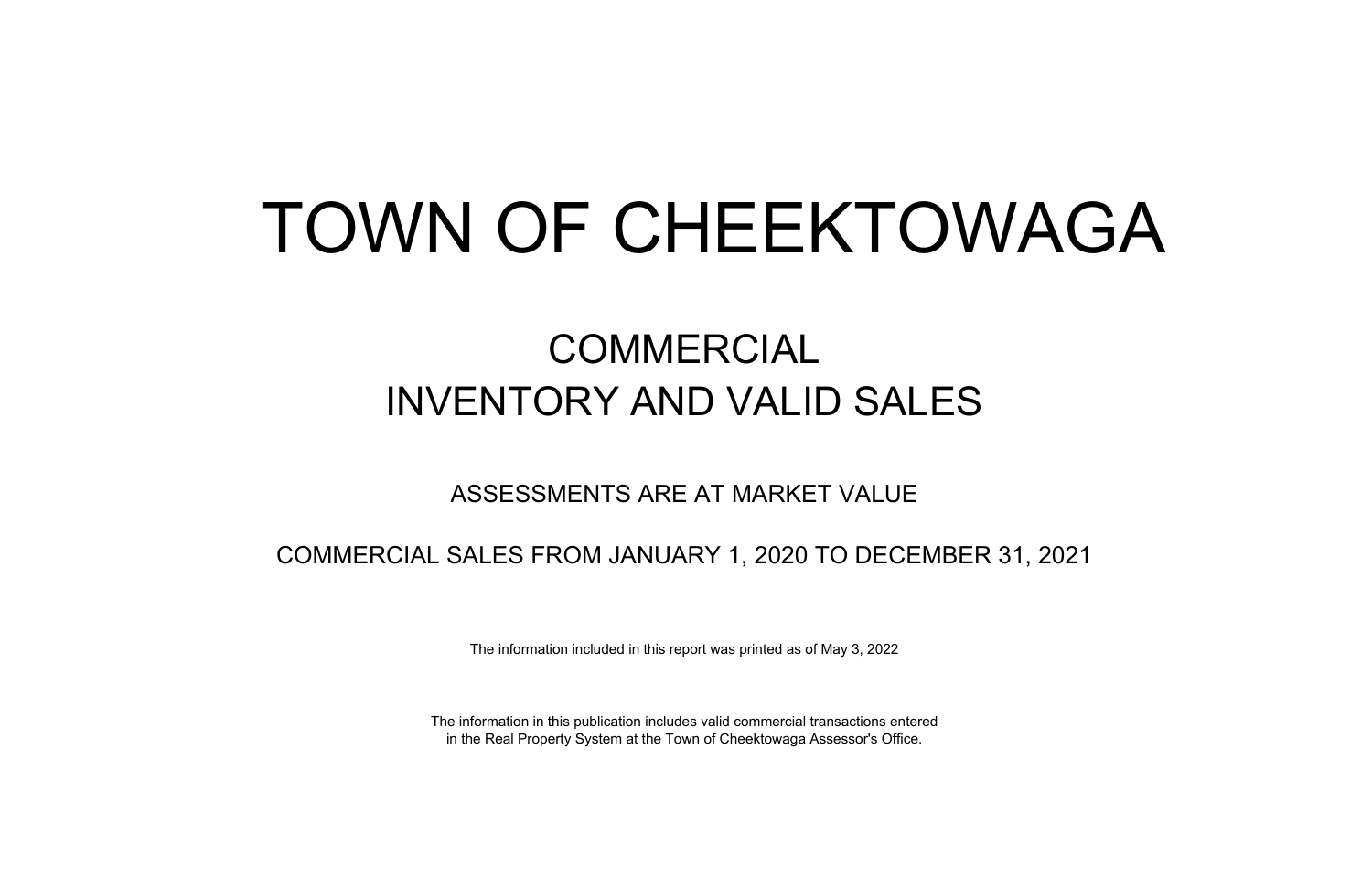| <b>SBL Number</b>                | =        | Legal Identification of parcel, Section, Block, and Lot |
|----------------------------------|----------|---------------------------------------------------------|
| Location                         | $=$      | Street Number and Street Name for each parcel.          |
| <b>Prop Class</b>                | $=$      | Property Class Code (see next page for descriptions).   |
| <b>Tentative 2022 Assessment</b> | =        | The current total assessment on the parcel.             |
| <b>Sale Date</b>                 | $=$      | The transfer date of the parcel.                        |
| <b>Sale Price</b>                | $\equiv$ | The selling price of the parcel.                        |
| Sq Foot                          | =        | The square footage of the parcel.                       |
| <b>Year Built</b>                | $=$      | The year the parcel was built                           |
| <b>Assessment Per Sqft</b>       |          | Tentative assessment divided by the square footage.     |
| Acres                            | $=$      | Lot size of the parcel.                                 |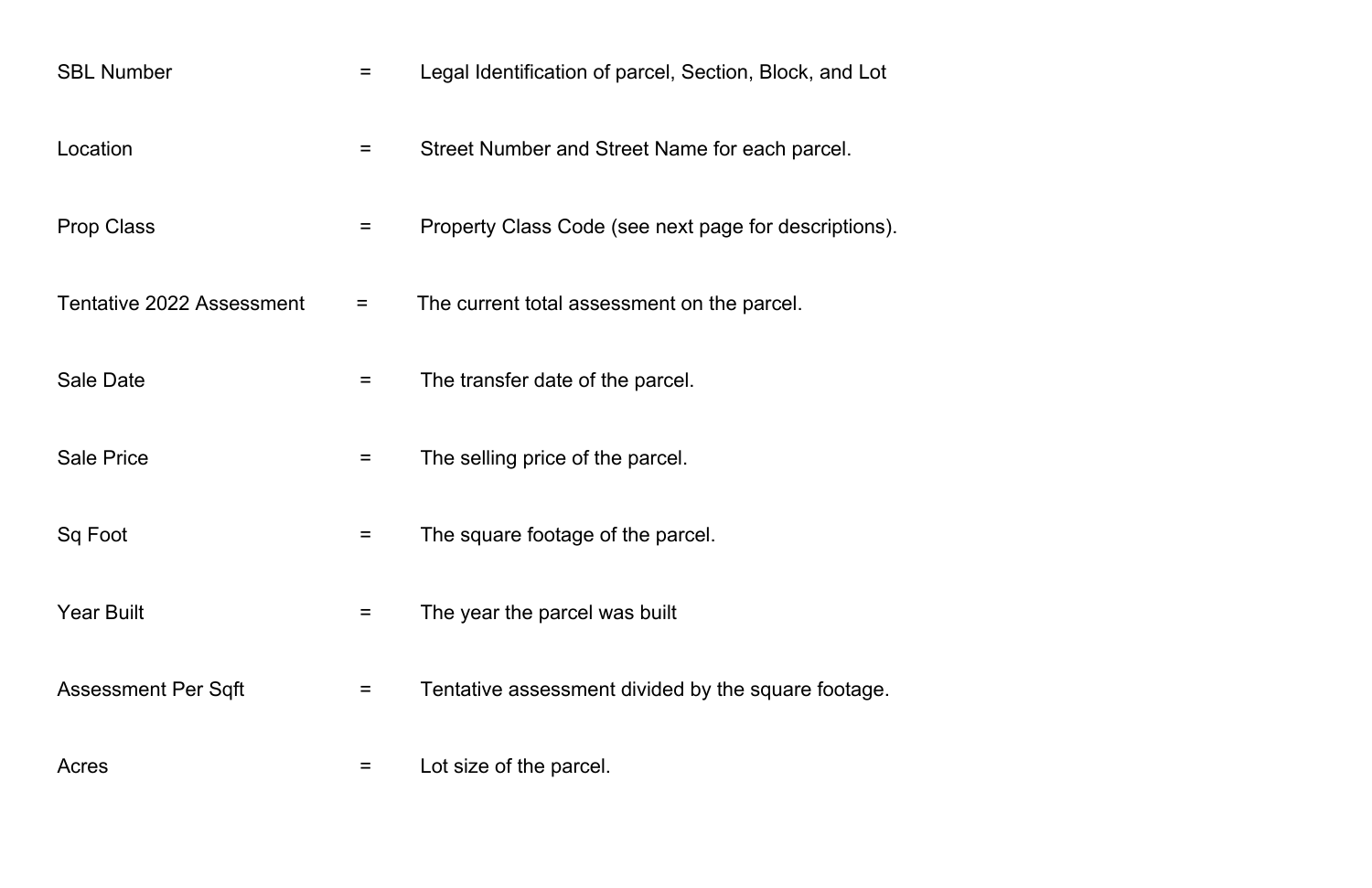### **Property Class Code Description**

| $410 =$ Living Accom                                    | $481$ = Attached Row Building                     | $710 =$ Manufacturing and Pro        |
|---------------------------------------------------------|---------------------------------------------------|--------------------------------------|
| $411 =$ Apartments                                      | $482$ = Downtown Row (detached)                   | $714 =$ Light Industrial Manufactu   |
| $414 =$ Hotel                                           | $483 =$ Converted Residence                       | $715 =$ Heavy Manufacturing a        |
| $415 =$ Motel                                           | $484 =$ One Story Small Structure                 | $720 =$ Mining and Quarrying         |
| $416$ = Mobile Home Parks                               | 485 = One Story Small Structure - Multi-occupancy | $721 =$ Sand and Gravel              |
| $417 =$ Camps, Cottages, Bungalows                      | $486 =$ Minimart                                  | $730 = Wells$                        |
| $421$ = Restaurants                                     | $513$ = Drive-In Theaters                         | $732 =$ Oil - Forced Flow (for F     |
| $422 =$ Diners and Luncheonettes                        | $534$ = Racetracks                                | $742 = Water$ Pipelines              |
| $423 =$ Snack Bars, Drive-Ins                           | $541 =$ Bowling Centers                           | $800 =$ Public Services              |
| $425 = Bar$                                             | $542 =$ Ice or Roller Skating Rinks               | $821 =$ Flood Control                |
| $426 =$ Fast Food Franchises                            | $544 =$ Health Spas                               | $822 =$ Water Supply                 |
| $431 =$ Auto Dealers - Sales and Service                | $546 =$ Other Indoor Sports                       | $830 =$ Communication                |
| $432 =$ Service and Gas Stations                        | $550 =$ Outdoors Sports Activities                | $831 =$ Telephone Facility           |
| $433 =$ Auto Body, Tire Shops                           | $552$ = Public Golf Courses                       | $833 = R$ adio                       |
| $434 =$ Automatic Car Wash                              | $553$ = Private Golf Country Clubs                | $834 =$ Television other than Con    |
| $436 =$ Self-Service Car Wash                           | $555 =$ Riding Stables                            | $836$ = Telephone Outside Pla        |
| $438 =$ Parking Lot                                     | $557 =$ Other Outdoor Sports                      | $837 =$ Cellular Telephone Tow       |
| $439 =$ Small Parking Garage                            | $582 =$ Camping Facilities                        | $841$ = Motor Vehicle                |
| 440 = Storage, Warehouse, and Distribution Facility     | $590 =$ Parks                                     | $842 =$ Ceiling Railroad             |
| 441 = Gas, Fuel, Oil, Storage Distribution              | $591$ = Playgrounds                               | $843$ = Nonceiling Railroad          |
| $442$ = Mini Warehouse (Self Service Storage)           | $592 =$ Athletic Fields                           | $845 = Water$                        |
| $444 =$ Lumber Yard, Sawmills                           | $600 =$ Community Services                        | $852 =$ Landfills and Dumps          |
| $446 =$ Cold Storage Facility                           | $611$ = Libraries                                 | $853 =$ Sewage Treatment and W       |
| $447 =$ Trucking Terminals                              | $612 =$ Schools                                   | 860 = Special Franchise Prop         |
| $449$ = Other Storage, Warehouse\Distribution Facility  | $614 =$ Special Schools and Institutions          | $861$ = Electric and Gas             |
| $451 =$ Regional Shopping Center                        | $615 =$ Other Educational Facilities              | $866 =$ Telephone                    |
| $452 =$ Area or Neighborhood Shopping Center            | $620 =$ Religious                                 | $867 =$ Miscellaneous                |
| $453 =$ Large Retail Outlet                             | $632$ = Benevolent and Moral Associations         | $869 =$ Television                   |
| $454 =$ Large Retail Food Store                         | $633 =$ Homes for the Aged                        | $871 =$ Electric and Gas Facili      |
| $455$ = Dealerships - Sales and Service other than Auto | $642$ = All Other Health Facilities               | $872$ = Electric Substation          |
| 461 = Standard Bank/Single Occupancy                    | $650 = Government$                                | $873 =$ Gas Measuring and Re         |
| $462 =$ Drive-In Bank Branch                            | $651 =$ Highway Garage                            | $882 =$ Electric Transmission I      |
| $464 =$ Office Building                                 | $652 =$ Office Building (Government)              | $883 =$ Gas Transmission Imp         |
| $465 =$ Professional Building                           | $662$ = Police and Fire Protection                | $884 =$ Electric Distribution - Outs |
| $471 =$ Funeral Homes                                   | $681 =$ Cultural Facilities                       | $885 =$ Gas Distribution - Outs      |
| 472 = Dog Kennels, Veterinary Clinics                   | $682$ = Recreational Facilities                   | $910 =$ Private Wild Lands and       |
| $474 =$ Billboards                                      | $692 =$ Roads, Streets, Highways, and Parkways    | $962 =$ County Owned Public Par      |
| $475 =$ Junkyards                                       | $695 =$ Cemeteries                                |                                      |

cessing uring and Processing and Processing

Production)

mmunity Antenna TV ant wers.

**Vater Pollution Control** perty

ities

egulation Station **Improvement** wovement side Plant Property side Plant Property d Forest Lands rks and Recreation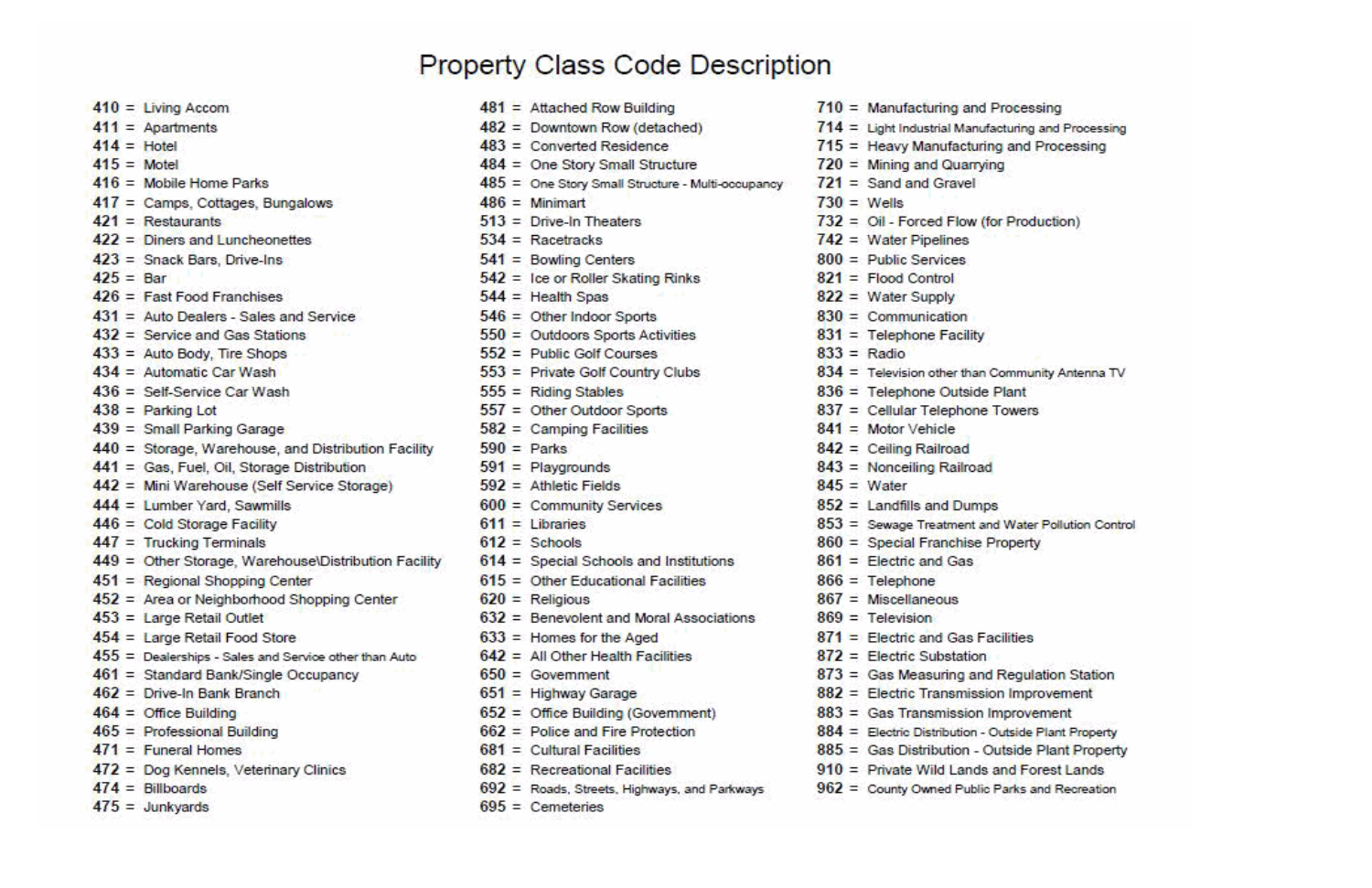| <b>Assessment</b><br>Per Sqft |  |  |  |
|-------------------------------|--|--|--|
| \$89.87                       |  |  |  |
| \$90.48                       |  |  |  |
| \$98.57                       |  |  |  |
| \$90.29                       |  |  |  |
| \$98.04                       |  |  |  |
| \$46.25                       |  |  |  |
| \$34.26                       |  |  |  |
| \$33.75                       |  |  |  |
| \$33.75                       |  |  |  |
| \$29.00                       |  |  |  |
| \$37.27                       |  |  |  |
| \$72.53                       |  |  |  |
| \$76.50                       |  |  |  |
| \$76.50                       |  |  |  |
| \$66.30                       |  |  |  |
| \$87.62                       |  |  |  |
| \$50.05                       |  |  |  |
| \$59.19                       |  |  |  |
| \$75.63                       |  |  |  |

| <b>Sbl Number</b><br>113.55-6-9 | Location<br>10 Columbus Ave | Property<br><b>Class</b><br>410 | Tentative 2022<br><b>Assessment</b><br>\$355,000 | <b>Sale Date</b> | <b>Sale Price</b> | Square<br>Footage<br>3,950 | Year<br><b>Built</b><br>1989 | <b>Assessme</b><br>Per Sqft<br>\$89.87 |
|---------------------------------|-----------------------------|---------------------------------|--------------------------------------------------|------------------|-------------------|----------------------------|------------------------------|----------------------------------------|
| 92.14-3-42.14                   | 100 Crandon Blvd            | 410                             | \$380,000                                        |                  |                   | 4,200                      | 1988                         | \$90.48                                |
| 114.08-7-7                      | 569 Rowley Rd               | 410                             | \$690,000                                        |                  |                   | 7,000                      | 1986                         | \$98.57                                |
| 103.84-2-42.1                   | 207 Rutherford PI           | 410                             | \$465,000                                        |                  |                   | 5,150                      | 1992                         | \$90.29                                |
| 91.18-5-1.1                     | 155 Wheaton Dr              | 410                             | \$260,000                                        |                  |                   | 2,652                      | 2004                         | \$98.04                                |
| 91.14-12-3                      | 20-32 Allison Dr            | 411                             | \$185,000                                        |                  |                   | 4,000                      | 1941                         | \$46.25                                |
| 91.14-12-4                      | 4-8-12-16 Allison Dr        | 411                             | \$135,000                                        |                  |                   | 3,940                      | 1941                         | \$34.26                                |
| 91.14-12-5                      | 5-9-13-17 Allison Dr        | 411                             | \$135,000                                        |                  |                   | 4,000                      | 1941                         | \$33.75                                |
| 91.14-12-6                      | 21-33 Allison Dr            | 411                             | \$135,000                                        |                  |                   | 4,000                      | 1941                         | \$33.75                                |
| 101.28-12-1.12                  | 30 Alpine PI                | 411                             | \$690,000                                        |                  |                   | 23,794                     | 1964                         | \$29.00                                |
| 101.28-13-11                    | 35 Alpine PI                | 411                             | \$140,000                                        | 10/19/21         | \$320,000         | 3,756                      | 1941                         | \$37.27                                |
| 91.16-2-48                      | 26 & 32 Anthony Ave         | 411                             | \$600,000                                        |                  |                   | 8,272                      | 1970                         | \$72.53                                |
| 80.19-5-11                      | 1010 Beach Rd               | 411                             | \$280,000                                        |                  |                   | 3,660                      | 1957                         | \$76.50                                |
| 80.19-5-10                      | 1020 Beach Rd               | 411                             | \$280,000                                        |                  |                   | 3,660                      | 1957                         | \$76.50                                |
| 80.20-1-2                       | 1035 Beach Rd               | 411                             | \$4,990,000                                      |                  |                   | 75,264                     | 1968                         | \$66.30                                |
| 113.16-2-18                     | 151-171 Bennett Rd          | 411                             | \$3,500,000                                      |                  |                   | 39,943                     | 2005                         | \$87.62                                |
| 101.84-1-5                      | 2111 Broadway St            | 411                             | \$162,000                                        |                  |                   | 3,237                      | 1920                         | \$50.05                                |
| 103.13-1-11.112                 | 3710 Broadway St            | 411                             | \$260,000                                        |                  |                   | 4,393                      | 1996                         | \$59.19                                |
| 103.76-1-1.11                   | 4510 Broadway St            | 411                             | \$540,000                                        |                  |                   | 7,140                      | 2012                         | \$75.63                                |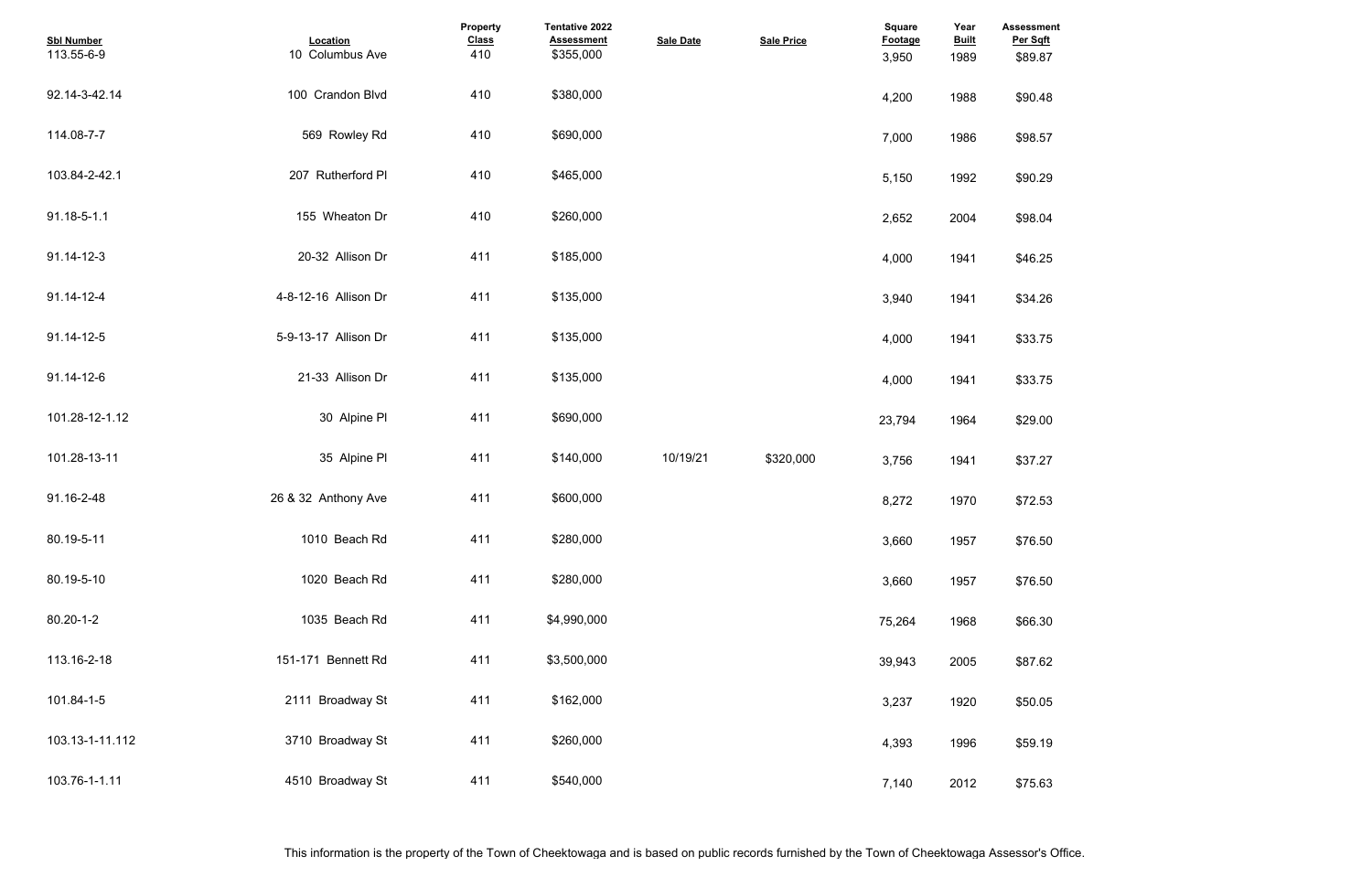| <b>Assessment</b><br>Per Sqft |  |  |  |
|-------------------------------|--|--|--|
| \$75.85                       |  |  |  |
|                               |  |  |  |
| \$84.82                       |  |  |  |
|                               |  |  |  |
| \$88.38                       |  |  |  |
|                               |  |  |  |
| \$70.31                       |  |  |  |
| \$83.42                       |  |  |  |
|                               |  |  |  |
| \$115.47                      |  |  |  |
|                               |  |  |  |
| \$74.00                       |  |  |  |
|                               |  |  |  |
| \$77.38                       |  |  |  |
|                               |  |  |  |
| \$85.00                       |  |  |  |
| \$38.31                       |  |  |  |
|                               |  |  |  |
| \$79.57                       |  |  |  |
|                               |  |  |  |
| \$79.57                       |  |  |  |
|                               |  |  |  |
| \$79.82                       |  |  |  |
|                               |  |  |  |
| \$79.82                       |  |  |  |
| \$83.87                       |  |  |  |
|                               |  |  |  |
| \$79.82                       |  |  |  |
|                               |  |  |  |
| \$79.82                       |  |  |  |
|                               |  |  |  |
| \$84.24                       |  |  |  |
| \$64.30                       |  |  |  |
|                               |  |  |  |

| <b>Sbl Number</b><br>104.69-6-5 | Location<br>4673 Broadway St | Property<br><b>Class</b><br>411 | <b>Tentative 2022</b><br><b>Assessment</b><br>\$250,000 | <b>Sale Date</b> | <b>Sale Price</b> | Square<br>Footage<br>3,296 | Year<br><b>Built</b><br>1955 | <b>Assessmer</b><br>Per Sqft<br>\$75.85 |
|---------------------------------|------------------------------|---------------------------------|---------------------------------------------------------|------------------|-------------------|----------------------------|------------------------------|-----------------------------------------|
| 92.05-2-18                      | 342 Cayuga Rd                | 411                             | \$285,000                                               |                  |                   | 3,360                      | 1956                         | \$84.82                                 |
| 92.05-2-14                      | 348 Cayuga Rd                | 411                             | \$245,000                                               |                  |                   | 2,772                      | 1955                         | \$88.38                                 |
| 103.20-1-2.1                    | 3 Chateau Ct                 | 411                             | \$540,000                                               |                  |                   | 7,680                      | 1986                         | \$70.31                                 |
| 80.17-9-3                       | 371 Cleveland Dr             | 411                             | \$315,000                                               |                  |                   | 3,776                      | 1957                         | \$83.42                                 |
| 80.18-4-28                      | 620 Cleveland Dr             | 411                             | \$430,000                                               |                  |                   | 3,724                      | 1965                         | \$115.47                                |
| 80.18-5-30                      | 660 Cleveland Dr             | 411                             | \$280,000                                               |                  |                   | 3,784                      | 1935                         | \$74.00                                 |
| 80.19-1-28.1                    | 806 Cleveland Dr             | 411                             | \$260,000                                               |                  |                   | 3,360                      | 1930                         | \$77.38                                 |
| 80.19-12-2                      | 837 Cleveland Dr             | 411                             | \$340,000                                               |                  |                   | 4,000                      | 1965                         | \$85.00                                 |
| 123.35-9-13                     | 2106 Clinton St              | 411                             | \$170,000                                               |                  |                   | 4,438                      | 1946                         | \$38.31                                 |
| 80.70-1-18                      | 12-14 Concord PI             | 411                             | \$310,000                                               |                  |                   | 3,896                      | 1945                         | \$79.57                                 |
| 80.70-1-19                      | 8-10 Concord PI              | 411                             | \$310,000                                               |                  |                   | 3,896                      | 1941                         | \$79.57                                 |
| 80.70-2-11                      | 11-15 Concord PI             | 411                             | \$295,000                                               |                  |                   | 3,696                      | 1942                         | \$79.82                                 |
| 80.70-2-15                      | 31-33 Concord PI             | 411                             | \$295,000                                               |                  |                   | 3,696                      | 1940                         | \$79.82                                 |
| 80.70-2-16                      | 37-39 Concord PI             | 411                             | \$310,000                                               |                  |                   | 3,696                      | 1942                         | \$83.87                                 |
| 80.70-2-17                      | 43-45 Concord PI             | 411                             | \$295,000                                               |                  |                   | 3,696                      | 1942                         | \$79.82                                 |
| 80.70-2-18                      | 49-51 Concord PI             | 411                             | \$295,000                                               |                  |                   | 3,696                      | 1942                         | \$79.82                                 |
| 80.70-1-20                      | 6 Concord PI                 | 411                             | \$310,000                                               |                  |                   | 3,680                      | 1941                         | \$84.24                                 |
| 80.70-1-11.1                    | 40 Concord PI                | 411                             | \$250,000                                               |                  |                   | 3,888                      | 1960                         | \$64.30                                 |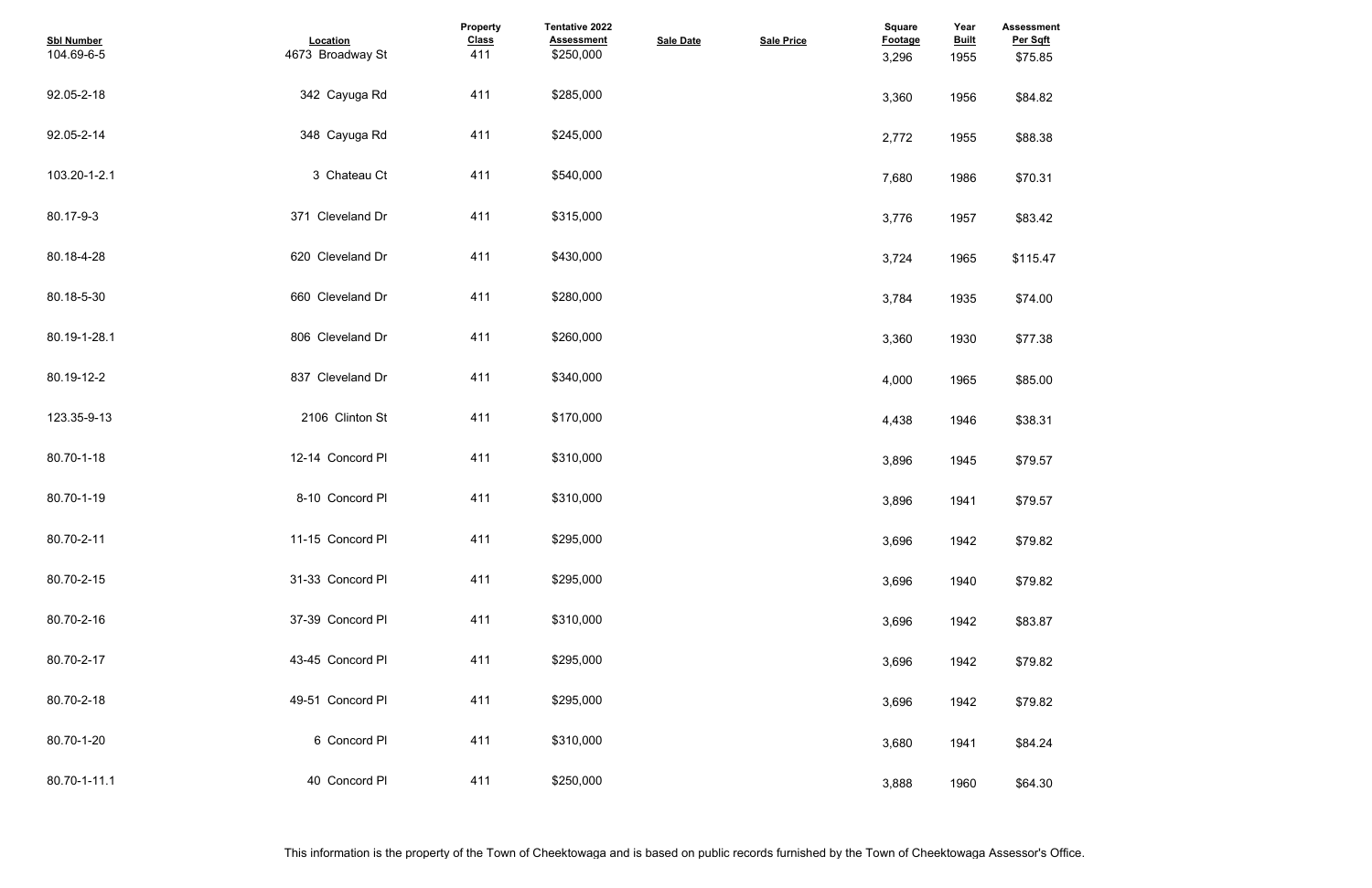| <b>Assessment</b><br>Per Sqft |  |  |  |
|-------------------------------|--|--|--|
| \$64.30                       |  |  |  |
|                               |  |  |  |
| \$64.30                       |  |  |  |
|                               |  |  |  |
| \$54.62                       |  |  |  |
|                               |  |  |  |
| \$83.83                       |  |  |  |
| \$83.83                       |  |  |  |
|                               |  |  |  |
| \$27.60                       |  |  |  |
|                               |  |  |  |
| \$73.24                       |  |  |  |
|                               |  |  |  |
| \$76.73                       |  |  |  |
|                               |  |  |  |
| \$53.04                       |  |  |  |
| \$33.64                       |  |  |  |
|                               |  |  |  |
| \$33.75                       |  |  |  |
|                               |  |  |  |
| \$41.81                       |  |  |  |
|                               |  |  |  |
| \$10.35                       |  |  |  |
| \$32.54                       |  |  |  |
|                               |  |  |  |
| \$33.96                       |  |  |  |
|                               |  |  |  |
| \$33.96                       |  |  |  |
|                               |  |  |  |
| \$33.42                       |  |  |  |
| \$73.77                       |  |  |  |
|                               |  |  |  |
| \$34.22                       |  |  |  |
|                               |  |  |  |

| <b>Sbl Number</b><br>80.70-1-9.1 | Location<br>48 Concord PI   | <b>Property</b><br><b>Class</b><br>411 | Tentative 2022<br><b>Assessment</b><br>\$250,000 | <b>Sale Date</b> | <b>Sale Price</b> | <b>Square</b><br>Footage<br>3,888 | Year<br><b>Built</b><br>1960 | <b>Assessme</b><br>Per Sqft<br>\$64.30 |
|----------------------------------|-----------------------------|----------------------------------------|--------------------------------------------------|------------------|-------------------|-----------------------------------|------------------------------|----------------------------------------|
| 80.70-1-8.1                      | 54 Concord PI               | 411                                    | \$250,000                                        |                  |                   | 3,888                             | 1960                         | \$64.30                                |
| 80.70-2-19.1                     | 65 Concord PI               | 411                                    | \$440,000                                        |                  |                   | 8,056                             | 1987                         | \$54.62                                |
| 80.62-1-19                       | 90 Concord PI               | 411                                    | \$335,000                                        |                  |                   | 3,996                             | 1940                         | \$83.83                                |
| 80.62-1-18                       | 96 Concord PI               | 411                                    | \$335,000                                        |                  |                   | 3,996                             | 1940                         | \$83.83                                |
| 90.76-3-32                       | <b>E584 E Delavan Ave</b>   | 411                                    | \$150,000                                        |                  |                   | 5,434                             | 1939                         | \$27.60                                |
| 103.09-1-7                       | 434-490 Dick Rd             | 411                                    | \$4,570,000                                      |                  |                   | 62,400                            | 1967                         | \$73.24                                |
| 92.17-8-1.1                      | 715-735 Dick Rd             | 411                                    | \$1,100,000                                      |                  |                   | 14,336                            | 1958                         | \$76.73                                |
| 101.52-1-1.21                    | 590 Doat St                 | 411                                    | \$4,550,000                                      |                  |                   | 85,787                            | 1927                         | \$53.04                                |
| 91.14-12-23.1                    | 4-6-8-10 Drake Dr           | 411                                    | \$130,000                                        |                  |                   | 3,864                             | 1941                         | \$33.64                                |
| 91.14-12-24.1                    | 3-5-7-9 Drake Dr            | 411                                    | \$135,000                                        |                  |                   | 4,000                             | 1941                         | \$33.75                                |
| 90.08-7-78                       | <b>Eggert and Cleveland</b> | 411                                    | \$17,200,000                                     |                  |                   | 411,375                           | 1951                         | \$41.81                                |
| 90.08-7-79                       | <b>Eggert and Cleveland</b> | 411                                    | \$1,615,000                                      |                  |                   | 156,106                           | 1951                         | \$10.35                                |
| 91.15-2-10                       | 11-17 Elkins Dr             | 411                                    | \$110,000                                        |                  |                   | 3,380                             | 1942                         | \$32.54                                |
| 91.15-2-11                       | 1-3-5-7-9 Elkins Dr         | 411                                    | \$135,000                                        |                  |                   | 3,975                             | 1942                         | \$33.96                                |
| 91.15-2-8                        | 2-4-6-8-10 Elkins Dr        | 411                                    | \$135,000                                        |                  |                   | 3,975                             | 1942                         | \$33.96                                |
| 91.15-2-9                        | 12-18 Elkins Dr             | 411                                    | \$145,000                                        |                  |                   | 4,339                             | 1942                         | \$33.42                                |
| 101.60-2-22                      | 18 Euclid Ave               | 411                                    | \$198,000                                        |                  |                   | 2,684                             | 1937                         | \$73.77                                |
| 101.60-2-20                      | 22 Euclid Ave               | 411                                    | \$145,000                                        |                  |                   | 4,237                             | 1920                         | \$34.22                                |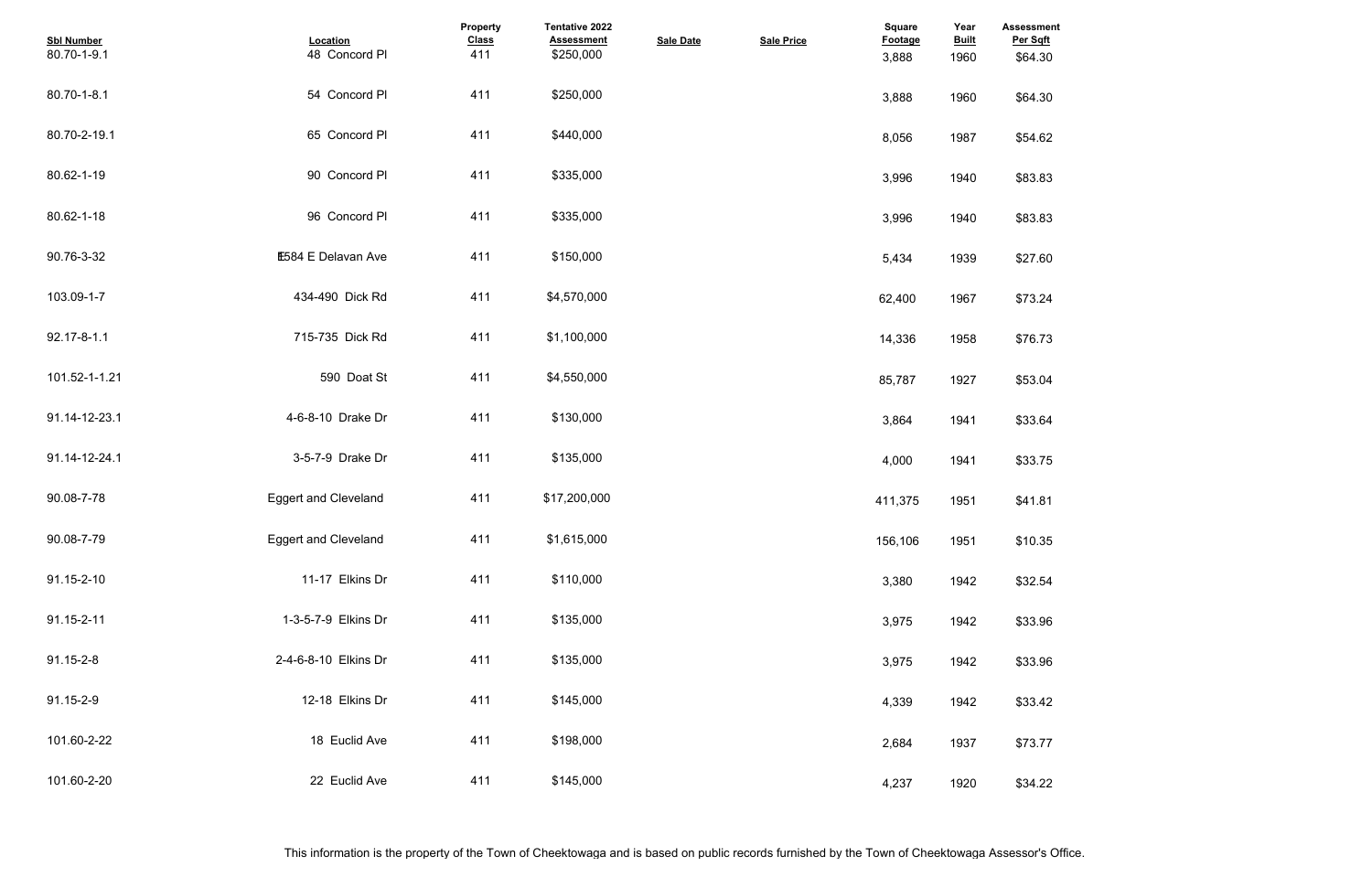| <b>Assessment</b>   |  |  |  |
|---------------------|--|--|--|
| Per Sqft<br>\$92.59 |  |  |  |
|                     |  |  |  |
| \$100.31            |  |  |  |
|                     |  |  |  |
| \$92.59             |  |  |  |
|                     |  |  |  |
| \$92.59             |  |  |  |
|                     |  |  |  |
| \$84.03             |  |  |  |
|                     |  |  |  |
| \$84.03             |  |  |  |
|                     |  |  |  |
| \$84.03             |  |  |  |
|                     |  |  |  |
| \$84.03             |  |  |  |
|                     |  |  |  |
| \$59.20             |  |  |  |
|                     |  |  |  |
| \$60.78             |  |  |  |
|                     |  |  |  |
| \$60.72             |  |  |  |
|                     |  |  |  |
| \$65.77             |  |  |  |
|                     |  |  |  |
| \$63.83             |  |  |  |
|                     |  |  |  |
| \$76.72             |  |  |  |
|                     |  |  |  |
| \$78.91             |  |  |  |
|                     |  |  |  |
| \$89.38             |  |  |  |
|                     |  |  |  |
| \$65.18             |  |  |  |
|                     |  |  |  |
| \$76.68             |  |  |  |
|                     |  |  |  |
| \$38.66             |  |  |  |
|                     |  |  |  |

| <b>Sbl Number</b><br>102.08-10-45 | Location<br>8 Fath Dr | Property<br><b>Class</b><br>411 | Tentative 2022<br><b>Assessment</b><br>\$360,000 | <b>Sale Date</b> | <b>Sale Price</b> | Square<br><b>Footage</b><br>3,888 | Year<br><b>Built</b><br>1970 | <b>Assessmer</b><br>Per Sqft<br>\$92.59 |
|-----------------------------------|-----------------------|---------------------------------|--------------------------------------------------|------------------|-------------------|-----------------------------------|------------------------------|-----------------------------------------|
| 102.08-10-8.1                     | 9 Fath Dr             | 411                             | \$390,000                                        |                  |                   | 3,888                             | 1970                         | \$100.31                                |
| 102.08-10-10                      | 13 Fath Dr            | 411                             | \$360,000                                        |                  |                   | 3,888                             | 1970                         | \$92.59                                 |
| 102.08-10-43.1                    | 14 Fath Dr            | 411                             | \$360,000                                        |                  |                   | 3,888                             | 1970                         | \$92.59                                 |
| 91.19-1-16                        | 11 Floreis Ct         | 411                             | \$240,000                                        |                  |                   | 2,856                             | 1958                         | \$84.03                                 |
| 91.19-1-17                        | 17 Floreis Ct         | 411                             | \$240,000                                        |                  |                   | 2,856                             | 1958                         | \$84.03                                 |
| 91.19-1-12                        | 20 Floreis Ct         | 411                             | \$240,000                                        |                  |                   | 2,856                             | 1958                         | \$84.03                                 |
| 91.19-1-18                        | 21 Floreis Ct         | 411                             | \$240,000                                        |                  |                   | 2,856                             | 1958                         | \$84.03                                 |
| 125.05-1-3.1/A                    | French Rd             | 411                             | \$3,078,000                                      |                  |                   | 51,990                            | 1970                         | \$59.20                                 |
| 125.05-1-3.1/B                    | French Rd             | 411                             | \$12,765,100                                     |                  |                   | 210,018                           | 1973                         | \$60.78                                 |
| 125.05-1-3.1/C                    | French Rd             | 411                             | \$3,078,000                                      |                  |                   | 50,694                            | 1970                         | \$60.72                                 |
| 125.05-1-3.1/D                    | French Rd             | 411                             | \$5,130,000                                      |                  |                   | 78,000                            | 1990                         | \$65.77                                 |
| 125.05-1-3.1/E                    | French Rd             | 411                             | \$2,052,000                                      |                  |                   | 32,150                            | 1973                         | \$63.83                                 |
| 125.12-10-4.1                     | 1255-1291 French Rd   | 411                             | \$2,675,000                                      |                  |                   | 34,869                            | 1973                         | \$76.72                                 |
| 125.12-10-4.2                     | 1295-1331 French Rd   | 411                             | \$2,675,000                                      |                  |                   | 33,900                            | 1973                         | \$78.91                                 |
| 125.12-10-5.1                     | 1335-1371 French Rd   | 411                             | \$3,030,000                                      |                  |                   | 33,900                            | 1974                         | \$89.38                                 |
| 125.11-1-22                       | 828 French Rd         | 411                             | \$2,190,000                                      |                  |                   | 33,600                            | 1974                         | \$65.18                                 |
| 80.20-2-30                        | 63 - 75 Garden Rd     | 411                             | \$830,000                                        |                  |                   | 10,824                            | 1957                         | \$76.68                                 |
| 124.02-2-9                        | 70 Garden Village Dr  | 411                             | \$12,000,000                                     |                  |                   | 310,404                           | 1972                         | \$38.66                                 |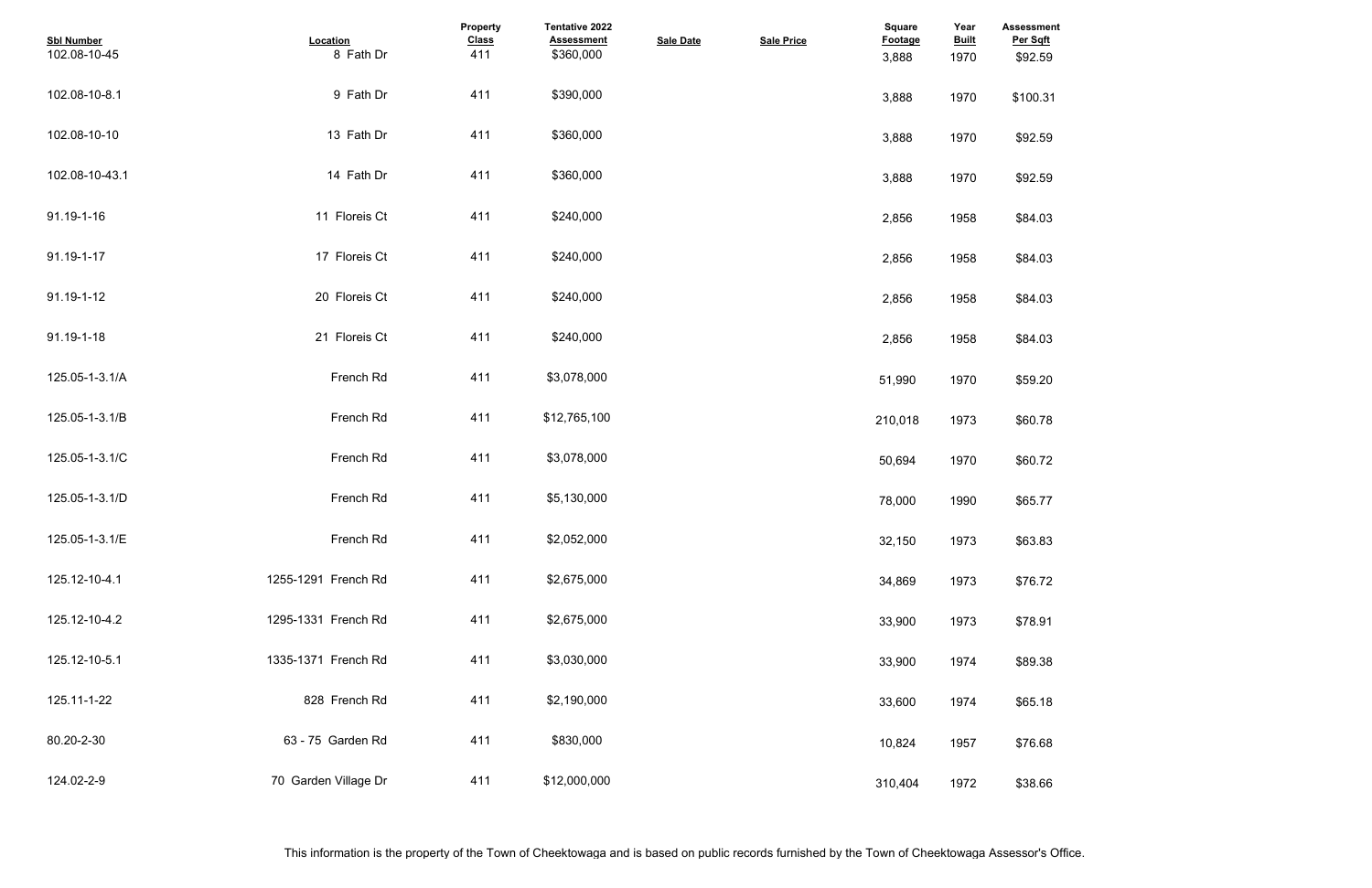| <b>Assessment</b><br>Per Sqft<br>\$52.39 |  |  |  |
|------------------------------------------|--|--|--|
| \$140.65                                 |  |  |  |
| \$77.15                                  |  |  |  |
| \$50.04                                  |  |  |  |
| \$70.09                                  |  |  |  |
| \$43.98                                  |  |  |  |
| \$86.21                                  |  |  |  |
| \$67.71                                  |  |  |  |
| \$41.34                                  |  |  |  |
| \$76.38                                  |  |  |  |
| \$80.65                                  |  |  |  |
| \$80.65                                  |  |  |  |
| \$80.65                                  |  |  |  |
| \$84.57                                  |  |  |  |
| \$84.57                                  |  |  |  |
| \$84.57                                  |  |  |  |
| \$81.38                                  |  |  |  |
| \$80.40                                  |  |  |  |
| \$71.50                                  |  |  |  |

| <b>Sbl Number</b><br>113.63-2-34 | Location<br>229 Garland Ave | Property<br><b>Class</b><br>411 | Tentative 2022<br><b>Assessment</b><br>\$185,000 | <b>Sale Date</b> | <b>Sale Price</b> | <b>Square</b><br>Footage<br>3,531 | Year<br><b>Built</b><br>1910 | <b>Assessmer</b><br>Per Sqft<br>\$52.39 |
|----------------------------------|-----------------------------|---------------------------------|--------------------------------------------------|------------------|-------------------|-----------------------------------|------------------------------|-----------------------------------------|
| 113.29-2-15                      | 82 Gates St                 | 411                             | \$264,000                                        |                  |                   | 1,877                             | 2021                         | \$140.65                                |
| 91.18-11-3                       | 2903 Genesee St             | 411                             | \$260,000                                        |                  |                   | 3,370                             | 1980                         | \$77.15                                 |
| 91.18-4-2.1                      | 3100 Genesee St             | 411                             | \$467,046                                        |                  |                   | 9,334                             | 1963                         | \$50.04                                 |
| $91.20 - 1 - 3$                  | 3375 Genesee St             | 411                             | \$1,980,000                                      |                  |                   | 28,248                            | 1959                         | \$70.09                                 |
| 91.15-13-25                      | 3420 Genesee St             | 411                             | \$850,823                                        |                  |                   | 19,344                            | 1956                         | \$43.98                                 |
| 91.16-3-2                        | 3721 Genesee St             | 411                             | \$250,000                                        |                  |                   | 2,900                             | 1935                         | \$86.21                                 |
| 93.01-1-13.11                    | 4989 Genesee St             | 411                             | \$5,809,224                                      |                  |                   | 85,799                            | 2013                         | \$67.71                                 |
| 103.07-6-21                      | George Urban Blvd           | 411                             | \$3,505,425                                      |                  |                   | 84,804                            | 1970                         | \$41.34                                 |
| 102.22-6-1                       | 187 George Urban Blvd       | 411                             | \$280,000                                        | 2/22/21          | \$260,000         | 3,666                             | 1950                         | \$76.38                                 |
| 91.20-7-36                       | 990 George Urban Blvd       | 411                             | \$250,000                                        |                  |                   | 3,100                             | 1950                         | \$80.65                                 |
| 91.20-7-35                       | 994 George Urban Blvd       | 411                             | \$250,000                                        |                  |                   | 3,100                             | 1950                         | \$80.65                                 |
| 91.20-7-34                       | 1000 George Urban Blvd      | 411                             | \$250,000                                        |                  |                   | 3,100                             | 1950                         | \$80.65                                 |
| 91.20-6-1                        | 1009 George Urban Blvd      | 411                             | \$240,000                                        |                  |                   | 2,838                             | 1965                         | \$84.57                                 |
| 91.20-6-2                        | 1015 George Urban Blvd      | 411                             | \$240,000                                        |                  |                   | 2,838                             | 1965                         | \$84.57                                 |
| 91.20-6-3                        | 1019 George Urban Blvd      | 411                             | \$240,000                                        |                  |                   | 2,838                             | 1965                         | \$84.57                                 |
| 91.20-6-4                        | 1025 George Urban Blvd      | 411                             | \$250,000                                        |                  |                   | 3,072                             | 1965                         | \$81.38                                 |
| 91.20-6-5                        | 1035 George Urban Blvd      | 411                             | \$260,000                                        |                  |                   | 3,234                             | 1970                         | \$80.40                                 |
| 102.08-3-35                      | 1125 George Urban Blvd      | 411                             | \$2,260,000                                      |                  |                   | 31,610                            | 1960                         | \$71.50                                 |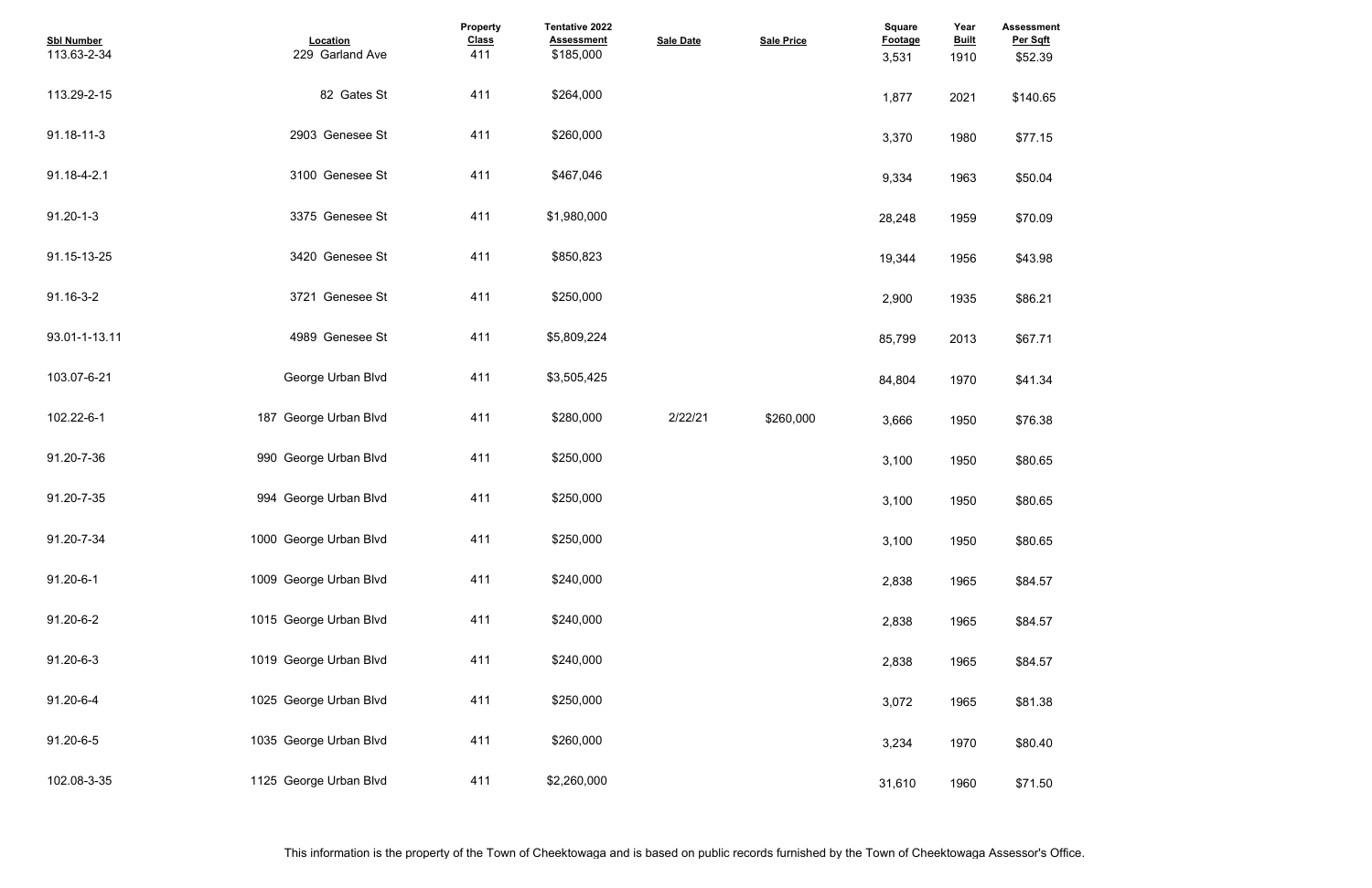| <b>Assessment</b><br>Per Sqft |  |  |  |
|-------------------------------|--|--|--|
| \$42.86                       |  |  |  |
| \$46.92                       |  |  |  |
| \$33.96                       |  |  |  |
| \$34.02                       |  |  |  |
| \$34.02                       |  |  |  |
| \$34.02                       |  |  |  |
| \$34.02                       |  |  |  |
| \$33.44                       |  |  |  |
| \$34.02                       |  |  |  |
| \$42.07                       |  |  |  |
| \$32.54                       |  |  |  |
| \$34.02                       |  |  |  |
| \$33.96                       |  |  |  |
| \$34.02                       |  |  |  |
| \$41.98                       |  |  |  |
| \$33.96                       |  |  |  |
| \$34.02                       |  |  |  |
| \$30.19                       |  |  |  |
| \$34.02                       |  |  |  |

| <b>Sbl Number</b><br>103.07-1-25 | Location<br>2328 George Urban Blvd | Property<br><b>Class</b><br>411 | Tentative 2022<br><b>Assessment</b><br>\$240,000 | <b>Sale Date</b> | <b>Sale Price</b> | <b>Square</b><br><b>Footage</b><br>5,600 | Year<br><b>Built</b><br>1984 | <b>Assessme</b><br>Per Sqft<br>\$42.86 |
|----------------------------------|------------------------------------|---------------------------------|--------------------------------------------------|------------------|-------------------|------------------------------------------|------------------------------|----------------------------------------|
| 103.07-6-19                      | 2550 George Urban Blvd             | 411                             | \$6,109,455                                      |                  |                   | 130,204                                  | 1970                         | \$46.92                                |
| 91.15-1-10                       | 28A-E Glenwood Ct                  | 411                             | \$135,000                                        |                  |                   | 3,975                                    | 1941                         | \$33.96                                |
| 91.15-1-11                       | 24A-D Glenwood Ct                  | 411                             | \$115,000                                        |                  |                   | 3,380                                    | 1941                         | \$34.02                                |
| 91.15-1-14                       | 20A-D Glenwood Ct                  | 411                             | \$115,000                                        |                  |                   | 3,380                                    | 1941                         | \$34.02                                |
| 91.15-1-15                       | 16A-D Glenwood Ct                  | 411                             | \$115,000                                        |                  |                   | 3,380                                    | 1941                         | \$34.02                                |
| 91.15-1-17                       | 12A-D Glenwood Ct                  | 411                             | \$115,000                                        |                  |                   | 3,380                                    | 1941                         | \$34.02                                |
| 91.15-1-19                       | 8A-D Glenwood Ct                   | 411                             | \$130,000                                        |                  |                   | 3,888                                    | 1941                         | \$33.44                                |
| $91.15 - 1 - 2$                  | 56A-D Glenwood Ct                  | 411                             | \$115,000                                        |                  |                   | 3,380                                    | 1941                         | \$34.02                                |
| $91.15 - 1 - 3$                  | 48A-D Glenwood Ct                  | 411                             | \$140,000                                        |                  |                   | 3,328                                    | 1941                         | \$42.07                                |
| $91.15 - 1 - 6$                  | 40A-D Glenwood Ct                  | 411                             | \$110,000                                        |                  |                   | 3,380                                    | 1941                         | \$32.54                                |
| 91.15-1-7.1                      | 36A-D Glenwood Ct                  | 411                             | \$115,000                                        |                  |                   | 3,380                                    | 1941                         | \$34.02                                |
| 91.15-2-12                       | 57A-E Glenwood Ct                  | 411                             | \$135,000                                        |                  |                   | 3,975                                    | 1942                         | \$33.96                                |
| 91.15-2-13                       | 53A-D Glenwood Ct                  | 411                             | \$115,000                                        |                  |                   | 3,380                                    | 1942                         | \$34.02                                |
| 91.15-2-14                       | 49A-D Glenwood Ct                  | 411                             | \$155,000                                        |                  |                   | 3,692                                    | 1953                         | \$41.98                                |
| 91.15-2-16                       | 41A-E Glenwood Ct                  | 411                             | \$135,000                                        |                  |                   | 3,975                                    | 1942                         | \$33.96                                |
| 91.15-2-18                       | 37A-D Glenwood Ct                  | 411                             | \$115,000                                        |                  |                   | 3,380                                    | 1942                         | \$34.02                                |
| 91.15-2-19                       | 33A-E Glenwood Ct                  | 411                             | \$120,000                                        |                  |                   | 3,975                                    | 1942                         | \$30.19                                |
| 91.15-2-20                       | 29A-D Glenwood Ct                  | 411                             | \$115,000                                        |                  |                   | 3,380                                    | 1942                         | \$34.02                                |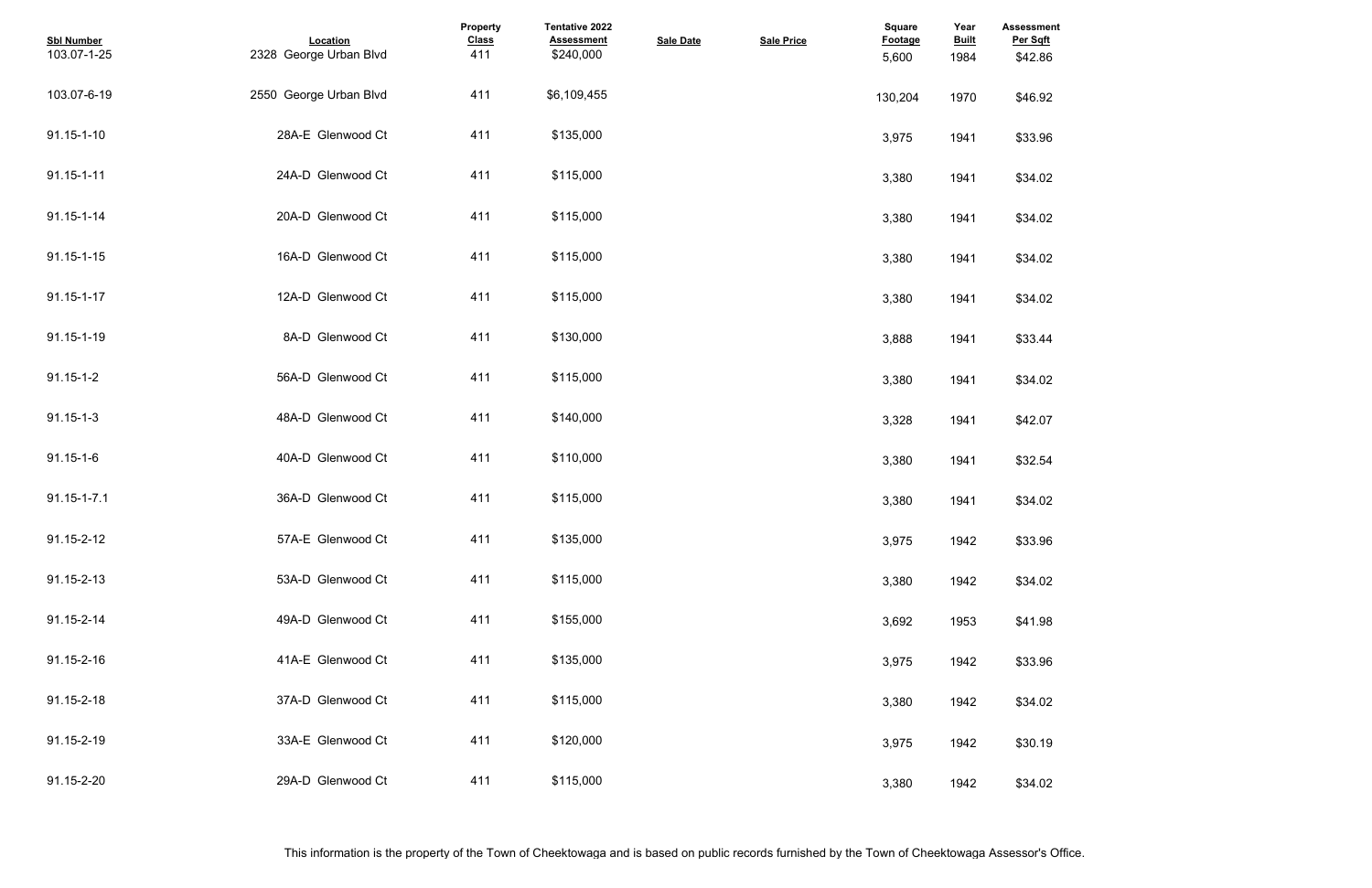| <b>Assessment</b><br>Per Sqft |  |  |  |
|-------------------------------|--|--|--|
| \$34.02                       |  |  |  |
| \$34.02                       |  |  |  |
| \$34.02                       |  |  |  |
| \$65.01                       |  |  |  |
| \$38.27                       |  |  |  |
| \$41.75                       |  |  |  |
| \$50.78                       |  |  |  |
| \$40.79                       |  |  |  |
| \$44.90                       |  |  |  |
| \$52.55                       |  |  |  |
| \$68.45                       |  |  |  |
| \$55.36                       |  |  |  |
| \$67.11                       |  |  |  |
| \$77.11                       |  |  |  |
| \$74.63                       |  |  |  |
| \$67.69                       |  |  |  |
| \$39.47                       |  |  |  |
| \$37.96                       |  |  |  |
| \$68.80                       |  |  |  |

| <b>Sbl Number</b><br>91.15-2-23 | Location<br>21A-D Glenwood Ct | Property<br><b>Class</b><br>411 | Tentative 2022<br><b>Assessment</b><br>\$115,000 | <b>Sale Date</b> | <b>Sale Price</b> | <b>Square</b><br><b>Footage</b><br>3,380 | Year<br><b>Built</b><br>1942 | <b>Assessme</b><br>Per Sqft<br>\$34.02 |
|---------------------------------|-------------------------------|---------------------------------|--------------------------------------------------|------------------|-------------------|------------------------------------------|------------------------------|----------------------------------------|
| 91.15-2-24                      | 17A-D Glenwood Ct             | 411                             | \$115,000                                        |                  |                   | 3,380                                    | 1942                         | \$34.02                                |
| 91.15-2-25                      | 13A-D Glenwood Ct             | 411                             | \$115,000                                        |                  |                   | 3,380                                    | 1942                         | \$34.02                                |
| 125.11-8-1.12                   | 10-66 Haley Ln                | 411                             | \$7,330,000                                      |                  |                   | 112,750                                  | 1998                         | \$65.01                                |
| 101.60-5-16                     | 24 Haller Ave                 | 411                             | \$135,000                                        |                  |                   | 3,528                                    | 1915                         | \$38.27                                |
| 113.22-3-1.1                    | 1952-2022 Harlem Rd           | 411                             | \$1,190,000                                      |                  |                   | 28,500                                   | 1945                         | \$41.75                                |
| 113.70-3-18                     | 1361 Harlem Rd                | 411                             | \$195,000                                        |                  |                   | 3,840                                    | 1940                         | \$50.78                                |
| 91.05-3-10                      | 3587 Harlem Rd                | 411                             | \$287,830                                        |                  |                   | 7,056                                    | 1970                         | \$40.79                                |
| 91.05-3-11                      | 3591 Harlem Rd                | 411                             | \$158,420                                        |                  |                   | 3,528                                    | 1970                         | \$44.90                                |
| 113.16-3-1.121                  | 100 Hutchens Dr               | 411                             | \$2,930,000                                      |                  |                   | 55,760                                   | 1982                         | \$52.55                                |
| 79.20-11-13.1                   | 1617 Kensington Ave           | 411                             | \$1,150,000                                      |                  |                   | 16,800                                   | 1961                         | \$68.45                                |
| 80.62-1-4                       | 1919 Kensington Ave           | 411                             | \$220,000                                        |                  |                   | 3,974                                    | 1920                         | \$55.36                                |
| 91.12-3-10.2                    | 7-71 Linda Dr                 | 411                             | \$6,950,000                                      |                  |                   | 103,567                                  | 1950                         | \$67.11                                |
| 113.16-3-6                      | 50 Losson Rd                  | 411                             | \$310,000                                        |                  |                   | 4,020                                    | 1960                         | \$77.11                                |
| 113.16-3-4.111                  | 52 Losson Rd                  | 411                             | \$300,000                                        |                  |                   | 4,020                                    | 1960                         | \$74.63                                |
| 113.16-6-1                      | 110 Losson Rd                 | 411                             | \$9,430,000                                      |                  |                   | 139,304                                  | 1970                         | \$67.69                                |
| 112.51-2-3                      | 1345 Lovejoy St               | 411                             | \$180,000                                        |                  |                   | 4,560                                    | 1918                         | \$39.47                                |
| 113.15-3-3.113                  | 10 - 35 Manko Ln              | 411                             | \$3,940,000                                      |                  |                   | 103,800                                  | 1996                         | \$37.96                                |
| 91.12-3-5                       | 865 Maryvale Dr               | 411                             | \$295,000                                        |                  |                   | 4,288                                    | 2006                         | \$68.80                                |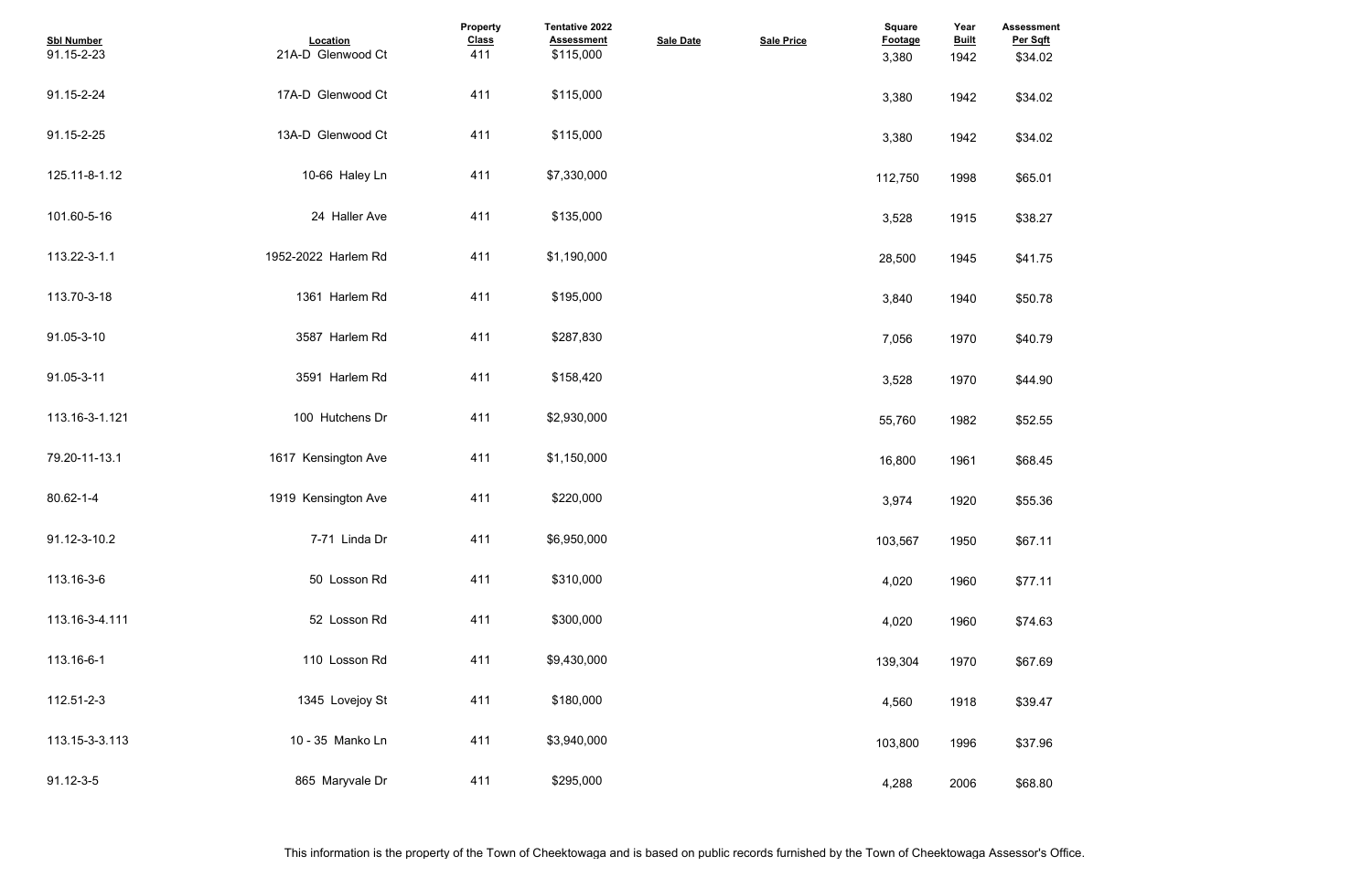| <b>Assessment</b><br>Per Sqft |  |  |  |
|-------------------------------|--|--|--|
| \$47.55                       |  |  |  |
|                               |  |  |  |
| \$39.85                       |  |  |  |
|                               |  |  |  |
| \$73.83                       |  |  |  |
| \$34.02                       |  |  |  |
|                               |  |  |  |
| \$30.77                       |  |  |  |
|                               |  |  |  |
| \$33.75                       |  |  |  |
|                               |  |  |  |
| \$34.02                       |  |  |  |
| \$34.02                       |  |  |  |
|                               |  |  |  |
| \$53.03                       |  |  |  |
|                               |  |  |  |
| \$62.12                       |  |  |  |
| \$47.94                       |  |  |  |
|                               |  |  |  |
| \$88.66                       |  |  |  |
|                               |  |  |  |
| \$88.66                       |  |  |  |
| \$88.66                       |  |  |  |
|                               |  |  |  |
| \$63.03                       |  |  |  |
|                               |  |  |  |
| \$21.54                       |  |  |  |
|                               |  |  |  |
| \$34.02                       |  |  |  |
| \$34.02                       |  |  |  |
|                               |  |  |  |
| \$34.02                       |  |  |  |

| <b>Sbl Number</b><br>91.20-1-63 | Location<br>111-115 Meadow Pl | <b>Property</b><br><b>Class</b><br>411 | Tentative 2022<br><b>Assessment</b><br>\$425,000 | <b>Sale Date</b> | <b>Sale Price</b> | Square<br><b>Footage</b><br>8,938 | Year<br><b>Built</b><br>1961 | <b>Assessme</b><br>Per Sqft<br>\$47.55 |
|---------------------------------|-------------------------------|----------------------------------------|--------------------------------------------------|------------------|-------------------|-----------------------------------|------------------------------|----------------------------------------|
| 92.14-1-1.111                   | 100-120 Moorman Dr            | 411                                    | \$5,940,000                                      |                  |                   | 149,050                           | 1991                         | \$39.85                                |
| 80.69-4-28                      | 721 Mount Vernon Rd           | 411                                    | \$215,000                                        |                  |                   | 2,912                             | 1954                         | \$73.83                                |
| 91.10-4-10                      | 18-24 Nugget Dr               | 411                                    | \$115,000                                        |                  |                   | 3,380                             | 1947                         | \$34.02                                |
| 91.10-4-11                      | 19-25 Nugget Dr               | 411                                    | \$104,000                                        |                  |                   | 3,380                             | 1947                         | \$30.77                                |
| 91.10-4-15                      | 10-16 Nugget Dr               | 411                                    | \$125,000                                        |                  |                   | 3,704                             | 1947                         | \$33.75                                |
| 91.10-4-16                      | 2-8 Nugget Dr                 | 411                                    | \$115,000                                        |                  |                   | 3,380                             | 1947                         | \$34.02                                |
| 91.10-4-17                      | 3-5-7-9 Nugget Dr             | 411                                    | \$115,000                                        |                  |                   | 3,380                             | 1947                         | \$34.02                                |
| 102.21-3-12                     | 110 Peach Tree Rd             | 411                                    | \$175,000                                        |                  |                   | 3,300                             | 1952                         | \$53.03                                |
| 102.21-4-11                     | 124 Peach Tree Rd             | 411                                    | \$205,000                                        |                  |                   | 3,300                             | 1928                         | \$62.12                                |
| 123.28-6-18                     | 99 Pleasant Pkwy              | 411                                    | \$135,000                                        |                  |                   | 2,816                             | 1900                         | \$47.94                                |
| 104.09-6-31                     | 55 Princeton Ave              | 411                                    | \$305,000                                        |                  |                   | 3,440                             | 1959                         | \$88.66                                |
| 104.09-6-1                      | 59 Princeton Ave              | 411                                    | \$305,000                                        |                  |                   | 3,440                             | 1958                         | \$88.66                                |
| 104.09-6-2                      | 63 Princeton Ave              | 411                                    | \$305,000                                        |                  |                   | 3,440                             | 1958                         | \$88.66                                |
| 93.13-4-28                      | 334 Rehm Rd                   | 411                                    | \$910,000                                        |                  |                   | 14,438                            | 2006                         | \$63.03                                |
| 113.21-4-17                     | 146 Roland St                 | 411                                    | \$69,000                                         |                  |                   | 3,204                             | 1956                         | \$21.54                                |
| 91.10-4-7                       | 37-43 Sandstone Dr            | 411                                    | \$115,000                                        |                  |                   | 3,380                             | 1946                         | \$34.02                                |
| 91.10-4-8                       | 45-51 Sandstone Dr            | 411                                    | \$115,000                                        |                  |                   | 3,380                             | 1946                         | \$34.02                                |
| 91.10-4-9                       | 53-59 Sandstone Dr            | 411                                    | \$115,000                                        |                  |                   | 3,380                             | 1946                         | \$34.02                                |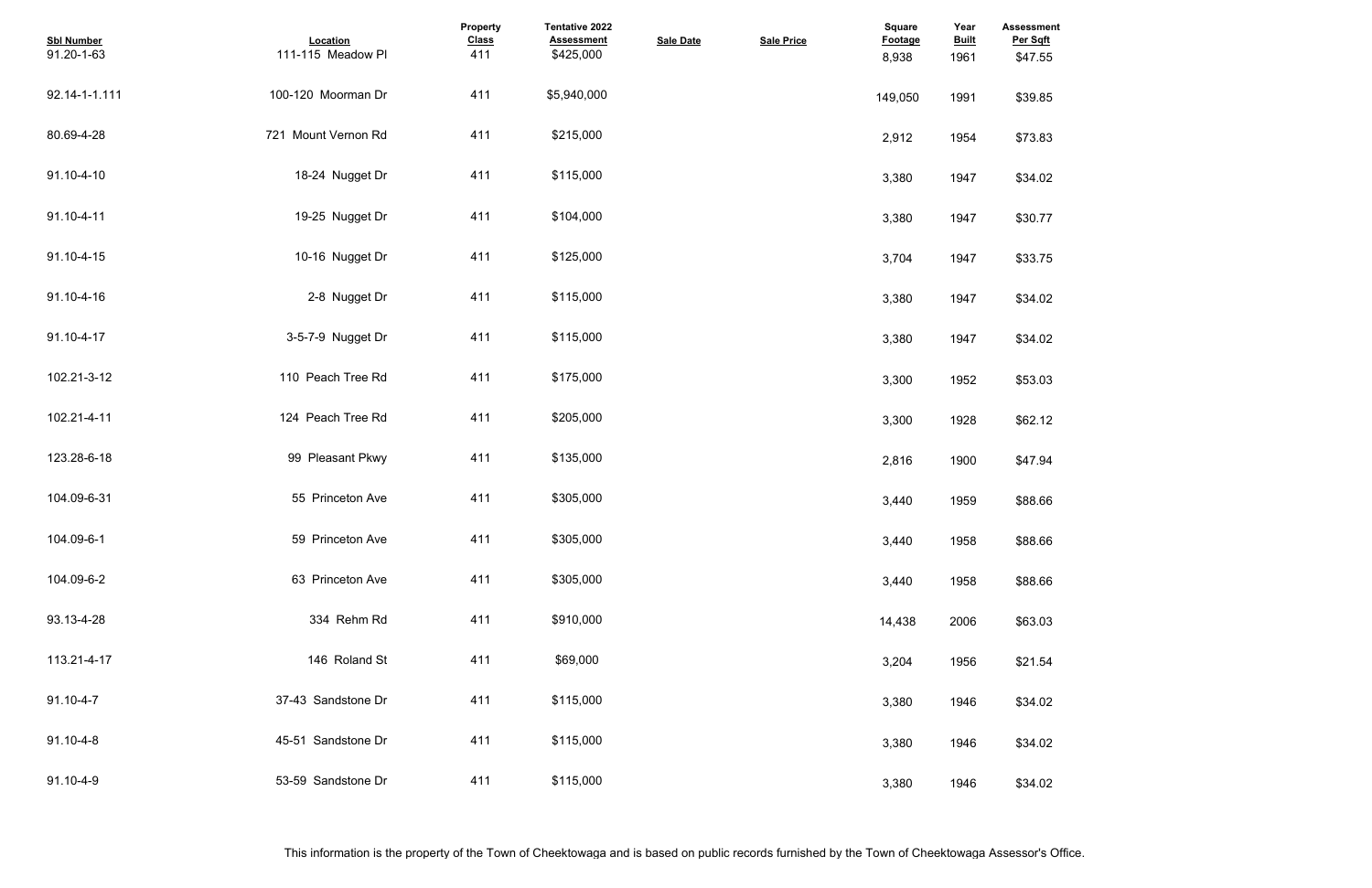| <b>Assessment</b><br>Per Sqft |  |  |  |
|-------------------------------|--|--|--|
| \$48.08                       |  |  |  |
| \$33.75                       |  |  |  |
| \$33.85                       |  |  |  |
| \$33.44                       |  |  |  |
| \$33.75                       |  |  |  |
| \$43.72                       |  |  |  |
| \$33.75                       |  |  |  |
| \$33.75                       |  |  |  |
| \$34.56                       |  |  |  |
| \$33.75                       |  |  |  |
| \$69.77                       |  |  |  |
| \$31.07                       |  |  |  |
| \$41.42                       |  |  |  |
| \$34.02                       |  |  |  |
| \$34.02                       |  |  |  |
| \$34.02                       |  |  |  |
| \$34.02                       |  |  |  |
| \$34.02                       |  |  |  |
| \$34.02                       |  |  |  |

| <b>Sbl Number</b><br>112.67-5-20 | Location<br>381 Shanley St | <b>Property</b><br><b>Class</b><br>411 | Tentative 2022<br><b>Assessment</b><br>\$120,000 | <b>Sale Date</b><br>5/13/21 | <b>Sale Price</b><br>\$137,500 | <b>Square</b><br>Footage<br>2,496 | Year<br><b>Built</b><br>1935 | <b>Assessme</b><br>Per Sqft<br>\$48.08 |
|----------------------------------|----------------------------|----------------------------------------|--------------------------------------------------|-----------------------------|--------------------------------|-----------------------------------|------------------------------|----------------------------------------|
| 91.14-12-20                      | 4-6-8-10 Shelby Dr         | 411                                    | \$135,000                                        |                             |                                | 4,000                             | 1941                         | \$33.75                                |
| 91.14-12-21                      | 3-5-7-9 Shelby Dr          | 411                                    | \$130,000                                        |                             |                                | 3,840                             | 1941                         | \$33.85                                |
| 91.14-12-10                      | 21-33 Sierra Dr            | 411                                    | \$145,000                                        |                             |                                | 4,336                             | 1941                         | \$33.44                                |
| 91.14-12-7                       | 20-32 Sierra Dr            | 411                                    | \$135,000                                        |                             |                                | 4,000                             | 1941                         | \$33.75                                |
| 91.14-12-8                       | 4-8-12-16 Sierra Dr        | 411                                    | \$170,000                                        |                             |                                | 3,888                             | 1941                         | \$43.72                                |
| 91.14-12-9                       | 5-9-13-17 Sierra Dr        | 411                                    | \$135,000                                        |                             |                                | 4,000                             | 1941                         | \$33.75                                |
| 91.14-12-1                       | 1-5-9-13 Simpson Dr        | 411                                    | \$135,000                                        |                             |                                | 4,000                             | 1941                         | \$33.75                                |
| 91.14-12-2                       | 17-29 Simpson Dr           | 411                                    | \$115,000                                        |                             |                                | 3,328                             | 1941                         | \$34.56                                |
| 91.14-3-5                        | 10-22 Simpson Dr           | 411                                    | \$135,000                                        |                             |                                | 4,000                             | 1941                         | \$33.75                                |
| 92.17-5-12                       | W81 W Sobieski Ave         | 411                                    | \$210,000                                        |                             |                                | 3,010                             | 1967                         | \$69.77                                |
| 91.10-4-12                       | 10A-D Springfield Dr N     | 411                                    | \$105,000                                        |                             |                                | 3,380                             | 1947                         | \$31.07                                |
| 91.10-4-13                       | 6A-D Springfield Dr N      | 411                                    | \$140,000                                        |                             |                                | 3,380                             | 1947                         | \$41.42                                |
| 91.10-4-18                       | 2A-D Springfield Dr N      | 411                                    | \$135,000                                        |                             |                                | 3,968                             | 1947                         | \$34.02                                |
| 91.15-2-1                        | 5A-D Springfield Dr N      | 411                                    | \$115,000                                        |                             |                                | 3,380                             | 1942                         | \$34.02                                |
| 91.15-2-2                        | 14A-D Springfield Dr N     | 411                                    | \$115,000                                        |                             |                                | 3,380                             | 1942                         | \$34.02                                |
| 91.15-2-3                        | 18A-D Springfield Dr S     | 411                                    | \$115,000                                        |                             |                                | 3,380                             | 1942                         | \$34.02                                |
| 91.15-2-4                        | 17A-D Springfield Dr S     | 411                                    | \$115,000                                        |                             |                                | 3,380                             | 1942                         | \$34.02                                |
| 91.15-2-5                        | 21 A-D Springfield Dr S    | 411                                    | \$115,000                                        |                             |                                | 3,380                             | 1942                         | \$34.02                                |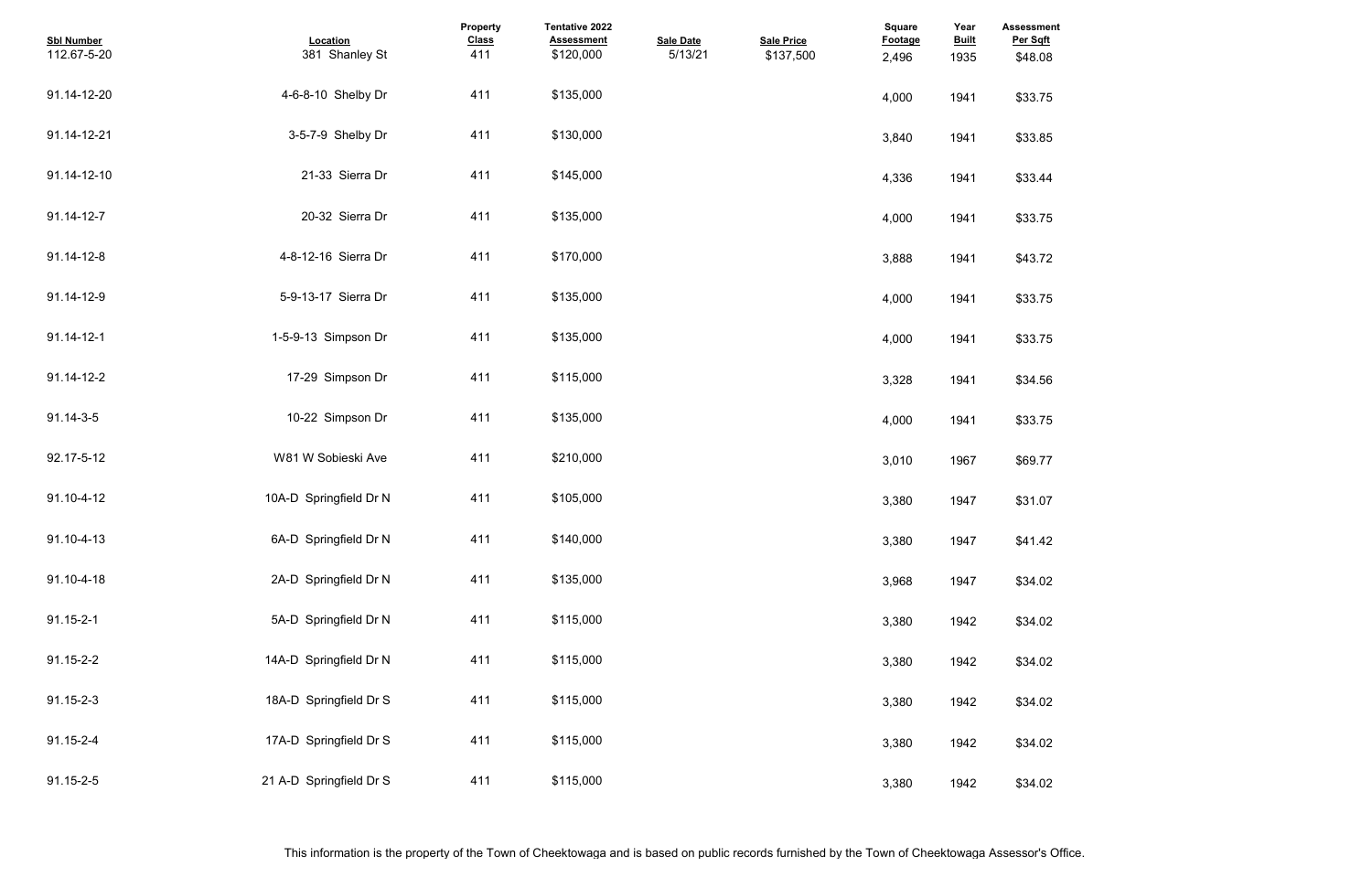| <b>Assessment</b><br>Per Sqft<br>\$34.02 |  |  |  |
|------------------------------------------|--|--|--|
| \$56.19                                  |  |  |  |
| \$66.67                                  |  |  |  |
| \$66.67                                  |  |  |  |
| \$84.53                                  |  |  |  |
| \$51.12                                  |  |  |  |
| \$65.31                                  |  |  |  |
| \$49.55                                  |  |  |  |
| \$11.55                                  |  |  |  |
| \$97.34                                  |  |  |  |
| \$11.35                                  |  |  |  |
| \$87.21                                  |  |  |  |
| \$72.17                                  |  |  |  |
| \$105.13                                 |  |  |  |
| \$33.85                                  |  |  |  |
| \$45.57                                  |  |  |  |
| \$30.65                                  |  |  |  |
| \$34.56                                  |  |  |  |
| \$41.25                                  |  |  |  |

| <b>Sbl Number</b><br>91.15-2-6 | Location<br>20A-D Springfield Dr S | Property<br><b>Class</b><br>411 | <b>Tentative 2022</b><br><b>Assessment</b><br>\$115,000 | <b>Sale Date</b> | <b>Sale Price</b> | <b>Square</b><br>Footage<br>3,380 | Year<br><b>Built</b><br>1942 | <b>Assessmer</b><br>Per Sqft<br>\$34.02 |
|--------------------------------|------------------------------------|---------------------------------|---------------------------------------------------------|------------------|-------------------|-----------------------------------|------------------------------|-----------------------------------------|
| 113.56-6-21.1                  | 21-61 Standard Pkwy                | 411                             | \$590,000                                               |                  |                   | 10,500                            | 1951                         | \$56.19                                 |
| 113.56-7-10.1                  | 26-34 Standard Pkwy                | 411                             | \$200,000                                               |                  |                   | 3,000                             | 1950                         | \$66.67                                 |
| 113.56-7-4.1                   | 44-52 Standard Pkwy                | 411                             | \$200,000                                               |                  |                   | 3,000                             | 1949                         | \$66.67                                 |
| 104.61-3-12                    | 412 Terrace Blvd                   | 411                             | \$305,000                                               |                  |                   | 3,608                             | 1973                         | \$84.53                                 |
| 104.09-6-17.11                 | W<br>10 W Third St                 | 411                             | \$210,000                                               |                  |                   | 4,108                             | 1964                         | \$51.12                                 |
| 126.13-3-6.11                  | 4720-4728 Transit Rd               | 411                             | \$3,940,000                                             |                  |                   | 60,328                            | 2018                         | \$65.31                                 |
| 126.13-3-8                     | 4714 Transit Rd                    | 411                             | \$900,000                                               |                  |                   | 18,164                            | 1979                         | \$49.55                                 |
| 126.05-3-4.1                   | 4800 Transit Rd                    | 411                             | \$704,000                                               |                  |                   | 60,946                            | 2022                         | \$11.55                                 |
| 114.02-10-15.12                | 5060 Transit Rd                    | 411                             | \$3,980,000                                             |                  |                   | 40,888                            | 2015                         | \$97.34                                 |
| 114.02-10-14.1                 | 5074 Transit Rd                    | 411                             | \$940,000                                               |                  |                   | 82,826                            | 2004                         | \$11.35                                 |
| 104.69-5-5                     | 5430 Transit Rd                    | 411                             | \$240,000                                               |                  |                   | 2,752                             | 1965                         | \$87.21                                 |
| 93.17-10-18                    | 6060 Transit Rd                    | 411                             | \$970,000                                               |                  |                   | 13,440                            | 1950                         | \$72.17                                 |
| 126.09-2-5                     | N 6 N Transithill Dr               | 411                             | \$820,000                                               |                  |                   | 7,800                             | 1987                         | \$105.13                                |
| 91.14-12-11                    | 4A-D Trent Sq                      | 411                             | \$130,000                                               |                  |                   | 3,840                             | 1941                         | \$33.85                                 |
| 91.14-12-12                    | 16A-D Trent Sq                     | 411                             | \$175,000                                               |                  |                   | 3,840                             | 1941                         | \$45.57                                 |
| 91.14-12-13                    | 8A-D Trent Sq                      | 411                             | \$102,000                                               |                  |                   | 3,328                             | 1941                         | \$30.65                                 |
| 91.14-12-14                    | 12A-D Trent Sq                     | 411                             | \$115,000                                               |                  |                   | 3,328                             | 1941                         | \$34.56                                 |
| 91.14-12-16                    | 7A-D Trent Sq                      | 411                             | \$165,000                                               |                  |                   | 4,000                             | 1941                         | \$41.25                                 |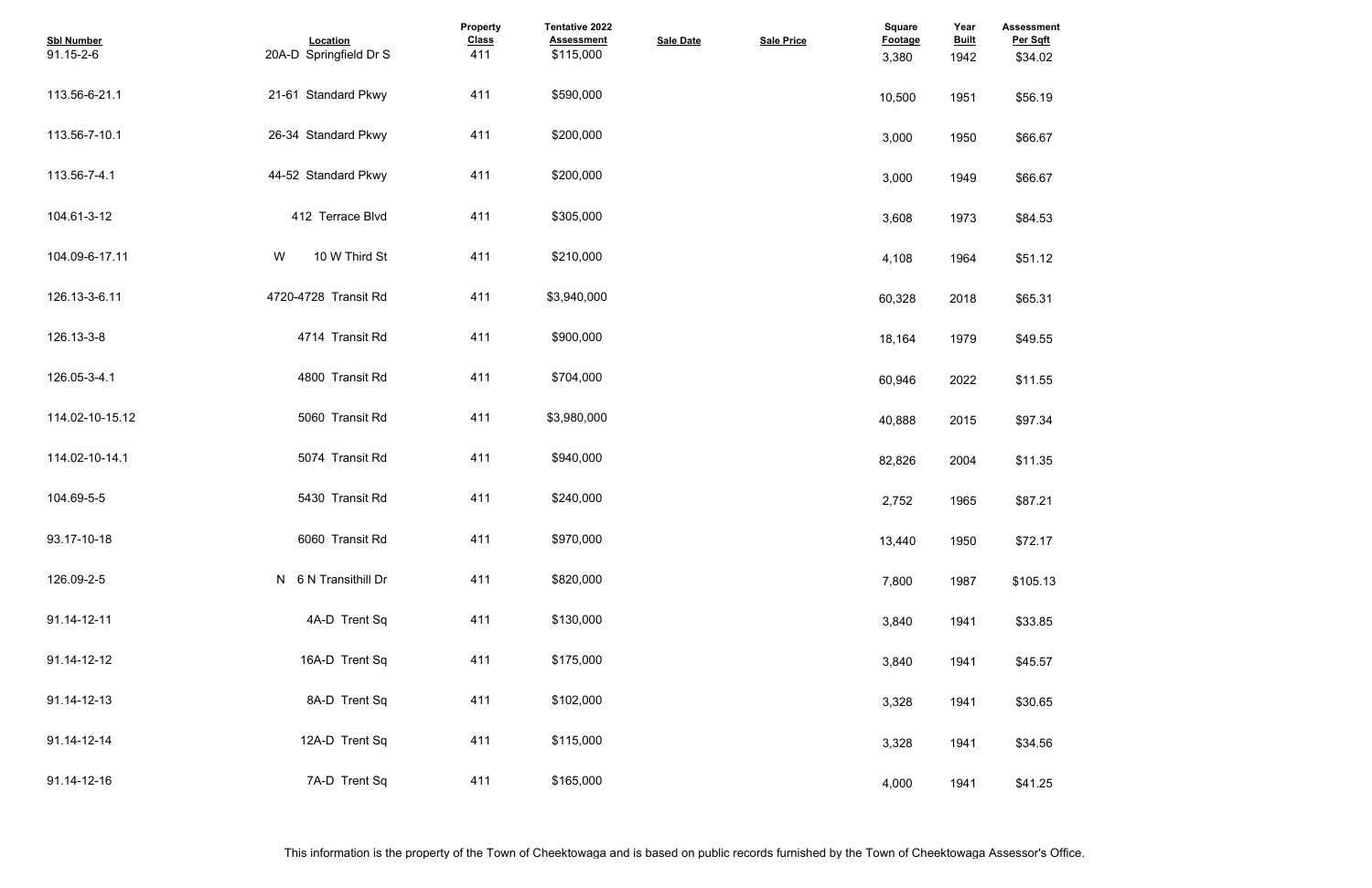| <b>Assessment</b><br>Per Sqft<br>\$33.85 |  |  |  |
|------------------------------------------|--|--|--|
| \$33.85                                  |  |  |  |
| \$65.56                                  |  |  |  |
| \$63.42                                  |  |  |  |
| \$94.25                                  |  |  |  |
| \$94.90                                  |  |  |  |
| \$66.21                                  |  |  |  |
| \$87.21                                  |  |  |  |
| \$91.57                                  |  |  |  |
| \$91.57                                  |  |  |  |
| \$91.57                                  |  |  |  |
| \$78.49                                  |  |  |  |
| \$78.49                                  |  |  |  |
| \$60.86                                  |  |  |  |
| \$57.40                                  |  |  |  |
| \$68.36                                  |  |  |  |
| \$31.49                                  |  |  |  |
| \$67.13                                  |  |  |  |
| \$72.87                                  |  |  |  |

| <b>Sbl Number</b><br>91.14-12-17 | Location<br>3A-D Trent Sq | Property<br><b>Class</b><br>411 | Tentative 2022<br><b>Assessment</b><br>\$130,000 | <b>Sale Date</b> | <b>Sale Price</b> | <b>Square</b><br><b>Footage</b><br>3,840 | Year<br><b>Built</b><br>1941 | <b>Assessme</b><br>Per Sqft<br>\$33.85 |
|----------------------------------|---------------------------|---------------------------------|--------------------------------------------------|------------------|-------------------|------------------------------------------|------------------------------|----------------------------------------|
| 91.14-12-18                      | 15A-D Trent Sq            | 411                             | \$130,000                                        |                  |                   | 3,840                                    | 1941                         | \$33.85                                |
| 91.12-3-7.21                     | 4292-4330 Union Rd        | 411                             | \$2,840,000                                      |                  |                   | 43,317                                   | 1955                         | \$65.56                                |
| 91.12-3-9.1                      | 4260-4288 Union Rd        | 411                             | \$1,780,000                                      |                  |                   | 28,067                                   | 1955                         | \$63.42                                |
| 113.20-4-14                      | 2471 Union Rd             | 411                             | \$600,000                                        |                  |                   | 6,366                                    | 2013                         | \$94.25                                |
| 113.12-3-11                      | 2840 Union Rd             | 411                             | \$19,290,000                                     |                  |                   | 203,256                                  | 1971                         | \$94.90                                |
| 102.02-3-1.21                    | 3511 Union Rd             | 411                             | \$2,540,000                                      |                  |                   | 38,362                                   | 2006                         | \$66.21                                |
| 104.09-6-28                      | 3202 Walden Ave           | 411                             | \$300,000                                        |                  |                   | 3,440                                    | 1959                         | \$87.21                                |
| 104.09-6-27                      | 3206 Walden Ave           | 411                             | \$315,000                                        |                  |                   | 3,440                                    | 1959                         | \$91.57                                |
| 104.09-6-26                      | 3208 Walden Ave           | 411                             | \$315,000                                        |                  |                   | 3,440                                    | 1959                         | \$91.57                                |
| 104.09-6-25                      | 3210 Walden Ave           | 411                             | \$315,000                                        |                  |                   | 3,440                                    | 1959                         | \$91.57                                |
| 104.09-6-23                      | 3212 Walden Ave           | 411                             | \$270,000                                        |                  |                   | 3,440                                    | 1958                         | \$78.49                                |
| 104.09-6-24                      | 3214 Walden Ave           | 411                             | \$270,000                                        |                  |                   | 3,440                                    | 1958                         | \$78.49                                |
| 104.09-6-17.12                   | 3224 Walden Ave           | 411                             | \$250,000                                        |                  |                   | 4,108                                    | 1964                         | \$60.86                                |
| 104.09-4-16                      | 3242 Walden Ave           | 411                             | \$225,000                                        |                  |                   | 3,920                                    | 1965                         | \$57.40                                |
| 80.17-3-1                        | 9-19-29 Wayne Terr        | 411                             | \$980,000                                        |                  |                   | 14,336                                   | 1960                         | \$68.36                                |
| 101.52-2-1                       | 15 Wildy Ave              | 411                             | \$97,000                                         |                  |                   | 3,080                                    | 1930                         | \$31.49                                |
| 113.15-3-3.112                   | 2911 William St           | 411                             | \$3,290,000                                      |                  |                   | 49,010                                   | 2004                         | \$67.13                                |
| 113.15-1-3.1                     | 2940 William St           | 411                             | \$12,600,000                                     |                  |                   | 172,920                                  | 1971                         | \$72.87                                |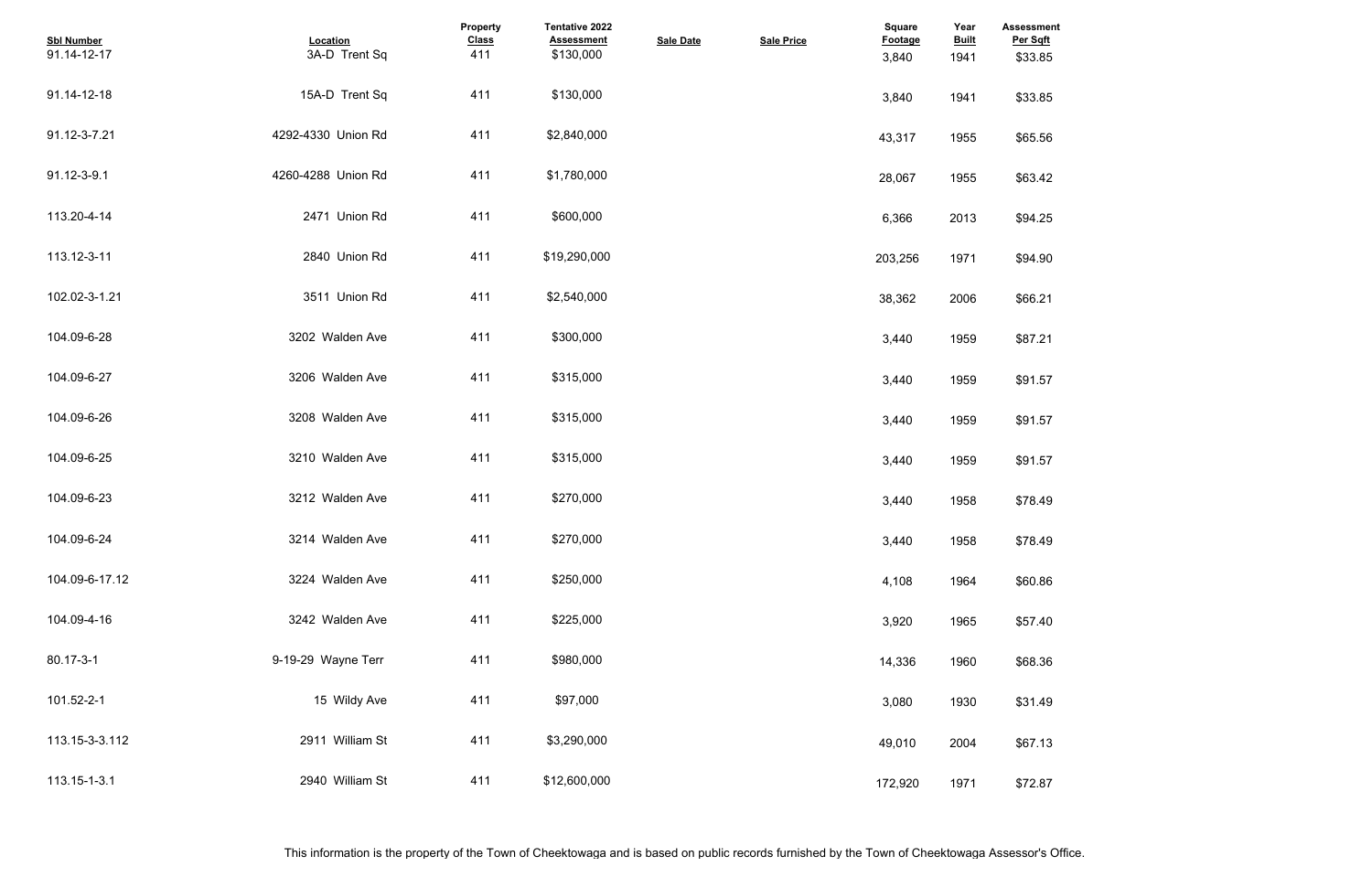| <b>Assessment</b><br>Per Sqft |  |  |  |
|-------------------------------|--|--|--|
| \$41.05                       |  |  |  |
|                               |  |  |  |
| \$33.85                       |  |  |  |
|                               |  |  |  |
| \$33.85                       |  |  |  |
|                               |  |  |  |
| \$33.85                       |  |  |  |
| \$33.44                       |  |  |  |
|                               |  |  |  |
| \$33.33                       |  |  |  |
|                               |  |  |  |
| \$34.56                       |  |  |  |
|                               |  |  |  |
| \$33.33                       |  |  |  |
|                               |  |  |  |
| \$33.33                       |  |  |  |
| \$34.15                       |  |  |  |
|                               |  |  |  |
| \$34.56                       |  |  |  |
|                               |  |  |  |
| \$34.16                       |  |  |  |
|                               |  |  |  |
| \$34.09                       |  |  |  |
| \$34.43                       |  |  |  |
|                               |  |  |  |
| \$34.09                       |  |  |  |
|                               |  |  |  |
| \$34.56                       |  |  |  |
|                               |  |  |  |
| \$34.09                       |  |  |  |
| \$34.09                       |  |  |  |
|                               |  |  |  |
| \$34.56                       |  |  |  |
|                               |  |  |  |

| <b>Sbl Number</b><br>113.15-1-8 | Location<br>2940 William St | Property<br><b>Class</b><br>411 | Tentative 2022<br><b>Assessment</b><br>\$7,980,000 | <b>Sale Date</b> | <b>Sale Price</b> | <b>Square</b><br><b>Footage</b><br>194,400 | Year<br><b>Built</b><br>1971 | <b>Assessme</b><br>Per Sqft<br>\$41.05 |
|---------------------------------|-----------------------------|---------------------------------|----------------------------------------------------|------------------|-------------------|--------------------------------------------|------------------------------|----------------------------------------|
| 91.09-6-24                      | 4A-D Windwood Ct            | 411                             | \$130,000                                          |                  |                   | 3,840                                      | 1942                         | \$33.85                                |
| 91.09-6-25                      | 8A-D Windwood Ct            | 411                             | \$130,000                                          |                  |                   | 3,840                                      | 1942                         | \$33.85                                |
| 91.09-6-26                      | 12A-D Windwood Ct           | 411                             | \$130,000                                          |                  |                   | 3,840                                      | 1942                         | \$33.85                                |
| 91.09-6-27                      | 16A-D Windwood Ct           | 411                             | \$130,000                                          |                  |                   | 3,888                                      | 1942                         | \$33.44                                |
| 91.09-6-29                      | 24A-D Windwood Ct           | 411                             | \$110,000                                          |                  |                   | 3,300                                      | 1942                         | \$33.33                                |
| 91.09-6-30                      | 28A-D Windwood Ct           | 411                             | \$115,000                                          |                  |                   | 3,328                                      | 1942                         | \$34.56                                |
| 91.09-6-31                      | 32A-D Windwood Ct           | 411                             | \$110,000                                          |                  |                   | 3,300                                      | 1942                         | \$33.33                                |
| 91.09-6-32                      | 36A-D Windwood Ct           | 411                             | \$110,000                                          |                  |                   | 3,300                                      | 1942                         | \$33.33                                |
| 91.09-6-33                      | 40A-D Windwood Ct           | 411                             | \$150,000                                          |                  |                   | 4,392                                      | 1942                         | \$34.15                                |
| $91.14 - 1 - 1$                 | 44B-E Windwood Ct           | 411                             | \$115,000                                          |                  |                   | 3,328                                      | 1939                         | \$34.56                                |
| 91.14-1-10                      | 53A-E Windwood Ct           | 411                             | \$135,000                                          |                  |                   | 3,952                                      | 1941                         | \$34.16                                |
| 91.14-1-12                      | 52A-E Windwood Ct           | 411                             | \$135,000                                          |                  |                   | 3,960                                      | 1940                         | \$34.09                                |
| 91.14-1-13                      | 48A-D Windwood Ct           | 411                             | \$140,000                                          |                  |                   | 4,066                                      | 1940                         | \$34.43                                |
| $91.14 - 1 - 2$                 | 37A-E Windwood Ct           | 411                             | \$135,000                                          |                  |                   | 3,960                                      | 1940                         | \$34.09                                |
| $91.14 - 1 - 3$                 | 31A-D Windwood Ct           | 411                             | \$115,000                                          |                  |                   | 3,328                                      | 1940                         | \$34.56                                |
| $91.14 - 1 - 4$                 | 45A-E Windwood Ct           | 411                             | \$135,000                                          |                  |                   | 3,960                                      | 1940                         | \$34.09                                |
| $91.14 - 1 - 5$                 | 49A-E Windwood Ct           | 411                             | \$135,000                                          |                  |                   | 3,960                                      | 1940                         | \$34.09                                |
| $91.14 - 1 - 6$                 | 63A-D Windwood Ct           | 411                             | \$115,000                                          |                  |                   | 3,328                                      | 1940                         | \$34.56                                |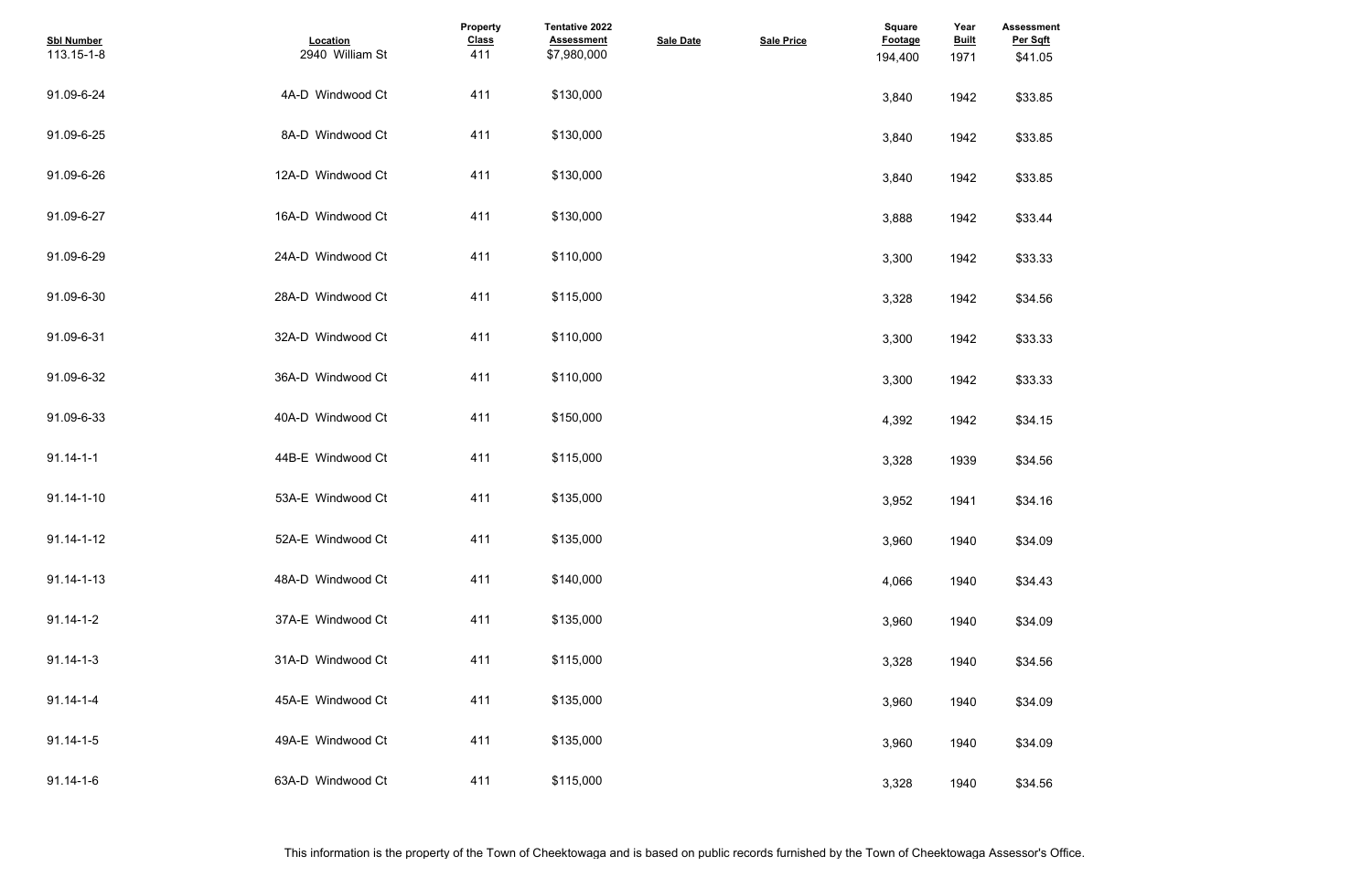| <b>Assessment</b><br>Per Sqft |  |  |  |
|-------------------------------|--|--|--|
| \$40.56                       |  |  |  |
|                               |  |  |  |
| \$34.56                       |  |  |  |
|                               |  |  |  |
| \$34.56                       |  |  |  |
| \$34.16                       |  |  |  |
|                               |  |  |  |
| \$34.56                       |  |  |  |
|                               |  |  |  |
| \$34.56                       |  |  |  |
| \$34.56                       |  |  |  |
|                               |  |  |  |
| \$40.56                       |  |  |  |
|                               |  |  |  |
| \$34.56                       |  |  |  |
|                               |  |  |  |
| \$34.56                       |  |  |  |
| \$34.56                       |  |  |  |
|                               |  |  |  |
| \$34.56                       |  |  |  |
|                               |  |  |  |
| \$34.56                       |  |  |  |
| \$34.02                       |  |  |  |
|                               |  |  |  |
| \$33.75                       |  |  |  |
|                               |  |  |  |
| \$30.30                       |  |  |  |
| \$34.56                       |  |  |  |
|                               |  |  |  |
| \$33.51                       |  |  |  |
|                               |  |  |  |
| \$33.51                       |  |  |  |

| <b>Sbl Number</b><br>$91.14 - 1 - 7$ | Location<br>64A-D Windwood Ct | Property<br><b>Class</b><br>411 | Tentative 2022<br><b>Assessment</b><br>\$135,000 | <b>Sale Date</b> | <b>Sale Price</b> | <b>Square</b><br><b>Footage</b><br>3,328 | Year<br><b>Built</b><br>1940 | <b>Assessme</b><br>Per Sqft<br>\$40.56 |
|--------------------------------------|-------------------------------|---------------------------------|--------------------------------------------------|------------------|-------------------|------------------------------------------|------------------------------|----------------------------------------|
| 91.14-2-1                            | 27A-D Windwood Ct             | 411                             | \$115,000                                        |                  |                   | 3,328                                    | 1940                         | \$34.56                                |
| 91.14-2-11                           | 76A-D Windwood Ct             | 411                             | \$115,000                                        |                  |                   | 3,328                                    | 1940                         | \$34.56                                |
| 91.14-2-12                           | 75A-E Windwood Ct             | 411                             | \$135,000                                        |                  |                   | 3,952                                    | 1940                         | \$34.16                                |
| 91.14-2-16                           | 71A-D Windwood Ct             | 411                             | \$115,000                                        |                  |                   | 3,328                                    | 1940                         | \$34.56                                |
| 91.14-2-17                           | 72A-D Windwood Ct             | 411                             | \$115,000                                        |                  |                   | 3,328                                    | 1940                         | \$34.56                                |
| 91.14-2-2                            | 23A-D Windwood Ct             | 411                             | \$115,000                                        |                  |                   | 3,328                                    | 1940                         | \$34.56                                |
| 91.14-2-20                           | 68A-D Windwood Ct             | 411                             | \$135,000                                        |                  |                   | 3,328                                    | 1940                         | \$40.56                                |
| 91.14-2-21                           | 67A-D Windwood Ct             | 411                             | \$115,000                                        |                  |                   | 3,328                                    | 1940                         | \$34.56                                |
| 91.14-2-3                            | 19A-D Windwood Ct             | 411                             | \$115,000                                        |                  |                   | 3,328                                    | 1940                         | \$34.56                                |
| 91.14-2-4                            | 15A-D Windwood Ct             | 411                             | \$115,000                                        |                  |                   | 3,328                                    | 1940                         | \$34.56                                |
| 91.14-2-7                            | 79A-D Windwood Ct             | 411                             | \$115,000                                        |                  |                   | 3,328                                    | 1940                         | \$34.56                                |
| 91.14-2-8                            | 80A-D Windwood Ct             | 411                             | \$115,000                                        |                  |                   | 3,328                                    | 1940                         | \$34.56                                |
| 91.14-3-1.1                          | 11A-D Windwood Ct             | 411                             | \$115,000                                        |                  |                   | 3,380                                    | 1941                         | \$34.02                                |
| 91.14-3-11                           | 84A-D Windwood Ct             | 411                             | \$135,000                                        |                  |                   | 4,000                                    | 1941                         | \$33.75                                |
| 91.14-3-12                           | 83A-E Windwood Ct             | 411                             | \$120,000                                        |                  |                   | 3,960                                    | 1941                         | \$30.30                                |
| 91.14-3-2.1                          | 7A-D Windwood Ct              | 411                             | \$115,000                                        |                  |                   | 3,328                                    | 1941                         | \$34.56                                |
| $91.14 - 3 - 3$                      | 3A-E Windwood Ct              | 411                             | \$130,000                                        |                  |                   | 3,880                                    | 1941                         | \$33.51                                |
| 91.14-3-4                            | 91A-E Windwood Ct             | 411                             | \$130,000                                        |                  |                   | 3,880                                    | 1941                         | \$33.51                                |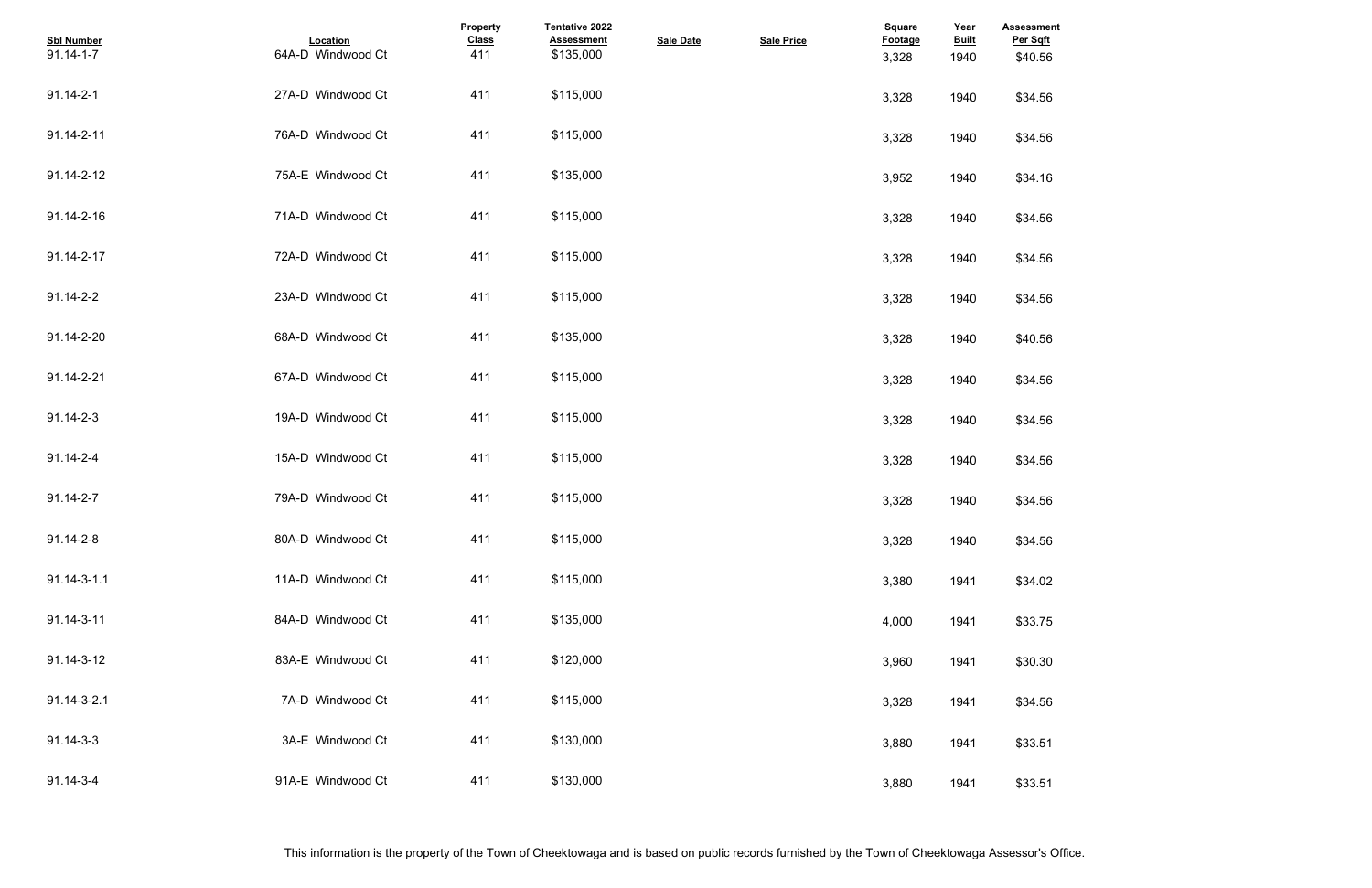| <b>Assessment</b><br>Per Sqft |  |  |  |
|-------------------------------|--|--|--|
| \$33.75                       |  |  |  |
| \$34.38                       |  |  |  |
| \$33.75                       |  |  |  |
| \$71.50                       |  |  |  |
| \$75.74                       |  |  |  |
| \$68.24                       |  |  |  |
| \$35.61                       |  |  |  |
| \$88.61                       |  |  |  |
| \$75.10                       |  |  |  |
| \$64.78                       |  |  |  |
| \$54.68                       |  |  |  |
| \$107.32                      |  |  |  |
| \$98.99                       |  |  |  |
| \$73.22                       |  |  |  |
| \$79.74                       |  |  |  |
| \$47.79                       |  |  |  |
| \$98.31                       |  |  |  |
| \$78.71                       |  |  |  |
| \$70.04                       |  |  |  |

| <b>Sbl Number</b><br>91.14-3-6 | Location<br>92A-D Windwood Ct | Property<br><b>Class</b><br>411 | <b>Tentative 2022</b><br><b>Assessment</b><br>\$135,000 | <b>Sale Date</b> | <b>Sale Price</b> | <b>Square</b><br>Footage<br>4,000 | Year<br><b>Built</b><br>1941 | <b>Assessmer</b><br>Per Sqft<br>\$33.75 |
|--------------------------------|-------------------------------|---------------------------------|---------------------------------------------------------|------------------|-------------------|-----------------------------------|------------------------------|-----------------------------------------|
| 91.14-3-9.1                    | 87A-D Windwood Ct             | 411                             | \$110,000                                               |                  |                   | 3,200                             | 1941                         | \$34.38                                 |
| 91.09-6-28                     | 20 Windwood Ct                | 411                             | \$135,000                                               |                  |                   | 4,000                             | 1942                         | \$33.75                                 |
| 102.08-3-34                    | 1-5 Zent Ct                   | 411                             | \$1,130,000                                             |                  |                   | 15,805                            | 1960                         | \$71.50                                 |
| 102.04-1-4.21                  | 83 Anderson Rd                | 414                             | \$4,000,000                                             |                  |                   | 52,815                            | 2014                         | \$75.74                                 |
| 102.04-1-3                     | 107 Anderson Rd               | 414                             | \$5,050,000                                             |                  |                   | 74,000                            | 2003                         | \$68.24                                 |
| 92.03-1-2.1                    | 131 Buell Ave                 | 414                             | \$2,200,000                                             |                  |                   | 61,788                            | 2003                         | \$35.61                                 |
| 92.03-1-31                     | 133 Buell Ave                 | 414                             | \$5,490,000                                             |                  |                   | 61,958                            | 2012                         | \$88.61                                 |
| 92.17-4-34.2                   | 760 Dick Rd                   | 414                             | \$5,240,000                                             |                  |                   | 69,773                            | 1997                         | \$75.10                                 |
| 92.13-4-9.11                   | 901 Dick Rd                   | 414                             | \$3,580,000                                             |                  |                   | 55,263                            | 1990                         | \$64.78                                 |
| 112.84-8-1.1                   | 601-603 Dingens St            | 414                             | \$3,770,000                                             |                  |                   | 68,946                            | 1963                         | \$54.68                                 |
| 92.03-1-19.11                  | 4243-4271 Genesee St          | 414                             | \$26,411,747                                            |                  |                   | 246,101                           | 2015                         | \$107.32                                |
| 92.03-1-15                     | 4201 Genesee St               | 414                             | \$9,898,795                                             |                  |                   | 100,001                           | 2005                         | \$98.99                                 |
| 92.03-1-27                     | 4217 Genesee St               | 414                             | \$4,130,000                                             |                  |                   | 56,404                            | 1991                         | \$73.22                                 |
| 92.03-1-33                     | 4219 Genesee St               | 414                             | \$6,100,000                                             |                  |                   | 76,494                            | 2013                         | \$79.74                                 |
| 92.03-1-22.22                  | 4325 Genesee St               | 414                             | \$2,900,000                                             |                  |                   | 60,685                            | 1984                         | \$47.79                                 |
| 92.02-2-17.1                   | 4630 Genesee St               | 414                             | \$3,200,000                                             |                  |                   | 32,550                            | 1983                         | \$98.31                                 |
| 92.02-2-24.1                   | 100 Holtz Dr                  | 414                             | \$3,500,000                                             |                  |                   | 44,469                            | 2001                         | \$78.71                                 |
| 102.16-1-5.1                   | 3475 Union Rd                 | 414                             | \$1,800,000                                             |                  |                   | 25,698                            | 2003                         | \$70.04                                 |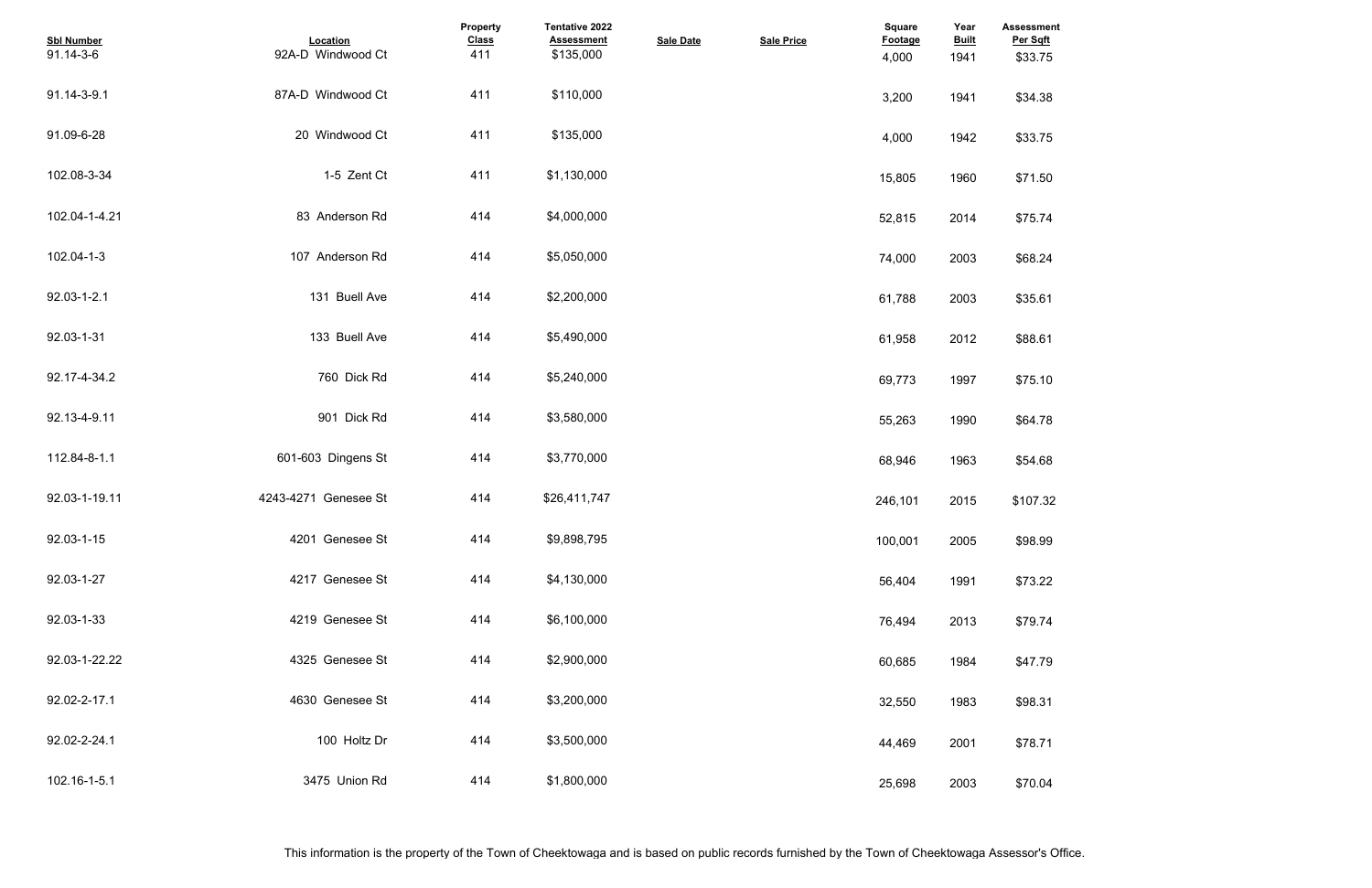| <b>Sbl Number</b><br>102.03-2-22.12 | Location<br>1745 Walden Ave | <b>Property</b><br><b>Class</b><br>414 | Tentative 2022<br><b>Assessment</b><br>\$6,152,566 | <b>Sale Date</b> | <b>Sale Price</b> | <b>Square</b><br><b>Footage</b><br>63,923 | Year<br><b>Built</b><br>1995 | <b>Assessment</b><br>Per Sqft<br>\$96.25 |
|-------------------------------------|-----------------------------|----------------------------------------|----------------------------------------------------|------------------|-------------------|-------------------------------------------|------------------------------|------------------------------------------|
| 102.02-1-27.1                       | 2040 Walden Ave             | 414                                    | \$3,600,000                                        |                  |                   | 215,492                                   | 1973                         | \$16.71                                  |
| 103.14-2-16                         | 3895 Broadway St            | 415                                    | \$510,000                                          |                  |                   | 7,897                                     | 1952                         | \$64.58                                  |
| 112.83-8-1                          | 431-475 Dingens St          | 415                                    | \$2,790,000                                        |                  |                   | 48,076                                    | 2007                         | \$58.03                                  |
| 92.02-2-19                          | 4600 Genesee St             | 415                                    | \$5,150,000                                        |                  |                   | 114,147                                   | 1968                         | \$45.12                                  |
| 104.61-2-7.1                        | 5474 Transit Rd             | 415                                    | \$330,000                                          |                  |                   | 4,416                                     | 1972                         | \$74.73                                  |
| 104.17-1-30.11                      | 10 Cayuga Blvd              | 416                                    | \$955,000                                          |                  |                   | 560                                       | 1945                         | \$1,705.36                               |
| 114.13-1-4.11                       | Crabapple Ln                | 416                                    | \$5,440,000                                        |                  |                   |                                           |                              |                                          |
| 92.02-3-19.3                        | Genesee St                  | 416                                    | \$2,010,000                                        |                  |                   |                                           |                              |                                          |
| 92.02-3-24.12                       | 4795 Genesee St             | 416                                    | \$11,160,000                                       |                  |                   | 3,156                                     | 1974                         | \$3,536.12                               |
| 92.02-3-23.1                        | 4825 Genesee St             | 416                                    | \$4,450,000                                        |                  |                   |                                           |                              |                                          |
| 93.01-1-12.2                        | 4959 Genesee St             | 416                                    | \$1,540,000                                        |                  |                   |                                           |                              |                                          |
| 104.05-3-12.1                       | 5910 Transit Rd             | 416                                    | \$830,000                                          |                  |                   | 902                                       | 1940                         | \$920.18                                 |
| 124.08-1-3.21                       | 2296 Union Rd               | 416                                    | \$1,100,000                                        |                  |                   | 6,014                                     | 1960                         | \$182.91                                 |
| 113.20-1-9.3                        | 2520 Union Rd               | 416                                    | \$1,740,000                                        |                  |                   |                                           |                              |                                          |
| $91.11 - 7 - 12$                    | 450 Beach Rd                | 421                                    | \$195,000                                          | 8/26/21          | \$290.000         | 2,869                                     | 1962                         | \$67.97                                  |
| 103.76-2-12                         | 4538 Broadway St            | 421                                    | \$67,000                                           |                  |                   | 616                                       | 1968                         | \$108.77                                 |
| 80.17-14-1.1                        | 301 Cleveland Dr            | 421                                    | \$310,000                                          |                  |                   | 4,053                                     | 1958                         | \$76.49                                  |
| 92.05-1-15                          | 1500 Cleveland Dr           | 421                                    | \$425,600                                          |                  |                   | 3,352                                     | 1949                         | \$126.97                                 |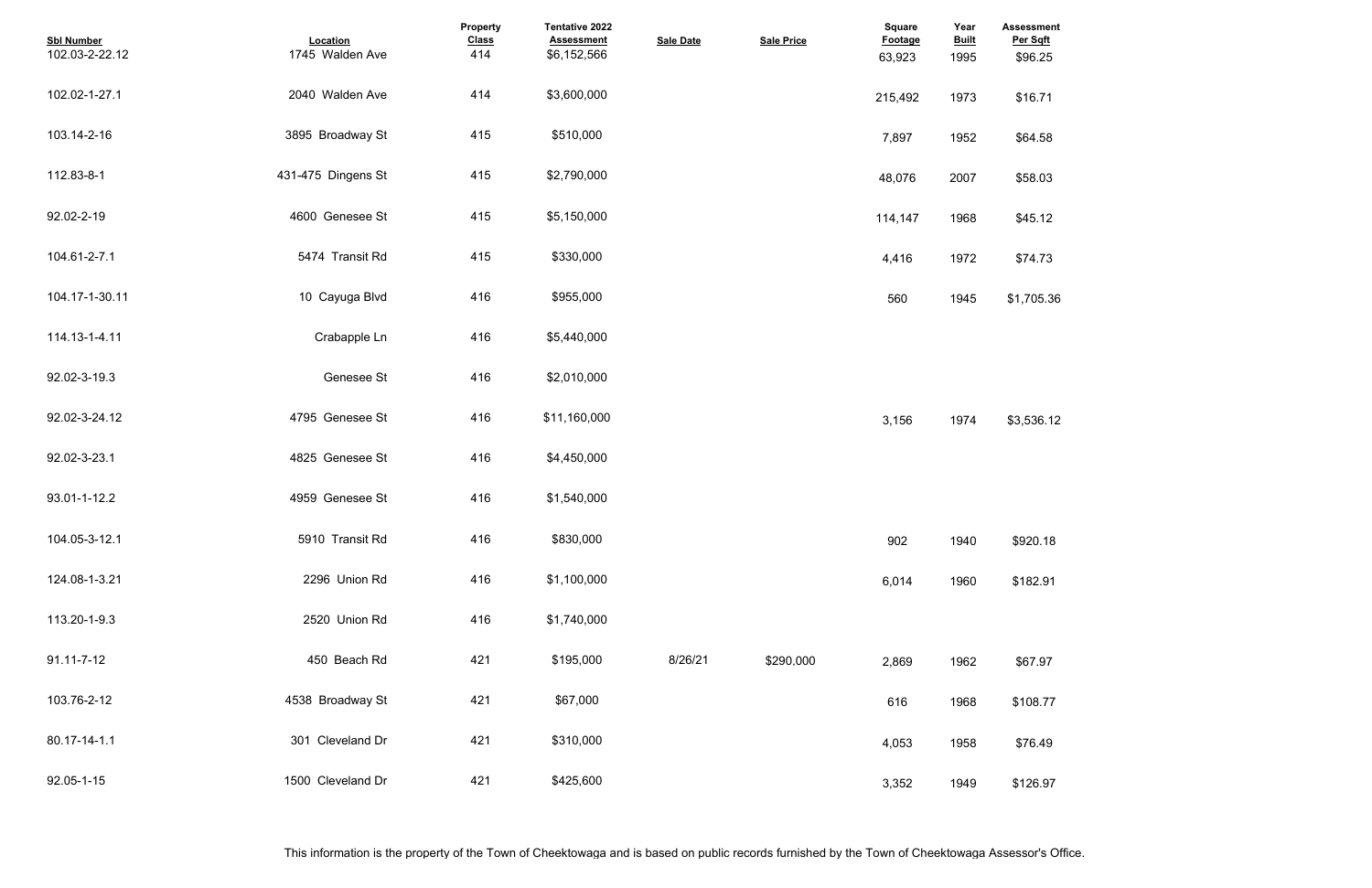| <b>Assessment</b><br>Per Sqft |  |  |
|-------------------------------|--|--|
| \$56.60                       |  |  |
| \$66.53                       |  |  |
| \$44.65                       |  |  |
| \$40.47                       |  |  |
| \$72.22                       |  |  |
| \$112.24                      |  |  |
| \$81.50                       |  |  |
| \$75.05                       |  |  |
| \$165.09                      |  |  |
| \$35.09                       |  |  |
| \$48.14                       |  |  |
| \$82.30                       |  |  |
| \$67.05                       |  |  |
| \$79.58                       |  |  |
| \$180.28                      |  |  |
| \$125.00                      |  |  |
| \$76.57                       |  |  |
| \$123.30                      |  |  |
| \$98.76                       |  |  |

| <b>Sbl Number</b><br>113.08-2-15.1 | Location<br>204 Como Park Blvd | <b>Property</b><br><b>Class</b><br>421 | Tentative 2022<br><b>Assessment</b><br>\$786,000 | <b>Sale Date</b> | <b>Sale Price</b> | <b>Square</b><br>Footage<br>13,886 | Year<br><b>Built</b><br>1962 | <b>Assessmer</b><br>Per Sqft<br>\$56.60 |
|------------------------------------|--------------------------------|----------------------------------------|--------------------------------------------------|------------------|-------------------|------------------------------------|------------------------------|-----------------------------------------|
| 113.30-3-26                        | 35 Crocker St                  | 421                                    | \$380,000                                        |                  |                   | 5,712                              | 1991                         | \$66.53                                 |
| 113.37-4-1.1                       | 38 Crocker St                  | 421                                    | \$235,000                                        |                  |                   | 5,263                              | 1961                         | \$44.65                                 |
| 103.10-6-45                        | 333 Dick Rd                    | 421                                    | \$1,200,000                                      |                  |                   | 29,648                             | 1969                         | \$40.47                                 |
| 103.10-1-4                         | 415 Dick Rd                    | 421                                    | \$130,000                                        |                  |                   | 1,800                              | 1972                         | \$72.22                                 |
| 103.05-4-4                         | 550 Dick Rd                    | 421                                    | \$550,000                                        |                  |                   | 4,900                              | 1971                         | \$112.24                                |
| 124.02-3-1                         | 142 French Rd                  | 421                                    | \$130,000                                        |                  |                   | 1,595                              | 1965                         | \$81.50                                 |
| 125.12-9-7.1                       | 1250 French Rd                 | 421                                    | \$420,000                                        |                  |                   | 5,596                              | 2010                         | \$75.05                                 |
| 126.09-2-2.2                       | 1449 French Rd                 | 421                                    | \$1,050,000                                      |                  |                   | 6,360                              | 1978                         | \$165.09                                |
| 101.28-1-8                         | 2300 Genesee St                | 421                                    | \$84,000                                         |                  |                   | 2,394                              | 1941                         | \$35.09                                 |
| 101.28-4-1                         | 2421 Genesee St                | 421                                    | \$96,000                                         | 6/11/21          | \$140,000         | 1,994                              | 1945                         | \$48.14                                 |
| 91.18-11-4.1                       | 2909 Genesee St                | 421                                    | \$370,000                                        |                  |                   | 4,496                              | 1963                         | \$82.30                                 |
| 91.16-2-37                         | 3648 Genesee St                | 421                                    | \$140,000                                        |                  |                   | 2,088                              | 1960                         | \$67.05                                 |
| 91.16-3-1                          | 3715 Genesee St                | 421                                    | \$445,000                                        |                  |                   | 5,592                              | 1950                         | \$79.58                                 |
| 92.02-2-18.2                       | 4610 Genesee St                | 421                                    | \$1,150,000                                      |                  |                   | 6,379                              | 1978                         | \$180.28                                |
| 92.04-1-16                         | 4611 Genesee St                | 421                                    | \$667,500                                        |                  |                   | 5,340                              | 2000                         | \$125.00                                |
| 124.30-2-23                        | 1085 Harlem Rd                 | 421                                    | \$265,000                                        |                  |                   | 3,461                              | 1957                         | \$76.57                                 |
| 113.54-8-8.1                       | 1551 Harlem Rd                 | 421                                    | \$380,000                                        |                  |                   | 3,082                              | 2000                         | \$123.30                                |
| 102.22-2-13.1                      | 2801 Harlem Rd                 | 421                                    | \$430,000                                        |                  |                   | 4,354                              | 1985                         | \$98.76                                 |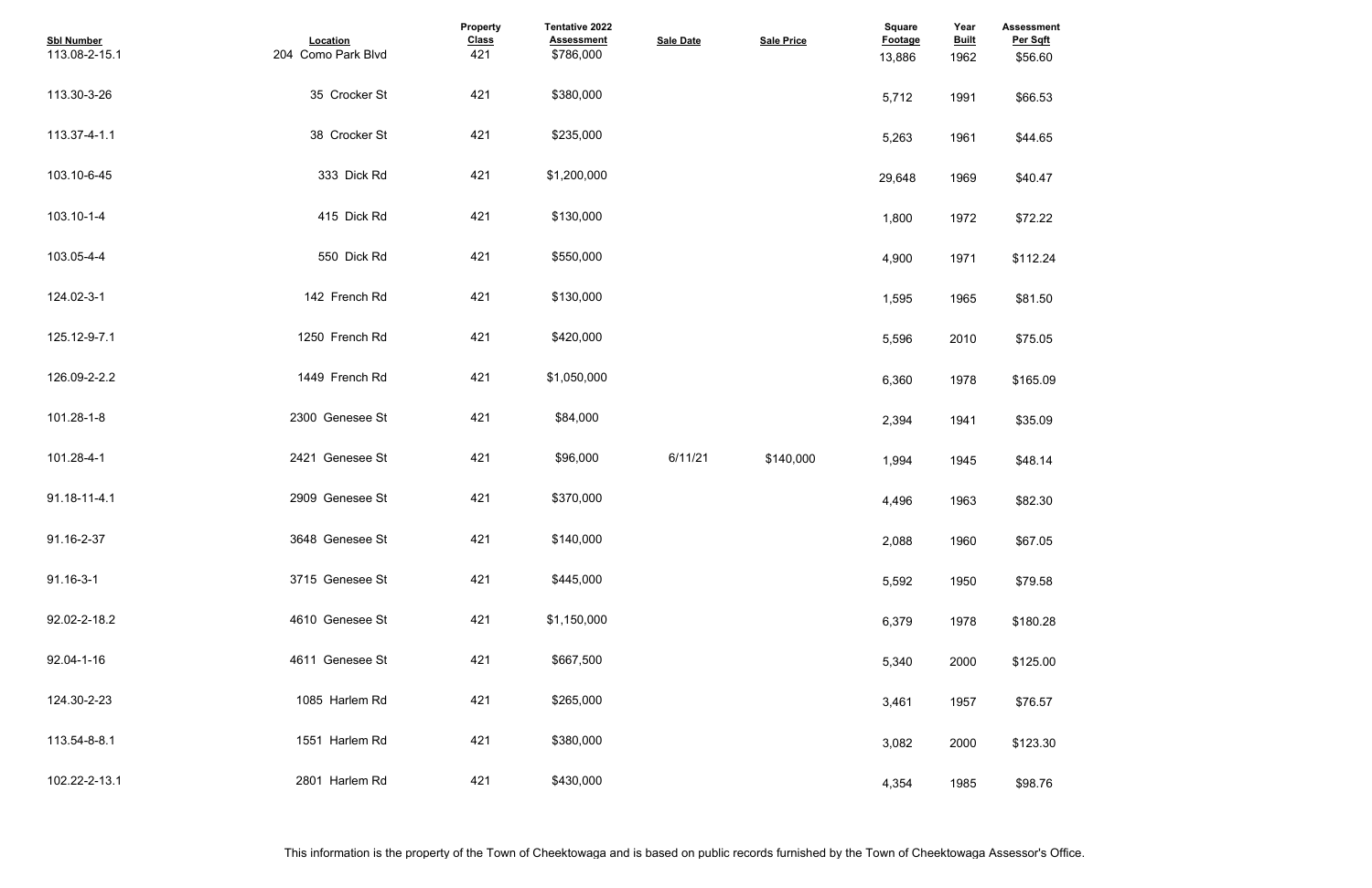| <b>Assessment</b><br>Per Sqft<br>\$82.03 |  |  |
|------------------------------------------|--|--|
| \$64.62                                  |  |  |
| \$22.06                                  |  |  |
| \$19.48                                  |  |  |
| \$91.88                                  |  |  |
| \$106.95                                 |  |  |
| \$136.55                                 |  |  |
| \$88.15                                  |  |  |
| \$100.15                                 |  |  |
| \$125.42                                 |  |  |
| \$106.16                                 |  |  |
| \$89.13                                  |  |  |
| \$75.39                                  |  |  |
| \$144.20                                 |  |  |
| \$165.16                                 |  |  |
| \$89.80                                  |  |  |
| \$85.36                                  |  |  |
| \$83.45                                  |  |  |
| \$125.20                                 |  |  |

| <b>Sbl Number</b><br>91.05-4-16 | Location<br>3513 Harlem Rd | Property<br><b>Class</b><br>421 | <b>Tentative 2022</b><br><b>Assessment</b><br>\$230,000 | <b>Sale Date</b> | <b>Sale Price</b> | <b>Square</b><br>Footage<br>2,804 | Year<br><b>Built</b><br>1950 | <b>Assessmer</b><br>Per Sqft<br>\$82.03 |
|---------------------------------|----------------------------|---------------------------------|---------------------------------------------------------|------------------|-------------------|-----------------------------------|------------------------------|-----------------------------------------|
| 80.17-10-10                     | 3680 Harlem Rd             | 421                             | \$145,000                                               |                  |                   | 2,244                             | 1963                         | \$64.62                                 |
| 91.11-5-35.1                    | 770 Maryvale Dr            | 421                             | \$450,000                                               |                  |                   | 20,400                            | 1962                         | \$22.06                                 |
| 102.03-3-28.12                  | 50 Thruway Plaza Dr        | 421                             | \$75,100                                                |                  |                   | 3,855                             | 2001                         | \$19.48                                 |
| 115.05-12-13.1                  | 5176 Transit Rd            | 421                             | \$360,000                                               |                  |                   | 3,918                             | 1992                         | \$91.88                                 |
| 115.05-12-10.12                 | 5202 Transit Rd            | 421                             | \$240,000                                               |                  |                   | 2,244                             | 1973                         | \$106.95                                |
| 93.17-10-19.111                 | 6036 Transit Rd            | 421                             | \$520,000                                               |                  |                   | 3,808                             | 1985                         | \$136.55                                |
| 113.16-2-19.11                  | 2669 Union Rd              | 421                             | \$1,575,000                                             |                  |                   | 17,867                            | 1998                         | \$88.15                                 |
| 113.12-3-15                     | 2760 Union Rd              | 421                             | \$405,000                                               |                  |                   | 4,044                             | 1975                         | \$100.15                                |
| 113.12-3-14                     | 2770 Union Rd              | 421                             | \$600,000                                               |                  |                   | 4,784                             | 1982                         | \$125.42                                |
| 113.12-1-37                     | 2940 Union Rd              | 421                             | \$310,000                                               |                  |                   | 2,920                             | 1979                         | \$106.16                                |
| 113.12-1-16                     | 2954 Union Rd              | 421                             | \$205,000                                               |                  |                   | 2,300                             | 1968                         | \$89.13                                 |
| 102.12-6-60.1                   | 3525 Union Rd              | 421                             | \$800,000                                               |                  |                   | 10,611                            | 1970                         | \$75.39                                 |
| 102.02-2-1.111                  | 3755 Union Rd              | 421                             | \$1,070,000                                             |                  |                   | 7,420                             | 2017                         | \$144.20                                |
| 102.08-10-1                     | 3870 Union Rd              | 421                             | \$365,000                                               |                  |                   | 2,210                             | 1997                         | \$165.16                                |
| 91.20-7-20                      | 3972 Union Rd              | 421                             | \$440,000                                               |                  |                   | 4,900                             | 1942                         | \$89.80                                 |
| 124.30-2-22                     | Viola Dr                   | 421                             | \$130,000                                               |                  |                   | 1,523                             | 1951                         | \$85.36                                 |
| 102.03-2-16                     | 1655-1669 Walden Ave       | 421                             | \$1,523,250                                             |                  |                   | 18,253                            | 2014                         | \$83.45                                 |
| 102.16-1-4.1                    | 2250 Walden Ave            | 421                             | \$930,000                                               |                  |                   | 7,428                             | 1991                         | \$125.20                                |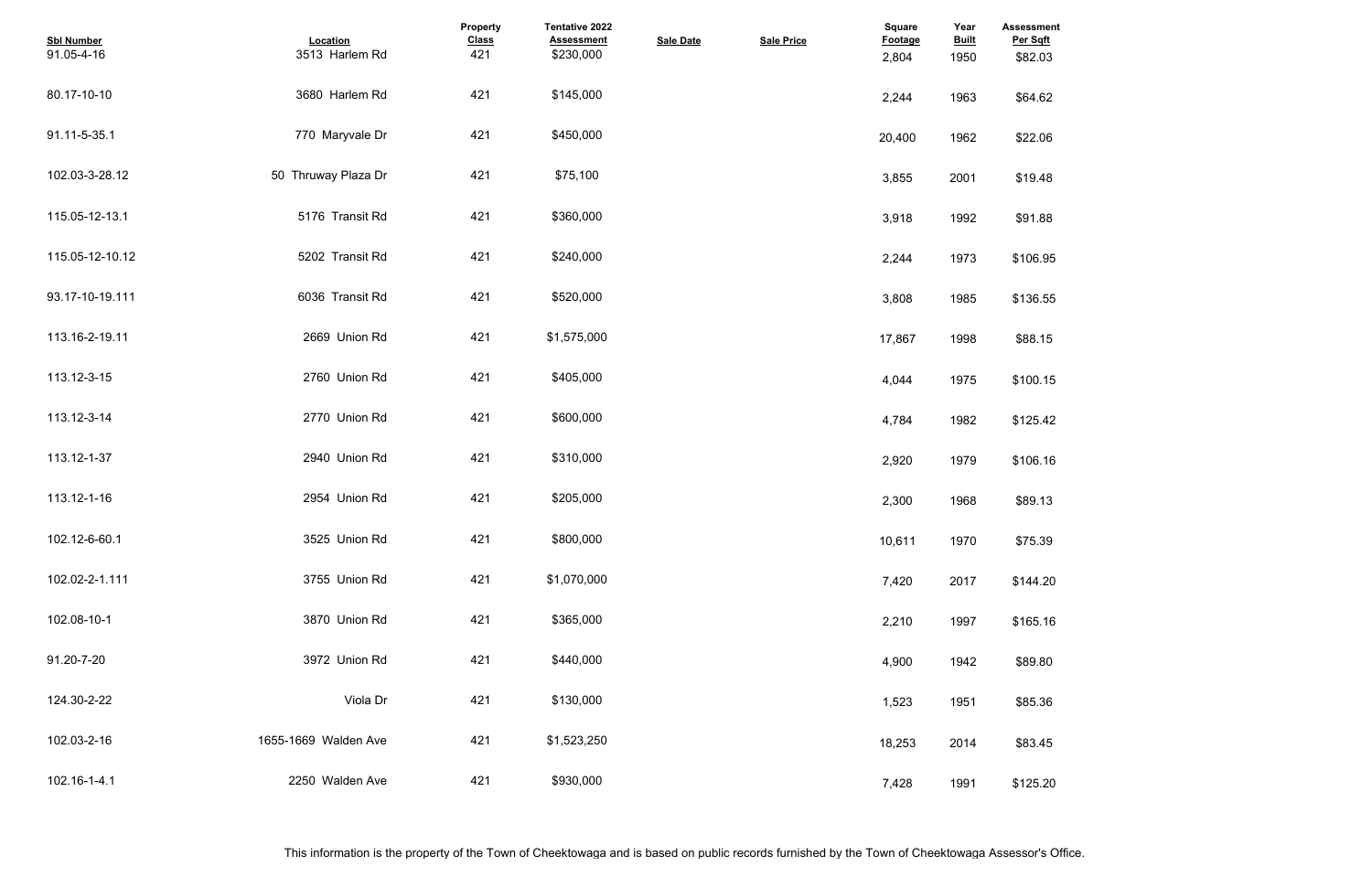| <b>Assessment</b><br>Per Sqft<br>\$73.50 |  |  |
|------------------------------------------|--|--|
| \$91.07                                  |  |  |
| \$100.00                                 |  |  |
| \$58.26                                  |  |  |
| \$192.44                                 |  |  |
| \$159.74                                 |  |  |
| \$81.82                                  |  |  |
| \$190.44                                 |  |  |
| \$200.77                                 |  |  |
| \$240.54                                 |  |  |
| \$90.17                                  |  |  |
| \$79.81                                  |  |  |
| \$118.98                                 |  |  |
| \$178.57                                 |  |  |
| \$72.75                                  |  |  |
| \$100.00                                 |  |  |
| \$104.17                                 |  |  |
| \$76.98                                  |  |  |
| \$80.00                                  |  |  |

| <b>Sbl Number</b><br>113.54-7-7 | Location<br>2350-2370 William St | <b>Property</b><br><b>Class</b><br>421 | <b>Tentative 2022</b><br><b>Assessment</b><br>\$430,000 | <b>Sale Date</b> | <b>Sale Price</b> | Square<br><b>Footage</b><br>5,850 | Year<br><b>Built</b><br>1991 | <b>Assessmer</b><br>Per Sqft<br>\$73.50 |
|---------------------------------|----------------------------------|----------------------------------------|---------------------------------------------------------|------------------|-------------------|-----------------------------------|------------------------------|-----------------------------------------|
| 80.19-2-25.1                    | 878 Cleveland Dr                 | 422                                    | \$200,000                                               |                  |                   | 2,196                             | 1971                         | \$91.07                                 |
| 91.15-11-27                     | 3348 Genesee St                  | 422                                    | \$125,000                                               |                  |                   | 1,250                             | 1965                         | \$100.00                                |
| 124.30-3-2.1                    | 1061 Harlem Rd                   | 422                                    | \$110,000                                               |                  |                   | 1,888                             | 1967                         | \$58.26                                 |
| 115.17-3-24.1                   | 4890 Transit Rd                  | 422                                    | \$560,000                                               |                  |                   | 2,910                             | 1997                         | \$192.44                                |
| 93.13-7-14                      | 6184 Transit Rd                  | 422                                    | \$200,000                                               |                  |                   | 1,252                             | 1960                         | \$159.74                                |
| 113.08-3-16                     | 2984 Union Rd                    | 422                                    | \$135,000                                               |                  |                   | 1,650                             | 1971                         | \$81.82                                 |
| 102.16-1-11                     | 3425 Union Rd                    | 422                                    | \$510,000                                               |                  |                   | 2,678                             | 1993                         | \$190.44                                |
| 102.02-2-6.2                    | 3697 Union Rd                    | 422                                    | \$1,090,000                                             |                  |                   | 5,429                             | 1997                         | \$200.77                                |
| 102.02-1-10.11                  | 3724 Union Rd                    | 422                                    | \$890,000                                               |                  |                   | 3,700                             | 1994                         | \$240.54                                |
| 103.15-1-6                      | 3003 Walden Ave                  | 422                                    | \$200,000                                               |                  |                   | 2,218                             | 1999                         | \$90.17                                 |
| 91.18-6-1.1                     | 3075 Genesee St                  | 423                                    | \$83,000                                                |                  |                   | 1,040                             | 1954                         | \$79.81                                 |
| 92.18-16-56.2                   | 2184 George Urban Blvd           | 423                                    | \$79,000                                                |                  |                   | 664                               | 1986                         | \$118.98                                |
| 103.07-3-24.1                   | 2424 George Urban Blvd           | 423                                    | \$125,000                                               |                  |                   | 700                               | 2006                         | \$178.57                                |
| 80.17-3-24.1                    | 3759 Harlem Rd                   | 423                                    | \$110,000                                               |                  |                   | 1,512                             | 2012                         | \$72.75                                 |
| 113.12-3-12                     | 2810 Union Rd                    | 423                                    | \$280,000                                               |                  |                   | 2,800                             | 1991                         | \$100.00                                |
| 113.08-3-15                     | 2990 Union Rd                    | 423                                    | \$125,000                                               | 8/12/20          | \$133,600         | 1,200                             | 1974                         | \$104.17                                |
| 92.02-2-6.1                     | 777 Aero Dr                      | 424                                    | \$1,020,000                                             |                  |                   | 13,250                            | 1999                         | \$76.98                                 |
| 81.04-2-7.2                     | 999 Aero Dr                      | 424                                    | \$940,000                                               |                  |                   | 11,750                            | 2005                         | \$80.00                                 |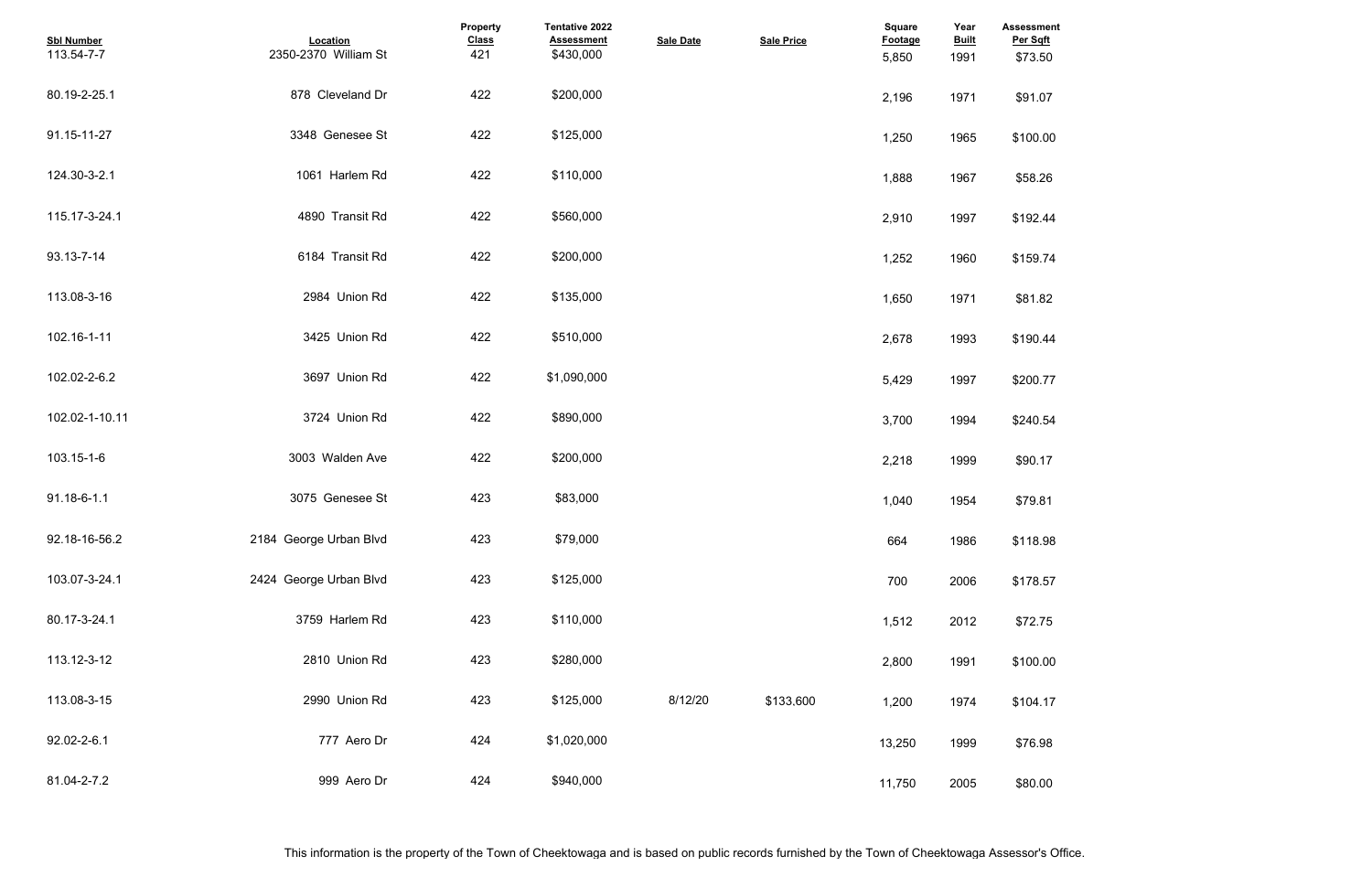| <b>Assessment</b><br>Per Sqft<br>\$101.44 |  |  |
|-------------------------------------------|--|--|
| \$23.65                                   |  |  |
| \$51.55                                   |  |  |
| \$42.18                                   |  |  |
| \$200.24                                  |  |  |
| \$268.22                                  |  |  |
| \$242.47                                  |  |  |
| \$288.02                                  |  |  |
| \$208.88                                  |  |  |
| \$148.96                                  |  |  |
| \$242.28                                  |  |  |
| \$327.36                                  |  |  |
| \$228.47                                  |  |  |
| \$241.72                                  |  |  |
| \$285.42                                  |  |  |
| \$208.65                                  |  |  |
| \$320.00                                  |  |  |
| \$303.03                                  |  |  |
| <b>¢386.30</b>                            |  |  |

| <b>Sbl Number</b><br>93.01-1-16.1 | Location<br>5111 Genesee St  | <b>Property</b><br><b>Class</b><br>424 | Tentative 2022<br><b>Assessment</b><br>\$395,000 | <b>Sale Date</b> | <b>Sale Price</b> | Square<br><b>Footage</b><br>3,894 | Year<br><b>Built</b><br>1940 | <b>Assessmer</b><br>Per Sqft<br>\$101.44 |
|-----------------------------------|------------------------------|----------------------------------------|--------------------------------------------------|------------------|-------------------|-----------------------------------|------------------------------|------------------------------------------|
| 101.84-2-5                        | 2139 Broadway St             | 425                                    | \$70,000                                         |                  |                   | 2,960                             | 1960                         | \$23.65                                  |
| 124.29-1-6                        | 2400 Clinton St              | 425                                    | \$150,000                                        |                  |                   | 2,910                             | 1940                         | \$51.55                                  |
| 124.30-3-6.11                     | 2460 Clinton St              | 425                                    | \$145,000                                        |                  |                   | 3,438                             | 1931                         | \$42.18                                  |
| 123.36-7-1.12                     | 2256 Clinton St              | 426                                    | \$840,000                                        |                  |                   | 4,195                             | 1987                         | \$200.24                                 |
| 103.06-1-34                       | 535 Dick Rd                  | 426                                    | \$850,000                                        |                  |                   | 3,169                             | 1987                         | \$268.22                                 |
| 92.17-14-1                        | 619 Dick Rd                  | 426                                    | \$700,000                                        |                  |                   | 2,887                             | 1981                         | \$242.47                                 |
| 92.17-5-34.1                      | 829 Dick Rd                  | 426                                    | \$570,000                                        |                  |                   | 1,979                             | 2016                         | \$288.02                                 |
| 125.09-7-1.1                      | 465 French Rd                | 426                                    | \$395,000                                        |                  |                   | 1,891                             | 1999                         | \$208.88                                 |
| 126.09-2-2.111                    | 1435 French Rd               | 426                                    | \$980,000                                        |                  |                   | 6,579                             | 2018                         | \$148.96                                 |
| 126.09-2-4                        | 1459 French Rd               | 426                                    | \$800,000                                        |                  |                   | 3,302                             | 1985                         | \$242.28                                 |
| 92.03-1-16.21                     | 4215 Genesee St              | 426                                    | \$1,370,000                                      |                  |                   | 4,185                             | 1991                         | \$327.36                                 |
| 93.01-1-8.12                      | 5090 Genesee St              | 426                                    | \$520,000                                        |                  |                   | 2,276                             | 2007                         | \$228.47                                 |
| 90.84-4-4                         | 440 Pine Ridge Heritage Blvd | 426                                    | \$620,000                                        |                  |                   | 2,565                             | 2012                         | \$241.72                                 |
| 102.03-3-28.2                     | 600 Thruway Plaza Dr         | 426                                    | \$830,000                                        | 2/10/20          | \$3.015.625       | 2,908                             | 2000                         | \$285.42                                 |
| 126.05-1-2                        | 4878 Transit Rd              | 426                                    | \$830,000                                        |                  |                   | 3,978                             | 1995                         | \$208.65                                 |
| 115.17-1-31.4                     | 4910 Transit Rd              | 426                                    | \$1,280,000                                      |                  |                   | 4,000                             | 2010                         | \$320.00                                 |
| 115.17-1-31.3                     | 4940 Transit Rd              | 426                                    | \$940,000                                        |                  |                   | 3,102                             | 1995                         | \$303.03                                 |
| 114.04-5-29.12                    | 4942 Transit Rd              | 426                                    | \$1,940,000                                      |                  |                   | 5,022                             | 2019                         | \$386.30                                 |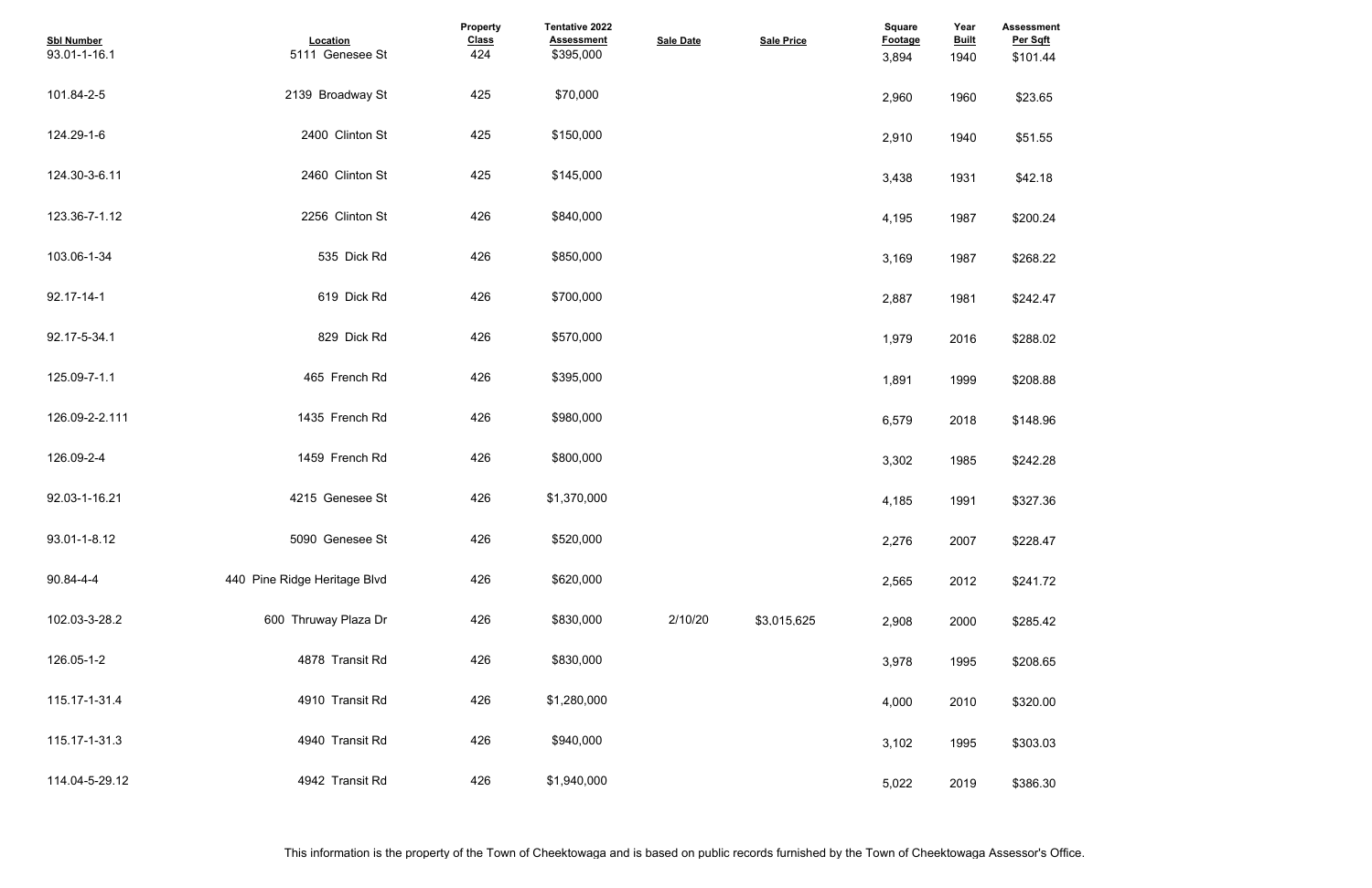| <b>Sbl Number</b><br>104.17-1-15.1 | Location<br>5316 Transit Rd | <b>Property</b><br><b>Class</b><br>426 | Tentative 2022<br><b>Assessment</b><br>\$760,000 | <b>Sale Date</b> | <b>Sale Price</b> | Square<br><b>Footage</b><br>3,000 | Year<br><b>Built</b><br>1995 | <b>Assessment</b><br>Per Sqft<br>\$253.33 |  |
|------------------------------------|-----------------------------|----------------------------------------|--------------------------------------------------|------------------|-------------------|-----------------------------------|------------------------------|-------------------------------------------|--|
| 104.09-4-10                        | 5752 Transit Rd             | 426                                    | \$690,000                                        |                  |                   | 2,259                             | 2008                         | \$305.44                                  |  |
| 104.05-3-14.1                      | 5892 Transit Rd             | 426                                    | \$475,000                                        |                  |                   | 1,334                             | 2012                         | \$356.07                                  |  |
| 93.13-10-1.111                     | 6366 Transit Rd             | 426                                    | \$518,500                                        |                  |                   | 3,094                             | 1999                         | \$167.58                                  |  |
| 102.02-3-3.1                       | 3487-3501 Union Rd          | 426                                    | \$900,000                                        |                  |                   | 2,452                             | 2006                         | \$367.05                                  |  |
| 113.20-2-21.2                      | 2559 Union Rd               | 426                                    | \$285,000                                        |                  |                   | 940                               | 2014                         | \$303.19                                  |  |
| 113.16-3-2.2                       | 2567 Union Rd               | 426                                    | \$900,000                                        |                  |                   | 3,219                             | 1994                         | \$279.59                                  |  |
| 113.16-3-2.12                      | 2595 Union Rd               | 426                                    | \$680,000                                        |                  |                   | 2,712                             | 1998                         | \$250.74                                  |  |
| 102.02-3-5.112                     | 3465 Union Rd               | 426                                    | \$690,000                                        |                  |                   | 2,198                             | 2013                         | \$313.92                                  |  |
| 102.12-6-62                        | 3527 Union Rd               | 426                                    | \$530,000                                        | 10/8/21          | \$350,000         | 2,190                             | 1972                         | \$242.01                                  |  |
| 102.02-2-6.12                      | 3601 Union Rd               | 426                                    | \$1,330,000                                      |                  |                   | 4,363                             | 1978                         | \$304.84                                  |  |
| 102.02-2-3                         | 3729 Union Rd               | 426                                    | \$980,000                                        |                  |                   | 3,700                             | 2016                         | \$264.86                                  |  |
| 102.02-1-9.141/A                   | 3730 Union Rd               | 426                                    | \$540,000                                        |                  |                   | 2,150                             | 1995                         | \$251.16                                  |  |
| 102.08-10-3.1                      | 3818 Union Rd               | 426                                    | \$790,000                                        |                  |                   | 2,824                             | 2000                         | \$279.75                                  |  |
| 102.08-3-36.1                      | 3823 Union Rd               | 426                                    | \$1,530,000                                      |                  |                   | 5,281                             | 2007                         | \$289.72                                  |  |
| 91.16-2-57                         | 4199 Union Rd               | 426                                    | \$750,000                                        |                  |                   | 2,809                             | 2006                         | \$267.00                                  |  |
| $91.52 - 1 - 1$                    | 4395 Union Rd               | 426                                    | \$380,000                                        |                  |                   | 1,566                             | 1970                         | \$242.66                                  |  |
| 102.14-2-3                         | 1610 Walden Ave             | 426                                    | \$800,000                                        |                  |                   | 2,876                             | 2002                         | \$278.16                                  |  |
| 102.03-2-21.1                      | 1735 Walden Ave             | 426                                    | \$1,090,000                                      |                  |                   | 3,465                             | 2001                         | \$314.57                                  |  |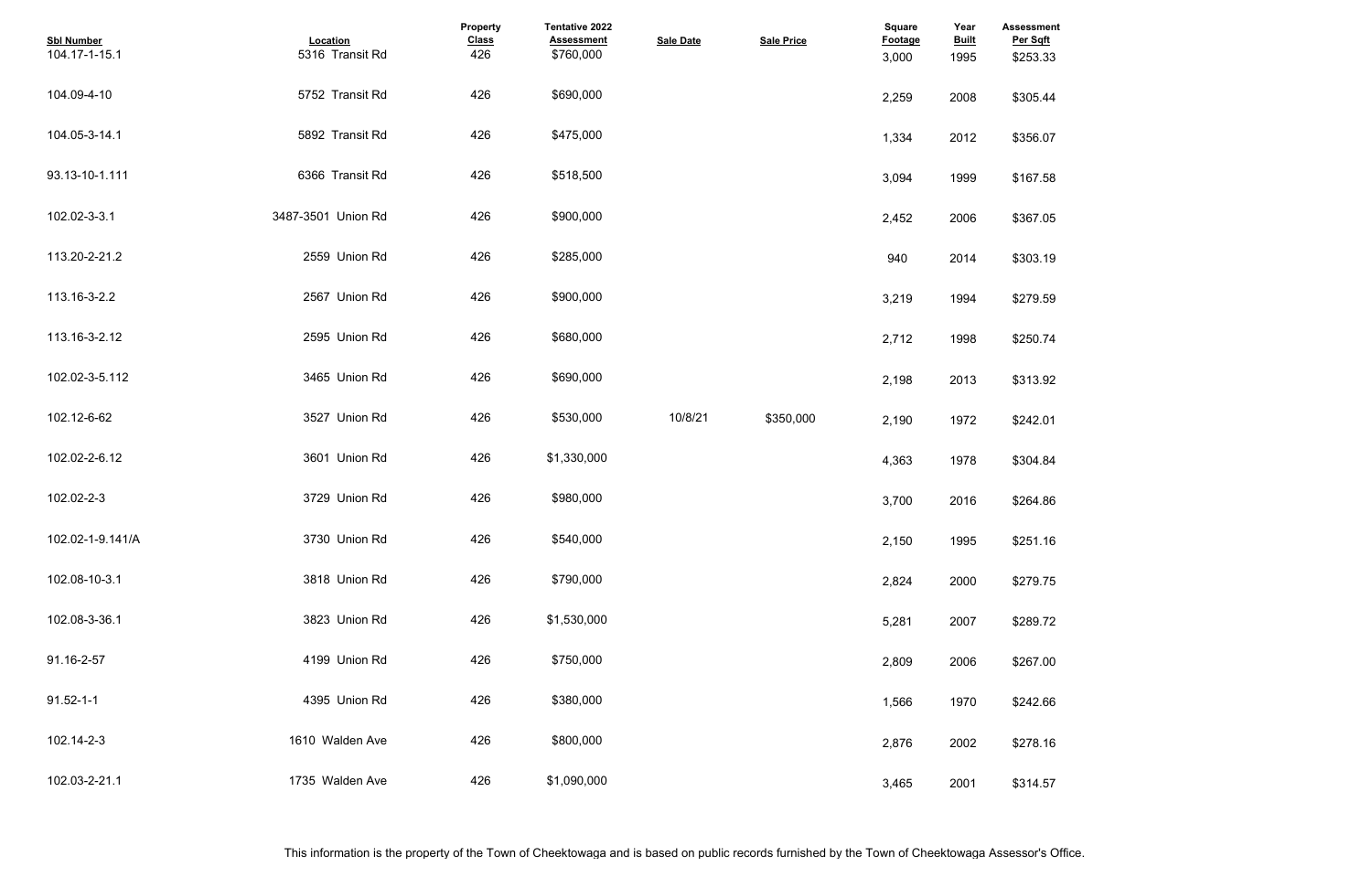| <b>Assessment</b><br>Per Sqft<br>\$466.83 |  |  |  |
|-------------------------------------------|--|--|--|
|                                           |  |  |  |
| \$337.06                                  |  |  |  |
| \$319.01                                  |  |  |  |
| \$89.29                                   |  |  |  |
| \$116.87                                  |  |  |  |
| \$59.26                                   |  |  |  |
| \$250.00                                  |  |  |  |
| \$114.94                                  |  |  |  |
| \$174.86                                  |  |  |  |
| \$190.79                                  |  |  |  |
| \$218.10                                  |  |  |  |
| \$138.89                                  |  |  |  |
| \$83.33                                   |  |  |  |
| \$124.58                                  |  |  |  |
| \$152.03                                  |  |  |  |
| \$66.19                                   |  |  |  |
| \$59.58                                   |  |  |  |
| \$68.57                                   |  |  |  |
| \$76.44                                   |  |  |  |

| <b>Sbl Number</b><br>102.03-2-23.11 | Location<br>1753 Walden Ave | Property<br><b>Class</b><br>426 | Tentative 2022<br><b>Assessment</b><br>\$2,350,000 | <b>Sale Date</b> | <b>Sale Price</b> | Square<br><b>Footage</b><br>5,034 | Year<br><b>Built</b><br>2018 | Assessmer<br>Per Sqft<br>\$466.83 |
|-------------------------------------|-----------------------------|---------------------------------|----------------------------------------------------|------------------|-------------------|-----------------------------------|------------------------------|-----------------------------------|
| 102.04-1-19.12                      | 2021 Walden Ave             | 426                             | \$1,660,000                                        |                  |                   | 4,925                             | 2003                         | \$337.06                          |
| 103.13-2-5.13                       | 2520 Walden Ave             | 426                             | \$950,000                                          |                  |                   | 2,978                             | 2019                         | \$319.01                          |
| 115.05-12-18                        | <b>Bellevue Ave</b>         | 431                             | \$90,000                                           |                  |                   | 1,008                             | 1951                         | \$89.29                           |
| 92.05-1-17                          | 442 Cayuga Rd               | 431                             | \$115,000                                          |                  |                   | 984                               | 1984                         | \$116.87                          |
| 91.16-2-55                          | 3600 Genesee St             | 431                             | \$1,870,000                                        |                  |                   | 31,558                            | 2011                         | \$59.26                           |
| 92.03-1-13                          | 4193 Genesee St             | 431                             | \$1,140,000                                        |                  |                   | 4,560                             | 1967                         | \$250.00                          |
| 92.03-1-14                          | 4195 Genesee St             | 431                             | \$340,000                                          |                  |                   | 2,958                             | 1978                         | \$114.94                          |
| 92.04-1-6.11                        | 4499 Genesee St             | 431                             | \$1,420,000                                        |                  |                   | 8,121                             | 1987                         | \$174.86                          |
| 92.04-1-10                          | 4513 Genesee St             | 431                             | \$800,000                                          |                  |                   | 4,193                             | 1980                         | \$190.79                          |
| 92.04-1-13.1                        | 4565 Genesee St             | 431                             | \$1,010,000                                        |                  |                   | 4,631                             | 1987                         | \$218.10                          |
| 91.05-5-15                          | 3451 Harlem Rd              | 431                             | \$180,000                                          |                  |                   | 1,296                             | 1968                         | \$138.89                          |
| 115.05-12-9                         | 5222 Transit Rd             | 431                             | \$240,000                                          |                  |                   | 2,880                             | 1951                         | \$83.33                           |
| 104.09-2-26                         | 5822 Transit Rd             | 431                             | \$225,000                                          |                  |                   | 1,806                             | 1965                         | \$124.58                          |
| 93.01-1-25                          | 6404 Transit Rd             | 431                             | \$180,000                                          |                  |                   | 1,184                             | 1961                         | \$152.03                          |
| 102.02-3-9                          | 2360-2370 Walden Ave        | 431                             | \$1,930,000                                        |                  |                   | 29,160                            | 1982                         | \$66.19                           |
| 102.03-2-8                          | 1550-1564 Walden Ave        | 431                             | \$4,600,000                                        |                  |                   | 77,205                            | 1991                         | \$59.58                           |
| 102.14-1-1                          | Walden Ave                  | 431                             | \$1,310,000                                        |                  |                   | 19,104                            | 1987                         | \$68.57                           |
| 102.03-2-5.1                        | 1540 Walden Ave             | 431                             | \$3,190,000                                        |                  |                   | 41,730                            | 2008                         | \$76.44                           |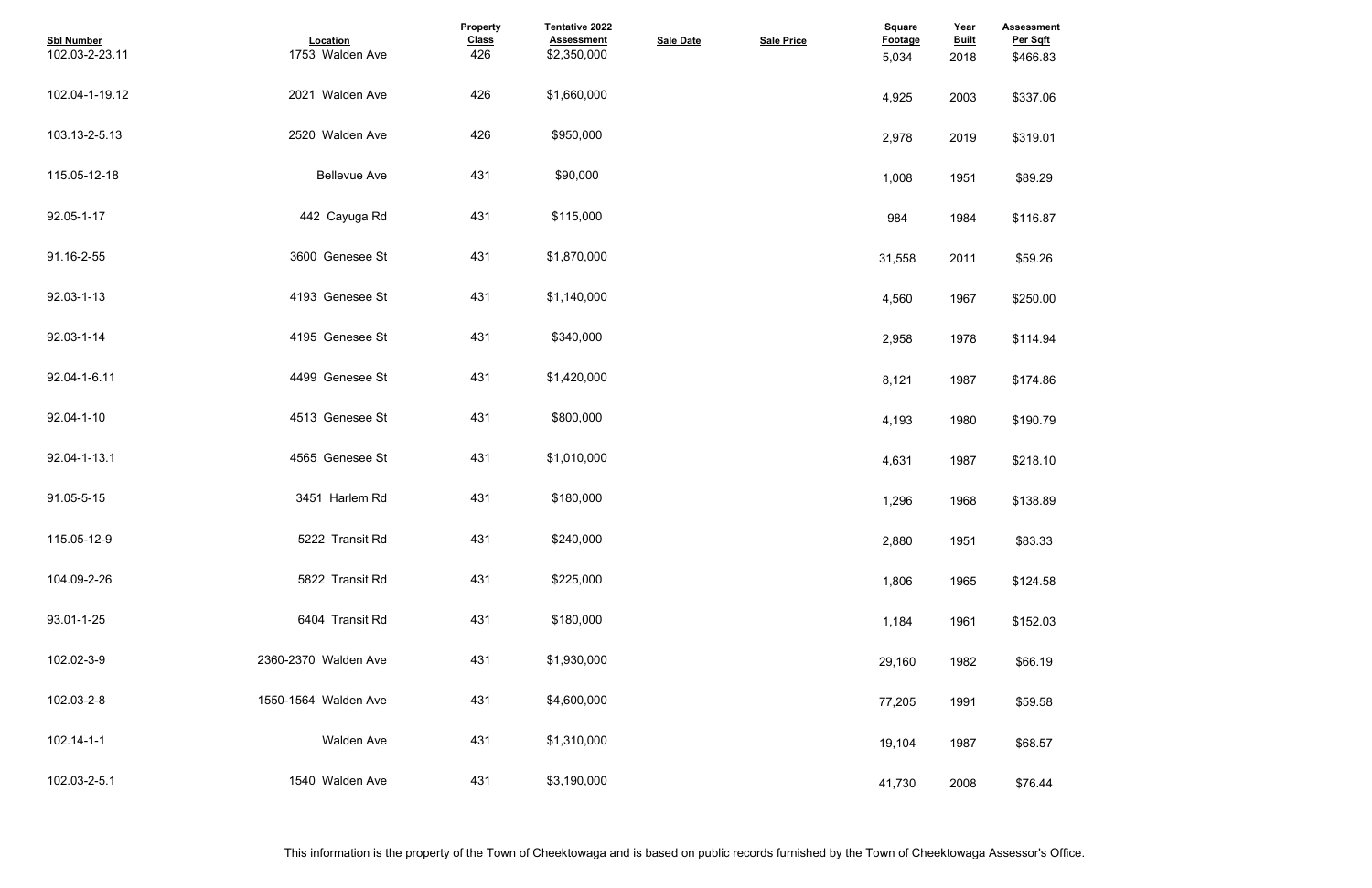| <b>Sbl Number</b><br>102.16-6-2 | Location<br>2425 Walden Ave | Property<br><b>Class</b><br>431 | Tentative 2022<br><b>Assessment</b><br>\$2,540,000 | <b>Sale Date</b> | <b>Sale Price</b> | <b>Square</b><br><b>Footage</b><br>37,280 | Year<br><u>Built</u><br>1977 | <b>Assessment</b><br>Per Sqft<br>\$68.13 |  |  |
|---------------------------------|-----------------------------|---------------------------------|----------------------------------------------------|------------------|-------------------|-------------------------------------------|------------------------------|------------------------------------------|--|--|
| 103.14-2-20.12                  | 2701 Walden Ave             | 431                             | \$2,250,000                                        |                  |                   | 22,770                                    | 2001                         | \$98.81                                  |  |  |
| 103.11-1-5.2                    | 3000 Walden Ave             | 431                             | \$1,910,000                                        |                  |                   | 25,122                                    | 2017                         | \$76.03                                  |  |  |
| 103.12-16-26                    | 3100 Walden Ave             | 431                             | \$195,000                                          |                  |                   | 1,288                                     | 1953                         | \$151.40                                 |  |  |
| 103.12-15-19.1                  | 3106 Walden Ave             | 431                             | \$395,000                                          |                  |                   | 2,481                                     | 2005                         | \$159.21                                 |  |  |
| 113.61-2-2                      | 2151 William St             | 431                             | \$89,000                                           |                  |                   | 1,408                                     | 1970                         | \$63.21                                  |  |  |
| 103.13-1-23.2                   | <b>Broadway St</b>          | 432                             | \$830,000                                          |                  |                   |                                           |                              |                                          |  |  |
| 102.03-3-18.1                   | 2493 Broadway St            | 432                             | \$420,000                                          |                  |                   | 640                                       | 1970                         | \$656.25                                 |  |  |
| 80.19-6-11                      | 1030 Cleveland Dr           | 432                             | \$590,000                                          |                  |                   | 1,938                                     | 1965                         | \$304.44                                 |  |  |
| 112.83-5-7                      | 432 Dingens St              | 432                             | \$1,090,000                                        |                  |                   |                                           |                              |                                          |  |  |
| 79.20-11-14.1                   | 1635 Kensington Ave         | 432                             | \$420,000                                          |                  |                   | 959                                       | 1992                         | \$437.96                                 |  |  |
| 114.02-10-7                     | 5114 Transit Rd             | 432                             | \$1,170,000                                        | 8/30/21          | \$1.510.000       | 1,500                                     | 1991                         | \$780.00                                 |  |  |
| 113.12-1-39                     | 2916 Union Rd               | 432                             | \$660,000                                          |                  |                   | 5,530                                     | 1959                         | \$119.35                                 |  |  |
| 102.04-1-21.111                 | 2115-2125 Walden Ave        | 432                             | \$2,060,000                                        |                  |                   | 17,984                                    | 1971                         | \$114.55                                 |  |  |
| 113.16-5-5.1                    | 3105 William St             | 432                             | \$980,000                                          |                  |                   | 912                                       | 1987                         | \$1,074.56                               |  |  |
| 81.03-3-8.1                     | 319 Aero Dr                 | 433                             | \$275,000                                          |                  |                   | 3,600                                     | 1959                         | \$76.39                                  |  |  |
| 81.04-1-16                      | 782 Aero Dr                 | 433                             | \$680,000                                          |                  |                   | 14,700                                    | 2017                         | \$46.26                                  |  |  |
| 102.78-2-3.1                    | 2425 Broadway St            | 433                             | \$135,000                                          |                  |                   | 3,615                                     | 1997                         | \$37.34                                  |  |  |
| 103.17-1-12.1                   | 3519 Broadway St            | 433                             | \$250,000                                          |                  |                   | 4,087                                     | 1945                         | \$61.17                                  |  |  |

This information is the property of the Town of Cheektowaga and is based on public records furnished by the Town of Cheektowaga Assessor's Office.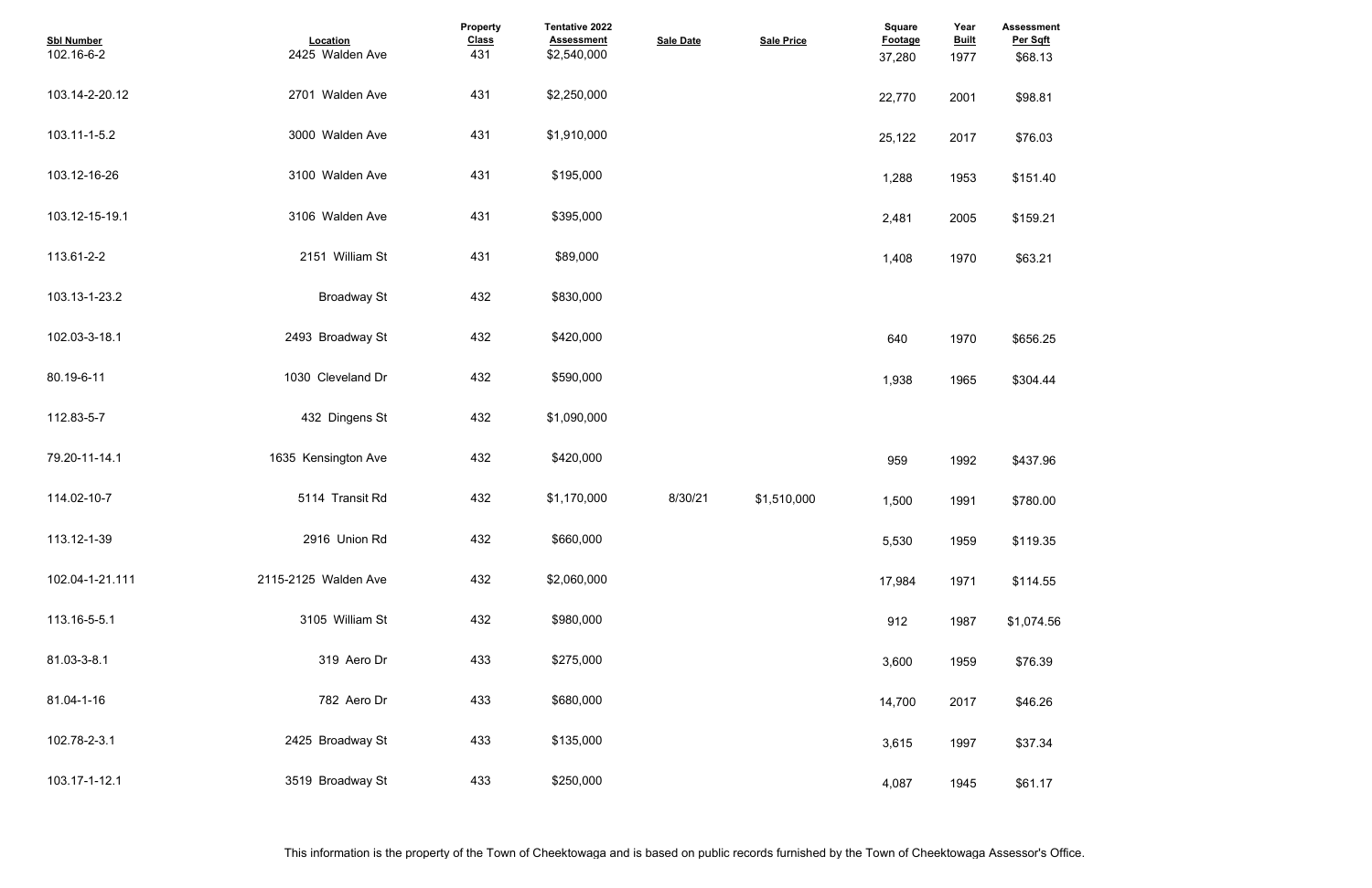| <b>Assessment</b><br>Per Sqft<br>\$129.10 |  |  |  |
|-------------------------------------------|--|--|--|
| \$40.15                                   |  |  |  |
| \$39.44                                   |  |  |  |
| \$62.07                                   |  |  |  |
| \$55.84                                   |  |  |  |
| \$25.74                                   |  |  |  |
| \$29.51                                   |  |  |  |
| \$29.51                                   |  |  |  |
| \$29.60                                   |  |  |  |
| \$29.56                                   |  |  |  |
| \$92.59                                   |  |  |  |
| \$40.00                                   |  |  |  |
| \$85.46                                   |  |  |  |
| \$82.61                                   |  |  |  |
| \$99.45                                   |  |  |  |
| \$99.96                                   |  |  |  |
| \$55.56                                   |  |  |  |
| \$65.92                                   |  |  |  |
| \$46.34                                   |  |  |  |

| <b>Sbl Number</b><br>103.14-2-18 | Location<br>3939 Broadway St | <b>Property</b><br><b>Class</b><br>433 | Tentative 2022<br><b>Assessment</b><br>\$271,100 | <b>Sale Date</b> | <b>Sale Price</b> | Square<br><b>Footage</b><br>2,100 | Year<br><b>Built</b><br>1978 | Assessmer<br>Per Sqft<br>\$129.10 |
|----------------------------------|------------------------------|----------------------------------------|--------------------------------------------------|------------------|-------------------|-----------------------------------|------------------------------|-----------------------------------|
| 103.15-1-12                      | 4170 Broadway St             | 433                                    | \$265,000                                        |                  |                   | 6,600                             | 1996                         | \$40.15                           |
| 103.16-1-8.112                   | 4396 Broadway St             | 433                                    | \$460,000                                        |                  |                   | 11,662                            | 1970                         | \$39.44                           |
| 103.20-1-7                       | 4491 Broadway St             | 433                                    | \$81,000                                         | 10/14/21         | \$225,000         | 1,305                             | 1940                         | \$62.07                           |
| 104.69-6-6.1                     | 4685 Broadway St             | 433                                    | \$275,000                                        |                  |                   | 4,925                             | 1945                         | \$55.84                           |
| 104.69-5-9.1                     | 4800 Broadway St             | 433                                    | \$480,000                                        |                  |                   | 18,648                            | 1990                         | \$25.74                           |
| 103.12-18-14                     | <b>Burkhardt Ave</b>         | 433                                    | \$54,000                                         |                  |                   | 1,830                             | 1958                         | \$29.51                           |
| 103.12-18-15                     | <b>Burkhardt Ave</b>         | 433                                    | \$54,000                                         |                  |                   | 1,830                             | 1958                         | \$29.51                           |
| 103.12-18-16                     | <b>Burkhardt Ave</b>         | 433                                    | \$68,000                                         |                  |                   | 2,297                             | 1990                         | \$29.60                           |
| 103.12-18-13                     | 50 Burkhardt Ave             | 433                                    | \$57,700                                         |                  |                   | 1,952                             | 1958                         | \$29.56                           |
| 92.05-1-16                       | 440 Cayuga Rd                | 433                                    | \$125,000                                        |                  |                   | 1,350                             | 1956                         | \$92.59                           |
| 113.15-3-14                      | 840 Cayuga Creek Rd          | 433                                    | \$260,000                                        |                  |                   | 6,500                             | 1950                         | \$40.00                           |
| 103.06-1-2                       | 575 Dick Rd                  | 433                                    | \$570,000                                        |                  |                   | 6,670                             | 1996                         | \$85.46                           |
| 92.17-10-18                      | 720 Dick Rd                  | 433                                    | \$115,000                                        |                  |                   | 1,392                             | 1950                         | \$82.61                           |
| 92.17-1-21.1                     | 848 Dick Rd                  | 433                                    | \$145,000                                        |                  |                   | 1,458                             | 1960                         | \$99.45                           |
| 124.02-2-10                      | 155 French Rd                | 433                                    | \$445,000                                        |                  |                   | 4,452                             | 1970                         | \$99.96                           |
| 91.18-1-16                       | 2910 Genesee St              | 433                                    | \$170,000                                        |                  |                   | 3,060                             | 1970                         | \$55.56                           |
| 91.18-1-13                       | 2950 Genesee St              | 433                                    | \$94,000                                         |                  |                   | 1,426                             | 1954                         | \$65.92                           |
| 91.19-1-20                       | 3214 Genesee St              | 433                                    | \$180,000                                        |                  |                   | 3,884                             | 1937                         | \$46.34                           |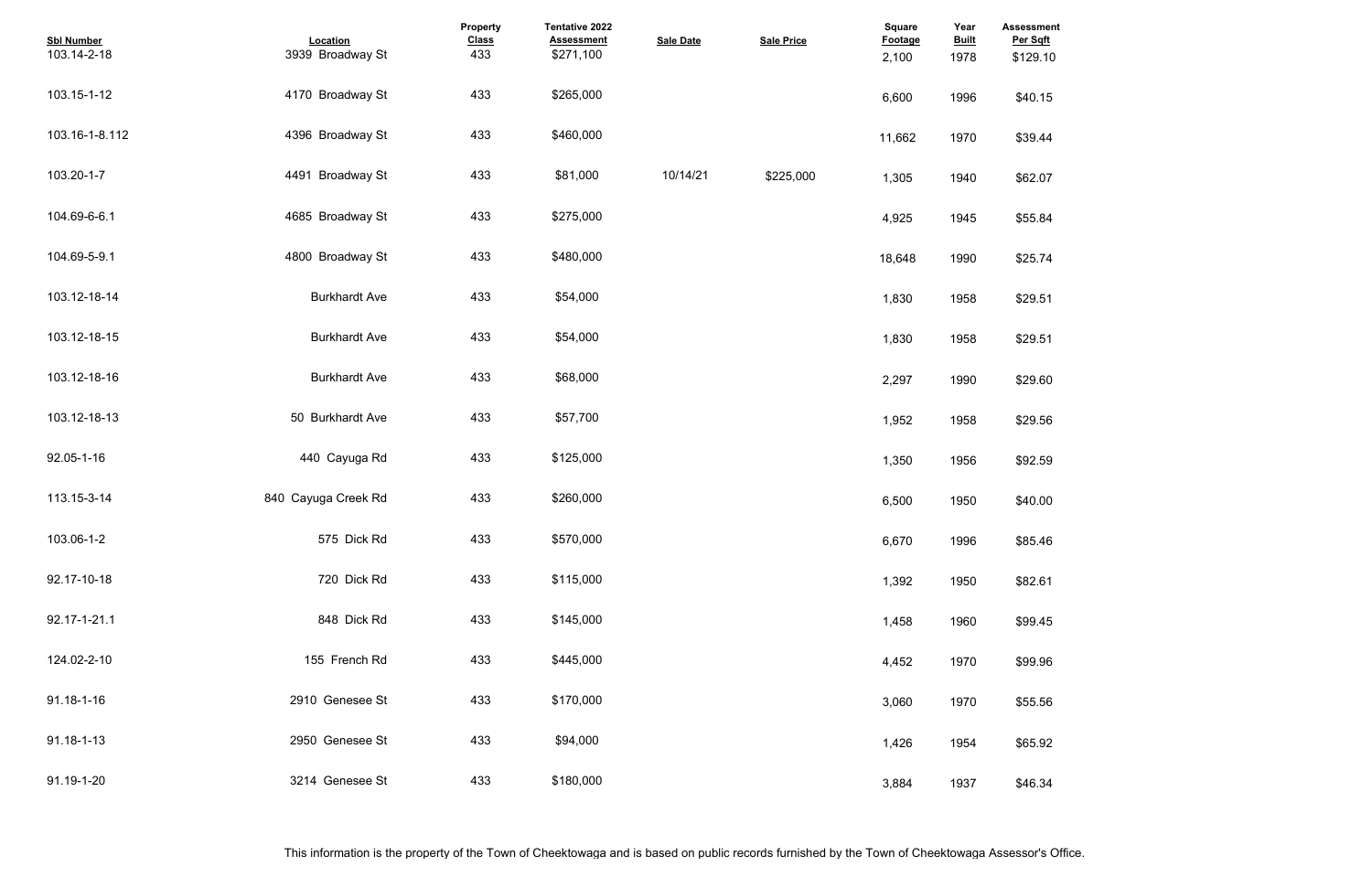| <b>Assessment</b><br>Per Sqft<br>\$71.34 |  |  |  |
|------------------------------------------|--|--|--|
| \$60.61                                  |  |  |  |
| \$61.73                                  |  |  |  |
| \$98.34                                  |  |  |  |
| \$73.99                                  |  |  |  |
| \$135.08                                 |  |  |  |
| \$127.30                                 |  |  |  |
| \$50.00                                  |  |  |  |
| \$89.44                                  |  |  |  |
| \$47.26                                  |  |  |  |
| \$81.52                                  |  |  |  |
| \$33.92                                  |  |  |  |
| \$35.71                                  |  |  |  |
| \$89.35                                  |  |  |  |
| \$41.98                                  |  |  |  |
| \$62.31                                  |  |  |  |
| \$283.20                                 |  |  |  |
| \$44.18                                  |  |  |  |
| \$60.59                                  |  |  |  |

| <b>Sbl Number</b><br>91.19-3-7 | Location<br>3343 Genesee St | Property<br><b>Class</b><br>433 | Tentative 2022<br><b>Assessment</b><br>\$115,000 | <b>Sale Date</b> | <b>Sale Price</b> | <b>Square</b><br>Footage<br>1,612 | Year<br><b>Built</b><br>1967 | <b>Assessmer</b><br>Per Sqft<br>\$71.34 |
|--------------------------------|-----------------------------|---------------------------------|--------------------------------------------------|------------------|-------------------|-----------------------------------|------------------------------|-----------------------------------------|
| 91.15-13-23.1                  | 3440 Genesee St             | 433                             | \$180,000                                        |                  |                   | 2,970                             | 1969                         | \$60.61                                 |
| 91.16-9-17                     | 3535 Genesee St             | 433                             | \$125,000                                        |                  |                   | 2,025                             | 1975                         | \$61.73                                 |
| 91.16-6-3.1                    | 3625 Genesee St             | 433                             | \$415,000                                        |                  |                   | 4,220                             | 1971                         | \$98.34                                 |
| 91.16-2-13.11                  | 3700 Genesee St             | 433                             | \$1,370,000                                      |                  |                   | 18,517                            | 2003                         | \$73.99                                 |
| 92.04-1-11                     | 4515 Genesee St             | 433                             | \$310,000                                        |                  |                   | 2,295                             | 1930                         | \$135.08                                |
| 92.18-17-23.122                | 2136 George Urban Blvd      | 433                             | \$850,000                                        |                  |                   | 6,677                             | 1989                         | \$127.30                                |
| 103.06-2-39                    | 2255 George Urban Blvd      | 433                             | \$220,000                                        |                  |                   | 4,400                             | 1977                         | \$50.00                                 |
| 103.06-2-8                     | 2291 George Urban Blvd      | 433                             | \$425,000                                        |                  |                   | 4,752                             | 1974                         | \$89.44                                 |
| 113.06-5-1                     | 155 Gruner Rd               | 433                             | \$155,000                                        |                  |                   | 3,280                             | 1975                         | \$47.26                                 |
| 113.78-2-11                    | 1270 Harlem Rd              | 433                             | \$105,000                                        |                  |                   | 1,288                             | 1950                         | \$81.52                                 |
| 113.70-9-1                     | 1348 Harlem Rd              | 433                             | \$235,000                                        |                  |                   | 6,928                             | 1957                         | \$33.92                                 |
| 113.01-1-21.1                  | 1875 Harlem Rd              | 433                             | \$410,000                                        |                  |                   | 11,480                            | 1955                         | \$35.71                                 |
| 102.54-5-1.1                   | 2375 Harlem Rd              | 433                             | \$700,000                                        |                  |                   | 7,834                             | 1960                         | \$89.35                                 |
| 102.38-4-12                    | 2514 Harlem Rd              | 433                             | \$250,000                                        |                  |                   | 5,955                             | 1969                         | \$41.98                                 |
| 91.78-2-23                     | 2810 Harlem Rd              | 433                             | \$125,000                                        |                  |                   | 2,006                             | 1988                         | \$62.31                                 |
| 91.09-6-1                      | 3251 Harlem Rd              | 433                             | \$580,000                                        |                  |                   | 2,048                             | 1955                         | \$283.20                                |
| 91.05-4-17                     | 3521 Harlem Rd              | 433                             | \$135,000                                        |                  |                   | 3,056                             | 1947                         | \$44.18                                 |
| 80.17-8-1                      | 3705 Harlem Rd              | 433                             | \$95,000                                         | 3/4/21           | \$125,000         | 1,568                             | 1970                         | \$60.59                                 |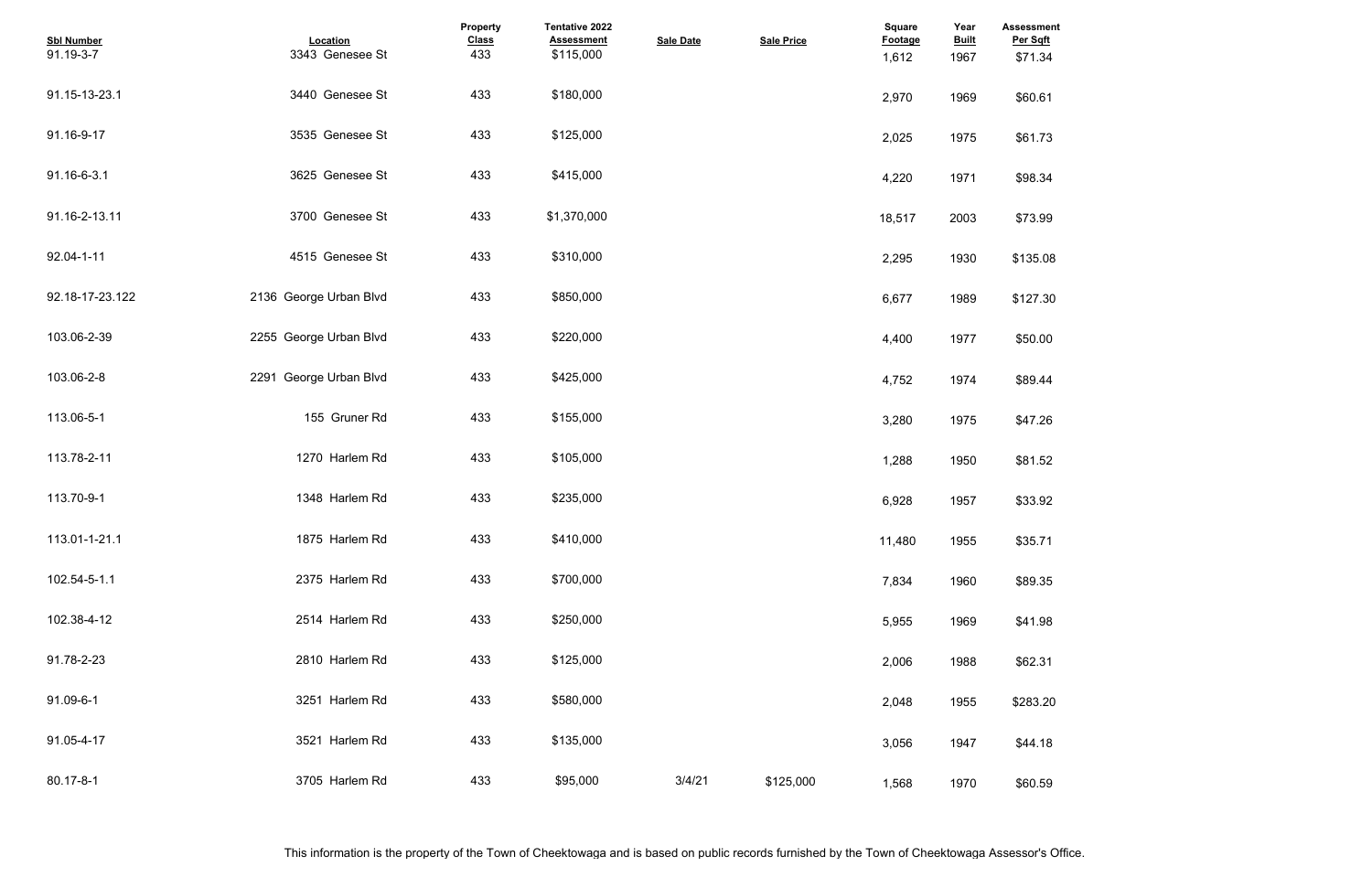| <b>Assessment</b><br>Per Sqft |  |  |  |
|-------------------------------|--|--|--|
| \$32.40                       |  |  |  |
| \$31.62                       |  |  |  |
| \$61.40                       |  |  |  |
| \$52.07                       |  |  |  |
| \$52.22                       |  |  |  |
| \$29.60                       |  |  |  |
| \$51.29                       |  |  |  |
| \$51.02                       |  |  |  |
| \$20.04                       |  |  |  |
| \$56.67                       |  |  |  |
| \$57.66                       |  |  |  |
| \$100.00                      |  |  |  |
| \$211.99                      |  |  |  |
| \$90.00                       |  |  |  |
| \$102.38                      |  |  |  |
| \$142.22                      |  |  |  |
| \$63.24                       |  |  |  |
| \$130.21                      |  |  |  |
| \$84.71                       |  |  |  |

| <b>Sbl Number</b><br>80.70-2-6.11 | Location<br>3754 Harlem Rd | <b>Property</b><br><b>Class</b><br>433 | Tentative 2022<br><b>Assessment</b><br>\$250,000 | <b>Sale Date</b> | <b>Sale Price</b> | <b>Square</b><br>Footage<br>7,716 | Year<br><b>Built</b><br>1969 | Assessmer<br>Per Sqft<br>\$32.40 |
|-----------------------------------|----------------------------|----------------------------------------|--------------------------------------------------|------------------|-------------------|-----------------------------------|------------------------------|----------------------------------|
| 112.51-1-19.21                    | 397 Ludington St           | 433                                    | \$215,000                                        |                  |                   | 6,800                             | 1967                         | \$31.62                          |
| 91.15-14-1                        | 719 Maryvale Dr            | 433                                    | \$105,000                                        |                  |                   | 1,710                             | 1954                         | \$61.40                          |
| 124.02-1-7.1                      | 2200-2210 Old Union Rd     | 433                                    | \$960,000                                        |                  |                   | 18,436                            | 2016                         | \$52.07                          |
| 124.02-1-26                       | 2187 Old Union Rd          | 433                                    | \$155,000                                        |                  |                   | 2,968                             | 1996                         | \$52.22                          |
| 92.02-3-3                         | 805 Rein Rd                | 433                                    | \$395,000                                        |                  |                   | 13,344                            | 1950                         | \$29.60                          |
| 114.07-11-13.21                   | 496 Rowley Rd              | 433                                    | \$210,000                                        |                  |                   | 4,094                             | 1956                         | \$51.29                          |
| 124.02-2-3                        | 6 Scrivner Dr              | 433                                    | \$200,000                                        |                  |                   | 3,920                             | 1970                         | \$51.02                          |
| 112.67-8-2.1                      | 446 Shanley St             | 433                                    | \$105,000                                        |                  |                   | 5,239                             | 1957                         | \$20.04                          |
| 113.40-3-7.1                      | 220 Standard Pkwy          | 433                                    | \$130,000                                        |                  |                   | 2,294                             | 1949                         | \$56.67                          |
| 102.03-3-1.2                      | Thruway Plaza Dr           | 433                                    | \$657,339                                        |                  |                   | 11,400                            | 1952                         | \$57.66                          |
| 126.05-1-3.11                     | 4872 Transit Rd            | 433                                    | \$455,000                                        |                  |                   | 4,550                             | 1999                         | \$100.00                         |
| 114.04-5-27.11                    | 4972 Transit Rd            | 433                                    | \$1,340,000                                      |                  |                   | 6,321                             | 2015                         | \$211.99                         |
| 104.09-4-9                        | 5770 Transit Rd            | 433                                    | \$256,500                                        |                  |                   | 2,850                             | 1970                         | \$90.00                          |
| 93.01-1-29                        | 6480 Transit Rd            | 433                                    | \$215,000                                        |                  |                   | 2,100                             | 1996                         | \$102.38                         |
| 93.01-1-15.12                     | 6490 Transit Rd            | 433                                    | \$640,000                                        |                  |                   | 4,500                             | 1986                         | \$142.22                         |
| 113.16-2-26                       | 2739 Union Rd              | 433                                    | \$170,000                                        |                  |                   | 2,688                             | 1969                         | \$63.24                          |
| 113.12-3-13                       | 2804 Union Rd              | 433                                    | \$250,000                                        |                  |                   | 1,920                             | 1985                         | \$130.21                         |
| 113.12-1-38.11                    | 2926 Union Rd              | 433                                    | \$225,000                                        |                  |                   | 2,656                             | 1970                         | \$84.71                          |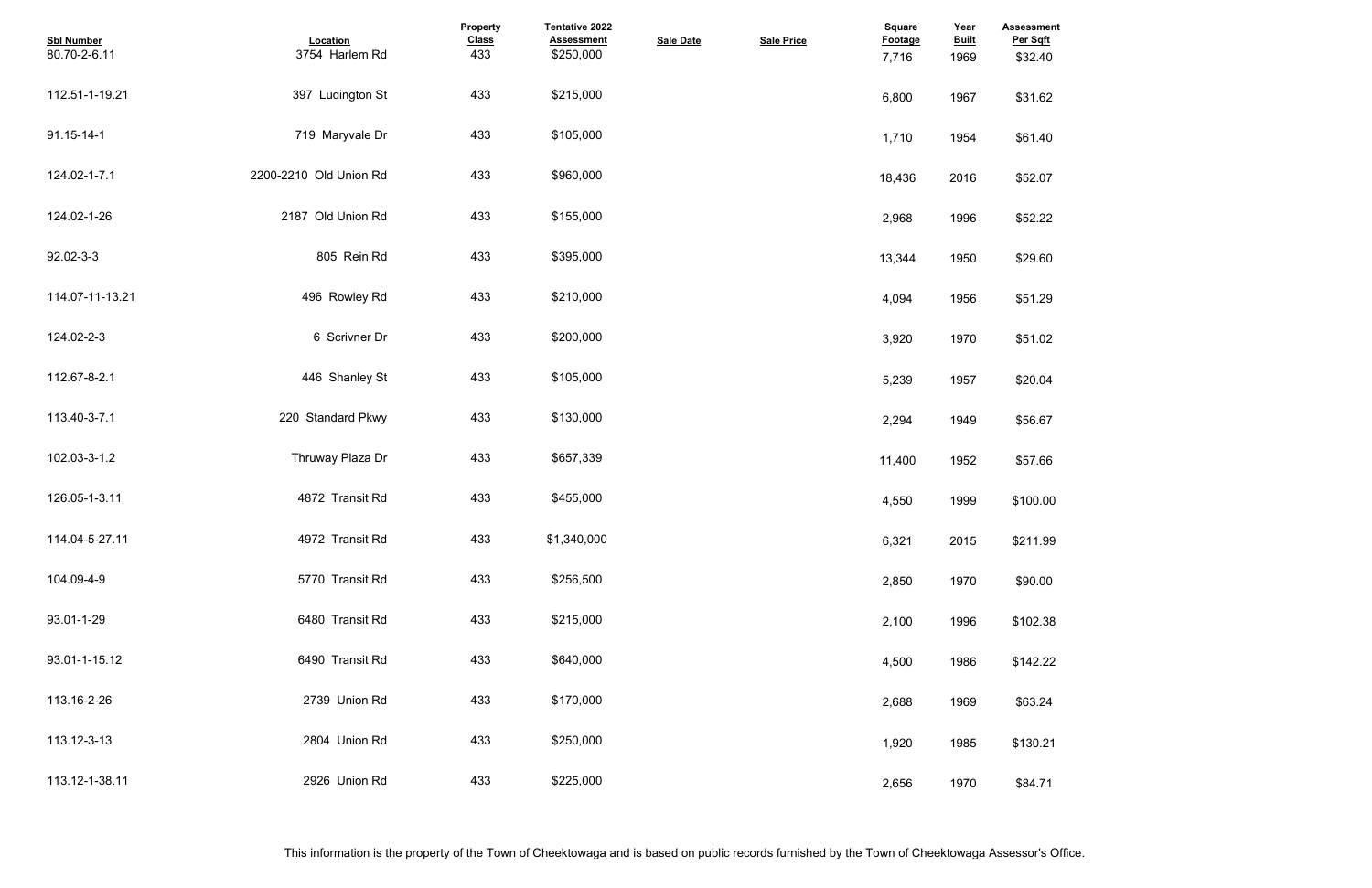| <b>Assessment</b><br>Per Sqft |  |  |
|-------------------------------|--|--|
| \$48.20                       |  |  |
|                               |  |  |
| \$111.97                      |  |  |
|                               |  |  |
| \$114.44                      |  |  |
|                               |  |  |
| \$77.89                       |  |  |
|                               |  |  |
| \$70.64                       |  |  |
|                               |  |  |
| \$88.86                       |  |  |
|                               |  |  |
| \$30.95                       |  |  |
|                               |  |  |
| \$101.71                      |  |  |
|                               |  |  |
| \$130.99                      |  |  |
|                               |  |  |
| \$61.67                       |  |  |
|                               |  |  |
| \$39.58                       |  |  |
|                               |  |  |
| \$46.75                       |  |  |
|                               |  |  |
| \$66.53                       |  |  |
|                               |  |  |
| \$59.29                       |  |  |
|                               |  |  |
| \$71.99                       |  |  |
|                               |  |  |
| \$100.00                      |  |  |
|                               |  |  |
| \$36.11                       |  |  |
|                               |  |  |
| \$81.36                       |  |  |
|                               |  |  |
| \$209.96                      |  |  |

| <b>Sbl Number</b><br>102.04-3-44.2 | Location<br>3160 Union Rd | Property<br><b>Class</b><br>433 | Tentative 2022<br><b>Assessment</b><br>\$900,000 | <b>Sale Date</b> | <b>Sale Price</b> | <b>Square</b><br><b>Footage</b><br>18,672 | Year<br><b>Built</b><br>2001 | <b>Assessmer</b><br>Per Sqft<br>\$48.20 |
|------------------------------------|---------------------------|---------------------------------|--------------------------------------------------|------------------|-------------------|-------------------------------------------|------------------------------|-----------------------------------------|
| 102.04-3-36.1                      | 3270 Union Rd             | 433                             | \$262,000                                        |                  |                   | 2,340                                     | 1960                         | \$111.97                                |
| 102.04-1-23                        | 3394 Union Rd             | 433                             | \$550,000                                        |                  |                   | 4,806                                     | 1978                         | \$114.44                                |
| 102.16-1-1.1                       | 3445 Union Rd             | 433                             | \$415,000                                        |                  |                   | 5,328                                     | 1984                         | \$77.89                                 |
| 102.08-10-5.1                      | 3814 Union Rd             | 433                             | \$345,000                                        |                  |                   | 4,884                                     | 1972                         | \$70.64                                 |
| 91.16-9-23.1                       | 4094 Union Rd             | 433                             | \$150,000                                        |                  |                   | 1,688                                     | 1970                         | \$88.86                                 |
| 102.54-1-27                        | 1351 Walden Ave           | 433                             | \$130,000                                        |                  |                   | 4,200                                     | 1945                         | \$30.95                                 |
| 102.03-2-9                         | 1620 Walden Ave           | 433                             | \$1,210,000                                      |                  |                   | 11,896                                    | 1962                         | \$101.71                                |
| 102.16-2-7.111                     | 2295 Walden Ave           | 433                             | \$560,000                                        |                  |                   | 4,275                                     | 2003                         | \$130.99                                |
| 103.12-11-1.2                      | 3111 Walden Ave           | 433                             | \$185,000                                        |                  |                   | 3,000                                     | 1995                         | \$61.67                                 |
| 103.12-11-1.1                      | 3117 Walden Ave           | 433                             | \$190,000                                        |                  |                   | 4,800                                     | 1955                         | \$39.58                                 |
| 103.12-6-22.311                    | 3166 Walden Ave           | 433                             | \$900,000                                        |                  |                   | 19,250                                    | 2012                         | \$46.75                                 |
| 112.67-4-2.11                      | 2009 William St           | 433                             | \$190,000                                        |                  |                   | 2,856                                     | 1983                         | \$66.53                                 |
| 112.68-1-42                        | 2011 William St           | 433                             | \$120,000                                        |                  |                   | 2,024                                     | 1971                         | \$59.29                                 |
| 112.68-2-2                         | 2035 William St           | 433                             | \$73,000                                         |                  |                   | 1,014                                     | 1988                         | \$71.99                                 |
| 112.68-3-2.1                       | 2081 William St           | 433                             | \$135,000                                        |                  |                   | 1,350                                     | 1940                         | \$100.00                                |
| 113.54-1-8                         | 2288 William St           | 433                             | \$230,000                                        |                  |                   | 6,369                                     | 1950                         | \$36.11                                 |
| 124.02-3-1./B                      | 144 French Rd             | 434                             | \$310,000                                        |                  |                   | 3,810                                     | 1971                         | \$81.36                                 |
| 102.02-2-1.21                      | 3765 Union Rd             | 434                             | \$860,000                                        |                  |                   | 4,096                                     | 2021                         | \$209.96                                |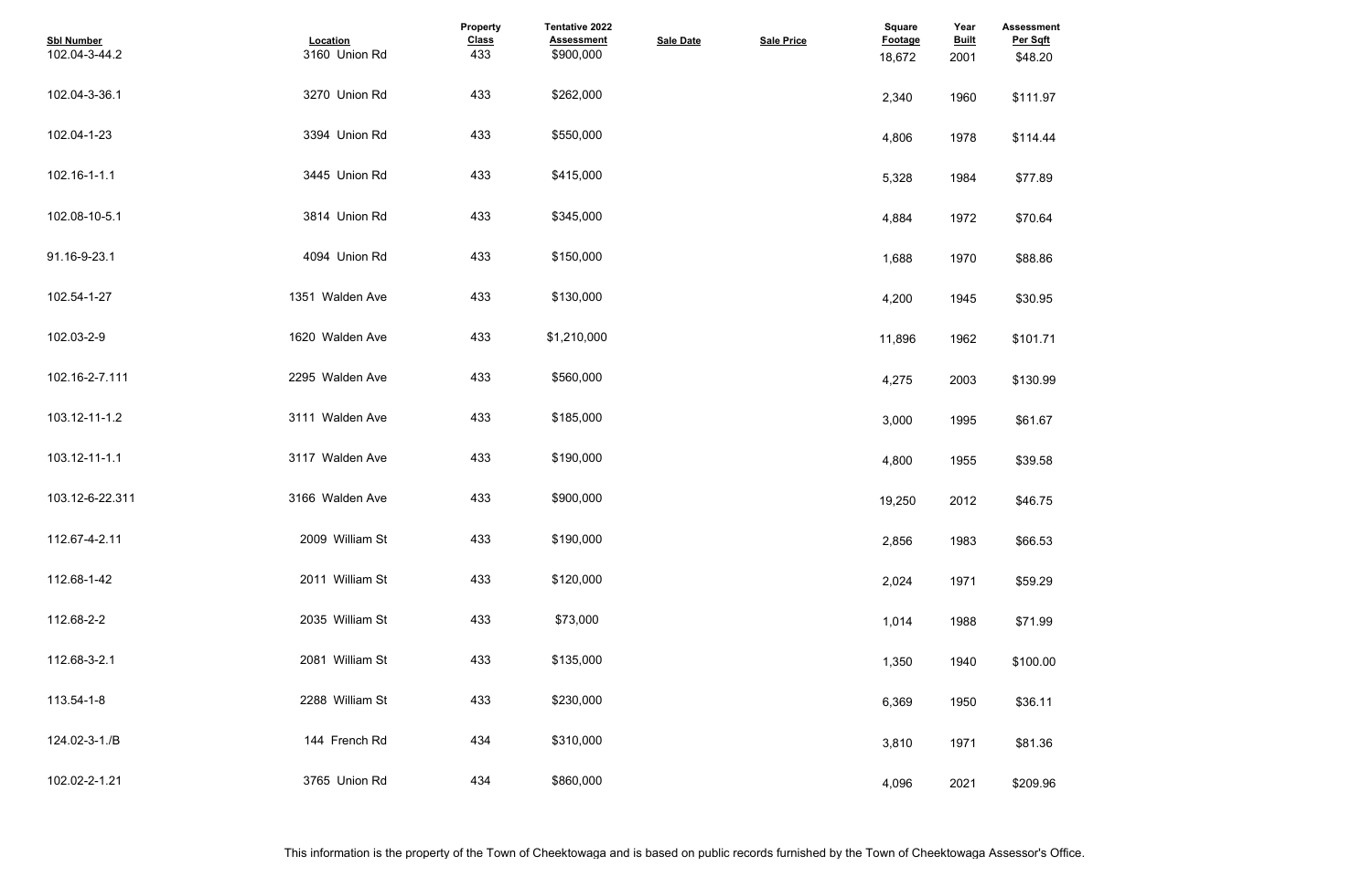| <b>Sbl Number</b><br>91.16-2-63 | Location<br>4207 Union Rd | <b>Property</b><br><b>Class</b><br>434 | Tentative 2022<br><b>Assessment</b><br>\$250,000 | <b>Sale Date</b> | <b>Sale Price</b> | <b>Square</b><br>Footage<br>3,100 | Year<br><b>Built</b><br>1960 | <b>Assessmer</b><br>Per Sqft<br>\$80.65 |
|---------------------------------|---------------------------|----------------------------------------|--------------------------------------------------|------------------|-------------------|-----------------------------------|------------------------------|-----------------------------------------|
| 102.16-2-16                     | 2275 Walden Ave           | 434                                    | \$2,522,000                                      |                  |                   | 19,300                            | 2003                         | \$130.67                                |
| 102.53-6-12.1                   | 1249 Walden Ave           | 436                                    | \$155,000                                        |                  |                   | 2,412                             | 1990                         | \$64.26                                 |
| 91.16-5-6                       | Aberdeen St               | 438                                    | \$92,000                                         |                  |                   |                                   |                              |                                         |
| 92.15-3-28.2                    | <b>Airport Rd</b>         | 438                                    | \$30,300                                         |                  |                   |                                   |                              |                                         |
| 92.02-1-1.21                    | Amherst Villa Rd          | 438                                    | \$22,900                                         |                  |                   |                                   |                              |                                         |
| 91.16-3-23                      | Arthur St                 | 438                                    | \$43,300                                         |                  |                   |                                   |                              |                                         |
| 101.84-1-11                     | <b>Atlantic Ave</b>       | 438                                    | \$17,000                                         |                  |                   |                                   |                              |                                         |
| 103.10-7-15.2                   | Benbro Dr                 | 438                                    | \$2,000                                          |                  |                   |                                   |                              |                                         |
| 113.12-2-28.343                 | V/L Bennett Rd            | 438                                    | \$220,000                                        |                  |                   |                                   |                              |                                         |
| 113.12-2-31                     | V/L Bennett Rd            | 438                                    | \$295,000                                        |                  |                   |                                   |                              |                                         |
| 113.12-2-32                     | V/L Bennett Rd            | 438                                    | \$280,000                                        |                  |                   |                                   |                              |                                         |
| 91.18-3-22                      | 14 Beryl Dr               | 438                                    | \$43,200                                         |                  |                   |                                   |                              |                                         |
| 101.84-2-6                      | <b>Broadway St</b>        | 438                                    | \$27,400                                         |                  |                   |                                   |                              |                                         |
| 102.16-5-15.1                   | <b>Broadway St</b>        | 438                                    | \$33,700                                         |                  |                   |                                   |                              |                                         |
| 102.77-5-4                      | <b>Broadway St</b>        | 438                                    | \$11,200                                         |                  |                   |                                   |                              |                                         |
| 102.16-5-14                     | 3430 Broadway St          | 438                                    | \$57,000                                         |                  |                   |                                   |                              |                                         |
| 92.03-1-34                      | 126 Buell Ave             | 438                                    | \$3,810,000                                      |                  |                   |                                   |                              |                                         |
| 80.19-10-1.1                    | Cleveland Dr              | 438                                    | \$165,000                                        |                  |                   |                                   |                              |                                         |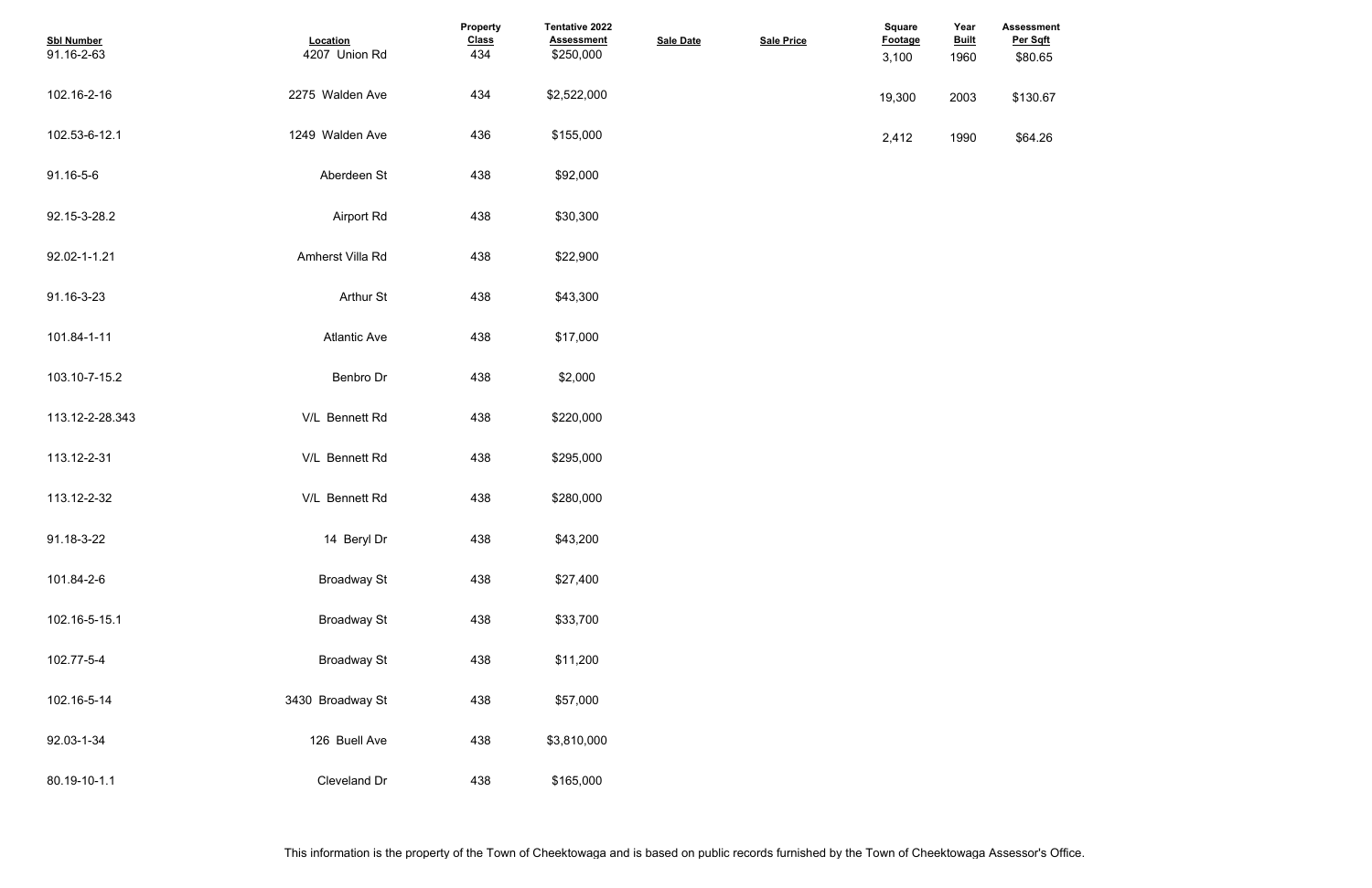| <b>Sbl Number</b><br>80.19-6-13.2 | Location<br>1014 Cleveland Dr | <b>Property</b><br><b>Class</b><br>438 | Tentative 2022<br><b>Assessment</b><br>\$31,200 | <b>Sale Date</b> | <b>Sale Price</b> | <b>Square</b><br>Footage | Year<br><b>Built</b> |  |
|-----------------------------------|-------------------------------|----------------------------------------|-------------------------------------------------|------------------|-------------------|--------------------------|----------------------|--|
| 124.30-3-5.112                    | <b>Clinton St</b>             | 438                                    | \$16,900                                        |                  |                   |                          |                      |  |
| 113.12-2-1.1                      | Como Park Blvd                | 438                                    | \$55,000                                        |                  |                   |                          |                      |  |
| 102.14-3-2.1                      | Dale Rd                       | 438                                    | \$58,000                                        |                  |                   |                          |                      |  |
| 90.76-6-19                        | Е<br>E Delavan Ave            | 438                                    | \$9,800                                         |                  |                   |                          |                      |  |
| 90.76-6-20                        | E<br>E Delavan Ave            | 438                                    | \$10,800                                        |                  |                   |                          |                      |  |
| 91.18-3-35                        | Dellwood PI                   | 438                                    | \$19,400                                        |                  |                   |                          |                      |  |
| 103.10-1-3                        | Dick Rd                       | 438                                    | \$21,000                                        |                  |                   |                          |                      |  |
| 102.04-1-27.1                     | Duke Rd                       | 438                                    | \$1,147,058                                     |                  |                   |                          |                      |  |
| 102.04-1-29.1                     | Duke Rd                       | 438                                    | \$1,463,180                                     |                  |                   |                          |                      |  |
| 91.20-7-10.1                      | 235 Evergreen PI              | 438                                    | \$81,000                                        |                  |                   |                          |                      |  |
| 125.11-8-1.112                    | French Rd                     | 438                                    | \$90,000                                        |                  |                   |                          |                      |  |
| 125.12-1-47                       | V/L French Rd                 | 438                                    | \$140,000                                       |                  |                   |                          |                      |  |
| 125.12-9-9.1                      | 1260 French Rd                | 438                                    | \$64,000                                        |                  |                   |                          |                      |  |
| 102.02-1-9.142                    | Galleria Dr                   | 438                                    | \$390,000                                       |                  |                   |                          |                      |  |
| 112.44-3-1.12                     | V/L Gates St                  | 438                                    | \$8,000                                         |                  |                   |                          |                      |  |
| 91.18-11-1                        | Genesee St                    | 438                                    | \$36,500                                        |                  |                   |                          |                      |  |
| 91.18-9-1.1                       | Genesee St                    | 438                                    | \$41,700                                        |                  |                   |                          |                      |  |
| 91.19-2-21.1                      | Genesee St                    | 438                                    | \$54,000                                        |                  |                   |                          |                      |  |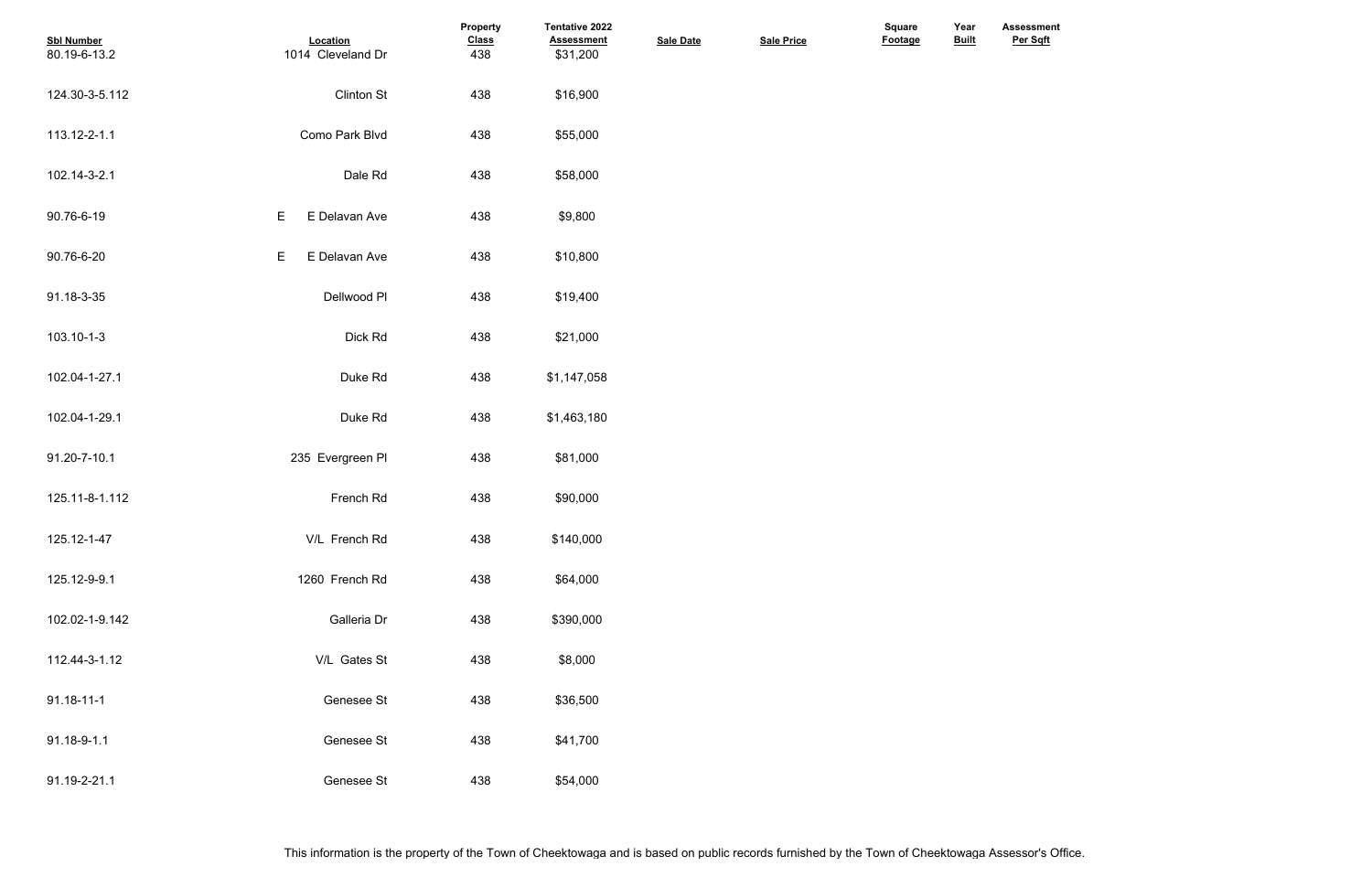| <b>Sbl Number</b><br>91.20-1-10.1 | Location<br>Genesee St | <b>Property</b><br><b>Class</b><br>438 | <b>Tentative 2022</b><br><b>Assessment</b><br>\$81,000 | <b>Sale Date</b> | <b>Sale Price</b> | <b>Square</b><br><b>Footage</b> | Year<br><b>Built</b> | <b>Assessment</b><br>Per Sqft |
|-----------------------------------|------------------------|----------------------------------------|--------------------------------------------------------|------------------|-------------------|---------------------------------|----------------------|-------------------------------|
| 92.03-1-22.11                     | V/L Genesee St         | 438                                    | \$500,000                                              |                  |                   |                                 |                      |                               |
| 92.03-1-22.12                     | Genesee St             | 438                                    | \$1,000,000                                            |                  |                   |                                 |                      |                               |
| 92.03-1-24                        | Genesee St             | 438                                    | \$800,000                                              |                  |                   |                                 |                      |                               |
| 92.03-1-29                        | V/L Genesee St         | 438                                    | \$7,100                                                |                  |                   |                                 |                      |                               |
| 92.03-1-32                        | V/L Genesee St         | 438                                    | \$78,000                                               |                  |                   |                                 |                      |                               |
| 91.18-2-9                         | 3000 Genesee St        | 438                                    | \$100,000                                              |                  |                   |                                 |                      |                               |
| 91.18-3-36                        | 3040 Genesee St        | 438                                    | \$45,300                                               |                  |                   |                                 |                      |                               |
| 91.16-2-54                        | 3622 Genesee St        | 438                                    | \$90,000                                               |                  |                   |                                 |                      |                               |
| 92.03-1-6                         | 4019 Genesee St        | 438                                    | \$320,000                                              |                  |                   |                                 |                      |                               |
| 92.03-1-7                         | 4021 Genesee St        | 438                                    | \$250,000                                              |                  |                   |                                 |                      |                               |
| $92.03 - 1 - 8$                   | 4025 Genesee St        | 438                                    | \$210,000                                              |                  |                   |                                 |                      |                               |
| 92.03-1-9.12                      | 4099 Genesee St        | 438                                    | \$10,770,000                                           |                  |                   | 2,170                           | 1979                 | \$4,963.13                    |
| 92.03-1-26                        | 4213 Genesee St        | 438                                    | \$325,000                                              |                  |                   |                                 |                      |                               |
| 92.03-1-19.13                     | 4313 Genesee St        | 438                                    | \$1,600,000                                            |                  |                   | 2,268                           | 2008                 | \$705.47                      |
| 92.04-1-9                         | 4509 Genesee St        | 438                                    | \$370,000                                              |                  |                   |                                 |                      |                               |
| 103.07-6-16                       | George Urban Blvd      | 438                                    | \$46,800                                               |                  |                   |                                 |                      |                               |
| 91.20-6-7                         | George Urban Blvd      | 438                                    | \$24,200                                               |                  |                   |                                 |                      |                               |
| 91.20-7-22.1                      | George Urban Blvd      | 438                                    | \$49,100                                               |                  |                   |                                 |                      |                               |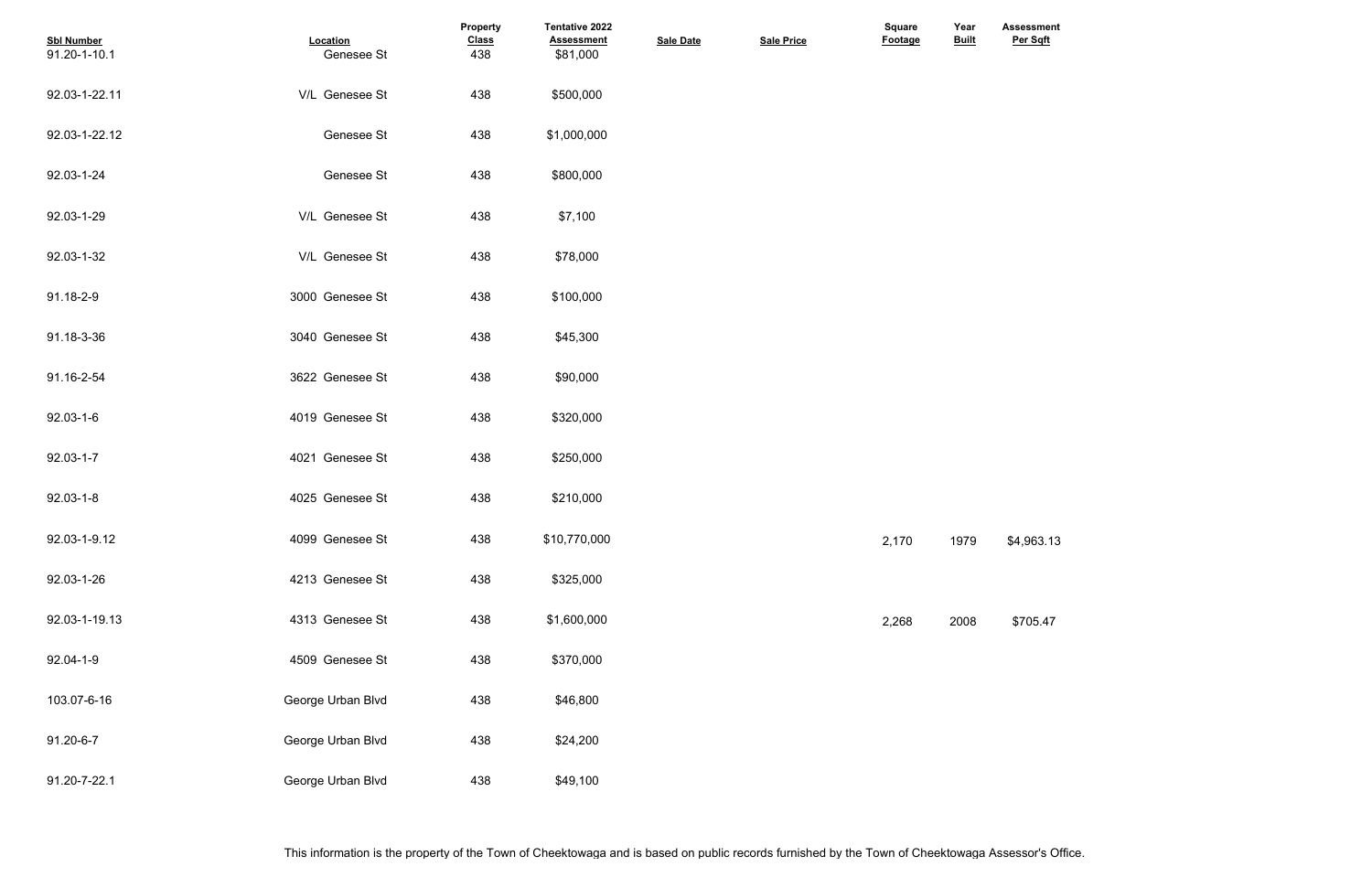| <b>Sbl Number</b><br>91.20-7-24 | Location<br>1048 George Urban Blvd | Property<br><b>Class</b><br>438 | <b>Tentative 2022</b><br><b>Assessment</b><br>\$15,300 | <b>Sale Date</b> | <b>Sale Price</b> | <b>Square</b><br>Footage | Year<br><b>Built</b> |
|---------------------------------|------------------------------------|---------------------------------|--------------------------------------------------------|------------------|-------------------|--------------------------|----------------------|
| 104.69-5-3                      | George Urban & Sherwood            | 438                             | \$17,500                                               |                  |                   |                          |                      |
| 113.01-1-6.2                    | <b>Gruner Rd</b>                   | 438                             | \$152,000                                              |                  |                   |                          |                      |
| 113.06-1-7                      | 108 Gruner Rd                      | 438                             | \$41,000                                               |                  |                   |                          |                      |
| 101.52-4-9                      | <b>Gualbert Ave</b>                | 438                             | \$58,000                                               |                  |                   |                          |                      |
| 101.60-6-16.1                   | <b>Gualbert Ave</b>                | 438                             | \$38,300                                               |                  |                   |                          |                      |
| 102.38-4-13                     | Harlem Rd                          | 438                             | \$17,400                                               |                  |                   |                          |                      |
| 102.46-5-1                      | Harlem Rd                          | 438                             | \$40,400                                               |                  |                   |                          |                      |
| 102.54-4-1                      | Harlem Rd                          | 438                             | \$12,700                                               |                  |                   |                          |                      |
| 113.62-3-23                     | Harlem Rd                          | 438                             | \$21,600                                               |                  |                   |                          |                      |
| 124.30-2-24                     | Harlem Rd                          | 438                             | \$13,200                                               |                  |                   |                          |                      |
| 91.05-4-19                      | Harlem Rd                          | 438                             | \$67,000                                               |                  |                   |                          |                      |
| 91.78-3-17                      | Harlem Rd                          | 438                             | \$10,392                                               |                  |                   |                          |                      |
| 102.30-5-1                      | 2627 Harlem Rd                     | 438                             | \$55,000                                               |                  |                   |                          |                      |
| 124.02-3-10                     | <b>Industrial Pkwy</b>             | 438                             | \$83,000                                               |                  |                   |                          |                      |
| 125.09-7-4                      | Kelly Dr                           | 438                             | \$57,000                                               |                  |                   |                          |                      |
| 113.01-1-12.11                  | Kennedy Rd                         | 438                             | \$66,000                                               |                  |                   |                          |                      |
| 80.62-1-7.1                     | Kensington Ave                     | 438                             | \$15,800                                               |                  |                   |                          |                      |
| 79.20-12-14                     | 1640 Kensington Ave                | 438                             | \$31,700                                               |                  |                   |                          |                      |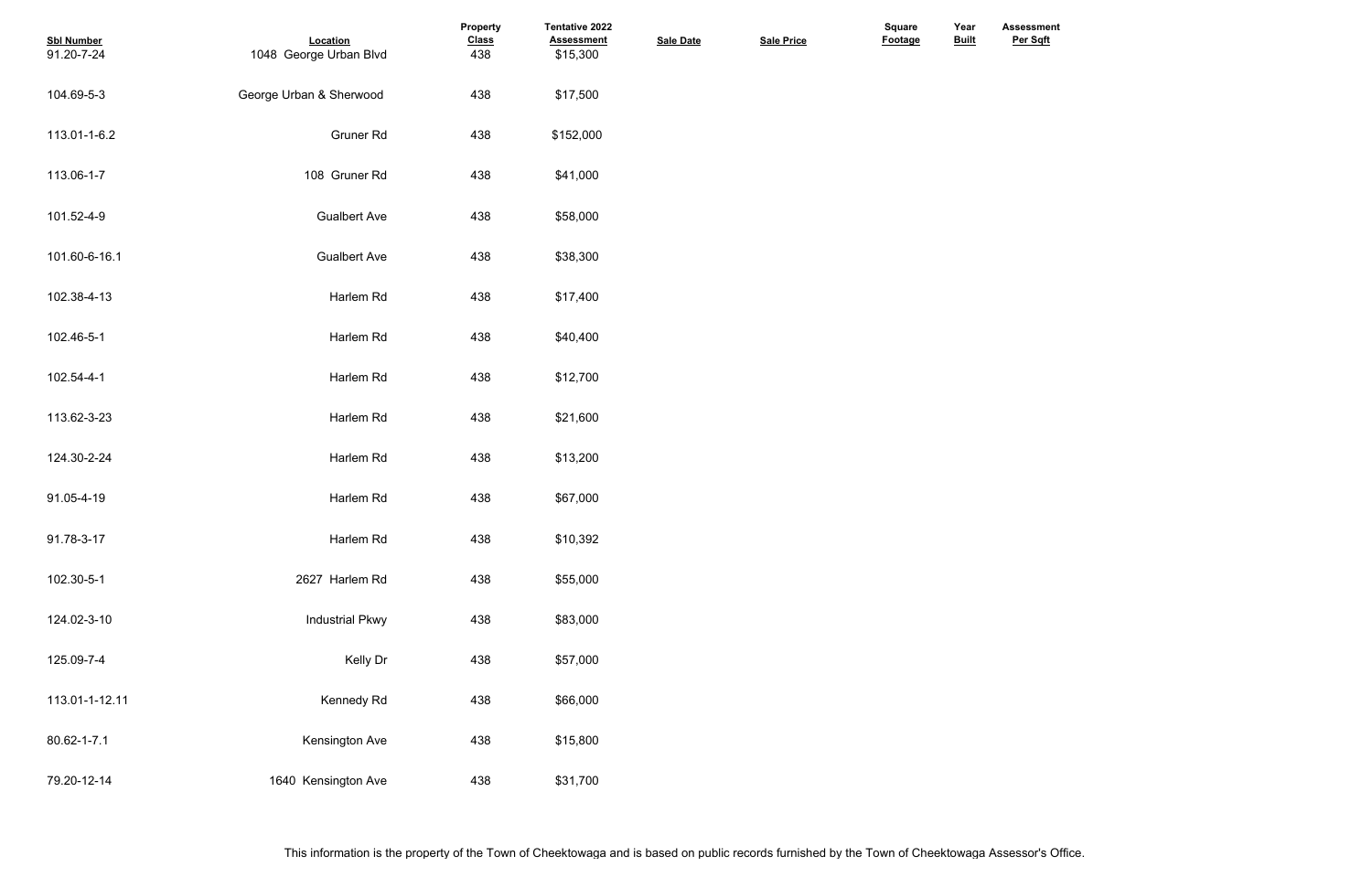| <b>Sbl Number</b><br>91.16-2-59.12 | Location<br>Leo Pl  | Property<br><b>Class</b><br>438 | Tentative 2022<br><b>Assessment</b><br>\$47,200 | <b>Sale Date</b> | <b>Sale Price</b> | <b>Square</b><br>Footage | Year<br><b>Built</b> |  |
|------------------------------------|---------------------|---------------------------------|-------------------------------------------------|------------------|-------------------|--------------------------|----------------------|--|
| 113.16-3-4.121                     | Losson Rd           | 438                             | \$33,300                                        |                  |                   |                          |                      |  |
| 102.07-5-28                        | Nokomis Pkwy        | 438                             | \$45,100                                        |                  |                   |                          |                      |  |
| 124.02-1-7.22                      | Old Union Rd        | 438                             | \$72,000                                        |                  |                   |                          |                      |  |
| 101.60-4-29.1                      | 19 Pine Ridge Rd    | 438                             | \$35,900                                        |                  |                   |                          |                      |  |
| 91.16-5-23                         | Pleasant St         | 438                             | \$41,200                                        |                  |                   |                          |                      |  |
| 92.05-1-14                         | Princeton Ct        | 438                             | \$33,200                                        |                  |                   |                          |                      |  |
| 112.67-5-26                        | <b>Richard Dr</b>   | 438                             | \$3,800                                         |                  |                   |                          |                      |  |
| 104.69-5-1.11                      | <b>Terrace Blvd</b> | 438                             | \$32,700                                        |                  |                   |                          |                      |  |
| 102.14-1-2                         | The Ave             | 438                             | \$37,600                                        |                  |                   |                          |                      |  |
| 114.02-10-11                       | <b>Transit Rd</b>   | 438                             | \$175,000                                       |                  |                   |                          |                      |  |
| 115.05-12-10.11                    | <b>Transit Rd</b>   | 438                             | \$43,000                                        |                  |                   |                          |                      |  |
| 114.02-10-18.12                    | 5020 Transit Rd     | 438                             | \$450,000                                       |                  |                   |                          |                      |  |
| 104.61-2-4                         | 5500 Transit Rd     | 438                             | \$31,600                                        |                  |                   |                          |                      |  |
| 104.09-2-27                        | 5822 Transit Rd     | 438                             | \$38,000                                        |                  |                   |                          |                      |  |
| 93.13-7-13                         | 6200 Transit Rd     | 438                             | \$35,700                                        |                  |                   |                          |                      |  |
| 102.16-1-2                         | Union Rd            | 438                             | \$15,300                                        |                  |                   |                          |                      |  |
| 113.12-2-28.312                    | V/L Union Rd        | 438                             | \$285,000                                       |                  |                   |                          |                      |  |
| 113.12-2-28.32                     | Union Rd            | 438                             | \$275,000                                       |                  |                   |                          |                      |  |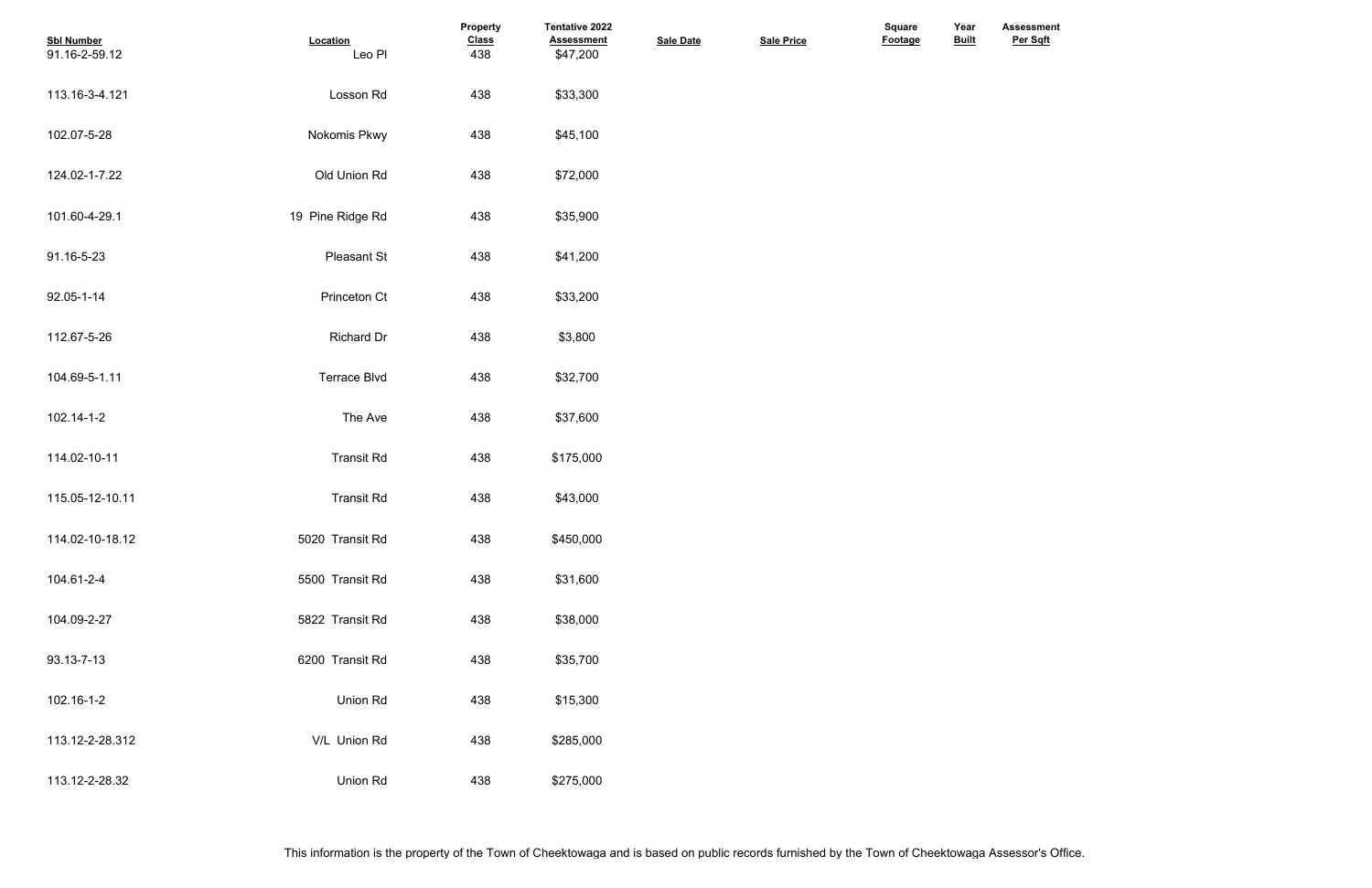| <b>Sbl Number</b><br>113.12-2-28.33 | Location<br>Union Rd | Property<br><b>Class</b><br>438 | Tentative 2022<br><b>Assessment</b><br>\$280,000 | <b>Sale Date</b> | <b>Sale Price</b> | Square<br>Footage | Year<br><b>Built</b> |  |
|-------------------------------------|----------------------|---------------------------------|--------------------------------------------------|------------------|-------------------|-------------------|----------------------|--|
| 91.12-5-23                          | Union Rd             | 438                             | \$54,000                                         |                  |                   |                   |                      |  |
| 91.20-6-8                           | Union Rd             | 438                             | \$90,000                                         |                  |                   |                   |                      |  |
| 113.20-1-10                         | 2504 Union Rd        | 438                             | \$90,000                                         |                  |                   |                   |                      |  |
| 102.16-1-12                         | 3405 Union Rd        | 438                             | \$18,000                                         |                  |                   |                   |                      |  |
| 91.20-2-59                          | 4053 Union Rd        | 438                             | \$179,000                                        |                  |                   |                   |                      |  |
| 92.04-1-43                          | V/L Genesee St       | 438                             | \$23,300                                         |                  |                   |                   |                      |  |
| 101.60-7-23                         | <b>Walden Ave</b>    | 438                             | \$9,000                                          |                  |                   |                   |                      |  |
| 101.60-8-8                          | <b>Walden Ave</b>    | 438                             | \$12,300                                         |                  |                   |                   |                      |  |
| 102.53-1-22                         | Walden Ave           | 438                             | \$12,500                                         |                  |                   |                   |                      |  |
| 102.53-6-7                          | <b>Walden Ave</b>    | 438                             | \$28,800                                         |                  |                   |                   |                      |  |
| 102.54-1-12                         | <b>Walden Ave</b>    | 438                             | \$8,000                                          |                  |                   |                   |                      |  |
| 103.11-1-5.12                       | <b>Walden Ave</b>    | 438                             | \$370,000                                        |                  |                   |                   |                      |  |
| 103.15-1-5                          | <b>Walden Ave</b>    | 438                             | \$69,000                                         |                  |                   |                   |                      |  |
| 104.09-6-30                         | <b>Walden Ave</b>    | 438                             | \$3,900                                          |                  |                   |                   |                      |  |
| 102.53-1-21                         | 1192 Walden Ave      | 438                             | \$12,000                                         |                  |                   |                   |                      |  |
| 103.15-1-4.1                        | 2981 Walden Ave      | 438                             | \$105,000                                        |                  |                   |                   |                      |  |
| 102.02-1-5.13                       | Walden Galleria      | 438                             | \$850,000                                        |                  |                   |                   |                      |  |
| 113.53-1-11.2                       | William St           | 438                             | \$18,500                                         |                  |                   |                   |                      |  |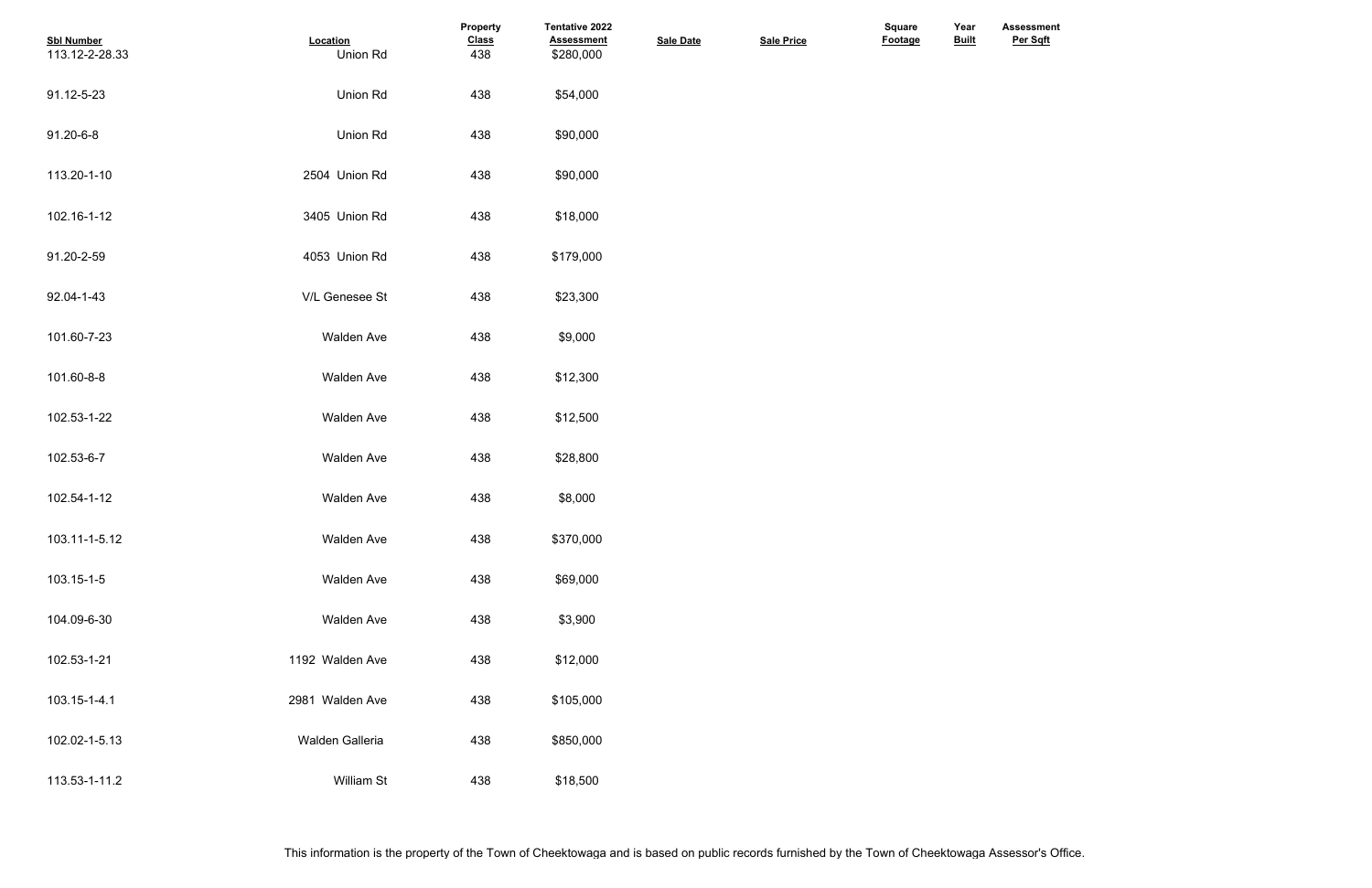- 
- 
- 
- 
- 
- 
- 
- 
- 
- 
- 
- 
- 
- 
- 
- 

| <b>Sbl Number</b><br>112.68-4-1 | Location<br>2105 William St | Property<br><b>Class</b><br>438 | Tentative 2022<br><b>Assessment</b><br>\$34,200 | <b>Sale Date</b> | <b>Sale Price</b> | <b>Square</b><br>Footage | Year<br><b>Built</b> | <b>Assessme</b><br>Per Sqft |
|---------------------------------|-----------------------------|---------------------------------|-------------------------------------------------|------------------|-------------------|--------------------------|----------------------|-----------------------------|
| 102.12-6-1.1                    | Zoerb Ave                   | 438                             | \$57,000                                        |                  |                   |                          |                      |                             |
| 102.12-1-2                      | 16 Zoerb Ave                | 438                             | \$52,000                                        |                  |                   |                          |                      |                             |
| 81.17-2-87.1                    | 550 Cayuga Rd               | 442                             | \$4,160,000                                     |                  |                   | 107,770                  | 2017                 | \$38.60                     |
| 124.02-1-15.111                 | 45 Gardenville Pkwy         | 442                             | \$3,160,000                                     |                  |                   | 68,180                   | 2016                 | \$46.35                     |
| 113.54-1-1.1                    | 34 Grattan St               | 442                             | \$750,000                                       |                  |                   | 15,000                   | 1987                 | \$50.00                     |
| 91.16-2-13.12                   | Leo Pl                      | 442                             | \$500,000                                       |                  |                   | 9,600                    | 1991                 | \$52.08                     |
| 91.16-2-26.111                  | 40 Leo Pl                   | 442                             | \$4,720,000                                     |                  |                   | 90,115                   | 2011                 | \$52.38                     |
| 102.04-3-13.112                 | 565 Ludwig Ave              | 442                             | \$2,370,000                                     |                  |                   | 45,690                   | 1987                 | \$51.87                     |
| 91.16-2-65                      | Union Rd                    | 442                             | \$540,000                                       |                  |                   | 9,504                    | 2003                 | \$56.82                     |
| 102.04-3-44.1                   | 3154 Union Rd               | 442                             | \$6,300,000                                     |                  |                   | 132,888                  | 2020                 | \$47.41                     |
| 103.10-6-46.121                 | 2938 Walden Ave             | 442                             | \$5,850,000                                     |                  |                   | 127,983                  | 1997                 | \$45.71                     |
| 113.64-4-2.2                    | 2733 William St             | 442                             | \$3,650,000                                     |                  |                   | 73,098                   | 2003                 | \$49.93                     |
| 113.01-1-26.1                   | 1665 Harlem Rd              | 444                             | \$910,000                                       |                  |                   | 42,260                   | 2008                 | \$21.53                     |
| 113.06-6-1.1                    | 100 Allied Dr               | 446                             | \$3,900,000                                     |                  |                   | 101,031                  | 1990                 | \$38.60                     |
| 102.18-4-1.11                   | 2501 Broadway St            | 446                             | \$5,950,000                                     |                  |                   | 210,382                  | 1988                 | \$28.28                     |
| 81.04-1-22                      | 850 Aero Dr                 | 447                             | \$1,180,000                                     |                  |                   | 26,391                   | 1968                 | \$44.71                     |
| 81.04-2-2.1                     | 861 Aero Dr                 | 447                             | \$450,000                                       |                  |                   | 9,900                    | 1980                 | \$45.45                     |
| 102.04-3-50                     | 3365 Broadway St            | 447                             | \$720,000                                       |                  |                   | 17,664                   | 2017                 | \$40.76                     |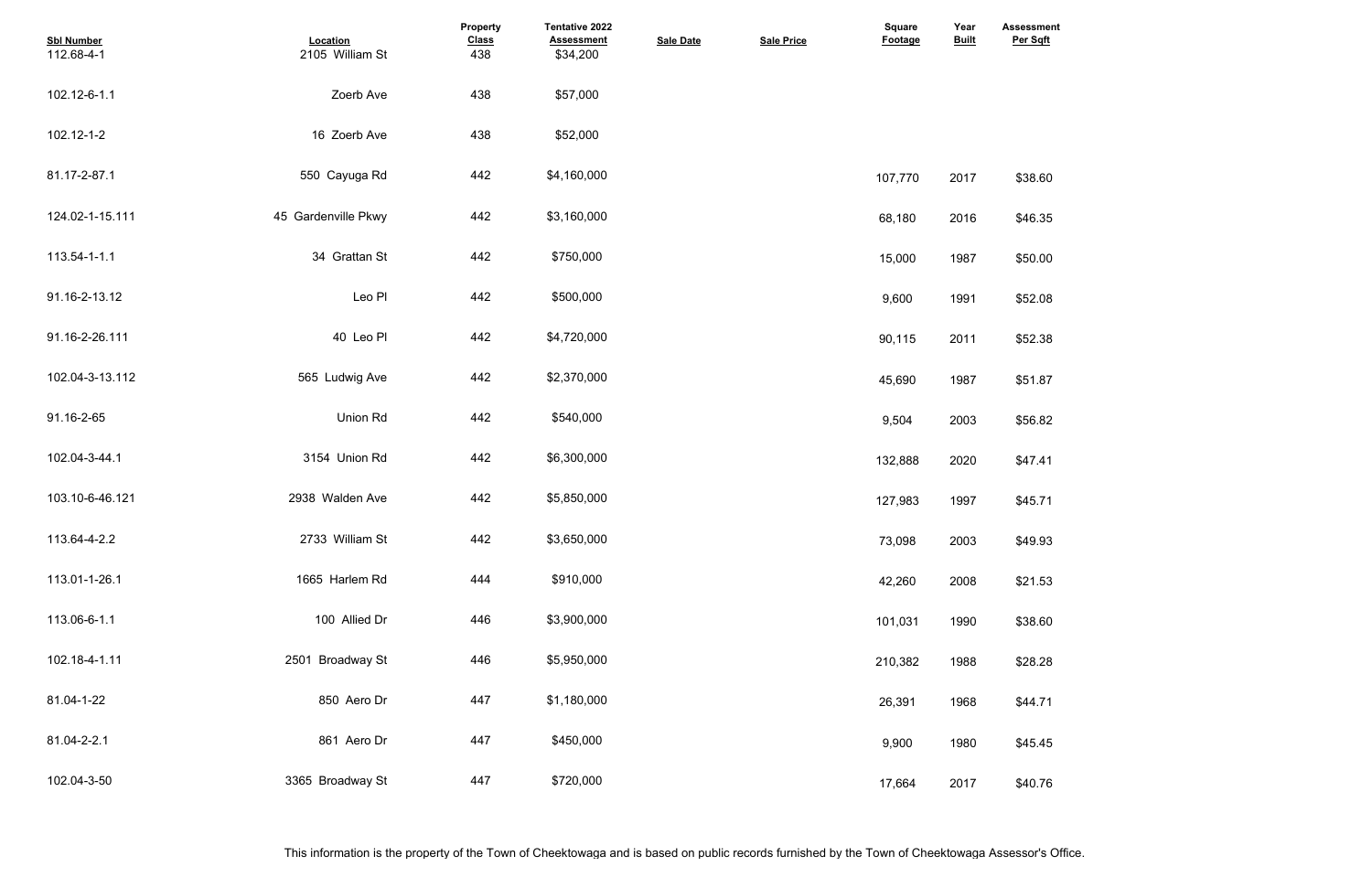| <b>Assessment</b><br>Per Sqft |  |  |  |
|-------------------------------|--|--|--|
| \$43.39                       |  |  |  |
|                               |  |  |  |
| \$45.89                       |  |  |  |
| \$38.22                       |  |  |  |
|                               |  |  |  |
| \$63.72                       |  |  |  |
|                               |  |  |  |
| \$34.55                       |  |  |  |
| \$43.19                       |  |  |  |
|                               |  |  |  |
| \$50.83                       |  |  |  |
| \$38.52                       |  |  |  |
|                               |  |  |  |
| \$32.80                       |  |  |  |
| \$71.27                       |  |  |  |
|                               |  |  |  |
| \$17.65                       |  |  |  |
| \$45.51                       |  |  |  |
|                               |  |  |  |
| \$34.25                       |  |  |  |
|                               |  |  |  |
| \$45.93                       |  |  |  |
| \$24.65                       |  |  |  |
|                               |  |  |  |
| \$48.07                       |  |  |  |
| \$34.17                       |  |  |  |
|                               |  |  |  |
| \$35.92                       |  |  |  |
| \$29.37                       |  |  |  |
|                               |  |  |  |

| <b>Sbl Number</b><br>103.17-1-24 | Location<br>3781 Broadway St | Property<br><b>Class</b><br>447 | <b>Tentative 2022</b><br><b>Assessment</b><br>\$1,260,000 | <b>Sale Date</b> | <b>Sale Price</b> | <b>Square</b><br><b>Footage</b><br>29,038 | Year<br><b>Built</b><br>2012 | <b>Assessme</b><br>Per Sqft<br>\$43.39 |
|----------------------------------|------------------------------|---------------------------------|-----------------------------------------------------------|------------------|-------------------|-------------------------------------------|------------------------------|----------------------------------------|
| 103.17-1-26                      | 3813 Broadway St             | 447                             | \$1,820,000                                               |                  |                   | 39,661                                    | 1973                         | \$45.89                                |
| 81.04-1-23                       | 211 Scott PI                 | 447                             | \$300,000                                                 |                  |                   | 7,850                                     | 1960                         | \$38.22                                |
| 82.03-4-16                       | 6640 Transit Rd              | 447                             | \$1,580,000                                               |                  |                   | 24,795                                    | 1985                         | \$63.72                                |
| 82.03-4-17                       | 6650 Transit Rd              | 447                             | \$2,000,000                                               |                  |                   | 57,892                                    | 1966                         | \$34.55                                |
| 81.03-3-3                        | 175-199 Aero Dr              | 449                             | \$1,370,000                                               |                  |                   | 31,717                                    | 1970                         | \$43.19                                |
| 81.04-1-15.112                   | 790-840 Aero Dr              | 449                             | \$8,230,000                                               |                  |                   | 161,900                                   | 2001                         | \$50.83                                |
| 92.02-1-10.1                     | 611-631 Aero Dr              | 449                             | \$580,000                                                 |                  |                   | 15,056                                    | 1985                         | \$38.52                                |
| 81.03-2-2                        | 84 Aero Dr                   | 449                             | \$1,640,000                                               |                  |                   | 50,000                                    | 1981                         | \$32.80                                |
| 81.03-3-5                        | 235 Aero Dr                  | 449                             | \$1,520,000                                               |                  |                   | 21,326                                    | 1970                         | \$71.27                                |
| 81.04-1-4                        | 500 Aero Dr                  | 449                             | \$60,000                                                  |                  |                   | 3,400                                     | 1945                         | \$17.65                                |
| 92.02-1-8.112                    | 585 Aero Dr                  | 449                             | \$810,000                                                 |                  |                   | 17,800                                    | 2014                         | \$45.51                                |
| 81.04-1-9                        | 592 Aero Dr                  | 449                             | \$200,000                                                 |                  |                   | 5,840                                     | 2003                         | \$34.25                                |
| 81.04-1-12.12                    | 700 Aero Dr                  | 449                             | \$1,400,000                                               |                  |                   | 30,480                                    | 2014                         | \$45.93                                |
| 81.04-2-5                        | 991 Aero Dr                  | 449                             | \$420,000                                                 |                  |                   | 17,040                                    | 1949                         | \$24.65                                |
| 102.18-4-3                       | 75 Allied Dr                 | 449                             | \$2,300,000                                               |                  |                   | 47,844                                    | 1989                         | \$48.07                                |
| 113.06-6-2.21                    | 125 Allied Dr                | 449                             | \$2,530,000                                               |                  |                   | 74,034                                    | 1995                         | \$34.17                                |
| 113.06-6-2.22                    | 125 Allied Dr                | 449                             | \$1,450,000                                               |                  |                   | 40,365                                    | 2005                         | \$35.92                                |
| 102.03-2-29                      | 24 Anderson Rd               | 449                             | \$740,000                                                 |                  |                   | 25,200                                    | 1961                         | \$29.37                                |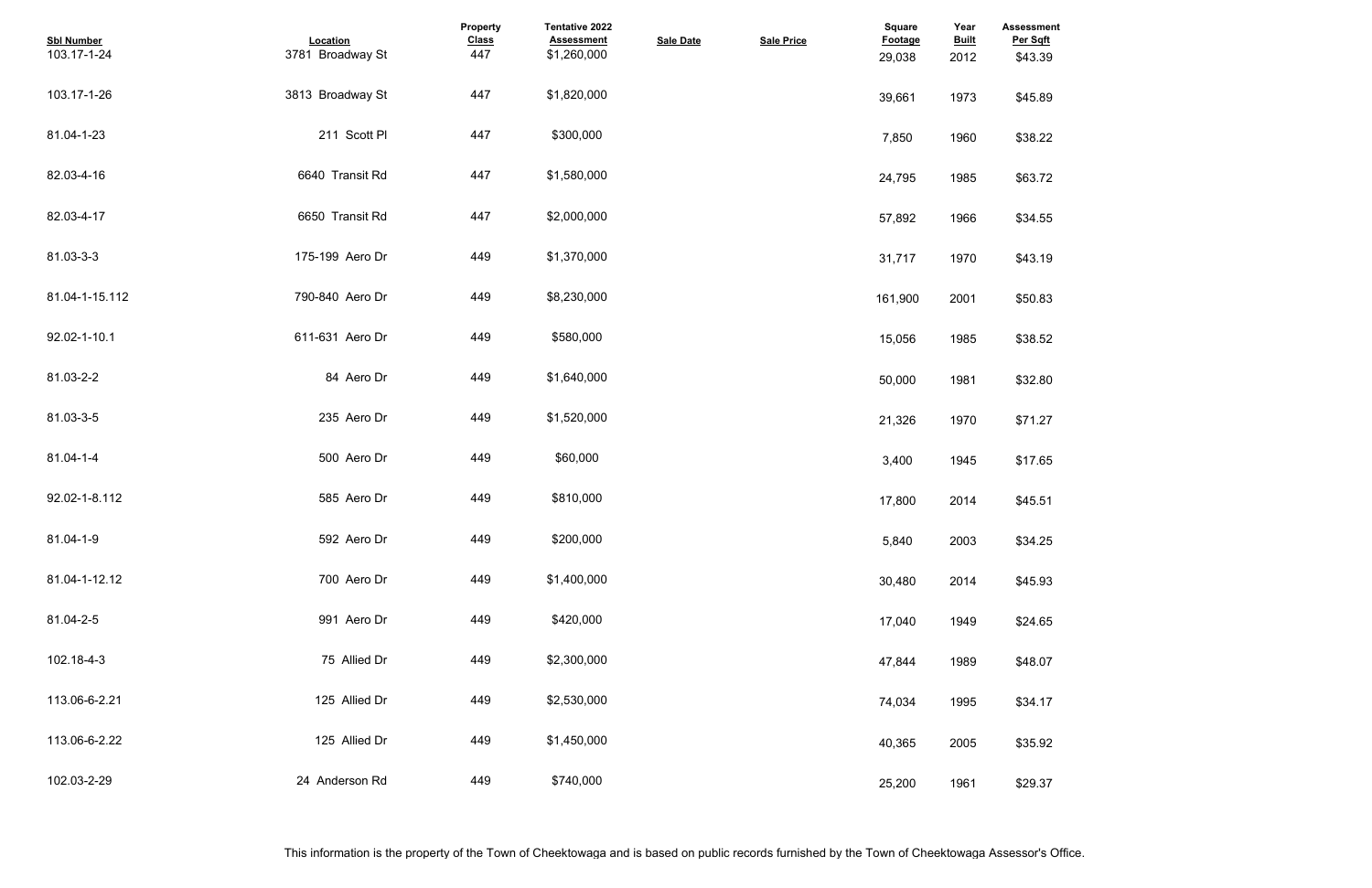| <b>Assessment</b><br>Per Sqft |  |  |  |
|-------------------------------|--|--|--|
| \$32.47                       |  |  |  |
|                               |  |  |  |
| \$24.91                       |  |  |  |
|                               |  |  |  |
| \$19.78                       |  |  |  |
| \$15.91                       |  |  |  |
|                               |  |  |  |
| \$29.00                       |  |  |  |
|                               |  |  |  |
| \$32.33                       |  |  |  |
| \$25.00                       |  |  |  |
|                               |  |  |  |
| \$35.86                       |  |  |  |
|                               |  |  |  |
| \$34.22                       |  |  |  |
| \$34.55                       |  |  |  |
|                               |  |  |  |
| \$43.33                       |  |  |  |
|                               |  |  |  |
| \$24.17                       |  |  |  |
| \$43.41                       |  |  |  |
|                               |  |  |  |
| \$25.49                       |  |  |  |
|                               |  |  |  |
| \$35.94                       |  |  |  |
| \$32.57                       |  |  |  |
|                               |  |  |  |
| \$38.75                       |  |  |  |
|                               |  |  |  |
| \$34.17                       |  |  |  |
| \$29.17                       |  |  |  |
|                               |  |  |  |

| <b>Sbl Number</b><br>102.04-1-6.2 | Location<br>47 Anderson Rd | <b>Property</b><br><b>Class</b><br>449 | <b>Tentative 2022</b><br><b>Assessment</b><br>\$840,000 | <b>Sale Date</b> | <b>Sale Price</b> | <b>Square</b><br>Footage<br>25,874 | Year<br><b>Built</b><br>1999 | <b>Assessme</b><br>Per Sqft<br>\$32.47 |
|-----------------------------------|----------------------------|----------------------------------------|---------------------------------------------------------|------------------|-------------------|------------------------------------|------------------------------|----------------------------------------|
| 102.04-1-6.11                     | 51 Anderson Rd             | 449                                    | \$620,000                                               |                  |                   | 24,892                             | 1970                         | \$24.91                                |
| 112.43-2-12                       | 100 Atlantic Ave           | 449                                    | \$63,000                                                | 8/25/21          | \$150,000         | 3,185                              | 1970                         | \$19.78                                |
| 101.36-3-13                       | 74 Avery PI                | 449                                    | \$84,000                                                |                  |                   | 5,280                              | 1936                         | \$15.91                                |
| 103.10-7-14.3                     | 72-78 Benbro Dr            | 449                                    | \$580,000                                               |                  |                   | 20,000                             | 1965                         | \$29.00                                |
| 103.10-7-14.4                     | 80-84 Benbro Dr            | 449                                    | \$450,000                                               |                  |                   | 13,920                             | 1960                         | \$32.33                                |
| 103.10-7-15.11                    | 55-63 Benbro Dr            | 449                                    | \$631,650                                               |                  |                   | 25,266                             | 1988                         | \$25.00                                |
| 103.10-7-15.11/C                  | 75-77 Benbro Dr            | 449                                    | \$435,000                                               |                  |                   | 12,130                             | 1970                         | \$35.86                                |
| 103.10-7-11                       | 45 Benbro Dr               | 449                                    | \$415,000                                               |                  |                   | 12,128                             | 1975                         | \$34.22                                |
| 103.10-7-15.12                    | 51 Benbro Dr               | 449                                    | \$760,000                                               |                  |                   | 22,000                             | 1960                         | \$34.55                                |
| 103.10-7-13.1                     | 70 Benbro Dr               | 449                                    | \$260,000                                               |                  |                   | 6,000                              | 1970                         | \$43.33                                |
| 103.10-7-15.11/B                  | 79 Benbro Dr               | 449                                    | \$145,000                                               |                  |                   | 6,000                              | 1960                         | \$24.17                                |
| 103.10-7-16./A                    | 81 Benbro Dr               | 449                                    | \$395,000                                               |                  |                   | 9,100                              | 1968                         | \$43.41                                |
| 103.10-7-15.11/A                  | 85 Benbro Dr               | 449                                    | \$130,000                                               |                  |                   | 5,100                              | 1960                         | \$25.49                                |
| 103.10-7-14.1/B                   | 88 Benbro Dr               | 449                                    | \$115,000                                               |                  |                   | 3,200                              | 1960                         | \$35.94                                |
| 103.10-7-14.1/C                   | 90 Benbro Dr               | 449                                    | \$495,000                                               |                  |                   | 15,200                             | 1960                         | \$32.57                                |
| 103.10-7-16                       | 91 Benbro Dr               | 449                                    | \$310,000                                               |                  |                   | 8,000                              | 1967                         | \$38.75                                |
| 103.10-7-14.1/D                   | 94 Benbro Dr               | 449                                    | \$410,000                                               |                  |                   | 12,000                             | 1960                         | \$34.17                                |
| 103.10-7-18                       | 100 Benbro Dr              | 449                                    | \$420,000                                               |                  |                   | 14,400                             | 1965                         | \$29.17                                |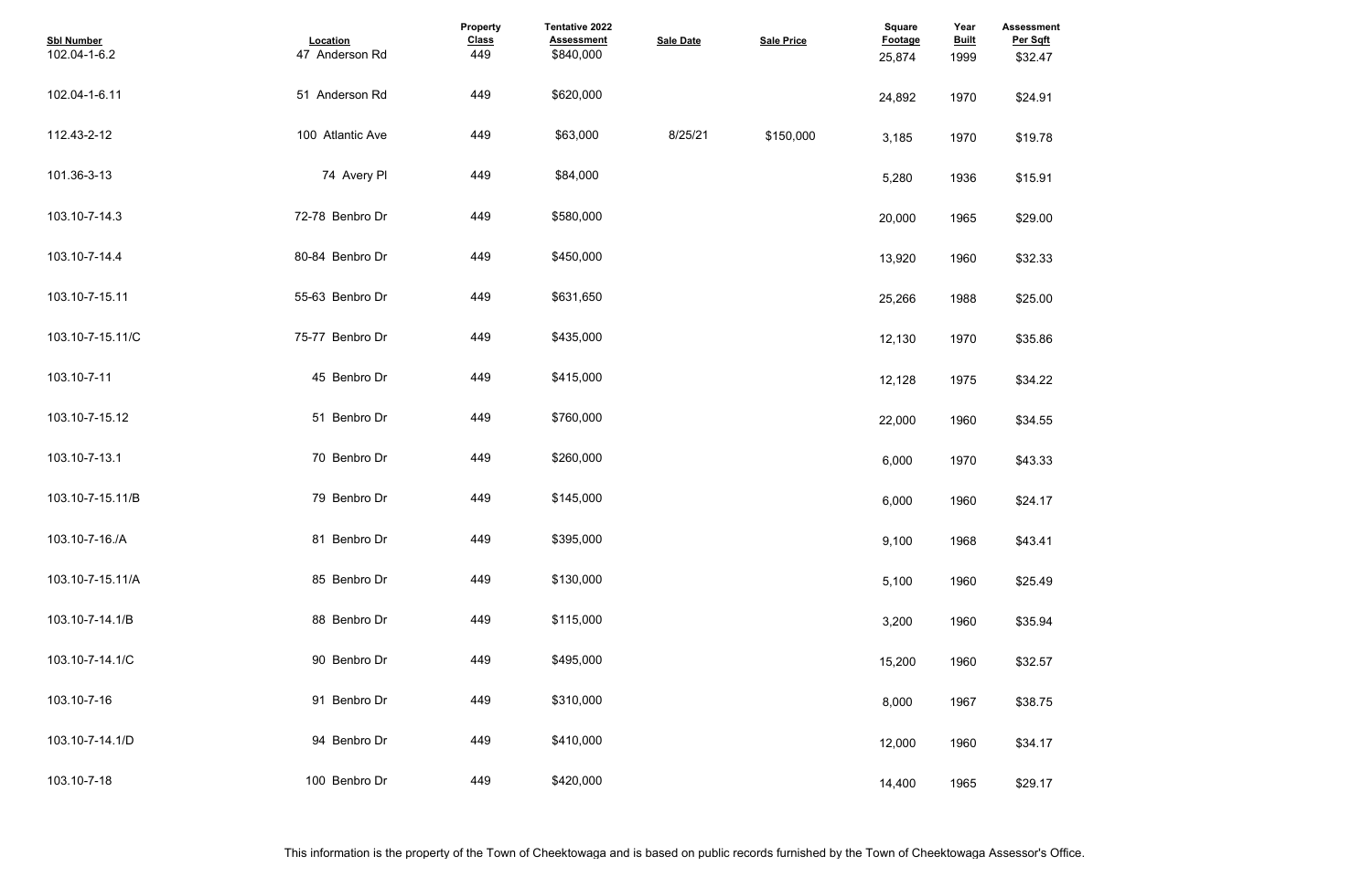| <b>Assessment</b><br>Per Sqft |  |  |  |
|-------------------------------|--|--|--|
| \$27.63                       |  |  |  |
| \$35.84                       |  |  |  |
| \$65.21                       |  |  |  |
| \$36.15                       |  |  |  |
| \$43.96                       |  |  |  |
| \$52.26                       |  |  |  |
| \$37.00                       |  |  |  |
| \$37.61                       |  |  |  |
| \$41.28                       |  |  |  |
| \$45.00                       |  |  |  |
| \$24.31                       |  |  |  |
| \$42.97                       |  |  |  |
| \$42.00                       |  |  |  |
| \$30.09                       |  |  |  |
| \$17.60                       |  |  |  |
| \$34.36                       |  |  |  |
| \$43.75                       |  |  |  |
| \$17.80                       |  |  |  |
| \$32.86                       |  |  |  |

| <b>Sbl Number</b><br>103.10-7-17 | Location<br>101 Benbro Dr | Property<br><b>Class</b><br>449 | Tentative 2022<br><b>Assessment</b><br>\$1,100,000 | <b>Sale Date</b> | <b>Sale Price</b> | <b>Square</b><br>Footage<br>39,814 | Year<br><b>Built</b><br>1971 | <b>Assessme</b><br>Per Sqft<br>\$27.63 |
|----------------------------------|---------------------------|---------------------------------|----------------------------------------------------|------------------|-------------------|------------------------------------|------------------------------|----------------------------------------|
| 103.10-7-1                       | 105 Benbro Dr             | 449                             | \$510,000                                          |                  |                   | 14,228                             | 1997                         | \$35.84                                |
| 113.12-2-28.342                  | 134 Bennett Rd            | 449                             | \$870,000                                          |                  |                   | 13,342                             | 2010                         | \$65.21                                |
| 124.02-3-16.1                    | 25 Boxwood Ln             | 449                             | \$1,170,000                                        |                  |                   | 32,362                             | 1964                         | \$36.15                                |
| 124.02-3-14                      | 55 Boxwood Ln             | 449                             | \$295,000                                          |                  |                   | 6,710                              | 1965                         | \$43.96                                |
| 124.02-3-11.22                   | 56 Boxwood Ln             | 449                             | \$180,000                                          |                  |                   | 3,444                              | 1990                         | \$52.26                                |
| 124.02-3-11.21                   | 60 Boxwood Ln             | 449                             | \$185,000                                          |                  |                   | 5,000                              | 1979                         | \$37.00                                |
| 124.02-3-12.11                   | 75 Boxwood Ln             | 449                             | \$2,940,000                                        |                  |                   | 78,170                             | 1999                         | \$37.61                                |
| 102.04-3-1.1                     | 2835-2873 Broadway St     | 449                             | \$17,831,700                                       |                  |                   | 431,930                            | 2005                         | \$41.28                                |
| 102.04-3-29                      | 3205-3215 Broadway St     | 449                             | \$810,000                                          |                  |                   | 18,000                             | 2003                         | \$45.00                                |
| 103.14-2-1.1                     | 3852-3860 Broadway St     | 449                             | \$1,320,000                                        |                  |                   | 54,298                             | 1987                         | \$24.31                                |
| 103.14-2-6.112                   | 3914-3916 Broadway St     | 449                             | \$275,000                                          |                  |                   | 6,400                              | 1973                         | \$42.97                                |
| 103.14-2-7.1                     | <b>Broadway St</b>        | 449                             | \$63,000                                           |                  |                   | 1,500                              | 2014                         | \$42.00                                |
| 102.77-4-1.1                     | 2307 Broadway St          | 449                             | \$130,000                                          |                  |                   | 4,320                              | 1979                         | \$30.09                                |
| 102.77-6-2                       | 2363 Broadway St          | 449                             | \$130,000                                          |                  |                   | 7,387                              | 1964                         | \$17.60                                |
| 102.03-3-19                      | 2477 Broadway St          | 449                             | \$590,000                                          |                  |                   | 17,172                             | 1980                         | \$34.36                                |
| 102.18-4-2                       | 2575 Broadway St          | 449                             | \$1,050,000                                        |                  |                   | 24,000                             | 1995                         | \$43.75                                |
| 102.03-3-15.1                    | 2727 Broadway St          | 449                             | \$457,000                                          |                  |                   | 25,673                             | 1940                         | \$17.80                                |
| 102.03-3-15.2                    | 2745 Broadway St          | 449                             | \$1,020,000                                        |                  |                   | 31,040                             | 1998                         | \$32.86                                |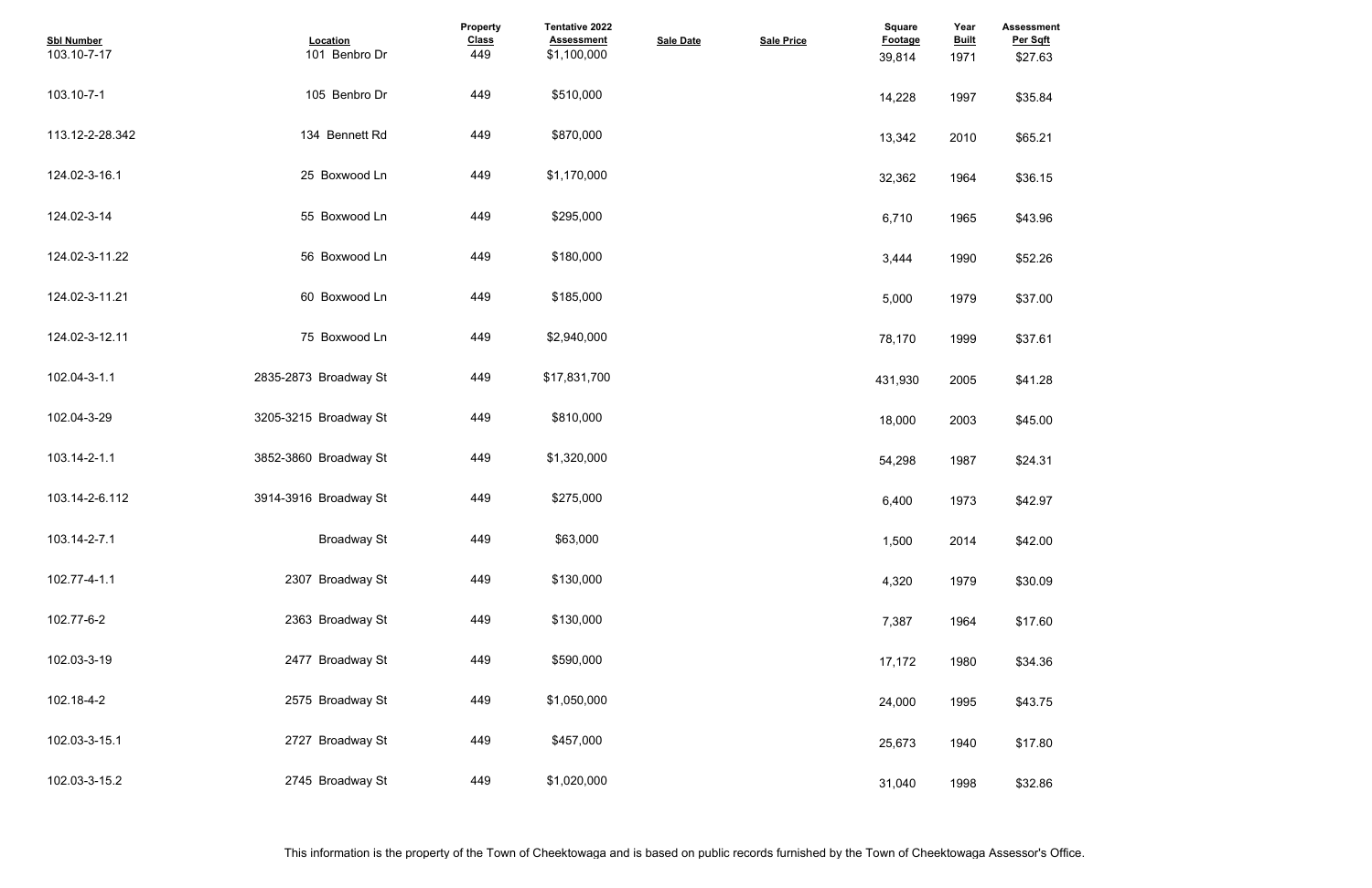| <b>Assessment</b><br>Per Sqft<br>\$27.69 |  |  |  |
|------------------------------------------|--|--|--|
| \$26.34                                  |  |  |  |
| \$26.52                                  |  |  |  |
| \$66.95                                  |  |  |  |
| \$34.85                                  |  |  |  |
| \$20.00                                  |  |  |  |
| \$45.00                                  |  |  |  |
| \$66.82                                  |  |  |  |
| \$30.46                                  |  |  |  |
| \$34.00                                  |  |  |  |
| \$36.25                                  |  |  |  |
| \$22.99                                  |  |  |  |
| \$57.80                                  |  |  |  |
| \$84.85                                  |  |  |  |
| \$30.55                                  |  |  |  |
| \$53.33                                  |  |  |  |
| \$59.38                                  |  |  |  |
| \$43.37                                  |  |  |  |
| \$32.69                                  |  |  |  |

| <b>Sbl Number</b><br>113.01-1-10.1 | Location<br>2769 Broadway St | Property<br><b>Class</b><br>449 | Tentative 2022<br><b>Assessment</b><br>\$3,730,000 | <b>Sale Date</b> | <b>Sale Price</b> | <b>Square</b><br><b>Footage</b><br>134,720 | Year<br><b>Built</b><br>1967 | <b>Assessme</b><br>Per Sqft<br>\$27.69 |
|------------------------------------|------------------------------|---------------------------------|----------------------------------------------------|------------------|-------------------|--------------------------------------------|------------------------------|----------------------------------------|
| 113.01-1-10.21                     | 2769 Broadway St             | 449                             | \$2,950,000                                        |                  |                   | 112,005                                    | 1969                         | \$26.34                                |
| 102.03-3-12.11                     | 2775 Broadway St             | 449                             | \$6,010,000                                        |                  |                   | 226,608                                    | 1955                         | \$26.52                                |
| 102.04-3-14                        | 2985 Broadway St             | 449                             | \$140,000                                          |                  |                   | 2,091                                      | 1935                         | \$66.95                                |
| 103.17-1-1                         | 3409 Broadway St             | 449                             | \$230,000                                          |                  |                   | 6,600                                      | 1973                         | \$34.85                                |
| 102.16-5-15.2                      | 3438 Broadway St             | 449                             | \$130,000                                          |                  |                   | 6,500                                      | 1983                         | \$20.00                                |
| 103.17-1-7                         | 3463 Broadway St             | 449                             | \$135,000                                          |                  |                   | 3,000                                      | 1962                         | \$45.00                                |
| 103.17-1-14                        | 3529 Broadway St             | 449                             | \$680,000                                          |                  |                   | 10,176                                     | 2011                         | \$66.82                                |
| 103.13-1-8                         | 3570 Broadway St             | 449                             | \$1,270,000                                        |                  |                   | 41,700                                     | 1971                         | \$30.46                                |
| 103.13-1-9                         | 3640 Broadway St             | 449                             | \$710,000                                          |                  |                   | 20,880                                     | 1974                         | \$34.00                                |
| 103.13-1-10                        | 3650 Broadway St             | 449                             | \$950,000                                          |                  |                   | 26,210                                     | 1960                         | \$36.25                                |
| 103.17-1-19                        | 3695 Broadway St             | 449                             | \$115,000                                          |                  |                   | 5,002                                      | 1967                         | \$22.99                                |
| 103.13-1-22.121                    | 3788 Broadway St             | 449                             | \$860,000                                          |                  |                   | 14,880                                     | 2006                         | \$57.80                                |
| 103.14-1-1.1                       | 3828 Broadway St             | 449                             | \$1,270,000                                        |                  |                   | 14,967                                     | 2011                         | \$84.85                                |
| 103.14-2-13                        | 3870 Broadway St             | 449                             | \$425,000                                          |                  |                   | 13,910                                     | 1972                         | \$30.55                                |
| 103.14-3-8                         | 3883 Broadway St             | 449                             | \$320,000                                          |                  |                   | 6,000                                      | 1988                         | \$53.33                                |
| 103.14-2-8                         | 3898 Broadway St             | 449                             | \$570,000                                          |                  |                   | 9,600                                      | 1970                         | \$59.38                                |
| 103.14-2-6.12                      | 3918 Broadway St             | 449                             | \$340,000                                          |                  |                   | 7,840                                      | 1975                         | \$43.37                                |
| 103.14-2-6.2                       | 3922 Broadway St             | 449                             | \$255,000                                          |                  |                   | 7,800                                      | 1970                         | \$32.69                                |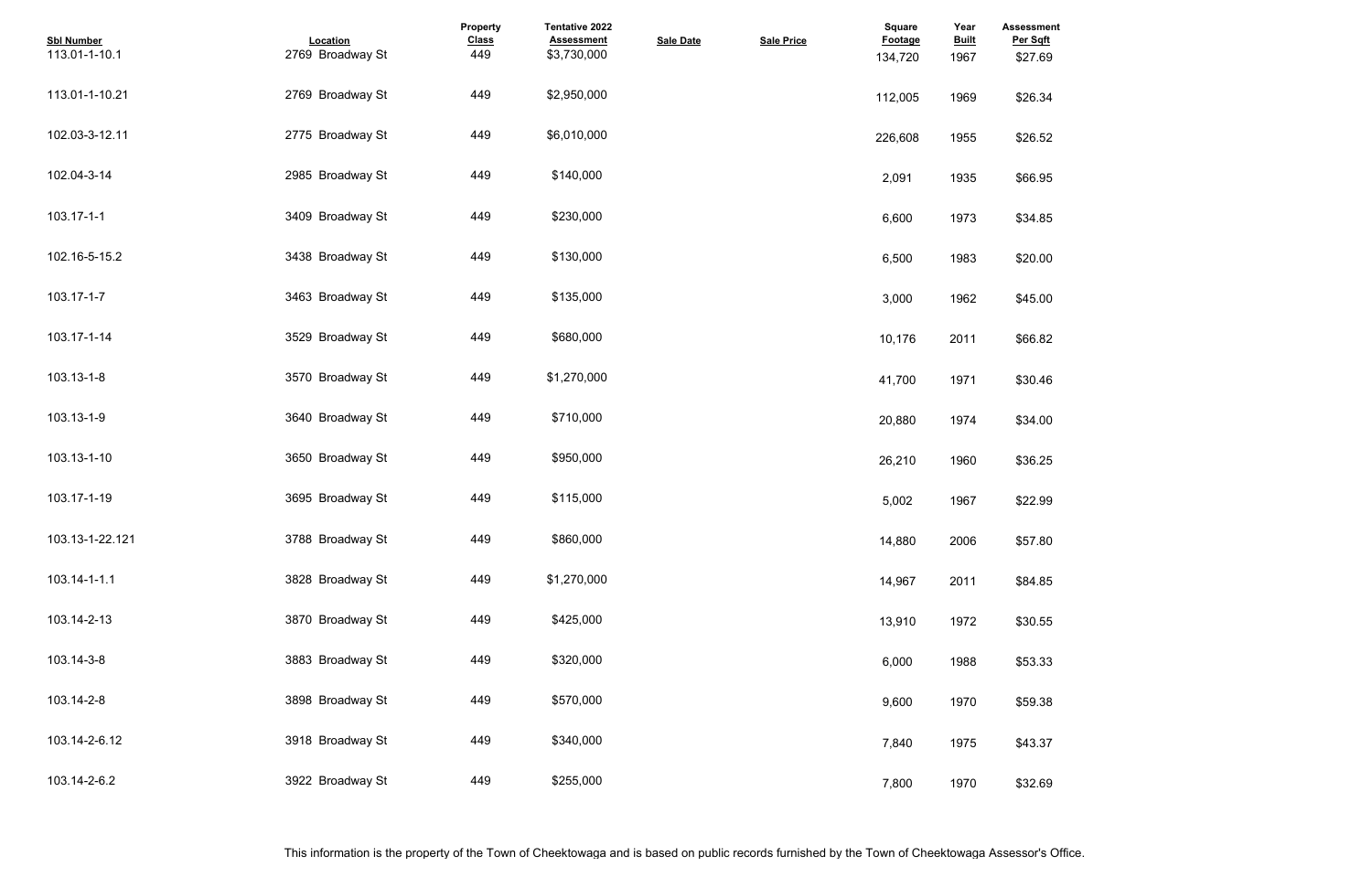| <b>Assessment</b><br>Per Sqft |  |  |  |
|-------------------------------|--|--|--|
| \$36.16                       |  |  |  |
|                               |  |  |  |
| \$35.71                       |  |  |  |
|                               |  |  |  |
| \$39.55                       |  |  |  |
|                               |  |  |  |
| \$33.10                       |  |  |  |
| \$35.63                       |  |  |  |
|                               |  |  |  |
| \$34.86                       |  |  |  |
|                               |  |  |  |
| \$35.00                       |  |  |  |
|                               |  |  |  |
| \$33.82                       |  |  |  |
|                               |  |  |  |
| \$32.10                       |  |  |  |
| \$32.68                       |  |  |  |
|                               |  |  |  |
| \$41.66                       |  |  |  |
|                               |  |  |  |
| \$37.43                       |  |  |  |
|                               |  |  |  |
| \$41.04                       |  |  |  |
| \$69.78                       |  |  |  |
|                               |  |  |  |
| \$25.52                       |  |  |  |
|                               |  |  |  |
| \$51.28                       |  |  |  |
|                               |  |  |  |
| \$59.93                       |  |  |  |
| \$56.42                       |  |  |  |
|                               |  |  |  |
| \$53.02                       |  |  |  |
|                               |  |  |  |

| <b>Sbl Number</b><br>103.14-2-5 | Location<br>3938 Broadway St | Property<br><b>Class</b><br>449 | Tentative 2022<br><b>Assessment</b><br>\$405,000 | <b>Sale Date</b> | <b>Sale Price</b> | <b>Square</b><br>Footage<br>11,200 | Year<br><b>Built</b><br>1990 | <b>Assessme</b><br>Per Sqft<br>\$36.16 |
|---------------------------------|------------------------------|---------------------------------|--------------------------------------------------|------------------|-------------------|------------------------------------|------------------------------|----------------------------------------|
| 103.14-2-4                      | 3940 Broadway St             | 449                             | \$500,000                                        |                  |                   | 14,000                             | 1987                         | \$35.71                                |
| 103.15-1-14                     | 4142 Broadway St             | 449                             | \$170,000                                        |                  |                   | 4,298                              | 1974                         | \$39.55                                |
| 103.15-1-13                     | 4150 Broadway St             | 449                             | \$86,000                                         |                  |                   | 2,598                              | 1935                         | \$33.10                                |
| 103.15-1-16.12                  | 4160 Broadway St             | 449                             | \$285,000                                        |                  |                   | 8,000                              | 2007                         | \$35.63                                |
| 103.15-1-16.11                  | 4180 Broadway St             | 449                             | \$320,000                                        |                  |                   | 9,180                              | 2001                         | \$34.86                                |
| 103.19-1-11                     | 4347 Broadway St             | 449                             | \$210,000                                        |                  |                   | 6,000                              | 1992                         | \$35.00                                |
| 103.16-1-13.2                   | 4380 Broadway St             | 449                             | \$345,000                                        |                  |                   | 10,200                             | 2013                         | \$33.82                                |
| 103.16-1-12.2                   | 4388 Broadway St             | 449                             | \$520,000                                        |                  |                   | 16,200                             | 2013                         | \$32.10                                |
| 103.16-1-13.1                   | 4392 Broadway St             | 449                             | \$530,000                                        |                  |                   | 16,217                             | 1991                         | \$32.68                                |
| 103.16-1-8.211                  | 4400 Broadway St             | 449                             | \$920,000                                        |                  |                   | 22,082                             | 1999                         | \$41.66                                |
| 103.16-1-11                     | 4444 Broadway St             | 449                             | \$1,250,000                                      |                  |                   | 33,400                             | 1990                         | \$37.43                                |
| 104.69-1-19                     | 235 Bryant St                | 449                             | \$140,000                                        | 4/8/21           | \$190,000         | 3,411                              | 1935                         | \$41.04                                |
| 92.03-1-30                      | 135 Buell Ave                | 449                             | \$6,980,000                                      |                  |                   | 100,035                            | 2016                         | \$69.78                                |
| 103.11-1-17.1                   | 100 Burkhardt Ave            | 449                             | \$105,000                                        |                  |                   | 4,115                              | 1969                         | \$25.52                                |
| 92.01-1-3.1/N                   | 251 Cayuga Rd                | 449                             | \$400,000                                        |                  |                   | 7,800                              | 1990                         | \$51.28                                |
| 92.01-1-2.1/B                   | 291 Cayuga Rd                | 449                             | \$3,870,000                                      |                  |                   | 64,580                             | 1986                         | \$59.93                                |
| 92.01-1-2.1/A                   | 299 Cayuga Rd                | 449                             | \$1,910,000                                      |                  |                   | 33,856                             | 1986                         | \$56.42                                |
| 92.01-1-2.1/H                   | 299 Cayuga Rd                | 449                             | \$2,170,000                                      |                  |                   | 40,930                             | 1995                         | \$53.02                                |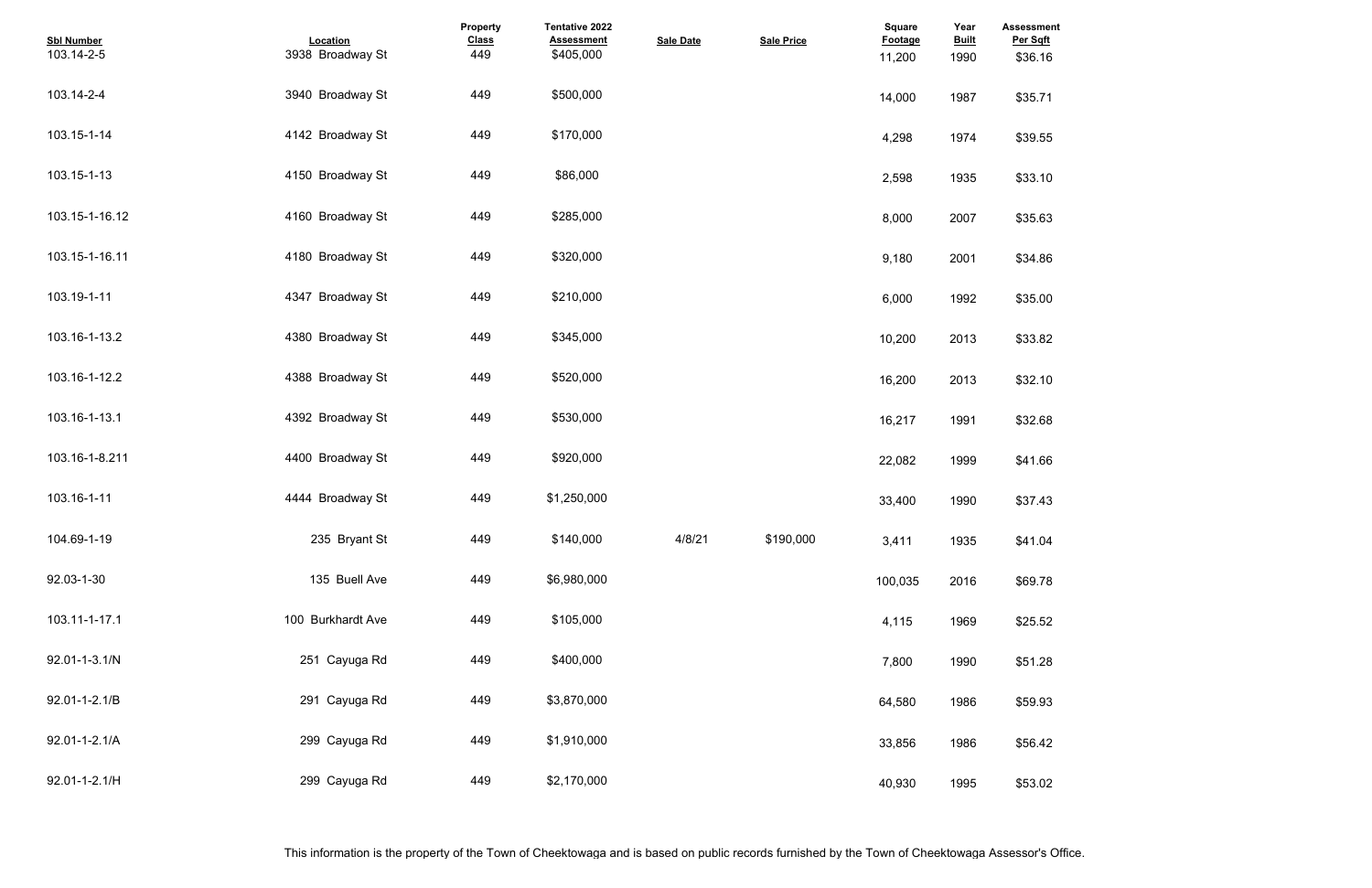| <b>Assessment</b><br>Per Sqft<br>\$25.66 |  |  |  |
|------------------------------------------|--|--|--|
| \$42.23                                  |  |  |  |
| \$56.12                                  |  |  |  |
| \$37.33                                  |  |  |  |
| \$48.89                                  |  |  |  |
| \$37.92                                  |  |  |  |
| \$36.14                                  |  |  |  |
| \$38.33                                  |  |  |  |
| \$77.42                                  |  |  |  |
| \$19.81                                  |  |  |  |
| \$14.10                                  |  |  |  |
| \$20.83                                  |  |  |  |
| \$35.03                                  |  |  |  |
| \$30.30                                  |  |  |  |
| \$40.23                                  |  |  |  |
| \$31.56                                  |  |  |  |
| \$55.49                                  |  |  |  |
| \$32.81                                  |  |  |  |
| \$44.28                                  |  |  |  |

| <b>Sbl Number</b><br>92.05-2-8 | Location<br>390 Cayuga Rd | Property<br><b>Class</b><br>449 | Tentative 2022<br><b>Assessment</b><br>\$740,000 | <b>Sale Date</b> | <b>Sale Price</b> | <b>Square</b><br>Footage<br>28,838 | Year<br><b>Built</b><br>1962 | <b>Assessme</b><br>Per Sqft<br>\$25.66 |
|--------------------------------|---------------------------|---------------------------------|--------------------------------------------------|------------------|-------------------|------------------------------------|------------------------------|----------------------------------------|
| 92.01-1-1.3                    | 425 Cayuga Rd             | 449                             | \$5,000,000                                      |                  |                   | 118,400                            | 2001                         | \$42.23                                |
| 92.01-1-1.4                    | 475 Cayuga Rd             | 449                             | \$6,700,000                                      |                  |                   | 119,394                            | 2004                         | \$56.12                                |
| 92.01-1-3.1/K                  | 485 Cayuga Rd             | 449                             | \$12,080,000                                     |                  |                   | 323,590                            | 1950                         | \$37.33                                |
| 81.17-2-26                     | 580 Cayuga Rd             | 449                             | \$690,000                                        |                  |                   | 14,112                             | 1976                         | \$48.89                                |
| 81.17-2-25                     | 590 Cayuga Rd             | 449                             | \$600,000                                        |                  |                   | 15,824                             | 1972                         | \$37.92                                |
| 81.17-2-24.1                   | 600 Cayuga Rd             | 449                             | \$1,075,000                                      |                  |                   | 29,748                             | 1984                         | \$36.14                                |
| 113.73-3-30.11                 | 600-602 Cayuga Creek Rd   | 449                             | \$684,400                                        |                  |                   | 17,854                             | 1960                         | \$38.33                                |
| 113.73-3-29                    | 590 Cayuga Creek Rd       | 449                             | \$205,000                                        |                  |                   | 2,648                              | 1956                         | \$77.42                                |
| 113.19-2-11                    | 701 Cayuga Creek Rd       | 449                             | \$41,600                                         |                  |                   | 2,100                              | 1940                         | \$19.81                                |
| 123.36-7-2                     | 2260 Clinton St           | 449                             | \$410,000                                        |                  |                   | 29,075                             | 1957                         | \$14.10                                |
| 114.13-1-2                     | Crabapple Ln              | 449                             | \$75,000                                         |                  |                   | 3,600                              | 1965                         | \$20.83                                |
| 114.13-1-3                     | 320 Crabapple Ln          | 449                             | \$530,000                                        |                  |                   | 15,130                             | 1973                         | \$35.03                                |
| 102.04-1-10.1                  | 1820-1850 Dale Rd         | 449                             | \$1,120,000                                      |                  |                   | 36,962                             | 1966                         | \$30.30                                |
| 102.03-3-8                     | 1845 Dale Rd              | 449                             | \$1,260,000                                      |                  |                   | 31,321                             | 1980                         | \$40.23                                |
| 124.02-2-17                    | 25 Dewberry Ln            | 449                             | \$2,640,000                                      |                  |                   | 83,661                             | 1996                         | \$31.56                                |
| 124.02-2-2                     | 50 Dewberry Ln            | 449                             | \$1,300,000                                      |                  |                   | 23,428                             | 1967                         | \$55.49                                |
| 103.14-4-4.13                  | 23 Dick Rd                | 449                             | \$210,000                                        |                  |                   | 6,400                              | 1943                         | \$32.81                                |
| 103.10-7-20                    | 380 Dick Rd               | 449                             | \$1,980,000                                      |                  |                   | 44,719                             | 2018                         | \$44.28                                |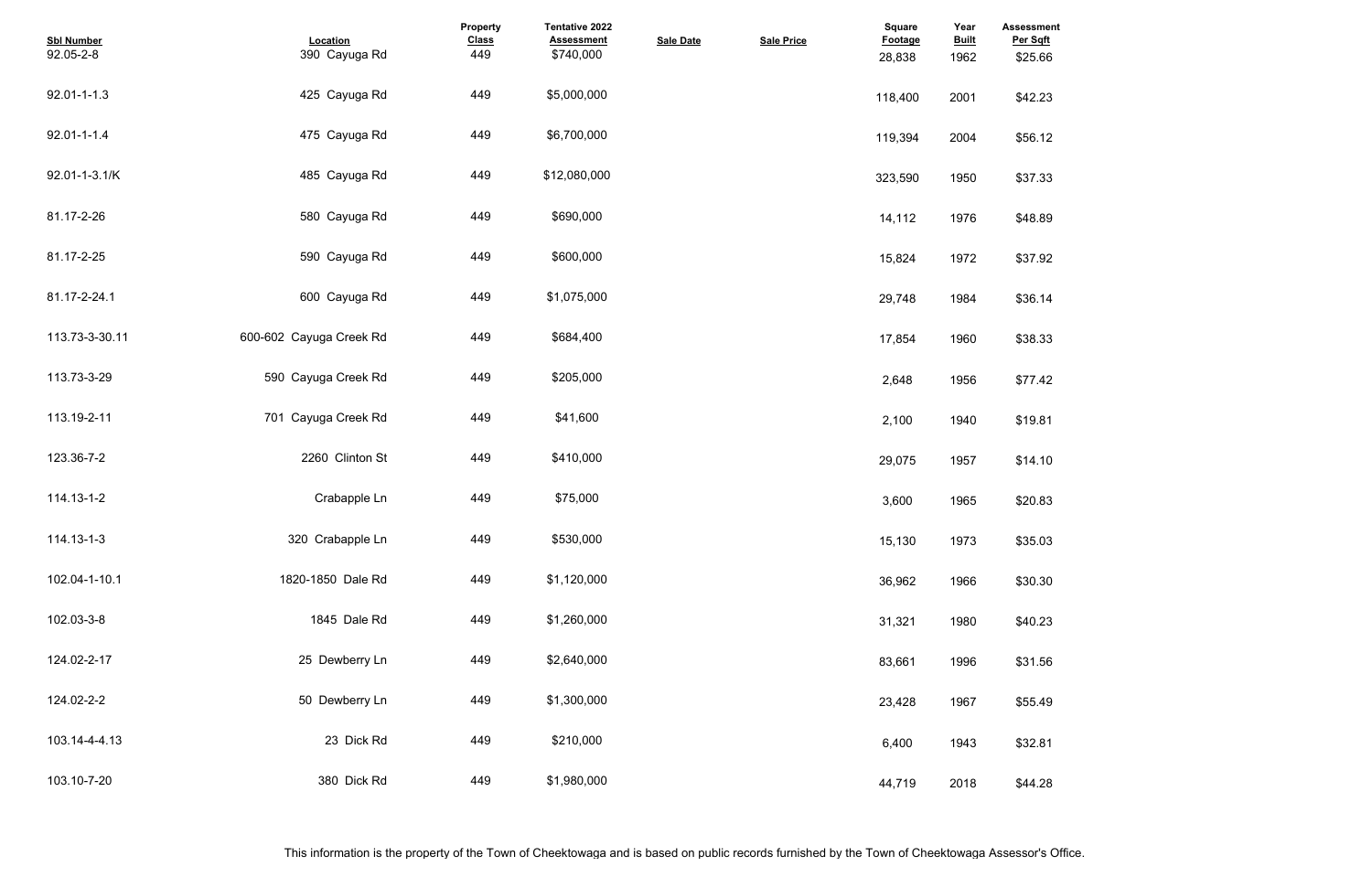| <b>Assessment</b><br>Per Sqft |  |  |  |
|-------------------------------|--|--|--|
| \$21.79                       |  |  |  |
| \$51.71                       |  |  |  |
| \$16.70                       |  |  |  |
| \$22.22                       |  |  |  |
| \$68.17                       |  |  |  |
| \$31.90                       |  |  |  |
| \$35.71                       |  |  |  |
| \$34.74                       |  |  |  |
| \$33.03                       |  |  |  |
| \$74.40                       |  |  |  |
| \$32.71                       |  |  |  |
| \$42.62                       |  |  |  |
| \$41.76                       |  |  |  |
| \$40.66                       |  |  |  |
| \$34.42                       |  |  |  |
| \$30.01                       |  |  |  |
| \$30.61                       |  |  |  |
| \$45.64                       |  |  |  |
| \$16.54                       |  |  |  |

| <b>Sbl Number</b><br>102.04-1-36.211 | Location<br>Duke Rd | <b>Property</b><br><b>Class</b><br>449 | <b>Tentative 2022</b><br><b>Assessment</b><br>\$305,000 | <b>Sale Date</b> | <b>Sale Price</b> | <b>Square</b><br><b>Footage</b><br>14,000 | Year<br><b>Built</b><br>2000 | <b>Assessme</b><br>Per Sqft<br>\$21.79 |
|--------------------------------------|---------------------|----------------------------------------|---------------------------------------------------------|------------------|-------------------|-------------------------------------------|------------------------------|----------------------------------------|
| 102.04-1-47                          | 505 Duke Rd         | 449                                    | \$5,650,000                                             |                  |                   | 109,268                                   | 2006                         | \$51.71                                |
| 102.04-1-34                          | 535 Duke Rd         | 449                                    | \$127,224                                               |                  |                   | 7,620                                     | 1953                         | \$16.70                                |
| 102.04-1-35.1                        | 545 Duke Rd         | 449                                    | \$80,000                                                |                  |                   | 3,600                                     | 1970                         | \$22.22                                |
| 102.04-1-35.2                        | 585 Duke Rd         | 449                                    | \$1,401,764                                             |                  |                   | 20,563                                    | 2015                         | \$68.17                                |
| 102.04-1-36.22                       | 675 Duke Rd         | 449                                    | \$300,000                                               |                  |                   | 9,404                                     | 2003                         | \$31.90                                |
| 103.13-1-16                          | 400 Ellicott Rd     | 449                                    | \$90,000                                                |                  |                   | 2,520                                     | 2000                         | \$35.71                                |
| 103.14-1-3                           | 510 Ellicott Rd     | 449                                    | \$315,000                                               |                  |                   | 9,068                                     | 2017                         | \$34.74                                |
| 103.14-1-4                           | 520 Ellicott Rd     | 449                                    | \$180,000                                               |                  |                   | 5,450                                     | 1968                         | \$33.03                                |
| 103.14-2-2                           | 556 Ellicott Rd     | 449                                    | \$250,000                                               |                  |                   | 3,360                                     | 1967                         | \$74.40                                |
| 124.02-2-12.111/A                    | 101-103 French Rd   | 449                                    | \$6,040,000                                             |                  |                   | 184,638                                   | 2018                         | \$32.71                                |
| 124.02-2-19                          | 10-20 French Rd     | 449                                    | \$1,320,000                                             |                  |                   | 30,975                                    | 1965                         | \$42.62                                |
| 124.02-2-18                          | 30 French Rd        | 449                                    | \$940,000                                               |                  |                   | 22,512                                    | 1969                         | \$41.76                                |
| 124.02-2-16                          | 50 French Rd        | 449                                    | \$810,000                                               |                  |                   | 19,920                                    | 1969                         | \$40.66                                |
| 124.02-2-8                           | 80 French Rd        | 449                                    | \$1,600,000                                             |                  |                   | 46,485                                    | 1966                         | \$34.42                                |
| 124.02-2-12.111/B                    | 105 French Rd       | 449                                    | \$4,990,000                                             |                  |                   | 166,303                                   | 2022                         | \$30.01                                |
| 124.02-3-6                           | 210 French Rd       | 449                                    | \$1,410,000                                             |                  |                   | 46,064                                    | 1968                         | \$30.61                                |
| 124.02-3-17.11                       | 300 French Rd       | 449                                    | \$1,290,000                                             |                  |                   | 28,265                                    | 1964                         | \$45.64                                |
| 125.11-5-20                          | 960 French Rd       | 449                                    | \$940,000                                               |                  |                   | 56,820                                    | 1968                         | \$16.54                                |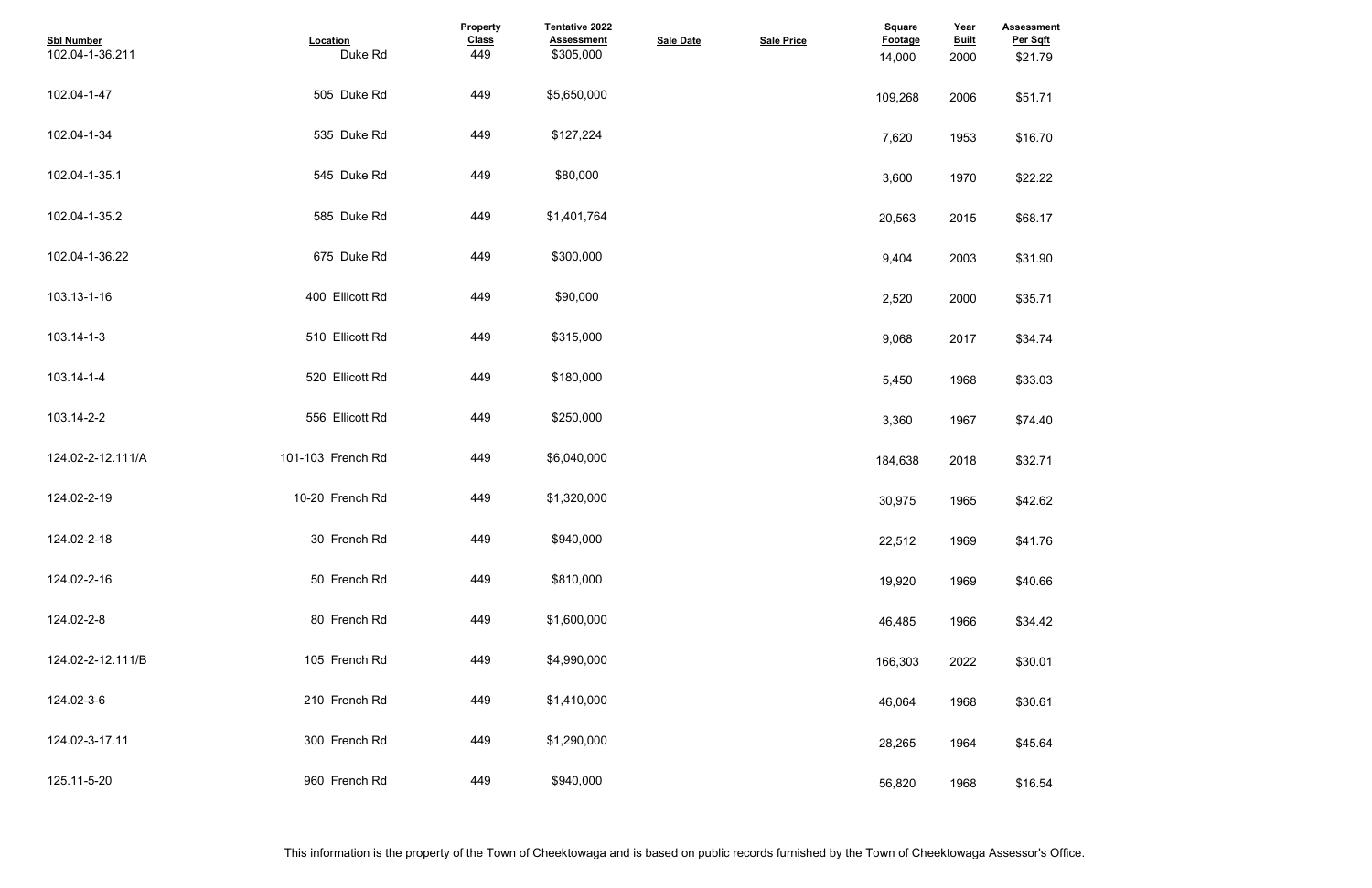| <b>Assessment</b><br>Per Sqft |  |  |  |
|-------------------------------|--|--|--|
| \$51.88                       |  |  |  |
| \$30.65                       |  |  |  |
| \$32.98                       |  |  |  |
| \$58.71                       |  |  |  |
| \$70.62                       |  |  |  |
| \$58.92                       |  |  |  |
| \$47.50                       |  |  |  |
| \$29.49                       |  |  |  |
| \$42.35                       |  |  |  |
| \$48.00                       |  |  |  |
| \$96.90                       |  |  |  |
| \$36.05                       |  |  |  |
| \$29.87                       |  |  |  |
| \$45.45                       |  |  |  |
| \$58.33                       |  |  |  |
| \$59.32                       |  |  |  |
| \$140.88                      |  |  |  |
| \$27.69                       |  |  |  |
| \$35.84                       |  |  |  |

| <b>Sbl Number</b><br>102.02-1-9.12 | Location<br>120 Galleria Dr | Property<br><b>Class</b><br>449 | <b>Tentative 2022</b><br><b>Assessment</b><br>\$850,000 | <b>Sale Date</b> | <b>Sale Price</b> | <b>Square</b><br>Footage<br>16,384 | Year<br><b>Built</b><br>1984 | <b>Assessmer</b><br>Per Sqft<br>\$51.88 |
|------------------------------------|-----------------------------|---------------------------------|---------------------------------------------------------|------------------|-------------------|------------------------------------|------------------------------|-----------------------------------------|
| 124.02-1-16.12                     | Gardenville Pkwy            | 449                             | \$1,230,000                                             |                  |                   | 40,134                             | 1991                         | \$30.65                                 |
| 124.02-1-16.11                     | 125 Gardenville Pkwy        | 449                             | \$3,810,000                                             |                  |                   | 115,520                            | 1982                         | \$32.98                                 |
| 92.02-3-30                         | 4820-4822 Genesee St        | 449                             | \$1,080,000                                             |                  |                   | 18,396                             | 2016                         | \$58.71                                 |
| 92.04-1-15                         | 4577-4589 Genesee St        | 449                             | \$720,000                                               |                  |                   | 10,196                             | 1950                         | \$70.62                                 |
| 93.01-1-31.1                       | Genesee St                  | 449                             | \$175,000                                               |                  |                   | 2,970                              | 2005                         | \$58.92                                 |
| 91.78-5-6                          | 2805 Genesee St             | 449                             | \$190,000                                               |                  |                   | 4,000                              | 1945                         | \$47.50                                 |
| $91.18 - 4 - 1$                    | 3044 Genesee St             | 449                             | \$44,200                                                |                  |                   | 1,499                              | 1954                         | \$29.49                                 |
| 91.19-1-24                         | 3190 Genesee St             | 449                             | \$270,000                                               |                  |                   | 6,375                              | 1990                         | \$42.35                                 |
| 91.19-1-25                         | 3206 Genesee St             | 449                             | \$240,000                                               |                  |                   | 5,000                              | 1996                         | \$48.00                                 |
| 91.19-2-30                         | 3236 Genesee St             | 449                             | \$228,500                                               |                  |                   | 2,358                              | 1965                         | \$96.90                                 |
| 91.16-3-4                          | 3725 Genesee St             | 449                             | \$27,400                                                |                  |                   | 760                                | 1934                         | \$36.05                                 |
| 92.03-1-9.111                      | 4039 Genesee St             | 449                             | \$13,920,000                                            |                  |                   | 466,043                            | 1957                         | \$29.87                                 |
| 92.02-3-20.12                      | 4939 Genesee St             | 449                             | \$260,000                                               |                  |                   | 5,720                              | 2000                         | \$45.45                                 |
| 92.02-3-17                         | 4942 Genesee St             | 449                             | \$350,000                                               |                  |                   | 6,000                              | 1983                         | \$58.33                                 |
| 93.01-1-14.1                       | 5035 Genesee St             | 449                             | \$1,050,000                                             |                  |                   | 17,700                             | 1996                         | \$59.32                                 |
| 93.01-1-8.21                       | 5080 Genesee St             | 449                             | \$275,000                                               |                  |                   | 1,952                              | 1974                         | \$140.88                                |
| 91.20-7-21.1                       | George Urban Blvd           | 449                             | \$28,800                                                |                  |                   | 1,040                              | 2012                         | \$27.69                                 |
| 103.07-8-6.2                       | 2371 George Urban Blvd      | 449                             | \$430,000                                               |                  |                   | 11,998                             | 1976                         | \$35.84                                 |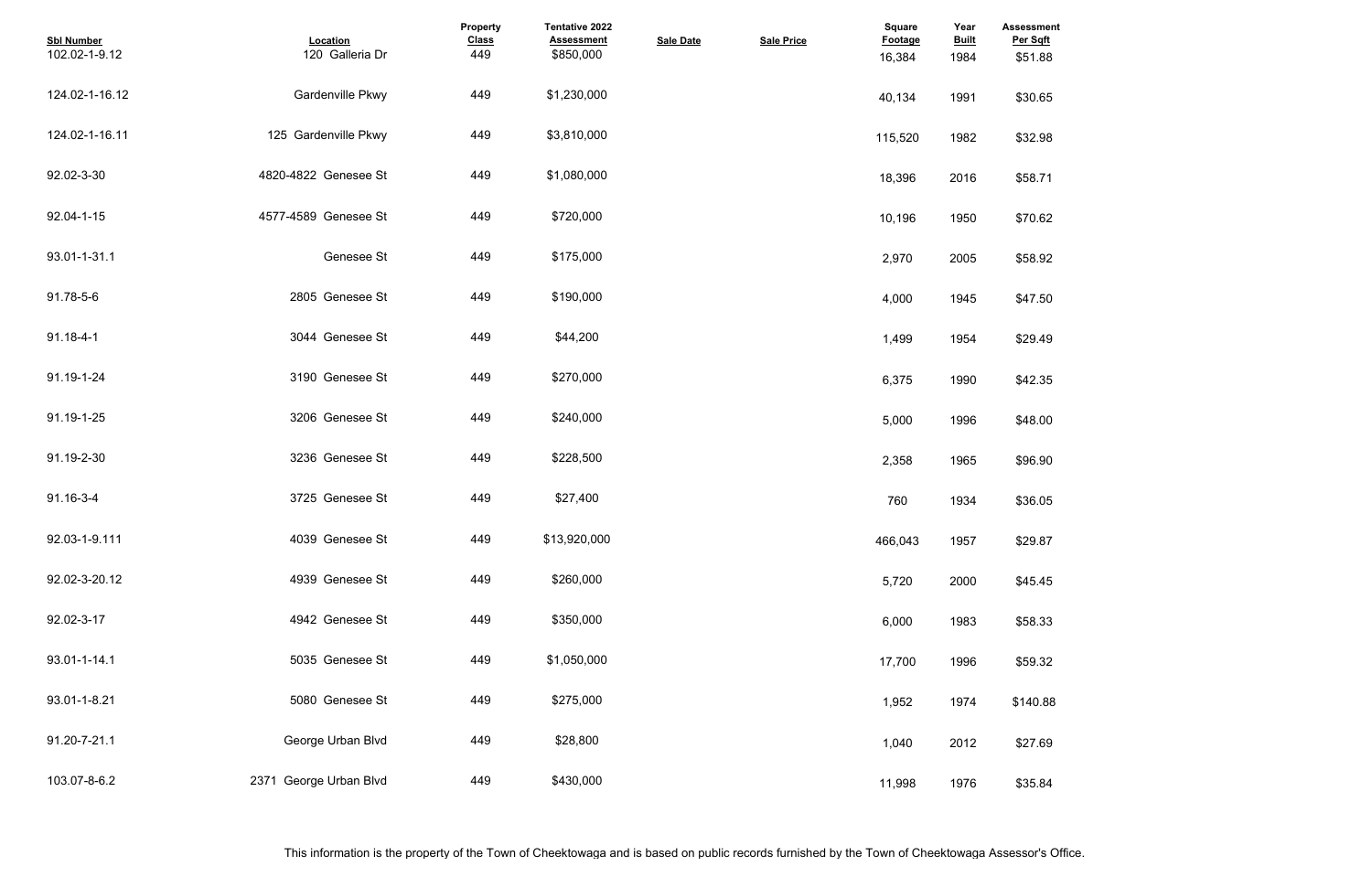| <b>Assessment</b><br>Per Sqft |  |  |  |
|-------------------------------|--|--|--|
| \$39.30                       |  |  |  |
| \$23.81                       |  |  |  |
| \$39.45                       |  |  |  |
| \$38.73                       |  |  |  |
| \$43.04                       |  |  |  |
| \$106.80                      |  |  |  |
| \$43.51                       |  |  |  |
| \$25.08                       |  |  |  |
| \$32.49                       |  |  |  |
| \$20.01                       |  |  |  |
| \$25.49                       |  |  |  |
| \$32.59                       |  |  |  |
| \$51.92                       |  |  |  |
| \$99.10                       |  |  |  |
| \$42.10                       |  |  |  |
| \$24.82                       |  |  |  |
| \$26.18                       |  |  |  |
| \$30.56                       |  |  |  |
| \$43.44                       |  |  |  |

| <b>Sbl Number</b><br>103.07-7-3 | Location<br>2525 George Urban Blvd | Property<br><b>Class</b><br>449 | Tentative 2022<br><b>Assessment</b><br>\$720,000 | <b>Sale Date</b> | <b>Sale Price</b> | <b>Square</b><br><b>Footage</b><br>18,320 | Year<br><b>Built</b><br>1988 | <b>Assessmer</b><br>Per Sqft<br>\$39.30 |
|---------------------------------|------------------------------------|---------------------------------|--------------------------------------------------|------------------|-------------------|-------------------------------------------|------------------------------|-----------------------------------------|
| 91.78-5-10                      | <b>Grand Blvd</b>                  | 449                             | \$81,000                                         |                  |                   | 3,402                                     | 1950                         | \$23.81                                 |
| 113.01-1-5                      | 22 Gruner Rd                       | 449                             | \$160,000                                        |                  |                   | 4,056                                     | 1946                         | \$39.45                                 |
| 113.06-1-1.1                    | 70 Gruner Rd                       | 449                             | \$360,000                                        |                  |                   | 9,296                                     | 1968                         | \$38.73                                 |
| 113.06-1-10                     | 71 Gruner Rd                       | 449                             | \$255,000                                        |                  |                   | 5,925                                     | 1959                         | \$43.04                                 |
| 113.06-1-4                      | 100 Gruner Rd                      | 449                             | \$440,000                                        |                  |                   | 4,120                                     | 1999                         | \$106.80                                |
| 113.06-1-8.1                    | 116 Gruner Rd                      | 449                             | \$275,000                                        |                  |                   | 6,320                                     | 1962                         | \$43.51                                 |
| 113.01-1-13                     | 145 Gruner Rd                      | 449                             | \$2,870,000                                      |                  |                   | 114,451                                   | 1998                         | \$25.08                                 |
| 113.06-5-2.1                    | 159 Gruner Rd                      | 449                             | \$105,000                                        |                  |                   | 3,232                                     | 1965                         | \$32.49                                 |
| 112.44-3-11                     | 11 Halstead Ave                    | 449                             | \$110,000                                        |                  |                   | 5,496                                     | 1940                         | \$20.01                                 |
| 112.44-3-18.1                   | 59 Halstead Ave                    | 449                             | \$350,000                                        |                  |                   | 13,733                                    | 2008                         | \$25.49                                 |
| 80.17-3-21.1                    | 3751-3755 Harlem Rd                | 449                             | \$305,000                                        |                  |                   | 9,360                                     | 1959                         | \$32.59                                 |
| 113.54-2-1.11                   | 1560 Harlem Rd                     | 449                             | \$2,090,000                                      |                  |                   | 40,253                                    | 1930                         | \$51.92                                 |
| 113.01-1-1.1                    | 1989 Harlem Rd                     | 449                             | \$1,100,000                                      |                  |                   | 11,100                                    | 1955                         | \$99.10                                 |
| 102.03-3-20                     | 2065 Harlem Rd                     | 449                             | \$980,000                                        |                  |                   | 23,277                                    | 2019                         | \$42.10                                 |
| 102.03-1-5                      | 2200 Harlem Rd                     | 449                             | \$1,900,000                                      |                  |                   | 76,548                                    | 2003                         | \$24.82                                 |
| 102.03-1-4                      | 2240 Harlem Rd                     | 449                             | \$1,000,000                                      |                  |                   | 38,195                                    | 1954                         | \$26.18                                 |
| 80.17-3-19.1                    | 3749 Harlem Rd                     | 449                             | \$295,000                                        |                  |                   | 9,652                                     | 1958                         | \$30.56                                 |
| 80.70-2-4                       | 3764 Harlem Rd                     | 449                             | \$220,000                                        |                  |                   | 5,064                                     | 1955                         | \$43.44                                 |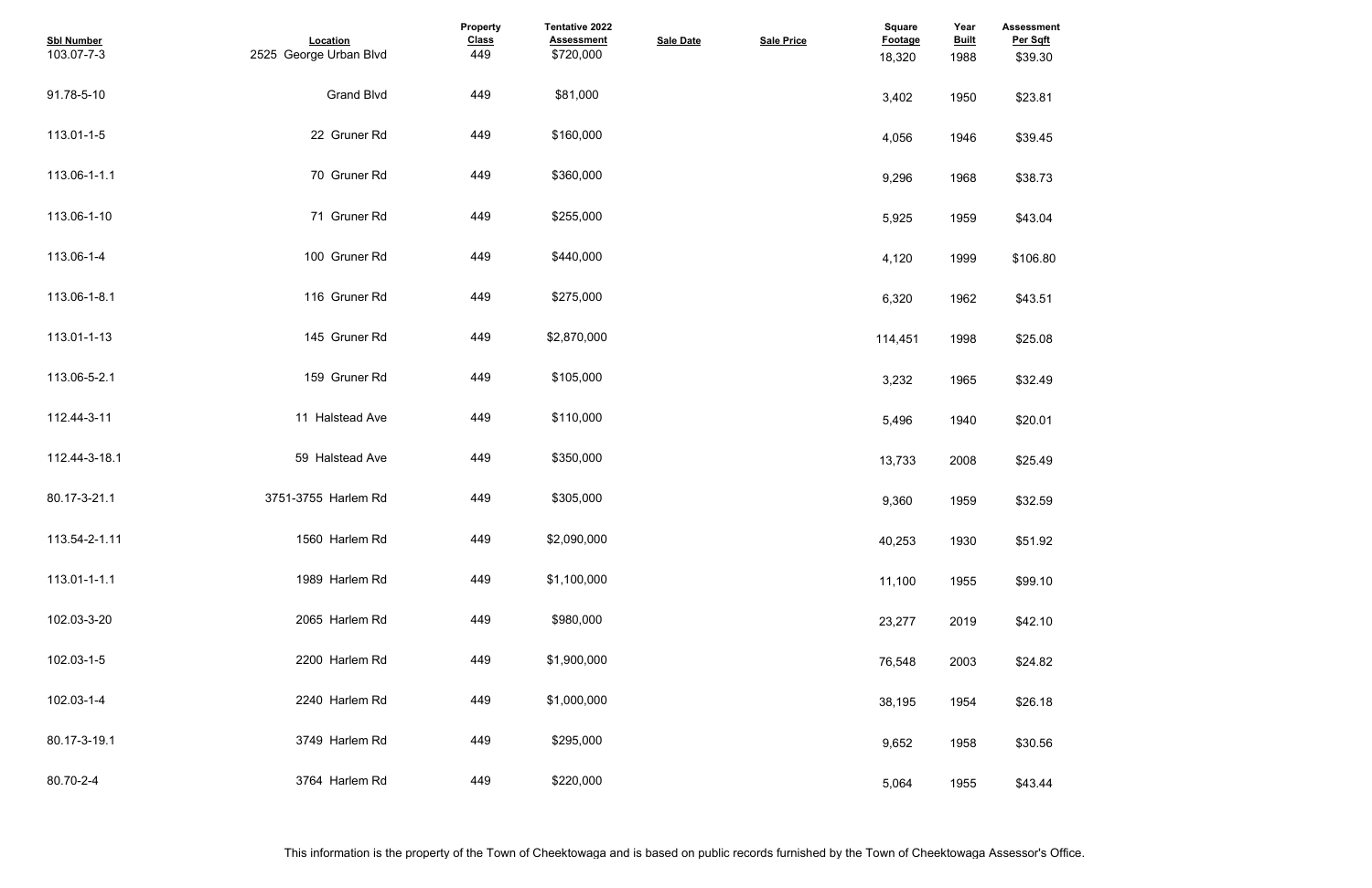| <b>Assessment</b><br>Per Sqft |  |  |  |
|-------------------------------|--|--|--|
| \$46.83                       |  |  |  |
|                               |  |  |  |
| \$55.59                       |  |  |  |
|                               |  |  |  |
| \$37.50                       |  |  |  |
|                               |  |  |  |
| \$60.71                       |  |  |  |
| \$38.13                       |  |  |  |
|                               |  |  |  |
| \$28.88                       |  |  |  |
|                               |  |  |  |
| \$43.03                       |  |  |  |
|                               |  |  |  |
| \$44.61                       |  |  |  |
| \$44.73                       |  |  |  |
|                               |  |  |  |
| \$37.29                       |  |  |  |
|                               |  |  |  |
| \$31.31                       |  |  |  |
| \$31.25                       |  |  |  |
|                               |  |  |  |
| \$19.77                       |  |  |  |
|                               |  |  |  |
| \$23.33                       |  |  |  |
| \$19.81                       |  |  |  |
|                               |  |  |  |
| \$19.69                       |  |  |  |
|                               |  |  |  |
| \$18.54                       |  |  |  |
|                               |  |  |  |
| \$42.00                       |  |  |  |
| \$30.99                       |  |  |  |
|                               |  |  |  |

| <b>Sbl Number</b><br>80.70-2-1 | Location<br>3780 Harlem Rd | Property<br><b>Class</b><br>449 | <b>Tentative 2022</b><br><b>Assessment</b><br>\$770,000 | <b>Sale Date</b> | <b>Sale Price</b> | <b>Square</b><br>Footage<br>16,442 | Year<br><b>Built</b><br>1999 | <b>Assessme</b><br>Per Sqft<br>\$46.83 |
|--------------------------------|----------------------------|---------------------------------|---------------------------------------------------------|------------------|-------------------|------------------------------------|------------------------------|----------------------------------------|
| 80.17-3-29                     | 3801 Harlem Rd             | 449                             | \$460,000                                               |                  |                   | 8,275                              | 1992                         | \$55.59                                |
| 114.15-1-1.1                   | Honorine Dr                | 449                             | \$90,000                                                |                  |                   | 2,400                              | 1930                         | \$37.50                                |
| 103.19-2-2                     | Indian Rd                  | 449                             | \$1,020,000                                             |                  |                   | 16,800                             | 1984                         | \$60.71                                |
| 124.02-2-6                     | 40-60 Industrial Pkwy      | 449                             | \$4,640,000                                             |                  |                   | 121,675                            | 1984                         | \$38.13                                |
| 124.02-2-7                     | 210 Industrial Pkwy        | 449                             | \$1,790,000                                             |                  |                   | 61,981                             | 1973                         | \$28.88                                |
| 124.00-6-2.4                   | 15 Innsbruck Dr            | 449                             | \$1,420,000                                             |                  |                   | 33,000                             | 2000                         | \$43.03                                |
| 124.00-6-10.21                 | 61 Innsbruck Dr            | 449                             | \$435,000                                               | 7/14/20          | \$425,000         | 9,751                              | 1991                         | \$44.61                                |
| 124.00-6-10.11                 | 65 Innsbruck Dr            | 449                             | \$560,000                                               |                  |                   | 12,520                             | 1991                         | \$44.73                                |
| 124.00-6-9.1                   | 75 Innsbruck Dr            | 449                             | \$1,300,000                                             |                  |                   | 34,862                             | 1997                         | \$37.29                                |
| 124.00-6-8                     | 85 Innsbruck Dr            | 449                             | \$2,780,000                                             |                  |                   | 88,778                             | 1996                         | \$31.31                                |
| 113.01-1-36                    | <b>Kennedy Rd</b>          | 449                             | \$250,000                                               |                  |                   | 8,000                              | 1973                         | \$31.25                                |
| 113.06-4-2                     | Kennedy Rd                 | 449                             | \$25,900                                                |                  |                   | 1,310                              | 1962                         | \$19.77                                |
| 113.06-4-6.1                   | 438 Kennedy Rd             | 449                             | \$140,000                                               |                  |                   | 6,000                              | 2022                         | \$23.33                                |
| 113.06-4-4                     | 460 Kennedy Rd             | 449                             | \$49,200                                                |                  |                   | 2,484                              | 1960                         | \$19.81                                |
| 113.06-4-3                     | 468 Kennedy Rd             | 449                             | \$50,000                                                |                  |                   | 2,540                              | 1957                         | \$19.69                                |
| 113.06-4-1                     | 480 Kennedy Rd             | 449                             | \$56,000                                                |                  |                   | 3,020                              | 1960                         | \$18.54                                |
| 113.01-1-9.2                   | 491 Kennedy Rd             | 449                             | \$420,000                                               |                  |                   | 10,000                             | 2002                         | \$42.00                                |
| 113.01-1-9.1                   | 495 Kennedy Rd             | 449                             | \$1,540,000                                             |                  |                   | 49,692                             | 1968                         | \$30.99                                |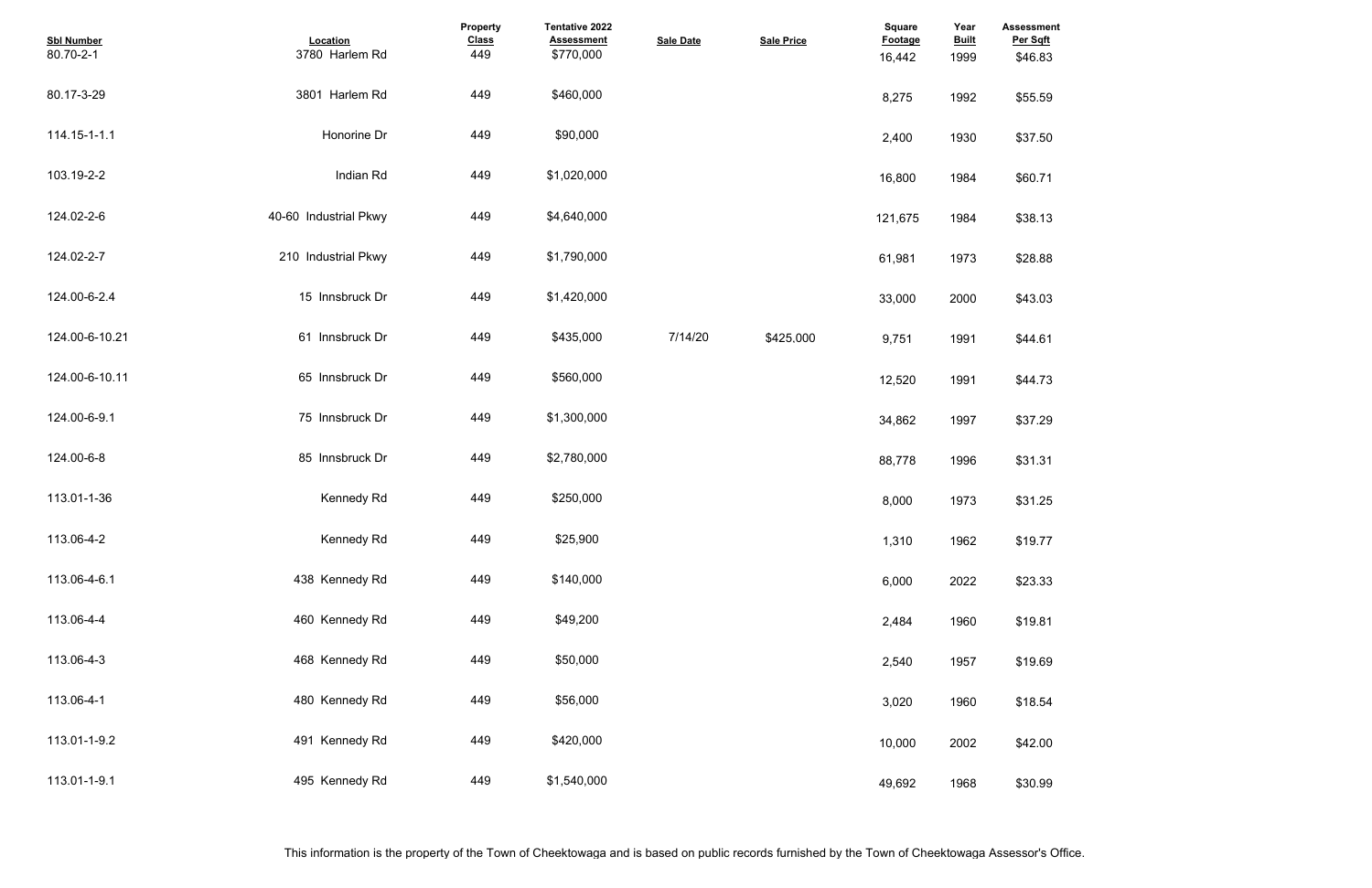| <b>Assessment</b><br>Per Sqft |  |  |  |
|-------------------------------|--|--|--|
| \$26.90                       |  |  |  |
| \$9.58                        |  |  |  |
| \$23.10                       |  |  |  |
| \$23.46                       |  |  |  |
| \$17.81                       |  |  |  |
| \$44.52                       |  |  |  |
| \$42.31                       |  |  |  |
| \$16.92                       |  |  |  |
| \$18.07                       |  |  |  |
| \$22.44                       |  |  |  |
| \$19.81                       |  |  |  |
| \$40.97                       |  |  |  |
| \$24.82                       |  |  |  |
| \$31.90                       |  |  |  |
| \$28.93                       |  |  |  |
| \$44.93                       |  |  |  |
| \$26.59                       |  |  |  |
| \$47.51                       |  |  |  |
| \$30.99                       |  |  |  |

| <b>Sbl Number</b><br>102.18-3-17 | Location<br>496 Kennedy Rd | Property<br><b>Class</b><br>449 | <b>Tentative 2022</b><br><b>Assessment</b><br>\$390,000 | <b>Sale Date</b> | <b>Sale Price</b> | <b>Square</b><br>Footage<br>14,500 | Year<br><b>Built</b><br>1966 | <b>Assessme</b><br>Per Sqft<br>\$26.90 |
|----------------------------------|----------------------------|---------------------------------|---------------------------------------------------------|------------------|-------------------|------------------------------------|------------------------------|----------------------------------------|
| 102.03-3-16                      | 575 Kennedy Rd             | 449                             | \$2,890,000                                             |                  |                   | 301,719                            | 1942                         | \$9.58                                 |
| 102.18-3-12                      | 580 Kennedy Rd             | 449                             | \$70,000                                                |                  |                   | 3,030                              | 1955                         | \$23.10                                |
| 102.18-3-11                      | 590 Kennedy Rd             | 449                             | \$140,000                                               |                  |                   | 5,968                              | 1960                         | \$23.46                                |
| 102.18-3-9                       | 606 Kennedy Rd             | 449                             | \$33,800                                                |                  |                   | 1,898                              | 1968                         | \$17.81                                |
| 91.16-2-61.1                     | 30 Leo Pl                  | 449                             | \$285,000                                               |                  |                   | 6,402                              | 1998                         | \$44.52                                |
| 112.44-2-26                      | Lovejoy St                 | 449                             | \$66,000                                                |                  |                   | 1,560                              | 1958                         | \$42.31                                |
| 112.43-3-9                       | 1386 Lovejoy St            | 449                             | \$315,000                                               |                  |                   | 18,614                             | 2014                         | \$16.92                                |
| 112.44-2-23                      | 1406 Lovejoy St            | 449                             | \$180,000                                               |                  |                   | 9,960                              | 1921                         | \$18.07                                |
| 112.44-2-25                      | 1410 Lovejoy St            | 449                             | \$35,000                                                |                  |                   | 1,560                              | 1958                         | \$22.44                                |
| 112.44-2-28                      | 1420 Lovejoy St            | 449                             | \$24,400                                                |                  |                   | 1,232                              | 1972                         | \$19.81                                |
| 113.37-4-6                       | 1596 Lovejoy St            | 449                             | \$295,000                                               |                  |                   | 7,200                              | 1980                         | \$40.97                                |
| 112.51-1-19.12                   | 411 Ludington St           | 449                             | \$155,000                                               |                  |                   | 6,244                              | 1997                         | \$24.82                                |
| 102.04-3-10.11                   | 575-579 Ludwig Ave         | 449                             | \$800,000                                               |                  |                   | 25,080                             | 1996                         | \$31.90                                |
| 102.04-3-12                      | 485 Ludwig Ave             | 449                             | \$3,520,000                                             |                  |                   | 121,675                            | 1970                         | \$28.93                                |
| 102.04-3-13.12                   | 555 Ludwig Ave             | 449                             | \$310,000                                               | 6/11/20          | \$300.000         | 6,900                              | 1988                         | \$44.93                                |
| 91.00-1-2.2                      | 93 Maryvale Dr             | 449                             | \$67,000                                                |                  |                   | 2,520                              | 1968                         | \$26.59                                |
| 102.02-1-11.2                    | 50 McKesson Pkwy           | 449                             | \$1,030,000                                             |                  |                   | 21,681                             | 1978                         | \$47.51                                |
| 103.13-2-1.11                    | 340-350 Nagel Dr           | 449                             | \$2,360,000                                             |                  |                   | 76,158                             | 2004                         | \$30.99                                |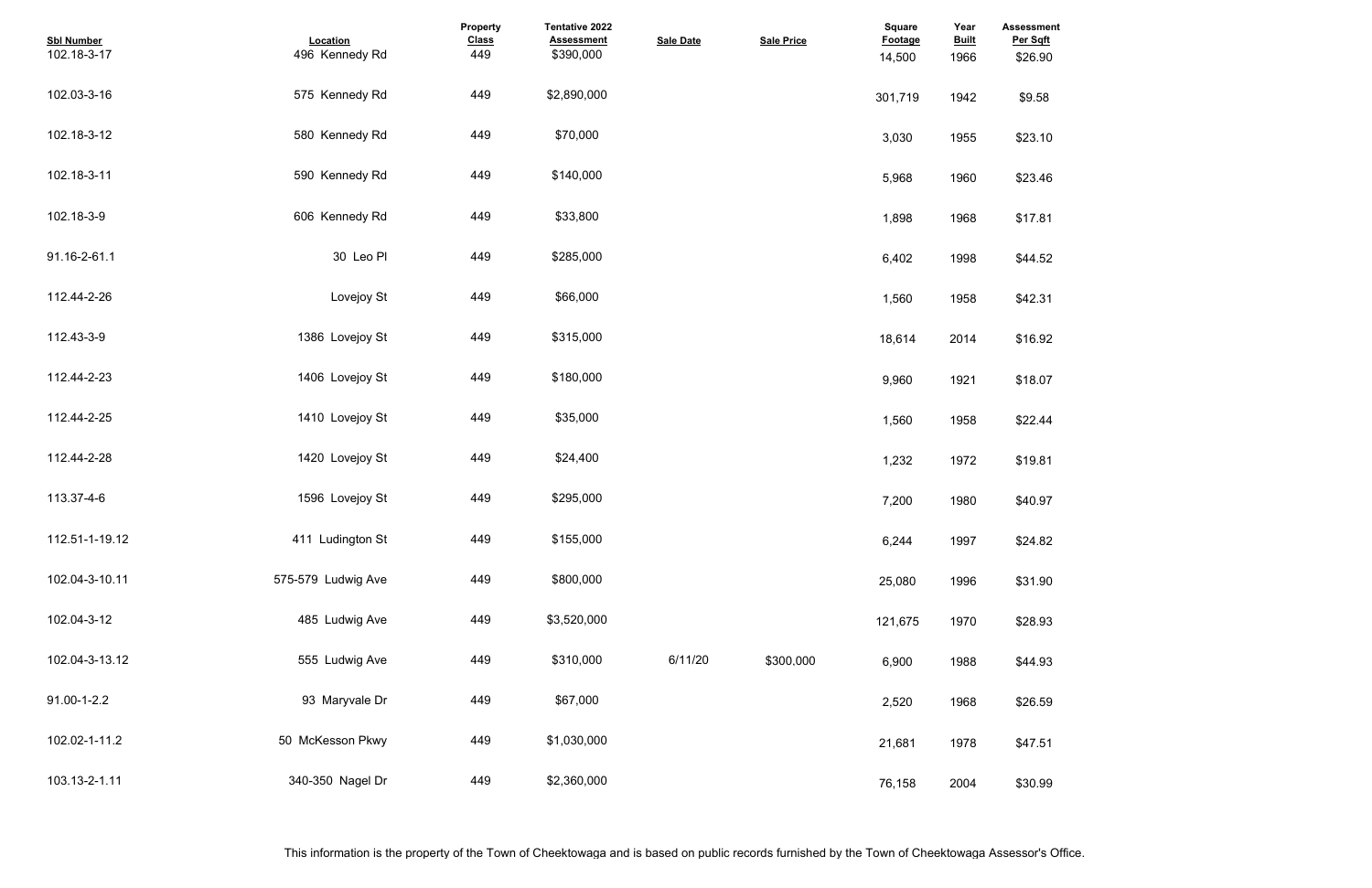| <b>Assessment</b><br>Per Sqft |  |  |  |
|-------------------------------|--|--|--|
| \$35.23                       |  |  |  |
| \$27.35                       |  |  |  |
| \$26.58                       |  |  |  |
| \$32.46                       |  |  |  |
| \$51.82                       |  |  |  |
| \$43.64                       |  |  |  |
| \$26.00                       |  |  |  |
| \$38.96                       |  |  |  |
| \$33.23                       |  |  |  |
| \$27.06                       |  |  |  |
| \$114.74                      |  |  |  |
| \$39.92                       |  |  |  |
| \$32.78                       |  |  |  |
| \$46.51                       |  |  |  |
| \$41.40                       |  |  |  |
| \$26.55                       |  |  |  |
| \$17.92                       |  |  |  |
| \$35.06                       |  |  |  |
| \$39.55                       |  |  |  |

| <b>Sbl Number</b><br>103.13-2-3 | Location<br>364 Nagel Dr | Property<br><b>Class</b><br>449 | Tentative 2022<br><b>Assessment</b><br>\$520,000 | <b>Sale Date</b> | <b>Sale Price</b> | <b>Square</b><br><b>Footage</b><br>14,760 | Year<br><b>Built</b><br>1988 | <b>Assessmer</b><br>Per Sqft<br>\$35.23 |
|---------------------------------|--------------------------|---------------------------------|--------------------------------------------------|------------------|-------------------|-------------------------------------------|------------------------------|-----------------------------------------|
| 102.02-3-11                     | 365 Nagel Dr             | 449                             | \$355,000                                        |                  |                   | 12,978                                    | 1960                         | \$27.35                                 |
| 102.02-3-10.1/B                 | 375 Nagel Dr             | 449                             | \$170,000                                        |                  |                   | 6,396                                     | 1960                         | \$26.58                                 |
| 103.14-2-1.2                    | 5 Old Indian Rd          | 449                             | \$435,000                                        |                  |                   | 13,400                                    | 1996                         | \$32.46                                 |
| 124.02-1-17.111                 | 2067 Old Union Rd        | 449                             | \$370,000                                        | 6/8/20           | \$417,500         | 7,140                                     | 1991                         | \$51.82                                 |
| 124.02-1-17.12                  | 2095 Old Union Rd        | 449                             | \$480,000                                        |                  |                   | 11,000                                    | 1998                         | \$43.64                                 |
| 124.02-1-9.111                  | 2117 Old Union Rd        | 449                             | \$500,000                                        |                  |                   | 19,232                                    | 1958                         | \$26.00                                 |
| 124.02-1-31                     | 2150 Old Union Rd        | 449                             | \$950,000                                        |                  |                   | 24,386                                    | 2005                         | \$38.96                                 |
| 124.02-1-23                     | 2165 Old Union Rd        | 449                             | \$65,000                                         |                  |                   | 1,956                                     | 1940                         | \$33.23                                 |
| 81.04-2-8                       | 84 Pfohl Rd              | 449                             | \$280,000                                        |                  |                   | 10,348                                    | 1955                         | \$27.06                                 |
| 81.04-2-9.212                   | 130 Pfohl Rd             | 449                             | \$327,000                                        |                  |                   | 2,850                                     | 1987                         | \$114.74                                |
| 92.02-3-4                       | 825 Rein Rd              | 449                             | \$520,000                                        |                  |                   | 13,026                                    | 1997                         | \$39.92                                 |
| 92.02-3-5                       | 999 Rein Rd              | 449                             | \$425,000                                        |                  |                   | 12,964                                    | 2017                         | \$32.78                                 |
| 92.02-2-7                       | 1014 Rein Rd             | 449                             | \$240,000                                        |                  |                   | 5,160                                     | 1991                         | \$46.51                                 |
| 114.07-11-13.22                 | 490 Rowley Rd            | 449                             | \$155,000                                        |                  |                   | 3,744                                     | 1983                         | \$41.40                                 |
| 102.16-4-9.1                    | 67 Schlenker Ave         | 449                             | \$91,000                                         |                  |                   | 3,428                                     | 1960                         | \$26.55                                 |
| 124.02-2-4.1                    | 1 Scrivner Dr            | 449                             | \$7,700,000                                      |                  |                   | 429,787                                   | 1960                         | \$17.92                                 |
| 112.67-7-8                      | 413 Shanley St           | 449                             | \$69,000                                         |                  |                   | 1,968                                     | 1958                         | \$35.06                                 |
| 92.04-1-17.12                   | 150-158 Sonwil Dr        | 449                             | \$1,400,000                                      |                  |                   | 35,394                                    | 1988                         | \$39.55                                 |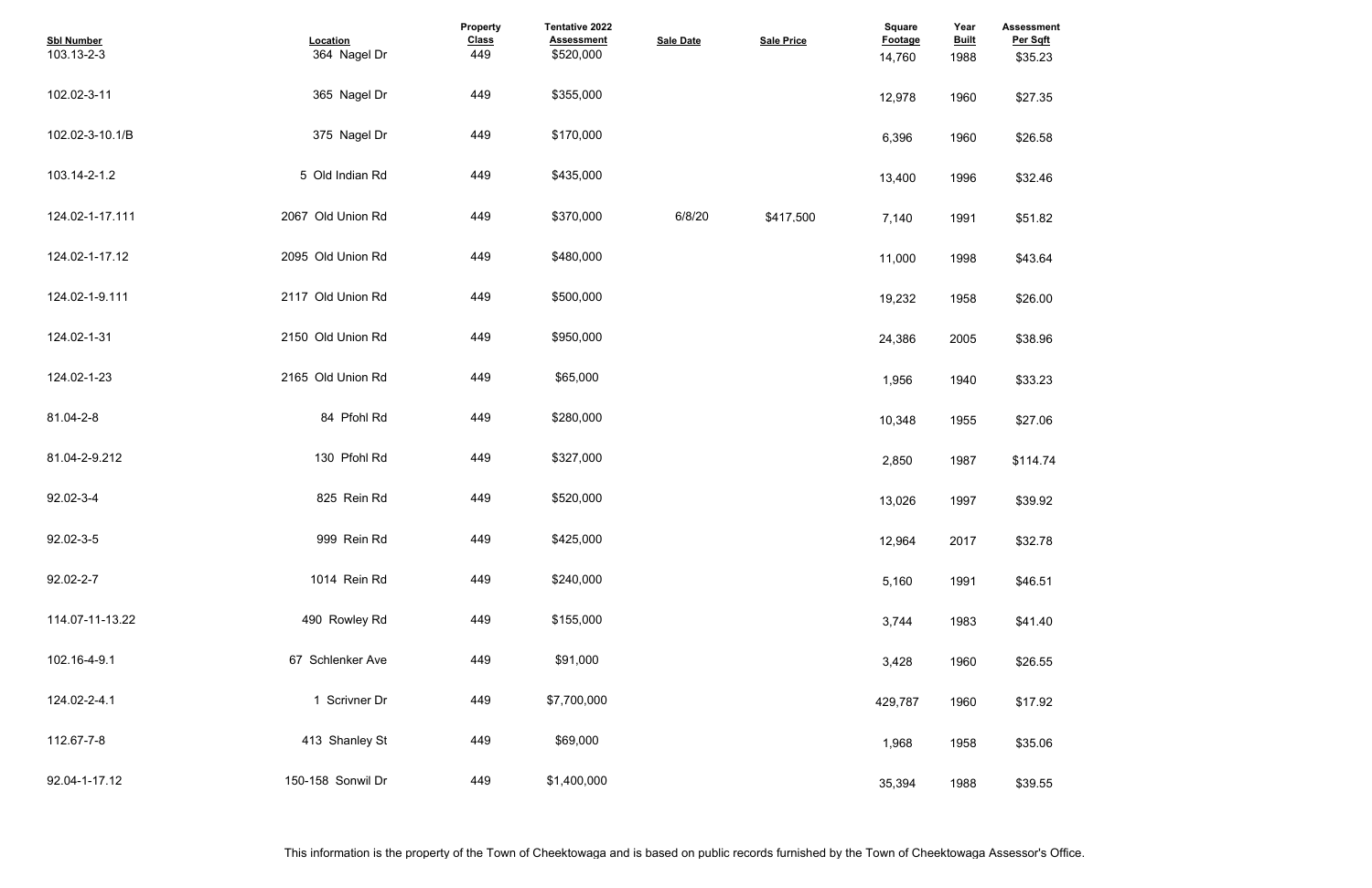| <b>Assessment</b><br>Per Sqft |  |  |  |
|-------------------------------|--|--|--|
| \$44.87                       |  |  |  |
|                               |  |  |  |
| \$51.09                       |  |  |  |
|                               |  |  |  |
| \$52.00                       |  |  |  |
|                               |  |  |  |
| \$45.50                       |  |  |  |
|                               |  |  |  |
| \$43.76                       |  |  |  |
|                               |  |  |  |
| \$30.25                       |  |  |  |
|                               |  |  |  |
| \$35.83                       |  |  |  |
|                               |  |  |  |
| \$34.67                       |  |  |  |
|                               |  |  |  |
| \$45.71                       |  |  |  |
|                               |  |  |  |
| \$43.66                       |  |  |  |
| \$36.51                       |  |  |  |
|                               |  |  |  |
| \$43.61                       |  |  |  |
|                               |  |  |  |
| \$42.83                       |  |  |  |
|                               |  |  |  |
| \$22.78                       |  |  |  |
|                               |  |  |  |
| \$74.86                       |  |  |  |
|                               |  |  |  |
| \$38.00                       |  |  |  |
|                               |  |  |  |
| \$37.88                       |  |  |  |
|                               |  |  |  |
| \$38.67                       |  |  |  |
|                               |  |  |  |
| \$43.69                       |  |  |  |

| <b>Sbl Number</b><br>92.04-1-38 | Location<br>50-60 Sonwil Dr | Property<br><b>Class</b><br>449 | <b>Tentative 2022</b><br><b>Assessment</b><br>\$875,000 | <b>Sale Date</b> | <b>Sale Price</b> | <b>Square</b><br>Footage<br>19,500 | Year<br><b>Built</b><br>1976 | <b>Assessme</b><br>Per Sqft<br>\$44.87 |
|---------------------------------|-----------------------------|---------------------------------|---------------------------------------------------------|------------------|-------------------|------------------------------------|------------------------------|----------------------------------------|
| 92.19-7-25                      | 500-560 Sonwil Dr           | 449                             | \$4,200,000                                             |                  |                   | 82,200                             | 2018                         | \$51.09                                |
| 92.04-1-39                      | 5 Sonwil Dr                 | 449                             | \$195,000                                               |                  |                   | 3,750                              | 1966                         | \$52.00                                |
| 92.04-1-40                      | 10 Sonwil Dr                | 449                             | \$420,000                                               | 9/24/21          | \$525,000         | 9,230                              | 2008                         | \$45.50                                |
| 92.04-1-17.2                    | 80 Sonwil Dr                | 449                             | \$1,750,000                                             |                  |                   | 39,989                             | 1965                         | \$43.76                                |
| 92.04-1-17.111                  | 100 Sonwil Dr               | 449                             | \$4,350,000                                             |                  |                   | 143,783                            | 1969                         | \$30.25                                |
| 92.04-1-17.113                  | 200 Sonwil Dr               | 449                             | \$1,445,783                                             |                  |                   | 40,356                             | 1993                         | \$35.83                                |
| 92.04-1-17.13                   | 200 Sonwil Dr               | 449                             | \$2,600,000                                             |                  |                   | 75,000                             | 1988                         | \$34.67                                |
| 92.04-1-17.112                  | 250 Sonwil Dr               | 449                             | \$1,600,000                                             |                  |                   | 35,000                             | 1992                         | \$45.71                                |
| 92.15-6-2.2                     | 300 Sonwil Dr               | 449                             | \$1,710,000                                             |                  |                   | 39,162                             | 1995                         | \$43.66                                |
| 92.15-6-2.12                    | 350 Sonwil Dr               | 449                             | \$1,430,000                                             |                  |                   | 39,162                             | 1997                         | \$36.51                                |
| 92.15-6-2.112                   | 400 Sonwil Dr               | 449                             | \$1,680,000                                             |                  |                   | 38,520                             | 1998                         | \$43.61                                |
| 92.15-6-7                       | 450 Sonwil Dr               | 449                             | \$1,650,000                                             |                  |                   | 38,520                             | 2003                         | \$42.83                                |
| 112.44-2-24                     | Sophie Ave                  | 449                             | \$82,000                                                |                  |                   | 3,600                              | 1958                         | \$22.78                                |
| 113.47-1-13                     | VL Stradtman Ave            | 449                             | \$820,000                                               |                  |                   | 10,954                             | 1987                         | \$74.86                                |
| 113.01-1-27                     | 49 Stradtman Ave            | 449                             | \$380,000                                               |                  |                   | 10,000                             | 2003                         | \$38.00                                |
| 113.01-1-27./A                  | 49 Stradtman Ave            | 449                             | \$150,000                                               |                  |                   | 3,960                              | 2010                         | \$37.88                                |
| 113.54-4-1.1                    | 49 Stradtman Ave            | 449                             | \$290,000                                               |                  |                   | 7,500                              | 1955                         | \$38.67                                |
| 113.47-1-2.1                    | 50 Stradtman Ave            | 449                             | \$225,000                                               |                  |                   | 5,150                              | 1977                         | \$43.69                                |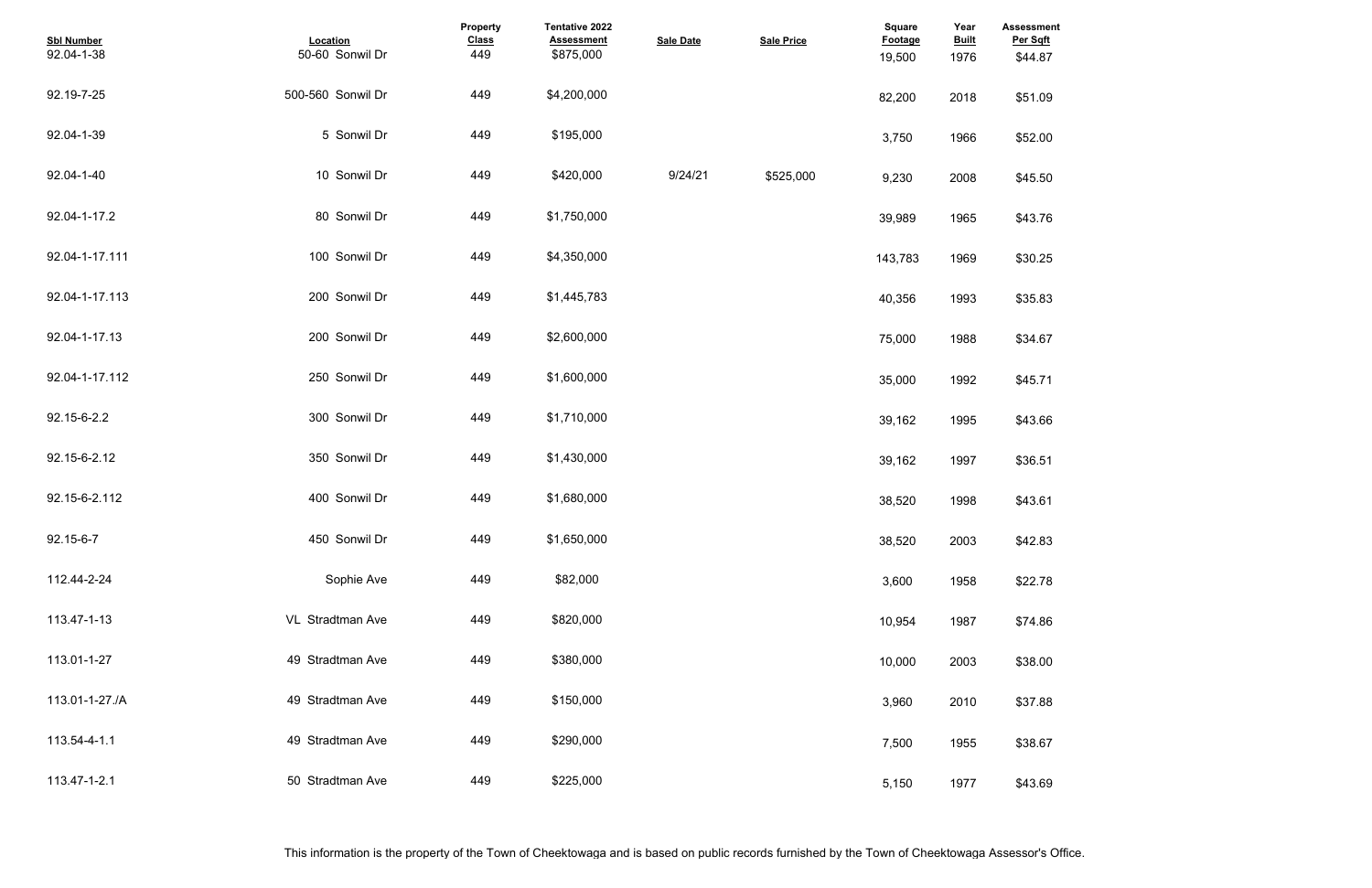| <b>Assessment</b><br>Per Sqft<br>\$35.89 |  |  |  |
|------------------------------------------|--|--|--|
| \$26.42                                  |  |  |  |
| \$45.08                                  |  |  |  |
| \$27.74                                  |  |  |  |
| \$50.53                                  |  |  |  |
| \$56.84                                  |  |  |  |
| \$29.36                                  |  |  |  |
|                                          |  |  |  |
| \$39.44                                  |  |  |  |
| \$31.20                                  |  |  |  |
| \$39.22                                  |  |  |  |
| \$29.96                                  |  |  |  |
| \$48.81                                  |  |  |  |
| \$30.21                                  |  |  |  |
| \$64.72                                  |  |  |  |
| \$86.00                                  |  |  |  |
| \$50.60                                  |  |  |  |
| \$38.25                                  |  |  |  |
| \$25.91                                  |  |  |  |

| <b>Sbl Number</b><br>113.47-1-14 | Location<br>100 Stradtman Ave | Property<br><b>Class</b><br>449 | <b>Tentative 2022</b><br><b>Assessment</b><br>\$3,910,000 | <b>Sale Date</b> | <b>Sale Price</b> | <b>Square</b><br>Footage<br>108,956 | Year<br><b>Built</b><br>1987 | <b>Assessme</b><br>Per Sqft<br>\$35.89 |
|----------------------------------|-------------------------------|---------------------------------|-----------------------------------------------------------|------------------|-------------------|-------------------------------------|------------------------------|----------------------------------------|
| 92.02-3-26.2                     | 768 Tadio Pkwy                | 449                             | \$72,000                                                  |                  |                   | 2,725                               | 1973                         | \$26.42                                |
| 103.11-1-22                      | 105 Taylor Dr                 | 449                             | \$8,700,000                                               |                  |                   | 193,000                             | 2017                         | \$45.08                                |
| 103.11-1-4.12                    | 124 Taylor Dr                 | 449                             | \$2,100,000                                               |                  |                   | 75,710                              | 1968                         | \$27.74                                |
| 103.07-7-1.1                     | 125 Taylor Dr                 | 449                             | \$1,350,000                                               |                  |                   | 26,716                              | 2019                         | \$50.53                                |
| 103.07-7-1.1/A                   | 125 Taylor Dr                 | 449                             | \$540,000                                                 |                  |                   | 9,500                               | 2019                         | \$56.84                                |
| 103.07-8-9                       | 136 Taylor Dr                 | 449                             | \$385,000                                                 |                  |                   | 13,115                              | 1966                         | \$29.36                                |
| 93.01-1-33                       | <b>Transit Rd</b>             | 449                             | \$970,000                                                 |                  |                   |                                     |                              |                                        |
| 104.13-2-6.1                     | 5600 Transit Rd               | 449                             | \$355,000                                                 |                  |                   | 9,000                               | 2008                         | \$39.44                                |
| 104.13-2-3                       | 5636 Transit Rd               | 449                             | \$580,000                                                 |                  |                   | 18,588                              | 2015                         | \$31.20                                |
| 124.00-6-2.2                     | 35 Tyrol Dr                   | 449                             | \$600,000                                                 |                  |                   | 15,300                              | 1990                         | \$39.22                                |
| 102.04-3-38                      | 3223-3268 Union Rd            | 449                             | \$2,250,000                                               |                  |                   | 75,094                              | 1958                         | \$29.96                                |
| 124.02-1-3.1                     | 2262 Union Rd                 | 449                             | \$820,000                                                 |                  |                   | 16,800                              | 1998                         | \$48.81                                |
| 124.00-6-1.22                    | 2335 Union Rd                 | 449                             | \$2,190,000                                               |                  |                   | 72,491                              | 2015                         | \$30.21                                |
| 124.08-2-3.1                     | 2343 Union Rd                 | 449                             | \$600,000                                                 |                  |                   | 9,270                               | 1984                         | \$64.72                                |
| 113.08-2-1.11                    | 3035 Union Rd                 | 449                             | \$1,290,000                                               |                  |                   | 15,000                              | 2015                         | \$86.00                                |
| 102.04-3-39                      | 3212 Union Rd                 | 449                             | \$190,000                                                 | 4/28/20          | \$275,000         | 3,755                               | 1930                         | \$50.60                                |
| 102.04-1-39                      | 3350 Union Rd                 | 449                             | \$764,705                                                 |                  |                   | 19,992                              | 1966                         | \$38.25                                |
| 102.04-1-36.11                   | 3366 Union Rd                 | 449                             | \$1,080,000                                               |                  |                   | 41,690                              | 1959                         | \$25.91                                |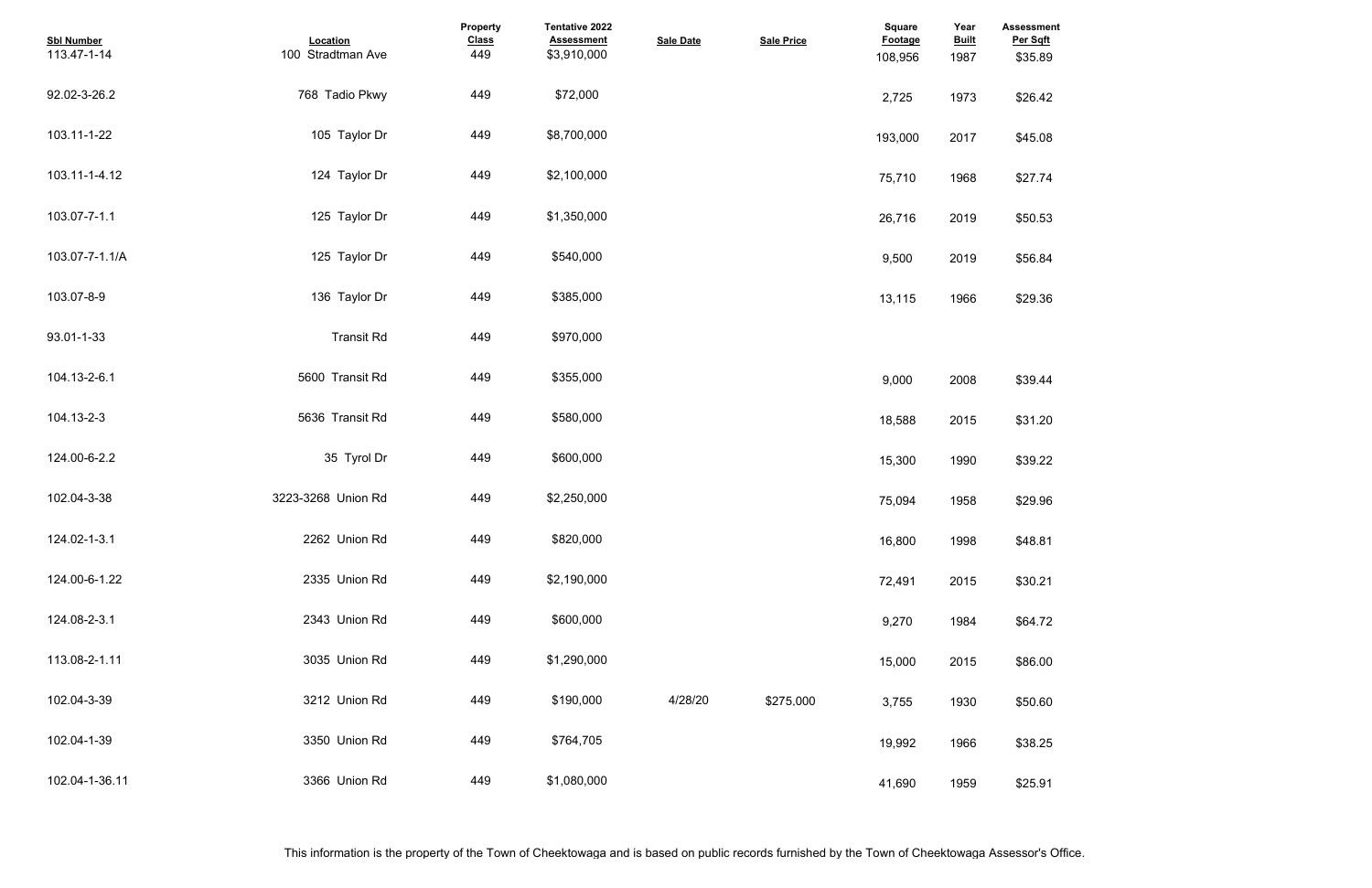| <b>Assessment</b><br>Per Sqft |  |  |  |
|-------------------------------|--|--|--|
| \$35.36                       |  |  |  |
|                               |  |  |  |
| \$51.92                       |  |  |  |
| \$24.33                       |  |  |  |
|                               |  |  |  |
| \$45.10                       |  |  |  |
|                               |  |  |  |
| \$42.53                       |  |  |  |
| \$34.27                       |  |  |  |
|                               |  |  |  |
| \$31.28                       |  |  |  |
|                               |  |  |  |
| \$19.87                       |  |  |  |
| \$38.40                       |  |  |  |
|                               |  |  |  |
| \$42.82                       |  |  |  |
|                               |  |  |  |
| \$48.33                       |  |  |  |
| \$27.10                       |  |  |  |
|                               |  |  |  |
| \$40.47                       |  |  |  |
| \$74.10                       |  |  |  |
|                               |  |  |  |
| \$48.00                       |  |  |  |
|                               |  |  |  |
| \$28.08                       |  |  |  |
| \$30.77                       |  |  |  |
|                               |  |  |  |
| \$32.53                       |  |  |  |
|                               |  |  |  |
| \$30.56                       |  |  |  |

| <b>Sbl Number</b><br>102.03-2-11.213 | Location<br>1684-1686 Walden Ave | Property<br><b>Class</b><br>449 | <b>Tentative 2022</b><br><b>Assessment</b><br>\$650,000 | <b>Sale Date</b> | <b>Sale Price</b> | <b>Square</b><br>Footage<br>18,380 | Year<br><b>Built</b><br>2008 | <b>Assessme</b><br>Per Sqft<br>\$35.36 |
|--------------------------------------|----------------------------------|---------------------------------|---------------------------------------------------------|------------------|-------------------|------------------------------------|------------------------------|----------------------------------------|
| 103.10-6-49                          | 2914-2918 Walden Ave             | 449                             | \$6,160,000                                             |                  |                   | 118,641                            | 1999                         | \$51.92                                |
| 103.12-11-5.1                        | 3143-3151 Walden Ave             | 449                             | \$500,000                                               |                  |                   | 20,554                             | 1958                         | \$24.33                                |
| 103.13-2-20.111                      | 2521-2533 Walden Ave             | 449                             | \$4,120,000                                             |                  |                   | 91,350                             | 2015                         | \$45.10                                |
| 103.13-2-21.111                      | 2495-2515 Walden Ave             | 449                             | \$3,300,000                                             |                  |                   | 77,600                             | 1973                         | \$42.53                                |
| 103.13-2-21.121                      | 2479-2485 Walden Ave             | 449                             | \$2,210,000                                             |                  |                   | 64,480                             | 1960                         | \$34.27                                |
| 104.09-5-2.1                         | 3253-3259 Walden Ave             | 449                             | \$1,840,000                                             |                  |                   | 58,826                             | 1989                         | \$31.28                                |
| 101.60-8-34                          | 1133 Walden Ave                  | 449                             | \$12,400                                                |                  |                   | 624                                | 1975                         | \$19.87                                |
| 101.04-1-3                           | 1289 Walden Ave                  | 449                             | \$4,000,000                                             |                  |                   | 104,179                            | 2009                         | \$38.40                                |
| 102.03-2-11.1                        | 1680 Walden Ave                  | 449                             | \$1,810,000                                             |                  |                   | 42,268                             | 1962                         | \$42.82                                |
| 102.03-2-12                          | 1690 Walden Ave                  | 449                             | \$1,120,000                                             |                  |                   | 23,176                             | 1958                         | \$48.33                                |
| 102.03-2-11.22                       | 1694 Walden Ave                  | 449                             | \$280,000                                               |                  |                   | 10,332                             | 1990                         | \$27.10                                |
| 102.03-2-11.211                      | 1696 Walden Ave                  | 449                             | \$950,000                                               |                  |                   | 23,472                             | 1977                         | \$40.47                                |
| 102.02-3-8                           | 2306 Walden Ave                  | 449                             | \$1,080,000                                             |                  |                   | 14,575                             | 1950                         | \$74.10                                |
| 103.13-2-4.2                         | 2450 Walden Ave                  | 449                             | \$840,000                                               |                  |                   | 17,500                             | 1988                         | \$48.00                                |
| 103.13-2-21.112                      | 2475 Walden Ave                  | 449                             | \$1,314,100                                             |                  |                   | 46,791                             | 2018                         | \$28.08                                |
| 103.13-2-21.2                        | 2483 Walden Ave                  | 449                             | \$540,000                                               |                  |                   | 17,550                             | 1995                         | \$30.77                                |
| 103.13-2-21.3                        | 2489 Walden Ave                  | 449                             | \$380,000                                               |                  |                   | 11,680                             | 1995                         | \$32.53                                |
| 103.13-2-5.12                        | 2540 Walden Ave                  | 449                             | \$2,500,000                                             |                  |                   | 81,814                             | 1986                         | \$30.56                                |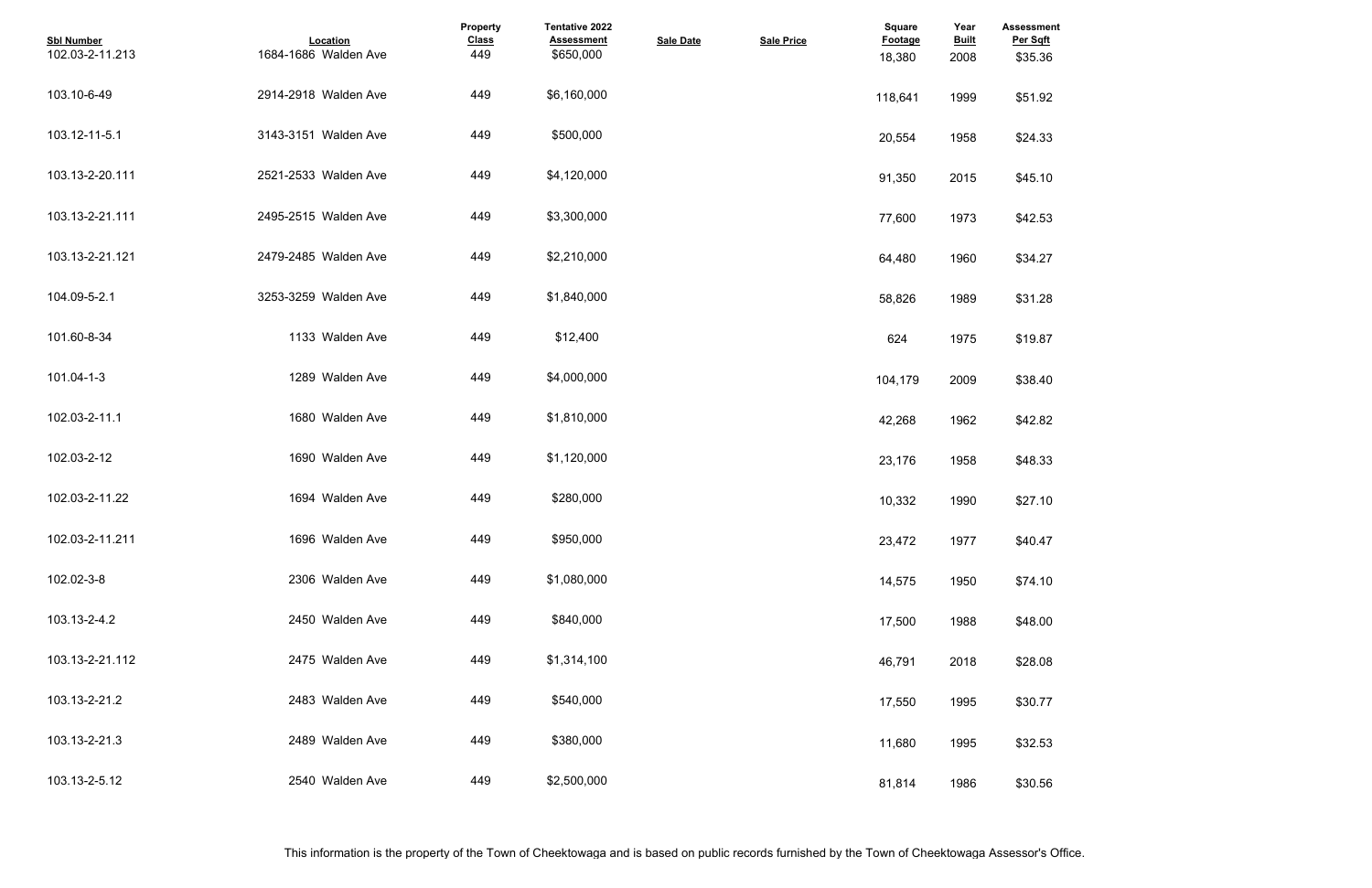| <b>Assessment</b><br>Per Sqft |  |  |  |
|-------------------------------|--|--|--|
| \$36.01                       |  |  |  |
|                               |  |  |  |
| \$36.91                       |  |  |  |
|                               |  |  |  |
| \$31.13                       |  |  |  |
|                               |  |  |  |
| \$40.61                       |  |  |  |
|                               |  |  |  |
| \$47.20                       |  |  |  |
| \$35.87                       |  |  |  |
|                               |  |  |  |
| \$47.46                       |  |  |  |
|                               |  |  |  |
| \$28.98                       |  |  |  |
|                               |  |  |  |
| \$32.82                       |  |  |  |
|                               |  |  |  |
| \$23.73                       |  |  |  |
| \$41.95                       |  |  |  |
|                               |  |  |  |
| \$49.06                       |  |  |  |
|                               |  |  |  |
| \$46.41                       |  |  |  |
|                               |  |  |  |
| \$53.61                       |  |  |  |
| \$30.36                       |  |  |  |
|                               |  |  |  |
| \$16.57                       |  |  |  |
|                               |  |  |  |
| \$57.28                       |  |  |  |
|                               |  |  |  |
| \$39.38                       |  |  |  |
|                               |  |  |  |
| \$33.77                       |  |  |  |

| <b>Sbl Number</b><br>103.13-2-9 | Location<br>2576 Walden Ave | Property<br><b>Class</b><br>449 | Tentative 2022<br><b>Assessment</b><br>\$1,090,000 | <b>Sale Date</b> | <b>Sale Price</b> | <b>Square</b><br>Footage<br>30,266 | Year<br><b>Built</b><br>1975 | <b>Assessme</b><br>Per Sqft<br>\$36.01 |
|---------------------------------|-----------------------------|---------------------------------|----------------------------------------------------|------------------|-------------------|------------------------------------|------------------------------|----------------------------------------|
| 103.13-2-10.12                  | 2580 Walden Ave             | 449                             | \$1,170,000                                        |                  |                   | 31,702                             | 1965                         | \$36.91                                |
| 103.13-2-15                     | 2585 Walden Ave             | 449                             | \$2,600,000                                        |                  |                   | 83,510                             | 1968                         | \$31.13                                |
| 103.13-2-11./B                  | 2600 Walden Ave             | 449                             | \$405,000                                          |                  |                   | 9,972                              | 2007                         | \$40.61                                |
| 103.13-2-11./C                  | 2600 Walden Ave             | 449                             | \$570,000                                          |                  |                   | 12,075                             | 2016                         | \$47.20                                |
| 103.13-2-14                     | 2615 Walden Ave             | 449                             | \$3,920,000                                        |                  |                   | 109,296                            | 1965                         | \$35.87                                |
| 103.13-2-12                     | 2620 Walden Ave             | 449                             | \$760,000                                          |                  |                   | 16,013                             | 1970                         | \$47.46                                |
| 103.10-7-12.1                   | 2640 Walden Ave             | 449                             | \$660,000                                          |                  |                   | 22,776                             | 1968                         | \$28.98                                |
| 103.13-2-13                     | 2685 Walden Ave             | 449                             | \$2,820,000                                        |                  |                   | 85,921                             | 1969                         | \$32.82                                |
| 103.14-2-21.1                   | 2799 Walden Ave             | 449                             | \$2,980,000                                        |                  |                   | 125,583                            | 2008                         | \$23.73                                |
| 103.10-7-2.1                    | 2800 Walden Ave             | 449                             | \$1,970,000                                        |                  |                   | 46,957                             | 1988                         | \$41.95                                |
| 103.10-6-49./A                  | 2920 Walden Ave             | 449                             | \$1,190,000                                        |                  |                   | 24,256                             | 1994                         | \$49.06                                |
| 103.15-1-3.1                    | 2975 Walden Ave             | 449                             | \$445,000                                          |                  |                   | 9,588                              | 1989                         | \$46.41                                |
| 103.12-6-22.21                  | 3160 Walden Ave             | 449                             | \$440,000                                          |                  |                   | 8,208                              | 2018                         | \$53.61                                |
| 103.12-6-19.1                   | 3178 Walden Ave             | 449                             | \$255,000                                          |                  |                   | 8,400                              | 2000                         | \$30.36                                |
| 104.09-5-1                      | 3241 Walden Ave             | 449                             | \$1,220,000                                        |                  |                   | 73,616                             | 1947                         | \$16.57                                |
| 104.09-4-12                     | 3252 Walden Ave             | 449                             | \$255,000                                          |                  |                   | 4,452                              | 1986                         | \$57.28                                |
| 112.67-4-1.1                    | 1999 William St             | 449                             | \$850,000                                          |                  |                   | 21,587                             | 1966                         | \$39.38                                |
| 112.68-4-2                      | 2111 William St             | 449                             | \$52,000                                           |                  |                   | 1,540                              | 1977                         | \$33.77                                |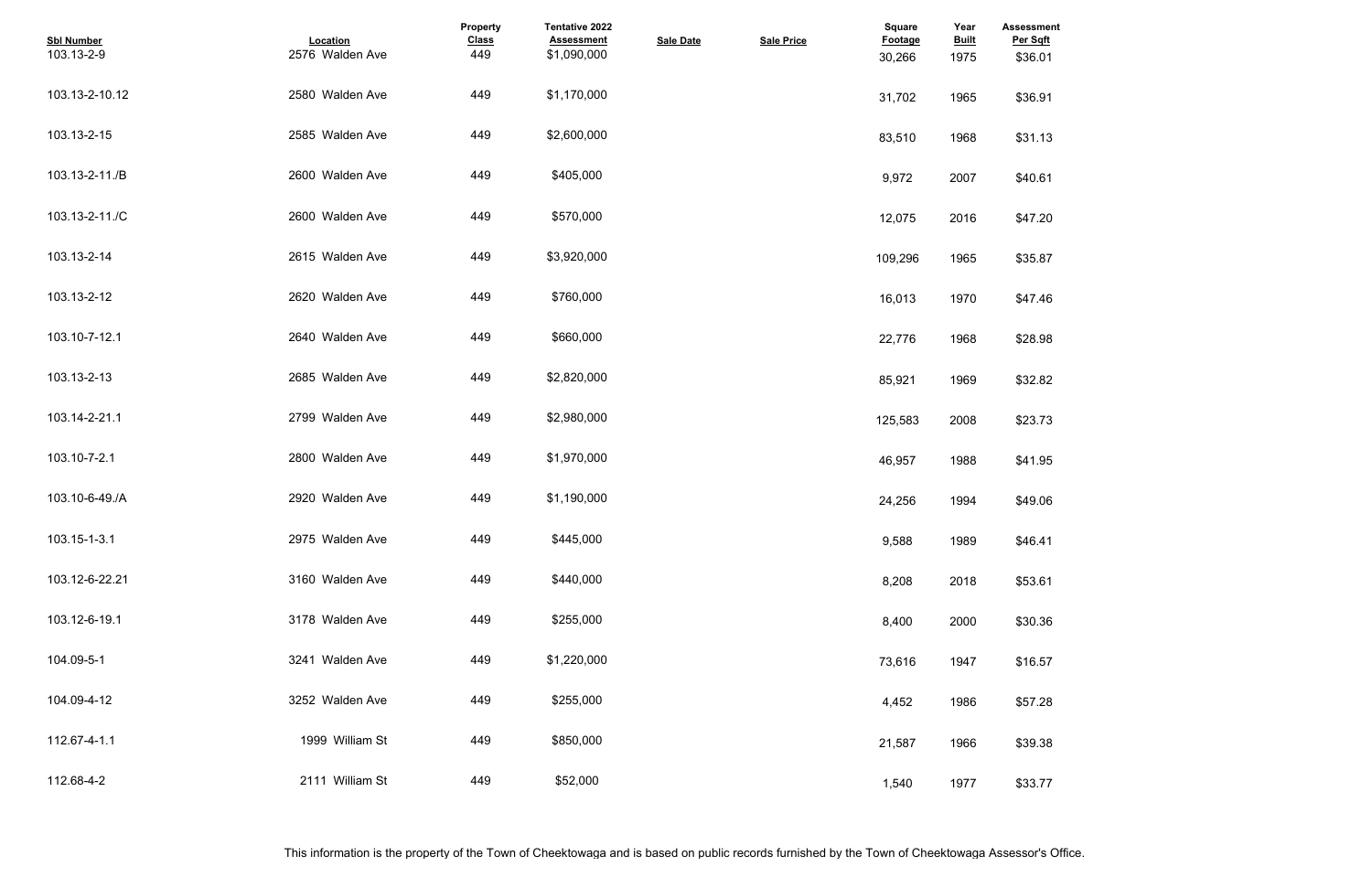| <b>Assessment</b><br>Per Sqft |  |  |  |
|-------------------------------|--|--|--|
| \$33.06                       |  |  |  |
| \$33.16                       |  |  |  |
| \$56.64                       |  |  |  |
| \$35.85                       |  |  |  |
| \$31.52                       |  |  |  |
| \$29.68                       |  |  |  |
| \$53.65                       |  |  |  |
| \$81.02                       |  |  |  |
| \$94.03                       |  |  |  |
| \$81.01                       |  |  |  |
| \$55.05                       |  |  |  |
| \$36.94                       |  |  |  |
| \$58.43                       |  |  |  |
| \$62.71                       |  |  |  |
| \$60.35                       |  |  |  |
| \$61.68                       |  |  |  |
| \$29.08                       |  |  |  |
| \$63.18                       |  |  |  |
| \$41.90                       |  |  |  |

| <b>Sbl Number</b><br>112.68-4-3 | Location<br>2125 William St | Property<br><b>Class</b><br>449 | <b>Tentative 2022</b><br><b>Assessment</b><br>\$81,000 | <b>Sale Date</b> | <b>Sale Price</b> | <b>Square</b><br><b>Footage</b><br>2,450 | Year<br><b>Built</b><br>1995 | <b>Assessme</b><br>Per Sqft<br>\$33.06 |
|---------------------------------|-----------------------------|---------------------------------|--------------------------------------------------------|------------------|-------------------|------------------------------------------|------------------------------|----------------------------------------|
| 113.61-1-1.1                    | 2145 William St             | 449                             | \$130,000                                              |                  |                   | 3,920                                    | 1960                         | \$33.16                                |
| 113.64-4-2.1                    | 2727 William St             | 449                             | \$1,320,000                                            |                  |                   | 23,304                                   | 1987                         | \$56.64                                |
| 113.16-1-3                      | 3060 William St             | 449                             | \$700,000                                              |                  |                   | 19,524                                   | 1960                         | \$35.85                                |
| 113.16-1-4                      | 3080 William St             | 449                             | \$1,580,000                                            |                  |                   | 50,123                                   | 1993                         | \$31.52                                |
| 102.03-3-1.12                   | 100 Thruway Plaza Dr        | 451                             | \$4,016,250                                            |                  |                   | 135,296                                  | 2005                         | \$29.68                                |
| 102.02-2-1.112                  | 3771-3787 Union Rd          | 451                             | \$5,690,000                                            |                  |                   | 106,062                                  | 2017                         | \$53.65                                |
| 102.02-2-1.122                  | 3733-3735 Union Rd          | 451                             | \$8,980,000                                            |                  |                   | 110,835                                  | 1989                         | \$81.02                                |
| 102.02-1-31.1                   | 1722-1740 Walden Ave        | 451                             | \$12,500,000                                           |                  |                   | 132,939                                  | 2002                         | \$94.03                                |
| 102.04-1-17.1                   | 1999-2013 Walden Ave        | 451                             | \$22,000,000                                           |                  |                   | 271,572                                  | 2014                         | \$81.01                                |
| 102.02-1-5.11                   | Walden Galleria             | 451                             | \$69,003,000                                           |                  |                   | 1,253,534                                | 2015                         | \$55.05                                |
| 102.02-1-17.211                 | 1 Walden Galleria Dr        | 451                             | \$41,175,000                                           |                  |                   | 1,114,511                                | 1988                         | \$36.94                                |
| 103.05-4-2.1                    | 564-576 Dick Rd             | 452                             | \$2,170,000                                            |                  |                   | 37,136                                   | 1985                         | \$58.43                                |
| 103.05-3-1.12                   | 620 Dick Rd                 | 452                             | \$2,600,000                                            |                  |                   | 41,460                                   | 1987                         | \$62.71                                |
| 126.09-1-6.1                    | 1402-1410 French Rd         | 452                             | \$3,700,000                                            |                  |                   | 61,312                                   | 1993                         | \$60.35                                |
| 125.09-7-2.12                   | 475 French Rd               | 452                             | \$830,000                                              |                  |                   | 13,457                                   | 1967                         | \$61.68                                |
| 125.12-10-3.1                   | 1231 French Rd              | 452                             | \$1,000,000                                            |                  |                   | 34,389                                   | 1970                         | \$29.08                                |
| 91.18-7-1.11                    | 3031-3041 Genesee St        | 452                             | \$700,000                                              |                  |                   | 11,080                                   | 1989                         | \$63.18                                |
| 92.18-17-23.114                 | George Urban Blvd           | 452                             | \$440,000                                              |                  |                   | 10,500                                   | 1985                         | \$41.90                                |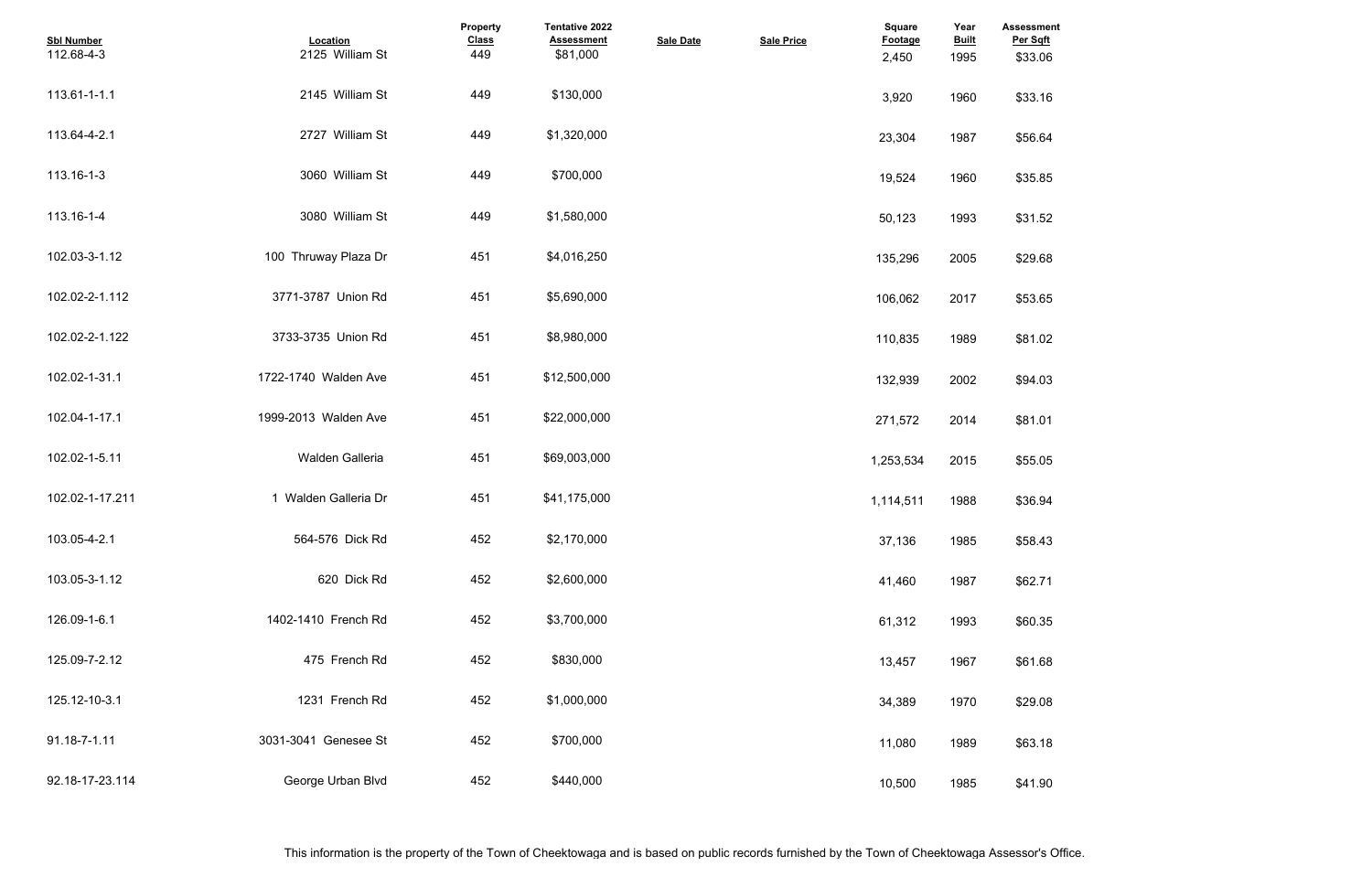| <b>Assessment</b><br>Per Sqft |  |  |  |
|-------------------------------|--|--|--|
| \$41.03                       |  |  |  |
|                               |  |  |  |
| \$59.43                       |  |  |  |
| \$46.93                       |  |  |  |
|                               |  |  |  |
| \$42.91                       |  |  |  |
|                               |  |  |  |
| \$31.04                       |  |  |  |
| \$19.47                       |  |  |  |
|                               |  |  |  |
| \$19.48                       |  |  |  |
|                               |  |  |  |
| \$102.07                      |  |  |  |
| \$154.89                      |  |  |  |
|                               |  |  |  |
| \$23.11                       |  |  |  |
|                               |  |  |  |
| \$102.62                      |  |  |  |
| \$99.10                       |  |  |  |
|                               |  |  |  |
| \$38.85                       |  |  |  |
|                               |  |  |  |
| \$35.10                       |  |  |  |
| \$71.99                       |  |  |  |
|                               |  |  |  |
| \$112.67                      |  |  |  |
| \$61.61                       |  |  |  |
|                               |  |  |  |
| \$61.14                       |  |  |  |
|                               |  |  |  |
| \$65.37                       |  |  |  |

| <b>Sbl Number</b><br>92.18-17-23.15 | Location<br>2094-2122 George Urban Blvd | Property<br><b>Class</b><br>452 | Tentative 2022<br><b>Assessment</b><br>\$1,400,000 | <b>Sale Date</b> | <b>Sale Price</b> | Square<br><b>Footage</b><br>34,121 | Year<br><b>Built</b><br>2012 | <b>Assessmer</b><br>Per Sqft<br>\$41.03 |
|-------------------------------------|-----------------------------------------|---------------------------------|----------------------------------------------------|------------------|-------------------|------------------------------------|------------------------------|-----------------------------------------|
| 92.18-17-23.111                     | 2086 George Urban Blvd                  | 452                             | \$2,420,000                                        |                  |                   | 40,720                             | 2005                         | \$59.43                                 |
| 80.62-2-1                           | 3818-3846 Harlem Rd                     | 452                             | \$1,270,000                                        |                  |                   | 27,059                             | 1987                         | \$46.93                                 |
| 92.18-17-25                         | 40 Patrick Ln                           | 452                             | \$690,000                                          |                  |                   | 16,080                             | 1989                         | \$42.91                                 |
| 123.36-7-5                          | 2\$-97 S Rossler Ave                    | 452                             | \$5,380,000                                        |                  |                   | 173,309                            | 1971                         | \$31.04                                 |
| 102.03-3-28.11                      | 130-850 Thruway Plaza Dr                | 452                             | \$4,346,650                                        |                  |                   | 223,195                            | 2002                         | \$19.47                                 |
| 102.03-3-28.13                      | 950 Thruway Plaza Dr                    | 452                             | \$140,250                                          |                  |                   | 7,200                              | 2003                         | \$19.48                                 |
| 114.04-5-29.31                      | 4944-4968 Transit Rd                    | 452                             | \$12,150,000                                       |                  |                   | 119,040                            | 1996                         | \$102.07                                |
| 115.17-1-28.1                       | 4900 Transit Rd                         | 452                             | \$3,870,000                                        |                  |                   | 24,985                             | 2007                         | \$154.89                                |
| 102.02-2-6.11                       | 3603-3637 Union Rd                      | 452                             | \$3,700,000                                        |                  |                   | 160,094                            | 1981                         | \$23.11                                 |
| 102.08-3-1                          | 3825-3865 Union Rd                      | 452                             | \$16,050,000                                       |                  |                   | 156,396                            | 2003                         | \$102.62                                |
| 102.08-9-12.1                       | 3791-3803 Union Rd                      | 452                             | \$4,430,000                                        |                  |                   | 44,702                             | 1996                         | \$99.10                                 |
| 91.16-1-23.111                      | 4136-4208 Union Rd                      | 452                             | \$2,940,000                                        |                  |                   | 75,676                             | 1955                         | \$38.85                                 |
| 91.16-1-24.1                        | 4210-4226 Union Rd                      | 452                             | \$1,110,000                                        |                  |                   | 31,620                             | 1970                         | \$35.10                                 |
| 91.20-6-10.121                      | 3896-3900 Union Rd                      | 452                             | \$3,220,000                                        |                  |                   | 44,729                             | 2005                         | \$71.99                                 |
| 102.04-1-1.1                        | 1775-1785 Walden Ave                    | 452                             | \$2,710,000                                        |                  |                   | 24,053                             | 2006                         | \$112.67                                |
| 102.03-2-1.121                      | 1526 Walden Ave                         | 452                             | \$3,550,000                                        |                  |                   | 57,617                             | 1957                         | \$61.61                                 |
| 113.15-1-2                          | 2910-2920 William St                    | 452                             | \$1,760,000                                        |                  |                   | 28,788                             | 1996                         | \$61.14                                 |
| 102.04-1-46                         | 500 Duke Rd                             | 453                             | \$3,484,000                                        |                  |                   | 53,300                             | 2008                         | \$65.37                                 |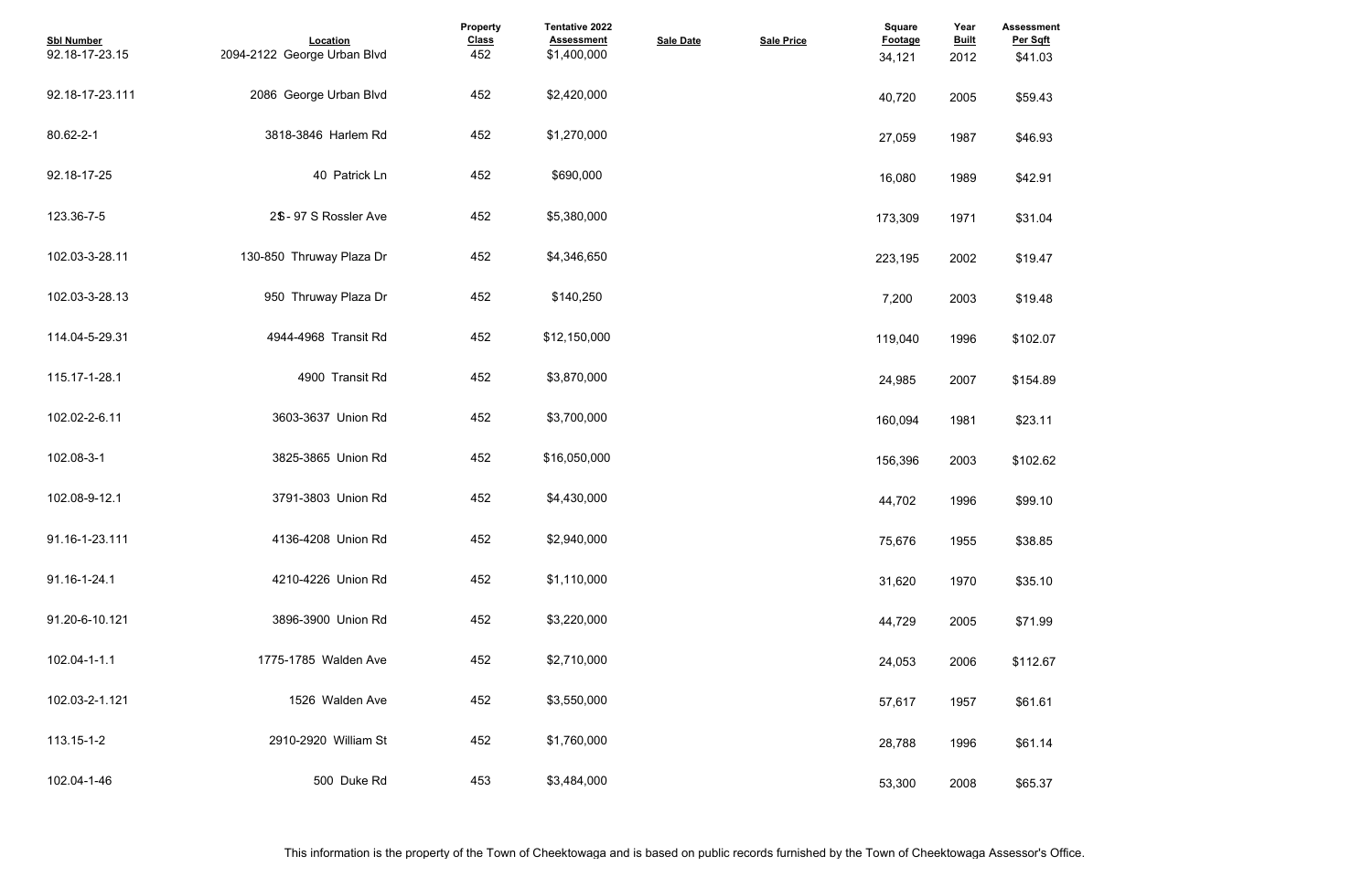| <b>Assessment</b><br>Per Sqft |  |  |  |
|-------------------------------|--|--|--|
| \$31.32                       |  |  |  |
| \$55.10                       |  |  |  |
| \$30.00                       |  |  |  |
| \$71.27                       |  |  |  |
| \$72.39                       |  |  |  |
| \$59.48                       |  |  |  |
| \$30.35                       |  |  |  |
| \$60.11                       |  |  |  |
| \$58.00                       |  |  |  |
| \$68.98                       |  |  |  |
| \$72.14                       |  |  |  |
| \$48.98                       |  |  |  |
| \$61.39                       |  |  |  |
| \$50.00                       |  |  |  |
| \$59.83                       |  |  |  |
| \$42.60                       |  |  |  |
| \$80.56                       |  |  |  |
| \$63.97                       |  |  |  |
| \$104.70                      |  |  |  |

| <b>Sbl Number</b><br>126.09-1-7 | Location<br>1460 French Rd | <b>Property</b><br><b>Class</b><br>453 | <b>Tentative 2022</b><br><b>Assessment</b><br>\$2,140,000 | <b>Sale Date</b> | <b>Sale Price</b> | <b>Square</b><br>Footage<br>68,337 | Year<br><b>Built</b><br>1978 | <b>Assessmer</b><br>Per Sqft<br>\$31.32 |
|---------------------------------|----------------------------|----------------------------------------|-----------------------------------------------------------|------------------|-------------------|------------------------------------|------------------------------|-----------------------------------------|
| $91.20 - 1 - 5$                 | 3401 Genesee St            | 453                                    | \$1,820,000                                               |                  |                   | 33,030                             | 1976                         | \$55.10                                 |
| 92.18-17-23.21                  | 2090 George Urban Blvd     | 453                                    | \$2,420,400                                               |                  |                   | 80,680                             | 1979                         | \$30.00                                 |
| 102.03-3-1.112                  | 300 Thruway Plaza Dr       | 453                                    | \$8,510,000                                               |                  |                   | 119,412                            | 2001                         | \$71.27                                 |
| 115.17-1-31.1                   | 4920 Transit Rd            | 453                                    | \$9,152,546                                               |                  |                   | 126,434                            | 2006                         | \$72.39                                 |
| 102.02-2-1.121                  | 3733-3735 Union Rd         | 453                                    | \$8,180,000                                               |                  |                   | 137,535                            | 1990                         | \$59.48                                 |
| 124.00-6-1.21                   | 2331 Union Rd              | 453                                    | \$1,010,000                                               |                  |                   | 33,280                             | 1992                         | \$30.35                                 |
| 102.02-1-9.132                  | 3770 Union Rd              | 453                                    | \$3,100,000                                               |                  |                   | 51,575                             | 2002                         | \$60.11                                 |
| 103.13-2-5.11                   | 2490-2538 Walden Ave       | 453                                    | \$10,980,900                                              |                  |                   | 189,326                            | 2015                         | \$58.00                                 |
| 102.03-2-10                     | 1650 Walden Ave            | 453                                    | \$5,760,000                                               |                  |                   | 83,500                             | 1985                         | \$68.98                                 |
| 102.02-1-33                     | 1750 Walden Ave            | 453                                    | \$8,440,380                                               |                  |                   | 117,000                            | 1996                         | \$72.14                                 |
| 102.02-1-21.21                  | 2150 Walden Ave            | 453                                    | \$2,000,000                                               |                  |                   | 40,830                             | 1994                         | \$48.98                                 |
| 102.02-1-17.211/G               | Walden Galleria            | 453                                    | \$4,930,000                                               |                  |                   | 80,312                             | 2000                         | \$61.39                                 |
| 102.02-1-17.221                 | Walden Galleria            | 453                                    | \$4,976,700                                               |                  |                   | 99,534                             | 1992                         | \$50.00                                 |
| 102.02-1-17.23                  | Walden Galleria            | 453                                    | \$10,470,000                                              |                  |                   | 175,000                            | 1992                         | \$59.83                                 |
| 102.02-1-5.12                   | Walden Galleria            | 453                                    | \$4,822,000                                               |                  |                   | 113,194                            | 1988                         | \$42.60                                 |
| 92.17-15-1.1                    | 651 Dick Rd                | 454                                    | \$6,310,000                                               |                  |                   | 78,330                             | 2005                         | \$80.56                                 |
| 80.62-2-15.1                    | 3870 Harlem Rd             | 454                                    | \$1,780,000                                               |                  |                   | 27,826                             | 1998                         | \$63.97                                 |
| 102.03-2-17.2                   | 1685 Walden Ave            | 454                                    | \$2,050,000                                               |                  |                   | 19,580                             | 2017                         | \$104.70                                |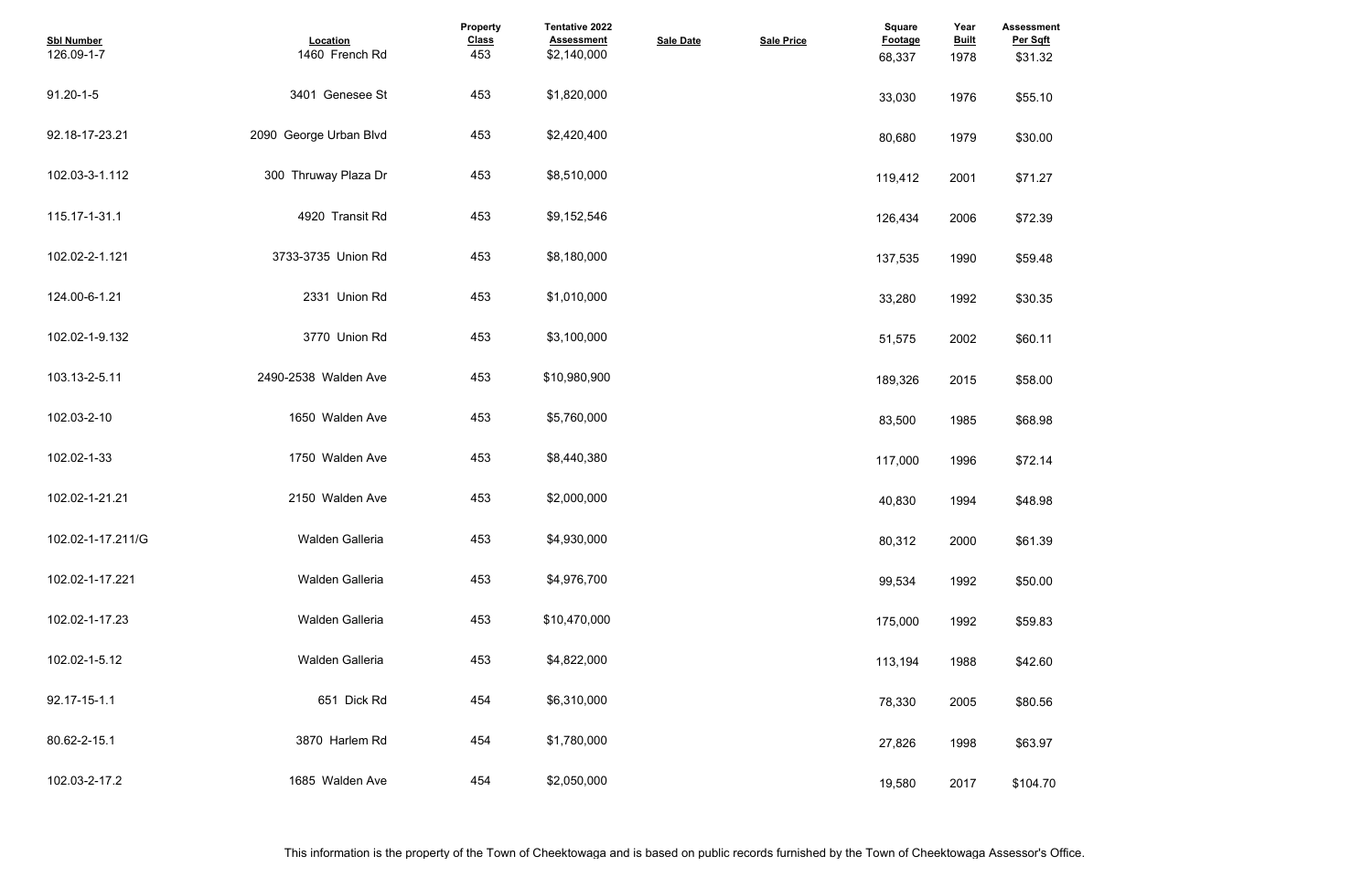| <b>Assessment</b><br>Per Sqft<br>\$51.47 |  |  |
|------------------------------------------|--|--|
| \$275.13                                 |  |  |
| \$302.41                                 |  |  |
| \$74.41                                  |  |  |
| \$63.49                                  |  |  |
| \$82.10                                  |  |  |
| \$103.85                                 |  |  |
| \$56.10                                  |  |  |
| \$69.85                                  |  |  |
| \$224.99                                 |  |  |
| \$77.25                                  |  |  |
| \$250.09                                 |  |  |
| \$274.93                                 |  |  |
| \$68.46                                  |  |  |
| \$250.47                                 |  |  |
| \$81.00                                  |  |  |
| \$42.86                                  |  |  |
| \$82.72                                  |  |  |
| \$132.91                                 |  |  |

| <b>Sbl Number</b><br>91.00-1-2.12 | Location<br>3242 Harlem Rd | Property<br><b>Class</b><br>455 | <b>Tentative 2022</b><br><b>Assessment</b><br>\$175,000 | <b>Sale Date</b> | <b>Sale Price</b> | <b>Square</b><br>Footage<br>3,400 | Year<br><b>Built</b><br>2005 | Assessmer<br>Per Sqft<br>\$51.47 |
|-----------------------------------|----------------------------|---------------------------------|---------------------------------------------------------|------------------|-------------------|-----------------------------------|------------------------------|----------------------------------|
| 103.05-4-2.2                      | 578 Dick Rd                | 456                             | \$4,160,000                                             |                  |                   | 15,120                            | 2001                         | \$275.13                         |
| 125.12-1-48.12                    | 1180 French Rd             | 456                             | \$4,400,000                                             |                  |                   | 14,550                            | 2010                         | \$302.41                         |
| 102.02-1-9.141                    | 145 Galleria Dr            | 456                             | \$1,200,000                                             |                  |                   | 16,126                            | 1995                         | \$74.41                          |
| 124.02-1-30                       | 25 Gardenville Pkwy        | 456                             | \$960,000                                               |                  |                   | 15,120                            | 1983                         | \$63.49                          |
| 101.28-2-9.11                     | 2320 Genesee St            | 456                             | \$1,350,000                                             |                  |                   | 16,444                            | 1969                         | \$82.10                          |
| 101.28-7-1.1                      | 2401 Genesee St            | 456                             | \$1,186,023                                             | 3/4/20           | \$3.081.970       | 11,421                            | 2001                         | \$103.85                         |
| 103.06-2-4                        | 2205 George Urban Blvd     | 456                             | \$1,380,000                                             |                  |                   | 24,598                            | 1990                         | \$56.10                          |
| 102.22-8-12.1                     | 2754 Harlem Rd             | 456                             | \$860,000                                               |                  |                   | 12,312                            | 1951                         | \$69.85                          |
| 91.78-3-1.111                     | 2861 Harlem Rd             | 456                             | \$2,510,000                                             |                  |                   | 11,156                            | 1997                         | \$224.99                         |
| 113.16-7-1                        | 130 Losson Rd              | 456                             | \$990,000                                               | 12/3/20          | \$987.500         | 12,815                            | 2011                         | \$77.25                          |
| 93.17-10-22.1                     | 6000 Transit Rd            | 456                             | \$2,710,000                                             |                  |                   | 10,836                            | 1999                         | \$250.09                         |
| 113.20-2-1.121                    | 2561 Union Rd              | 456                             | \$3,140,000                                             |                  |                   | 11,421                            | 1999                         | \$274.93                         |
| 102.04-1-38                       | 3360 Union Rd              | 456                             | \$890,000                                               | 6/8/20           | \$1,000.000       | 13,000                            | 1974                         | \$68.46                          |
| 91.20-6-9.1                       | 3950 Union Rd              | 456                             | \$2,810,000                                             |                  |                   | 11,219                            | 1998                         | \$250.47                         |
| 102.16-1-6.1                      | 2280 Walden Ave            | 456                             | \$810,000                                               |                  |                   | 10,000                            | 1978                         | \$81.00                          |
| 103.13-2-19.1                     | 2535 Walden Ave            | 456                             | \$900,000                                               |                  |                   | 21,000                            | 1995                         | \$42.86                          |
| 103.10-6-48                       | 2900 Walden Ave            | 456                             | \$1,780,000                                             |                  |                   | 21,518                            | 2003                         | \$82.72                          |
| 104.09-7-7.1                      | 3230 Walden Ave            | 456                             | \$1,010,000                                             | 1/26/21          | \$1,821,023       | 7,599                             | 2020                         | \$132.91                         |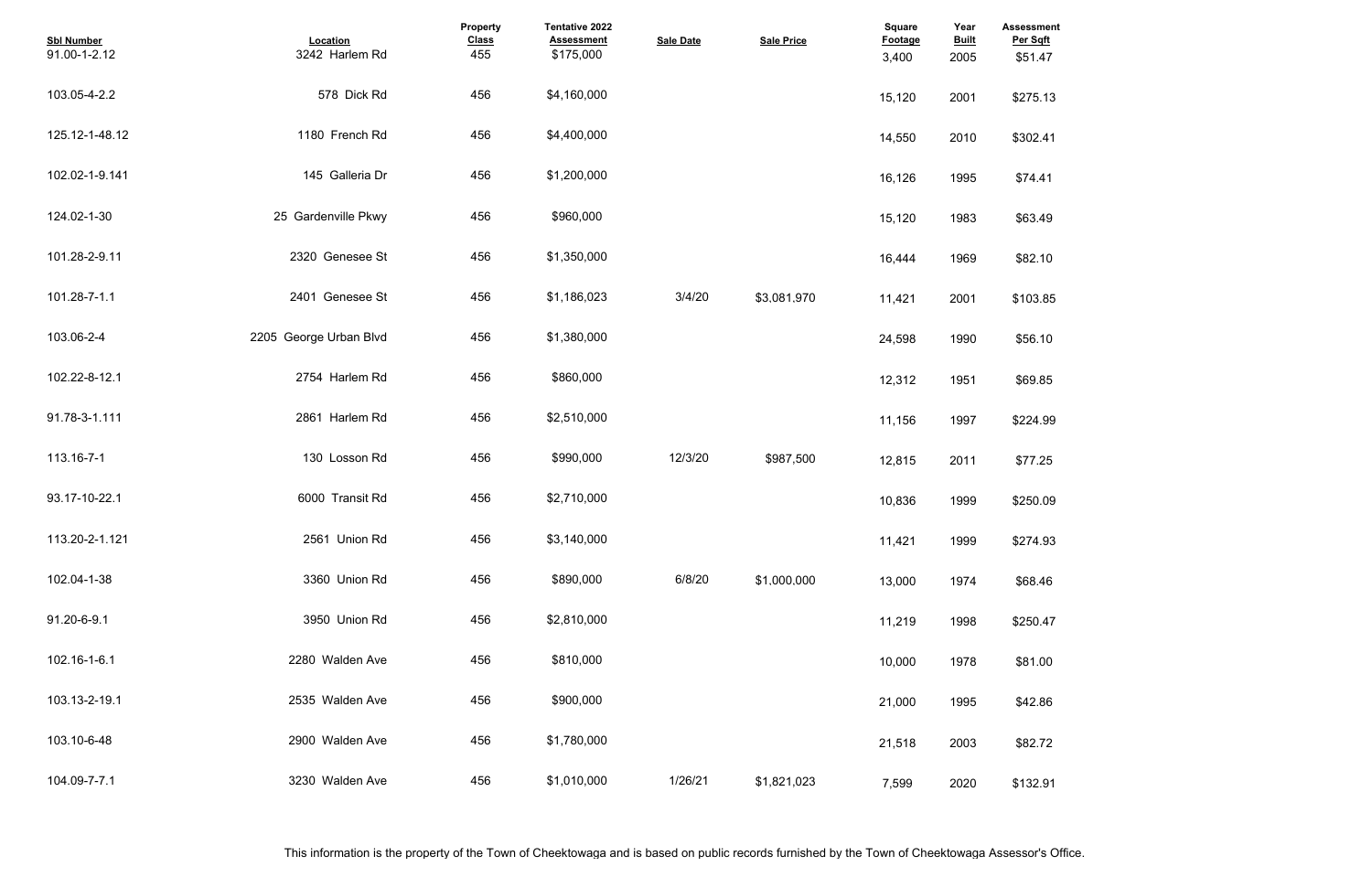| <b>Assessment</b><br>Per Sqft<br>\$225.79 |  |  |
|-------------------------------------------|--|--|
| \$61.96                                   |  |  |
| \$111.77                                  |  |  |
| \$42.66                                   |  |  |
| \$93.82                                   |  |  |
| \$94.95                                   |  |  |
| \$127.89                                  |  |  |
| \$53.08                                   |  |  |
| \$85.22                                   |  |  |
| \$105.14                                  |  |  |
| \$69.33                                   |  |  |
| \$270.00                                  |  |  |
| \$32.44                                   |  |  |
| \$166.23                                  |  |  |
| \$220.83                                  |  |  |
| \$201.26                                  |  |  |
| \$220.52                                  |  |  |
| \$201.06                                  |  |  |
| \$260.68                                  |  |  |

| <b>Sbl Number</b><br>113.62-2-1.21 | Location<br>2315 William St | <b>Property</b><br><b>Class</b><br>456 | Tentative 2022<br><b>Assessment</b><br>\$1,520,000 | <b>Sale Date</b> | <b>Sale Price</b> | Square<br><b>Footage</b><br>6,732 | Year<br><b>Built</b><br>1985 | Assessmer<br>Per Sqft<br>\$225.79 |
|------------------------------------|-----------------------------|----------------------------------------|----------------------------------------------------|------------------|-------------------|-----------------------------------|------------------------------|-----------------------------------|
| 124.02-2-11                        | 145 French Rd               | 457                                    | \$285,000                                          |                  |                   | 4,600                             | 1973                         | \$61.96                           |
| 125.12-9-2                         | 1200 French Rd              | 457                                    | \$750,000                                          |                  |                   | 6,710                             | 1997                         | \$111.77                          |
| 91.18-1-20.1                       | 2880 Genesee St             | 457                                    | \$590,000                                          |                  |                   | 13,831                            | 1998                         | \$42.66                           |
| 91.00-1-2.11                       | 3252 Harlem Rd              | 457                                    | \$220,000                                          |                  |                   | 2,345                             | 1964                         | \$93.82                           |
| 115.05-6-23.1                      | 5128 Transit Rd             | 457                                    | \$395,000                                          |                  |                   | 4,160                             | 1964                         | \$94.95                           |
| 93.13-10-6                         | 6370 Transit Rd             | 457                                    | \$790,000                                          |                  |                   | 6,177                             | 2013                         | \$127.89                          |
| 91.16-1-25.12                      | 4230-4236 Union Rd          | 457                                    | \$510,000                                          |                  |                   | 9,608                             | 1960                         | \$53.08                           |
| 113.16-4-9                         | 2618 Union Rd               | 457                                    | \$395,000                                          |                  |                   | 4,635                             | 1950                         | \$85.22                           |
| 80.20-11-10                        | 4819 Union Rd               | 457                                    | \$810,000                                          |                  |                   | 7,704                             | 1985                         | \$105.14                          |
| 102.02-1-25                        | 2200 Walden Ave             | 457                                    | \$520,000                                          |                  |                   | 7,500                             | 1958                         | \$69.33                           |
| 104.09-5-3                         | 3263 Walden Ave             | 457                                    | \$405,000                                          |                  |                   | 1,500                             | 1960                         | \$270.00                          |
| 102.03-2-33                        | 90 Anderson Rd              | 460                                    | \$163,000                                          |                  |                   | 5,024                             | 1984                         | \$32.44                           |
| 102.02-3-1.1                       | 3517 Union Rd               | 461                                    | \$1,150,000                                        |                  |                   | 6,918                             | 2005                         | \$166.23                          |
| 91.16-2-58                         | 4237 Union Rd               | 461                                    | \$530,000                                          |                  |                   | 2,400                             | 1974                         | \$220.83                          |
| 102.04-3-33.1                      | 3251 Broadway St            | 462                                    | \$640,000                                          |                  |                   | 3,180                             | 2004                         | \$201.26                          |
| 103.05-4-3                         | 570 Dick Rd                 | 462                                    | \$460,000                                          |                  |                   | 2,086                             | 1974                         | \$220.52                          |
| 103.05-3-1.11                      | 600 Dick Rd                 | 462                                    | \$760,000                                          |                  |                   | 3,780                             | 1971                         | \$201.06                          |
| 124.02-2-12.111                    | 143 French Rd               | 462                                    | \$970,000                                          |                  |                   | 3,721                             | 1972                         | \$260.68                          |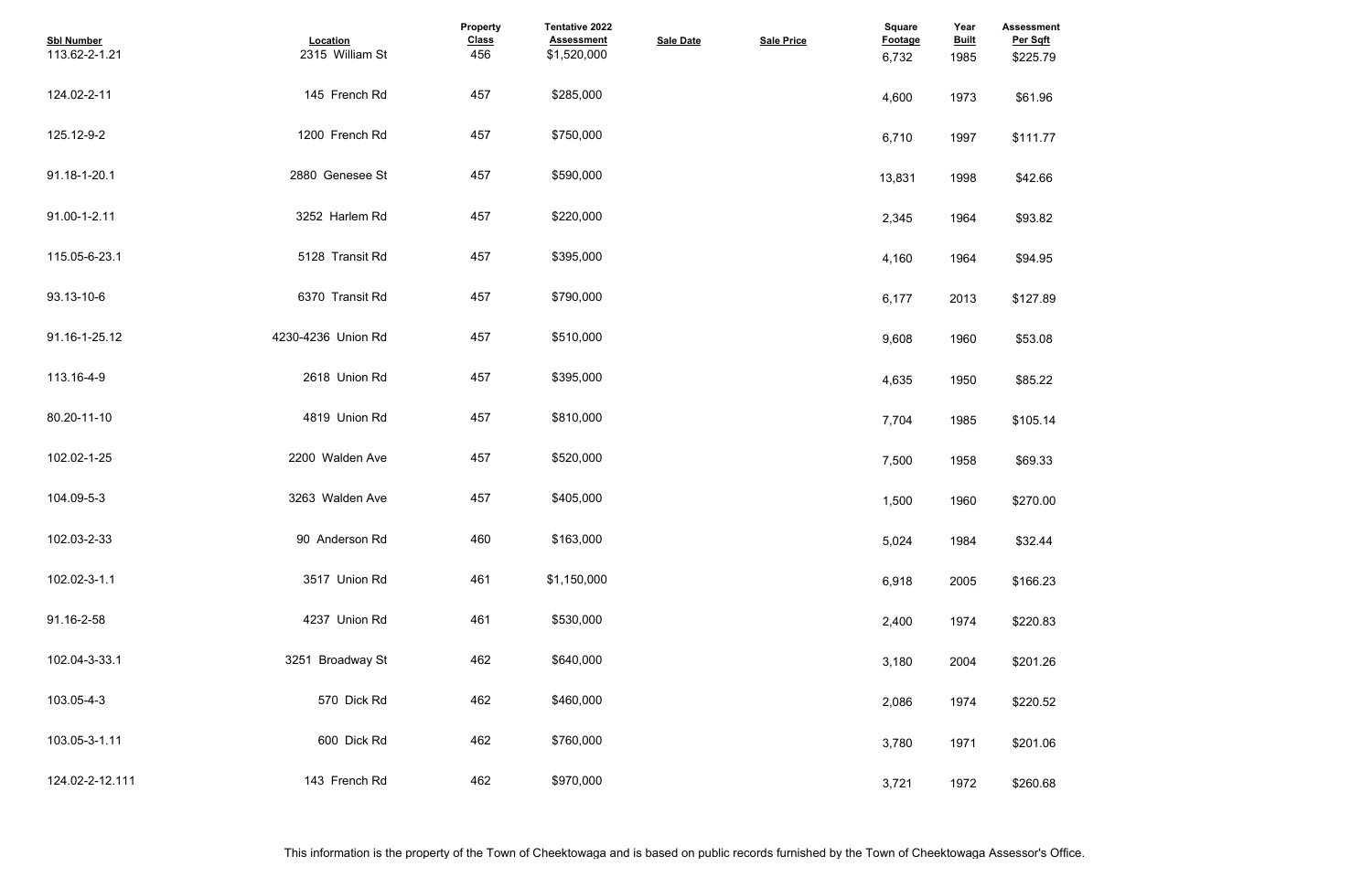| <b>Assessment</b>    |  |  |  |
|----------------------|--|--|--|
| Per Sqft<br>\$100.00 |  |  |  |
|                      |  |  |  |
| \$210.88             |  |  |  |
| \$218.89             |  |  |  |
| \$219.44             |  |  |  |
|                      |  |  |  |
| \$232.44             |  |  |  |
| \$200.65             |  |  |  |
|                      |  |  |  |
| \$67.79              |  |  |  |
| \$263.29             |  |  |  |
|                      |  |  |  |
| \$239.25             |  |  |  |
| \$164.18             |  |  |  |
| \$238.20             |  |  |  |
|                      |  |  |  |
| \$148.36             |  |  |  |
| \$19.47              |  |  |  |
|                      |  |  |  |
| \$57.50              |  |  |  |
| \$50.16              |  |  |  |
|                      |  |  |  |
| \$60.41              |  |  |  |
| \$55.85              |  |  |  |
| \$48.43              |  |  |  |
|                      |  |  |  |
| \$52.61              |  |  |  |

| <b>Sbl Number</b><br>125.12-10-2 | <b>Location</b><br>1219 French Rd | Property<br><b>Class</b><br>462 | <b>Tentative 2022</b><br><b>Assessment</b><br>\$323,300 | <b>Sale Date</b> | <b>Sale Price</b> | Square<br><b>Footage</b><br>3,233 | Year<br><b>Built</b><br>1972 | <b>Assessmer</b><br>Per Sqft<br>\$100.00 |
|----------------------------------|-----------------------------------|---------------------------------|---------------------------------------------------------|------------------|-------------------|-----------------------------------|------------------------------|------------------------------------------|
| 126.09-2-3                       | 1455 French Rd                    | 462                             | \$1,140,000                                             |                  |                   | 5,406                             | 1975                         | \$210.88                                 |
| 92.18-17-23.112                  | 2040 George Urban Blvd            | 462                             | \$950,000                                               |                  |                   | 4,340                             | 1997                         | \$218.89                                 |
| 92.18-17-23.113                  | 2066 George Urban Blvd            | 462                             | \$790,000                                               |                  |                   | 3,600                             | 1977                         | \$219.44                                 |
| 92.18-17-23.22                   | 2070 George Urban Blvd            | 462                             | \$930,000                                               |                  |                   | 4,001                             | 2006                         | \$232.44                                 |
| 91.09-7-23                       | 3333 Harlem Rd                    | 462                             | \$870,000                                               |                  |                   | 4,336                             | 2004                         | \$200.65                                 |
| 113.12-2-28.311                  | 2875 Union Rd                     | 462                             | \$30,840,000                                            |                  |                   | 454,909                           | 1970                         | \$67.79                                  |
| 102.02-1-11.1                    | 3700 Union Rd                     | 462                             | \$1,060,000                                             |                  |                   | 4,026                             | 1972                         | \$263.29                                 |
| 102.02-1-9.131                   | 3760 Union Rd                     | 462                             | \$890,000                                               |                  |                   | 3,720                             | 1989                         | \$239.25                                 |
| 102.03-2-17.1                    | 1675 Walden Ave                   | 462                             | \$1,000,000                                             |                  |                   | 6,091                             | 1972                         | \$164.18                                 |
| 103.10-7-10                      | 2690 Walden Ave                   | 462                             | \$520,000                                               |                  |                   | 2,183                             | 1970                         | \$238.20                                 |
| 113.16-5-1.11                    | 3031 William St                   | 462                             | \$770,000                                               |                  |                   | 5,190                             | 1990                         | \$148.36                                 |
| 102.03-3-28.14                   | 900 Thruway Plaza Dr              | 463                             | \$438,000                                               |                  |                   | 22,500                            | 1967                         | \$19.47                                  |
| 91.16-5-5                        | 66 Aberdeen St                    | 464                             | \$115,000                                               | 5/13/20          | \$115,000         | 2,000                             | 1955                         | \$57.50                                  |
| 81.03-2-1                        | 80 Aero Dr                        | 464                             | \$820,000                                               |                  |                   | 16,348                            | 1968                         | \$50.16                                  |
| 81.03-2-10                       | 244 Aero Dr                       | 464                             | \$94,000                                                |                  |                   | 1,556                             | 1968                         | \$60.41                                  |
| 92.02-1-2                        | 495 Aero Dr                       | 464                             | \$1,050,000                                             |                  |                   | 18,800                            | 1967                         | \$55.85                                  |
| $92.02 - 1 - 3$                  | 505 Aero Dr                       | 464                             | \$245,000                                               |                  |                   | 5,059                             | 2015                         | \$48.43                                  |
| 92.02-1-4.11                     | 525 Aero Dr                       | 464                             | \$700,000                                               |                  |                   | 13,305                            | 1973                         | \$52.61                                  |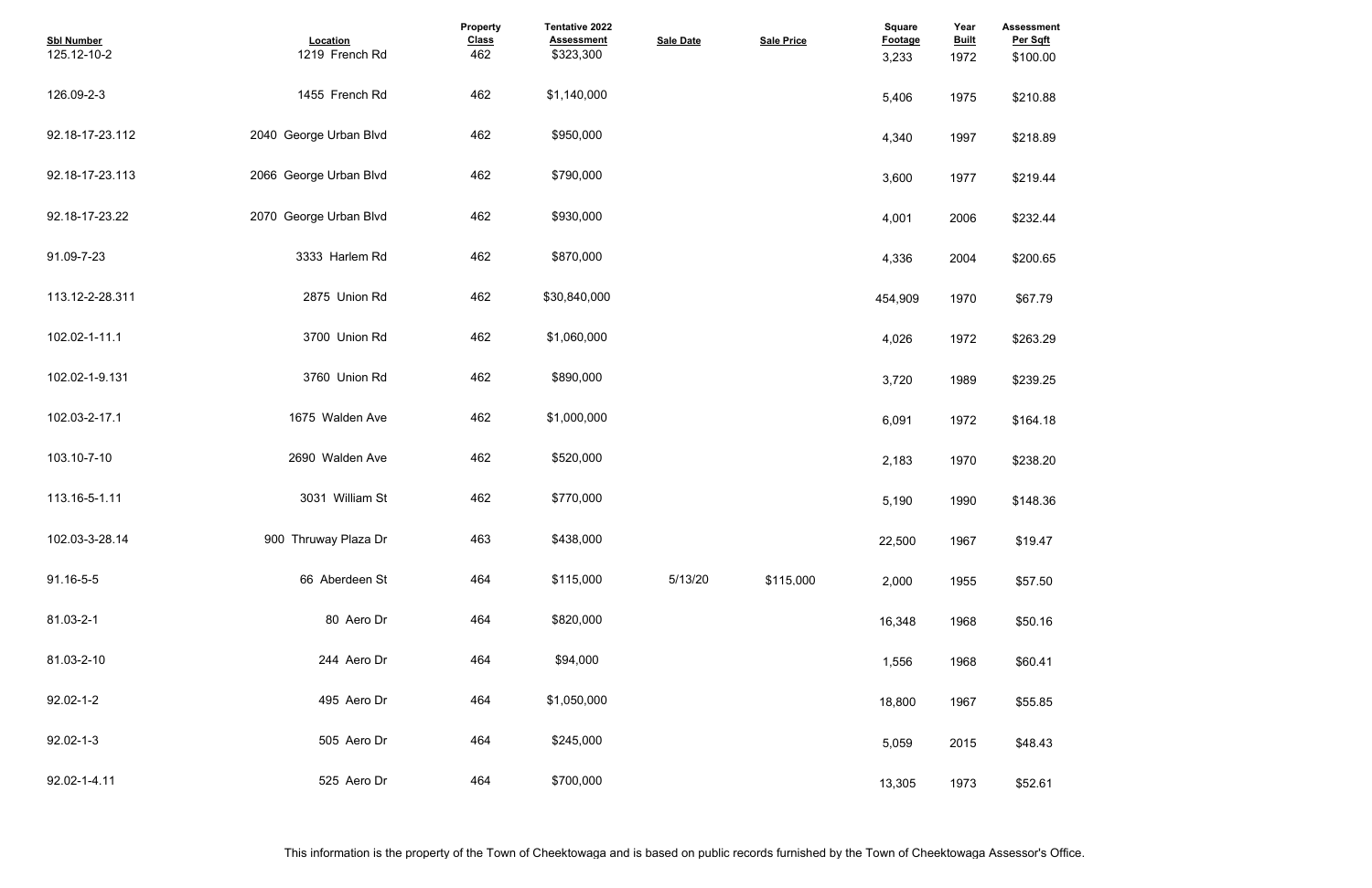| <b>Assessment</b><br>Per Sqft |  |  |
|-------------------------------|--|--|
| \$82.84                       |  |  |
|                               |  |  |
| \$33.00                       |  |  |
|                               |  |  |
| \$98.49                       |  |  |
|                               |  |  |
| \$98.47                       |  |  |
|                               |  |  |
| \$138.70                      |  |  |
| \$141.78                      |  |  |
|                               |  |  |
| \$41.49                       |  |  |
|                               |  |  |
| \$46.07                       |  |  |
|                               |  |  |
| \$110.04                      |  |  |
| \$59.32                       |  |  |
|                               |  |  |
| \$44.46                       |  |  |
|                               |  |  |
| \$64.89                       |  |  |
|                               |  |  |
| \$53.36                       |  |  |
|                               |  |  |
| \$87.07                       |  |  |
| \$88.24                       |  |  |
|                               |  |  |
| \$136.44                      |  |  |
|                               |  |  |
| \$100.00                      |  |  |
|                               |  |  |
| \$52.16                       |  |  |
|                               |  |  |
| \$80.83                       |  |  |

| <b>Sbl Number</b><br>92.02-1-8.111 | Location<br>587 Aero Dr | Property<br><b>Class</b><br>464 | Tentative 2022<br><b>Assessment</b><br>\$490,000 | <b>Sale Date</b> | <b>Sale Price</b> | Square<br><b>Footage</b><br>5,915 | Year<br><b>Built</b><br>1995 | <b>Assessmer</b><br>Per Sqft<br>\$82.84 |
|------------------------------------|-------------------------|---------------------------------|--------------------------------------------------|------------------|-------------------|-----------------------------------|------------------------------|-----------------------------------------|
| 90.08-7-75.2                       | <b>Affinity Ln</b>      | 464                             | \$300,000                                        |                  |                   | 9,090                             | 1951                         | \$33.00                                 |
| 92.02-2-31                         | 300 Airborne Pkwy       | 464                             | \$10,680,000                                     |                  |                   | 108,435                           | 2009                         | \$98.49                                 |
| 92.02-2-32                         | 400 Airborne Pkwy       | 464                             | \$10,750,000                                     |                  |                   | 109,170                           | 2016                         | \$98.47                                 |
| 92.02-2-33                         | 600 Airborne Pkwy       | 464                             | \$7,280,000                                      |                  |                   | 52,488                            | 2019                         | \$138.70                                |
| 92.02-2-34                         | 650 Airborne Pkwy       | 464                             | \$6,380,000                                      |                  |                   | 45,000                            | 2019                         | \$141.78                                |
| 102.04-1-7.111                     | 25-37 Anderson Rd       | 464                             | \$1,220,000                                      |                  |                   | 29,405                            | 1974                         | \$41.49                                 |
| 102.04-1-6.12                      | 45 Anderson Rd          | 464                             | \$465,000                                        |                  |                   | 10,094                            | 1960                         | \$46.07                                 |
| 103.17-1-13.1                      | <b>Broadway St</b>      | 464                             | \$125,000                                        |                  |                   | 1,136                             | 1986                         | \$110.04                                |
| 102.03-3-25.11                     | 2485 Broadway St        | 464                             | \$350,000                                        |                  |                   | 5,900                             | 2008                         | \$59.32                                 |
| 103.13-1-21.1                      | 3786 Broadway St        | 464                             | \$350,000                                        |                  |                   | 7,872                             | 1994                         | \$44.46                                 |
| 103.14-2-7.3                       | 3900 Broadway St        | 464                             | \$73,000                                         |                  |                   | 1,125                             | 1968                         | \$64.89                                 |
| 103.14-2-22                        | 3926 Broadway St        | 464                             | \$100,000                                        |                  |                   | 1,874                             | 1965                         | \$53.36                                 |
| 103.76-6-14.2                      | 4640 Broadway St        | 464                             | \$270,000                                        |                  |                   | 3,101                             | 1994                         | \$87.07                                 |
| 104.69-6-9                         | 4713 Broadway St        | 464                             | \$57,000                                         |                  |                   | 646                               | 1945                         | \$88.24                                 |
| 92.09-4-15.2                       | 132 Cayuga Rd           | 464                             | \$620,000                                        |                  |                   | 4,544                             | 1962                         | \$136.44                                |
| 92.01-1-3.1/L                      | 225 Cayuga Rd           | 464                             | \$320,000                                        |                  |                   | 3,200                             | 1990                         | \$100.00                                |
| 92.01-1-2.1/C                      | 301 Cayuga Rd           | 464                             | \$1,700,000                                      |                  |                   | 32,595                            | 1990                         | \$52.16                                 |
| 92.01-1-2.1/E                      | 303 Cayuga Rd           | 464                             | \$2,910,000                                      |                  |                   | 36,000                            | 1992                         | \$80.83                                 |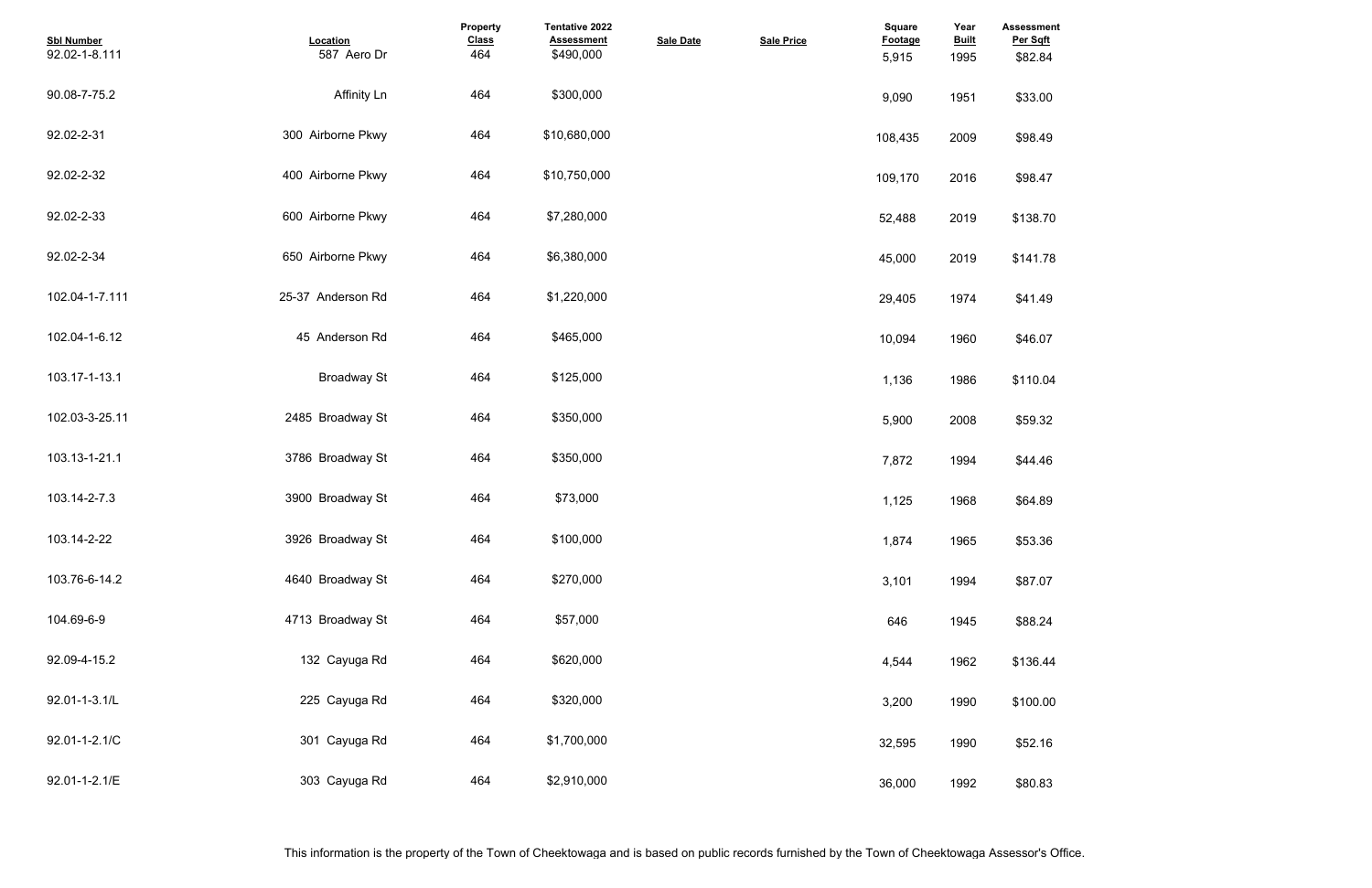| <b>Assessment</b><br>Per Sqft<br>\$80.82 |  |  |
|------------------------------------------|--|--|
| \$80.75                                  |  |  |
| \$74.75                                  |  |  |
| \$80.81                                  |  |  |
| \$92.59                                  |  |  |
| \$93.95                                  |  |  |
| \$67.46                                  |  |  |
| \$47.32                                  |  |  |
| \$65.91                                  |  |  |
| \$112.38                                 |  |  |
| \$173.11                                 |  |  |
| \$94.29                                  |  |  |
| \$47.11                                  |  |  |
| \$61.30                                  |  |  |
| \$74.56                                  |  |  |
| \$74.46                                  |  |  |
| \$72.92                                  |  |  |
| \$68.40                                  |  |  |
| \$108.43                                 |  |  |

| <b>Sbl Number</b><br>92.01-1-2.1/F | Location<br>305 Cayuga Rd | Property<br><b>Class</b><br>464 | <b>Tentative 2022</b><br><b>Assessment</b><br>\$2,740,000 | <b>Sale Date</b> | <b>Sale Price</b> | <b>Square</b><br><b>Footage</b><br>33,901 | Year<br><b>Built</b><br>1993 | Assessmer<br>Per Sqft<br>\$80.82 |
|------------------------------------|---------------------------|---------------------------------|-----------------------------------------------------------|------------------|-------------------|-------------------------------------------|------------------------------|----------------------------------|
| 92.01-1-2.1/G                      | 307 Cayuga Rd             | 464                             | \$2,230,000                                               |                  |                   | 27,615                                    | 1998                         | \$80.75                          |
| 92.05-2-11.1                       | 354 Cayuga Rd             | 464                             | \$700,000                                                 |                  |                   | 9,364                                     | 1993                         | \$74.75                          |
| 92.01-1-1.2                        | 455 Cayuga Rd             | 464                             | \$5,040,000                                               |                  |                   | 62,365                                    | 2001                         | \$80.81                          |
| 81.17-4-46                         | 470 Cayuga Rd             | 464                             | \$800,000                                                 |                  |                   | 8,640                                     | 1970                         | \$92.59                          |
| 80.70-2-10.2                       | 374-380 Cleveland Dr      | 464                             | \$295,000                                                 |                  |                   | 3,140                                     | 1985                         | \$93.95                          |
| 92.05-2-1                          | 1505-1517 Cleveland Dr    | 464                             | \$255,000                                                 |                  |                   | 3,780                                     | 1968                         | \$67.46                          |
| 80.17-9-1                          | 337 Cleveland Dr          | 464                             | \$265,000                                                 |                  |                   | 5,600                                     | 1960                         | \$47.32                          |
| 80.70-2-10.1                       | 384 Cleveland Dr          | 464                             | \$58,000                                                  |                  |                   | 880                                       | 1960                         | \$65.91                          |
| 80.17-9-5                          | 385 Cleveland Dr          | 464                             | \$405,000                                                 |                  |                   | 3,604                                     | 1971                         | \$112.38                         |
| 80.20-14-11.1                      | 1259 Cleveland Dr         | 464                             | \$730,000                                                 |                  |                   | 4,217                                     | 1957                         | \$173.11                         |
| 123.36-4-15                        | 2130 Clinton St           | 464                             | \$190,000                                                 |                  |                   | 2,015                                     | 1975                         | \$94.29                          |
| 124.29-1-7                         | 2390 Clinton St           | 464                             | \$255,000                                                 |                  |                   | 5,413                                     | 1956                         | \$47.11                          |
| 113.56-8-10                        | 16 Columbus Ave           | 464                             | \$205,000                                                 |                  |                   | 3,344                                     | 1920                         | \$61.30                          |
| 114.09-4-19.111                    | 555 Como Park Blvd        | 464                             | \$170,000                                                 | 10/27/21         | \$255.000         | 2,280                                     | 2011                         | \$74.56                          |
| 103.09-1-8.11                      | 430-432 Dick Rd           | 464                             | \$950,000                                                 |                  |                   | 12,759                                    | 2005                         | \$74.46                          |
| 92.17-11-14.1                      | 696-702 Dick Rd           | 464                             | \$350,000                                                 |                  |                   | 4,800                                     | 1985                         | \$72.92                          |
| 103.10-6-44                        | 345 Dick Rd               | 464                             | \$435,000                                                 |                  |                   | 6,360                                     | 1970                         | \$68.40                          |
| 103.10-6-1                         | 375 Dick Rd               | 464                             | \$445,000                                                 |                  |                   | 4,104                                     | 1981                         | \$108.43                         |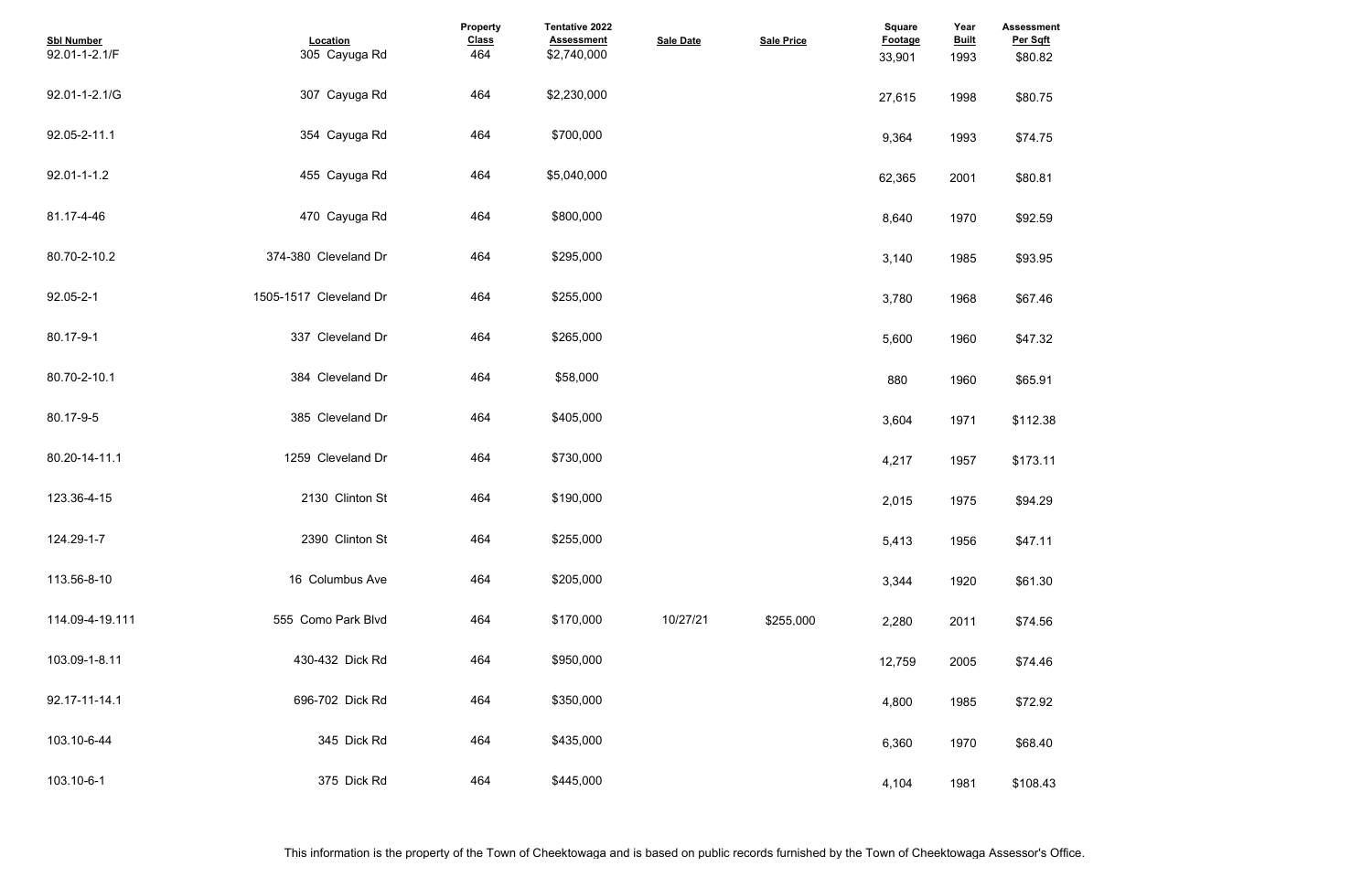| <b>Assessment</b><br>Per Sqft |  |  |  |
|-------------------------------|--|--|--|
| \$94.25                       |  |  |  |
|                               |  |  |  |
| \$57.81                       |  |  |  |
| \$137.04                      |  |  |  |
|                               |  |  |  |
| \$115.47                      |  |  |  |
| \$64.89                       |  |  |  |
|                               |  |  |  |
| \$95.66                       |  |  |  |
| \$107.14                      |  |  |  |
|                               |  |  |  |
| \$113.59                      |  |  |  |
| \$149.82                      |  |  |  |
|                               |  |  |  |
| \$121.67                      |  |  |  |
| \$63.14                       |  |  |  |
|                               |  |  |  |
| \$135.14                      |  |  |  |
| \$122.95                      |  |  |  |
|                               |  |  |  |
| \$50.67                       |  |  |  |
| \$77.24                       |  |  |  |
|                               |  |  |  |
| \$67.90                       |  |  |  |
| \$132.26                      |  |  |  |
|                               |  |  |  |
| \$81.25                       |  |  |  |
| \$83.33                       |  |  |  |
|                               |  |  |  |

| <b>Sbl Number</b><br>92.17-7-1 | Location<br>759 Dick Rd | Property<br><b>Class</b><br>464 | Tentative 2022<br><b>Assessment</b><br>\$190,000 | <b>Sale Date</b> | <b>Sale Price</b> | <b>Square</b><br>Footage<br>2,016 | Year<br><b>Built</b><br>1990 | <b>Assessmer</b><br>Per Sqft<br>\$94.25 |
|--------------------------------|-------------------------|---------------------------------|--------------------------------------------------|------------------|-------------------|-----------------------------------|------------------------------|-----------------------------------------|
| 112.84-8-1.21                  | 609-617 Dingens St      | 464                             | \$1,480,000                                      |                  |                   | 25,600                            | 1991                         | \$57.81                                 |
| 81.17-1-29                     | 372 Ellen Dr            | 464                             | \$185,000                                        |                  |                   | 1,350                             | 1984                         | \$137.04                                |
| 125.11-5-11                    | 928-932 French Rd       | 464                             | \$600,000                                        |                  |                   | 5,196                             | 1979                         | \$115.47                                |
| 124.02-2-12.12                 | 149 French Rd           | 464                             | \$210,000                                        | 3/23/21          | \$210.000         | 3,236                             | 1994                         | \$64.89                                 |
| 125.09-6-1                     | 529 French Rd           | 464                             | \$150,000                                        |                  |                   | 1,568                             | 1968                         | \$95.66                                 |
| 125.11-7-1                     | 1025 French Rd          | 464                             | \$360,000                                        |                  |                   | 3,360                             | 1987                         | \$107.14                                |
| 125.12-1-52.21                 | 1050 French Rd          | 464                             | \$550,000                                        |                  |                   | 4,842                             | 2008                         | \$113.59                                |
| 125.12-13-9                    | 1165 French Rd          | 464                             | \$670,000                                        |                  |                   | 4,472                             | 1973                         | \$149.82                                |
| 91.79-1-3                      | 2833-2839 Genesee St    | 464                             | \$365,000                                        | 5/10/21          | \$210.000         | 3,000                             | 1972                         | \$121.67                                |
| $92.03 - 1 - 1$                | 3901-3909 Genesee St    | 464                             | \$4,330,000                                      |                  |                   | 68,579                            | 1958                         | \$63.14                                 |
| 91.79-2-3                      | 2865 Genesee St         | 464                             | \$240,000                                        |                  |                   | 1,776                             | 1960                         | \$135.14                                |
| 91.18-11-6                     | 2925 Genesee St         | 464                             | \$240,000                                        |                  |                   | 1,952                             | 1956                         | \$122.95                                |
| 91.18-10-3.1                   | 2959 Genesee St         | 464                             | \$460,000                                        |                  |                   | 9,079                             | 1970                         | \$50.67                                 |
| 91.15-12-28                    | 3366 Genesee St         | 464                             | \$265,000                                        |                  |                   | 3,431                             | 1975                         | \$77.24                                 |
| $91.20 - 1 - 6$                | 3409 Genesee St         | 464                             | \$355,000                                        |                  |                   | 5,228                             | 1972                         | \$67.90                                 |
| 91.16-2-50                     | 3636 Genesee St         | 464                             | \$180,000                                        |                  |                   | 1,361                             | 1998                         | \$132.26                                |
| 91.16-3-5.1                    | 3735 Genesee St         | 464                             | \$520,000                                        |                  |                   | 6,400                             | 1960                         | \$81.25                                 |
| 92.13-2-2                      | 3775 Genesee St         | 464                             | \$125,000                                        |                  |                   | 1,500                             | 1961                         | \$83.33                                 |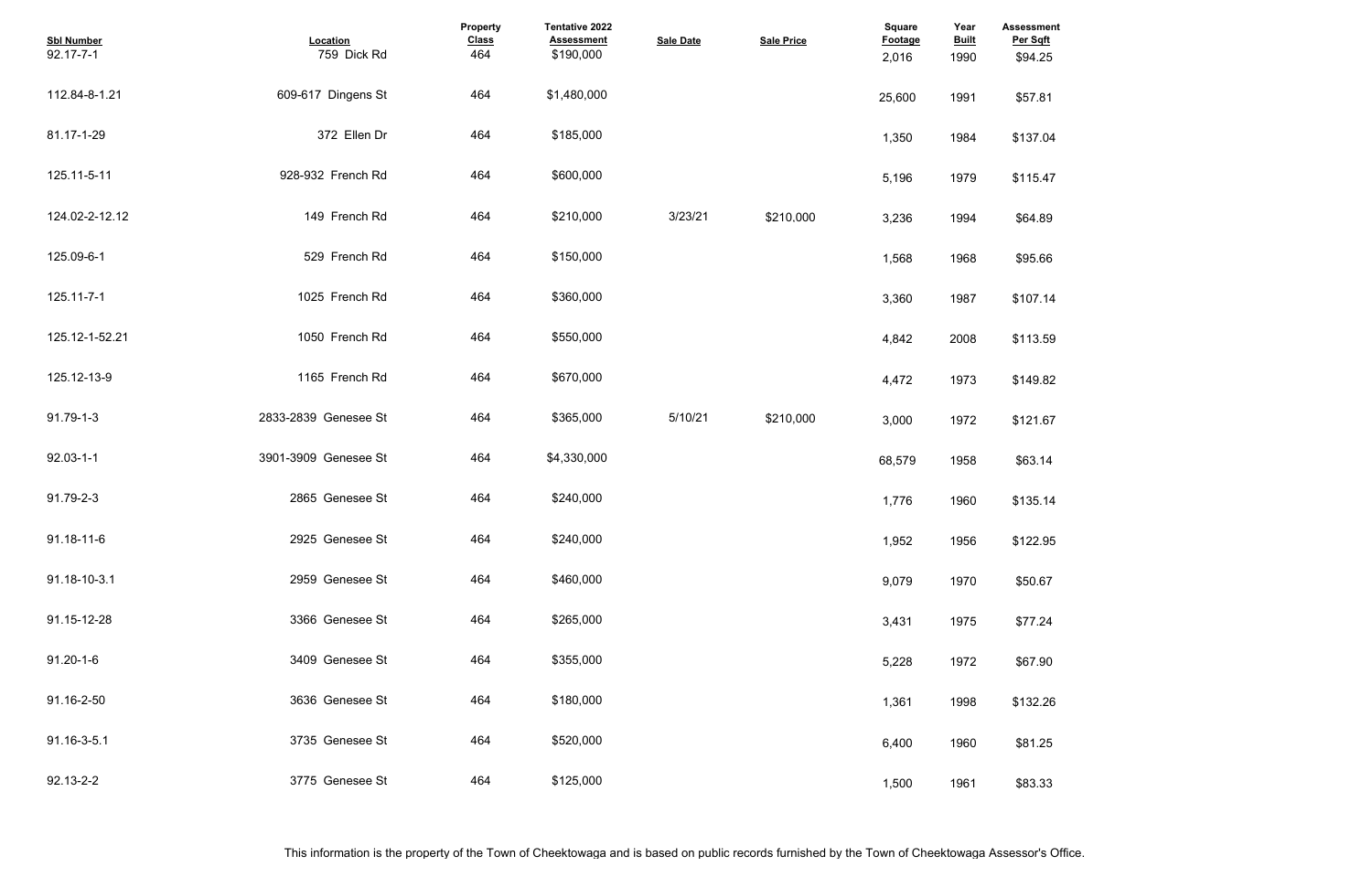| <b>Assessment</b><br>Per Sqft<br>\$90.00 |  |  |
|------------------------------------------|--|--|
| \$95.00                                  |  |  |
| \$83.62                                  |  |  |
| \$68.33                                  |  |  |
| \$95.02                                  |  |  |
| \$64.50                                  |  |  |
| \$128.07                                 |  |  |
| \$90.97                                  |  |  |
| \$135.96                                 |  |  |
| \$83.33                                  |  |  |
| \$74.28                                  |  |  |
| \$160.71                                 |  |  |
| \$625.00                                 |  |  |
| \$112.61                                 |  |  |
| \$52.37                                  |  |  |
| \$44.06                                  |  |  |
| \$90.67                                  |  |  |
| \$81.60                                  |  |  |
| \$162.71                                 |  |  |

| <b>Sbl Number</b><br>92.13-2-3 | Location<br>3775 Genesee St | <b>Property</b><br><b>Class</b><br>464 | <b>Tentative 2022</b><br><b>Assessment</b><br>\$90,000 | <b>Sale Date</b> | <b>Sale Price</b> | Square<br>Footage<br>1,000 | Year<br><b>Built</b><br>1961 | Assessmer<br>Per Sqft<br>\$90.00 |
|--------------------------------|-----------------------------|----------------------------------------|--------------------------------------------------------|------------------|-------------------|----------------------------|------------------------------|----------------------------------|
| 92.03-1-3.1                    | 3999 Genesee St             | 464                                    | \$640,000                                              |                  |                   | 6,737                      | 1967                         | \$95.00                          |
| 92.03-1-17.111                 | 4225 Genesee St             | 464                                    | \$1,960,000                                            |                  |                   | 23,440                     | 1990                         | \$83.62                          |
| 92.03-1-20.1                   | 4285 Genesee St             | 464                                    | \$2,110,000                                            |                  |                   | 30,880                     | 1959                         | \$68.33                          |
| 92.04-1-1./A                   | 4455 Genesee St             | 464                                    | \$1,260,000                                            |                  |                   | 13,261                     | 2019                         | \$95.02                          |
| 92.02-3-18                     | 4950 Genesee St             | 464                                    | \$4,160,000                                            |                  |                   | 64,500                     | 1998                         | \$64.50                          |
| 93.01-1-13.2                   | 5001 Genesee St             | 464                                    | \$1,300,000                                            |                  |                   | 10,151                     | 2007                         | \$128.07                         |
| 91.20-6-6                      | 1045 George Urban Blvd      | 464                                    | \$140,000                                              |                  |                   | 1,539                      | 1987                         | \$90.97                          |
| 103.06-2-2                     | 2197 George Urban Blvd      | 464                                    | \$335,000                                              |                  |                   | 2,464                      | 1965                         | \$135.96                         |
| 103.06-2-3                     | 2201 George Urban Blvd      | 464                                    | \$200,000                                              |                  |                   | 2,400                      | 1972                         | \$83.33                          |
| 103.07-8-1                     | 2301 George Urban Blvd      | 464                                    | \$205,000                                              |                  |                   | 2,760                      | 1967                         | \$74.28                          |
| 103.07-5-19                    | 2478 George Urban Blvd      | 464                                    | \$135,000                                              |                  |                   | 840                        | 1974                         | \$160.71                         |
| 102.03-1-2                     | Harlem Rd                   | 464                                    | \$1,350,000                                            |                  |                   | 2,160                      | 2005                         | \$625.00                         |
| 113.78-3-11                    | 1271-1275 Harlem Rd         | 464                                    | \$400,000                                              |                  |                   | 3,552                      | 1975                         | \$112.61                         |
| 124.22-2-6.1                   | 1169 Harlem Rd              | 464                                    | \$400,000                                              |                  |                   | 7,638                      | 1977                         | \$52.37                          |
| 124.22-2-10.11                 | 1199 Harlem Rd              | 464                                    | \$375,000                                              |                  |                   | 8,512                      | 1970                         | \$44.06                          |
| 113.78-3-14                    | 1299 Harlem Rd              | 464                                    | \$140,000                                              | 1/7/20           | \$125,000         | 1,544                      | 1965                         | \$90.67                          |
| 113.70-8-8                     | 1317 Harlem Rd              | 464                                    | \$235,000                                              | 4/23/21          | \$270.000         | 2,880                      | 1981                         | \$81.60                          |
| 113.62-3-24                    | 1481 Harlem Rd              | 464                                    | \$315,000                                              |                  |                   | 1,936                      | 1984                         | \$162.71                         |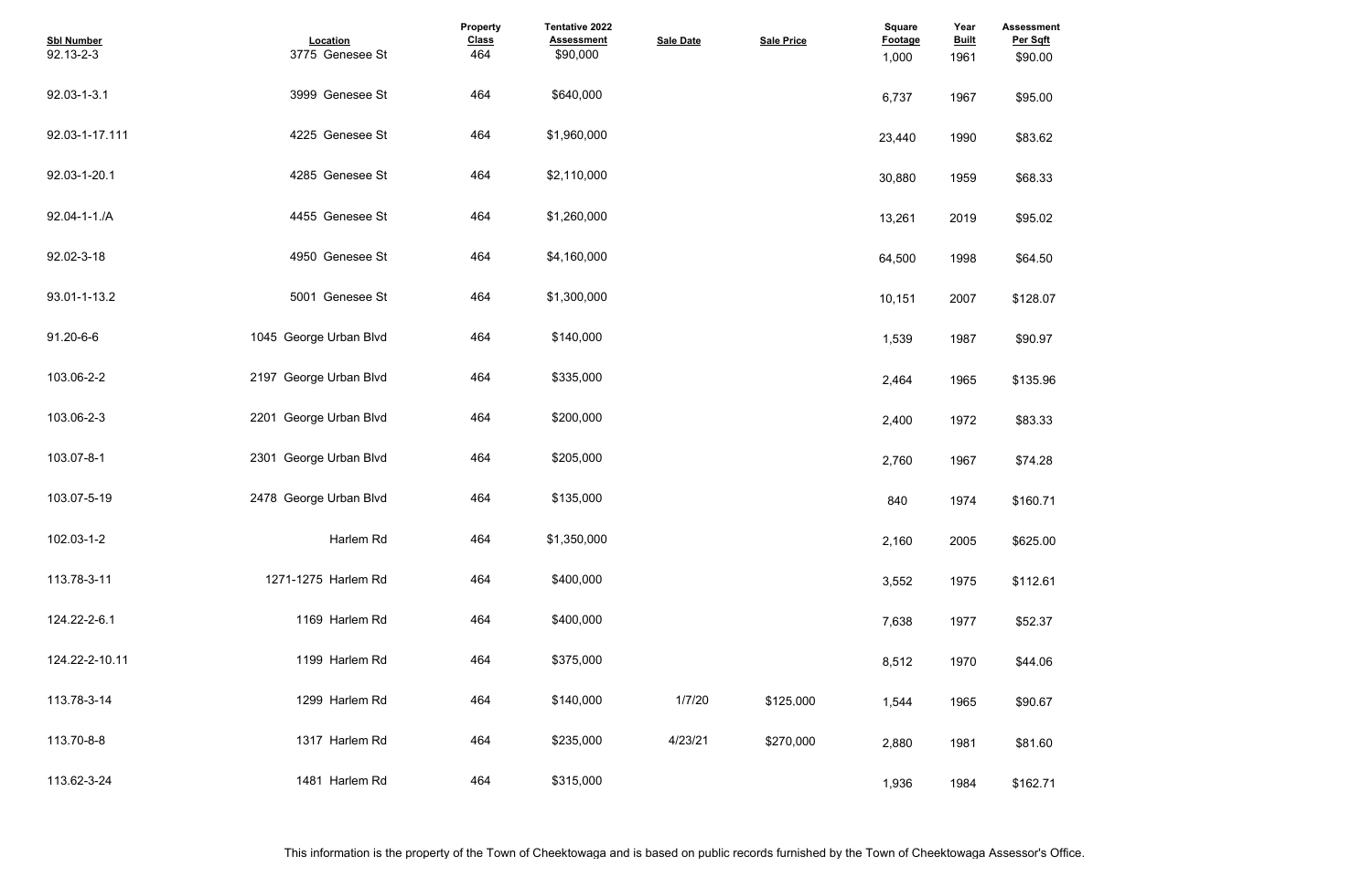| <b>Assessment</b><br>Per Sqft<br>\$166.88 |  |  |
|-------------------------------------------|--|--|
| \$123.92                                  |  |  |
| \$108.33                                  |  |  |
| \$215.91                                  |  |  |
| \$70.11                                   |  |  |
| \$130.43                                  |  |  |
| \$61.54                                   |  |  |
| \$89.29                                   |  |  |
| \$48.31                                   |  |  |
| \$61.14                                   |  |  |
| \$47.52                                   |  |  |
| \$68.37                                   |  |  |
| \$30.97                                   |  |  |
| \$19.82                                   |  |  |
| \$107.84                                  |  |  |
| \$87.52                                   |  |  |
| \$113.78                                  |  |  |
| \$58.00                                   |  |  |
| \$90.33                                   |  |  |

| <b>Sbl Number</b><br>102.46-3-1 | Location<br>2475 Harlem Rd | Property<br><b>Class</b><br>464 | <b>Tentative 2022</b><br><b>Assessment</b><br>\$650,000 | <b>Sale Date</b> | <b>Sale Price</b> | Square<br><b>Footage</b><br>3,895 | Year<br><b>Built</b><br>1991 | Assessmer<br>Per Sqft<br>\$166.88 |
|---------------------------------|----------------------------|---------------------------------|---------------------------------------------------------|------------------|-------------------|-----------------------------------|------------------------------|-----------------------------------|
| 102.30-2-12                     | 2657 Harlem Rd             | 464                             | \$200,000                                               |                  |                   | 1,614                             | 1957                         | \$123.92                          |
| 102.30-2-14                     | 2671 Harlem Rd             | 464                             | \$455,000                                               |                  |                   | 4,200                             | 1980                         | \$108.33                          |
| 102.30-2-18                     | 2695 Harlem Rd             | 464                             | \$380,000                                               |                  |                   | 1,760                             | 1983                         | \$215.91                          |
| 102.22-1-9                      | 2768 Harlem Rd             | 464                             | \$175,000                                               |                  |                   | 2,496                             | 1967                         | \$70.11                           |
| 91.78-3-1.112                   | 2887 Harlem Rd             | 464                             | \$900,000                                               |                  |                   | 6,900                             | 1997                         | \$130.43                          |
| 91.09-7-24                      | 3343 Harlem Rd             | 464                             | \$880,000                                               |                  |                   | 14,300                            | 1967                         | \$61.54                           |
| 91.09-1-39.2                    | 3435 Harlem Rd             | 464                             | \$700,000                                               |                  |                   | 7,840                             | 1973                         | \$89.29                           |
| 91.05-4-18                      | 3527 Harlem Rd             | 464                             | \$1,030,000                                             |                  |                   | 21,320                            | 1972                         | \$48.31                           |
| 91.05-2-49.1                    | 3580 Harlem Rd             | 464                             | \$540,000                                               |                  |                   | 8,832                             | 1960                         | \$61.14                           |
| 80.17-11-11                     | 3620 Harlem Rd             | 464                             | \$575,000                                               |                  |                   | 12,100                            | 1957                         | \$47.52                           |
| 80.17-10-13                     | 3660 Harlem Rd             | 464                             | \$265,000                                               |                  |                   | 3,876                             | 1967                         | \$68.37                           |
| 80.17-8-21                      | 3675 Harlem Rd             | 464                             | \$130,000                                               |                  |                   | 4,197                             | 1950                         | \$30.97                           |
| 80.17-8-22                      | 3685 Harlem Rd             | 464                             | \$190,000                                               |                  |                   | 9,586                             | 1950                         | \$19.82                           |
| 80.17-3-16.1                    | 3723 Harlem Rd             | 464                             | \$440,000                                               |                  |                   | 4,080                             | 1988                         | \$107.84                          |
| 80.17-3-11.11                   | 3795 Harlem Rd             | 464                             | \$420,000                                               |                  |                   | 4,799                             | 1993                         | \$87.52                           |
| 80.17-3-34.1                    | 3831 Harlem Rd             | 464                             | \$355,000                                               |                  |                   | 3,120                             | 2004                         | \$113.78                          |
| 80.17-4-1.2                     | 3871 Harlem Rd             | 464                             | \$1,160,000                                             |                  |                   | 20,000                            | 1969                         | \$58.00                           |
| 92.02-2-21                      | 80 Holtz Dr                | 464                             | \$4,920,000                                             |                  |                   | 54,466                            | 2001                         | \$90.33                           |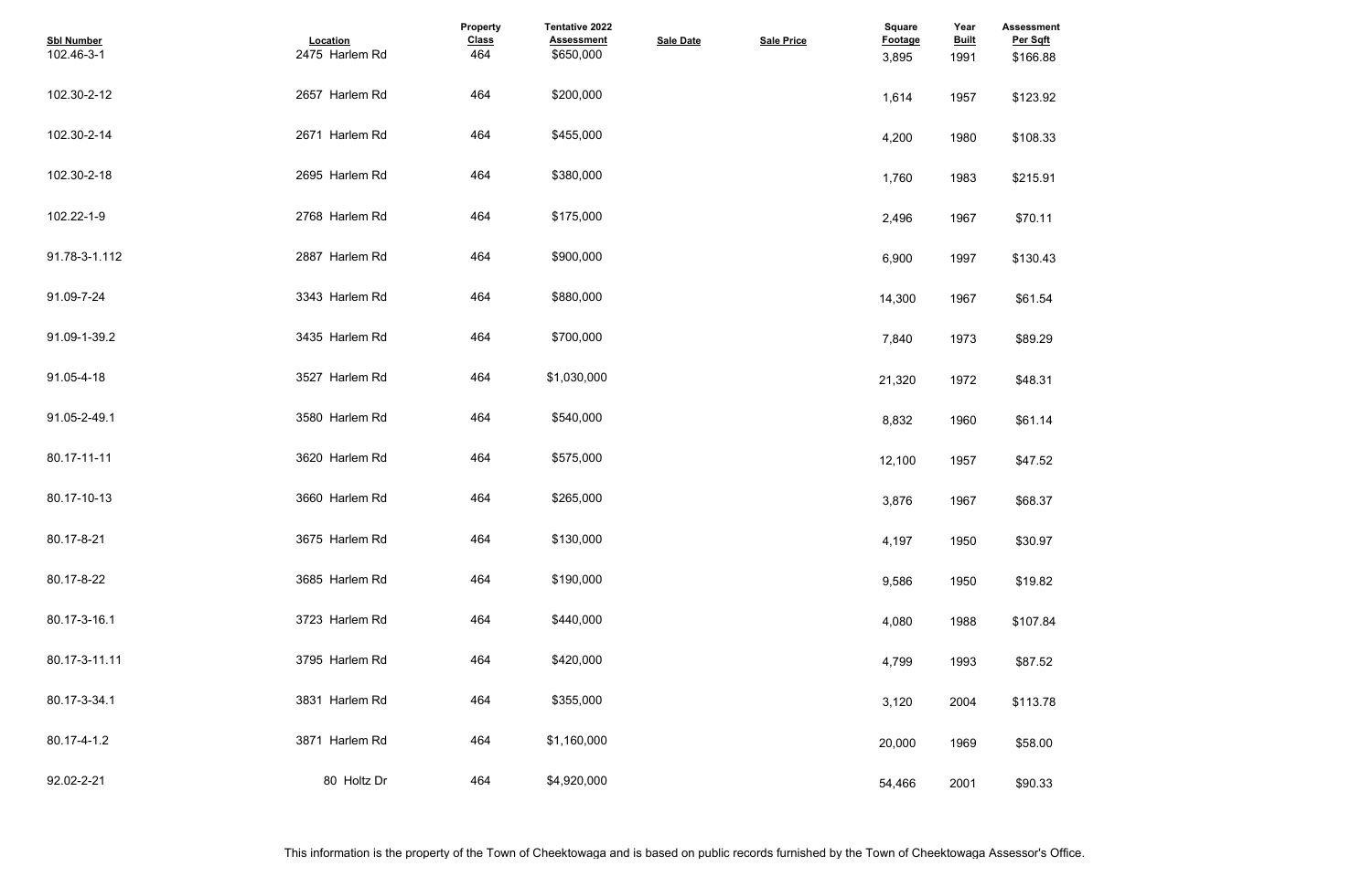| <b>Assessment</b><br>Per Sqft<br>\$49.89 |  |  |  |
|------------------------------------------|--|--|--|
| \$53.79                                  |  |  |  |
| \$49.45                                  |  |  |  |
| \$68.03                                  |  |  |  |
| \$55.89                                  |  |  |  |
| \$90.58                                  |  |  |  |
| \$92.59                                  |  |  |  |
| \$50.94                                  |  |  |  |
| \$96.55                                  |  |  |  |
| \$102.09                                 |  |  |  |
| \$179.73                                 |  |  |  |
| \$130.03                                 |  |  |  |
| \$107.46                                 |  |  |  |
| \$52.44                                  |  |  |  |
| \$78.81                                  |  |  |  |
| \$68.13                                  |  |  |  |
| \$83.45                                  |  |  |  |
| \$164.45                                 |  |  |  |
| \$361.52                                 |  |  |  |

| <b>Sbl Number</b><br>124.02-3-11.12 | Location<br>109 Industrial Pkwy | Property<br><b>Class</b><br>464 | Tentative 2022<br><b>Assessment</b><br>\$455,000 | <b>Sale Date</b> | <b>Sale Price</b> | Square<br><b>Footage</b><br>9,120 | Year<br><b>Built</b><br>1979 | <b>Assessmer</b><br>Per Sqft<br>\$49.89 |
|-------------------------------------|---------------------------------|---------------------------------|--------------------------------------------------|------------------|-------------------|-----------------------------------|------------------------------|-----------------------------------------|
| 102.18-3-13                         | 570 Kennedy Rd                  | 464                             | \$120,000                                        |                  |                   | 2,231                             | 1960                         | \$53.79                                 |
| 79.20-7-43                          | 1660 Kensington Ave             | 464                             | \$610,000                                        |                  |                   | 12,336                            | 1973                         | \$49.45                                 |
| 114.18-1-1                          | 501 Losson Rd                   | 464                             | \$200,000                                        |                  |                   | 2,940                             | 1975                         | \$68.03                                 |
| 91.10-4-1.12                        | 401-407 Maryvale Dr             | 464                             | \$280,000                                        |                  |                   | 5,010                             | 1969                         | \$55.89                                 |
| 91.52-1-2.1                         | 965 Maryvale Dr                 | 464                             | \$400,000                                        |                  |                   | 4,416                             | 1960                         | \$90.58                                 |
| 92.09-4-15.1                        | 1159 Maryvale Dr                | 464                             | \$660,000                                        |                  |                   | 7,128                             | 1993                         | \$92.59                                 |
| 126.05-3-3                          | 4804 Transit Rd                 | 464                             | \$265,000                                        |                  |                   | 5,202                             | 1973                         | \$50.94                                 |
| 114.04-5-27.2                       | 4974 Transit Rd                 | 464                             | \$1,680,000                                      |                  |                   | 17,400                            | 1991                         | \$96.55                                 |
| 114.02-10-21                        | 4990 Transit Rd                 | 464                             | \$620,000                                        |                  |                   | 6,073                             | 2019                         | \$102.09                                |
| 114.02-10-18.11                     | 5014 Transit Rd                 | 464                             | \$1,330,000                                      |                  |                   | 7,400                             | 2010                         | \$179.73                                |
| 115.05-12-12                        | 5190 Transit Rd                 | 464                             | \$365,000                                        |                  |                   | 2,807                             | 2019                         | \$130.03                                |
| 93.17-10-13                         | 6140 Transit Rd                 | 464                             | \$490,000                                        |                  |                   | 4,560                             | 1969                         | \$107.46                                |
| 93.13-7-4.1                         | 6300 Transit Rd                 | 464                             | \$660,000                                        |                  |                   | 12,586                            | 1979                         | \$52.44                                 |
| 124.00-6-2.3                        | 25 Tyrol Dr                     | 464                             | \$650,000                                        |                  |                   | 8,248                             | 1995                         | \$78.81                                 |
| 113.20-1-17.1                       | 2448 Union Rd                   | 464                             | \$560,000                                        |                  |                   | 8,220                             | 2001                         | \$68.13                                 |
| 113.20-1-11                         | 2498 Union Rd                   | 464                             | \$175,000                                        |                  |                   | 2,097                             | 1999                         | \$83.45                                 |
| 113.12-1-15.1                       | 2956 Union Rd                   | 464                             | \$680,000                                        |                  |                   | 4,135                             | 1980                         | \$164.45                                |
| 102.02-1-24                         | 3450 Union Rd                   | 464                             | \$1,180,000                                      |                  |                   | 3,264                             | 2019                         | \$361.52                                |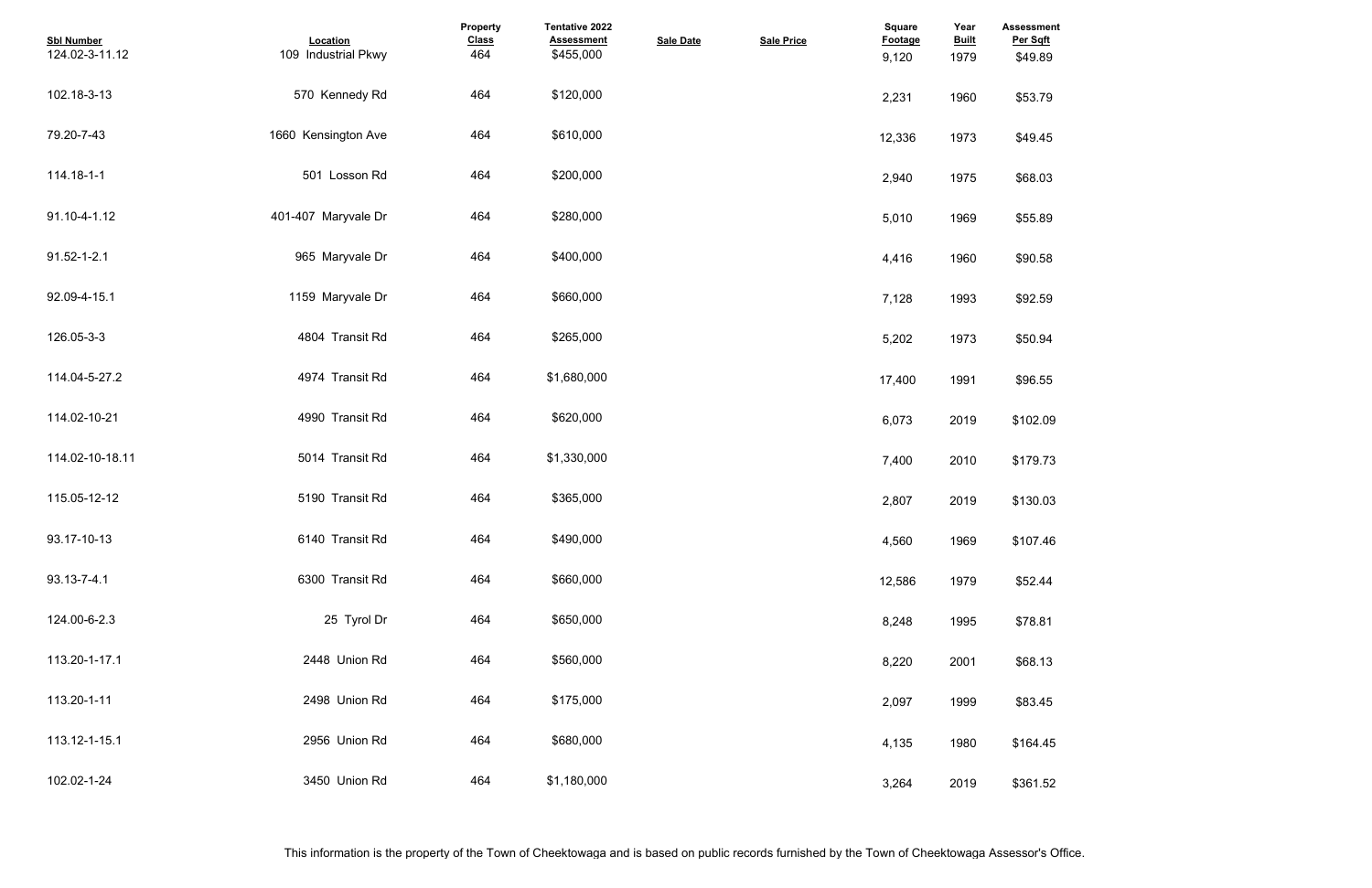| <b>Assessment</b><br>Per Sqft<br>\$114.85 |  |  |  |
|-------------------------------------------|--|--|--|
| \$99.25                                   |  |  |  |
| \$57.65                                   |  |  |  |
| \$107.78                                  |  |  |  |
| \$72.39                                   |  |  |  |
| \$65.66                                   |  |  |  |
| \$67.58                                   |  |  |  |
| \$120.72                                  |  |  |  |
| \$49.98                                   |  |  |  |
| \$123.60                                  |  |  |  |
| \$88.00                                   |  |  |  |
| \$67.59                                   |  |  |  |
| \$82.20                                   |  |  |  |
| \$133.93                                  |  |  |  |
| \$90.00                                   |  |  |  |
| \$142.74                                  |  |  |  |
| \$67.53                                   |  |  |  |
| \$119.05                                  |  |  |  |
| \$74.71                                   |  |  |  |

| <b>Sbl Number</b><br>102.12-1-1 | Location<br>3557 Union Rd | Property<br><b>Class</b><br>464 | Tentative 2022<br><b>Assessment</b><br>\$820,000 | <b>Sale Date</b> | <b>Sale Price</b> | <b>Square</b><br>Footage<br>7,140 | Year<br><b>Built</b><br>1971 | <b>Assessmer</b><br>Per Sqft<br>\$114.85 |
|---------------------------------|---------------------------|---------------------------------|--------------------------------------------------|------------------|-------------------|-----------------------------------|------------------------------|------------------------------------------|
| 102.08-10-2.1                   | 3830 Union Rd             | 464                             | \$1,060,000                                      |                  |                   | 10,680                            | 1975                         | \$99.25                                  |
| 91.16-2-60                      | 4245 Union Rd             | 464                             | \$1,470,000                                      |                  |                   | 25,500                            | 1960                         | \$57.65                                  |
| 91.12-2-13.1                    | 4427 Union Rd             | 464                             | \$360,000                                        |                  |                   | 3,340                             | 1953                         | \$107.78                                 |
| 91.12-2-12.2                    | 4429 Union Rd             | 464                             | \$225,000                                        |                  |                   | 3,108                             | 1965                         | \$72.39                                  |
| 103.13-2-7.1                    | 2560-2574 Walden Ave      | 464                             | \$3,280,000                                      |                  |                   | 49,956                            | 2005                         | \$65.66                                  |
| 103.14-4-1                      | 2911-2951 Walden Ave      | 464                             | \$12,150,000                                     |                  |                   | 179,794                           | 1961                         | \$67.58                                  |
| 104.09-6-29                     | 3192 Walden Ave           | 464                             | \$155,000                                        |                  |                   | 1,284                             | 1987                         | \$120.72                                 |
| 113.61-2-3                      | 2175 William St           | 464                             | \$230,000                                        |                  |                   | 4,602                             | 1976                         | \$49.98                                  |
| 113.62-1-5                      | 2277 William St           | 464                             | \$220,000                                        |                  |                   | 1,780                             | 1975                         | \$123.60                                 |
| 113.55-9-7.1                    | 2476 William St           | 464                             | \$88,000                                         |                  |                   | 1,000                             | 1970                         | \$88.00                                  |
| 113.56-6-13.1                   | 2660 William St           | 464                             | \$530,000                                        |                  |                   | 7,841                             | 1965                         | \$67.59                                  |
| 113.65-3-1.1                    | 2819 William St           | 464                             | \$145,000                                        |                  |                   | 1,764                             | 1996                         | \$82.20                                  |
| 113.65-3-4                      | 2835 William St           | 464                             | \$225,000                                        | 8/31/21          | \$180,000         | 1,680                             | 1971                         | \$133.93                                 |
| 113.57-2-16                     | 2846 William St           | 464                             | \$135,000                                        |                  |                   | 1,500                             | 1968                         | \$90.00                                  |
| 113.57-3-11                     | 2848 William St           | 464                             | \$170,000                                        | 3/9/21           | \$175,000         | 1,191                             | 1989                         | \$142.74                                 |
| 113.16-5-2                      | 3083 William St           | 464                             | \$500,000                                        |                  |                   | 7,404                             | 1973                         | \$67.53                                  |
| 113.16-5-4                      | 3099 William St           | 464                             | \$495,000                                        |                  |                   | 4,158                             | 1973                         | \$119.05                                 |
| 103.14-2-10                     | 3884 Broadway St          | 465                             | \$260,000                                        |                  |                   | 3,480                             | 1988                         | \$74.71                                  |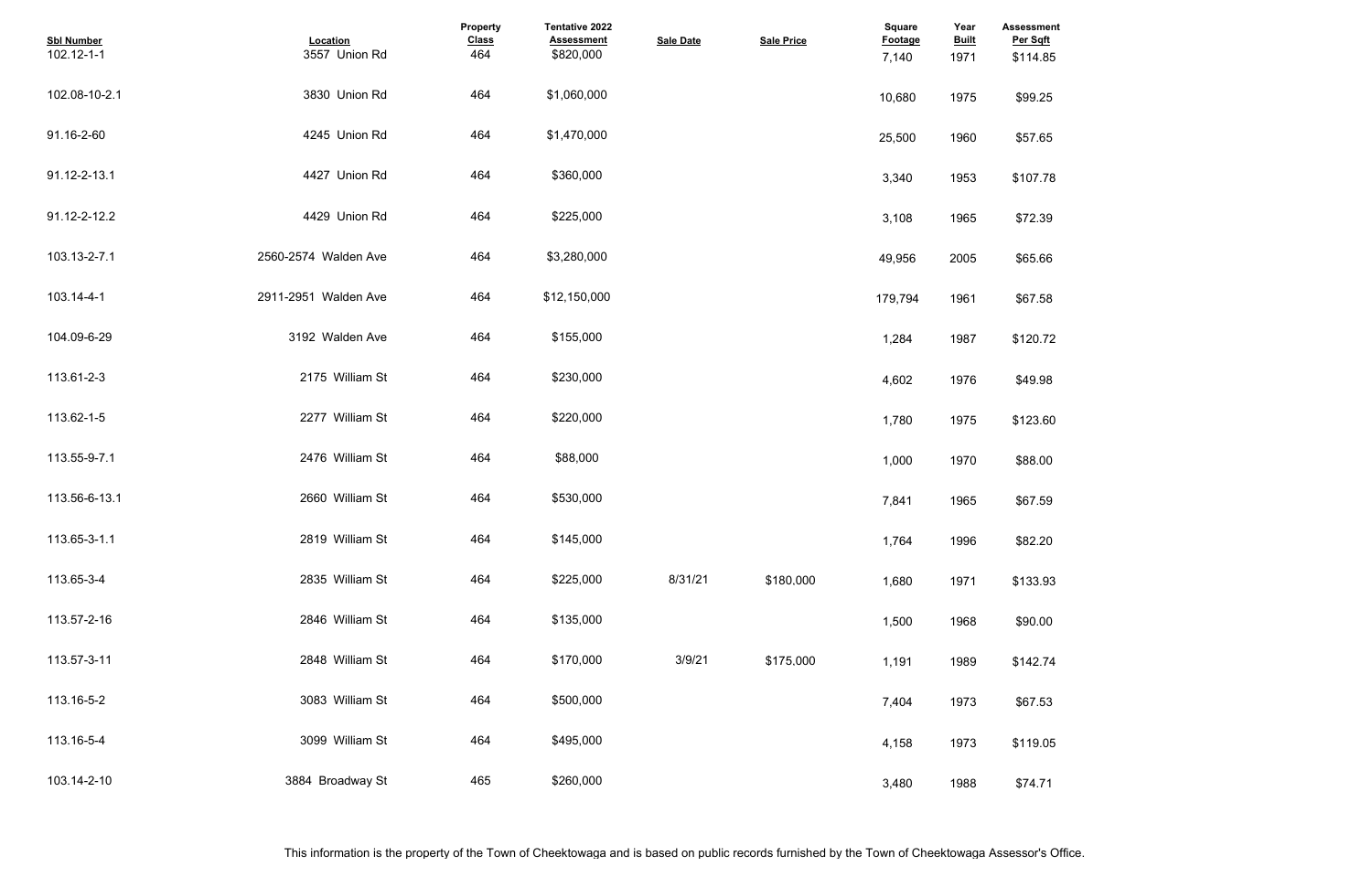| <b>Assessment</b><br>Per Sqft |  |  |  |
|-------------------------------|--|--|--|
| \$196.60                      |  |  |  |
|                               |  |  |  |
| \$86.67                       |  |  |  |
|                               |  |  |  |
| \$214.59                      |  |  |  |
|                               |  |  |  |
| \$146.18                      |  |  |  |
|                               |  |  |  |
| \$132.53                      |  |  |  |
|                               |  |  |  |
| \$103.24                      |  |  |  |
|                               |  |  |  |
| \$98.08                       |  |  |  |
|                               |  |  |  |
| \$84.08                       |  |  |  |
|                               |  |  |  |
| \$140.00                      |  |  |  |
|                               |  |  |  |
| \$80.81                       |  |  |  |
|                               |  |  |  |
| \$107.21                      |  |  |  |
|                               |  |  |  |
| \$80.53                       |  |  |  |
|                               |  |  |  |
| \$131.14                      |  |  |  |
|                               |  |  |  |
| \$48.83                       |  |  |  |
|                               |  |  |  |
| \$81.40                       |  |  |  |
|                               |  |  |  |
| \$88.64                       |  |  |  |
|                               |  |  |  |
|                               |  |  |  |
| \$129.08                      |  |  |  |
|                               |  |  |  |
| \$94.12                       |  |  |  |
|                               |  |  |  |
| \$108.41                      |  |  |  |

| <b>Sbl Number</b><br>80.18-16-3 | Location<br>539 Cleveland Dr | Property<br><b>Class</b><br>465 | Tentative 2022<br><b>Assessment</b><br>\$810,000 | <b>Sale Date</b> | <b>Sale Price</b> | <b>Square</b><br>Footage<br>4,120 | Year<br><b>Built</b><br>1977 | <b>Assessmer</b><br>Per Sqft<br>\$196.60 |
|---------------------------------|------------------------------|---------------------------------|--------------------------------------------------|------------------|-------------------|-----------------------------------|------------------------------|------------------------------------------|
| 80.19-3-31                      | 934 Cleveland Dr             | 465                             | \$435,000                                        |                  |                   | 5,019                             | 1993                         | \$86.67                                  |
| 92.17-9-36                      | 750 Dick Rd                  | 465                             | \$600,000                                        |                  |                   | 2,796                             | 1970                         | \$214.59                                 |
| 91.14-13-2.1                    | 3085-3089 Harlem Rd          | 465                             | \$11,180,000                                     |                  |                   | 76,480                            | 1970                         | \$146.18                                 |
| 91.14-13-3.21                   | 3095 Harlem Rd               | 465                             | \$4,400,000                                      |                  |                   | 33,199                            | 2009                         | \$132.53                                 |
| 79.20-12-15                     | 1616 Kensington Ave          | 465                             | \$1,180,000                                      |                  |                   | 11,430                            | 1971                         | \$103.24                                 |
| 113.16-3-2.11                   | 10-20 Losson Rd              | 465                             | \$2,520,000                                      |                  |                   | 25,694                            | 2003                         | \$98.08                                  |
| 93.01-1-15.2                    | 6420-6450 Transit Rd         | 465                             | \$5,040,000                                      |                  |                   | 59,944                            | 1985                         | \$84.08                                  |
| 114.02-10-23                    | 4976 Transit Rd              | 465                             | \$840,000                                        |                  |                   | 6,000                             | 1990                         | \$140.00                                 |
| 93.13-4-30                      | 6350 Transit Rd              | 465                             | \$2,400,000                                      |                  |                   | 29,700                            | 1969                         | \$80.81                                  |
| 91.12-2-17                      | 4415 Union Rd                | 465                             | \$275,000                                        |                  |                   | 2,565                             | 1963                         | \$107.21                                 |
| 103.13-2-4.1                    | 2470 Walden Ave              | 465                             | \$1,730,000                                      |                  |                   | 21,484                            | 1988                         | \$80.53                                  |
| 113.16-5-3                      | 3091 William St              | 465                             | \$790,000                                        |                  |                   | 6,024                             | 1973                         | \$131.14                                 |
| 112.27-1-1                      | 2047 Broadway St             | 471                             | \$205,000                                        |                  |                   | 4,198                             | 1890                         | \$48.83                                  |
| 80.18-16-8.1                    | 569 Cleveland Dr             | 471                             | \$720,000                                        |                  |                   | 8,845                             | 1937                         | \$81.40                                  |
| 125.12-1-52.22                  | 1024 French Rd               | 471                             | \$390,000                                        |                  |                   | 4,400                             | 1985                         | \$88.64                                  |
| 91.16-5-1                       | 3645 Genesee St              | 471                             | \$740,000                                        |                  |                   | 5,733                             | 1971                         | \$129.08                                 |
| 91.16-5-2                       | 3651 Genesee St              | 471                             | \$280,000                                        |                  |                   | 2,975                             | 2014                         | \$94.12                                  |
| 102.22-8-11                     | 85 George Urban Blvd         | 471                             | \$495,000                                        |                  |                   | 4,566                             | 1965                         | \$108.41                                 |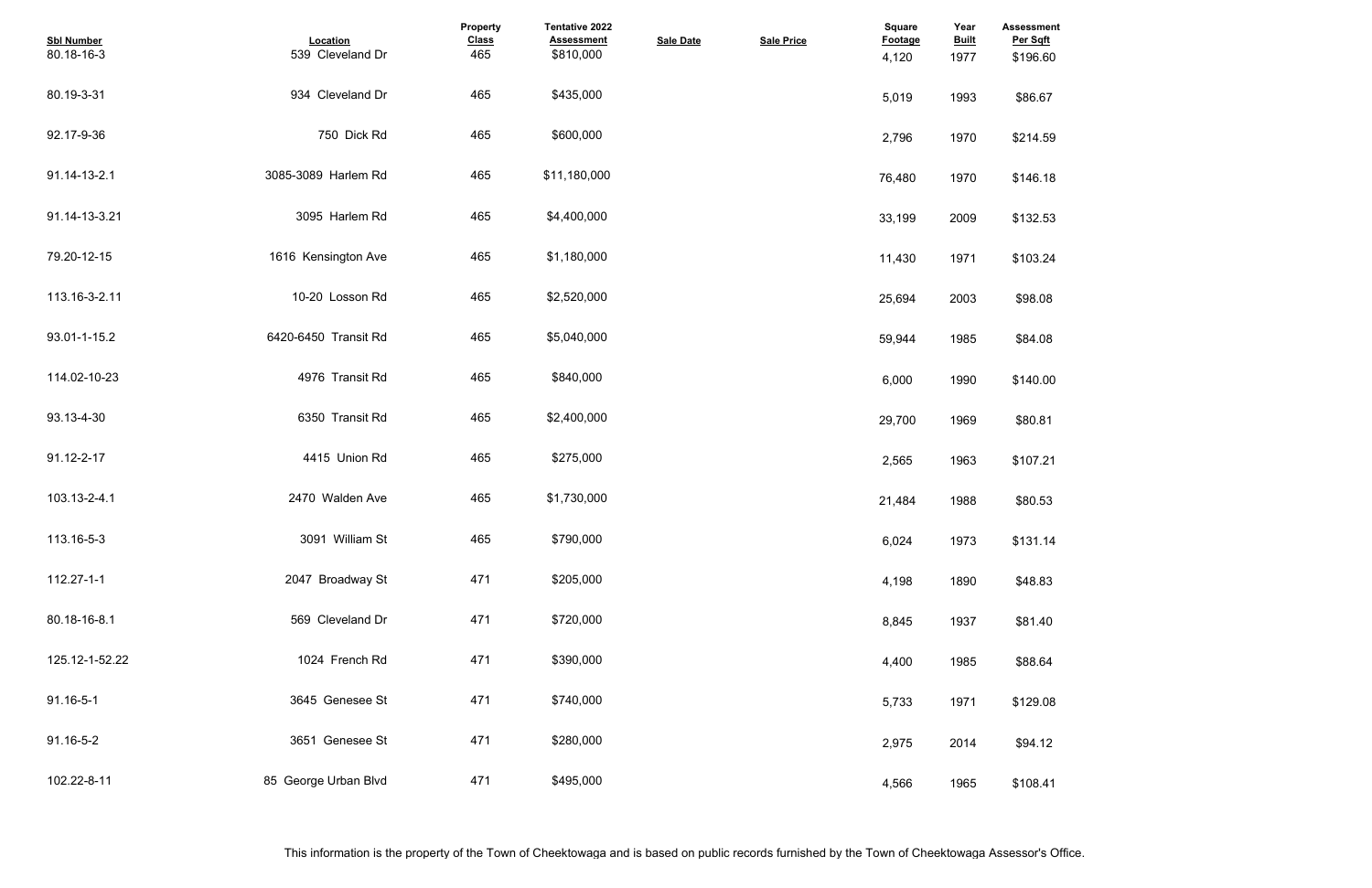| <b>Assessment</b><br>Per Sqft<br>\$80.43 |  |  |  |
|------------------------------------------|--|--|--|
| \$57.47                                  |  |  |  |
| \$99.13                                  |  |  |  |
| \$93.35                                  |  |  |  |
| \$88.00                                  |  |  |  |
| \$87.71                                  |  |  |  |
| \$84.43                                  |  |  |  |
| \$126.14                                 |  |  |  |
| \$64.75                                  |  |  |  |
| \$94.14                                  |  |  |  |
| \$61.03                                  |  |  |  |
| \$72.58                                  |  |  |  |
| \$157.08                                 |  |  |  |
| \$64.10                                  |  |  |  |
| \$127.79                                 |  |  |  |
| \$94.55                                  |  |  |  |

| <b>Sbl Number</b><br>103.06-2-7 | Location<br>2275 George Urban Blvd | Property<br><b>Class</b><br>471 | Tentative 2022<br><b>Assessment</b><br>\$930,000 | <b>Sale Date</b> | <b>Sale Price</b> | <b>Square</b><br>Footage<br>11,563 | Year<br><b>Built</b><br>1997 | Assessmer<br>Per Sqft<br>\$80.43 |
|---------------------------------|------------------------------------|---------------------------------|--------------------------------------------------|------------------|-------------------|------------------------------------|------------------------------|----------------------------------|
| 80.62-1-9.1                     | 1933 Kensington Ave                | 471                             | \$425,000                                        |                  |                   | 7,395                              | 1951                         | \$57.47                          |
| 114.02-10-10.1                  | 5090 Transit Rd                    | 471                             | \$800,000                                        |                  |                   | 8,070                              | 2006                         | \$99.13                          |
| 93.17-10-19.121                 | 6050 Transit Rd                    | 471                             | \$480,000                                        |                  |                   | 5,142                              | 1983                         | \$93.35                          |
| 113.20-1-9.1                    | 2510 Union Rd                      | 471                             | \$380,000                                        |                  |                   | 4,318                              | 1984                         | \$88.00                          |
| 113.54-6-6.1                    | 2400 William St                    | 471                             | \$570,000                                        |                  |                   | 6,499                              | 1996                         | \$87.71                          |
| 113.16-5-1.21                   | 3025 William St                    | 471                             | \$560,000                                        |                  |                   | 6,633                              | 1993                         | \$84.43                          |
| 92.13-4-1.11                    | 957 Dick Rd                        | 472                             | \$750,000                                        |                  |                   | 5,946                              | 1991                         | \$126.14                         |
| 124.02-3-7                      | 240 French Rd                      | 472                             | \$395,000                                        |                  |                   | 6,100                              | 1960                         | \$64.75                          |
| 125.12-9-4.1                    | 1230 French Rd                     | 472                             | \$265,000                                        |                  |                   | 2,815                              | 1970                         | \$94.14                          |
| 91.18-2-10                      | 3000 Genesee St                    | 472                             | \$570,000                                        |                  |                   | 9,339                              | 1927                         | \$61.03                          |
| 91.18-6-4                       | 3095 Genesee St                    | 472                             | \$610,000                                        |                  |                   | 8,404                              | 1968                         | \$72.58                          |
| 92.02-3-24.11                   | 4821 Genesee St                    | 472                             | \$2,570,000                                      |                  |                   | 16,361                             | 2012                         | \$157.08                         |
| 80.62-2-2                       | 3806 Harlem Rd                     | 472                             | \$230,000                                        |                  |                   | 3,588                              | 1952                         | \$64.10                          |
| 93.17-10-21                     | 6020 Transit Rd                    | 472                             | \$550,000                                        |                  |                   | 4,304                              | 1993                         | \$127.79                         |
| 113.20-1-15                     | 2460 Union Rd                      | 472                             | \$295,000                                        | 5/22/20          | \$199,000         | 3,120                              | 1970                         | \$94.55                          |
| 81.03-3-12.1/BB                 | Aero Dr                            | 474                             | \$40,000                                         |                  |                   |                                    |                              |                                  |
| 102.03-3-19./BB                 | <b>Broadway St</b>                 | 474                             | \$40,000                                         |                  |                   |                                    |                              |                                  |
| 102.78-2-3.1/BB                 | <b>Broadway St</b>                 | 474                             | \$40,000                                         |                  |                   |                                    |                              |                                  |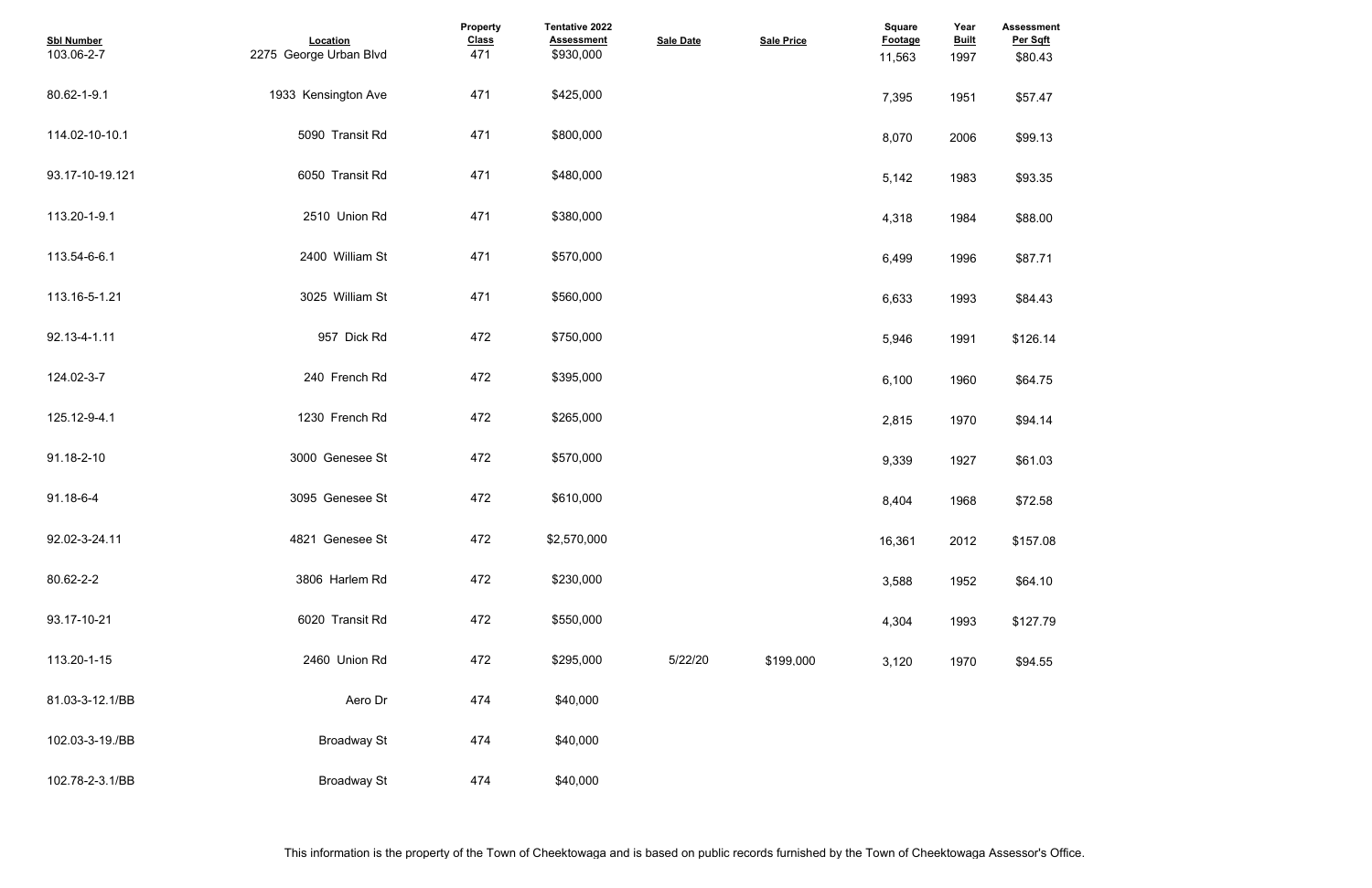**Assessment Per Sqft**

| <b>Sbl Number</b><br>103.14-2-15./BB3M | Location<br><b>Broadway St</b> | Property<br><b>Class</b><br>474 | Tentative 2022<br><b>Assessment</b><br>\$40,000 | <b>Sale Date</b> | <b>Sale Price</b> | <b>Square</b><br>Footage | Year<br><b>Built</b> |  |
|----------------------------------------|--------------------------------|---------------------------------|-------------------------------------------------|------------------|-------------------|--------------------------|----------------------|--|
| 103.15-1-23./BB                        | V/L Broadway St                | 474                             | \$40,000                                        |                  |                   |                          |                      |  |
| 92.05-1-17./BB                         | Cayuga Rd                      | 474                             | \$40,000                                        |                  |                   |                          |                      |  |
| 103.10-7-3./BB                         | Dick Rd                        | 474                             | \$40,000                                        |                  |                   |                          |                      |  |
| 92.17-5-15.2/BB                        | Dick Rd                        | 474                             | \$40,000                                        |                  |                   |                          |                      |  |
| 126.09-2-2.111/BB                      | French Rd                      | 474                             | \$40,000                                        |                  |                   |                          |                      |  |
| 101.28-1-14./BB                        | Genesee St                     | 474                             | \$13,500                                        |                  |                   |                          |                      |  |
| 92.03-1-3.1/BB                         | Genesee St                     | 474                             | \$40,000                                        |                  |                   |                          |                      |  |
| 92.03-1-3.1/BB3M                       | Genesee St                     | 474                             | \$40,000                                        |                  |                   |                          |                      |  |
| 92.13-1-1.111/BB3M                     | Genesee St                     | 474                             | \$240,000                                       |                  |                   |                          |                      |  |
| 92.02-3-18./BB                         | 4950 Genesee St                | 474                             | \$20,000                                        |                  |                   |                          |                      |  |
| 102.03-1-2./BB                         | Harlem Rd                      | 474                             | \$60,000                                        |                  |                   |                          |                      |  |
| 91.16-2-26.111/BB                      | Leo Pl                         | 474                             | \$59,000                                        |                  |                   |                          |                      |  |
| 91.16-2-1./BB                          | Louis St                       | 474                             | \$200,000                                       |                  |                   |                          |                      |  |
| 91.00-1-2./BB                          | Maryvale Dr                    | 474                             | \$40,000                                        |                  |                   |                          |                      |  |
| 82.03-4-15./BB                         | <b>Transit Rd</b>              | 474                             | \$40,000                                        |                  |                   |                          |                      |  |
| 102.02-1-9.132/BB                      | Union Rd                       | 474                             | \$40,000                                        |                  |                   |                          |                      |  |
| 102.08-2-41.2/BB                       | Union Rd                       | 474                             | \$40,000                                        |                  |                   |                          |                      |  |
| 113.02-1-2.2/BB                        | Union Rd                       | 474                             | \$40,000                                        |                  |                   |                          |                      |  |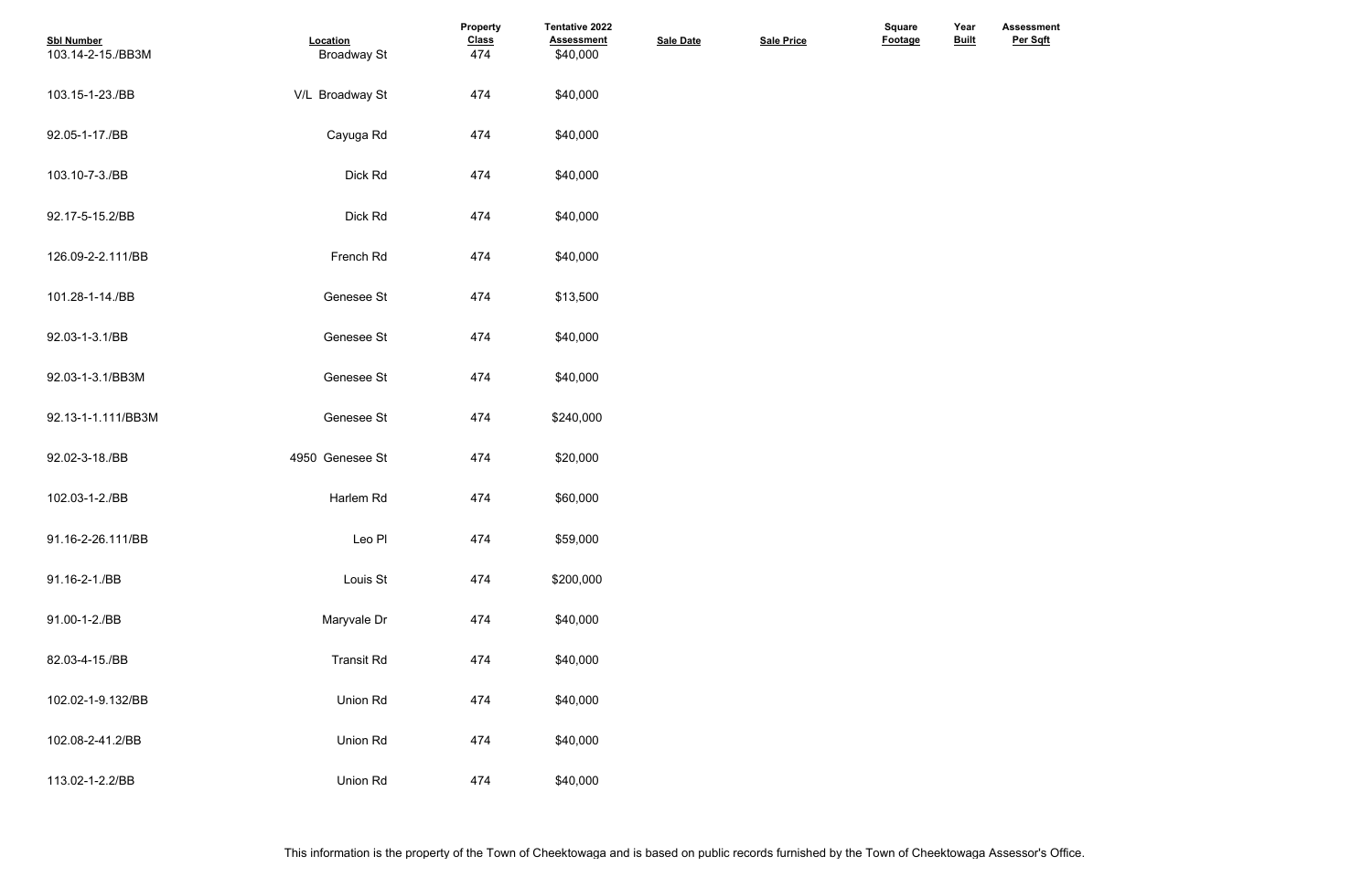**Assessment Per Sqft**

| <b>Sbl Number</b><br>113.08-2-1./BB | Location<br>Union Rd  | Property<br><b>Class</b><br>474 | <b>Tentative 2022</b><br><b>Assessment</b><br>\$40,000 | <b>Sale Date</b> | <b>Sale Price</b> | <b>Square</b><br>Footage | Year<br><b>Built</b> | Assessme<br>Per Sqft |
|-------------------------------------|-----------------------|---------------------------------|--------------------------------------------------------|------------------|-------------------|--------------------------|----------------------|----------------------|
| 124.00-6-2.1/BB                     | Union Rd              | 474                             | \$40,000                                               |                  |                   |                          |                      |                      |
| 102.02-1-25./BB                     | <b>Walden Ave</b>     | 474                             | \$40,000                                               |                  |                   |                          |                      |                      |
| 113.61-1-1.1/BB                     | William St            | 474                             | \$40,000                                               |                  |                   |                          |                      |                      |
| 103.19-1-3.1                        | 4119-4153 Broadway St | 475                             | \$1,036,200                                            |                  |                   | 24,275                   | 2012                 | \$42.69              |
| 103.19-1-6                          | <b>Broadway St</b>    | 475                             | \$13,600                                               |                  |                   |                          |                      |                      |
| 103.19-2-3.1                        | <b>Broadway St</b>    | 475                             | \$22,500                                               |                  |                   |                          |                      |                      |
| 103.19-2-5                          | <b>Broadway St</b>    | 475                             | \$15,500                                               |                  |                   |                          |                      |                      |
| 102.04-3-13.111                     | 2977 Broadway St      | 475                             | \$100,000                                              |                  |                   |                          |                      |                      |
| 102.04-3-15                         | 2997 Broadway St      | 475                             | \$115,000                                              |                  |                   |                          |                      |                      |
| 112.16-1-10                         | William St            | 475                             | \$1,700                                                |                  |                   |                          |                      |                      |
| 112.16-1-2.1                        | William St            | 475                             | \$4,800                                                |                  |                   |                          |                      |                      |
| 112.16-1-2.2                        | William St            | 475                             | \$21,500                                               |                  |                   |                          |                      |                      |
| 112.16-1-6                          | <b>William St</b>     | 475                             | \$1,400                                                |                  |                   |                          |                      |                      |
| 112.67-3-1.1                        | <b>William St</b>     | 475                             | \$300                                                  |                  |                   |                          |                      |                      |
| 112.67-8-19                         | <b>William St</b>     | 475                             | \$1,000                                                |                  |                   |                          |                      |                      |
| 113.13-1-4.1                        | William St            | 475                             | \$32,500                                               |                  |                   |                          |                      |                      |
| 113.13-1-4.22                       | William St            | 475                             | \$29,800                                               |                  |                   |                          |                      |                      |
| 113.13-1-7                          | William St            | 475                             | \$7,700                                                |                  |                   |                          |                      |                      |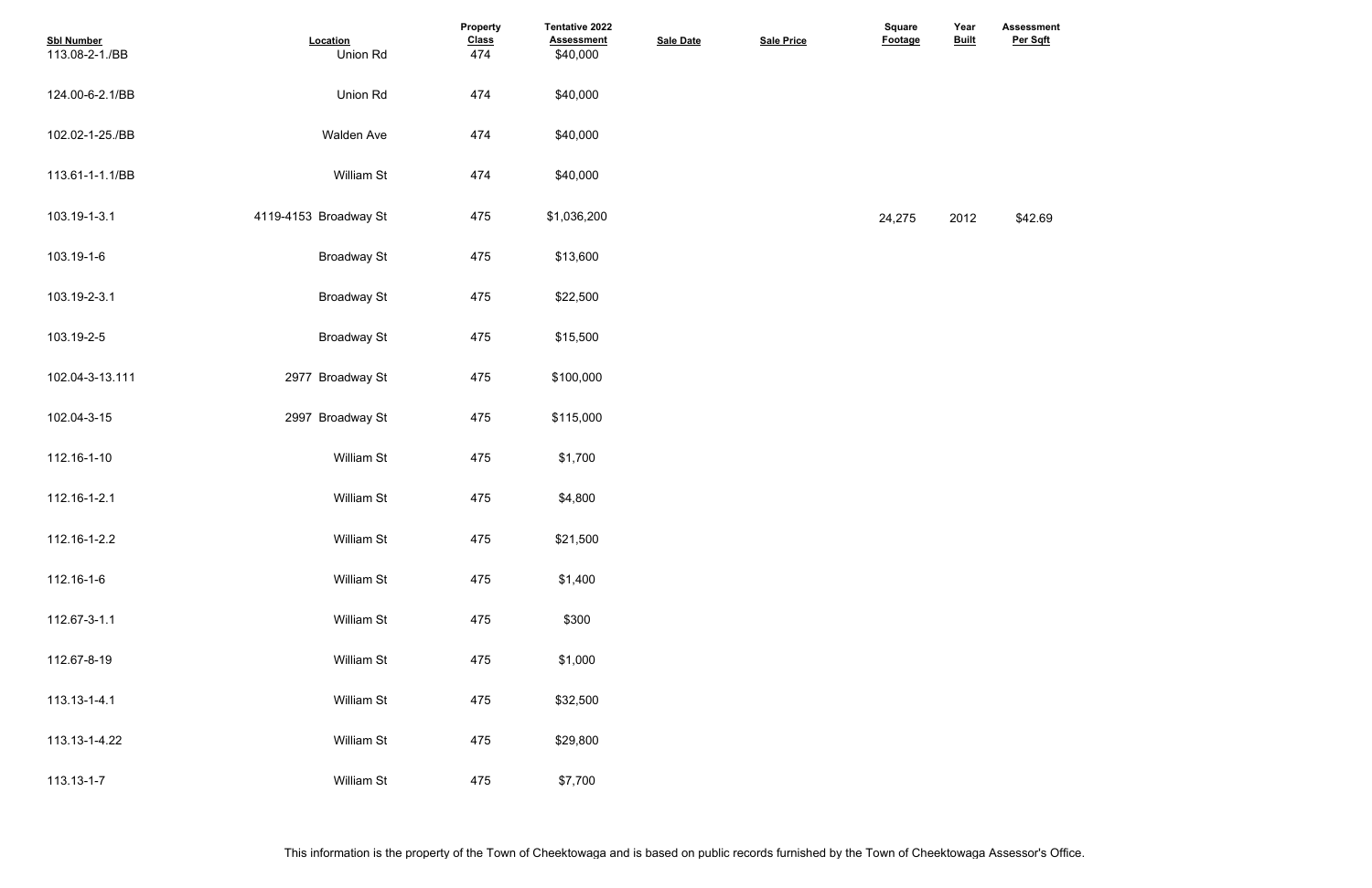## **Assessment Per Sqft**

- 
- 
- 
- 
- 
- 
- 
- 
- 
- 
- 
- 
- 
- 
- 
- 

| <b>Sbl Number</b><br>112.16-1-4 | Location<br>1970 William St | <b>Property</b><br><b>Class</b><br>475 | Tentative 2022<br><b>Assessment</b><br>\$350,000 | <b>Sale Date</b> | <b>Sale Price</b> | <b>Square</b><br>Footage<br>11,340 | Year<br><b>Built</b><br>1990 | <b>Assessme</b><br>Per Sqft<br>\$30.86 |
|---------------------------------|-----------------------------|----------------------------------------|--------------------------------------------------|------------------|-------------------|------------------------------------|------------------------------|----------------------------------------|
| 112.16-1-8.1                    | 1978 William St             | 475                                    | \$1,300                                          |                  |                   |                                    |                              |                                        |
| 112.67-3-3.1                    | 1978 William St             | 475                                    | \$1,900                                          |                  |                   |                                    |                              |                                        |
| 112.16-1-7                      | 1980 William St             | 475                                    | \$98,000                                         |                  |                   | 3,960                              | 1935                         | \$24.75                                |
| 113.13-1-1                      | 2060 William St             | 475                                    | \$495,000                                        |                  |                   | 23,565                             | 1985                         | \$21.01                                |
| 113.13-1-2                      | 2070 William St             | 475                                    | \$360,000                                        |                  |                   | 10,800                             | 2020                         | \$33.33                                |
| 113.13-1-3                      | 2150 William St             | 475                                    | \$270,000                                        | 1/24/20          | \$825,000         | 9,071                              | 1953                         | \$29.77                                |
| 101.28-1-14                     | 2284 Genesee St             | 481                                    | \$110,000                                        |                  |                   | 4,698                              | 1875                         | \$23.41                                |
| 101.28-1-13                     | 2286 Genesee St             | 481                                    | \$64,000                                         |                  |                   | 1,932                              | 1900                         | \$33.13                                |
| 101.28-1-12                     | 2288 Genesee St             | 481                                    | \$53,000                                         |                  |                   | 2,332                              | 1925                         | \$22.73                                |
| 101.28-11-2.1                   | 2319 Genesee St             | 481                                    | \$275,000                                        |                  |                   | 15,873                             | 1934                         | \$17.33                                |
| 101.28-11-1                     | 2325 Genesee St             | 481                                    | \$77,000                                         |                  |                   | 3,816                              | 1940                         | \$20.18                                |
| 91.16-1-19                      | 3460 Genesee St             | 481                                    | \$135,000                                        |                  |                   | 2,880                              | 1957                         | \$46.88                                |
| 91.16-1-20                      | 3466 Genesee St             | 481                                    | \$250,000                                        |                  |                   | 9,590                              | 1968                         | \$26.07                                |
| 80.17-3-35                      | 3833 Harlem Rd              | 481                                    | \$175,000                                        |                  |                   | 2,750                              | 1960                         | \$63.64                                |
| 115.05-6-11                     | 5150 Transit Rd             | 481                                    | \$130,000                                        |                  |                   | 2,280                              | 1955                         | \$57.02                                |
| 91.11-7-13.2                    | 442 Beach Rd                | 482                                    | \$445,000                                        |                  |                   | 9,102                              | 1962                         | \$48.89                                |
| 125.11-1-18                     | 10 Brentwood Dr             | 482                                    | \$260,000                                        |                  |                   | 3,152                              | 1964                         | \$82.49                                |
| 112.27-1-2                      | 2055 Broadway St            | 482                                    | \$100,000                                        |                  |                   | 3,395                              | 1936                         | \$29.46                                |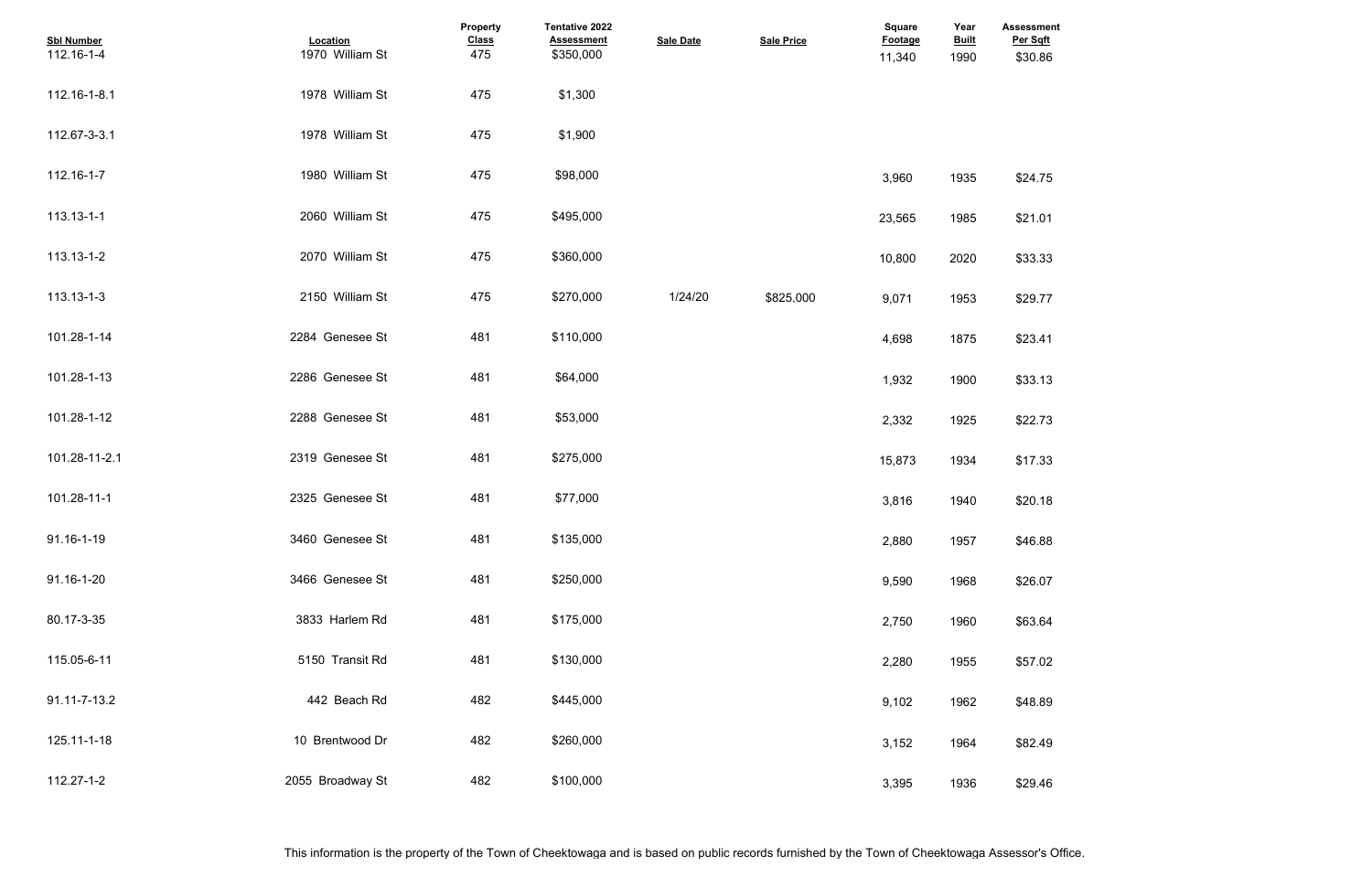| <b>Assessment</b><br>Per Sqft |  |  |  |
|-------------------------------|--|--|--|
| \$25.23                       |  |  |  |
|                               |  |  |  |
| \$20.40                       |  |  |  |
|                               |  |  |  |
| \$42.33                       |  |  |  |
|                               |  |  |  |
| \$36.39                       |  |  |  |
|                               |  |  |  |
| \$24.65                       |  |  |  |
|                               |  |  |  |
| \$23.40                       |  |  |  |
|                               |  |  |  |
| \$18.91                       |  |  |  |
|                               |  |  |  |
| \$32.70                       |  |  |  |
|                               |  |  |  |
| \$34.05                       |  |  |  |
|                               |  |  |  |
| \$30.68                       |  |  |  |
|                               |  |  |  |
| \$26.74                       |  |  |  |
|                               |  |  |  |
| \$8.73                        |  |  |  |
|                               |  |  |  |
| \$44.85                       |  |  |  |
|                               |  |  |  |
| \$79.17                       |  |  |  |
|                               |  |  |  |
| \$27.82                       |  |  |  |
|                               |  |  |  |
| \$45.61                       |  |  |  |
|                               |  |  |  |
| \$40.15                       |  |  |  |
|                               |  |  |  |
| \$47.36                       |  |  |  |
|                               |  |  |  |
| \$42.17                       |  |  |  |

| <b>Sbl Number</b><br>101.84-3-2 | Location<br>2167 Broadway St | Property<br><b>Class</b><br>482 | <b>Tentative 2022</b><br><b>Assessment</b><br>\$100,000 | <b>Sale Date</b> | <b>Sale Price</b> | Square<br>Footage<br>3,964 | Year<br><b>Built</b><br>1880 | <b>Assessme</b><br>Per Sqft<br>\$25.23 |
|---------------------------------|------------------------------|---------------------------------|---------------------------------------------------------|------------------|-------------------|----------------------------|------------------------------|----------------------------------------|
| 101.84-3-3.1                    | 2177 Broadway St             | 482                             | \$120,000                                               |                  |                   | 5,882                      | 1900                         | \$20.40                                |
| 101.84-3-6                      | 2185 Broadway St             | 482                             | \$83,000                                                |                  |                   | 1,961                      | 1920                         | \$42.33                                |
| 101.84-4-2.1                    | 2197 Broadway St             | 482                             | \$77,000                                                |                  |                   | 2,116                      | 1900                         | \$36.39                                |
| 101.84-4-4                      | 2207 Broadway St             | 482                             | \$42,600                                                |                  |                   | 1,728                      | 1940                         | \$24.65                                |
| 101.84-4-6                      | 2215 Broadway St             | 482                             | \$70,000                                                | 4/16/21          | \$122,500         | 2,992                      | 1920                         | \$23.40                                |
| 102.77-1-1                      | 2221 Broadway St             | 482                             | \$130,000                                               |                  |                   | 6,876                      | 1941                         | \$18.91                                |
| 102.77-2-1.1                    | 2249 Broadway St             | 482                             | \$100,000                                               |                  |                   | 3,058                      | 1937                         | \$32.70                                |
| 102.78-2-1                      | 2379 Broadway St             | 482                             | \$85,000                                                |                  |                   | 2,496                      | 1875                         | \$34.05                                |
| 102.78-3-1                      | 2431 Broadway St             | 482                             | \$105,000                                               |                  |                   | 3,422                      | 1925                         | \$30.68                                |
| 102.18-2-3                      | 2641 Broadway St             | 482                             | \$94,000                                                |                  |                   | 3,515                      | 1980                         | \$26.74                                |
| 102.16-5-9                      | 3350 Broadway St             | 482                             | \$125,000                                               |                  |                   | 14,311                     | 1880                         | \$8.73                                 |
| 102.16-5-10                     | 3370 Broadway St             | 482                             | \$480,000                                               |                  |                   | 10,702                     | 1970                         | \$44.85                                |
| 103.17-1-25                     | 3795 Broadway St             | 482                             | \$455,000                                               |                  |                   | 5,747                      | 1940                         | \$79.17                                |
| 103.14-3-4                      | 3875 Broadway St             | 482                             | \$185,000                                               |                  |                   | 6,649                      | 1907                         | \$27.82                                |
| 103.20-1-8                      | 4495 Broadway St             | 482                             | \$130,000                                               |                  |                   | 2,850                      | 1963                         | \$45.61                                |
| 103.84-1-1.1                    | 4587 Broadway St             | 482                             | \$265,000                                               |                  |                   | 6,600                      | 1920                         | \$40.15                                |
| 103.76-5-10                     | 4626 Broadway St             | 482                             | \$86,000                                                |                  |                   | 1,816                      | 1930                         | \$47.36                                |
| 103.76-5-9                      | 4628 Broadway St             | 482                             | \$84,000                                                |                  |                   | 1,992                      | 1937                         | \$42.17                                |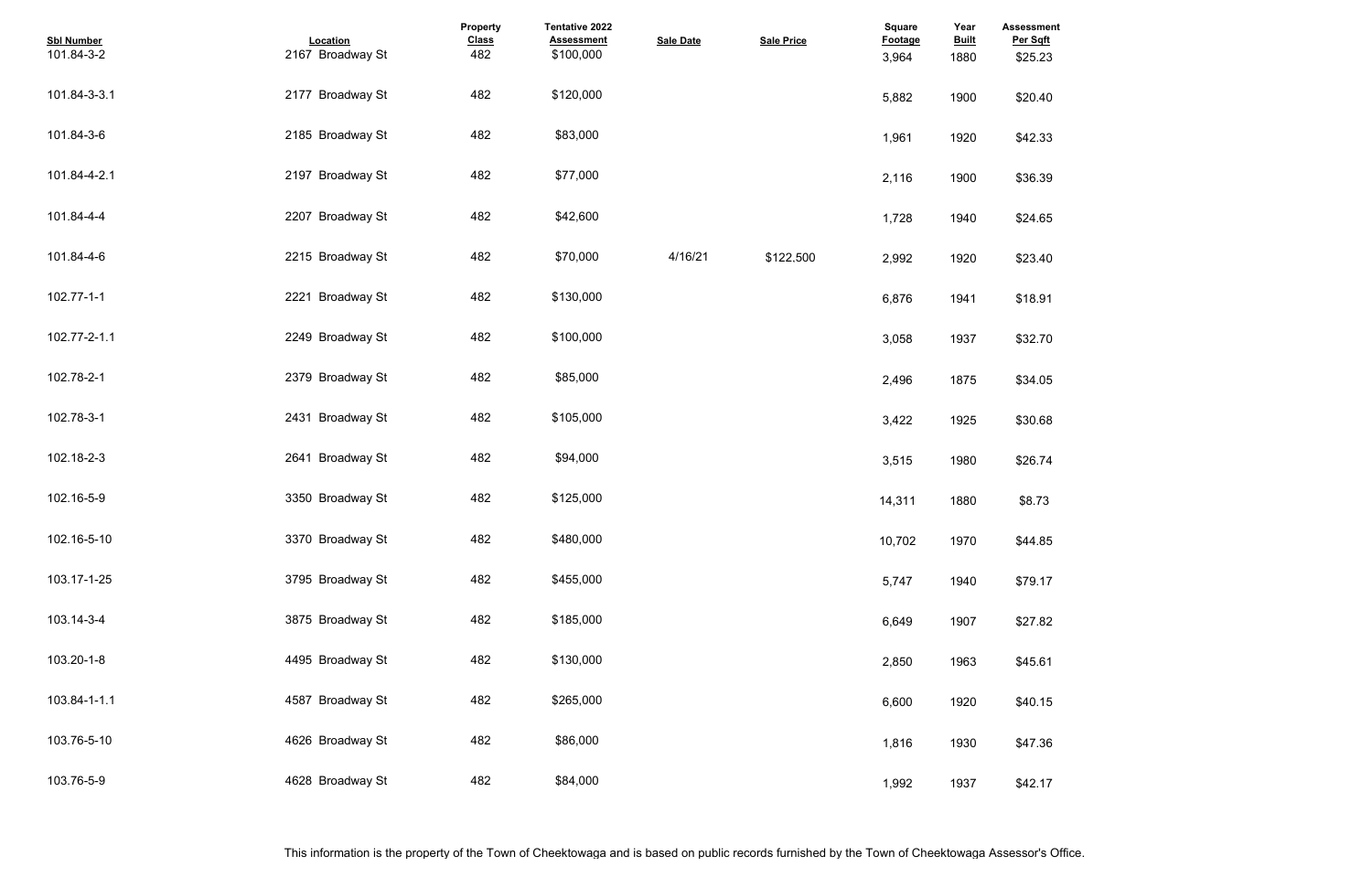| <b>Assessment</b><br>Per Sqft |  |  |  |
|-------------------------------|--|--|--|
| \$65.14                       |  |  |  |
| \$42.21                       |  |  |  |
| \$27.93                       |  |  |  |
| \$43.45                       |  |  |  |
| \$17.88                       |  |  |  |
| \$40.42                       |  |  |  |
| \$36.76                       |  |  |  |
| \$54.87                       |  |  |  |
| \$34.58                       |  |  |  |
| \$39.63                       |  |  |  |
| \$39.05                       |  |  |  |
| \$28.58                       |  |  |  |
| \$31.55                       |  |  |  |
| \$33.67                       |  |  |  |
| \$26.03                       |  |  |  |
| \$26.68                       |  |  |  |
| \$23.26                       |  |  |  |
| \$16.72                       |  |  |  |
| \$33.31                       |  |  |  |

| <b>Sbl Number</b><br>104.69-1-13 | Location<br>4694 Broadway St | Property<br><b>Class</b><br>482 | Tentative 2022<br><b>Assessment</b><br>\$105,000 | <b>Sale Date</b> | <b>Sale Price</b> | <b>Square</b><br>Footage<br>1,612 | Year<br><b>Built</b><br>1920 | <b>Assessme</b><br>Per Sqft<br>\$65.14 |
|----------------------------------|------------------------------|---------------------------------|--------------------------------------------------|------------------|-------------------|-----------------------------------|------------------------------|----------------------------------------|
| 104.69-6-8                       | 4699 Broadway St             | 482                             | \$155,000                                        |                  |                   | 3,672                             | 1945                         | \$42.21                                |
| 104.69-4-13                      | 4756 Broadway St             | 482                             | \$195,000                                        |                  |                   | 6,981                             | 1997                         | \$27.93                                |
| 104.69-4-10.1                    | 4776 Broadway St             | 482                             | \$130,000                                        |                  |                   | 2,992                             | 1965                         | \$43.45                                |
| 103.12-18-21                     | <b>Burkhardt Ave</b>         | 482                             | \$28,600                                         |                  |                   | 1,600                             | 1964                         | \$17.88                                |
| 103.12-18-22                     | 21 Burkhardt Ave             | 482                             | \$97,000                                         |                  |                   | 2,400                             | 1964                         | \$40.42                                |
| 80.17-15-4.1                     | 287-289 Cleveland Dr         | 482                             | \$150,000                                        |                  |                   | 4,080                             | 1968                         | \$36.76                                |
| 80.18-4-27                       | 626-630 Cleveland Dr         | 482                             | \$365,000                                        |                  |                   | 6,652                             | 1945                         | \$54.87                                |
| 80.17-14-5                       | 313 Cleveland Dr             | 482                             | \$205,000                                        |                  |                   | 5,928                             | 1960                         | \$34.58                                |
| 80.18-14-5                       | 659 Cleveland Dr             | 482                             | \$190,000                                        |                  |                   | 4,794                             | 1941                         | \$39.63                                |
| 80.20-12-1                       | 1265 Cleveland Dr            | 482                             | \$190,000                                        |                  |                   | 4,866                             | 1950                         | \$39.05                                |
| 123.35-8-18                      | 2070 Clinton St              | 482                             | \$305,000                                        |                  |                   | 10,673                            | 1904                         | \$28.58                                |
| 123.35-8-17                      | 2074 Clinton St              | 482                             | \$100,000                                        |                  |                   | 3,170                             | 1946                         | \$31.55                                |
| 123.35-9-11                      | 2110 Clinton St              | 482                             | \$90,000                                         |                  |                   | 2,673                             | 1946                         | \$33.67                                |
| 114.06-1-16                      | 544 Como Park Blvd           | 482                             | \$165,000                                        |                  |                   | 6,338                             | 1946                         | \$26.03                                |
| 113.30-3-1                       | 37 Crocker St                | 482                             | \$81,000                                         |                  |                   | 3,036                             | 1860                         | \$26.68                                |
| 113.21-5-19                      | 130 Crocker St               | 482                             | \$67,000                                         |                  |                   | 2,880                             | 1900                         | \$23.26                                |
| 90.76-1-25                       | <b>E558 E Delavan Ave</b>    | 482                             | \$66,000                                         |                  |                   | 3,948                             | 1940                         | \$16.72                                |
| 90.76-2-27                       | <b>E580 E Delavan Ave</b>    | 482                             | \$85,000                                         |                  |                   | 2,552                             | 1935                         | \$33.31                                |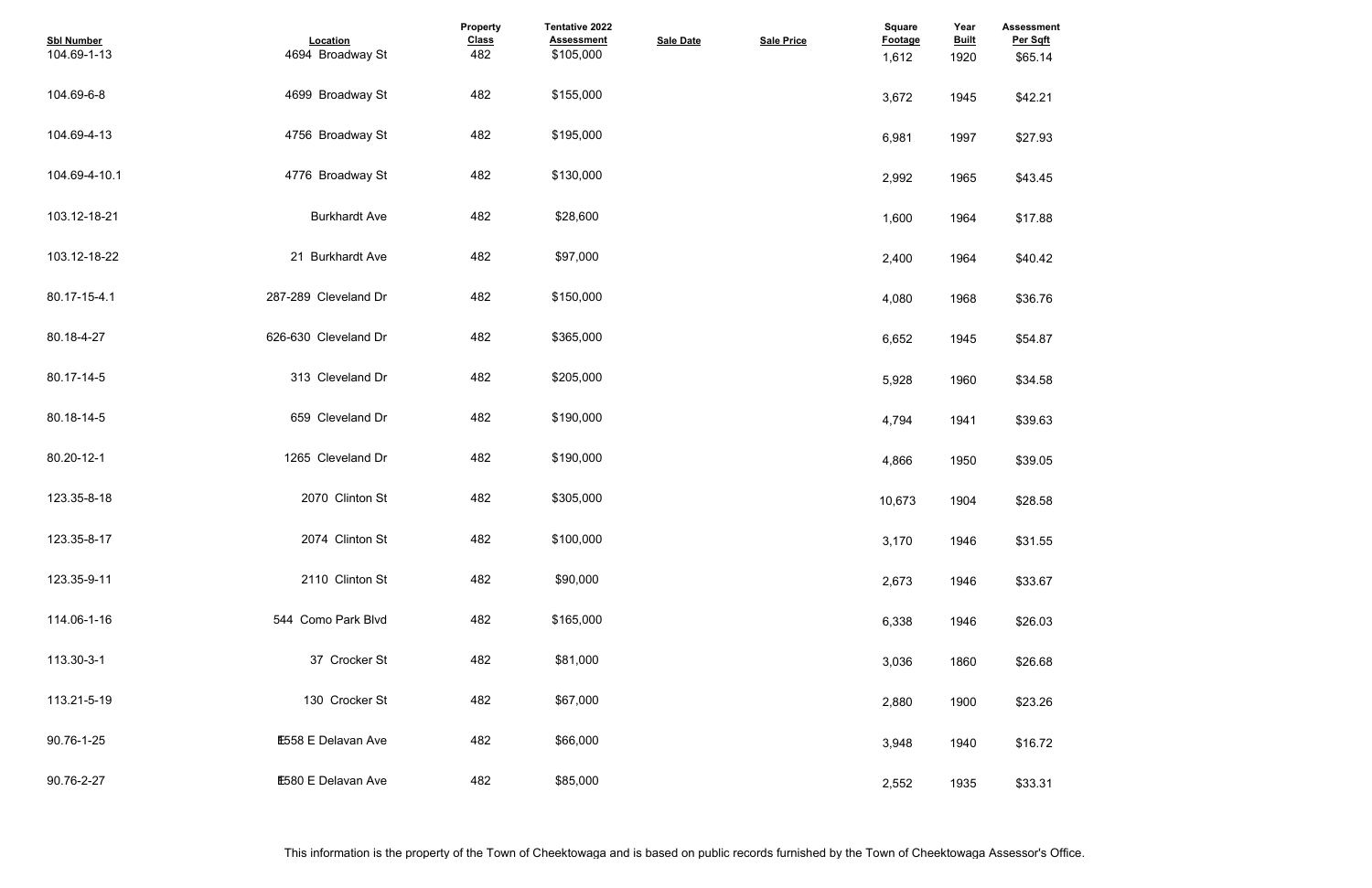| <b>Assessment</b><br>Per Sqft<br>\$22.48 |  |  |  |
|------------------------------------------|--|--|--|
| \$18.74                                  |  |  |  |
| \$29.83                                  |  |  |  |
| \$21.12                                  |  |  |  |
| \$17.68                                  |  |  |  |
| \$19.53                                  |  |  |  |
| \$49.70                                  |  |  |  |
| \$45.83                                  |  |  |  |
| \$23.30                                  |  |  |  |
| \$20.36                                  |  |  |  |
| \$22.65                                  |  |  |  |
| \$21.56                                  |  |  |  |
| \$25.53                                  |  |  |  |
| \$18.67                                  |  |  |  |
| \$25.11                                  |  |  |  |
| \$21.74                                  |  |  |  |
| \$18.48                                  |  |  |  |
| \$38.45                                  |  |  |  |
| \$46.69                                  |  |  |  |

| <b>Sbl Number</b><br>90.84-2-4 | Location<br><b>E581 E Delavan Ave</b> | Property<br><b>Class</b><br>482 | Tentative 2022<br><b>Assessment</b><br>\$150,000 | <b>Sale Date</b> | <b>Sale Price</b> | Square<br>Footage<br>6,674 | Year<br><b>Built</b><br>1933 | <b>Assessme</b><br>Per Sqft<br>\$22.48 |
|--------------------------------|---------------------------------------|---------------------------------|--------------------------------------------------|------------------|-------------------|----------------------------|------------------------------|----------------------------------------|
| 90.76-5-24                     | <b>E638 E Delavan Ave</b>             | 482                             | \$84,000                                         |                  |                   | 4,482                      | 1920                         | \$18.74                                |
| 90.76-5-19.1                   | E640 E Delavan Ave                    | 482                             | \$165,000                                        |                  |                   | 5,532                      | 1984                         | \$29.83                                |
| 101.28-2-11                    | 2308-2310 Genesee St                  | 482                             | \$145,000                                        | 9/9/21           | \$130,000         | 6,866                      | 1910                         | \$21.12                                |
| 101.28-3-3.1                   | 2366-2376 Genesee St                  | 482                             | \$235,000                                        |                  |                   | 13,290                     | 1957                         | \$17.68                                |
| 101.28-3-9.1                   | 2362-2364 Genesee St                  | 482                             | \$105,000                                        |                  |                   | 5,376                      | 1928                         | \$19.53                                |
| 91.16-9-1.112                  | 3455-3465 Genesee St                  | 482                             | \$560,000                                        |                  |                   | 11,268                     | 1968                         | \$49.70                                |
| 91.18-1-15                     | 2926-2934 Genesee St                  | 482                             | \$630,000                                        |                  |                   | 13,745                     | 1947                         | \$45.83                                |
| 101.28-1-11                    | 2290 Genesee St                       | 482                             | \$36,700                                         |                  |                   | 1,575                      | 1928                         | \$23.30                                |
| 101.28-1-10                    | 2292 Genesee St                       | 482                             | \$51,000                                         |                  |                   | 2,505                      | 1900                         | \$20.36                                |
| 101.28-1-9                     | 2294 Genesee St                       | 482                             | \$47,800                                         |                  |                   | 2,110                      | 1948                         | \$22.65                                |
| 101.28-2-10                    | 2312 Genesee St                       | 482                             | \$69,000                                         |                  |                   | 3,200                      | 1950                         | \$21.56                                |
| 101.28-11-3.1                  | 2337 Genesee St                       | 482                             | \$82,000                                         |                  |                   | 3,212                      | 1948                         | \$25.53                                |
| 101.28-8-1.1                   | 2343 Genesee St                       | 482                             | \$80,000                                         |                  |                   | 4,286                      | 1970                         | \$18.67                                |
| 101.28-8-2                     | 2351 Genesee St                       | 482                             | \$155,000                                        |                  |                   | 6,173                      | 1946                         | \$25.11                                |
| 101.28-8-3                     | 2355 Genesee St                       | 482                             | \$60,000                                         |                  |                   | 2,760                      | 1935                         | \$21.74                                |
| 101.28-8-5                     | 2365 Genesee St                       | 482                             | \$41,400                                         |                  |                   | 2,240                      | 1947                         | \$18.48                                |
| 90.84-4-6.1                    | 2392 Genesee St                       | 482                             | \$260,000                                        | 11/8/21          | \$260.000         | 6,762                      | 1904                         | \$38.45                                |
| 90.84-4-5.1                    | 2398 Genesee St                       | 482                             | \$155,000                                        |                  |                   | 3,320                      | 1926                         | \$46.69                                |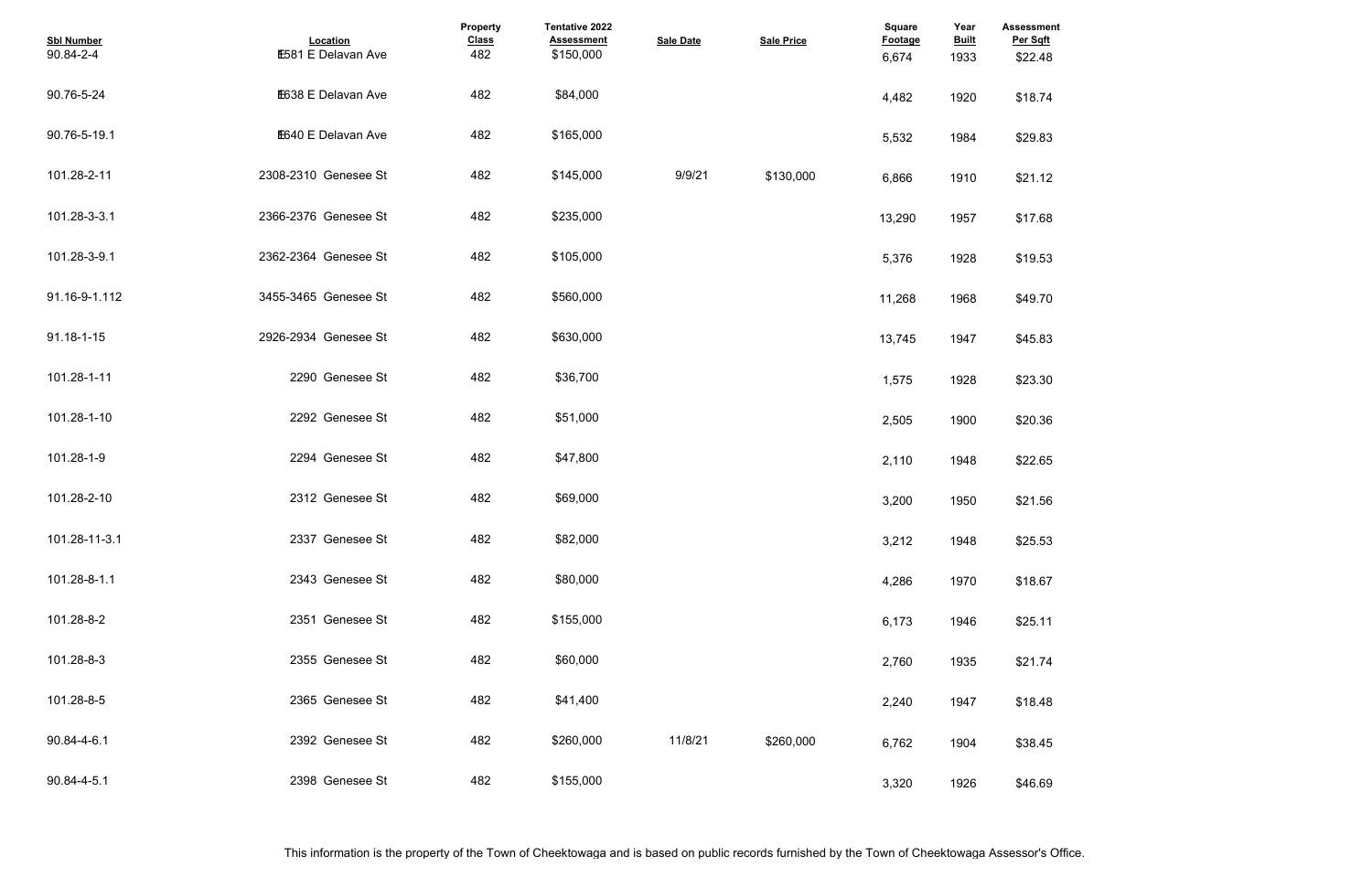| <b>Assessment</b><br>Per Sqft |  |  |  |
|-------------------------------|--|--|--|
| \$38.28                       |  |  |  |
|                               |  |  |  |
| \$31.67                       |  |  |  |
|                               |  |  |  |
| \$42.76                       |  |  |  |
|                               |  |  |  |
| \$73.20                       |  |  |  |
|                               |  |  |  |
| \$33.22                       |  |  |  |
|                               |  |  |  |
| \$29.14                       |  |  |  |
|                               |  |  |  |
| \$48.66                       |  |  |  |
| \$52.48                       |  |  |  |
|                               |  |  |  |
| \$52.22                       |  |  |  |
|                               |  |  |  |
| \$49.67                       |  |  |  |
|                               |  |  |  |
| \$35.76                       |  |  |  |
|                               |  |  |  |
| \$60.88                       |  |  |  |
|                               |  |  |  |
| \$42.53                       |  |  |  |
| \$69.57                       |  |  |  |
|                               |  |  |  |
| \$57.35                       |  |  |  |
|                               |  |  |  |
| \$46.82                       |  |  |  |
|                               |  |  |  |
| \$52.46                       |  |  |  |
|                               |  |  |  |
| \$42.44                       |  |  |  |
|                               |  |  |  |
| \$49.50                       |  |  |  |

| <b>Sbl Number</b><br>91.77-2-1 | Location<br>2519 Genesee St | Property<br><b>Class</b><br>482 | Tentative 2022<br><b>Assessment</b><br>\$200,000 | <b>Sale Date</b><br>11/15/21 | <b>Sale Price</b><br>\$135,000 | <b>Square</b><br><b>Footage</b><br>5,225 | Year<br><b>Built</b><br>1933 | <b>Assessme</b><br>Per Sqft<br>\$38.28 |
|--------------------------------|-----------------------------|---------------------------------|--------------------------------------------------|------------------------------|--------------------------------|------------------------------------------|------------------------------|----------------------------------------|
| 91.78-2-1                      | 2609 Genesee St             | 482                             | \$185,000                                        |                              |                                | 5,842                                    | 1948                         | \$31.67                                |
| 91.78-5-5                      | 2795 Genesee St             | 482                             | \$340,000                                        |                              |                                | 7,952                                    | 1952                         | \$42.76                                |
| $91.79 - 1 - 1$                | 2815 Genesee St             | 482                             | \$290,000                                        |                              |                                | 3,962                                    | 1971                         | \$73.20                                |
| 91.18-2-22.1                   | 2974 Genesee St             | 482                             | \$530,000                                        |                              |                                | 15,952                                   | 1961                         | \$33.22                                |
| 91.18-9-3                      | 3003 Genesee St             | 482                             | \$160,000                                        |                              |                                | 5,490                                    | 1961                         | \$29.14                                |
| 91.19-2-29                     | 3244 Genesee St             | 482                             | \$355,000                                        |                              |                                | 7,296                                    | 1972                         | \$48.66                                |
| 91.19-2-24.1                   | 3290 Genesee St             | 482                             | \$220,000                                        |                              |                                | 4,192                                    | 1963                         | \$52.48                                |
| 91.19-2-23                     | 3298 Genesee St             | 482                             | \$245,000                                        |                              |                                | 4,692                                    | 1971                         | \$52.22                                |
| 91.19-3-4.1                    | 3339 Genesee St             | 482                             | \$300,000                                        |                              |                                | 6,040                                    | 1950                         | \$49.67                                |
| 91.16-9-3.11                   | 3475 Genesee St             | 482                             | \$320,000                                        | 12/16/21                     | \$340,000                      | 8,948                                    | 1945                         | \$35.76                                |
| 91.16-9-8                      | 3503 Genesee St             | 482                             | \$160,000                                        |                              |                                | 2,628                                    | 1926                         | \$60.88                                |
| 91.16-9-14                     | 3509 Genesee St             | 482                             | \$175,000                                        | 9/14/21                      | \$170.000                      | 4,115                                    | 1941                         | \$42.53                                |
| 91.16-9-16.1                   | 3525 Genesee St             | 482                             | \$270,000                                        | 7/30/20                      | \$270,000                      | 3,881                                    | 1950                         | \$69.57                                |
| 91.16-6-1                      | 3609 Genesee St             | 482                             | \$135,000                                        |                              |                                | 2,354                                    | 1947                         | \$57.35                                |
| 91.16-6-2                      | 3613 Genesee St             | 482                             | \$84,000                                         |                              |                                | 1,794                                    | 1932                         | \$46.82                                |
| 103.06-2-1                     | 2191 George Urban Blvd      | 482                             | \$235,000                                        |                              |                                | 4,480                                    | 1965                         | \$52.46                                |
| 92.18-16-32                    | 2320 George Urban Blvd      | 482                             | \$314,500                                        |                              |                                | 7,410                                    | 1988                         | \$42.44                                |
| 103.07-3-20                    | 2474 George Urban Blvd      | 482                             | \$150,000                                        |                              |                                | 3,030                                    | 1972                         | \$49.50                                |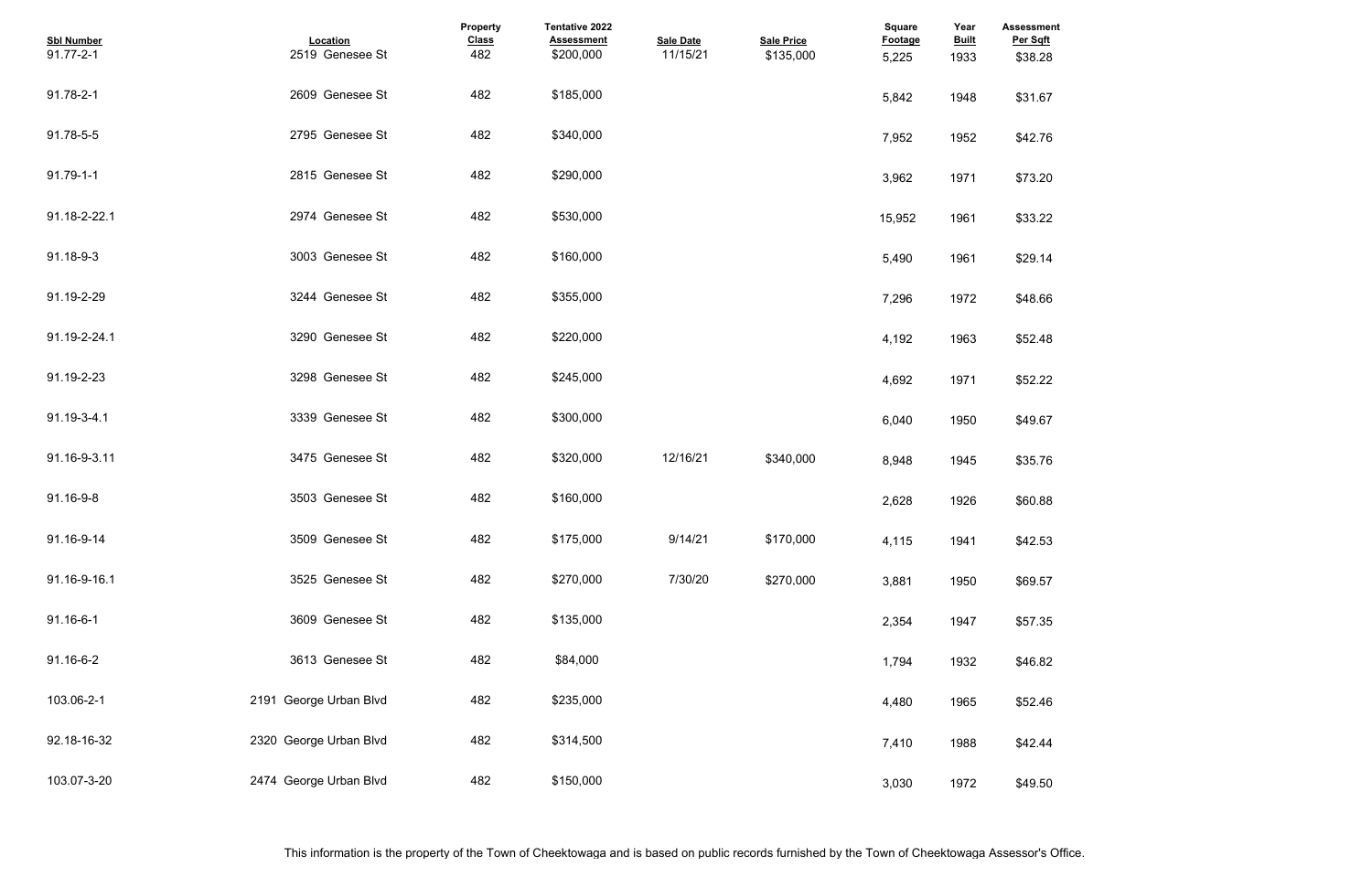| <b>Assessment</b><br>Per Sqft |  |  |  |
|-------------------------------|--|--|--|
| \$59.84                       |  |  |  |
| \$25.30                       |  |  |  |
| \$36.87                       |  |  |  |
| \$7.84                        |  |  |  |
| \$39.82                       |  |  |  |
| \$32.45                       |  |  |  |
| \$24.66                       |  |  |  |
| \$29.15                       |  |  |  |
| \$35.44                       |  |  |  |
| \$49.07                       |  |  |  |
| \$39.22                       |  |  |  |
| \$31.85                       |  |  |  |
| \$43.13                       |  |  |  |
| \$32.93                       |  |  |  |
| \$23.61                       |  |  |  |
| \$40.59                       |  |  |  |
| \$44.81                       |  |  |  |
| \$48.63                       |  |  |  |
| \$31.25                       |  |  |  |

| <b>Sbl Number</b><br>103.07-5-15 | Location<br>2496 George Urban Blvd | Property<br><b>Class</b><br>482 | <b>Tentative 2022</b><br><b>Assessment</b><br>\$90,000 | <b>Sale Date</b> | <b>Sale Price</b> | Square<br>Footage<br>1,504 | Year<br><b>Built</b><br>1985 | <b>Assessme</b><br>Per Sqft<br>\$59.84 |
|----------------------------------|------------------------------------|---------------------------------|--------------------------------------------------------|------------------|-------------------|----------------------------|------------------------------|----------------------------------------|
| 113.21-6-18                      | 2 Gierlach St                      | 482                             | \$105,000                                              |                  |                   | 4,150                      | 1940                         | \$25.30                                |
| 113.21-6-16.1                    | 6 Gierlach St                      | 482                             | \$125,000                                              |                  |                   | 3,390                      | 1920                         | \$36.87                                |
| 103.68-1-36.1                    | 124 Gould Ave                      | 482                             | \$105,000                                              |                  |                   | 13,399                     | 2021                         | \$7.84                                 |
| 112.36-2-9                       | 98 Halstead Ave                    | 482                             | \$97,000                                               |                  |                   | 2,436                      | 1920                         | \$39.82                                |
| 112.36-2-3                       | 134 Halstead Ave                   | 482                             | \$160,000                                              |                  |                   | 4,930                      | 1917                         | \$32.45                                |
| 113.62-2-9                       | Harlem Rd                          | 482                             | \$76,000                                               |                  |                   | 3,082                      | 1941                         | \$24.66                                |
| 124.30-1-1.1                     | 1113-1125 Harlem Rd                | 482                             | \$160,000                                              |                  |                   | 5,489                      | 1930                         | \$29.15                                |
| 80.17-3-31.11                    | 3811-3829 Harlem Rd                | 482                             | \$275,000                                              |                  |                   | 7,760                      | 1948                         | \$35.44                                |
| 124.29-1-3                       | 1060 Harlem Rd                     | 482                             | \$285,000                                              |                  |                   | 5,808                      | 1952                         | \$49.07                                |
| 124.29-1-2                       | 1064 Harlem Rd                     | 482                             | \$160,000                                              |                  |                   | 4,080                      | 1950                         | \$39.22                                |
| 124.30-3-3                       | 1067 Harlem Rd                     | 482                             | \$165,000                                              | 8/21/20          | \$160,000         | 5,180                      | 1960                         | \$31.85                                |
| 124.22-2-9.1                     | 1185 Harlem Rd                     | 482                             | \$69,000                                               |                  |                   | 1,600                      | 1977                         | \$43.13                                |
| 113.78-3-12                      | 1291 Harlem Rd                     | 482                             | \$170,000                                              |                  |                   | 5,163                      | 1969                         | \$32.93                                |
| 113.62-2-10                      | 1470 Harlem Rd                     | 482                             | \$110,000                                              |                  |                   | 4,660                      | 1941                         | \$23.61                                |
| 102.54-3-1.1                     | 2421 Harlem Rd                     | 482                             | \$260,000                                              |                  |                   | 6,405                      | 1950                         | \$40.59                                |
| 102.22-7-13.1                    | 2709 Harlem Rd                     | 482                             | \$270,000                                              |                  |                   | 6,025                      | 1946                         | \$44.81                                |
| 102.22-1-8                       | 2794 Harlem Rd                     | 482                             | \$170,000                                              |                  |                   | 3,496                      | 1950                         | \$48.63                                |
| 91.05-5-16                       | 3459 Harlem Rd                     | 482                             | \$190,000                                              | 8/10/21          | \$180,000         | 6,080                      | 1957                         | \$31.25                                |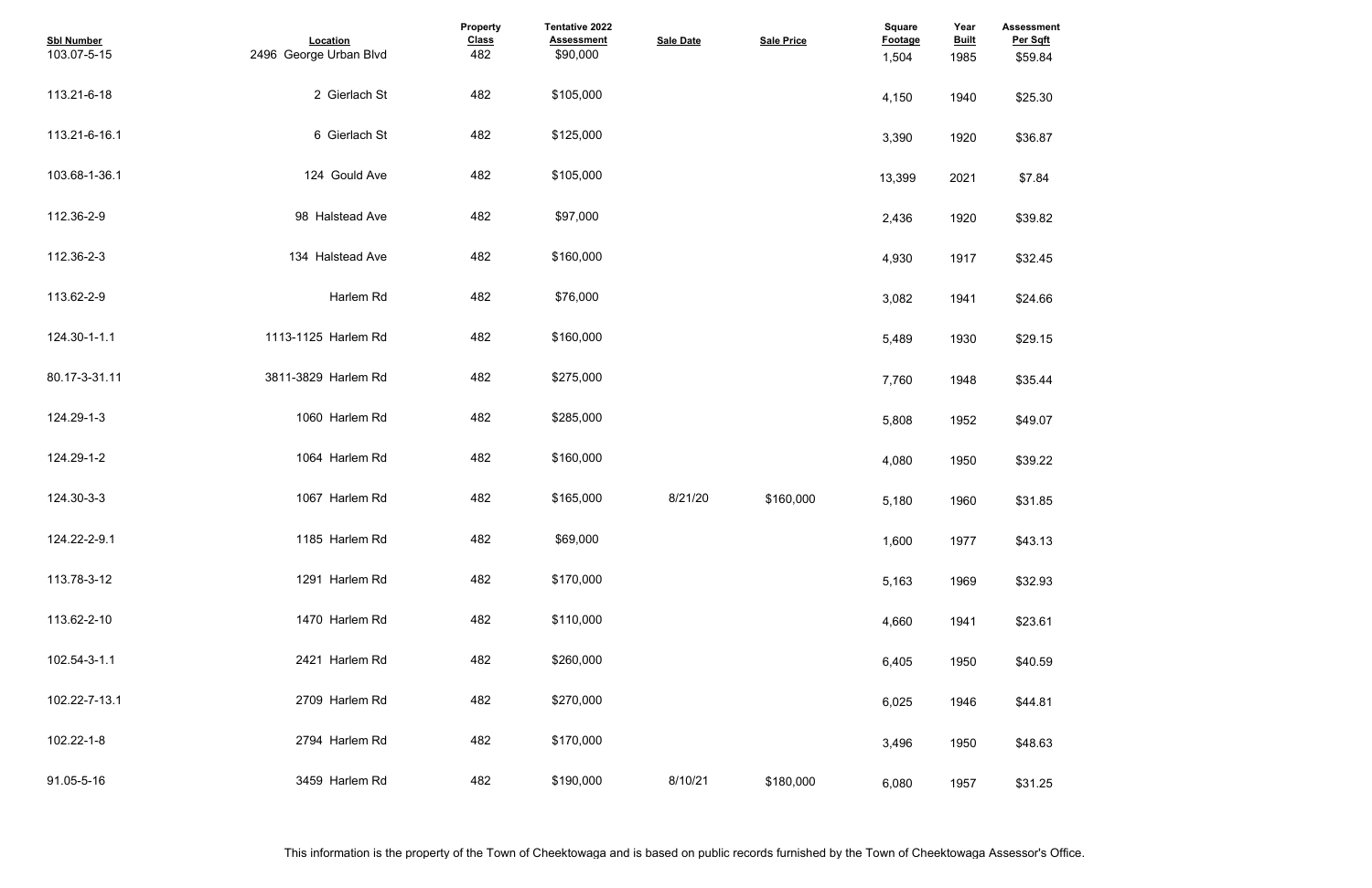| \$74.06<br>\$30.36<br>\$51.53<br>\$41.43<br>\$48.79<br>\$33.30<br>\$33.44<br>\$53.61<br>\$27.07<br>\$74.21<br>\$29.28<br>\$35.51<br>\$32.85<br>\$30.92<br>\$35.69<br>\$32.45<br>\$21.32<br>\$31.33<br>\$33.84 | <b>Assessment</b><br>Per Sqft |  |  |  |
|---------------------------------------------------------------------------------------------------------------------------------------------------------------------------------------------------------------|-------------------------------|--|--|--|
|                                                                                                                                                                                                               |                               |  |  |  |
|                                                                                                                                                                                                               |                               |  |  |  |
|                                                                                                                                                                                                               |                               |  |  |  |
|                                                                                                                                                                                                               |                               |  |  |  |
|                                                                                                                                                                                                               |                               |  |  |  |
|                                                                                                                                                                                                               |                               |  |  |  |
|                                                                                                                                                                                                               |                               |  |  |  |
|                                                                                                                                                                                                               |                               |  |  |  |
|                                                                                                                                                                                                               |                               |  |  |  |
|                                                                                                                                                                                                               |                               |  |  |  |
|                                                                                                                                                                                                               |                               |  |  |  |
|                                                                                                                                                                                                               |                               |  |  |  |
|                                                                                                                                                                                                               |                               |  |  |  |
|                                                                                                                                                                                                               |                               |  |  |  |
|                                                                                                                                                                                                               |                               |  |  |  |
|                                                                                                                                                                                                               |                               |  |  |  |
|                                                                                                                                                                                                               |                               |  |  |  |
|                                                                                                                                                                                                               |                               |  |  |  |
|                                                                                                                                                                                                               |                               |  |  |  |
|                                                                                                                                                                                                               |                               |  |  |  |
|                                                                                                                                                                                                               |                               |  |  |  |
|                                                                                                                                                                                                               |                               |  |  |  |
|                                                                                                                                                                                                               |                               |  |  |  |
|                                                                                                                                                                                                               |                               |  |  |  |
|                                                                                                                                                                                                               |                               |  |  |  |
|                                                                                                                                                                                                               |                               |  |  |  |
|                                                                                                                                                                                                               |                               |  |  |  |
|                                                                                                                                                                                                               |                               |  |  |  |
|                                                                                                                                                                                                               |                               |  |  |  |

| <b>Sbl Number</b><br>91.05-5-17 | Location<br>3469 Harlem Rd | Property<br><b>Class</b><br>482 | Tentative 2022<br><b>Assessment</b><br>\$225,000 | <b>Sale Date</b> | <b>Sale Price</b> | <b>Square</b><br><b>Footage</b><br>3,038 | Year<br><b>Built</b><br>1977 | <b>Assessme</b><br>Per Sqft<br>\$74.06 |
|---------------------------------|----------------------------|---------------------------------|--------------------------------------------------|------------------|-------------------|------------------------------------------|------------------------------|----------------------------------------|
| 91.05-5-22                      | 3497 Harlem Rd             | 482                             | \$85,000                                         |                  |                   | 2,800                                    | 1957                         | \$30.36                                |
| 91.05-3-19.1                    | 3637 Harlem Rd             | 482                             | \$180,000                                        |                  |                   | 3,493                                    | 1947                         | \$51.53                                |
| 91.05-3-1                       | 3641 Harlem Rd             | 482                             | \$115,000                                        | 7/21/20          | \$115,000         | 2,776                                    | 1927                         | \$41.43                                |
| 80.17-10-11                     | 3676 Harlem Rd             | 482                             | \$125,000                                        |                  |                   | 2,562                                    | 1946                         | \$48.79                                |
| 80.17-3-23                      | 3761 Harlem Rd             | 482                             | \$145,000                                        | 9/27/21          | \$215.000         | 4,355                                    | 1947                         | \$33.30                                |
| 80.17-3-27                      | 3771 Harlem Rd             | 482                             | \$235,000                                        |                  |                   | 7,028                                    | 1959                         | \$33.44                                |
| 80.62-2-3                       | 3800 Harlem Rd             | 482                             | \$190,000                                        |                  |                   | 3,544                                    | 1940                         | \$53.61                                |
| 80.17-3-30                      | 3807 Harlem Rd             | 482                             | \$170,000                                        |                  |                   | 6,280                                    | 1949                         | \$27.07                                |
| 80.17-3-37                      | 3835 Harlem Rd             | 482                             | \$120,000                                        |                  |                   | 1,617                                    | 1940                         | \$74.21                                |
| 112.44-2-32                     | 1458 Lovejoy St            | 482                             | \$135,000                                        |                  |                   | 4,610                                    | 1920                         | \$29.28                                |
| 113.71-1-11                     | 288 Parker St              | 482                             | \$140,000                                        |                  |                   | 3,942                                    | 1930                         | \$35.51                                |
| 102.21-4-10                     | 134 Peach Tree Rd          | 482                             | \$95,000                                         |                  |                   | 2,892                                    | 1930                         | \$32.85                                |
| 101.28-6-18                     | 383 Pine Ridge Rd          | 482                             | \$105,000                                        |                  |                   | 3,396                                    | 1924                         | \$30.92                                |
| 112.35-3-6                      | 333 Reiman St              | 482                             | \$120,000                                        |                  |                   | 3,362                                    | 1920                         | \$35.69                                |
| 112.36-1-8                      | 369 Reiman St              | 482                             | \$100,000                                        |                  |                   | 3,082                                    | 1925                         | \$32.45                                |
| 112.28-3-23.21                  | 392 Reiman St              | 482                             | \$98,000                                         |                  |                   | 4,597                                    | 1920                         | \$21.32                                |
| 112.36-4-1                      | 443 Reiman St              | 482                             | \$110,000                                        |                  |                   | 3,511                                    | 1926                         | \$31.33                                |
| 113.21-3-15                     | 494 Reiman St              | 482                             | \$195,000                                        |                  |                   | 5,763                                    | 1958                         | \$33.84                                |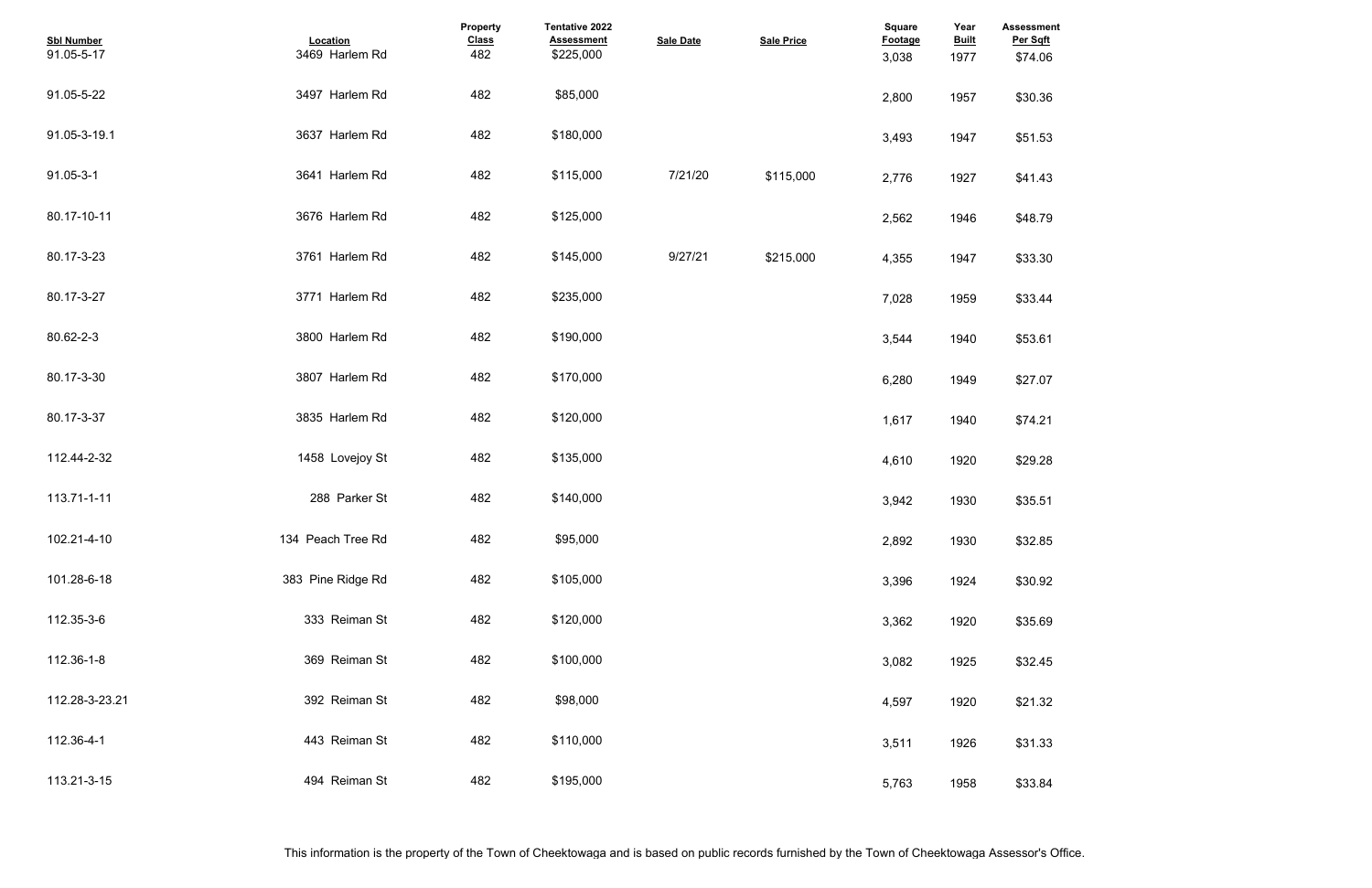| <b>Assessment</b><br>Per Sqft<br>\$33.28 |  |  |  |
|------------------------------------------|--|--|--|
|                                          |  |  |  |
| \$30.44                                  |  |  |  |
| \$35.96                                  |  |  |  |
| \$43.20                                  |  |  |  |
| \$16.92                                  |  |  |  |
| \$48.52                                  |  |  |  |
| \$46.25                                  |  |  |  |
| \$58.82                                  |  |  |  |
| \$55.38                                  |  |  |  |
| \$79.18                                  |  |  |  |
| \$44.45                                  |  |  |  |
| \$26.50                                  |  |  |  |
| \$76.67                                  |  |  |  |
| \$44.78                                  |  |  |  |
| \$45.37                                  |  |  |  |
| \$67.35                                  |  |  |  |
| \$56.63                                  |  |  |  |
| \$38.01                                  |  |  |  |
| \$49.61                                  |  |  |  |

| <b>Sbl Number</b><br>102.45-3-22 | Location<br>72 Ridge Park Ave | Property<br><b>Class</b><br>482 | Tentative 2022<br><b>Assessment</b><br>\$68,000 | <b>Sale Date</b> | <b>Sale Price</b> | <b>Square</b><br>Footage<br>2,043 | Year<br><b>Built</b><br>1930 | Assessme<br>Per Sqft<br>\$33.28 |
|----------------------------------|-------------------------------|---------------------------------|-------------------------------------------------|------------------|-------------------|-----------------------------------|------------------------------|---------------------------------|
| 112.67-5-23.1                    | 395 Shanley St                | 482                             | \$110,000                                       |                  |                   | 3,614                             | 1920                         | \$30.44                         |
| 104.69-5-1.2                     | 431 Terrace Blvd              | 482                             | \$170,000                                       |                  |                   | 4,728                             | 1980                         | \$35.96                         |
| 115.05-12-6.11                   | 5230-5246 Transit Rd          | 482                             | \$705,000                                       |                  |                   | 16,320                            | 1935                         | \$43.20                         |
| 115.05-6-10                      | 5154 Transit Rd               | 482                             | \$90,000                                        |                  |                   | 5,320                             | 1990                         | \$16.92                         |
| 115.05-12-1.1                    | 5270 Transit Rd               | 482                             | \$500,000                                       |                  |                   | 10,306                            | 1950                         | \$48.52                         |
| 104.69-5-8                       | 5404 Transit Rd               | 482                             | \$190,000                                       |                  |                   | 4,108                             | 1910                         | \$46.25                         |
| 104.61-2-3                       | 5512 Transit Rd               | 482                             | \$320,000                                       |                  |                   | 5,440                             | 1925                         | \$58.82                         |
| 104.61-1-16                      | 5524 Transit Rd               | 482                             | \$180,000                                       |                  |                   | 3,250                             | 1930                         | \$55.38                         |
| 104.09-3-19.1                    | 5790 Transit Rd               | 482                             | \$310,000                                       |                  |                   | 3,915                             | 1920                         | \$79.18                         |
| 104.09-3-27                      | 5800 Transit Rd               | 482                             | \$610,000                                       |                  |                   | 13,724                            | 1938                         | \$44.45                         |
| 104.09-2-24                      | 5844 Transit Rd               | 482                             | \$95,000                                        | 1/11/21          | \$82,500          | 3,585                             | 1900                         | \$26.50                         |
| 104.05-3-10                      | 5950 Transit Rd               | 482                             | \$115,000                                       |                  |                   | 1,500                             | 1952                         | \$76.67                         |
| 93.17-10-11                      | 6148 Transit Rd               | 482                             | \$96,000                                        |                  |                   | 2,144                             | 1950                         | \$44.78                         |
| 93.17-10-10                      | 6152 Transit Rd               | 482                             | \$95,000                                        |                  |                   | 2,094                             | 1950                         | \$45.37                         |
| 93.13-7-11                       | 6216 Transit Rd               | 482                             | \$205,000                                       |                  |                   | 3,044                             | 1960                         | \$67.35                         |
| 93.13-7-7                        | 6260 Transit Rd               | 482                             | \$305,000                                       |                  |                   | 5,386                             | 1968                         | \$56.63                         |
| 93.13-4-29                       | 6348 Transit Rd               | 482                             | \$810,000                                       |                  |                   | 21,312                            | 1961                         | \$38.01                         |
| 93.01-1-18                       | 6410 Transit Rd               | 482                             | \$660,000                                       |                  |                   | 13,304                            | 1970                         | \$49.61                         |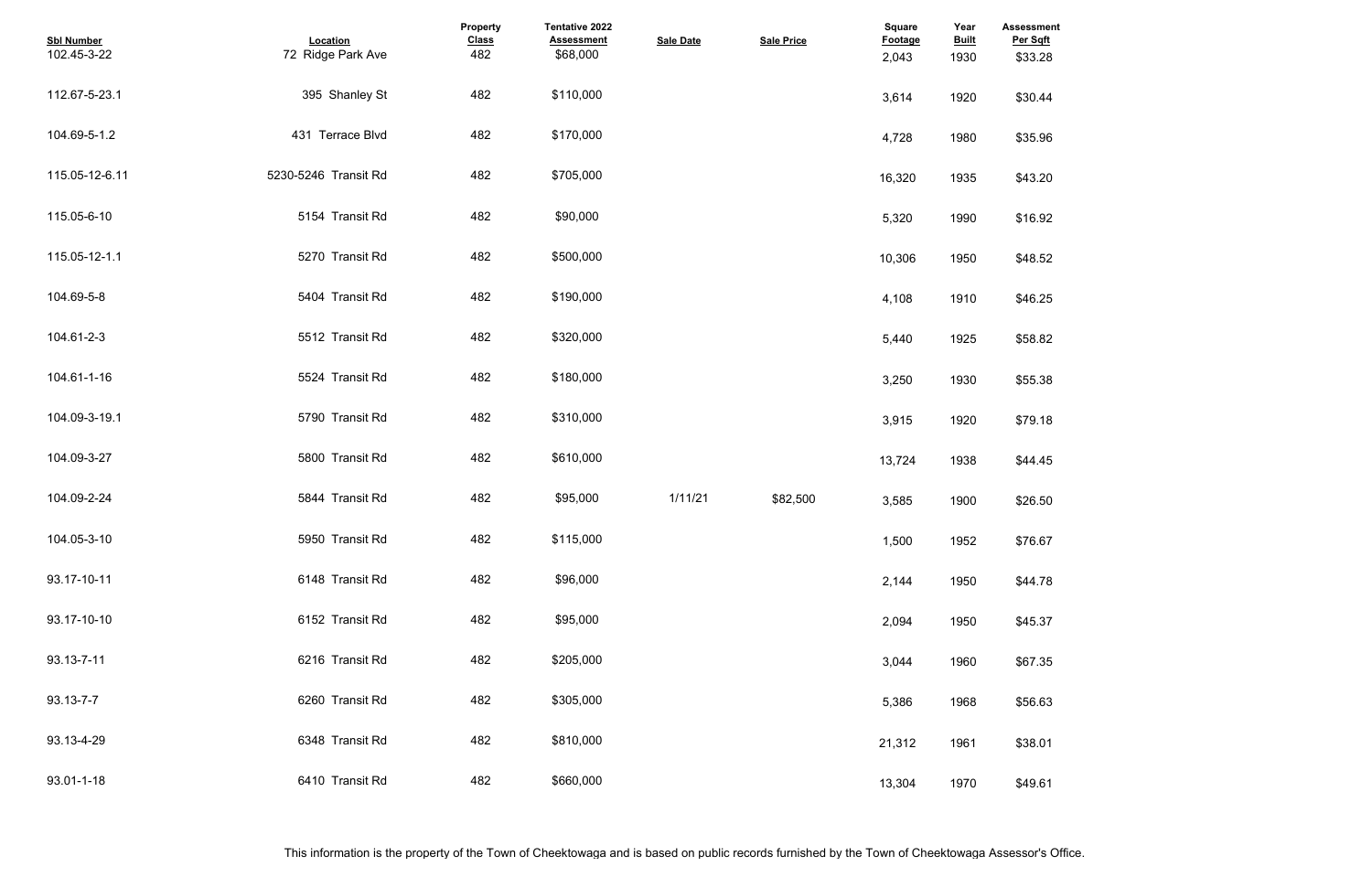| <b>Assessment</b><br>Per Sqft |  |  |  |
|-------------------------------|--|--|--|
| \$49.11                       |  |  |  |
|                               |  |  |  |
| \$74.69                       |  |  |  |
|                               |  |  |  |
| \$54.98                       |  |  |  |
|                               |  |  |  |
| \$56.25                       |  |  |  |
|                               |  |  |  |
| \$56.25                       |  |  |  |
| \$49.77                       |  |  |  |
|                               |  |  |  |
| \$75.35                       |  |  |  |
|                               |  |  |  |
| \$47.80                       |  |  |  |
|                               |  |  |  |
| \$53.68                       |  |  |  |
| \$66.46                       |  |  |  |
|                               |  |  |  |
| \$55.83                       |  |  |  |
|                               |  |  |  |
| \$65.87                       |  |  |  |
|                               |  |  |  |
| \$51.64                       |  |  |  |
| \$22.44                       |  |  |  |
|                               |  |  |  |
| \$25.40                       |  |  |  |
|                               |  |  |  |
| \$23.72                       |  |  |  |
|                               |  |  |  |
| \$22.73                       |  |  |  |
| \$24.92                       |  |  |  |
|                               |  |  |  |
| \$21.90                       |  |  |  |
|                               |  |  |  |

| <b>Sbl Number</b><br>113.20-1-7.1 | Location<br>Union Rd | <b>Property</b><br><b>Class</b><br>482 | <b>Tentative 2022</b><br><b>Assessment</b><br>\$275,000 | <b>Sale Date</b> | <b>Sale Price</b> | <b>Square</b><br>Footage<br>5,600 | Year<br><b>Built</b><br>1972 | <b>Assessme</b><br>Per Sqft<br>\$49.11 |
|-----------------------------------|----------------------|----------------------------------------|---------------------------------------------------------|------------------|-------------------|-----------------------------------|------------------------------|----------------------------------------|
| 102.04-3-40                       | 3198 Union Rd        | 482                                    | \$560,000                                               |                  |                   | 7,498                             | 1962                         | \$74.69                                |
| 102.02-2-4                        | 3719 Union Rd        | 482                                    | \$1,880,000                                             |                  |                   | 34,196                            | 1987                         | \$54.98                                |
| 102.08-10-46                      | 3800 Union Rd        | 482                                    | \$430,000                                               |                  |                   | 7,644                             | 1960                         | \$56.25                                |
| 102.08-10-7                       | 3806 Union Rd        | 482                                    | \$430,000                                               |                  |                   | 7,644                             | 1966                         | \$56.25                                |
| 102.08-10-6                       | 3810 Union Rd        | 482                                    | \$285,000                                               |                  |                   | 5,726                             | 1960                         | \$49.77                                |
| 91.20-7-15                        | 4004 Union Rd        | 482                                    | \$170,000                                               |                  |                   | 2,256                             | 1956                         | \$75.35                                |
| 91.20-1-28                        | 4060 Union Rd        | 482                                    | \$150,000                                               |                  |                   | 3,138                             | 1951                         | \$47.80                                |
| 91.20-2-60                        | 4063 Union Rd        | 482                                    | \$290,000                                               |                  |                   | 5,402                             | 1958                         | \$53.68                                |
| 91.20-1-23                        | 4084 Union Rd        | 482                                    | \$195,000                                               |                  |                   | 2,934                             | 1924                         | \$66.46                                |
| 91.52-1-44                        | 4347 Union Rd        | 482                                    | \$335,000                                               |                  |                   | 6,000                             | 1962                         | \$55.83                                |
| 80.20-14-10                       | 4785 Union Rd        | 482                                    | \$255,000                                               |                  |                   | 3,871                             | 1948                         | \$65.87                                |
| 80.20-11-13                       | 4841 Union Rd        | 482                                    | \$235,000                                               |                  |                   | 4,551                             | 1950                         | \$51.64                                |
| 112.43-2-13.1                     | 105 Wagner Ave       | 482                                    | \$180,000                                               |                  |                   | 8,022                             | 1981                         | \$22.44                                |
| 102.53-6-24                       | 1319-1321 Walden Ave | 482                                    | \$125,000                                               |                  |                   | 4,922                             | 1960                         | \$25.40                                |
| 101.60-1-16                       | 1000 Walden Ave      | 482                                    | \$72,000                                                |                  |                   | 3,036                             | 1927                         | \$23.72                                |
| 101.60-1-15                       | 1002 Walden Ave      | 482                                    | \$80,000                                                |                  |                   | 3,520                             | 1920                         | \$22.73                                |
| 101.60-1-14                       | 1008 Walden Ave      | 482                                    | \$100,000                                               |                  |                   | 4,013                             | 1910                         | \$24.92                                |
| 101.60-8-7                        | 1011 Walden Ave      | 482                                    | \$95,000                                                |                  |                   | 4,337                             | 1920                         | \$21.90                                |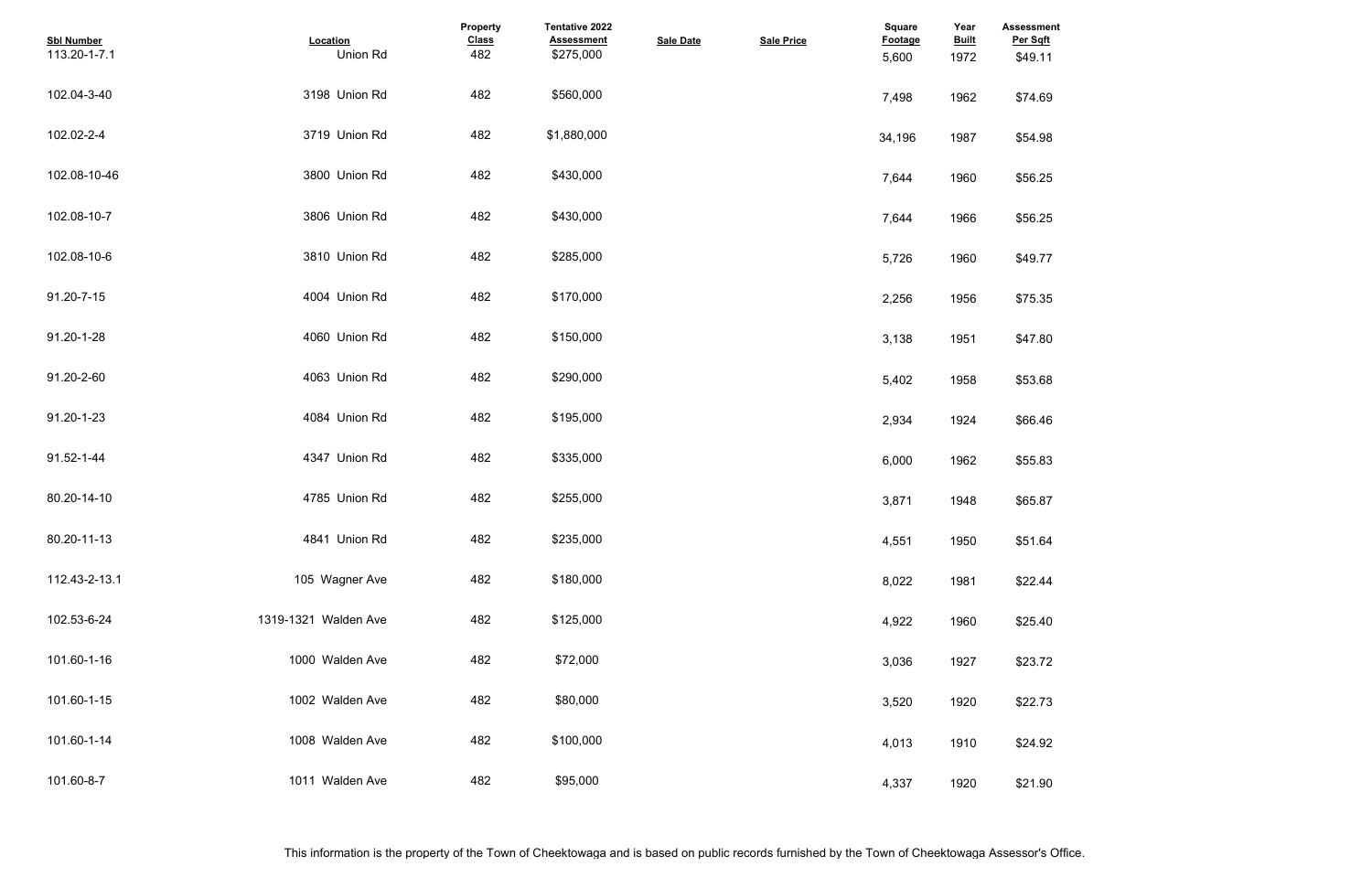| <b>Assessment</b><br>Per Sqft<br>\$22.96 |  |  |  |
|------------------------------------------|--|--|--|
| \$18.42                                  |  |  |  |
| \$31.07                                  |  |  |  |
| \$34.62                                  |  |  |  |
| \$27.91                                  |  |  |  |
| \$29.93                                  |  |  |  |
| \$27.98                                  |  |  |  |
| \$43.64                                  |  |  |  |
| \$12.15                                  |  |  |  |
| \$18.94                                  |  |  |  |
| \$27.87                                  |  |  |  |
| \$33.33                                  |  |  |  |
| \$23.81                                  |  |  |  |
| \$40.48                                  |  |  |  |
| \$22.88                                  |  |  |  |
| \$23.89                                  |  |  |  |
| \$16.93                                  |  |  |  |
| \$28.76                                  |  |  |  |
| \$22.50                                  |  |  |  |

| <b>Sbl Number</b><br>101.60-2-27 | Location<br>1012 Walden Ave | Property<br><b>Class</b><br>482 | Tentative 2022<br><b>Assessment</b><br>\$160,000 | <b>Sale Date</b> | <b>Sale Price</b> | <b>Square</b><br><b>Footage</b><br>6,969 | Year<br><b>Built</b><br>1905 | <b>Assessme</b><br>Per Sqft<br>\$22.96 |
|----------------------------------|-----------------------------|---------------------------------|--------------------------------------------------|------------------|-------------------|------------------------------------------|------------------------------|----------------------------------------|
| 101.60-2-26                      | 1020 Walden Ave             | 482                             | \$99,000                                         |                  |                   | 5,376                                    | 1954                         | \$18.42                                |
| 101.60-2-25                      | 1028 Walden Ave             | 482                             | \$88,000                                         |                  |                   | 2,832                                    | 1925                         | \$31.07                                |
| 101.60-8-12                      | 1029 Walden Ave             | 482                             | \$72,000                                         |                  |                   | 2,080                                    | 1910                         | \$34.62                                |
| 101.60-8-13.1                    | 1037 Walden Ave             | 482                             | \$97,000                                         |                  |                   | 3,476                                    | 1920                         | \$27.91                                |
| 101.60-3-28                      | 1046 Walden Ave             | 482                             | \$92,000                                         |                  |                   | 3,074                                    | 1925                         | \$29.93                                |
| 101.60-8-16                      | 1053 Walden Ave             | 482                             | \$94,000                                         |                  |                   | 3,360                                    | 1940                         | \$27.98                                |
| 101.60-3-26                      | 1058 Walden Ave             | 482                             | \$220,000                                        | 1/16/20          | \$200,000         | 5,041                                    | 1920                         | \$43.64                                |
| 101.60-3-23.1                    | 1068 Walden Ave             | 482                             | \$77,000                                         |                  |                   | 6,336                                    | 1902                         | \$12.15                                |
| 101.60-4-27                      | 1078 Walden Ave             | 482                             | \$120,000                                        |                  |                   | 6,336                                    | 1910                         | \$18.94                                |
| 101.60-4-25                      | 1082 Walden Ave             | 482                             | \$48,000                                         |                  |                   | 1,722                                    | 1927                         | \$27.87                                |
| 101.60-4-24                      | 1086 Walden Ave             | 482                             | \$88,000                                         |                  |                   | 2,640                                    | 1910                         | \$33.33                                |
| 101.60-8-21                      | 1089 Walden Ave             | 482                             | \$72,000                                         |                  |                   | 3,024                                    | 1910                         | \$23.81                                |
| 101.60-4-23                      | 1092 Walden Ave             | 482                             | \$102,000                                        | 8/11/20          | \$115,000         | 2,520                                    | 1927                         | \$40.48                                |
| 101.60-8-22                      | 1093 Walden Ave             | 482                             | \$97,000                                         |                  |                   | 4,240                                    | 1910                         | \$22.88                                |
| 101.60-8-23                      | 1095 Walden Ave             | 482                             | \$82,000                                         |                  |                   | 3,432                                    | 1910                         | \$23.89                                |
| 101.60-4-22                      | 1096 Walden Ave             | 482                             | \$71,000                                         |                  |                   | 4,193                                    | 1910                         | \$16.93                                |
| 101.60-8-26                      | 1107 Walden Ave             | 482                             | \$65,000                                         | 10/23/20         | \$65,000          | 2,260                                    | 1930                         | \$28.76                                |
| 101.60-5-24                      | 1114 Walden Ave             | 482                             | \$62,000                                         |                  |                   | 2,756                                    | 1915                         | \$22.50                                |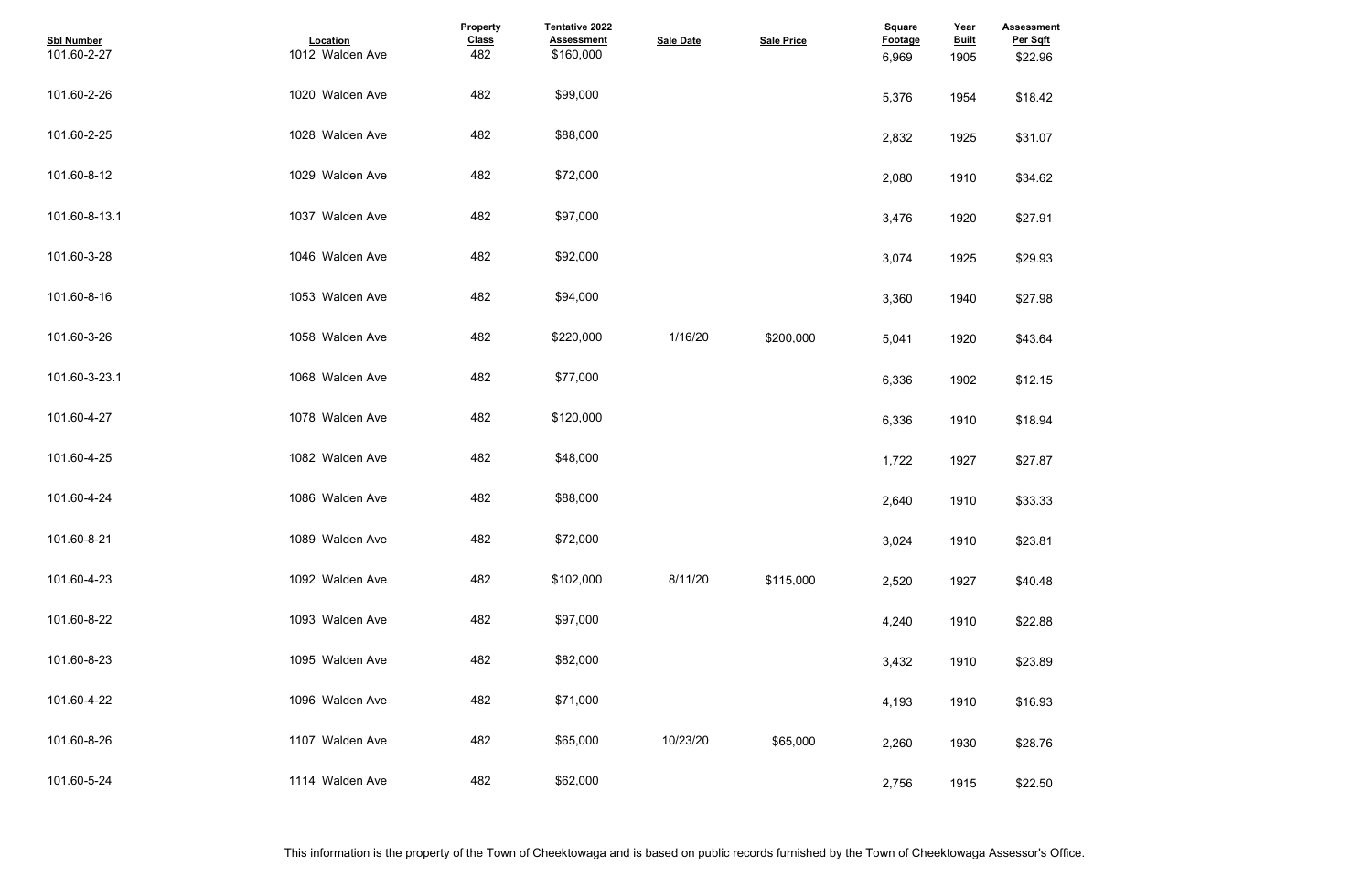| <b>Assessment</b><br>Per Sqft |  |  |  |
|-------------------------------|--|--|--|
| \$30.55                       |  |  |  |
| \$17.71                       |  |  |  |
| \$34.73                       |  |  |  |
| \$31.08                       |  |  |  |
| \$22.20                       |  |  |  |
| \$20.51                       |  |  |  |
| \$50.11                       |  |  |  |
| \$21.20                       |  |  |  |
| \$30.03                       |  |  |  |
| \$25.93                       |  |  |  |
| \$18.26                       |  |  |  |
| \$24.64                       |  |  |  |
| \$27.08                       |  |  |  |
| \$25.25                       |  |  |  |
| \$28.64                       |  |  |  |
| \$34.72<br>\$29.23            |  |  |  |
| \$41.99                       |  |  |  |
| \$94.47                       |  |  |  |
|                               |  |  |  |

| <b>Sbl Number</b><br>101.60-8-33 | Location<br>1131 Walden Ave | Property<br><b>Class</b><br>482 | <b>Tentative 2022</b><br><b>Assessment</b><br>\$98,000 | <b>Sale Date</b> | <b>Sale Price</b> | <b>Square</b><br><b>Footage</b><br>3,208 | Year<br><b>Built</b><br>1920 | <b>Assessme</b><br>Per Sqft<br>\$30.55 |
|----------------------------------|-----------------------------|---------------------------------|--------------------------------------------------------|------------------|-------------------|------------------------------------------|------------------------------|----------------------------------------|
| 101.60-6-18                      | 1140 Walden Ave             | 482                             | \$68,000                                               | 8/24/20          | \$62,500          | 3,840                                    | 1953                         | \$17.71                                |
| 101.60-7-24                      | 1168 Walden Ave             | 482                             | \$190,000                                              |                  |                   | 5,471                                    | 1925                         | \$34.73                                |
| 101.60-7-21                      | 1174 Walden Ave             | 482                             | \$91,000                                               |                  |                   | 2,928                                    | 1923                         | \$31.08                                |
| 102.53-1-20                      | 1196 Walden Ave             | 482                             | \$81,000                                               |                  |                   | 3,648                                    | 1926                         | \$22.20                                |
| 102.53-6-5                       | 1201 Walden Ave             | 482                             | \$91,000                                               |                  |                   | 4,436                                    | 1936                         | \$20.51                                |
| 102.53-6-8                       | 1213 Walden Ave             | 482                             | \$185,000                                              |                  |                   | 3,692                                    | 1900                         | \$50.11                                |
| 102.53-2-20                      | 1214 Walden Ave             | 482                             | \$90,000                                               |                  |                   | 4,246                                    | 1925                         | \$21.20                                |
| 102.53-3-20                      | 1228 Walden Ave             | 482                             | \$70,000                                               |                  |                   | 2,331                                    | 1930                         | \$30.03                                |
| 102.53-6-12.2                    | 1233 Walden Ave             | 482                             | \$84,000                                               |                  |                   | 3,240                                    | 1910                         | \$25.93                                |
| 102.53-3-19                      | 1236 Walden Ave             | 482                             | \$95,000                                               |                  |                   | 5,204                                    | 1950                         | \$18.26                                |
| 102.53-3-16.1                    | 1238 Walden Ave             | 482                             | \$140,000                                              |                  |                   | 5,681                                    | 1940                         | \$24.64                                |
| 102.53-4-16                      | 1270 Walden Ave             | 482                             | \$78,000                                               | 6/16/21          | \$170.000         | 2,880                                    | 1951                         | \$27.08                                |
| 102.53-4-17                      | 1274 Walden Ave             | 482                             | \$50,000                                               |                  |                   | 1,980                                    | 1950                         | \$25.25                                |
| 102.53-5-16                      | 1324 Walden Ave             | 482                             | \$115,000                                              |                  |                   | 4,015                                    | 1958                         | \$28.64                                |
| 103.15-1-8                       | 3009 Walden Ave             | 482                             | \$130,000                                              |                  |                   | 3,744                                    | 1967                         | \$34.72                                |
| 103.12-11-2.1                    | 3125 Walden Ave             | 482                             | \$520,000                                              |                  |                   | 17,787                                   | 1968                         | \$29.23                                |
| 103.12-11-3.1                    | 3135 Walden Ave             | 482                             | \$310,000                                              |                  |                   | 7,382                                    | 1968                         | \$41.99                                |
| 104.09-6-22                      | 3218 Walden Ave             | 482                             | \$410,000                                              |                  |                   | 4,340                                    | 1980                         | \$94.47                                |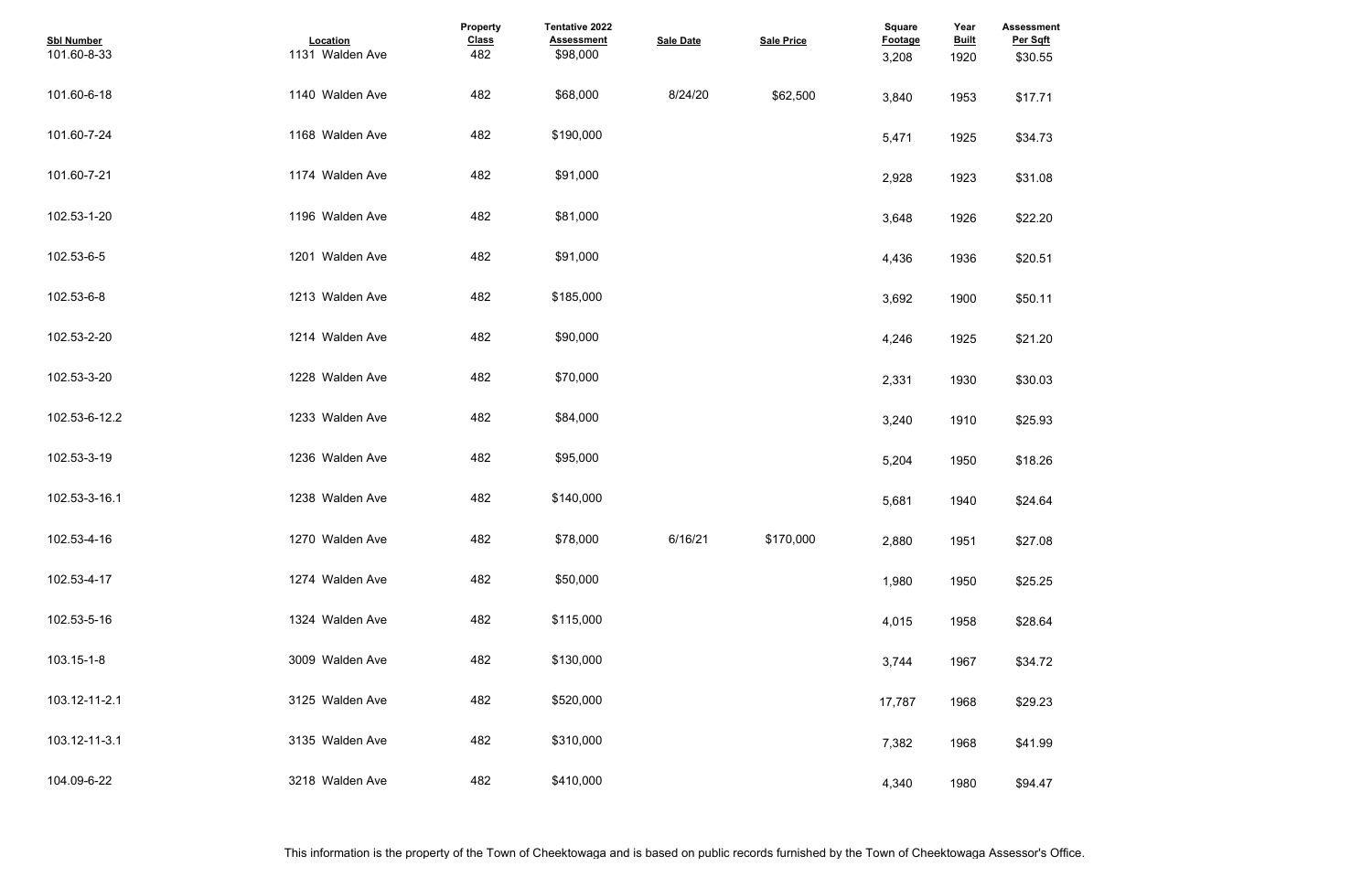| <b>Assessment</b><br>Per Sqft |  |  |  |
|-------------------------------|--|--|--|
| \$56.45                       |  |  |  |
| \$36.42                       |  |  |  |
| \$27.17                       |  |  |  |
| \$39.38                       |  |  |  |
| \$39.17                       |  |  |  |
| \$43.54                       |  |  |  |
| \$52.19                       |  |  |  |
| \$33.58                       |  |  |  |
| \$57.99                       |  |  |  |
| \$29.64                       |  |  |  |
| \$36.05                       |  |  |  |
| \$41.49                       |  |  |  |
| \$46.01                       |  |  |  |
| \$32.67                       |  |  |  |
| \$37.02                       |  |  |  |
| \$136.25                      |  |  |  |
| \$54.90                       |  |  |  |
| \$53.62                       |  |  |  |
| \$79.27                       |  |  |  |

| <b>Sbl Number</b><br>104.09-4-11 | Location<br>3260 Walden Ave | Property<br><b>Class</b><br>482 | Tentative 2022<br><b>Assessment</b><br>\$315,000 | <b>Sale Date</b> | <b>Sale Price</b> | <b>Square</b><br><b>Footage</b><br>5,580 | Year<br><b>Built</b><br>1972 | <b>Assessmer</b><br>Per Sqft<br>\$56.45 |
|----------------------------------|-----------------------------|---------------------------------|--------------------------------------------------|------------------|-------------------|------------------------------------------|------------------------------|-----------------------------------------|
| 102.45-5-3                       | 146 Wanda Ave               | 482                             | \$125,000                                        |                  |                   | 3,432                                    | 1920                         | \$36.42                                 |
| 113.53-3-17.1                    | 2252 William St             | 482                             | \$90,000                                         |                  |                   | 3,312                                    | 1937                         | \$27.17                                 |
| 113.62-3-4.1                     | 2345 William St             | 482                             | \$180,000                                        | 12/23/20         | \$135,000         | 4,571                                    | 1950                         | \$39.38                                 |
| 113.54-6-10                      | 2388 William St             | 482                             | \$100,000                                        |                  |                   | 2,553                                    | 1951                         | \$39.17                                 |
| 113.62-5-4                       | 2399 William St             | 482                             | \$130,000                                        |                  |                   | 2,986                                    | 1910                         | \$43.54                                 |
| 113.62-5-5                       | 2405 William St             | 482                             | \$155,000                                        |                  |                   | 2,970                                    | 1910                         | \$52.19                                 |
| 113.63-1-1                       | 2415 William St             | 482                             | \$220,000                                        |                  |                   | 6,552                                    | 1940                         | \$33.58                                 |
| 113.63-1-3                       | 2427 William St             | 482                             | \$225,000                                        |                  |                   | 3,880                                    | 1961                         | \$57.99                                 |
| 113.63-1-4                       | 2437 William St             | 482                             | \$150,000                                        | 5/29/20          | \$150,000         | 5,060                                    | 1940                         | \$29.64                                 |
| 113.63-2-1                       | 2445 William St             | 482                             | \$175,000                                        |                  |                   | 4,854                                    | 1900                         | \$36.05                                 |
| 113.63-2-2                       | 2451 William St             | 482                             | \$89,000                                         |                  |                   | 2,145                                    | 1940                         | \$41.49                                 |
| 113.63-4-4                       | 2525 William St             | 482                             | \$235,000                                        |                  |                   | 5,108                                    | 1952                         | \$46.01                                 |
| 91.18-11-21                      | 18 Woodrow PI               | 482                             | \$115,000                                        |                  |                   | 3,520                                    | 1963                         | \$32.67                                 |
| 81.03-2-8                        | 150 Aero Dr                 | 483                             | \$93,000                                         |                  |                   | 2,512                                    | 1940                         | \$37.02                                 |
| 92.02-1-6                        | 555 Aero Dr                 | 483                             | \$191,300                                        |                  |                   | 1,404                                    | 1987                         | \$136.25                                |
| 91.18-2-1                        | 69 Awood Pl                 | 483                             | \$140,000                                        |                  |                   | 2,550                                    | 1936                         | \$54.90                                 |
| 91.18-2-20                       | 22 Beechwood Pl             | 483                             | \$145,000                                        |                  |                   | 2,704                                    | 1950                         | \$53.62                                 |
| 114.20-6-11                      | 787 Borden Rd               | 483                             | \$130,000                                        |                  |                   | 1,640                                    | 1930                         | \$79.27                                 |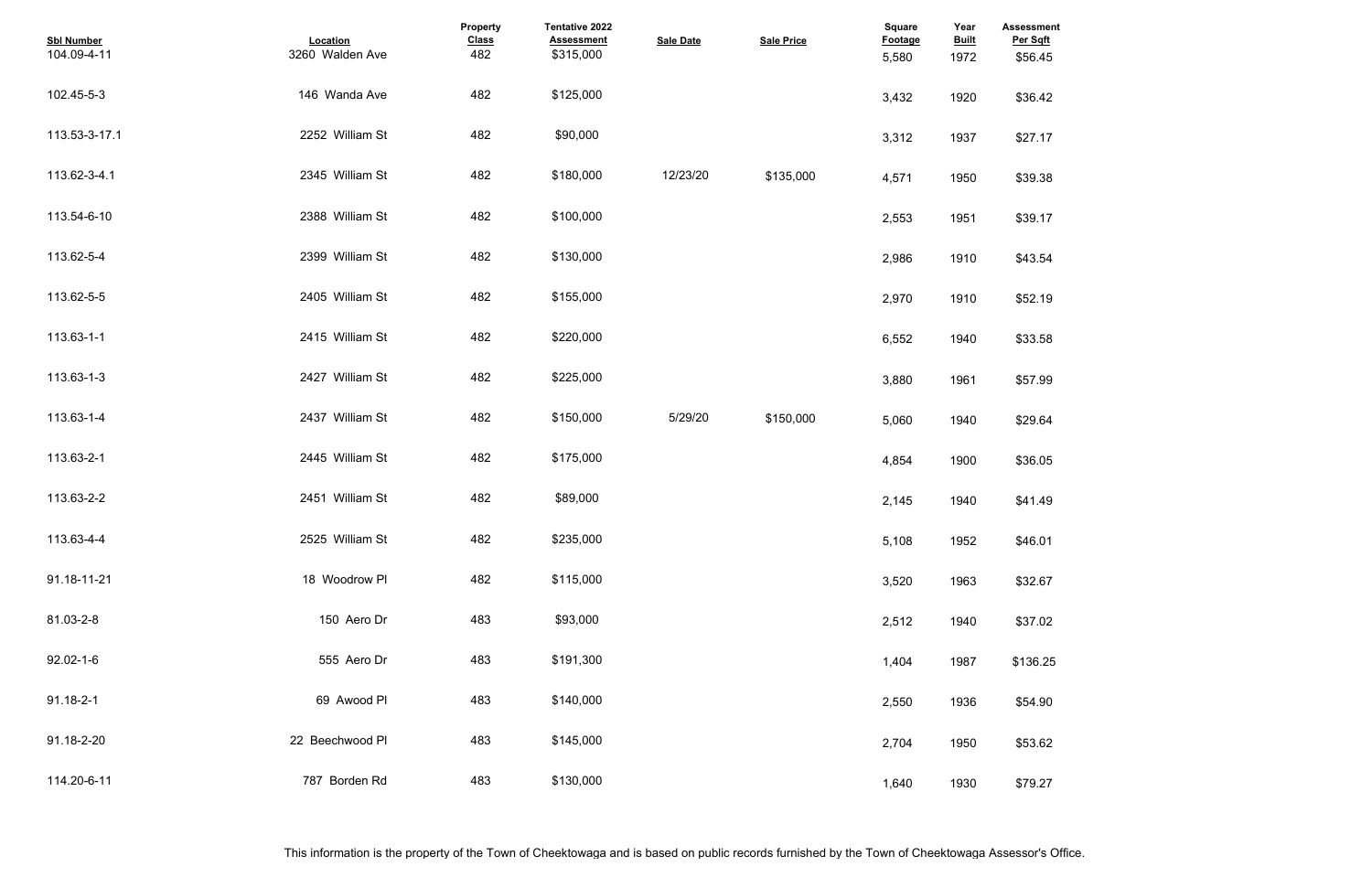| <b>Assessment</b><br>Per Sqft |  |  |
|-------------------------------|--|--|
| \$32.93                       |  |  |
| \$36.10                       |  |  |
| \$22.93                       |  |  |
| \$53.06                       |  |  |
| \$28.67                       |  |  |
| \$101.30                      |  |  |
| \$49.81                       |  |  |
| \$78.92                       |  |  |
| \$44.70                       |  |  |
| \$47.81                       |  |  |
| \$18.81                       |  |  |
| \$86.54                       |  |  |
| \$83.22                       |  |  |
| \$75.11                       |  |  |
| \$92.59                       |  |  |
| \$31.15                       |  |  |
| \$82.95                       |  |  |
| \$55.13                       |  |  |
| \$64.28                       |  |  |

| <b>Sbl Number</b><br>101.84-1-1 | Location<br>2093 Broadway St | Property<br><b>Class</b><br>483 | Tentative 2022<br><b>Assessment</b><br>\$66,000 | <b>Sale Date</b> | <b>Sale Price</b> | Square<br><b>Footage</b><br>2,004 | Year<br><b>Built</b><br>1949 | <b>Assessmer</b><br>Per Sqft<br>\$32.93 |
|---------------------------------|------------------------------|---------------------------------|-------------------------------------------------|------------------|-------------------|-----------------------------------|------------------------------|-----------------------------------------|
| 102.77-6-1                      | 2343 Broadway St             | 483                             | \$120,000                                       |                  |                   | 3,324                             | 1978                         | \$36.10                                 |
| 102.18-3-4                      | 2663 Broadway St             | 483                             | \$99,000                                        |                  |                   | 4,317                             | 1960                         | \$22.93                                 |
| 102.18-3-6.1                    | 2671 Broadway St             | 483                             | \$145,000                                       |                  |                   | 2,733                             | 1960                         | \$53.06                                 |
| 102.04-3-27                     | 3161 Broadway St             | 483                             | \$86,000                                        |                  |                   | 3,000                             | 1960                         | \$28.67                                 |
| 103.17-1-2                      | 3419 Broadway St             | 483                             | \$140,000                                       |                  |                   | 1,382                             | 1900                         | \$101.30                                |
| 102.16-5-17                     | 3424 Broadway St             | 483                             | \$105,000                                       |                  |                   | 2,108                             | 1943                         | \$49.81                                 |
| 103.13-1-22.11                  | 3796 Broadway St             | 483                             | \$265,000                                       |                  |                   | 3,358                             | 1952                         | \$78.92                                 |
| 104.69-6-1                      | 4651 Broadway St             | 483                             | \$92,000                                        |                  |                   | 2,058                             | 1927                         | \$44.70                                 |
| 104.69-2-14                     | 4718 Broadway St             | 483                             | \$140,000                                       |                  |                   | 2,928                             | 1920                         | \$47.81                                 |
| 103.12-18-4                     | 137 Burkhardt Ave            | 483                             | \$89,000                                        |                  |                   | 4,732                             | 1990                         | \$18.81                                 |
| $92.13 - 1 - 2$                 | 66 Cayuga Rd                 | 483                             | \$225,000                                       |                  |                   | 2,600                             | 1995                         | \$86.54                                 |
| 92.09-3-23                      | 164 Cayuga Rd                | 483                             | \$125,000                                       |                  |                   | 1,502                             | 1986                         | \$83.22                                 |
| 92.05-2-23                      | 326 Cayuga Rd                | 483                             | \$245,000                                       |                  |                   | 3,262                             | 1938                         | \$75.11                                 |
| 92.05-2-13                      | 350 Cayuga Rd                | 483                             | \$250,000                                       | 7/9/20           | \$141,750         | 2,700                             | 1954                         | \$92.59                                 |
| 80.17-9-4                       | 375 Cleveland Dr             | 483                             | \$200,000                                       |                  |                   | 6,420                             | 1995                         | \$31.15                                 |
| 80.17-5-3.1                     | 509 Cleveland Dr             | 483                             | \$145,000                                       |                  |                   | 1,748                             | 1952                         | \$82.95                                 |
| 80.18-5-29                      | 664 Cleveland Dr             | 483                             | \$215,000                                       |                  |                   | 3,900                             | 1941                         | \$55.13                                 |
| 80.19-6-12                      | 1016 Cleveland Dr            | 483                             | \$140,000                                       |                  |                   | 2,178                             | 1938                         | \$64.28                                 |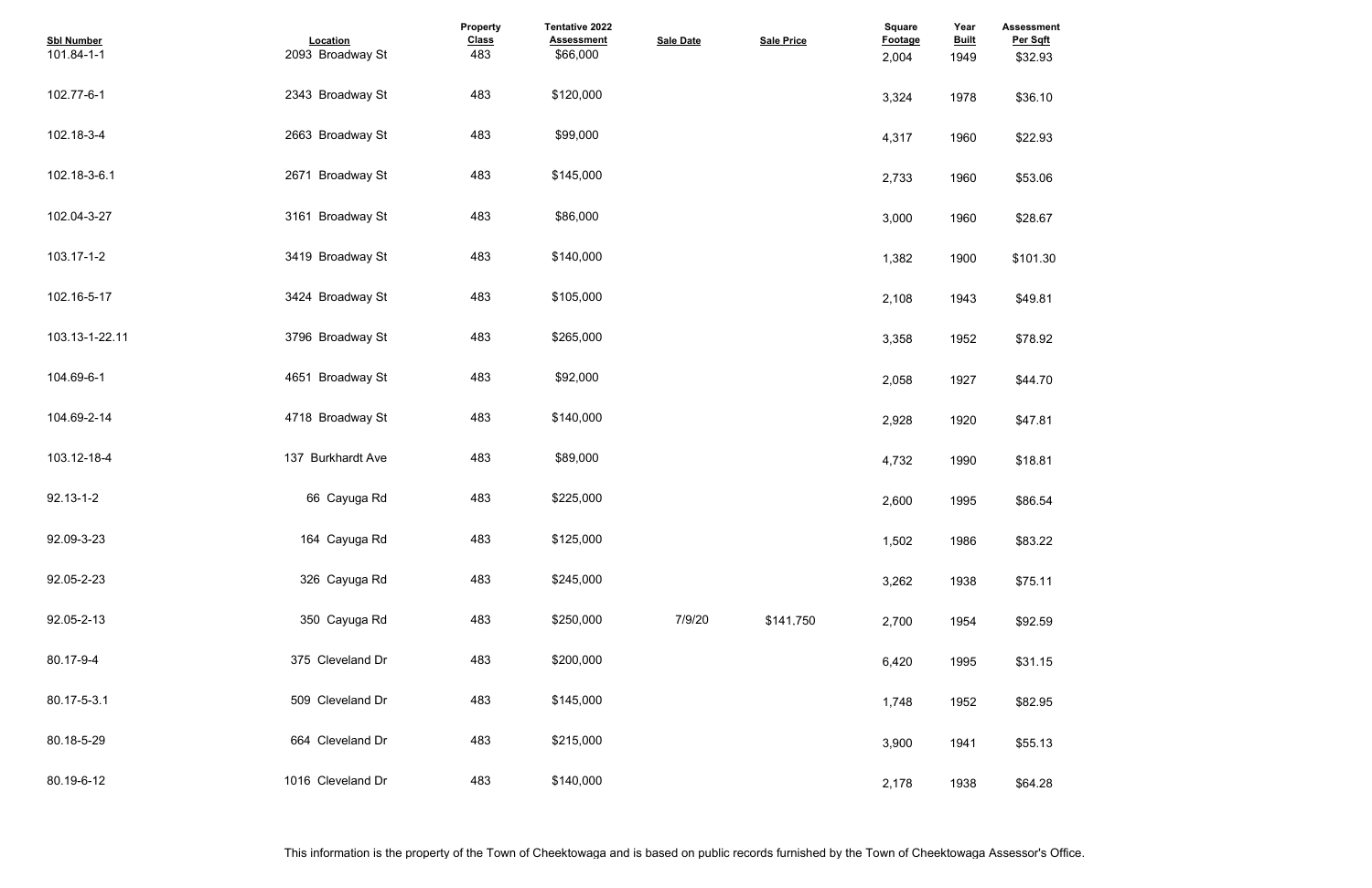| <b>Assessment</b><br>Per Sqft<br>\$57.02 |  |  |
|------------------------------------------|--|--|
| \$29.01                                  |  |  |
| \$21.89                                  |  |  |
| \$34.15                                  |  |  |
| \$209.88                                 |  |  |
| \$230.30                                 |  |  |
| \$81.46                                  |  |  |
| \$99.85                                  |  |  |
| \$87.40                                  |  |  |
| \$414.75                                 |  |  |
| \$59.98                                  |  |  |
| \$72.24                                  |  |  |
| \$114.94                                 |  |  |
| \$104.59                                 |  |  |
| \$137.91                                 |  |  |
| \$93.08                                  |  |  |
| \$61.33                                  |  |  |
| \$51.32                                  |  |  |
| \$105.31                                 |  |  |

| <b>Sbl Number</b><br>123.35-9-10 | Location<br>2116 Clinton St | Property<br><b>Class</b><br>483 | <b>Tentative 2022</b><br><b>Assessment</b><br>\$145,000 | <b>Sale Date</b> | <b>Sale Price</b> | <b>Square</b><br><b>Footage</b><br>2,543 | Year<br><b>Built</b><br>1955 | <b>Assessmer</b><br>Per Sqft<br>\$57.02 |
|----------------------------------|-----------------------------|---------------------------------|---------------------------------------------------------|------------------|-------------------|------------------------------------------|------------------------------|-----------------------------------------|
| 124.30-1-14                      | 2472 Clinton St             | 483                             | \$37,600                                                |                  |                   | 1,296                                    | 1982                         | \$29.01                                 |
| 113.21-6-22                      | 185 Crocker St              | 483                             | \$83,000                                                |                  |                   | 3,792                                    | 1937                         | \$21.89                                 |
| 90.76-3-27                       | E604 E Delavan Ave          | 483                             | \$56,000                                                |                  |                   | 1,640                                    | 1987                         | \$34.15                                 |
| 92.17-4-35                       | 756 Dick Rd                 | 483                             | \$318,600                                               |                  |                   | 1,518                                    | 1920                         | \$209.88                                |
| 92.13-4-10                       | 879 Dick Rd                 | 483                             | \$228,000                                               |                  |                   | 990                                      | 1937                         | \$230.30                                |
| 92.13-4-8                        | 919 Dick Rd                 | 483                             | \$145,000                                               |                  |                   | 1,780                                    | 1950                         | \$81.46                                 |
| 92.13-3-9                        | 936 Dick Rd                 | 483                             | \$135,000                                               | 9/29/21          | \$150,000         | 1,352                                    | 1957                         | \$99.85                                 |
| $91.20 - 8 - 1$                  | 91 Evergreen Pl             | 483                             | \$215,000                                               |                  |                   | 2,460                                    | 1950                         | \$87.40                                 |
| 125.10-7-2                       | 794-800 French Rd           | 483                             | \$686,000                                               |                  |                   | 1,654                                    | 1875                         | \$414.75                                |
| 125.10-19-2                      | 553 French Rd               | 483                             | \$432,000                                               | 10/15/21         | \$365.000         | 7,202                                    | 1970                         | \$59.98                                 |
| 125.11-8-1.2                     | 899 French Rd               | 483                             | \$255,000                                               |                  |                   | 3,530                                    | 1970                         | \$72.24                                 |
| 125.11-5-18                      | 1020 French Rd              | 483                             | \$240,000                                               |                  |                   | 2,088                                    | 1973                         | \$114.94                                |
| 125.12-14-40                     | 1099 French Rd              | 483                             | \$155,000                                               |                  |                   | 1,482                                    | 1965                         | \$104.59                                |
| 91.79-1-4.1                      | 2845 Genesee St             | 483                             | \$288,500                                               |                  |                   | 2,092                                    | 1955                         | \$137.91                                |
| 91.79-2-1                        | 2871 Genesee St             | 483                             | \$336,500                                               |                  |                   | 3,615                                    | 1947                         | \$93.08                                 |
| 91.18-11-7                       | 2935 Genesee St             | 483                             | \$190,000                                               |                  |                   | 3,098                                    | 1920                         | \$61.33                                 |
| 91.19-2-28.2                     | 3254 Genesee St             | 483                             | \$97,000                                                |                  |                   | 1,890                                    | 1956                         | \$51.32                                 |
| 91.15-11-25                      | 3356 Genesee St             | 483                             | \$115,000                                               | 12/4/20          | \$110,000         | 1,092                                    | 1967                         | \$105.31                                |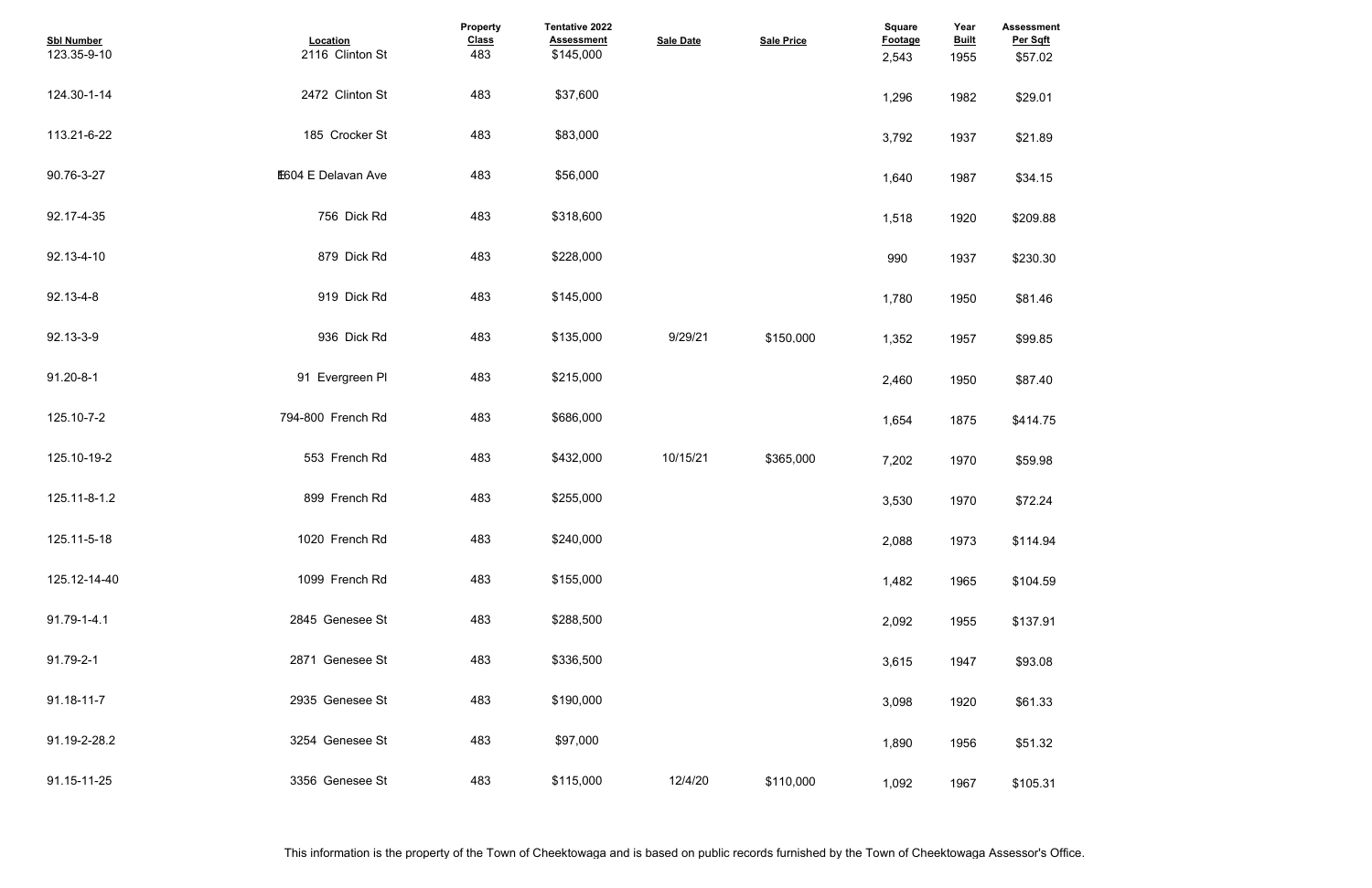| <b>Assessment</b><br>Per Sqft |  |  |  |
|-------------------------------|--|--|--|
| \$90.49                       |  |  |  |
| \$98.38                       |  |  |  |
| \$124.22                      |  |  |  |
| \$136.34                      |  |  |  |
| \$67.83                       |  |  |  |
| \$137.87                      |  |  |  |
| \$77.74                       |  |  |  |
| \$60.76                       |  |  |  |
| \$55.36                       |  |  |  |
| \$47.72                       |  |  |  |
| \$40.08                       |  |  |  |
| \$35.31                       |  |  |  |
| \$82.42                       |  |  |  |
| \$47.71                       |  |  |  |
| \$70.33                       |  |  |  |
| \$532.93                      |  |  |  |
| \$84.18                       |  |  |  |
| \$48.73                       |  |  |  |
| \$54.47                       |  |  |  |

| <b>Sbl Number</b><br>91.16-9-15 | Location<br>3517 Genesee St | Property<br><b>Class</b><br>483 | Tentative 2022<br><b>Assessment</b><br>\$195,000 | <b>Sale Date</b> | <b>Sale Price</b> | <b>Square</b><br>Footage<br>2,155 | Year<br><b>Built</b><br>1920 | <b>Assessmer</b><br>Per Sqft<br>\$90.49 |
|---------------------------------|-----------------------------|---------------------------------|--------------------------------------------------|------------------|-------------------|-----------------------------------|------------------------------|-----------------------------------------|
| 91.16-6-7                       | 3635 Genesee St             | 483                             | \$170,000                                        |                  |                   | 1,728                             | 1927                         | \$98.38                                 |
| 92.02-2-16                      | 4652 Genesee St             | 483                             | \$200,000                                        |                  |                   | 1,610                             | 1940                         | \$124.22                                |
| 92.02-3-19.2                    | 4945 Genesee St             | 483                             | \$245,000                                        |                  |                   | 1,797                             | 1955                         | \$136.34                                |
| 102.22-1-11                     | 110-112 George Urban Blvd   | 483                             | \$140,000                                        |                  |                   | 2,064                             | 1951                         | \$67.83                                 |
| 102.06-2-49                     | 517 George Urban Blvd       | 483                             | \$150,000                                        |                  |                   | 1,088                             | 1958                         | \$137.87                                |
| 103.05-14-1                     | 1265 George Urban Blvd      | 483                             | \$220,000                                        |                  |                   | 2,830                             | 1962                         | \$77.74                                 |
| 92.18-16-34                     | 2296 George Urban Blvd      | 483                             | \$175,000                                        |                  |                   | 2,880                             | 1966                         | \$60.76                                 |
| 104.09-2-9                      | 3071 George Urban Blvd      | 483                             | \$190,000                                        |                  |                   | 3,432                             | 1896                         | \$55.36                                 |
| 104.61-1-13                     | 274 Gould Ave               | 483                             | \$110,000                                        |                  |                   | 2,305                             | 1927                         | \$47.72                                 |
| 113.06-2-13                     | 150 Gruner Rd               | 483                             | \$120,000                                        |                  |                   | 2,994                             | 1969                         | \$40.08                                 |
| 101.60-6-15                     | 14 Gualbert Ave             | 483                             | \$100,000                                        |                  |                   | 2,832                             | 1915                         | \$35.31                                 |
| 91.05-5-21                      | Harlem Rd                   | 483                             | \$68,000                                         |                  |                   | 825                               | 1955                         | \$82.42                                 |
| 102.38-2-32                     | 2547 Harlem Rd              | 483                             | \$120,000                                        |                  |                   | 2,515                             | 1955                         | \$47.71                                 |
| 102.22-7-16                     | 2727 Harlem Rd              | 483                             | \$155,000                                        |                  |                   | 2,204                             | 1951                         | \$70.33                                 |
| 91.00-2-3                       | 3063 Harlem Rd              | 483                             | \$1,400,000                                      |                  |                   | 2,627                             | 1980                         | \$532.93                                |
| $91.09 - 1 - 1$                 | 3445 Harlem Rd              | 483                             | \$99,000                                         |                  |                   | 1,176                             | 1954                         | \$84.18                                 |
| 91.05-5-18                      | 3485 Harlem Rd              | 483                             | \$115,000                                        |                  |                   | 2,360                             | 1966                         | \$48.73                                 |
| 91.05-5-19                      | 3491 Harlem Rd              | 483                             | \$125,000                                        |                  |                   | 2,295                             | 1960                         | \$54.47                                 |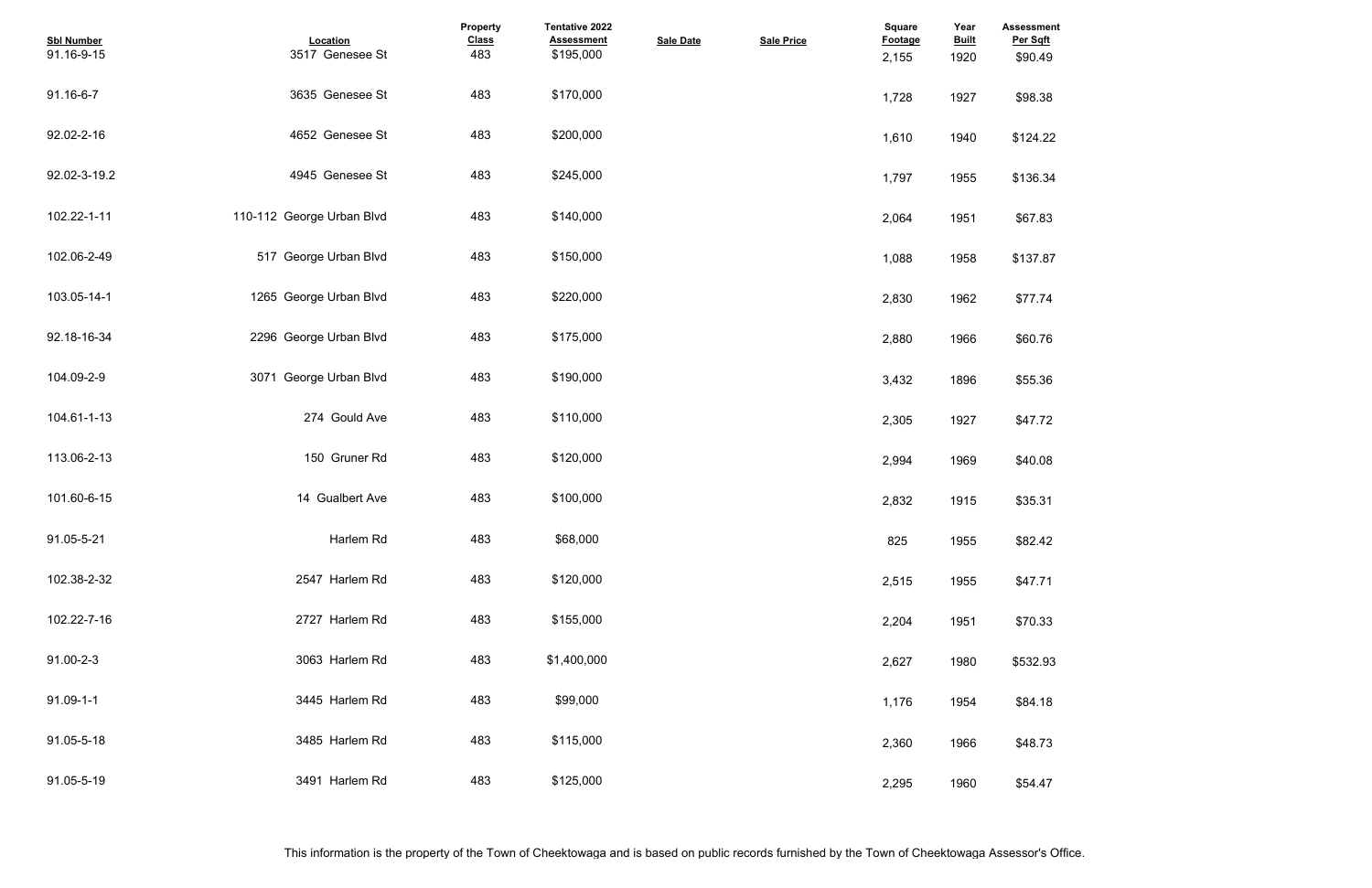| <b>Assessment</b><br>Per Sqft |  |  |  |
|-------------------------------|--|--|--|
| \$70.45                       |  |  |  |
| \$66.12                       |  |  |  |
| \$61.89                       |  |  |  |
| \$122.53                      |  |  |  |
| \$83.08                       |  |  |  |
| \$80.83                       |  |  |  |
| \$40.77                       |  |  |  |
| \$41.47                       |  |  |  |
| \$40.45                       |  |  |  |
| \$58.80                       |  |  |  |
| \$62.58                       |  |  |  |
| \$83.95                       |  |  |  |
| \$55.26                       |  |  |  |
| \$25.52                       |  |  |  |
| \$59.16                       |  |  |  |
| \$73.45                       |  |  |  |
| \$24.13                       |  |  |  |
| \$22.67                       |  |  |  |
| \$56.07                       |  |  |  |

| <b>Sbl Number</b><br>91.05-5-20 | Location<br>3493 Harlem Rd | Property<br><b>Class</b><br>483 | Tentative 2022<br><b>Assessment</b><br>\$93,000 | <b>Sale Date</b> | <b>Sale Price</b> | <b>Square</b><br>Footage<br>1,320 | Year<br><b>Built</b><br>1955 | <b>Assessmer</b><br>Per Sqft<br>\$70.45 |
|---------------------------------|----------------------------|---------------------------------|-------------------------------------------------|------------------|-------------------|-----------------------------------|------------------------------|-----------------------------------------|
| 91.05-4-22                      | 3553 Harlem Rd             | 483                             | \$80,000                                        |                  |                   | 1,210                             | 1973                         | \$66.12                                 |
| 91.05-4-1.1                     | 3577 Harlem Rd             | 483                             | \$145,000                                       |                  |                   | 2,343                             | 1970                         | \$61.89                                 |
| 80.17-8-15                      | 3649 Harlem Rd             | 483                             | \$180,000                                       |                  |                   | 1,469                             | 1958                         | \$122.53                                |
| 80.17-8-16                      | 3653 Harlem Rd             | 483                             | \$135,000                                       |                  |                   | 1,625                             | 1925                         | \$83.08                                 |
| 80.17-8-17                      | 3659 Harlem Rd             | 483                             | \$140,000                                       |                  |                   | 1,732                             | 1925                         | \$80.83                                 |
| 80.17-8-20                      | 3669 Harlem Rd             | 483                             | \$200,000                                       |                  |                   | 4,905                             | 1930                         | \$40.77                                 |
| 80.17-10-12                     | 3670 Harlem Rd             | 483                             | \$120,000                                       |                  |                   | 2,894                             | 1917                         | \$41.47                                 |
| 80.70-2-6.2                     | 3760 Harlem Rd             | 483                             | \$89,000                                        |                  |                   | 2,200                             | 1945                         | \$40.45                                 |
| 80.70-2-5                       | 3762 Harlem Rd             | 483                             | \$135,000                                       |                  |                   | 2,296                             | 1952                         | \$58.80                                 |
| 80.17-2-25                      | 1906 Kensington Ave        | 483                             | \$195,000                                       |                  |                   | 3,116                             | 1951                         | \$62.58                                 |
| 80.62-1-5.1                     | 1925 Kensington Ave        | 483                             | \$260,000                                       | 2/2/21           | \$270,000         | 3,097                             | 1930                         | \$83.95                                 |
| 80.62-1-8                       | 1931 Kensington Ave        | 483                             | \$175,000                                       |                  |                   | 3,167                             | 1920                         | \$55.26                                 |
| 113.37-1-19                     | 1520 Lovejoy St            | 483                             | \$160,000                                       |                  |                   | 6,270                             | 1963                         | \$25.52                                 |
| 124.02-1-4                      | 2238 Old Union Rd          | 483                             | \$155,000                                       |                  |                   | 2,620                             | 1952                         | \$59.16                                 |
| 113.40-2-17                     | 143 Patricia Ln            | 483                             | \$130,000                                       |                  |                   | 1,770                             | 1966                         | \$73.45                                 |
| 113.21-5-20                     | Roland St                  | 483                             | \$14,600                                        |                  |                   | 605                               | 1950                         | \$24.13                                 |
| 113.21-5-21                     | 127 Roland St              | 483                             | \$86,000                                        |                  |                   | 3,793                             | 1950                         | \$22.67                                 |
| 114.08-7-27                     | 665 Rowley Rd              | 483                             | \$180,000                                       |                  |                   | 3,210                             | 1925                         | \$56.07                                 |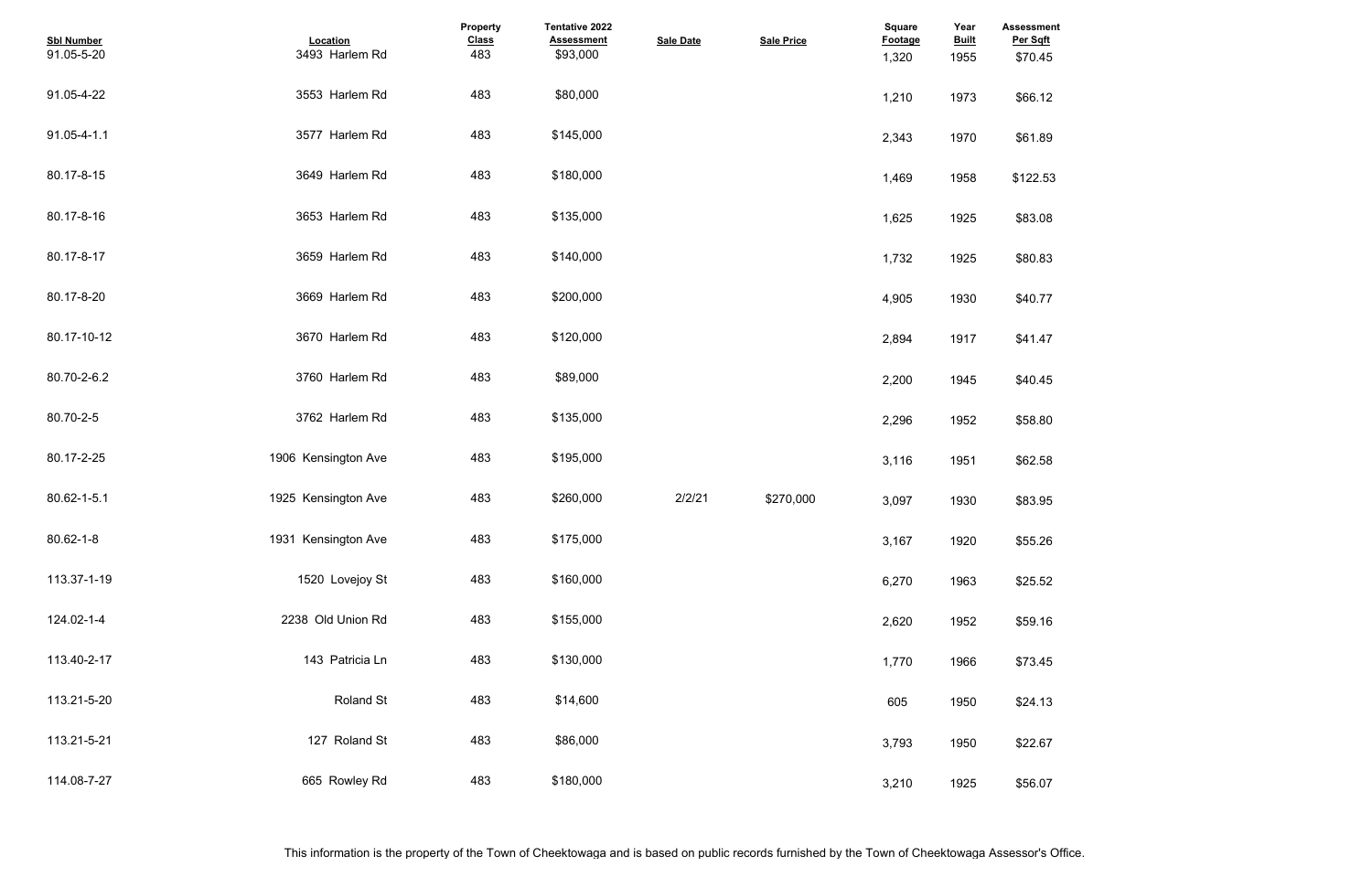| <b>Assessment</b><br>Per Sqft<br>\$141.53 |  |  |
|-------------------------------------------|--|--|
| \$97.84                                   |  |  |
| \$121.16                                  |  |  |
| \$104.20                                  |  |  |
| \$95.82                                   |  |  |
| \$55.45                                   |  |  |
| \$97.22                                   |  |  |
| \$91.00                                   |  |  |
| \$92.34                                   |  |  |
| \$129.23                                  |  |  |
| \$76.24                                   |  |  |
| \$101.74                                  |  |  |
| \$99.54                                   |  |  |
| \$76.92                                   |  |  |
| \$94.34                                   |  |  |
| \$88.73                                   |  |  |
| \$80.13                                   |  |  |
| \$88.81                                   |  |  |
| \$86.25                                   |  |  |

| <b>Sbl Number</b><br>126.13-2-9.2 | Location<br>4708 Transit Rd | Property<br><b>Class</b><br>483 | <b>Tentative 2022</b><br><b>Assessment</b><br>\$550,000 | <b>Sale Date</b> | <b>Sale Price</b> | <b>Square</b><br><b>Footage</b><br>3,886 | Year<br><b>Built</b><br>2015 | <b>Assessmer</b><br>Per Sqft<br>\$141.53 |
|-----------------------------------|-----------------------------|---------------------------------|---------------------------------------------------------|------------------|-------------------|------------------------------------------|------------------------------|------------------------------------------|
| 126.13-3-5                        | 4734 Transit Rd             | 483                             | \$195,000                                               |                  |                   | 1,993                                    | 1962                         | \$97.84                                  |
| 114.02-10-22                      | 4982 Transit Rd             | 483                             | \$520,000                                               |                  |                   | 4,292                                    | 2021                         | \$121.16                                 |
| 115.05-6-20.1                     | 5132 Transit Rd             | 483                             | \$285,000                                               | 6/15/21          | \$325,000         | 2,735                                    | 2003                         | \$104.20                                 |
| 115.05-6-18.1                     | 5136 Transit Rd             | 483                             | \$110,000                                               |                  |                   | 1,148                                    | 1957                         | \$95.82                                  |
| 104.05-3-9                        | 5952 Transit Rd             | 483                             | \$350,000                                               |                  |                   | 6,312                                    | 2007                         | \$55.45                                  |
| 93.17-8-20                        | 6160 Transit Rd             | 483                             | \$105,000                                               |                  |                   | 1,080                                    | 1950                         | \$97.22                                  |
| 93.17-8-19                        | 6164 Transit Rd             | 483                             | \$89,000                                                |                  |                   | 978                                      | 1950                         | \$91.00                                  |
| 93.17-8-18                        | 6180 Transit Rd             | 483                             | \$205,000                                               |                  |                   | 2,220                                    | 1952                         | \$92.34                                  |
| 93.13-7-8                         | 6240 Transit Rd             | 483                             | \$290,000                                               |                  |                   | 2,244                                    | 1953                         | \$129.23                                 |
| 124.08-2-1                        | 2375 Union Rd               | 483                             | \$145,000                                               |                  |                   | 1,902                                    | 1980                         | \$76.24                                  |
| 113.20-1-19.1                     | 2404 Union Rd               | 483                             | \$105,000                                               |                  |                   | 1,032                                    | 1989                         | \$101.74                                 |
| 113.20-4-11                       | 2409 Union Rd               | 483                             | \$215,000                                               |                  |                   | 2,160                                    | 2014                         | \$99.54                                  |
| 113.20-4-13                       | 2463 Union Rd               | 483                             | \$120,000                                               |                  |                   | 1,560                                    | 1932                         | \$76.92                                  |
| 113.20-1-14                       | 2476 Union Rd               | 483                             | \$105,000                                               |                  |                   | 1,113                                    | 1980                         | \$94.34                                  |
| 113.20-4-15                       | 2477 Union Rd               | 483                             | \$85,000                                                |                  |                   | 958                                      | 1920                         | \$88.73                                  |
| 113.20-3-19                       | 2501 Union Rd               | 483                             | \$125,000                                               |                  |                   | 1,560                                    | 1938                         | \$80.13                                  |
| 113.20-3-1.1                      | 2511 Union Rd               | 483                             | \$235,000                                               |                  |                   | 2,646                                    | 1920                         | \$88.81                                  |
| 113.20-2-16                       | 2531 Union Rd               | 483                             | \$170,000                                               |                  |                   | 1,971                                    | 1924                         | \$86.25                                  |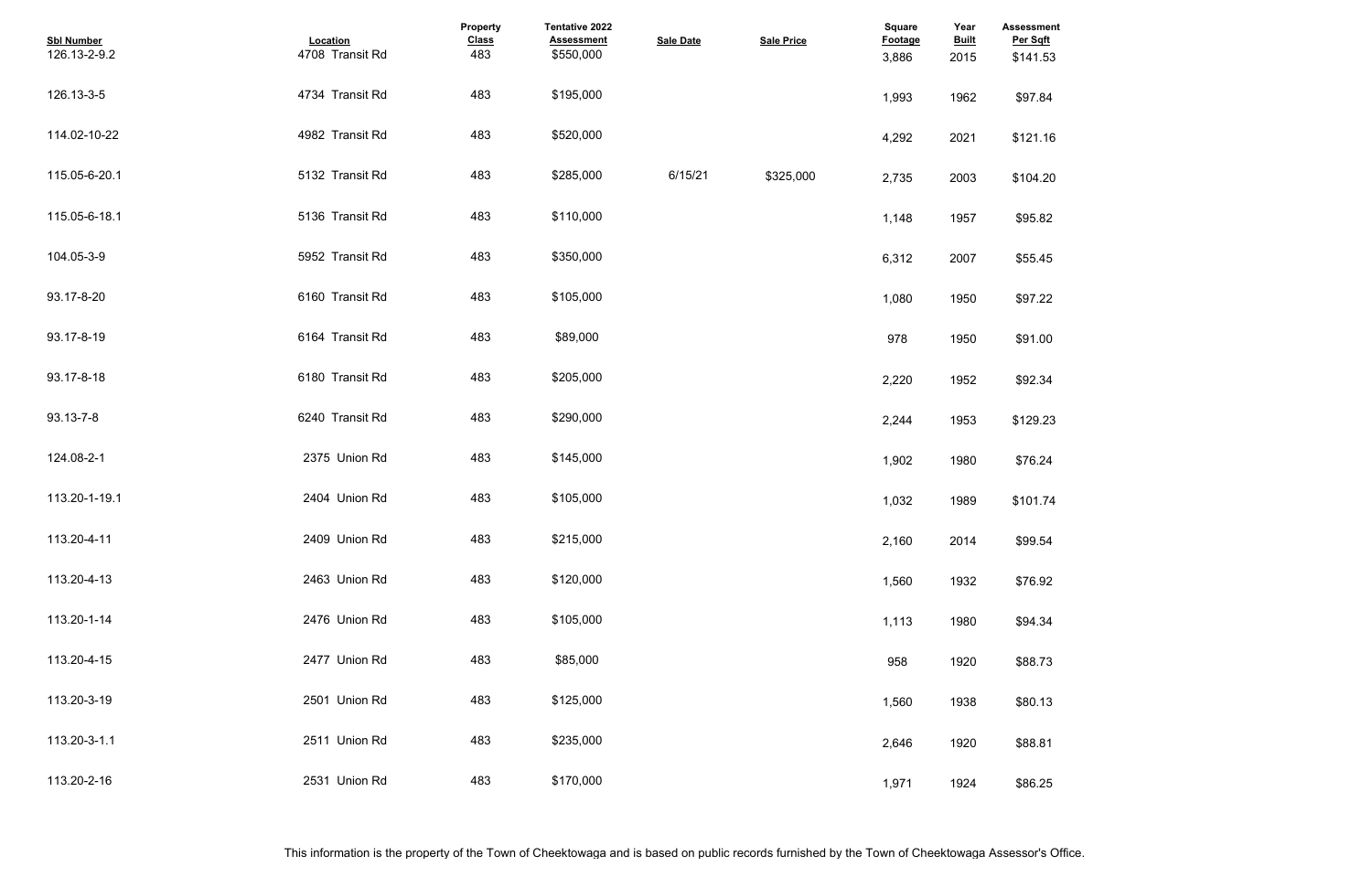| <b>Assessment</b><br>Per Sqft |  |  |  |
|-------------------------------|--|--|--|
| \$89.95                       |  |  |  |
| \$145.82                      |  |  |  |
|                               |  |  |  |
| \$95.24                       |  |  |  |
| \$109.04                      |  |  |  |
| \$32.07                       |  |  |  |
| \$50.05                       |  |  |  |
| \$322.92                      |  |  |  |
| \$68.04                       |  |  |  |
| \$102.14                      |  |  |  |
| \$50.75                       |  |  |  |
| \$88.38                       |  |  |  |
| \$65.69                       |  |  |  |
| \$78.18                       |  |  |  |
| \$80.36                       |  |  |  |
| \$101.18                      |  |  |  |
| \$58.71                       |  |  |  |
| \$25.63                       |  |  |  |
| \$40.21                       |  |  |  |
| \$36.55                       |  |  |  |

| <b>Sbl Number</b><br>113.16-1-7.1 | Location<br>2720 Union Rd | Property<br><b>Class</b><br>483 | <b>Tentative 2022</b><br><b>Assessment</b><br>\$205,000 | <b>Sale Date</b> | <b>Sale Price</b> | <b>Square</b><br>Footage<br>2,279 | Year<br><b>Built</b><br>1960 | <b>Assessmer</b><br>Per Sqft<br>\$89.95 |
|-----------------------------------|---------------------------|---------------------------------|---------------------------------------------------------|------------------|-------------------|-----------------------------------|------------------------------|-----------------------------------------|
| 113.16-1-8.1                      | 2730 Union Rd             | 483                             | \$295,000                                               |                  |                   | 2,023                             | 1960                         | \$145.82                                |
| 113.12-3-16                       | 2750 Union Rd             | 483                             | \$200,000                                               |                  |                   | 2,100                             | 1954                         | \$95.24                                 |
| 113.16-2-27                       | 2753 Union Rd             | 483                             | \$275,000                                               |                  |                   | 2,522                             | 1947                         | \$109.04                                |
| 113.16-2-29                       | 2775 Union Rd             | 483                             | \$180,000                                               |                  |                   | 5,612                             | 1950                         | \$32.07                                 |
| 113.08-3-14                       | 2998 Union Rd             | 483                             | \$110,000                                               |                  |                   | 2,198                             | 1927                         | \$50.05                                 |
| 102.02-1-20                       | 3484 Union Rd             | 483                             | \$372,000                                               |                  |                   | 1,152                             | 1952                         | \$322.92                                |
| 91.20-4-50                        | 3991 Union Rd             | 483                             | \$155,000                                               |                  |                   | 2,278                             | 1938                         | \$68.04                                 |
| 91.20-7-16                        | 4000 Union Rd             | 483                             | \$105,000                                               |                  |                   | 1,028                             | 1920                         | \$102.14                                |
| 91.20-11-39                       | 4016 Union Rd             | 483                             | \$180,000                                               |                  |                   | 3,547                             | 1930                         | \$50.75                                 |
| 91.20-11-31                       | 4042 Union Rd             | 483                             | \$175,000                                               |                  |                   | 1,980                             | 1915                         | \$88.38                                 |
| $91.20 - 3 - 1$                   | 4043 Union Rd             | 483                             | \$130,000                                               |                  |                   | 1,979                             | 1951                         | \$65.69                                 |
| 91.20-11-30                       | 4048 Union Rd             | 483                             | \$225,000                                               |                  |                   | 2,878                             | 2007                         | \$78.18                                 |
| 91.52-1-43.1                      | 4343 Union Rd             | 483                             | \$135,000                                               |                  |                   | 1,680                             | 1965                         | \$80.36                                 |
| 91.12-2-12.1                      | 4431 Union Rd             | 483                             | \$215,000                                               |                  |                   | 2,125                             | 1940                         | \$101.18                                |
| 80.20-11-1                        | 4845 Union Rd             | 483                             | \$155,000                                               |                  |                   | 2,640                             | 1957                         | \$58.71                                 |
| 101.60-8-15                       | 1041 Walden Ave           | 483                             | \$120,000                                               |                  |                   | 4,682                             | 1920                         | \$25.63                                 |
| 101.60-8-28                       | 1115 Walden Ave           | 483                             | \$92,000                                                |                  |                   | 2,288                             | 1907                         | \$40.21                                 |
| 101.60-7-22                       | 1172 Walden Ave           | 483                             | \$100,000                                               |                  |                   | 2,736                             | 1930                         | \$36.55                                 |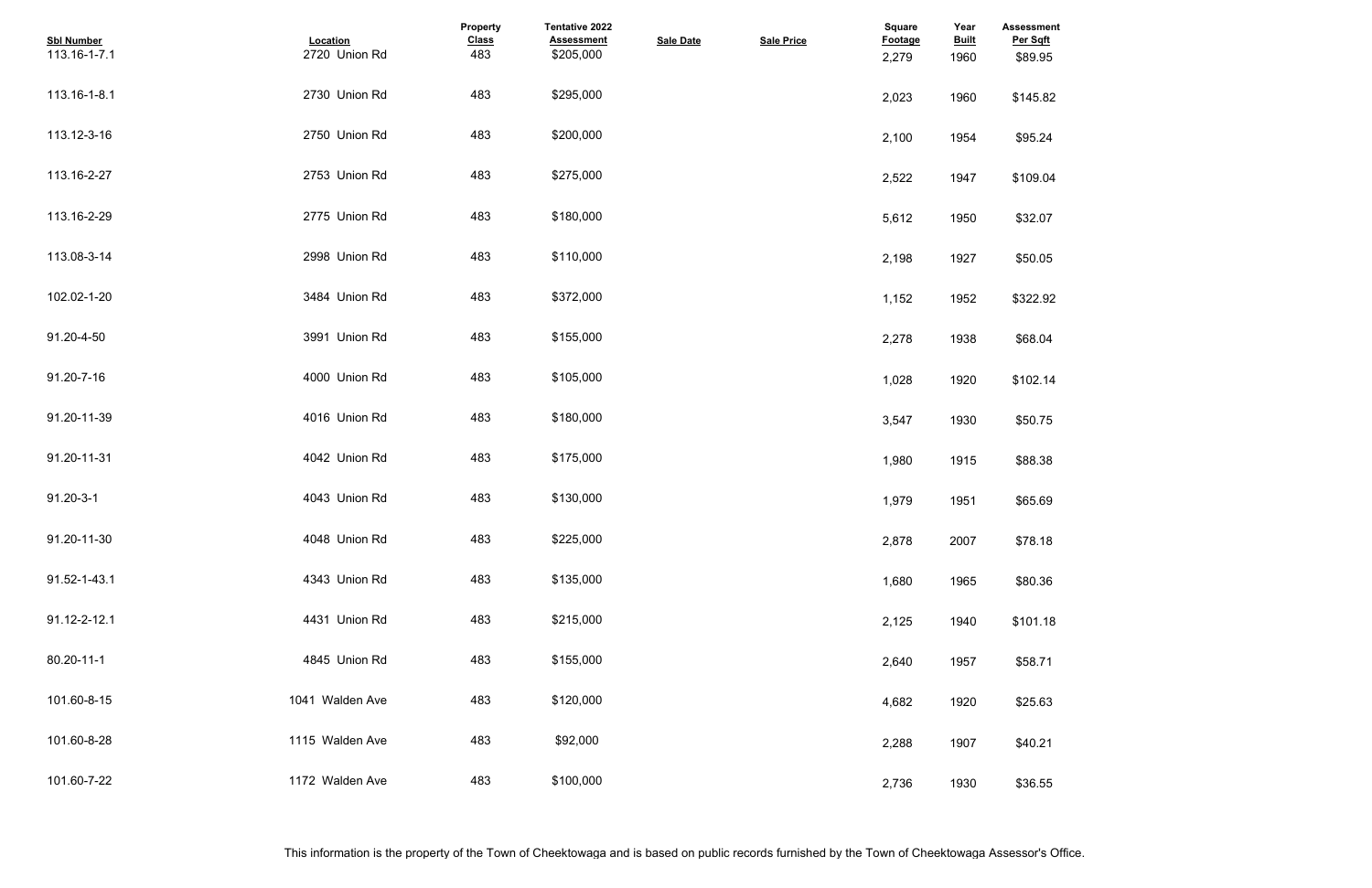| <b>Assessment</b><br>Per Sqft |  |  |  |
|-------------------------------|--|--|--|
| \$25.78                       |  |  |  |
| \$39.71                       |  |  |  |
| \$94.91                       |  |  |  |
| \$27.11                       |  |  |  |
| \$53.01                       |  |  |  |
| \$46.38                       |  |  |  |
| \$48.53                       |  |  |  |
| \$47.03                       |  |  |  |
| \$81.11                       |  |  |  |
| \$38.32                       |  |  |  |
| \$57.94                       |  |  |  |
| \$53.71                       |  |  |  |
| \$91.46                       |  |  |  |
| \$66.07                       |  |  |  |
| \$80.59                       |  |  |  |
| \$75.32                       |  |  |  |
| \$62.05                       |  |  |  |
| \$93.76                       |  |  |  |
| \$102.50                      |  |  |  |

| <b>Sbl Number</b><br>102.53-4-20 | Location<br>1258 Walden Ave | <b>Property</b><br><b>Class</b><br>483 | <b>Tentative 2022</b><br><b>Assessment</b><br>\$63,000 | <b>Sale Date</b> | <b>Sale Price</b> | Square<br><b>Footage</b><br>2,444 | Year<br><b>Built</b><br>1954 | <b>Assessmer</b><br>Per Sqft<br>\$25.78 |
|----------------------------------|-----------------------------|----------------------------------------|--------------------------------------------------------|------------------|-------------------|-----------------------------------|------------------------------|-----------------------------------------|
| 102.54-1-13                      | 1332 Walden Ave             | 483                                    | \$88,000                                               |                  |                   | 2,216                             | 1900                         | \$39.71                                 |
| 103.12-13-21                     | 3132 Walden Ave             | 483                                    | \$82,000                                               |                  |                   | 864                               | 1950                         | \$94.91                                 |
| 102.53-5-5                       | 50 Wanda Ave                | 483                                    | \$54,000                                               |                  |                   | 1,992                             | 1940                         | \$27.11                                 |
| 113.53-1-18                      | 2188 William St             | 483                                    | \$95,000                                               | 1/31/20          | \$97,500          | 1,792                             | 1988                         | \$53.01                                 |
| 113.53-3-19                      | 2246 William St             | 483                                    | \$80,000                                               |                  |                   | 1,725                             | 1976                         | \$46.38                                 |
| 113.54-8-7                       | 2346 William St             | 483                                    | \$165,000                                              |                  |                   | 3,400                             | 1987                         | \$48.53                                 |
| 113.62-4-1                       | 2359 William St             | 483                                    | \$125,000                                              |                  |                   | 2,658                             | 1948                         | \$47.03                                 |
| 113.62-5-2.1                     | 2391 William St             | 483                                    | \$155,000                                              |                  |                   | 1,911                             | 1960                         | \$81.11                                 |
| 113.55-10-7                      | 2462 William St             | 483                                    | \$145,000                                              |                  |                   | 3,784                             | 1957                         | \$38.32                                 |
| 113.63-2-5                       | 2473 William St             | 483                                    | \$165,000                                              |                  |                   | 2,848                             | 1930                         | \$57.94                                 |
| 113.63-4-2.1                     | 2519 William St             | 483                                    | \$200,000                                              |                  |                   | 3,724                             | 1930                         | \$53.71                                 |
| 113.56-4-15                      | 2700 William St             | 483                                    | \$195,000                                              |                  |                   | 2,132                             | 1967                         | \$91.46                                 |
| 113.57-1-12                      | 2820 William St             | 483                                    | \$155,000                                              |                  |                   | 2,346                             | 1966                         | \$66.07                                 |
| 113.57-2-17                      | 2844 William St             | 483                                    | \$110,000                                              | 1/21/20          | \$130,000         | 1,365                             | 1953                         | \$80.59                                 |
| 113.15-3-1                       | 2845 William St             | 483                                    | \$130,000                                              |                  |                   | 1,726                             | 1949                         | \$75.32                                 |
| 113.15-1-5                       | 2980 William St             | 483                                    | \$155,000                                              |                  |                   | 2,498                             | 1950                         | \$62.05                                 |
| 113.15-1-6                       | 2988 William St             | 483                                    | \$200,000                                              | 12/16/21         | \$280,000         | 2,133                             | 1956                         | \$93.76                                 |
| 113.16-1-1                       | 3030 William St             | 483                                    | \$271,000                                              |                  |                   | 2,644                             | 1992                         | \$102.50                                |

This information is the property of the Town of Cheektowaga and is based on public records furnished by the Town of Cheektowaga Assessor's Office.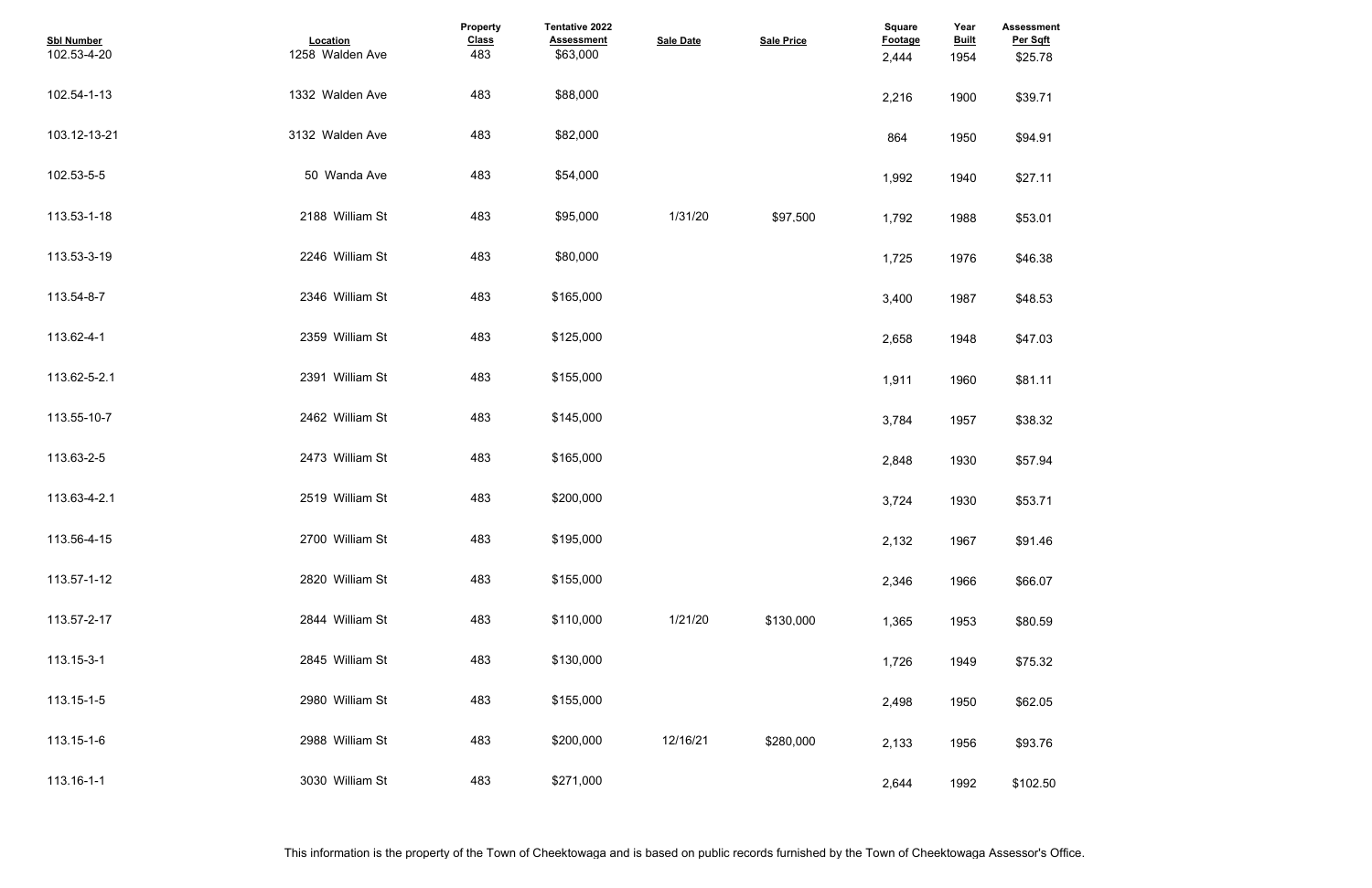| <b>Assessment</b><br>Per Sqft<br>\$72.15 |  |  |  |
|------------------------------------------|--|--|--|
| \$78.66                                  |  |  |  |
| \$64.10                                  |  |  |  |
| \$50.00                                  |  |  |  |
| \$41.92                                  |  |  |  |
| \$64.29                                  |  |  |  |
| \$297.05                                 |  |  |  |
| \$67.44                                  |  |  |  |
| \$65.33                                  |  |  |  |
| \$18.23                                  |  |  |  |
| \$50.00                                  |  |  |  |
| \$72.09                                  |  |  |  |
| \$71.93                                  |  |  |  |
| \$36.65                                  |  |  |  |
| \$34.09                                  |  |  |  |
| \$48.08                                  |  |  |  |
| \$60.52                                  |  |  |  |
| \$45.80                                  |  |  |  |
| \$44.12                                  |  |  |  |

| <b>Sbl Number</b><br>91.07-4-14 | Location<br>700-704 Beach Rd | Property<br><b>Class</b><br>484 | Tentative 2022<br><b>Assessment</b><br>\$200,000 | <b>Sale Date</b> | <b>Sale Price</b> | Square<br>Footage<br>2,772 | Year<br><b>Built</b><br>1950 | <b>Assessmer</b><br>Per Sqft<br>\$72.15 |
|---------------------------------|------------------------------|---------------------------------|--------------------------------------------------|------------------|-------------------|----------------------------|------------------------------|-----------------------------------------|
| 80.20-16-1                      | 889 Beach Rd                 | 484                             | \$230,000                                        |                  |                   | 2,924                      | 1975                         | \$78.66                                 |
| 112.27-1-54                     | 2083 Broadway St             | 484                             | \$90,000                                         |                  |                   | 1,404                      | 1962                         | \$64.10                                 |
| 101.84-2-4                      | 2133 Broadway St             | 484                             | \$200,000                                        |                  |                   | 4,000                      | 1925                         | \$50.00                                 |
| 102.04-3-32                     | 3229 Broadway St             | 484                             | \$125,000                                        |                  |                   | 2,982                      | 1977                         | \$41.92                                 |
| 103.20-1-10                     | 4525 Broadway St             | 484                             | \$360,000                                        |                  |                   | 5,600                      | 2005                         | \$64.29                                 |
| 103.76-5-13                     | 4610 Broadway St             | 484                             | \$181,200                                        |                  |                   | 610                        | 1962                         | \$297.05                                |
| 104.69-3-14.1                   | 4730 Broadway St             | 484                             | \$145,000                                        | 5/20/21          | \$149,000         | 2,150                      | 1971                         | \$67.44                                 |
| 81.17-4-48                      | 444-446 Cayuga Rd            | 484                             | \$490,000                                        |                  |                   | 7,500                      | 1988                         | \$65.33                                 |
| 113.19-2-10                     | 707 Cayuga Creek Rd          | 484                             | \$170,000                                        | 3/19/21          | \$134,000         | 9,326                      | 1960                         | \$18.23                                 |
| 80.17-8-2                       | 431-435 Cleveland Dr         | 484                             | \$185,000                                        |                  |                   | 3,700                      | 1951                         | \$50.00                                 |
| 80.18-14-6.1                    | 665 Cleveland Dr             | 484                             | \$290,000                                        |                  |                   | 4,023                      | 1930                         | \$72.09                                 |
| 80.19-7-8                       | 1031 Cleveland Dr            | 484                             | \$255,000                                        |                  |                   | 3,545                      | 1955                         | \$71.93                                 |
| 123.36-6-10                     | 2190 Clinton St              | 484                             | \$59,000                                         |                  |                   | 1,610                      | 1952                         | \$36.65                                 |
| 123.36-7-3                      | 2266 Clinton St              | 484                             | \$60,000                                         |                  |                   | 1,760                      | 1955                         | \$34.09                                 |
| 124.29-2-1.2                    | 2310 Clinton St              | 484                             | \$285,000                                        |                  |                   | 5,928                      | 1989                         | \$48.08                                 |
| 124.30-3-5.12                   | 2440 Clinton St              | 484                             | \$790,000                                        |                  |                   | 13,054                     | 1950                         | \$60.52                                 |
| 124.30-3-5.111                  | 2444 Clinton St              | 484                             | \$520,000                                        |                  |                   | 11,353                     | 1950                         | \$45.80                                 |
| 90.76-2-30                      | <b>E570 E Delavan Ave</b>    | 484                             | \$93,000                                         |                  |                   | 2,108                      | 1929                         | \$44.12                                 |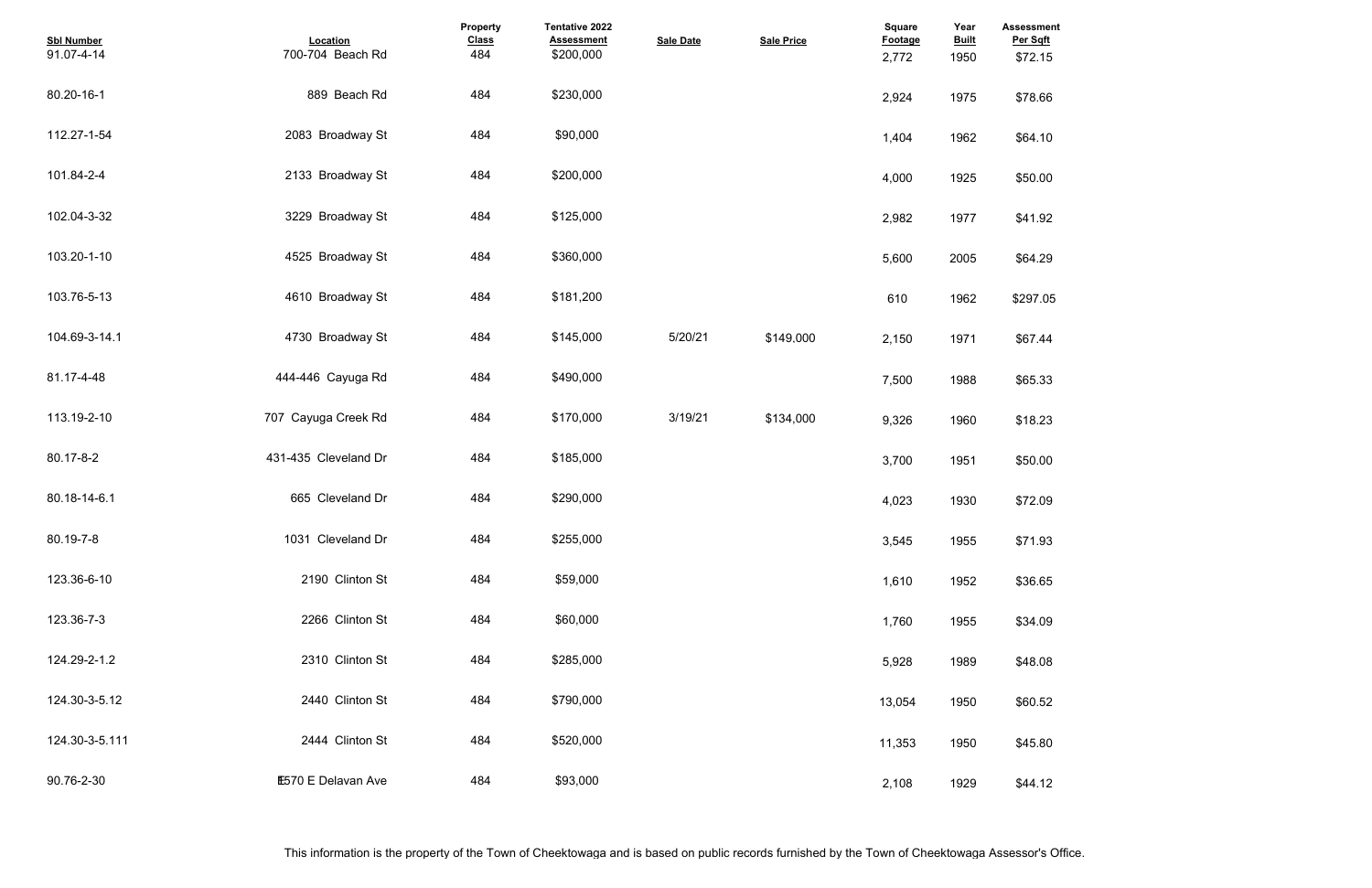| <b>Assessment</b><br>Per Sqft |  |  |  |
|-------------------------------|--|--|--|
| \$65.27                       |  |  |  |
|                               |  |  |  |
| \$57.81                       |  |  |  |
|                               |  |  |  |
| \$75.76                       |  |  |  |
|                               |  |  |  |
| \$74.17                       |  |  |  |
|                               |  |  |  |
| \$78.70                       |  |  |  |
|                               |  |  |  |
| \$57.57                       |  |  |  |
|                               |  |  |  |
| \$62.63                       |  |  |  |
| \$78.66                       |  |  |  |
|                               |  |  |  |
| \$48.18                       |  |  |  |
|                               |  |  |  |
| \$53.18                       |  |  |  |
|                               |  |  |  |
| \$33.33                       |  |  |  |
|                               |  |  |  |
| \$34.86                       |  |  |  |
|                               |  |  |  |
| \$65.30                       |  |  |  |
| \$42.81                       |  |  |  |
|                               |  |  |  |
| \$30.42                       |  |  |  |
|                               |  |  |  |
| \$33.75                       |  |  |  |
|                               |  |  |  |
| \$136.11                      |  |  |  |
|                               |  |  |  |
| \$89.12                       |  |  |  |
|                               |  |  |  |
| \$138.33                      |  |  |  |

| <b>Sbl Number</b><br>103.05-4-44 | <b>Location</b><br>530 Dick Rd | Property<br><b>Class</b><br>484 | Tentative 2022<br><b>Assessment</b><br>\$365,000 | <b>Sale Date</b> | <b>Sale Price</b> | <b>Square</b><br>Footage<br>5,592 | Year<br><b>Built</b><br>1972 | <b>Assessmer</b><br>Per Sqft<br>\$65.27 |
|----------------------------------|--------------------------------|---------------------------------|--------------------------------------------------|------------------|-------------------|-----------------------------------|------------------------------|-----------------------------------------|
| 112.83-6-9                       | 454 Dingens St                 | 484                             | \$145,000                                        |                  |                   | 2,508                             | 1950                         | \$57.81                                 |
| 124.02-3-2.1                     | 150 French Rd                  | 484                             | \$200,000                                        |                  |                   | 2,640                             | 1970                         | \$75.76                                 |
| 104.05-3-6.1                     | 425 French Rd                  | 484                             | \$265,000                                        |                  |                   | 3,573                             | 1998                         | \$74.17                                 |
| 125.12-9-3                       | 1220 French Rd                 | 484                             | \$425,000                                        | 1/15/20          | \$237,500         | 5,400                             | 1972                         | \$78.70                                 |
| 125.12-9-6                       | 1244 French Rd                 | 484                             | \$315,000                                        |                  |                   | 5,472                             | 1987                         | \$57.57                                 |
| 125.12-9-9.2                     | 1270 French Rd                 | 484                             | \$155,000                                        |                  |                   | 2,475                             | 1988                         | \$62.63                                 |
| 125.12-10-6                      | 1375 French Rd                 | 484                             | \$320,000                                        | 10/16/20         | \$375,000         | 4,068                             | 1983                         | \$78.66                                 |
| 91.16-1-1.11                     | 3470-3480 Genesee St           | 484                             | \$680,000                                        |                  |                   | 14,115                            | 1962                         | \$48.18                                 |
| 91.18-5-1.2                      | 3117-3119 Genesee St           | 484                             | \$380,000                                        |                  |                   | 7,146                             | 1927                         | \$53.18                                 |
| 91.78-1-6                        | 2601 Genesee St                | 484                             | \$180,000                                        |                  |                   | 5,400                             | 1950                         | \$33.33                                 |
| 91.78-5-1                        | 2765 Genesee St                | 484                             | \$190,000                                        |                  |                   | 5,451                             | 1956                         | \$34.86                                 |
| 91.18-10-2                       | 2953 Genesee St                | 484                             | \$303,000                                        |                  |                   | 4,640                             | 1987                         | \$65.30                                 |
| 91.18-7-3                        | 3063 Genesee St                | 484                             | \$81,000                                         |                  |                   | 1,892                             | 1956                         | \$42.81                                 |
| 91.18-4-13                       | 3120 Genesee St                | 484                             | \$110,000                                        |                  |                   | 3,616                             | 1988                         | \$30.42                                 |
| 91.19-2-28.1                     | 3254 Genesee St                | 484                             | \$81,000                                         | 11/29/21         | \$135.000         | 2,400                             | 1945                         | \$33.75                                 |
| 92.02-2-15                       | 4646 Genesee St                | 484                             | \$245,000                                        |                  |                   | 1,800                             | 1985                         | \$136.11                                |
| 92.02-3-16                       | 4938 Genesee St                | 484                             | \$308,000                                        |                  |                   | 3,456                             | 1988                         | \$89.12                                 |
| 93.01-1-12.1                     | 4959 Genesee St                | 484                             | \$205,000                                        |                  |                   | 1,482                             | 1990                         | \$138.33                                |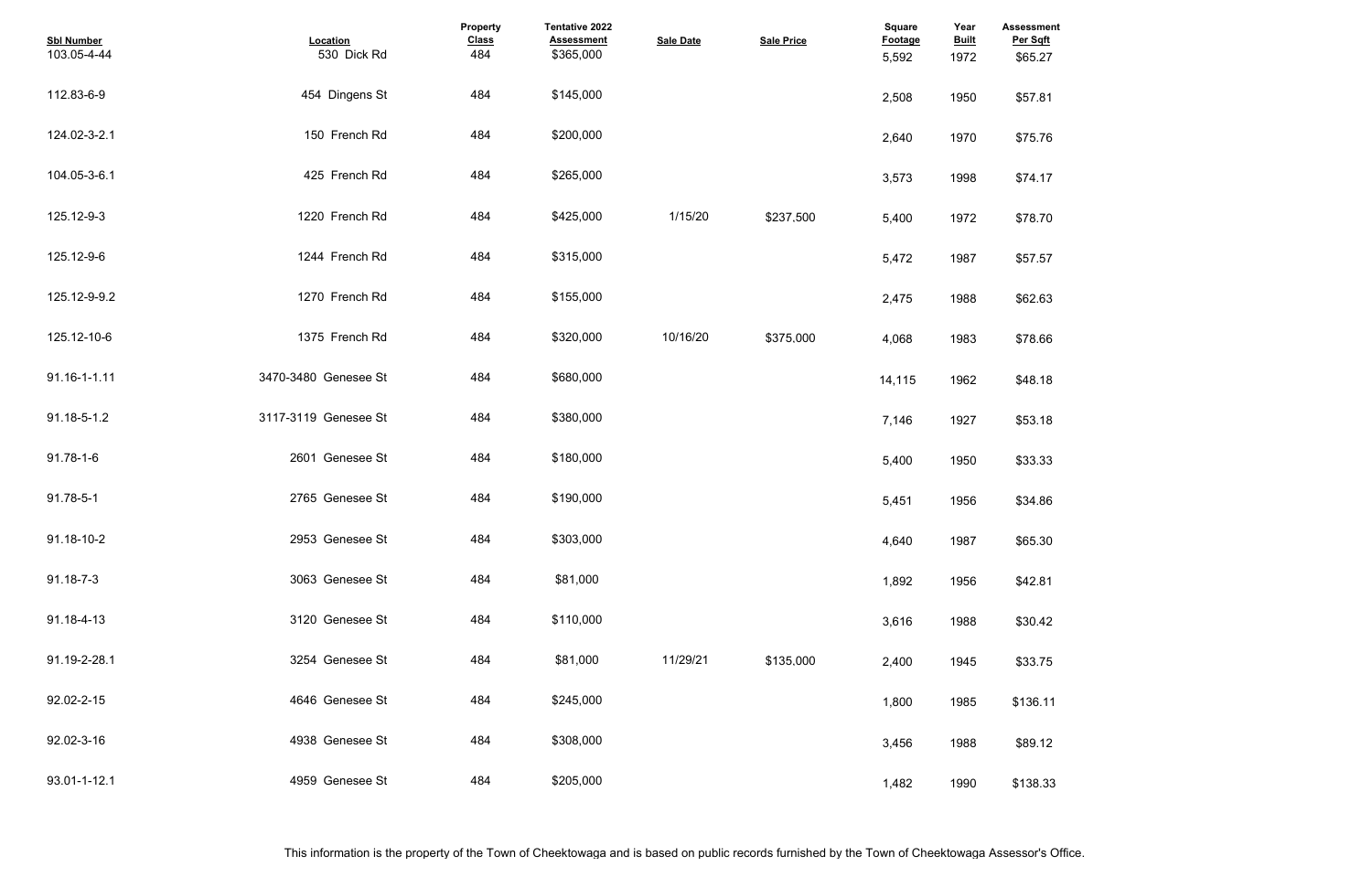| <b>Assessment</b><br>Per Sqft |  |  |  |
|-------------------------------|--|--|--|
| \$91.80                       |  |  |  |
|                               |  |  |  |
| \$75.11                       |  |  |  |
| \$83.66                       |  |  |  |
|                               |  |  |  |
| \$75.00                       |  |  |  |
|                               |  |  |  |
| \$52.88                       |  |  |  |
| \$52.00                       |  |  |  |
|                               |  |  |  |
| \$72.96                       |  |  |  |
|                               |  |  |  |
| \$44.00                       |  |  |  |
| \$52.63                       |  |  |  |
|                               |  |  |  |
| \$54.27                       |  |  |  |
| \$55.43                       |  |  |  |
|                               |  |  |  |
| \$77.78                       |  |  |  |
|                               |  |  |  |
| \$59.38                       |  |  |  |
| \$64.81                       |  |  |  |
|                               |  |  |  |
| \$90.00                       |  |  |  |
| \$49.15                       |  |  |  |
|                               |  |  |  |
| \$64.91                       |  |  |  |
|                               |  |  |  |
| \$71.20                       |  |  |  |
| \$52.52                       |  |  |  |
|                               |  |  |  |

| <b>Sbl Number</b><br>103.06-1-4.1 | Location<br>2149 George Urban Blvd | Property<br><b>Class</b><br>484 | Tentative 2022<br><b>Assessment</b><br>\$140,000 | <b>Sale Date</b> | <b>Sale Price</b> | <b>Square</b><br>Footage<br>1,525 | Year<br><b>Built</b><br>2005 | <b>Assessme</b><br>Per Sqft<br>\$91.80 |
|-----------------------------------|------------------------------------|---------------------------------|--------------------------------------------------|------------------|-------------------|-----------------------------------|------------------------------|----------------------------------------|
| 92.18-16-1                        | 2152 George Urban Blvd             | 484                             | \$770,000                                        |                  |                   | 10,252                            | 2014                         | \$75.11                                |
| 92.18-16-56.1                     | 2186 George Urban Blvd             | 484                             | \$170,000                                        |                  |                   | 2,032                             | 1986                         | \$83.66                                |
| 103.06-2-6                        | 2265 George Urban Blvd             | 484                             | \$285,000                                        |                  |                   | 3,800                             | 1982                         | \$75.00                                |
| 103.07-8-6.1                      | 2365 George Urban Blvd             | 484                             | \$275,000                                        |                  |                   | 5,200                             | 1981                         | \$52.88                                |
| 103.07-6-15                       | 2500 George Urban Blvd             | 484                             | \$130,000                                        |                  |                   | 2,500                             | 1968                         | \$52.00                                |
| 103.07-6-17.1                     | 2540 George Urban Blvd             | 484                             | \$190,000                                        |                  |                   | 2,604                             | 1970                         | \$72.96                                |
| 113.06-2-14                       | 120 Gruner Rd                      | 484                             | \$66,000                                         |                  |                   | 1,500                             | 1969                         | \$44.00                                |
| 91.05-5-23                        | Harlem Rd                          | 484                             | \$90,000                                         |                  |                   | 1,710                             | 1955                         | \$52.63                                |
| 124.30-2-27                       | 1111 Harlem Rd                     | 484                             | \$40,000                                         |                  |                   | 737                               | 1955                         | \$54.27                                |
| 113.70-2-13                       | 1350 Harlem Rd                     | 484                             | \$145,000                                        |                  |                   | 2,616                             | 1972                         | \$55.43                                |
| 113.54-8-17                       | 1553 Harlem Rd                     | 484                             | \$140,000                                        |                  |                   | 1,800                             | 1970                         | \$77.78                                |
| 102.54-4-14                       | 2377 Harlem Rd                     | 484                             | \$190,000                                        |                  |                   | 3,200                             | 1950                         | \$59.38                                |
| 102.54-3-29                       | 2409 Harlem Rd                     | 484                             | \$245,000                                        |                  |                   | 3,780                             | 1945                         | \$64.81                                |
| 102.38-2-1.1                      | 2551 Harlem Rd                     | 484                             | \$135,000                                        |                  |                   | 1,500                             | 1966                         | \$90.00                                |
| 102.22-7-15                       | 2723 Harlem Rd                     | 484                             | \$230,000                                        |                  |                   | 4,680                             | 1940                         | \$49.15                                |
| 102.22-7-1.1                      | 2755 Harlem Rd                     | 484                             | \$400,000                                        |                  |                   | 6,162                             | 1925                         | \$64.91                                |
| 102.22-2-11                       | 2765 Harlem Rd                     | 484                             | \$200,000                                        |                  |                   | 2,809                             | 1982                         | \$71.20                                |
| 102.22-2-12                       | 2777 Harlem Rd                     | 484                             | \$72,000                                         |                  |                   | 1,371                             | 1960                         | \$52.52                                |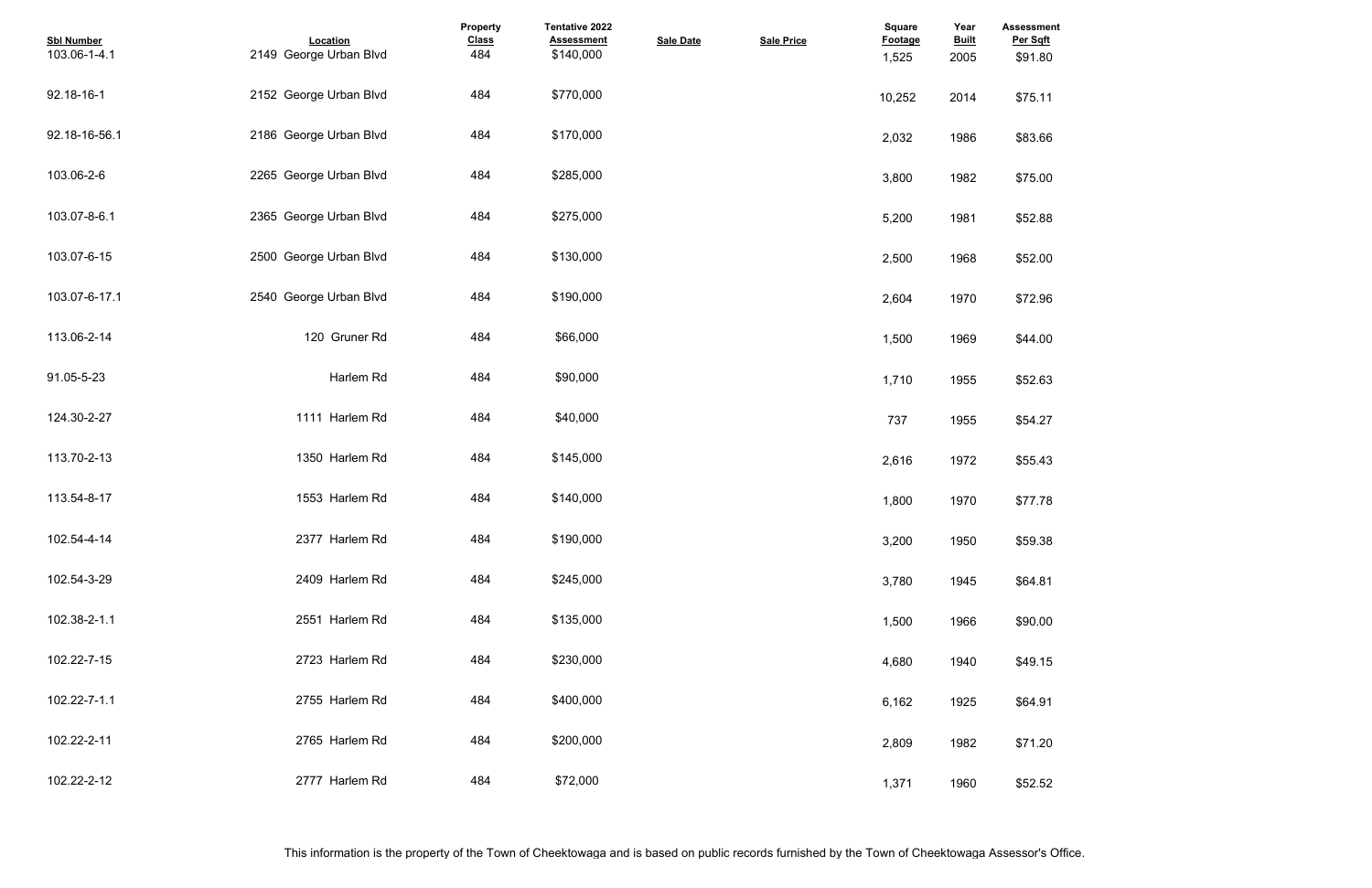| <b>Assessment</b><br>Per Sqft<br>\$40.46 |  |  |  |
|------------------------------------------|--|--|--|
|                                          |  |  |  |
| \$49.59                                  |  |  |  |
| \$55.74                                  |  |  |  |
| \$62.77                                  |  |  |  |
| \$52.63                                  |  |  |  |
| \$64.75                                  |  |  |  |
| \$60.00                                  |  |  |  |
| \$50.72                                  |  |  |  |
| \$94.70                                  |  |  |  |
| \$71.67                                  |  |  |  |
| \$44.44                                  |  |  |  |
| \$60.49                                  |  |  |  |
| \$64.56                                  |  |  |  |
| \$26.28                                  |  |  |  |
| \$34.23                                  |  |  |  |
| \$39.71                                  |  |  |  |
| \$203.33                                 |  |  |  |
| \$101.75                                 |  |  |  |
| \$46.03                                  |  |  |  |

| <b>Sbl Number</b><br>91.09-6-35 | Location<br>3231 Harlem Rd | <b>Property</b><br><b>Class</b><br>484 | <b>Tentative 2022</b><br><b>Assessment</b><br>\$145,000 | <b>Sale Date</b> | <b>Sale Price</b> | Square<br>Footage<br>3,584 | Year<br><b>Built</b><br>1951 | <b>Assessmer</b><br>Per Sqft<br>\$40.46 |
|---------------------------------|----------------------------|----------------------------------------|---------------------------------------------------------|------------------|-------------------|----------------------------|------------------------------|-----------------------------------------|
| 91.09-7-25                      | 3371 Harlem Rd             | 484                                    | \$180,000                                               |                  |                   | 3,630                      | 1960                         | \$49.59                                 |
| 91.09-1-37                      | 3405 Harlem Rd             | 484                                    | \$155,000                                               |                  |                   | 2,781                      | 1999                         | \$55.74                                 |
| 91.09-1-38                      | 3429 Harlem Rd             | 484                                    | \$345,000                                               |                  |                   | 5,496                      | 2010                         | \$62.77                                 |
| 91.05-5-1                       | 3501 Harlem Rd             | 484                                    | \$90,000                                                |                  |                   | 1,710                      | 1955                         | \$52.63                                 |
| 80.70-2-3                       | 3766 Harlem Rd             | 484                                    | \$180,000                                               |                  |                   | 2,780                      | 1961                         | \$64.75                                 |
| 103.19-1-1                      | 725 Indian Rd              | 484                                    | \$45,000                                                |                  |                   | 750                        | 1950                         | \$60.00                                 |
| 124.02-3-2.2                    | 15 Industrial Pkwy         | 484                                    | \$140,000                                               |                  |                   | 2,760                      | 1970                         | \$50.72                                 |
| 114.16-5-16                     | 1388 Losson Rd             | 484                                    | \$250,000                                               |                  |                   | 2,640                      | 1974                         | \$94.70                                 |
| 91.10-4-1.11                    | 411 Maryvale Dr            | 484                                    | \$430,000                                               |                  |                   | 6,000                      | 1967                         | \$71.67                                 |
| 91.11-7-13.1                    | 683 Maryvale Dr            | 484                                    | \$70,000                                                | 3/4/21           | \$100,000         | 1,575                      | 1978                         | \$44.44                                 |
| 91.11-5-35.2                    | 720 Maryvale Dr            | 484                                    | \$245,000                                               |                  |                   | 4,050                      | 1977                         | \$60.49                                 |
| 102.02-3-10.1/C                 | 367 Nagel Dr               | 484                                    | \$510,000                                               |                  |                   | 7,900                      | 1960                         | \$64.56                                 |
| 102.02-3-10.1/D                 | 367 Nagel Dr               | 484                                    | \$335,000                                               |                  |                   | 12,746                     | 1960                         | \$26.28                                 |
| 102.02-3-10.1/A                 | 385 Nagel Dr               | 484                                    | \$120,482                                               |                  |                   | 3,520                      | 1960                         | \$34.23                                 |
| 81.04-2-4                       | 1035 Rein Rd               | 484                                    | \$440,000                                               |                  |                   | 11,080                     | 2015                         | \$39.71                                 |
| 126.05-1-16                     | 4828 Transit Rd            | 484                                    | \$305,000                                               |                  |                   | 1,500                      | 1999                         | \$203.33                                |
| 114.02-10-8                     | 5100 Transit Rd            | 484                                    | \$580,000                                               |                  |                   | 5,700                      | 2003                         | \$101.75                                |
| 104.69-5-4                      | 5444 Transit Rd            | 484                                    | \$285,000                                               |                  |                   | 6,192                      | 1930                         | \$46.03                                 |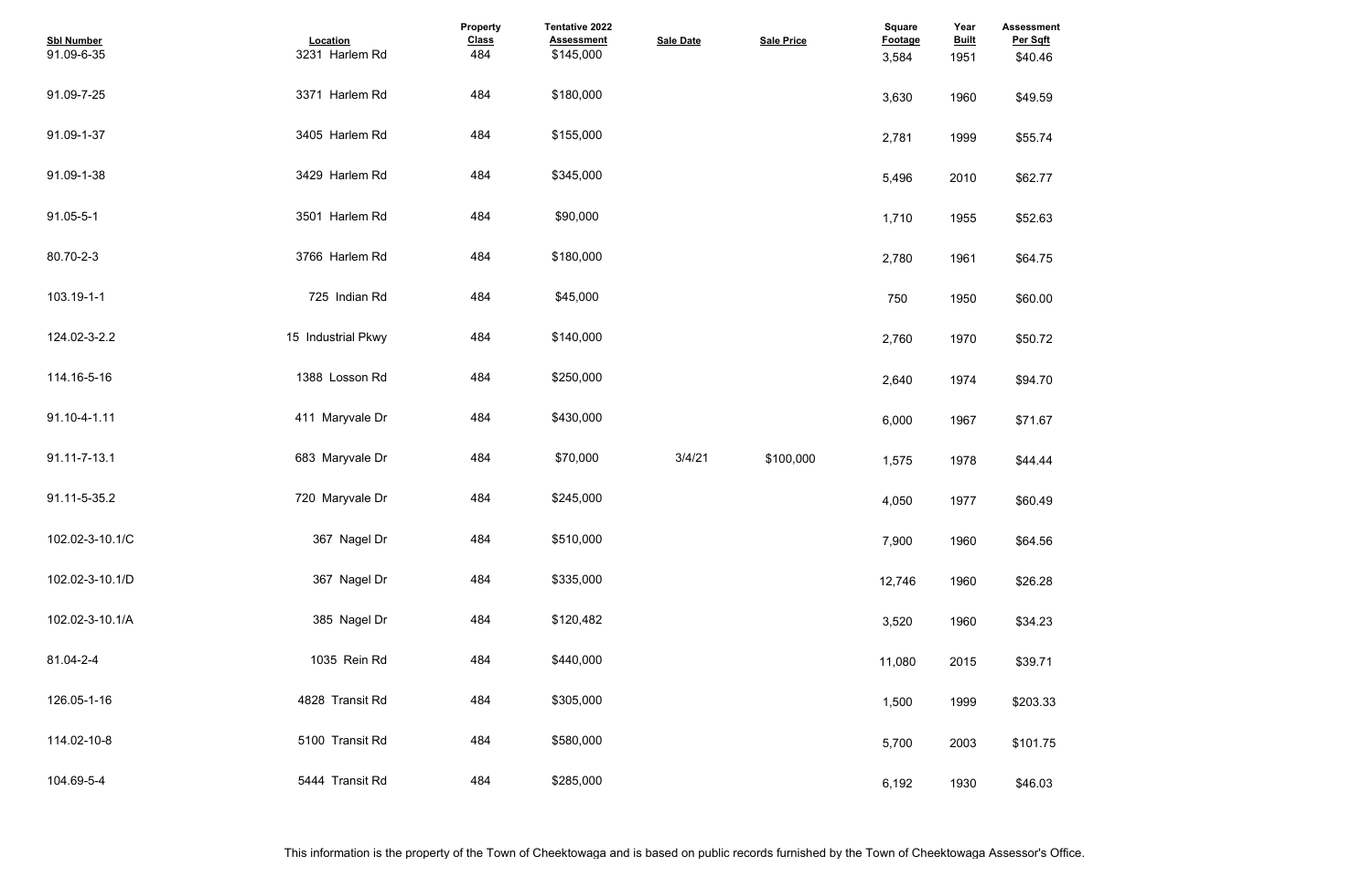| <b>Assessment</b><br>Per Sqft<br>\$299.72 |  |  |
|-------------------------------------------|--|--|
| \$92.81                                   |  |  |
| \$81.81                                   |  |  |
| \$49.55                                   |  |  |
| \$100.00                                  |  |  |
| \$198.51                                  |  |  |
| \$133.84                                  |  |  |
| \$107.63                                  |  |  |
| \$132.00                                  |  |  |
| \$68.18                                   |  |  |
| \$47.62                                   |  |  |
| \$102.27                                  |  |  |
| \$113.92                                  |  |  |
| \$55.67                                   |  |  |
| \$69.53                                   |  |  |
| \$41.33                                   |  |  |
| \$43.13                                   |  |  |
| \$28.50                                   |  |  |
| \$51.77                                   |  |  |

| <b>Sbl Number</b><br>104.09-3-22 | Location<br>5798 Transit Rd | Property<br><b>Class</b><br>484 | Tentative 2022<br><b>Assessment</b><br>\$211,000 | <b>Sale Date</b> | <b>Sale Price</b> | Square<br>Footage<br>704 | Year<br><b>Built</b><br>1920 | <b>Assessmer</b><br>Per Sqft<br>\$299.72 |
|----------------------------------|-----------------------------|---------------------------------|--------------------------------------------------|------------------|-------------------|--------------------------|------------------------------|------------------------------------------|
| 104.09-2-25                      | 5836 Transit Rd             | 484                             | \$155,000                                        |                  |                   | 1,670                    | 1960                         | \$92.81                                  |
| 93.13-7-10                       | 6224 Transit Rd             | 484                             | \$170,000                                        |                  |                   | 2,078                    | 1960                         | \$81.81                                  |
| 93.13-7-1.1                      | 6326 Transit Rd             | 484                             | \$540,000                                        |                  |                   | 10,899                   | 1970                         | \$49.55                                  |
| 93.01-1-28                       | 6470 Transit Rd             | 484                             | \$1,000,000                                      |                  |                   | 10,000                   | 1996                         | \$100.00                                 |
| 113.20-1-5                       | 2550 Union Rd               | 484                             | \$1,940,000                                      |                  |                   | 9,773                    | 2018                         | \$198.51                                 |
| 113.12-2-29.1                    | 2957 Union Rd               | 484                             | \$195,000                                        |                  |                   | 1,457                    | 1976                         | \$133.84                                 |
| 102.02-3-2                       | 3507 Union Rd               | 484                             | \$395,000                                        |                  |                   | 3,670                    | 1960                         | \$107.63                                 |
| 102.08-3-38                      | 3807 Union Rd               | 484                             | \$165,000                                        |                  |                   | 1,250                    | 1960                         | \$132.00                                 |
| 91.20-5-8.2                      | 3959 Union Rd               | 484                             | \$450,000                                        |                  |                   | 6,600                    | 1980                         | \$68.18                                  |
| 80.20-11-11.1                    | 4837 Union Rd               | 484                             | \$300,000                                        |                  |                   | 6,300                    | 1958                         | \$47.62                                  |
| 102.03-2-14                      | 1585 Walden Ave             | 484                             | \$270,000                                        |                  |                   | 2,640                    | 1972                         | \$102.27                                 |
| 102.14-4-1.12                    | 1593 Walden Ave             | 484                             | \$185,000                                        |                  |                   | 1,624                    | 1982                         | \$113.92                                 |
| 102.14-3-1                       | 1601 Walden Ave             | 484                             | \$670,000                                        |                  |                   | 12,035                   | 1957                         | \$55.67                                  |
| 102.02-3-10.1                    | 2410 Walden Ave             | 484                             | \$890,000                                        |                  |                   | 12,800                   | 1973                         | \$69.53                                  |
| 103.10-7-8.1                     | 2710 Walden Ave             | 484                             | \$680,000                                        |                  |                   | 16,452                   | 1997                         | \$41.33                                  |
| 112.68-2-1                       | 2033 William St             | 484                             | \$29,500                                         |                  |                   | 684                      | 1963                         | \$43.13                                  |
| 113.53-1-11.1                    | 2210 William St             | 484                             | \$85,000                                         |                  |                   | 2,982                    | 1963                         | \$28.50                                  |
| 113.54-2-7.1                     | 2310 William St             | 484                             | \$130,000                                        |                  |                   | 2,511                    | 1950                         | \$51.77                                  |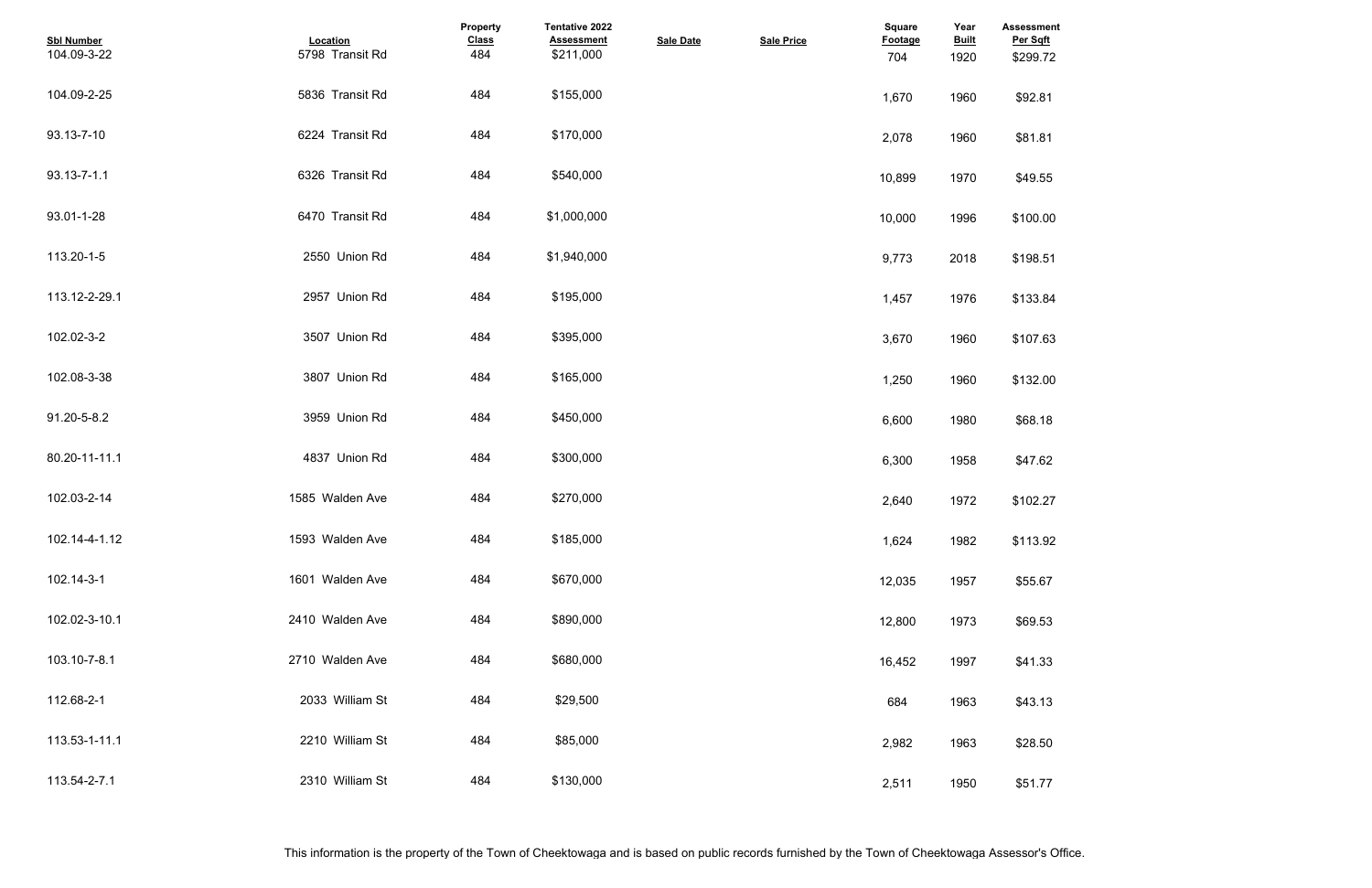| <b>Assessment</b><br>Per Sqft<br>\$351.02 |  |  |  |
|-------------------------------------------|--|--|--|
| \$39.39                                   |  |  |  |
| \$41.39                                   |  |  |  |
| \$102.43                                  |  |  |  |
| \$78.33                                   |  |  |  |
| \$19.37                                   |  |  |  |
| \$22.65                                   |  |  |  |
| \$254.57                                  |  |  |  |
| \$49.31                                   |  |  |  |
| \$83.09                                   |  |  |  |
| \$47.44                                   |  |  |  |
| \$55.10                                   |  |  |  |
| \$64.62                                   |  |  |  |
| \$55.51                                   |  |  |  |
| \$43.37                                   |  |  |  |
| \$54.78                                   |  |  |  |
| \$64.90                                   |  |  |  |
| \$76.12                                   |  |  |  |
| \$65.14                                   |  |  |  |

| <b>Sbl Number</b><br>113.56-1-1.111 | Location<br>2600 William St | <b>Property</b><br><b>Class</b><br>484 | Tentative 2022<br><b>Assessment</b><br>\$860,000 | <b>Sale Date</b> | <b>Sale Price</b> | Square<br><b>Footage</b><br>2,450 | Year<br><b>Built</b><br>1930 | <b>Assessmer</b><br>Per Sqft<br>\$351.02 |
|-------------------------------------|-----------------------------|----------------------------------------|--------------------------------------------------|------------------|-------------------|-----------------------------------|------------------------------|------------------------------------------|
| 113.64-3-4                          | 2641 William St             | 484                                    | \$130,000                                        |                  |                   | 3,300                             | 1952                         | \$39.39                                  |
| 81.04-1-1.1                         | 201 Youngs Rd               | 484                                    | \$310,000                                        |                  |                   | 7,490                             | 1961                         | \$41.39                                  |
| 91.18-8-40                          | 123 Andres PI               | 485                                    | \$295,000                                        |                  |                   | 2,880                             | 1988                         | \$102.43                                 |
| 125.12-13-10.1                      | 444 Borden Rd               | 485                                    | \$470,000                                        |                  |                   | 6,000                             | 1988                         | \$78.33                                  |
| 101.84-1-2.1                        | 2095-2105 Broadway St       | 485                                    | \$120,000                                        |                  |                   | 6,194                             | 1950                         | \$19.37                                  |
| 101.84-2-1                          | 2123 Broadway St            | 485                                    | \$69,000                                         |                  |                   | 3,046                             | 1928                         | \$22.65                                  |
| 103.14-4-8.2                        | 3941 Broadway St            | 485                                    | \$1,240,000                                      |                  |                   | 4,871                             | 2017                         | \$254.57                                 |
| 103.14-4-4.11                       | 3944 Broadway St            | 485                                    | \$355,000                                        |                  |                   | 7,200                             | 1998                         | \$49.31                                  |
| 103.76-2-15                         | 4522 Broadway St            | 485                                    | \$170,000                                        |                  |                   | 2,046                             | 2000                         | \$83.09                                  |
| 81.17-4-49                          | 448 Cayuga Rd               | 485                                    | \$160,000                                        |                  |                   | 3,373                             | 1990                         | \$47.44                                  |
| 79.20-10-14                         | 87 Cleveland Dr             | 485                                    | \$500,000                                        |                  |                   | 9,074                             | 1960                         | \$55.10                                  |
| 92.17-13-3                          | 683-687 Dick Rd             | 485                                    | \$280,000                                        |                  |                   | 4,333                             | 1960                         | \$64.62                                  |
| 103.05-4-5                          | 540 Dick Rd                 | 485                                    | \$3,260,000                                      |                  |                   | 58,728                            | 1986                         | \$55.51                                  |
| 125.12-9-10.1                       | 1272-1288 French Rd         | 485                                    | \$520,000                                        |                  |                   | 11,990                            | 1990                         | \$43.37                                  |
| 126.09-1-2.1                        | 1320-1360 French Rd         | 485                                    | \$630,000                                        |                  |                   | 11,500                            | 1980                         | \$54.78                                  |
| 124.02-3-3.1                        | 160 French Rd               | 485                                    | \$405,000                                        |                  |                   | 6,240                             | 1985                         | \$64.90                                  |
| 126.09-1-1                          | 1310 French Rd              | 485                                    | \$445,000                                        |                  |                   | 5,846                             | 1979                         | \$76.12                                  |
| 126.09-1-3.1                        | 1380 French Rd              | 485                                    | \$900,000                                        |                  |                   | 13,816                            | 1980                         | \$65.14                                  |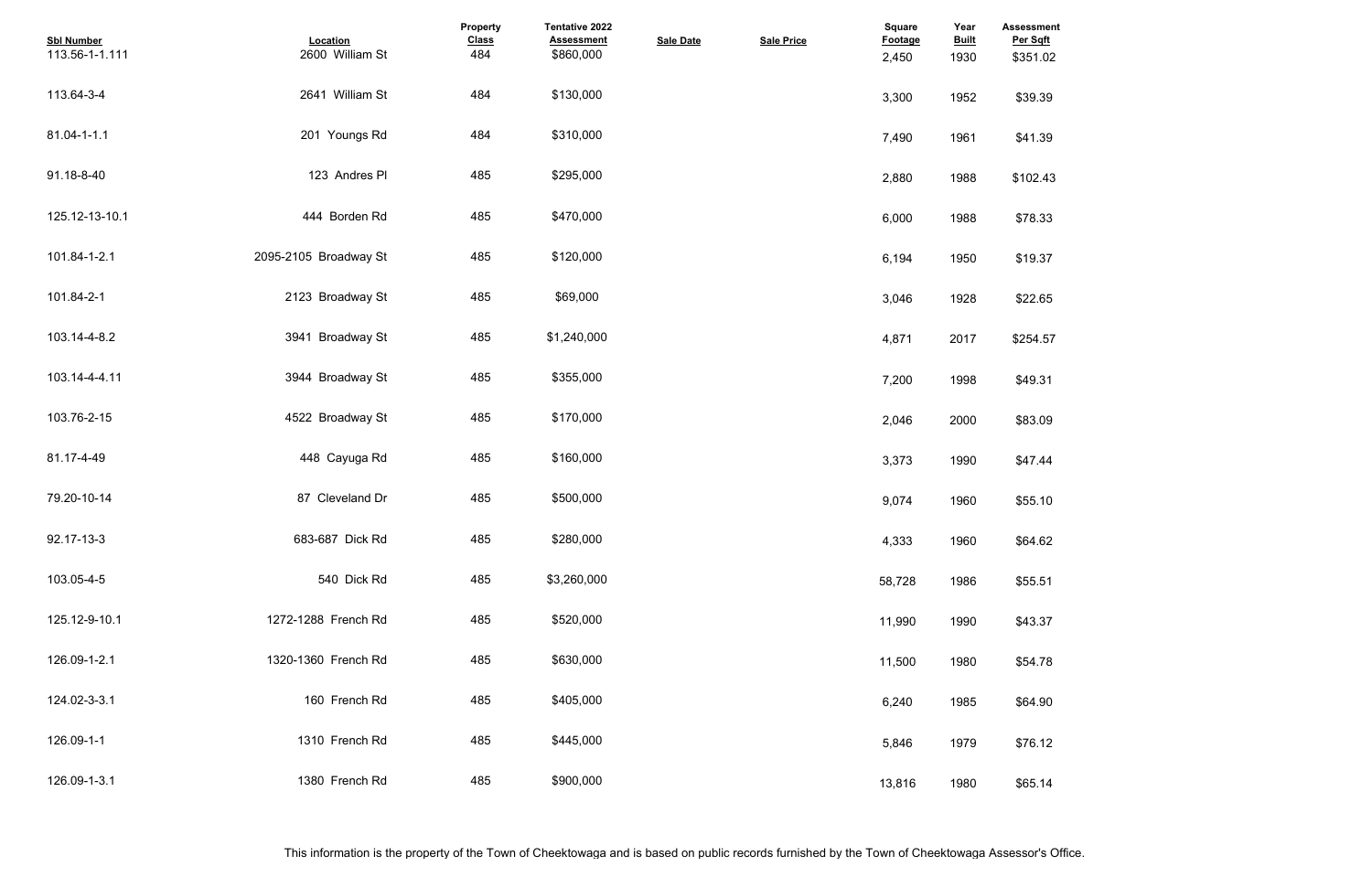| <b>Assessment</b><br>Per Sqft<br>\$71.36 |  |  |  |
|------------------------------------------|--|--|--|
|                                          |  |  |  |
| \$46.09                                  |  |  |  |
| \$34.54                                  |  |  |  |
| \$29.34                                  |  |  |  |
| \$131.36                                 |  |  |  |
| \$103.81                                 |  |  |  |
| \$84.18                                  |  |  |  |
| \$42.50                                  |  |  |  |
| \$58.63                                  |  |  |  |
| \$67.85                                  |  |  |  |
| \$35.44                                  |  |  |  |
| \$42.46                                  |  |  |  |
| \$44.98                                  |  |  |  |
| \$38.66                                  |  |  |  |
| \$64.84                                  |  |  |  |
| \$49.97                                  |  |  |  |
| \$49.59                                  |  |  |  |
| \$52.63                                  |  |  |  |
| \$72.12                                  |  |  |  |

| <b>Sbl Number</b><br>92.02-3-20.11 | Location<br>4911-4937 Genesee St | Property<br><b>Class</b><br>485 | Tentative 2022<br><b>Assessment</b><br>\$1,430,000 | <b>Sale Date</b> | <b>Sale Price</b> | Square<br>Footage<br>20,040 | Year<br><b>Built</b><br>1991 | <b>Assessmer</b><br>Per Sqft<br>\$71.36 |
|------------------------------------|----------------------------------|---------------------------------|----------------------------------------------------|------------------|-------------------|-----------------------------|------------------------------|-----------------------------------------|
| 91.18-8-1                          | 3015 Genesee St                  | 485                             | \$295,000                                          |                  |                   | 6,400                       | 1960                         | \$46.09                                 |
| 91.18-3-37.1                       | 3034 Genesee St                  | 485                             | \$980,000                                          |                  |                   | 28,377                      | 1955                         | \$34.54                                 |
| 91.18-4-3.1                        | 3106 Genesee St                  | 485                             | \$220,000                                          |                  |                   | 7,498                       | 1949                         | \$29.34                                 |
| 92.03-1-23                         | 4301 Genesee St                  | 485                             | \$950,000                                          |                  |                   | 7,232                       | 2008                         | \$131.36                                |
| 93.01-1-6.11                       | 5100 Genesee St                  | 485                             | \$780,000                                          |                  |                   | 7,514                       | 2012                         | \$103.81                                |
| 103.06-2-5                         | 2251 George Urban Blvd           | 485                             | \$455,000                                          |                  |                   | 5,405                       | 2007                         | \$84.18                                 |
| 92.18-16-33                        | 2300 George Urban Blvd           | 485                             | \$233,750                                          |                  |                   | 5,500                       | 1975                         | \$42.50                                 |
| 103.08-1-1.1                       | 2640 George Urban Blvd           | 485                             | \$530,000                                          |                  |                   | 9,040                       | 1970                         | \$58.63                                 |
| 102.38-3-28                        | 2485-2511 Harlem Rd              | 485                             | \$530,000                                          |                  |                   | 7,811                       | 1971                         | \$67.85                                 |
| 113.01-1-4.1                       | 1937-1941 Harlem Rd              | 485                             | \$230,000                                          |                  |                   | 6,490                       | 1957                         | \$35.44                                 |
| 124.29-1-4.1                       | 1050-1054 Harlem Rd              | 485                             | \$480,000                                          | 2/11/21          | \$450,000         | 11,306                      | 1992                         | \$42.46                                 |
| 124.30-2-25                        | Harlem Rd                        | 485                             | \$60,000                                           |                  |                   | 1,334                       | 1955                         | \$44.98                                 |
| 80.70-2-2                          | 3772-3776 Harlem Rd              | 485                             | \$345,000                                          |                  |                   | 8,925                       | 1962                         | \$38.66                                 |
| 91.09-8-1.1                        | 3383-3385 Harlem Rd              | 485                             | \$830,000                                          | 9/21/21          | \$675,000         | 12,800                      | 1962                         | \$64.84                                 |
| 124.30-2-26                        | 1109 Harlem Rd                   | 485                             | \$85,000                                           |                  |                   | 1,701                       | 1955                         | \$49.97                                 |
| 102.54-3-27.1                      | 2405 Harlem Rd                   | 485                             | \$485,000                                          |                  |                   | 9,780                       | 1950                         | \$49.59                                 |
| 80.17-11-10                        | 3644 Harlem Rd                   | 485                             | \$315,000                                          |                  |                   | 5,985                       | 1956                         | \$52.63                                 |
| 80.70-2-8                          | 3740 Harlem Rd                   | 485                             | \$245,000                                          |                  |                   | 3,397                       | 1948                         | \$72.12                                 |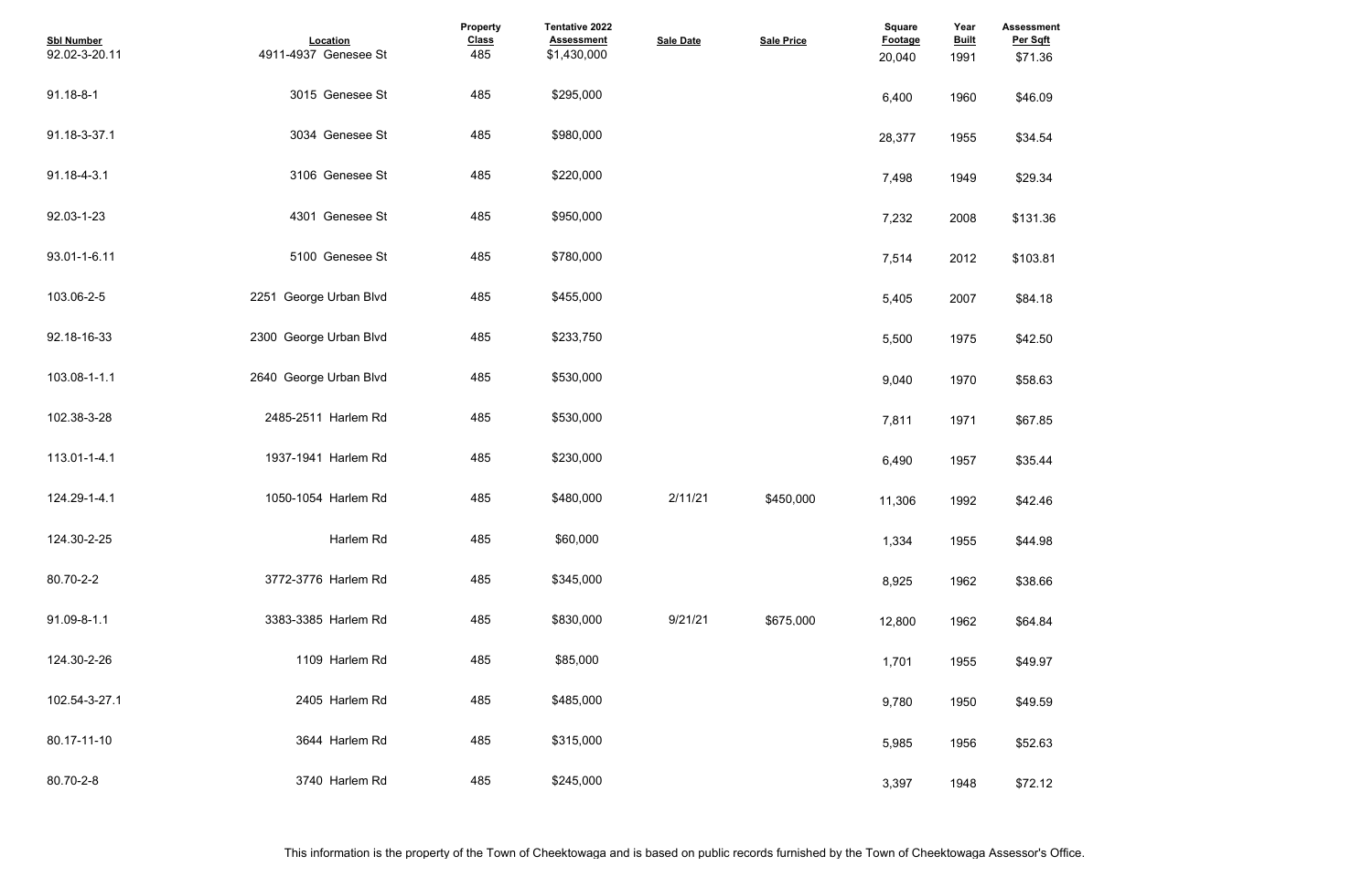| <b>Assessment</b><br>Per Sqft<br>\$53.00 |  |  |
|------------------------------------------|--|--|
| \$55.44                                  |  |  |
| \$251.56                                 |  |  |
| \$50.62                                  |  |  |
| \$133.48                                 |  |  |
| \$120.83                                 |  |  |
| \$85.62                                  |  |  |
| \$104.62                                 |  |  |
| \$69.30                                  |  |  |
| \$35.71                                  |  |  |
| \$37.40                                  |  |  |
| \$35.80                                  |  |  |
| \$47.92                                  |  |  |
| \$109.08                                 |  |  |
| \$42.35                                  |  |  |
| \$85.71                                  |  |  |
| \$70.55                                  |  |  |
| \$37.70                                  |  |  |
| \$38.81                                  |  |  |

| <b>Sbl Number</b><br>79.20-8-1 | Location<br>1657 Kensington Ave | Property<br><b>Class</b><br>485 | <b>Tentative 2022</b><br><b>Assessment</b><br>\$1,110,000 | <b>Sale Date</b> | <b>Sale Price</b> | <b>Square</b><br><b>Footage</b><br>20,943 | Year<br><b>Built</b><br>1980 | <b>Assessmer</b><br>Per Sqft<br>\$53.00 |
|--------------------------------|---------------------------------|---------------------------------|-----------------------------------------------------------|------------------|-------------------|-------------------------------------------|------------------------------|-----------------------------------------|
| 104.05-4-14.1                  | 5860-5874 Transit Rd            | 485                             | \$610,000                                                 |                  |                   | 11,002                                    | 1974                         | \$55.44                                 |
| 126.09-1-8                     | 4770 Transit Rd                 | 485                             | \$1,410,000                                               |                  |                   | 5,605                                     | 2001                         | \$251.56                                |
| 126.05-3-2                     | 4804 Transit Rd                 | 485                             | \$475,000                                                 |                  |                   | 9,384                                     | 1986                         | \$50.62                                 |
| 115.17-1-31.2                  | 4934 Transit Rd                 | 485                             | \$1,480,000                                               |                  |                   | 11,088                                    | 2006                         | \$133.48                                |
| 114.04-5-27.12                 | 4970 Transit Rd                 | 485                             | \$2,100,000                                               |                  |                   | 17,380                                    | 2015                         | \$120.83                                |
| 104.17-1-14.11                 | 5334 Transit Rd                 | 485                             | \$640,000                                                 |                  |                   | 7,475                                     | 1994                         | \$85.62                                 |
| 104.17-1-13.1                  | 5340 Transit Rd                 | 485                             | \$680,000                                                 |                  |                   | 6,500                                     | 1994                         | \$104.62                                |
| 104.69-5-6.1                   | 5422 Transit Rd                 | 485                             | \$260,000                                                 |                  |                   | 3,752                                     | 1962                         | \$69.30                                 |
| 104.61-2-10                    | 5460 Transit Rd                 | 485                             | \$240,000                                                 |                  |                   | 6,720                                     | 1960                         | \$35.71                                 |
| 104.61-2-9                     | 5460 Transit Rd                 | 485                             | \$235,000                                                 |                  |                   | 6,284                                     | 1960                         | \$37.40                                 |
| 93.13-10-4.1                   | 6354 Transit Rd                 | 485                             | \$500,000                                                 |                  |                   | 13,967                                    | 2003                         | \$35.80                                 |
| 102.12-7-1.1                   | 3519-3523 Union Rd              | 485                             | \$1,030,000                                               |                  |                   | 21,496                                    | 1961                         | \$47.92                                 |
| 102.16-2-1.111                 | 3385-3393 Union Rd              | 485                             | \$2,470,000                                               |                  |                   | 22,643                                    | 2013                         | \$109.08                                |
| 113.16-2-19.21                 | 2695-2725 Union Rd              | 485                             | \$1,255,000                                               |                  |                   | 29,632                                    | 1986                         | \$42.35                                 |
| 113.20-2-21.1                  | 2561-2563 Union Rd              | 485                             | \$1,110,000                                               |                  |                   | 12,950                                    | 2002                         | \$85.71                                 |
| 124.08-2-2.11                  | 2355 Union Rd                   | 485                             | \$960,000                                                 |                  |                   | 13,608                                    | 1970                         | \$70.55                                 |
| 113.16-2-30                    | 2789 Union Rd                   | 485                             | \$225,000                                                 |                  |                   | 5,968                                     | 1967                         | \$37.70                                 |
| 102.08-10-4.11                 | 3820 Union Rd                   | 485                             | \$850,000                                                 |                  |                   | 21,902                                    | 1962                         | \$38.81                                 |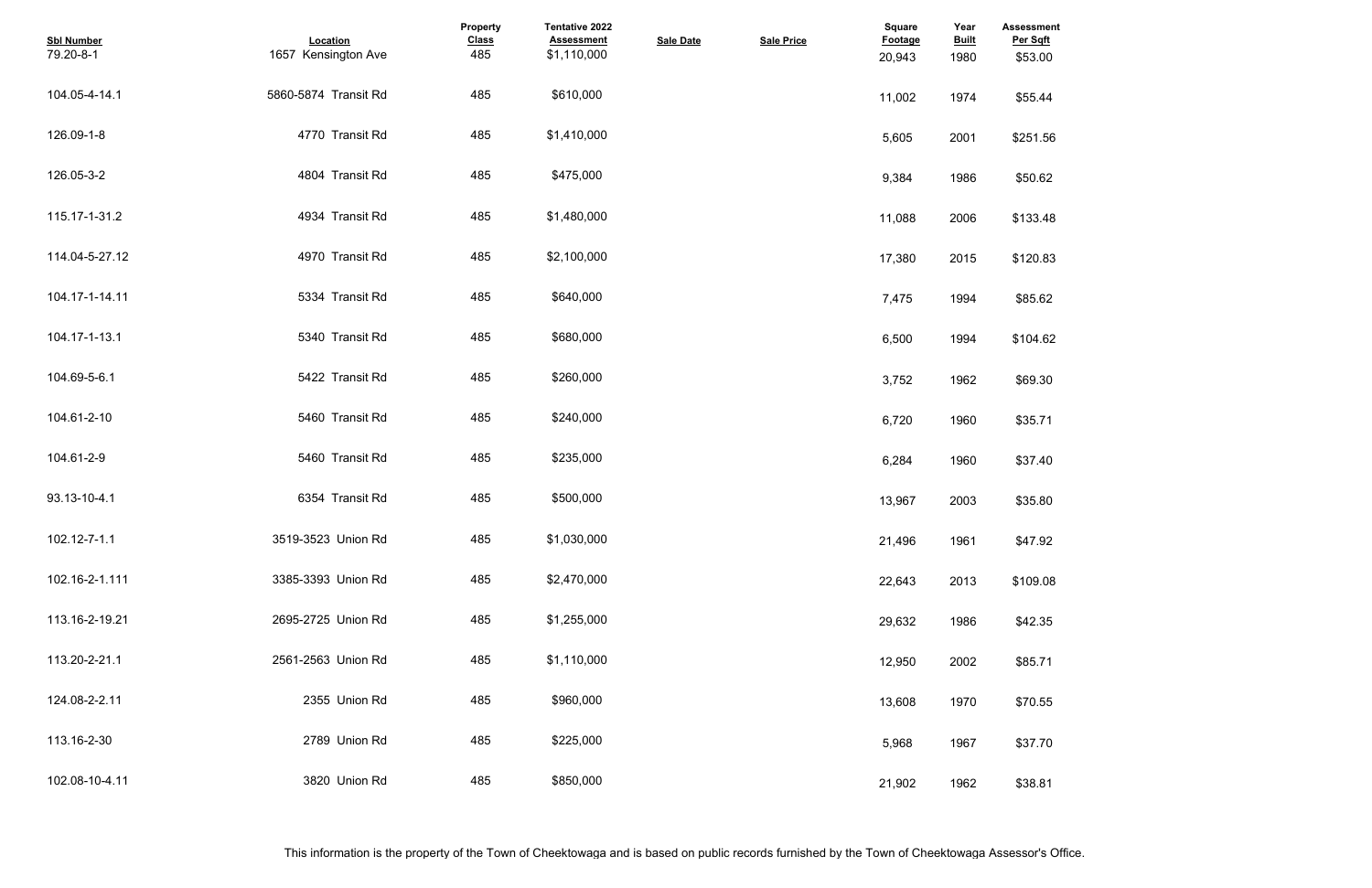| <b>Assessment</b><br>Per Sqft |  |  |
|-------------------------------|--|--|
| \$88.17                       |  |  |
| \$53.16                       |  |  |
| \$52.75                       |  |  |
| \$79.60                       |  |  |
| \$386.57                      |  |  |
| \$110.00                      |  |  |
| \$103.04                      |  |  |
| \$87.58                       |  |  |
| \$91.12                       |  |  |
| \$57.75                       |  |  |
| \$171.00                      |  |  |
| \$170.12                      |  |  |
| \$220.13                      |  |  |
| \$384.06                      |  |  |
| \$80.00                       |  |  |
| \$199.90                      |  |  |
| \$374.07                      |  |  |
| \$307.69                      |  |  |
| \$252.65                      |  |  |

| <b>Sbl Number</b><br>91.20-5-7.1 | Location<br>3901 Union Rd | Property<br><b>Class</b><br>485 | Tentative 2022<br><b>Assessment</b><br>\$1,640,000 | <b>Sale Date</b> | <b>Sale Price</b> | Square<br><b>Footage</b><br>18,600 | Year<br><b>Built</b><br>1997 | Assessmer<br>Per Sqft<br>\$88.17 |
|----------------------------------|---------------------------|---------------------------------|----------------------------------------------------|------------------|-------------------|------------------------------------|------------------------------|----------------------------------|
| 91.16-9-19.11                    | 4114 Union Rd             | 485                             | \$500,000                                          | 8/6/21           | \$610,000         | 9,405                              | 1991                         | \$53.16                          |
| 80.20-11-12                      | 4839 Union Rd             | 485                             | \$355,000                                          |                  |                   | 6,730                              | 1954                         | \$52.75                          |
| 102.03-2-15                      | 1625 Walden Ave           | 485                             | \$1,150,000                                        |                  |                   | 14,448                             | 1994                         | \$79.60                          |
| 102.03-2-18.121                  | 1717 Walden Ave           | 485                             | \$2,280,000                                        | 3/30/20          | \$3.420.000       | 5,898                              | 2010                         | \$386.57                         |
| 102.02-1-34                      | 1746 Walden Ave           | 485                             | \$1,100,000                                        |                  |                   | 10,000                             | 1996                         | \$110.00                         |
| 102.04-1-18                      | 2015 Walden Ave           | 485                             | \$2,750,000                                        |                  |                   | 26,688                             | 1995                         | \$103.04                         |
| 102.02-1-26.21                   | 2130 Walden Ave           | 485                             | \$700,000                                          |                  |                   | 7,993                              | 1994                         | \$87.58                          |
| 102.02-1-21.11                   | 2190 Walden Ave           | 485                             | \$1,800,000                                        |                  |                   | 19,755                             | 2000                         | \$91.12                          |
| 103.10-6-46.112                  | 2928 Walden Ave           | 485                             | \$1,900,000                                        |                  |                   | 32,898                             | 1998                         | \$57.75                          |
| 102.77-5-1.1                     | 2323-2329 Broadway St     | 486                             | \$474,000                                          |                  |                   | 2,772                              | 1980                         | \$171.00                         |
| 103.20-1-11.21                   | 4535 Broadway St          | 486                             | \$780,000                                          |                  |                   | 4,585                              | 1995                         | \$170.12                         |
| 80.18-5-31                       | 642 Cleveland Dr          | 486                             | \$560,000                                          | 8/31/21          | \$920,000         | 2,544                              | 1943                         | \$220.13                         |
| 103.05-3-3                       | 580 Dick Rd               | 486                             | \$530,000                                          |                  |                   | 1,380                              | 1960                         | \$384.06                         |
| 92.17-7-16                       | 755 Dick Rd               | 486                             | \$320,000                                          |                  |                   | 4,000                              | 1964                         | \$80.00                          |
| 125.12-10-1                      | 1199 French Rd            | 486                             | \$820,000                                          | 8/30/21          | \$1,580,000       | 4,102                              | 2004                         | \$199.90                         |
| 91.78-2-4.1                      | 2633 Genesee St           | 486                             | \$2,020,000                                        |                  |                   | 5,400                              | 2016                         | \$374.07                         |
| 91.16-2-56                       | 3550 Genesee St           | 486                             | \$800,000                                          |                  |                   | 2,600                              | 1999                         | \$307.69                         |
| 92.02-2-20                       | 4590 Genesee St           | 486                             | \$1,190,000                                        |                  |                   | 4,710                              | 2011                         | \$252.65                         |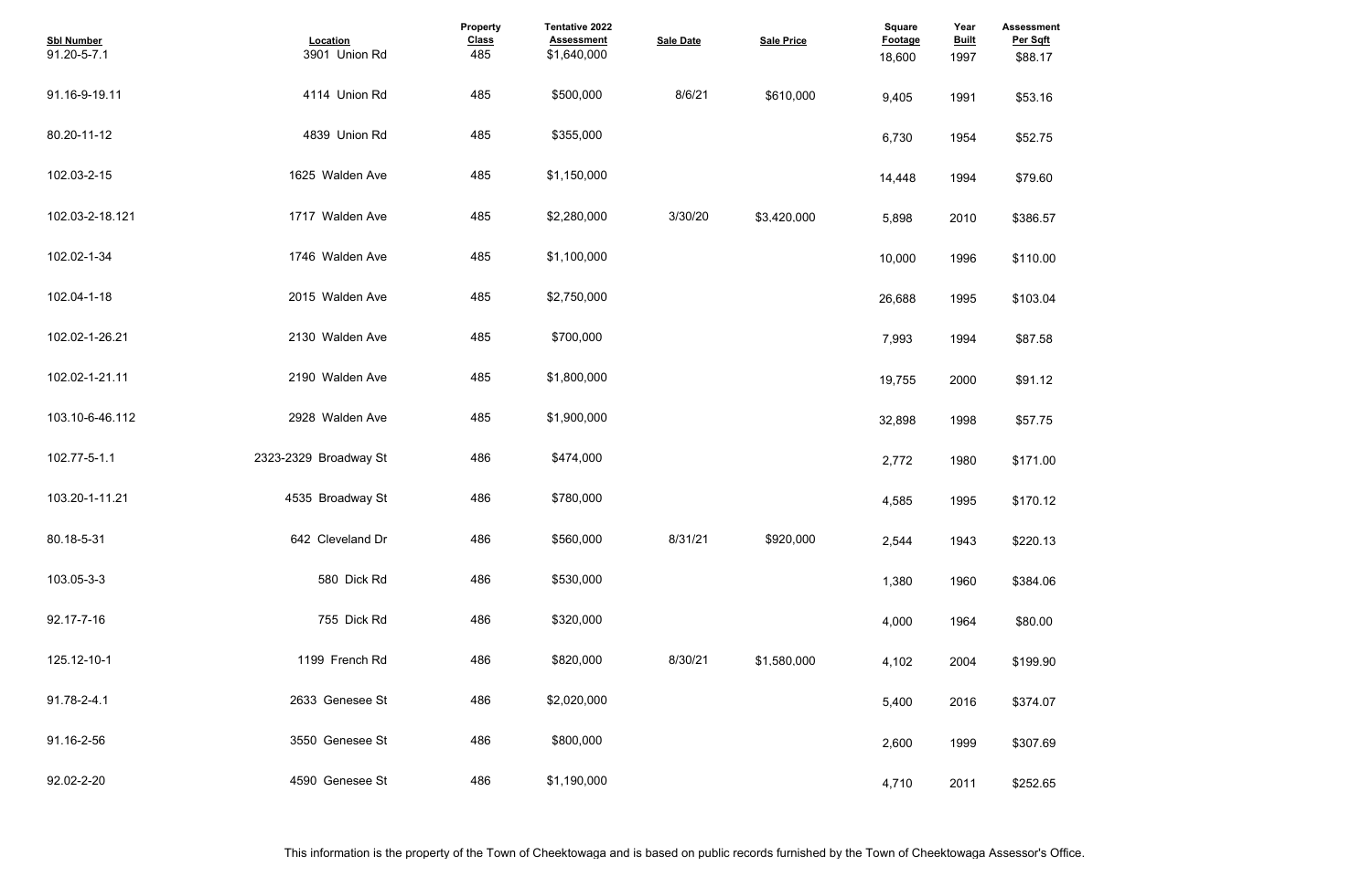| <b>Assessment</b><br>Per Sqft |  |  |  |
|-------------------------------|--|--|--|
| \$413.98                      |  |  |  |
| \$210.61                      |  |  |  |
| \$433.67                      |  |  |  |
| \$343.75                      |  |  |  |
| \$383.28                      |  |  |  |
| \$304.88                      |  |  |  |
| \$80.37                       |  |  |  |
| \$250.00                      |  |  |  |
| \$61.08                       |  |  |  |
| \$106.61                      |  |  |  |
| \$346.27                      |  |  |  |
| \$112.77                      |  |  |  |
| \$387.54                      |  |  |  |
| \$52.50                       |  |  |  |
| \$784.00                      |  |  |  |
| \$107.31                      |  |  |  |
| \$137.35                      |  |  |  |
| \$37.34                       |  |  |  |
| \$45.74                       |  |  |  |

| <b>Sbl Number</b><br>93.01-1-17 | Location<br>5115 Genesee St | Property<br><b>Class</b><br>486 | <b>Tentative 2022</b><br><b>Assessment</b><br>\$770,000 | <b>Sale Date</b> | <b>Sale Price</b> | <b>Square</b><br>Footage<br>1,860 | Year<br><b>Built</b><br>1978 | <b>Assessmer</b><br>Per Sqft<br>\$413.98 |
|---------------------------------|-----------------------------|---------------------------------|---------------------------------------------------------|------------------|-------------------|-----------------------------------|------------------------------|------------------------------------------|
| 102.07-1-49                     | 930 George Urban Blvd       | 486                             | \$270,000                                               |                  |                   | 1,282                             | 1947                         | \$210.61                                 |
| 103.06-1-1                      | 2017 George Urban Blvd      | 486                             | \$680,000                                               |                  |                   | 1,568                             | 1999                         | \$433.67                                 |
| 92.18-17-24                     | 2150 George Urban Blvd      | 486                             | \$660,000                                               |                  |                   | 1,920                             | 1970                         | \$343.75                                 |
| 124.30-3-1                      | 1051 Harlem Rd              | 486                             | \$770,000                                               |                  |                   | 2,009                             | 1997                         | \$383.28                                 |
| 102.46-5-29.1                   | 2437 Harlem Rd              | 486                             | \$350,000                                               |                  |                   | 1,148                             | 1950                         | \$304.88                                 |
| 102.22-2-10                     | 2761 Harlem Rd              | 486                             | \$235,000                                               |                  |                   | 2,924                             | 1975                         | \$80.37                                  |
| 80.70-2-9                       | 3724 Harlem Rd              | 486                             | \$420,000                                               |                  |                   | 1,680                             | 1960                         | \$250.00                                 |
| 79.20-7-44                      | 1650 Kensington Ave         | 486                             | \$175,000                                               |                  |                   | 2,865                             | 1981                         | \$61.08                                  |
| 104.05-3-7                      | 5990 Transit Rd             | 486                             | \$300,000                                               |                  |                   | 2,814                             | 1982                         | \$106.61                                 |
| 113.16-1-6                      | 2700 Union Rd               | 486                             | \$1,820,000                                             |                  |                   | 5,256                             | 2015                         | \$346.27                                 |
| 113.12-1-14                     | 2970 Union Rd               | 486                             | \$295,000                                               |                  |                   | 2,616                             | 1971                         | \$112.77                                 |
| 91.12-2-23                      | 4401 Union Rd               | 486                             | \$560,000                                               |                  |                   | 1,445                             | 1981                         | \$387.54                                 |
| 101.60-8-17.1                   | 1055 Walden Ave             | 486                             | \$145,000                                               |                  |                   | 2,762                             | 1979                         | \$52.50                                  |
| 102.16-1-7.1                    | 2270 Walden Ave             | 486                             | \$980,000                                               |                  |                   | 1,250                             | 2012                         | \$784.00                                 |
| 113.62-4-2.1                    | 2365 William St             | 486                             | \$320,000                                               |                  |                   | 2,982                             | 1977                         | \$107.31                                 |
| 91.18-1-17.1                    | 2900 Genesee St             | 515                             | \$235,000                                               |                  |                   | 1,711                             | 1956                         | \$137.35                                 |
| 102.04-3-28                     | 3171 Broadway St            | 534                             | \$250,000                                               |                  |                   | 6,696                             | 1945                         | \$37.34                                  |
| 103.20-1-12                     | 4569 Broadway St            | 534                             | \$430,000                                               |                  |                   | 9,400                             | 1981                         | \$45.74                                  |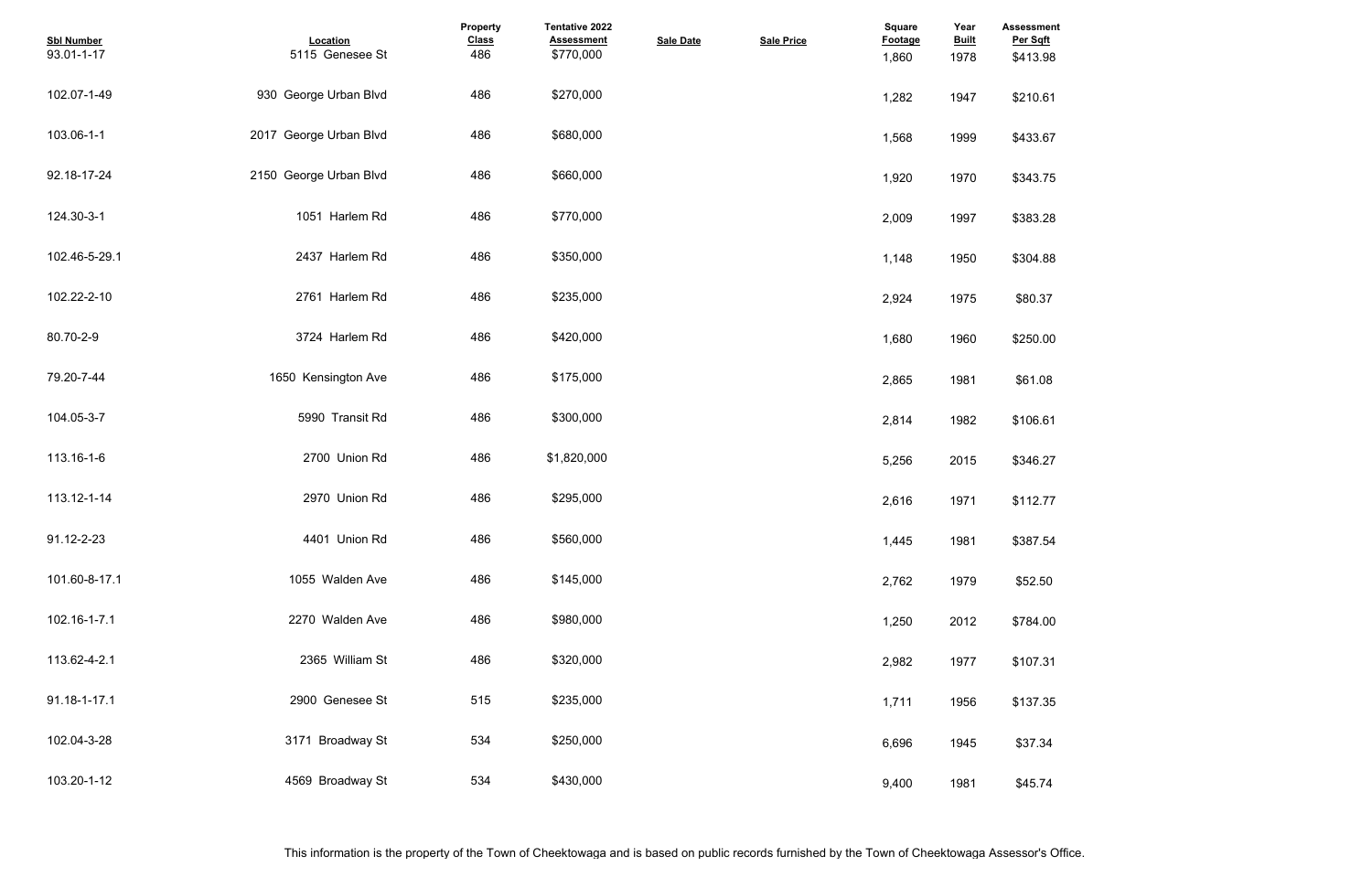| <b>Assessment</b><br>Per Sqft |  |  |  |
|-------------------------------|--|--|--|
| \$45.70                       |  |  |  |
| \$42.87                       |  |  |  |
| \$39.71                       |  |  |  |
| \$34.96                       |  |  |  |
| \$57.81                       |  |  |  |
| \$50.41                       |  |  |  |
| \$47.86                       |  |  |  |
| \$60.32                       |  |  |  |
| \$35.72                       |  |  |  |
| \$25.92                       |  |  |  |
| \$27.45                       |  |  |  |
| \$20.87                       |  |  |  |
| \$31.80                       |  |  |  |
| \$27.62                       |  |  |  |
| \$34.07                       |  |  |  |
|                               |  |  |  |
| \$79.22                       |  |  |  |
| \$258.33                      |  |  |  |
| \$97.86                       |  |  |  |

| <b>Sbl Number</b><br>104.17-1-6 | Location<br>4721 Broadway St | Property<br><b>Class</b><br>534 | <b>Tentative 2022</b><br><b>Assessment</b><br>\$250,000 | <b>Sale Date</b> | <b>Sale Price</b> | <b>Square</b><br>Footage<br>5,470 | Year<br><b>Built</b><br>2001 | <b>Assessmer</b><br>Per Sqft<br>\$45.70 |
|---------------------------------|------------------------------|---------------------------------|---------------------------------------------------------|------------------|-------------------|-----------------------------------|------------------------------|-----------------------------------------|
| 125.05-1-3.1/F                  | French Rd                    | 534                             | \$429,300                                               |                  |                   | 10,013                            | 1970                         | \$42.87                                 |
| 112.36-3-13                     | 50 Gates St                  | 534                             | \$125,000                                               |                  |                   | 3,148                             | 1972                         | \$39.71                                 |
| 91.19-1-21                      | 3210 Genesee St              | 534                             | \$180,000                                               |                  |                   | 5,149                             | 1947                         | \$34.96                                 |
| 91.15-5-1                       | 97 Lucid Dr                  | 534                             | \$265,000                                               |                  |                   | 4,584                             | 1970                         | \$57.81                                 |
| 103.84-1-2.1                    | Rutherford PI                | 534                             | \$73,000                                                |                  |                   | 1,448                             | 2007                         | \$50.41                                 |
| 113.20-4-9.1                    | 2379 Union Rd                | 534                             | \$485,000                                               |                  |                   | 10,134                            | 1987                         | \$47.86                                 |
| 113.16-2-25                     | 2735 Union Rd                | 534                             | \$1,250,000                                             |                  |                   | 20,723                            | 1994                         | \$60.32                                 |
| 113.15-1-7                      | 2940 William St              | 534                             | \$420,000                                               |                  |                   | 11,757                            | 1999                         | \$35.72                                 |
| 103.14-4-6.1                    | 3950 Broadway St             | 540                             | \$1,100,000                                             |                  |                   | 42,440                            | 2007                         | \$25.92                                 |
| 103.13-1-5                      | 3500 Broadway St             | 541                             | \$820,000                                               |                  |                   | 29,875                            | 1962                         | \$27.45                                 |
| $92.13 - 1 - 7$                 | 3754 Genesee St              | 541                             | \$1,188,000                                             |                  |                   | 56,911                            | 1949                         | \$20.87                                 |
| 113.15-1-1                      | 2850 William St              | 541                             | \$395,000                                               |                  |                   | 12,420                            | 1957                         | \$31.80                                 |
| 103.17-1-6                      | 3465 Broadway St             | 542                             | \$2,250,000                                             |                  |                   | 81,449                            | 1970                         | \$27.62                                 |
| 103.12-18-24.1                  | 3052 Walden Ave              | 546                             | \$690,000                                               |                  |                   | 20,250                            | 2002                         | \$34.07                                 |
| 92.20-9-1.11                    | Rehm Rd                      | 552                             | \$760,000                                               |                  |                   |                                   |                              |                                         |
| 92.04-1-18.2                    | 255 Sonwil Dr                | 552                             | \$590,000                                               |                  |                   | 7,448                             | 2006                         | \$79.22                                 |
| 92.04-1-18.1                    | 325 Sonwil Dr                | 552                             | \$1,550,000                                             |                  |                   | 6,000                             | 2005                         | \$258.33                                |
| 92.19-7-8                       | George Urban Blvd            | 554                             | \$400,620                                               |                  |                   | 4,094                             | 1970                         | \$97.86                                 |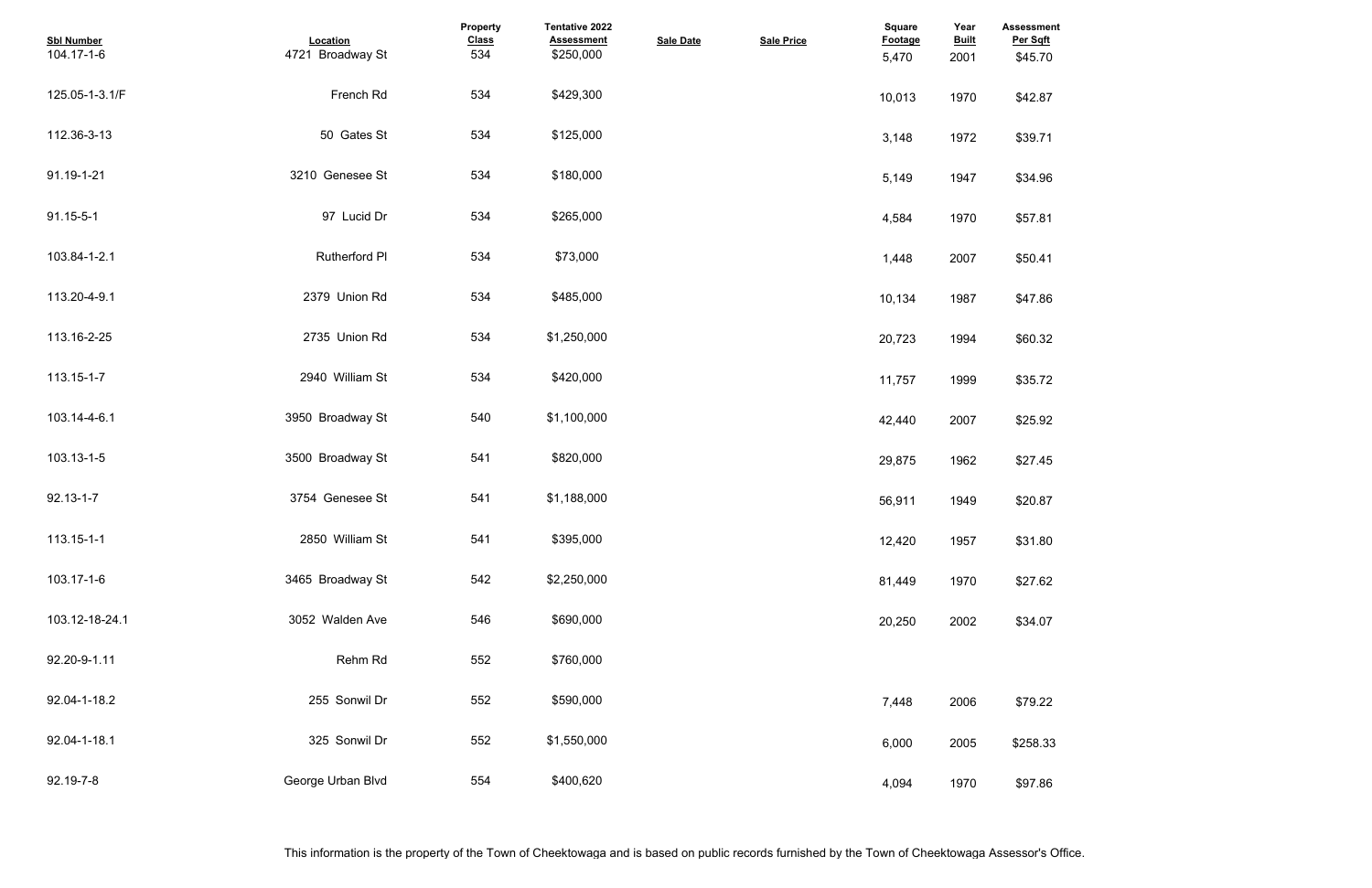| <b>Sbl Number</b><br>91.15-14-3.11 | Location<br>Maryvale Dr | Property<br><b>Class</b><br>554 | <b>Tentative 2022</b><br><b>Assessment</b><br>\$195,000 | <b>Sale Date</b> | <b>Sale Price</b> | Square<br><b>Footage</b><br>2,904 | Year<br><b>Built</b><br>1973 | <b>Assessment</b><br>Per Sqft<br>\$67.15 |
|------------------------------------|-------------------------|---------------------------------|---------------------------------------------------------|------------------|-------------------|-----------------------------------|------------------------------|------------------------------------------|
| 103.20-1-4                         | 4367 Broadway St        | 557                             | \$480,000                                               |                  |                   | 5,554                             | 1870                         | \$86.42                                  |
| 81.04-1-1.21                       | 207 Youngs Rd           | 557                             | \$250,000                                               |                  |                   | 1,482                             | 1971                         | \$168.69                                 |
| 91.14-8-6.1                        | Donlen Dr               | 591                             | \$66,000                                                |                  |                   |                                   |                              |                                          |
| 92.18-15-3                         | 212 Enez Dr             | 591                             | \$100,000                                               |                  |                   |                                   |                              |                                          |
| 92.18-7-65                         | Patrick Ln              | 591                             | \$61,000                                                |                  |                   |                                   |                              |                                          |
| 91.14-7-15.1                       | <b>Starcrest Dr</b>     | 591                             | \$69,000                                                |                  |                   |                                   |                              |                                          |
| 91.15-14-3.13                      | <b>Winston Ave</b>      | 591                             | \$95,000                                                |                  |                   |                                   |                              |                                          |
| 125.12-16-1.2                      | French Rd               | 592                             | \$310,000                                               |                  |                   | 1,800                             | 2006                         | \$172.22                                 |
| 102.06-1-26                        | 465 George Urban Blvd   | 592                             | \$600,000                                               |                  |                   | 1,600                             | 1958                         | \$375.00                                 |
| 112.36-1-10.1                      | Lackawanna Ave          | 592                             | \$73,000                                                |                  |                   |                                   |                              |                                          |
| 125.07-14-34.1                     | N 294 N Seine Dr        | 592                             | \$990,000                                               |                  |                   | 294                               | 2010                         | \$3,367.35                               |
| 113.01-1-28.12                     | VL Standard Pkwy        | 592                             | \$455,000                                               |                  |                   | 2,500                             | 1994                         | \$182.00                                 |
| 101.52-5-5.12                      | 120 Alexander Ave       | 600                             | \$2,180,000                                             |                  |                   | 43,429                            | 1920                         | \$50.20                                  |
| 103.13-1-22.122                    | 3792 Broadway St        | 611                             | \$600,000                                               |                  |                   | 6,112                             | 2001                         | \$98.17                                  |
| 114.19-3-1                         | 1030 Losson Rd          | 611                             | \$1,500,000                                             |                  |                   | 19,500                            | 1995                         | \$76.92                                  |
| 81.03-3-1.1                        | 99 Aero Dr              | 612                             | \$5,390,000                                             |                  |                   | 104,582                           | 1960                         | \$51.54                                  |
| $92.20 - 1 - 1.1$                  | 86 Alys Dr W            | 612                             | \$2,670,000                                             |                  |                   | 58,615                            | 1964                         | \$45.55                                  |
| 124.00-5-1                         | Cayuga Creek Rd         | 612                             | \$7,690,000                                             |                  |                   | 181,436                           | 1974                         | \$42.38                                  |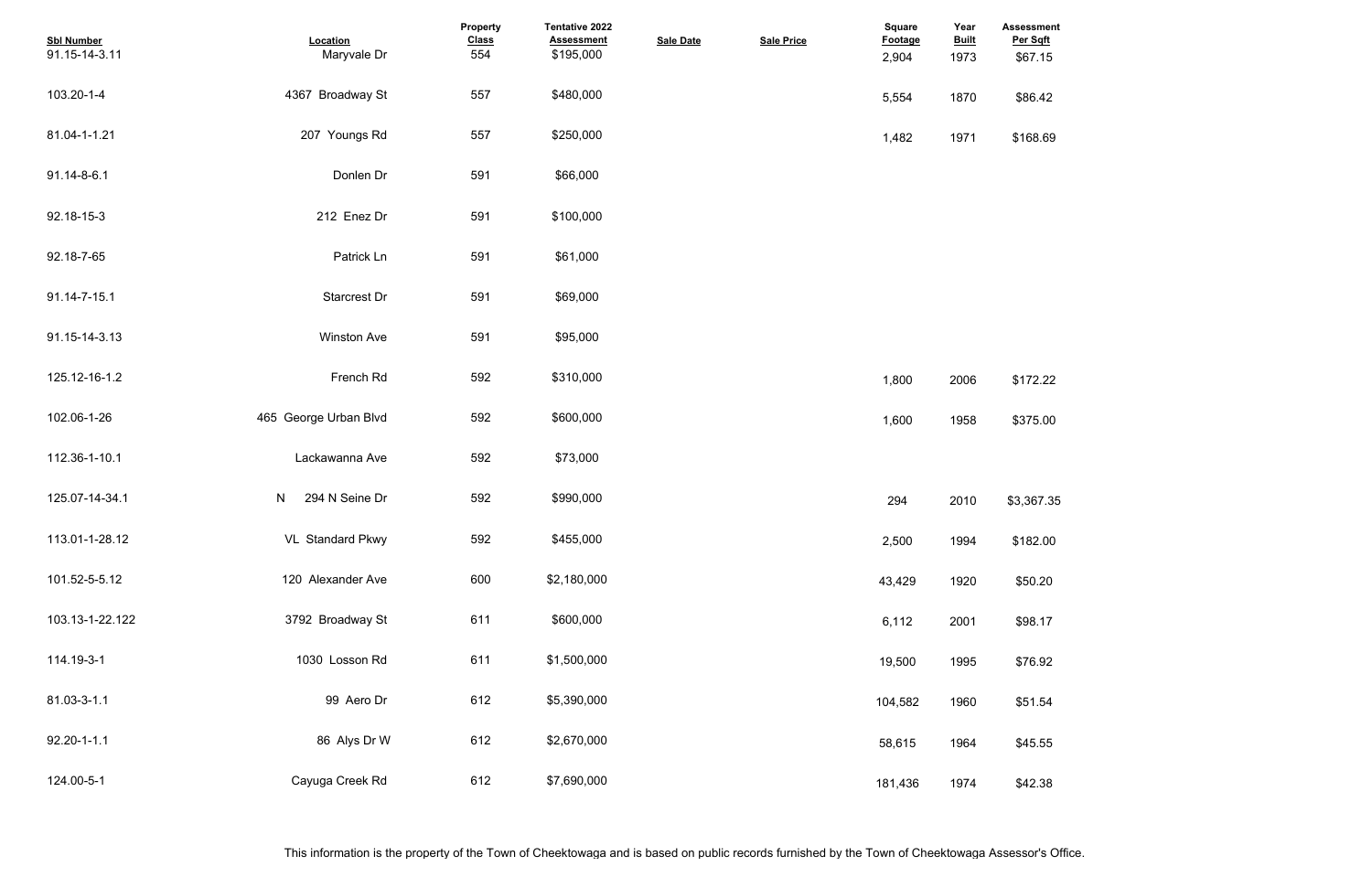| <b>Assessment</b><br>Per Sqft<br>\$45.20 |  |  |  |
|------------------------------------------|--|--|--|
| \$44.35                                  |  |  |  |
| \$50.86                                  |  |  |  |
| \$51.41                                  |  |  |  |
| \$51.54                                  |  |  |  |
| \$48.36                                  |  |  |  |
| \$47.45                                  |  |  |  |
| \$44.64                                  |  |  |  |
| \$46.49                                  |  |  |  |
| \$55.64                                  |  |  |  |
| \$69.13                                  |  |  |  |
| \$47.19                                  |  |  |  |
| \$59.67                                  |  |  |  |
| \$76.67                                  |  |  |  |
| \$129.05                                 |  |  |  |
| \$76.53                                  |  |  |  |
| \$70.56                                  |  |  |  |
| \$51.47                                  |  |  |  |
| \$70.10                                  |  |  |  |

| <b>Sbl Number</b><br>90.84-4-1 | Location<br><b>E635 E Delavan Ave</b> | Property<br><b>Class</b><br>612 | Tentative 2022<br><b>Assessment</b><br>\$2,450,000 | <b>Sale Date</b> | <b>Sale Price</b> | <b>Square</b><br>Footage<br>54,208 | Year<br><b>Built</b><br>1971 | Assessmen<br>Per Sqft<br>\$45.20 |
|--------------------------------|---------------------------------------|---------------------------------|----------------------------------------------------|------------------|-------------------|------------------------------------|------------------------------|----------------------------------|
| 112.36-2-1.1                   | 166 Halstead Ave                      | 612                             | \$3,260,000                                        |                  |                   | 73,500                             | 1990                         | \$44.35                          |
| 91.06-22-9                     | 71-105 Mapleview Rd                   | 612                             | \$13,460,000                                       |                  |                   | 264,628                            | 1953                         | \$50.86                          |
| 91.15-14-3.12                  | 777 Maryvale Dr                       | 612                             | \$3,840,000                                        |                  |                   | 74,700                             | 2016                         | \$51.41                          |
| 91.08-9-32.11                  | 1050 Maryvale Dr                      | 612                             | \$24,150,000                                       |                  |                   | 468,556                            | 2007                         | \$51.54                          |
| 92.17-4-36.1                   | 1 Nagel Dr                            | 612                             | \$4,040,000                                        |                  |                   | 83,539                             | 1965                         | \$48.36                          |
| 112.76-3-4./A                  | 1-31 Rossler Ave                      | 612                             | \$1,900,000                                        |                  |                   | 40,046                             | 1943                         | \$47.45                          |
| 102.02-1-17.1                  | 3600 Union Rd                         | 612                             | \$15,780,000                                       |                  |                   | 353,497                            | 1946                         | \$44.64                          |
| 113.63-4-1.1                   | 2495 William St                       | 612                             | \$3,460,000                                        |                  |                   | 74,430                             | 1956                         | \$46.49                          |
| 101.44-7-2                     | 240 Pine Ridge Rd                     | 613                             | \$8,860,000                                        |                  |                   | 159,248                            | 2006                         | \$55.64                          |
| 92.13-4-9.12                   | 909 Dick Rd                           | 614                             | \$462,500                                          |                  |                   | 6,690                              | 2003                         | \$69.13                          |
| 103.06-1-3                     | 2039-2049 George Urban Blvd           | 614                             | \$4,840,000                                        |                  |                   | 102,556                            | 1962                         | \$47.19                          |
| 125.09-7-2.2                   | 111 Kelly Dr                          | 614                             | \$475,000                                          |                  |                   | 7,960                              | 1999                         | \$59.67                          |
| 92.18-15-1.11                  | 33 Patrick Ln                         | 614                             | \$230,000                                          |                  |                   | 3,000                              | 1967                         | \$76.67                          |
| 103.17-1-13.2                  | 3523 Broadway St                      | 615                             | \$550,000                                          |                  |                   | 4,262                              | 1950                         | \$129.05                         |
| 102.30-2-10                    | 2645 Harlem Rd                        | 615                             | \$300,000                                          |                  |                   | 3,920                              | 1999                         | \$76.53                          |
| 91.15-14-3.12/A                | 777 Maryvale Dr                       | 615                             | \$590,000                                          |                  |                   | 8,362                              | 1953                         | \$70.56                          |
| 103.12-13-19.11                | 3138 Walden Ave                       | 615                             | \$295,000                                          |                  |                   | 5,732                              | 1972                         | \$51.47                          |
| 114.04-5-31.11                 | 1025-1049 Borden Rd                   | 620                             | \$1,819,000                                        |                  |                   | 25,949                             | 1974                         | \$70.10                          |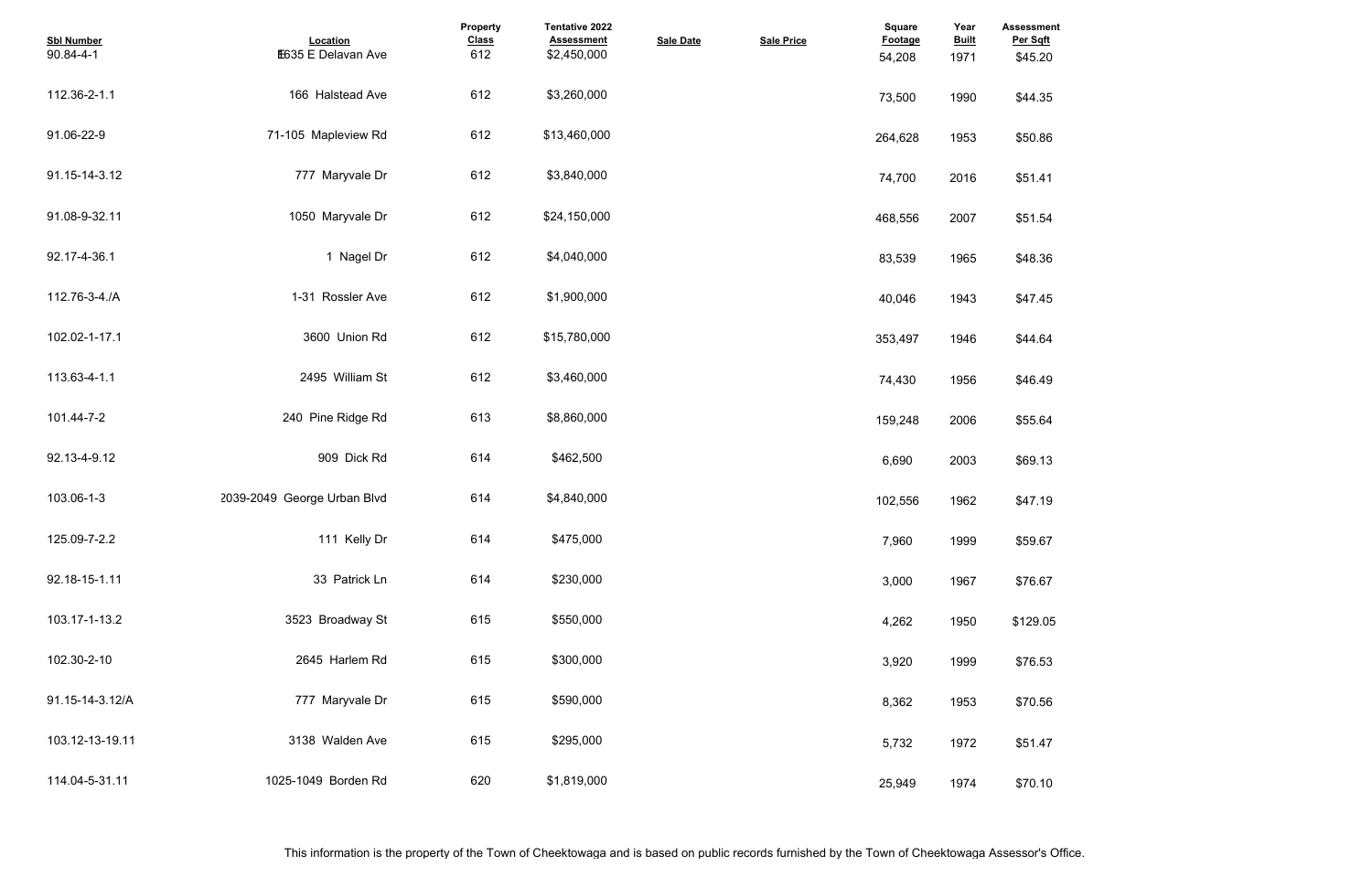| <b>Assessment</b><br>Per Sqft |  |  |  |
|-------------------------------|--|--|--|
| \$63.18                       |  |  |  |
| \$73.26                       |  |  |  |
| \$92.80                       |  |  |  |
| \$92.86                       |  |  |  |
| \$70.70                       |  |  |  |
| \$53.73                       |  |  |  |
| \$90.71                       |  |  |  |
| \$99.34                       |  |  |  |
| \$54.03                       |  |  |  |
| \$29.80                       |  |  |  |
| \$139.83                      |  |  |  |
| \$48.25                       |  |  |  |
| \$107.99                      |  |  |  |
| \$81.38                       |  |  |  |
| \$45.06                       |  |  |  |
| \$71.11                       |  |  |  |
| \$85.30                       |  |  |  |
| \$66.81                       |  |  |  |
| \$118.42                      |  |  |  |

| <b>Sbl Number</b><br>79.20-9-1.1 | Location<br>157 Cleveland Dr | <b>Property</b><br><b>Class</b><br>620 | <b>Tentative 2022</b><br><b>Assessment</b><br>\$4,210,000 | <b>Sale Date</b> | <b>Sale Price</b> | <b>Square</b><br>Footage<br>66,634 | Year<br><b>Built</b><br>1961 | <b>Assessmer</b><br>Per Sqft<br>\$63.18 |
|----------------------------------|------------------------------|----------------------------------------|-----------------------------------------------------------|------------------|-------------------|------------------------------------|------------------------------|-----------------------------------------|
| 80.17-15-2.2                     | 261 Cleveland Dr             | 620                                    | \$850,000                                                 |                  |                   | 11,603                             | 1962                         | \$73.26                                 |
| 80.17-13-3.1                     | 333 Cleveland Dr             | 620                                    | \$710,000                                                 |                  |                   | 7,651                              | 1945                         | \$92.80                                 |
| 80.18-12-1.11                    | 735 Cleveland Dr             | 620                                    | \$1,040,000                                               |                  |                   | 11,200                             | 1950                         | \$92.86                                 |
| 80.19-11-1.1                     | 921 Cleveland Dr             | 620                                    | \$4,750,000                                               |                  |                   | 67,189                             | 1990                         | \$70.70                                 |
| 123.36-5-16.1                    | <b>Clinton St</b>            | 620                                    | \$1,000,000                                               |                  |                   | 18,613                             | 1951                         | \$53.73                                 |
| 113.08-2-7                       | 130 Como Park Blvd           | 620                                    | \$1,380,000                                               |                  |                   | 15,213                             | 1944                         | \$90.71                                 |
| 113.08-2-13                      | 200 Como Park Blvd           | 620                                    | \$910,000                                                 |                  |                   | 9,160                              | 1950                         | \$99.34                                 |
| 113.21-6-13                      | 119 Crocker St               | 620                                    | \$2,820,000                                               |                  |                   | 52,194                             | 1915                         | \$54.03                                 |
| 90.84-2-3.1                      | <b>E565 E Delavan Ave</b>    | 620                                    | \$155,000                                                 |                  |                   | 5,201                              | 1951                         | \$29.80                                 |
| 92.17-12-21                      | 670 Dick Rd                  | 620                                    | \$1,030,000                                               |                  |                   | 7,366                              | 1962                         | \$139.83                                |
| 103.07-6-22.11                   | 10 French Rd                 | 620                                    | \$3,060,000                                               |                  |                   | 63,417                             | 1985                         | \$48.25                                 |
| 93.17-10-26                      | 410 French Rd                | 620                                    | \$530,000                                                 |                  |                   | 4,908                              | 1955                         | \$107.99                                |
| 125.10-11-2                      | 751 French Rd                | 620                                    | \$455,000                                                 |                  |                   | 5,591                              | 1978                         | \$81.38                                 |
| 101.28-12-1.11                   | 2313 Genesee St              | 620                                    | \$680,000                                                 |                  |                   | 15,090                             | 1964                         | \$45.06                                 |
| 91.19-3-3.2                      | 3333 Genesee St              | 620                                    | \$1,900,000                                               |                  |                   | 26,720                             | 1962                         | \$71.11                                 |
| 103.05-4-1                       | 1395 George Urban Blvd       | 620                                    | \$700,000                                                 |                  |                   | 8,206                              | 1962                         | \$85.30                                 |
| 103.07-8-2                       | 2311 George Urban Blvd       | 620                                    | \$640,000                                                 |                  |                   | 9,579                              | 1990                         | \$66.81                                 |
| 104.05-4-13.1                    | 3144 George Urban Blvd       | 620                                    | \$270,000                                                 |                  |                   | 2,280                              | 1940                         | \$118.42                                |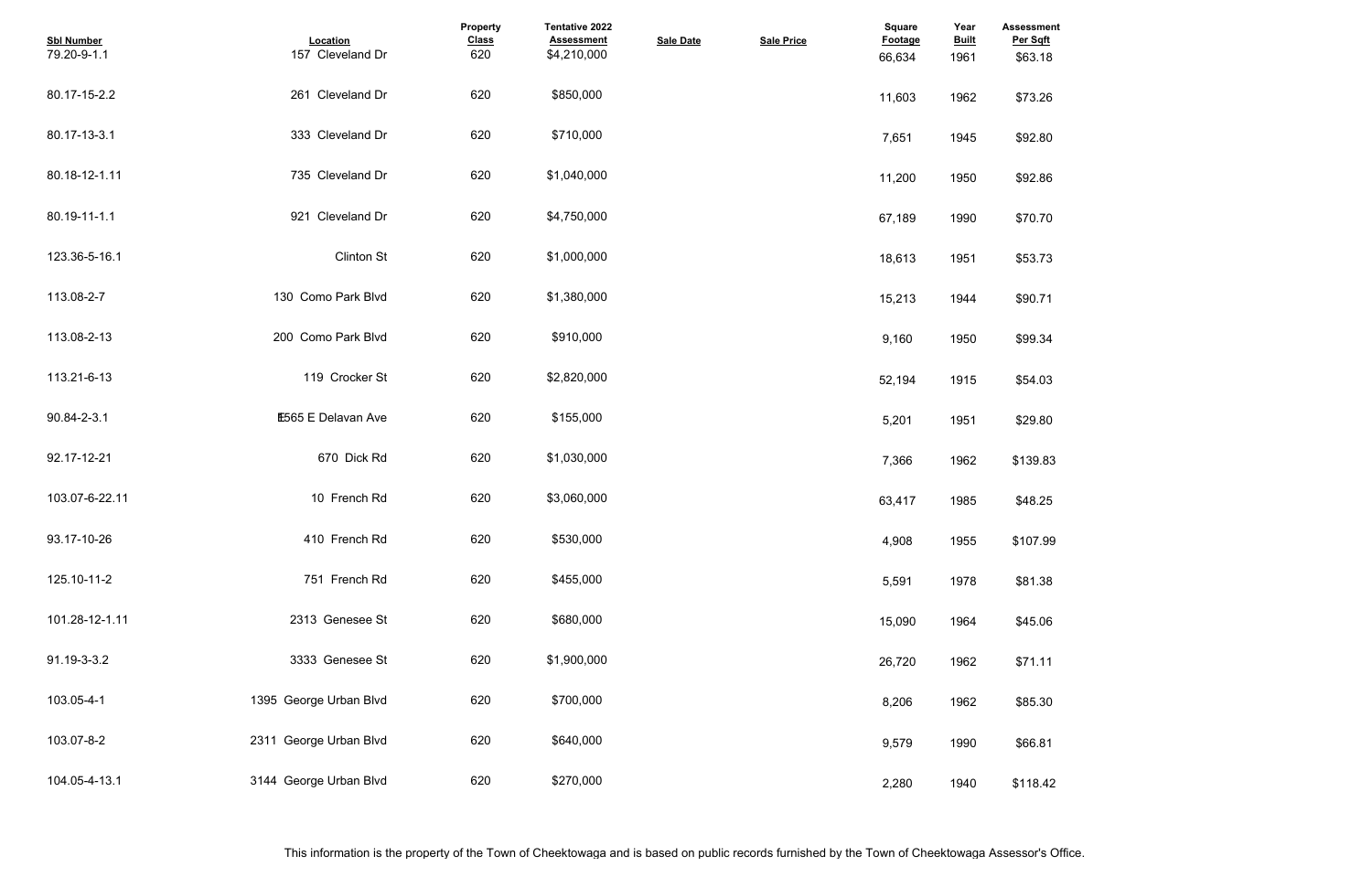| <b>Assessment</b><br>Per Sqft<br>\$27.10 |  |  |
|------------------------------------------|--|--|
| \$72.15                                  |  |  |
| \$110.93                                 |  |  |
| \$56.99                                  |  |  |
| \$84.36                                  |  |  |
| \$59.91                                  |  |  |
| \$96.14                                  |  |  |
| \$51.02                                  |  |  |
| \$47.66                                  |  |  |
| \$44.64                                  |  |  |
| \$43.15                                  |  |  |
| \$107.31                                 |  |  |
| \$119.77                                 |  |  |
| \$90.28                                  |  |  |
| \$28.90                                  |  |  |
| \$71.24                                  |  |  |
| \$62.91                                  |  |  |
| \$119.98                                 |  |  |
| \$149.74                                 |  |  |

| <b>Sbl Number</b><br>101.52-5-5.11 | Location<br>83 Gualbert Ave | Property<br><b>Class</b><br>620 | <b>Tentative 2022</b><br><b>Assessment</b><br>\$485,000 | <b>Sale Date</b> | <b>Sale Price</b> | <b>Square</b><br>Footage<br>17,899 | Year<br><b>Built</b><br>1940 | <b>Assessmer</b><br>Per Sqft<br>\$27.10 |
|------------------------------------|-----------------------------|---------------------------------|---------------------------------------------------------|------------------|-------------------|------------------------------------|------------------------------|-----------------------------------------|
| 113.20-2-1.112                     | 55 Losson Rd                | 620                             | \$800,000                                               |                  |                   | 11,088                             | 1989                         | \$72.15                                 |
| 114.14-2-3                         | 940 Losson Rd               | 620                             | \$1,080,000                                             |                  |                   | 9,736                              | 1984                         | \$110.93                                |
| 114.14-2-4                         | 950 Losson Rd               | 620                             | \$1,680,000                                             |                  |                   | 29,479                             | 1978                         | \$56.99                                 |
| 114.19-4-16.1                      | 1049 Losson Rd              | 620                             | \$790,000                                               |                  |                   | 9,365                              | 2017                         | \$84.36                                 |
| 91.10-4-4.1                        | 425 Maryvale Dr             | 620                             | \$1,010,000                                             |                  |                   | 16,859                             | 1942                         | \$59.91                                 |
| 91.12-5-24.1                       | 900 Maryvale Dr             | 620                             | \$1,140,000                                             |                  |                   | 11,858                             | 2007                         | \$96.14                                 |
| 123.36-5-10.1                      | Meadowbrook Pkwy            | 620                             | \$730,000                                               |                  |                   | 14,308                             | 1951                         | \$51.02                                 |
| 91.10-3-27.111                     | 100-120 Old Maryvale Dr     | 620                             | \$2,080,000                                             |                  |                   | 43,641                             | 1948                         | \$47.66                                 |
| 91.10-3-27.12                      | 200 Old Maryvale Dr         | 620                             | \$250,000                                               |                  |                   | 5,600                              | 1954                         | \$44.64                                 |
| 124.02-1-19.1                      | 2145 Old Union Rd           | 620                             | \$2,030,000                                             |                  |                   | 47,042                             | 1973                         | \$43.15                                 |
| 101.60-4-45                        | 97 Pine Ridge Rd            | 620                             | \$270,000                                               |                  |                   | 2,516                              | 1914                         | \$107.31                                |
| 101.36-10-5.11                     | 314 Pine Ridge Rd           | 620                             | \$435,000                                               |                  |                   | 3,632                              | 1955                         | \$119.77                                |
| 101.28-7-10                        | 382 Pine Ridge Rd           | 620                             | \$325,000                                               |                  |                   | 3,600                              | 1938                         | \$90.28                                 |
| 112.28-2-19.1                      | 358 Reiman St               | 620                             | \$205,000                                               |                  |                   | 7,094                              | 1917                         | \$28.90                                 |
| 102.22-3-1                         | 170-180 Rosewood Ter        | 620                             | \$3,700,000                                             |                  |                   | 51,935                             | 1920                         | \$71.24                                 |
| 102.03-3-30.2                      | 200 Thruway Plaza Dr        | 620                             | \$2,360,000                                             |                  |                   | 37,511                             | 1977                         | \$62.91                                 |
| 113.20-4-12.11                     | 2437-2449 Union Rd          | 620                             | \$505,000                                               |                  |                   | 4,209                              | 2009                         | \$119.98                                |
| 113.16-4-8                         | 2628 Union Rd               | 620                             | \$370,000                                               |                  |                   | 2,471                              | 1940                         | \$149.74                                |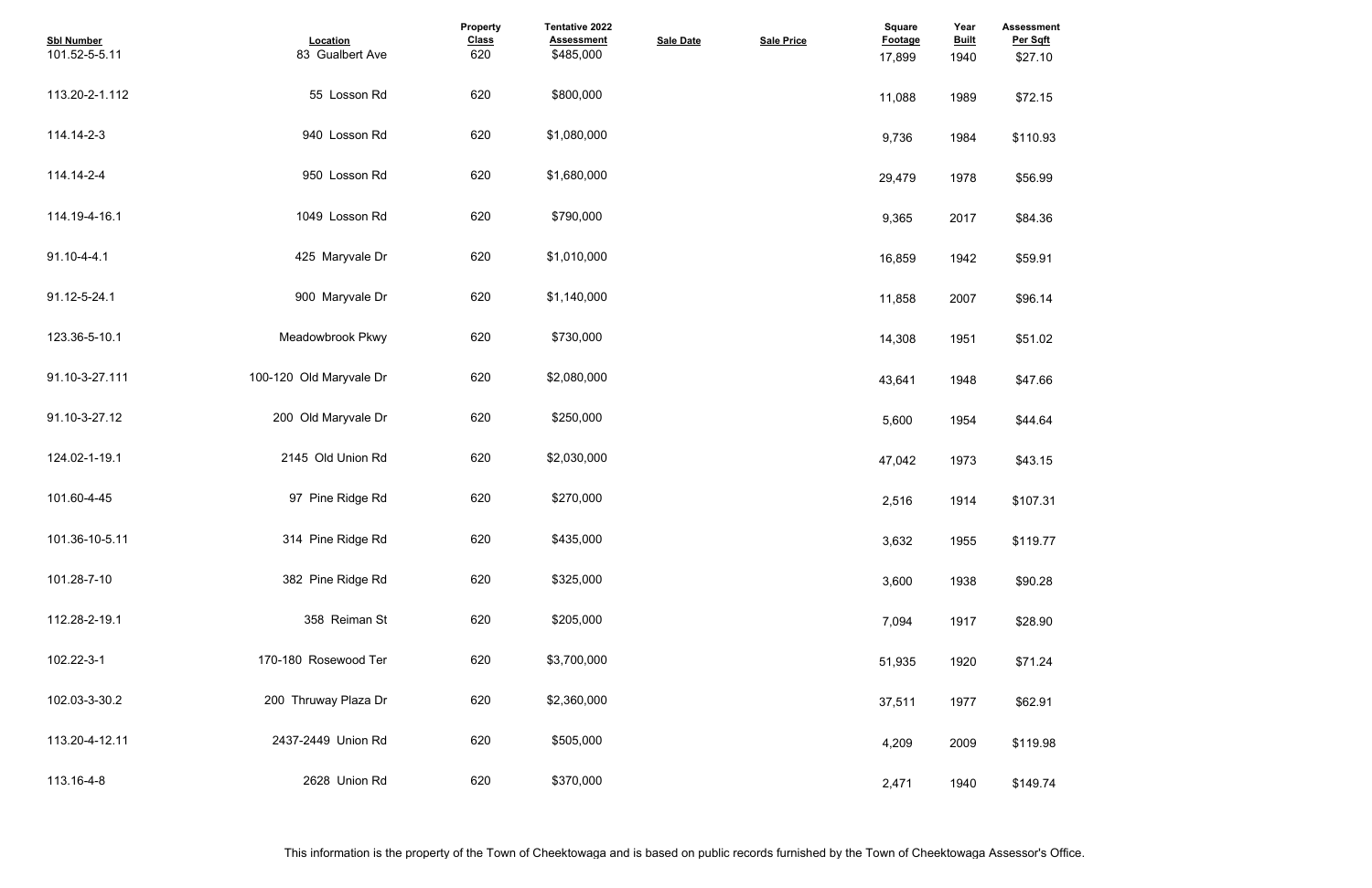| <b>Assessment</b><br>Per Sqft<br>\$61.35 |  |  |  |
|------------------------------------------|--|--|--|
| \$117.04                                 |  |  |  |
| \$100.12                                 |  |  |  |
| \$25.81                                  |  |  |  |
| \$61.84                                  |  |  |  |
| \$44.54                                  |  |  |  |
| \$71.31                                  |  |  |  |
| \$23.98                                  |  |  |  |
| \$41.40                                  |  |  |  |
| \$40.05                                  |  |  |  |
| \$46.18                                  |  |  |  |
| \$36.77                                  |  |  |  |
| \$58.12                                  |  |  |  |
| \$140.63                                 |  |  |  |
| \$175.00                                 |  |  |  |
| \$123.61                                 |  |  |  |
| \$38.11                                  |  |  |  |
| \$45.92                                  |  |  |  |
| \$63.72                                  |  |  |  |

| <b>Sbl Number</b><br>91.16-8-1.1 | Location<br>4125 Union Rd | Property<br><b>Class</b><br>620 | <b>Tentative 2022</b><br><b>Assessment</b><br>\$2,940,000 | <b>Sale Date</b> | <b>Sale Price</b> | <b>Square</b><br>Footage<br>47,919 | Year<br><b>Built</b><br>1967 | <b>Assessmer</b><br>Per Sqft<br>\$61.35 |
|----------------------------------|---------------------------|---------------------------------|-----------------------------------------------------------|------------------|-------------------|------------------------------------|------------------------------|-----------------------------------------|
| 91.08-10-3.1                     | 4600 Union Rd             | 620                             | \$540,000                                                 |                  |                   | 4,614                              | 1980                         | \$117.04                                |
| 80.20-16-35                      | 4774 Union Rd             | 620                             | \$1,063,500                                               |                  |                   | 10,622                             | 1962                         | \$100.12                                |
| 101.60-3-27                      | 1050 Walden Ave           | 620                             | \$175,000                                                 |                  |                   | 6,780                              | 1900                         | \$25.81                                 |
| 113.55-11-3                      | <b>William St</b>         | 620                             | \$3,610,000                                               |                  |                   | 58,377                             | 1907                         | \$61.84                                 |
| 91.14-9-1.11                     | 7 Community Dr            | 632                             | \$2,870,000                                               |                  |                   | 64,431                             | 1955                         | \$44.54                                 |
| 91.00-2-8                        | 2860 Genesee St           | 632                             | \$840,000                                                 |                  |                   | 11,780                             | 2006                         | \$71.31                                 |
| 112.36-2-2                       | 140 Halstead Ave          | 632                             | \$275,000                                                 |                  |                   | 11,470                             | 1910                         | \$23.98                                 |
| 112.44-2-21.11                   | 1428 Lovejoy St           | 632                             | \$64,000                                                  |                  |                   | 1,546                              | 1975                         | \$41.40                                 |
| 92.02-2-11.1                     | 810 Rein Rd               | 632                             | \$160,000                                                 |                  |                   | 3,995                              | 1950                         | \$40.05                                 |
| 112.76-3-4./B                    | 51 Rossler Ave            | 632                             | \$190,000                                                 |                  |                   | 4,114                              | 1997                         | \$46.18                                 |
| 91.08-9-32.12                    | 4635 Union Rd             | 632                             | \$2,690,000                                               |                  |                   | 73,157                             | 1953                         | \$36.77                                 |
| 125.11-8-2.21                    | 100 Ahepa Dr              | 633                             | \$2,520,000                                               |                  |                   | 43,359                             | 2004                         | \$58.12                                 |
| 114.09-4-2.111                   | 225 Bennett Rd            | 633                             | \$12,090,000                                              |                  |                   | 85,970                             | 1990                         | \$140.63                                |
| 114.09-4-2.112                   | 229 Bennett Rd            | 633                             | \$5,600,000                                               |                  |                   | 32,000                             | 1995                         | \$175.00                                |
| 124.00-5-28                      | 575 Cayuga Creek Rd       | 633                             | \$11,470,000                                              |                  |                   | 92,790                             | 2012                         | \$123.61                                |
| 101.52-1-1.1                     | 600 Doat St               | 633                             | \$8,080,000                                               |                  |                   | 211,991                            | 1950                         | \$38.11                                 |
| 125.11-8-11                      | 55-79 Haley Ln            | 633                             | \$4,280,000                                               |                  |                   | 93,200                             | 2001                         | \$45.92                                 |
| 125.11-8-10                      | 11 Haley Ln               | 633                             | \$2,540,000                                               |                  |                   | 39,864                             | 2001                         | \$63.72                                 |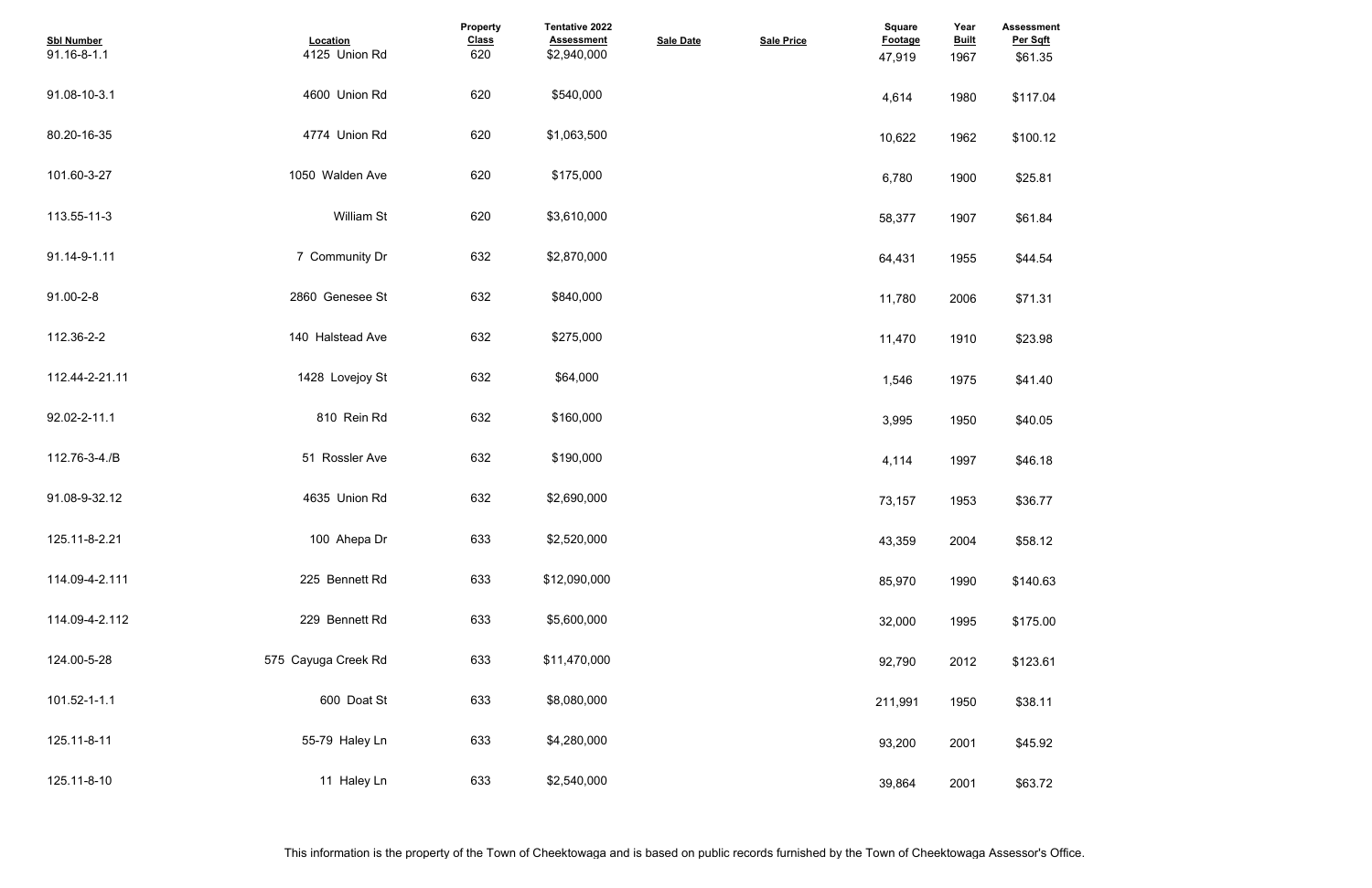| <b>Assessment</b><br>Per Sqft |  |  |  |
|-------------------------------|--|--|--|
| \$203.09                      |  |  |  |
| \$157.63                      |  |  |  |
| \$161.22                      |  |  |  |
| \$76.64                       |  |  |  |
| \$112.78                      |  |  |  |
| \$113.98                      |  |  |  |
| \$1.33                        |  |  |  |
| \$169.72                      |  |  |  |
| \$99.97                       |  |  |  |
| \$38.16                       |  |  |  |
| \$72.27                       |  |  |  |
| \$32.14                       |  |  |  |
| \$26.19                       |  |  |  |
| \$50.44                       |  |  |  |
| \$38.52                       |  |  |  |
| \$50.84                       |  |  |  |
| \$44.42                       |  |  |  |
| \$131.27                      |  |  |  |
| \$187.97                      |  |  |  |

| <b>Sbl Number</b><br>124.02-1-5.311 | Location<br>2240-2248 Old Union Rd | Property<br><b>Class</b><br>633 | <b>Tentative 2022</b><br><b>Assessment</b><br>\$8,610,000 | <b>Sale Date</b> | <b>Sale Price</b> | <b>Square</b><br>Footage<br>42,396 | Year<br><b>Built</b><br>1999 | <b>Assessmer</b><br>Per Sqft<br>\$203.09 |
|-------------------------------------|------------------------------------|---------------------------------|-----------------------------------------------------------|------------------|-------------------|------------------------------------|------------------------------|------------------------------------------|
| 124.08-2-2.211                      | 2365 Union Rd                      | 633                             | \$11,110,000                                              |                  |                   | 70,480                             | 2007                         | \$157.63                                 |
| 102.38-1-1                          | 2605 Harlem Rd                     | 641                             | \$42,330,000                                              |                  |                   | 262,560                            | 2005                         | \$161.22                                 |
| 102.38-1-1.1/B                      | 2625 Harlem Rd                     | 641                             | \$2,410,000                                               |                  |                   | 31,445                             | 1997                         | \$76.64                                  |
| 113.12-2-16.11/B                    | 150 Bennett Rd                     | 642                             | \$1,050,000                                               |                  |                   | 9,310                              | 2007                         | \$112.78                                 |
| 113.12-2-16.11                      | 225 Como Park Blvd                 | 642                             | \$7,060,000                                               |                  |                   | 61,940                             | 2018                         | \$113.98                                 |
| 91.05-2-51                          | 3600 Harlem Rd                     | 642                             | \$50,000                                                  |                  |                   | 37,496                             | 1962                         | \$1.33                                   |
| 124.02-1-5.11                       | 2228 Old Union Rd                  | 642                             | \$20,160,000                                              |                  |                   | 118,782                            | 2019                         | \$169.72                                 |
| 114.02-10-9                         | 5102 Transit Rd                    | 642                             | \$350,000                                                 |                  |                   | 3,501                              | 2006                         | \$99.97                                  |
| 124.29-1-8                          | <b>Clinton St</b>                  | 651                             | \$235,000                                                 |                  |                   | 6,159                              | 1948                         | \$38.16                                  |
| 102.22-8-14                         | Harlem Rd                          | 651                             | \$370,000                                                 |                  |                   | 5,120                              | 1962                         | \$72.27                                  |
| 124.29-1-1                          | 1080 Harlem Rd                     | 651                             | \$790,000                                                 |                  |                   | 24,580                             | 2000                         | \$32.14                                  |
| 103.14-4-13                         | Indian Rd                          | 651                             | \$1,430,000                                               |                  |                   | 54,598                             | 1970                         | \$26.19                                  |
| 103.20-1-13.11                      | 200 Rutherford Rd                  | 651                             | \$1,000,000                                               |                  |                   | 19,826                             | 1990                         | \$50.44                                  |
| 103.84-2-10.111                     | Rutherford/Bigelow                 | 651                             | \$520,000                                                 |                  |                   | 13,500                             | 1997                         | \$38.52                                  |
| 102.37-2-1                          | 275 Alexander Ave                  | 652                             | \$2,230,000                                               |                  |                   | 43,860                             | 1927                         | \$50.84                                  |
| 102.04-3-47.1                       | 3301 Broadway St                   | 652                             | \$7,880,000                                               |                  |                   | 177,402                            | 1970                         | \$44.42                                  |
| 92.01-1-2.1/D                       | 295 Cayuga Rd                      | 652                             | \$3,400,000                                               |                  |                   | 25,900                             | 1988                         | \$131.27                                 |
| 102.02-1-32                         | 125 Galleria Dr                    | 652                             | \$4,320,000                                               |                  |                   | 22,982                             | 1983                         | \$187.97                                 |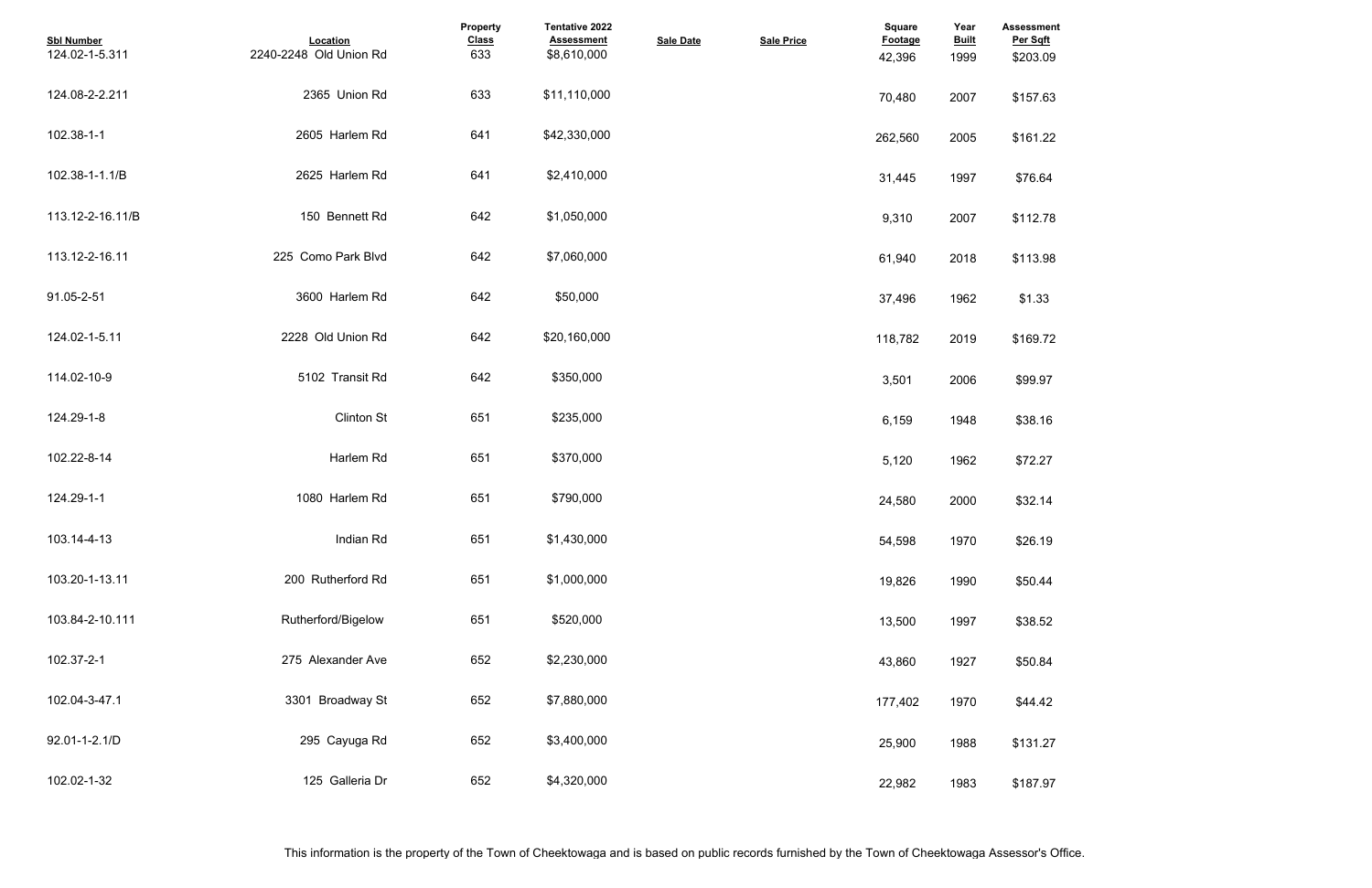| <b>Assessment</b><br>Per Sqft<br>\$164.31 |  |  |
|-------------------------------------------|--|--|
| \$58.20                                   |  |  |
| \$69.98                                   |  |  |
| \$109.90                                  |  |  |
| \$110.08                                  |  |  |
| \$64.92                                   |  |  |
| \$66.97                                   |  |  |
| \$49.02                                   |  |  |
| \$90.36                                   |  |  |
| \$62.69                                   |  |  |
| \$70.07                                   |  |  |
| \$116.32                                  |  |  |
| \$54.24                                   |  |  |
| \$63.74                                   |  |  |
| \$79.78                                   |  |  |
| \$79.44                                   |  |  |
| \$77.52                                   |  |  |
| \$73.55                                   |  |  |
| \$69.81                                   |  |  |

| <b>Sbl Number</b><br>91.15-14-2.1 | Location<br>735 Maryvale Dr | Property<br><b>Class</b><br>652 | <b>Tentative 2022</b><br><b>Assessment</b><br>\$1,070,000 | <b>Sale Date</b> | <b>Sale Price</b> | <b>Square</b><br>Footage<br>6,512 | Year<br><b>Built</b><br>1965 | <b>Assessmer</b><br>Per Sqft<br>\$164.31 |
|-----------------------------------|-----------------------------|---------------------------------|-----------------------------------------------------------|------------------|-------------------|-----------------------------------|------------------------------|------------------------------------------|
| 112.36-3-1                        | 425 Reiman St               | 652                             | \$77,000                                                  |                  |                   | 1,323                             | 1952                         | \$58.20                                  |
| 92.15-3-20                        | 8 Airport Rd                | 662                             | \$1,080,000                                               |                  |                   | 15,434                            | 2016                         | \$69.98                                  |
| 92.01-1-3.11/A                    | 100 Amherst Villa Rd        | 662                             | \$2,580,000                                               |                  |                   | 23,476                            | 2008                         | \$109.90                                 |
| 92.02-1-16.2/B                    | 120 Amherst Villa Rd        | 662                             | \$2,800,000                                               |                  |                   | 25,435                            | 2015                         | \$110.08                                 |
| 124.02-3-8.1                      | 40 Boxwood Ln               | 662                             | \$930,000                                                 |                  |                   | 14,325                            | 2008                         | \$64.92                                  |
| 102.16-5-7.1                      | 3330 Broadway St            | 662                             | \$1,130,000                                               |                  |                   | 16,872                            | 1965                         | \$66.97                                  |
| 102.04-3-51                       | 3335 Broadway St            | 662                             | \$1,890,000                                               |                  |                   | 38,559                            | 2013                         | \$49.02                                  |
| 80.17-3-15.1                      | 440 Cleveland Dr            | 662                             | \$1,420,000                                               |                  |                   | 15,715                            | 1947                         | \$90.36                                  |
| 91.20-10-13                       | 255 Clover PI               | 662                             | \$990,000                                                 |                  |                   | 15,791                            | 1960                         | \$62.69                                  |
| 114.09-4-16.111                   | 511 Como Park Blvd          | 662                             | \$1,470,000                                               |                  |                   | 20,978                            | 1961                         | \$70.07                                  |
| 102.04-1-45                       | 525 Duke Rd                 | 662                             | \$730,000                                                 |                  |                   | 6,276                             | 2009                         | \$116.32                                 |
| 125.12-16-1.11                    | 1049 French Rd              | 662                             | \$1,120,000                                               |                  |                   | 20,650                            | 1969                         | \$54.24                                  |
| 112.44-3-1.11                     | 55 Gates St                 | 662                             | \$690,000                                                 |                  |                   | 10,826                            | 1957                         | \$63.74                                  |
| 101.28-4-2.1                      | 2427 Genesee St             | 662                             | \$700,000                                                 |                  |                   | 8,774                             | 1927                         | \$79.78                                  |
| 103.07-8-3                        | George Urban Blvd           | 662                             | \$395,000                                                 |                  |                   | 4,972                             | 1969                         | \$79.44                                  |
| 103.09-13-1                       | 222 Nagel Dr                | 662                             | \$200,000                                                 |                  |                   | 2,580                             | 1971                         | \$77.52                                  |
| 101.60-3-21.1                     | 20 Pine Ridge Rd            | 662                             | \$750,000                                                 |                  |                   | 10,197                            | 1990                         | \$73.55                                  |
| 113.61-3-1.11                     | 2199 William St             | 662                             | \$1,390,000                                               |                  |                   | 19,912                            | 1943                         | \$69.81                                  |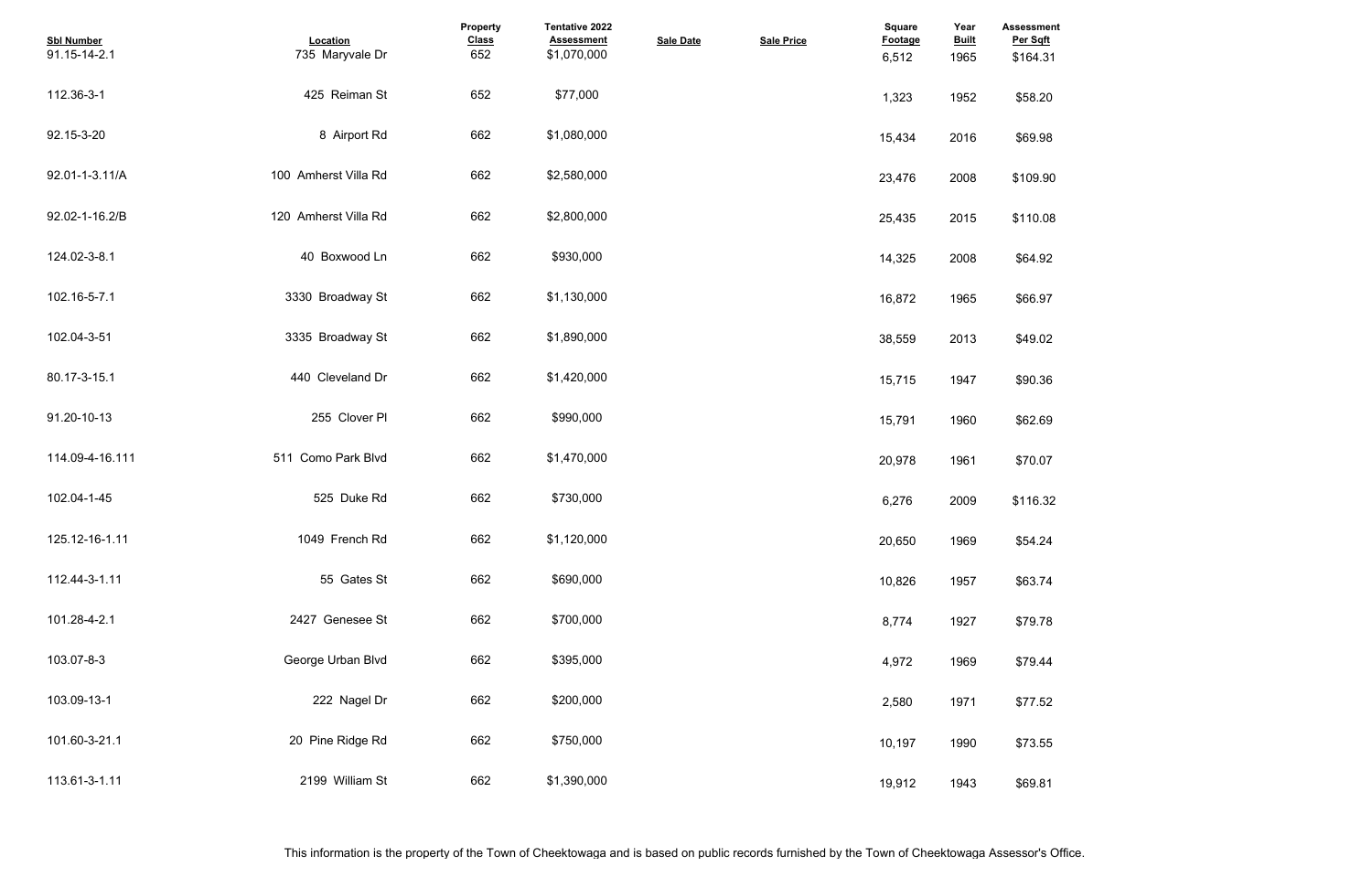**Assessment Per Sqft**

| <b>Sbl Number</b><br>123.28-1-7.111 | Location<br>100 Willowlawn Pkwy | Property<br><b>Class</b><br>662 | Tentative 2022<br><b>Assessment</b><br>\$475,000 | <b>Sale Date</b> | <b>Sale Price</b> | Square<br><b>Footage</b><br>7,008 | Year<br><b>Built</b><br>1996 | <b>Assessmer</b><br>Per Sqft<br>\$67.78 |
|-------------------------------------|---------------------------------|---------------------------------|--------------------------------------------------|------------------|-------------------|-----------------------------------|------------------------------|-----------------------------------------|
| 125.07-13-3                         | <b>Brentwood Dr</b>             | 682                             | \$470,000                                        |                  |                   | 4,437                             | 1974                         | \$105.93                                |
| 114.07-3-24                         | Ely Rd                          | 692                             | \$20,600                                         |                  |                   |                                   |                              |                                         |
| 91.19-1-19                          | Genesee St                      | 692                             | \$22,100                                         |                  |                   |                                   |                              |                                         |
| 103.08-11-11.1                      | George Urban Blvd               | 692                             | \$5,400                                          |                  |                   |                                   |                              |                                         |
| 91.12-3-8                           | Maryvale Dr                     | 692                             | \$180,000                                        |                  |                   |                                   |                              |                                         |
| 113.16-6-81                         | Rushford Hollow Dr              | 692                             | \$375,000                                        |                  |                   |                                   |                              |                                         |
| 113.48-4-1                          | 121 Starlite Ave                | 692                             | \$19,800                                         |                  |                   |                                   |                              |                                         |
| 113.57-1-30                         | 2790 William St                 | 692                             | \$175,000                                        |                  |                   |                                   |                              |                                         |
| 81.03-3-4                           | Aero Dr                         | 695                             | \$32,100                                         |                  |                   |                                   |                              |                                         |
| 90.68-6-1                           | 119 Carol Dr                    | 695                             | \$56,000                                         |                  |                   | 800                               | 1988                         | \$70.00                                 |
| 102.03-3-3                          | Dale Rd                         | 695                             | \$135,000                                        |                  |                   | 320                               | 2012                         | \$421.88                                |
| 102.03-3-4                          | Dale Rd                         | 695                             | \$120,000                                        |                  |                   |                                   |                              |                                         |
| 102.03-3-2                          | 1621 Dale Rd                    | 695                             | \$360,000                                        |                  |                   | 4,000                             | 1965                         | \$90.00                                 |
| 91.00-1-26.2                        | Eggert Rd                       | 695                             | \$5,800                                          |                  |                   |                                   |                              |                                         |
| 91.00-2-4.12                        | Harlem Rd                       | 695                             | \$1,660,000                                      |                  |                   | 16,148                            | 1910                         | \$102.80                                |
| 91.00-2-7                           | 2951-2957 Harlem Rd             | 695                             | \$3,430,000                                      |                  |                   | 21,916                            | 1999                         | \$156.51                                |
| $91.00 - 1 - 1$                     | 50 Maryvale Dr                  | 695                             | \$5,030,000                                      |                  |                   | 72,441                            | 1970                         | \$69.44                                 |
| 90.84-4-3                           | 484 Pine Ridge Heritage Blvd    | 695                             | \$12,200                                         |                  |                   |                                   |                              |                                         |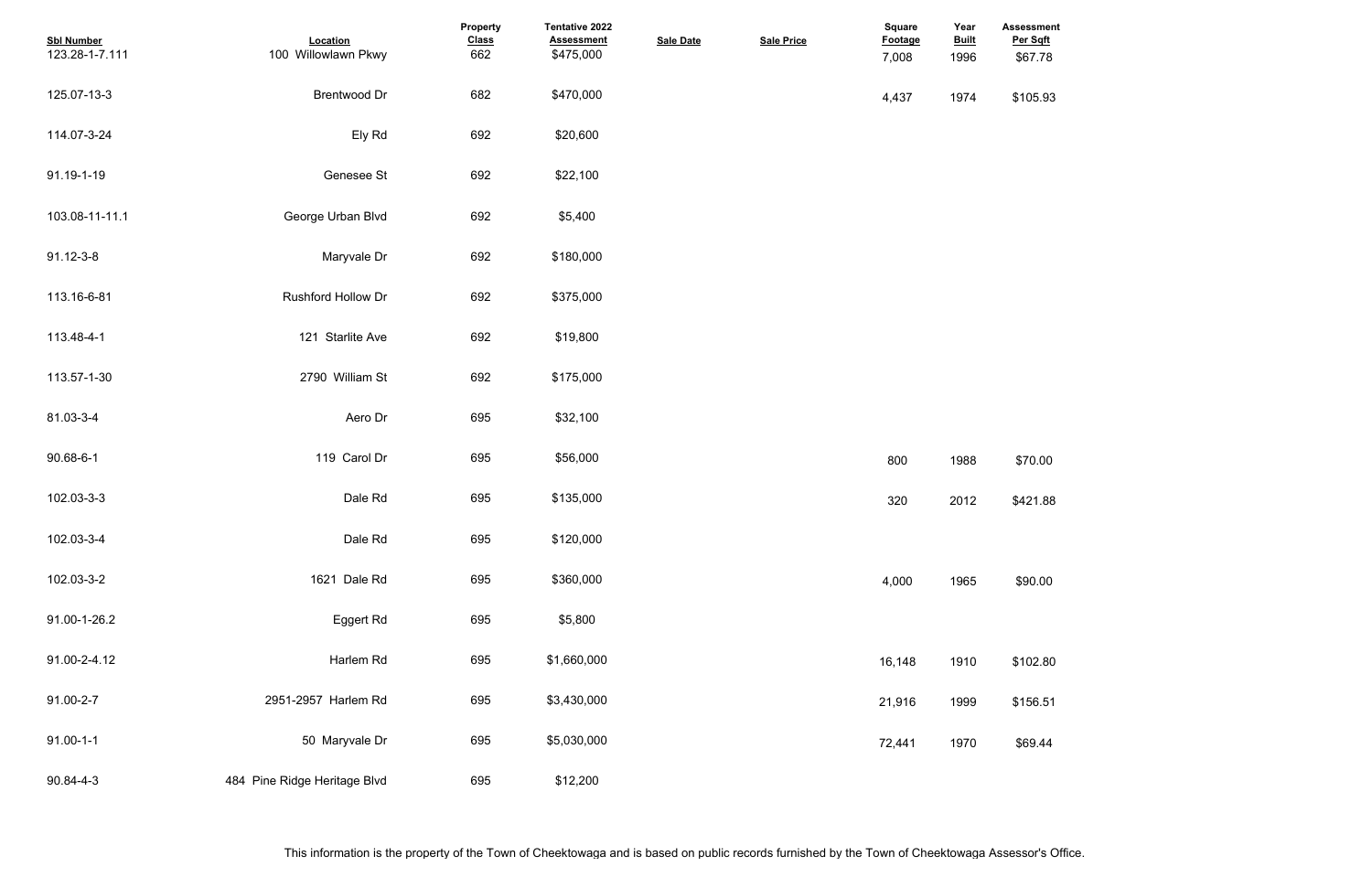## **Assessment Per Sqft**

| <b>Sbl Number</b><br>90.84-4-2 | Location<br>494 Pine Ridge Heritage Blvd | Property<br><b>Class</b><br>695 | <b>Tentative 2022</b><br><b>Assessment</b><br>\$162,900 | <b>Sale Date</b> | <b>Sale Price</b> | Square<br>Footage | Year<br><b>Built</b> | <b>Assessmer</b><br>Per Sqft |
|--------------------------------|------------------------------------------|---------------------------------|---------------------------------------------------------|------------------|-------------------|-------------------|----------------------|------------------------------|
| 91.00-1-9                      | 495 Pine Ridge Heritage Blvd             | 695                             | \$1,100,000                                             |                  |                   | 16,017            | 1900                 | \$68.68                      |
| 91.00-1-10                     | 500 Pine Ridge Heritage Blvd             | 695                             | \$220,000                                               |                  |                   | 6,160             | 1910                 | \$35.71                      |
| 91.00-1-11                     | 516 Pine Ridge Heritage Blvd             | 695                             | \$6,200                                                 |                  |                   |                   |                      |                              |
| 91.00-1-11./A                  | 516 Pine Ridge Heritage Blvd             | 695                             | \$6,300                                                 |                  |                   |                   |                      |                              |
| 91.00-1-12                     | 524 Pine Ridge Heritage Blvd             | 695                             | \$125,000                                               |                  |                   | 1,500             | 1926                 | \$83.33                      |
| 91.00-1-13                     | 532 Pine Ridge Heritage Blvd             | 695                             | \$20,300                                                |                  |                   | 546               | 1925                 | \$37.18                      |
| $91.00 - 1 - 8$                | 537 Pine Ridge Heritage Blvd             | 695                             | \$205,000                                               |                  |                   |                   |                      |                              |
| 91.00-1-14                     | 540 Pine Ridge Heritage Blvd             | 695                             | \$800                                                   |                  |                   |                   |                      |                              |
| 91.00-1-15                     | 548 Pine Ridge Heritage Blvd             | 695                             | \$6,100                                                 |                  |                   |                   |                      |                              |
| 91.00-1-16                     | 556 Pine Ridge Heritage Blvd             | 695                             | \$8,000                                                 |                  |                   |                   |                      |                              |
| 91.00-1-17                     | 564 Pine Ridge Heritage Blvd             | 695                             | \$20,000                                                |                  |                   |                   |                      |                              |
| 91.00-1-18                     | 572 Pine Ridge Heritage Blvd             | 695                             | \$5,400                                                 |                  |                   |                   |                      |                              |
| $91.00 - 1 - 7$                | 575 Pine Ridge Heritage Blvd             | 695                             | \$290,000                                               |                  |                   | 1,002             | 1901                 | \$289.42                     |
| 91.00-1-19                     | 580 Pine Ridge Heritage Blvd             | 695                             | \$23,500                                                |                  |                   | 750               | 1924                 | \$31.33                      |
| 91.00-1-20                     | 588 Pine Ridge Heritage Blvd             | 695                             | \$14,100                                                |                  |                   |                   |                      |                              |
| 91.00-1-21                     | 596 Pine Ridge Heritage Blvd             | 695                             | \$13,800                                                |                  |                   |                   |                      |                              |
| 91.00-1-22                     | 604 Pine Ridge Heritage Blvd             | 695                             | \$13,500                                                |                  |                   |                   |                      |                              |
| 91.00-1-23                     | 612 Pine Ridge Heritage Blvd             | 695                             | \$12,700                                                |                  |                   |                   |                      |                              |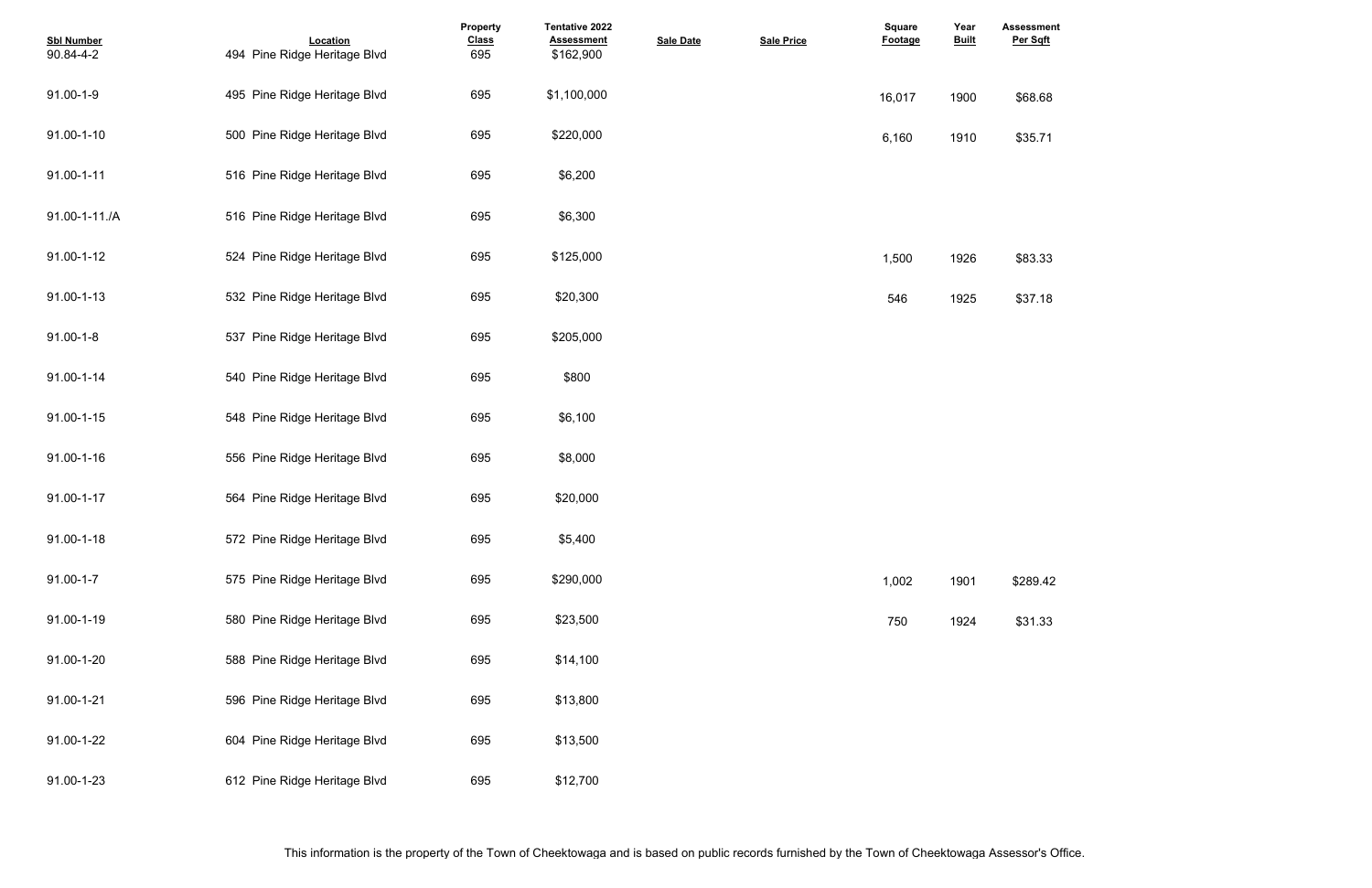- 
- 
- 
- 
- 
- 
- 
- 
- 
- 
- 
- 
- 

| <b>Sbl Number</b><br>91.00-1-24.1 | Location<br>620 Pine Ridge Heritage Blvd | Property<br><b>Class</b><br>695 | <b>Tentative 2022</b><br><b>Assessment</b><br>\$530,000 | <b>Sale Date</b> | <b>Sale Price</b> | Square<br>Footage<br>2,914 | Year<br><b>Built</b><br>1900 | <b>Assessmer</b><br>Per Sqft<br>\$181.88 |
|-----------------------------------|------------------------------------------|---------------------------------|---------------------------------------------------------|------------------|-------------------|----------------------------|------------------------------|------------------------------------------|
| $91.00 - 1 - 6$                   | 639 Pine Ridge Heritage Blvd             | 695                             | \$180,000                                               |                  |                   |                            |                              |                                          |
| 91.00-1-5.1                       | 645 Pine Ridge Heritage Blvd             | 695                             | \$5,400                                                 |                  |                   |                            |                              |                                          |
| 91.00-1-5.2                       | 645 Pine Ridge Heritage Blvd             | 695                             | \$6,700                                                 |                  |                   |                            |                              |                                          |
| 91.00-1-27.1                      | 650 Pine Ridge Heritage Blvd             | 695                             | \$3,460,000                                             |                  |                   | 65,771                     | 1920                         | \$52.61                                  |
| 102.03-2-4.1                      | 1538 Walden Ave                          | 695                             | \$14,500                                                |                  |                   |                            |                              |                                          |
| 102.04-3-52.1                     | 3101 Broadway St                         | 712                             | \$5,540,000                                             |                  |                   | 284,201                    | 1997                         | \$19.49                                  |
| 92.04-1-2.1                       | VL Genesee St                            | 712                             | \$759,036                                               |                  |                   | 7,875                      | 1978                         | \$96.39                                  |
| 92.04-1-2./A                      | 4455 Genesee St                          | 712                             | \$2,840,000                                             |                  |                   | 58,440                     | 2017                         | \$48.60                                  |
| 92.04-1-37                        | 40 Sonwil Dr                             | 712                             | \$6,510,000                                             | 3/18/21          | \$3,250,000       | 59,282                     | 1965                         | \$109.81                                 |
| 92.02-1-1.11                      | 55 Amherst Villa Rd                      | 714                             | \$4,690,000                                             |                  |                   | 89,448                     | 1996                         | \$52.43                                  |
| 102.03-2-28                       | 40 Anderson Rd                           | 714                             | \$1,120,000                                             |                  |                   | 33,016                     | 1946                         | \$33.92                                  |
| 102.03-2-26                       | 74 Anderson Rd                           | 714                             | \$350,000                                               |                  |                   | 9,300                      | 1954                         | \$37.63                                  |
| 124.02-3-15                       | 45 Boxwood Ln                            | 714                             | \$1,080,000                                             |                  |                   | 27,478                     | 1965                         | \$39.30                                  |
| 102.78-1-1.1                      | 2371 Broadway St                         | 714                             | \$435,000                                               | 1/15/21          | \$435,000         | 21,859                     | 1935                         | \$19.90                                  |
| 102.04-3-25.111                   | 3155 Broadway St                         | 714                             | \$1,360,000                                             |                  |                   | 45,526                     | 2009                         | \$29.87                                  |
| 103.20-1-3                        | 4490 Broadway St                         | 714                             | \$810,000                                               |                  |                   | 22,440                     | 1982                         | \$36.10                                  |
| 92.01-1-3.1/B                     | 247 Cayuga Rd                            | 714                             | \$4,180,000                                             |                  |                   | 80,769                     | 1960                         | \$51.75                                  |
| 124.29-2-1.1/A                    | 2300 Clinton St                          | 714                             | \$380,000                                               |                  |                   | 9,000                      | 1996                         | \$42.22                                  |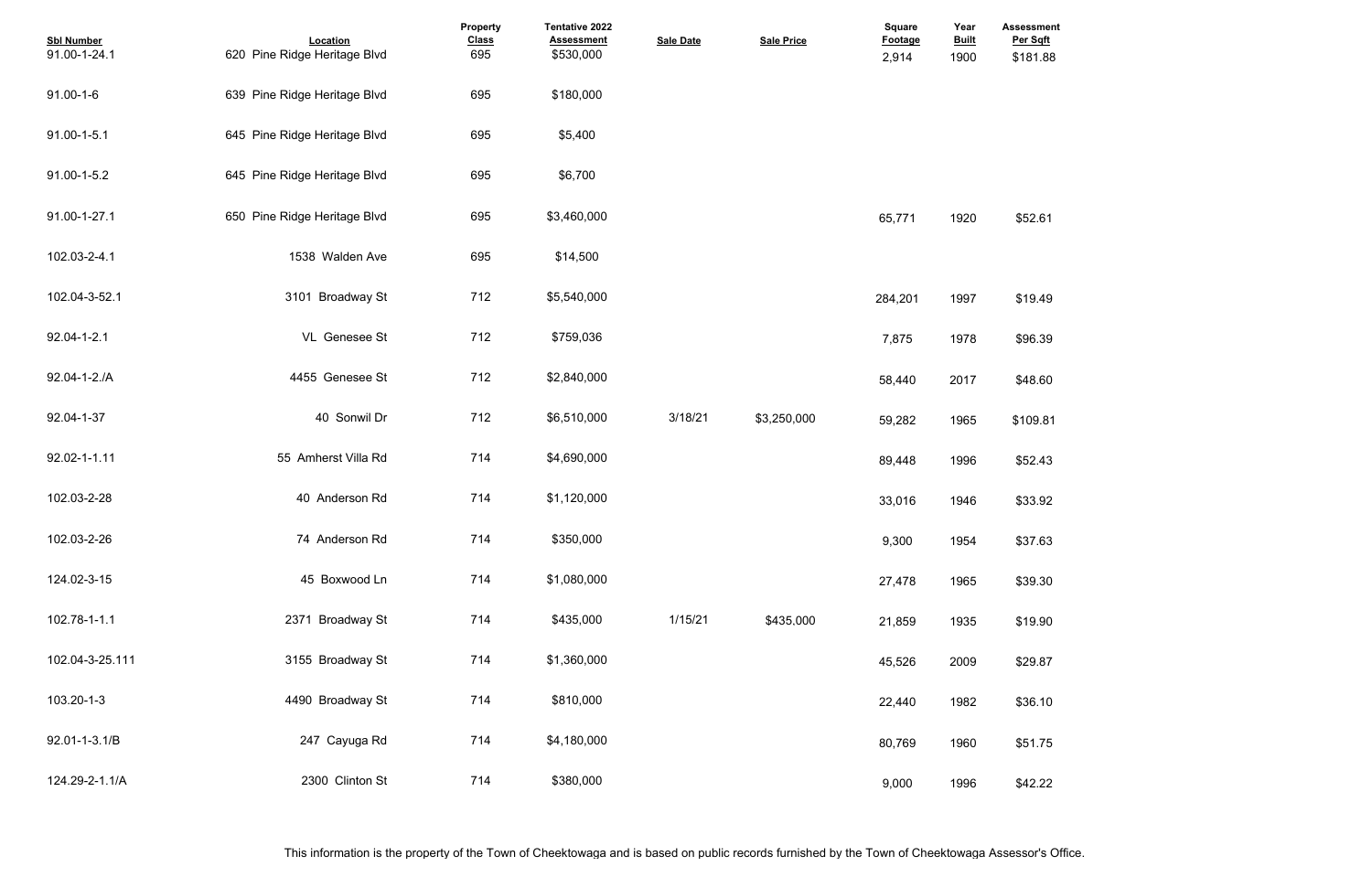| <b>Assessment</b><br>Per Sqft |  |  |  |
|-------------------------------|--|--|--|
| \$36.98                       |  |  |  |
| \$28.51                       |  |  |  |
| \$35.59                       |  |  |  |
| \$31.99                       |  |  |  |
| \$33.74                       |  |  |  |
| \$23.09                       |  |  |  |
| \$28.38                       |  |  |  |
| \$37.83                       |  |  |  |
| \$41.23                       |  |  |  |
| \$43.75                       |  |  |  |
| \$25.06                       |  |  |  |
| \$51.96                       |  |  |  |
| \$15.84                       |  |  |  |
| \$23.17                       |  |  |  |
| \$23.05                       |  |  |  |
| \$33.13                       |  |  |  |
| \$26.33                       |  |  |  |
| \$3.87                        |  |  |  |
| \$49.43                       |  |  |  |

| <b>Sbl Number</b><br>124.29-2-1.1/B | Location<br>2300 Clinton St | Property<br><b>Class</b><br>714 | Tentative 2022<br><b>Assessment</b><br>\$355,000 | <b>Sale Date</b> | <b>Sale Price</b> | <b>Square</b><br>Footage<br>9,600 | Year<br><b>Built</b><br>2007 | <b>Assessme</b><br>Per Sqft<br>\$36.98 |
|-------------------------------------|-----------------------------|---------------------------------|--------------------------------------------------|------------------|-------------------|-----------------------------------|------------------------------|----------------------------------------|
| 124.29-2-2                          | 2320 Clinton St             | 714                             | \$2,060,000                                      |                  |                   | 72,258                            | 1967                         | \$28.51                                |
| 114.09-4-18.111                     | 505 Como Park Blvd          | 714                             | \$400,000                                        |                  |                   | 11,240                            | 1974                         | \$35.59                                |
| 102.03-2-20.111                     | 1730 Dale Rd                | 714                             | \$3,040,000                                      |                  |                   | 95,044                            | 1959                         | \$31.99                                |
| 102.03-2-32                         | 1730 Dale Rd                | 714                             | \$3,037,000                                      |                  |                   | 90,020                            | 1959                         | \$33.74                                |
| 102.03-2-30                         | 1746 Dale Rd                | 714                             | \$730,000                                        |                  |                   | 31,619                            | 1960                         | \$23.09                                |
| 102.03-3-5                          | 1747 Dale Rd                | 714                             | \$1,740,000                                      |                  |                   | 61,300                            | 2016                         | \$28.38                                |
| 102.04-1-8                          | 1800 Dale Rd                | 714                             | \$620,000                                        |                  |                   | 16,390                            | 1997                         | \$37.83                                |
| 102.04-1-9                          | 1810 Dale Rd                | 714                             | \$285,000                                        |                  |                   | 6,912                             | 1973                         | \$41.23                                |
| 102.03-3-7                          | 1835 Dale Rd                | 714                             | \$1,270,000                                      |                  |                   | 29,030                            | 1978                         | \$43.75                                |
| 90.84-2-13                          | E625 E Delavan Ave          | 714                             | \$96,000                                         |                  |                   | 3,831                             | 1938                         | \$25.06                                |
| 124.02-2-1                          | 40 Dewberry Ln              | 714                             | \$53,000                                         |                  |                   | 1,020                             | 1980                         | \$51.96                                |
| 102.04-1-22.1                       | 590 Duke Rd                 | 714                             | \$2,038,823                                      |                  |                   | 128,752                           | 2011                         | \$15.84                                |
| 102.04-1-25.12                      | 590 Duke Rd                 | 714                             | \$1,401,763                                      |                  |                   | 60,508                            | 2014                         | \$23.17                                |
| 102.04-1-26.12                      | 590 Duke Rd                 | 714                             | \$1,783,882                                      |                  |                   | 77,403                            | 1998                         | \$23.05                                |
| 102.04-1-42                         | 590 Duke Rd                 | 714                             | \$1,783,882                                      |                  |                   | 53,845                            | 2012                         | \$33.13                                |
| 102.04-1-43                         | 590 Duke Rd                 | 714                             | \$1,147,058                                      |                  |                   | 43,560                            | 1992                         | \$26.33                                |
| 91.00-1-26.12                       | 203 Eggert Rd               | 714                             | \$1,390,000                                      |                  |                   | 359,000                           | 1950                         | \$3.87                                 |
| 124.02-3-4                          | 170 French Rd               | 714                             | \$1,180,000                                      |                  |                   | 23,874                            | 1995                         | \$49.43                                |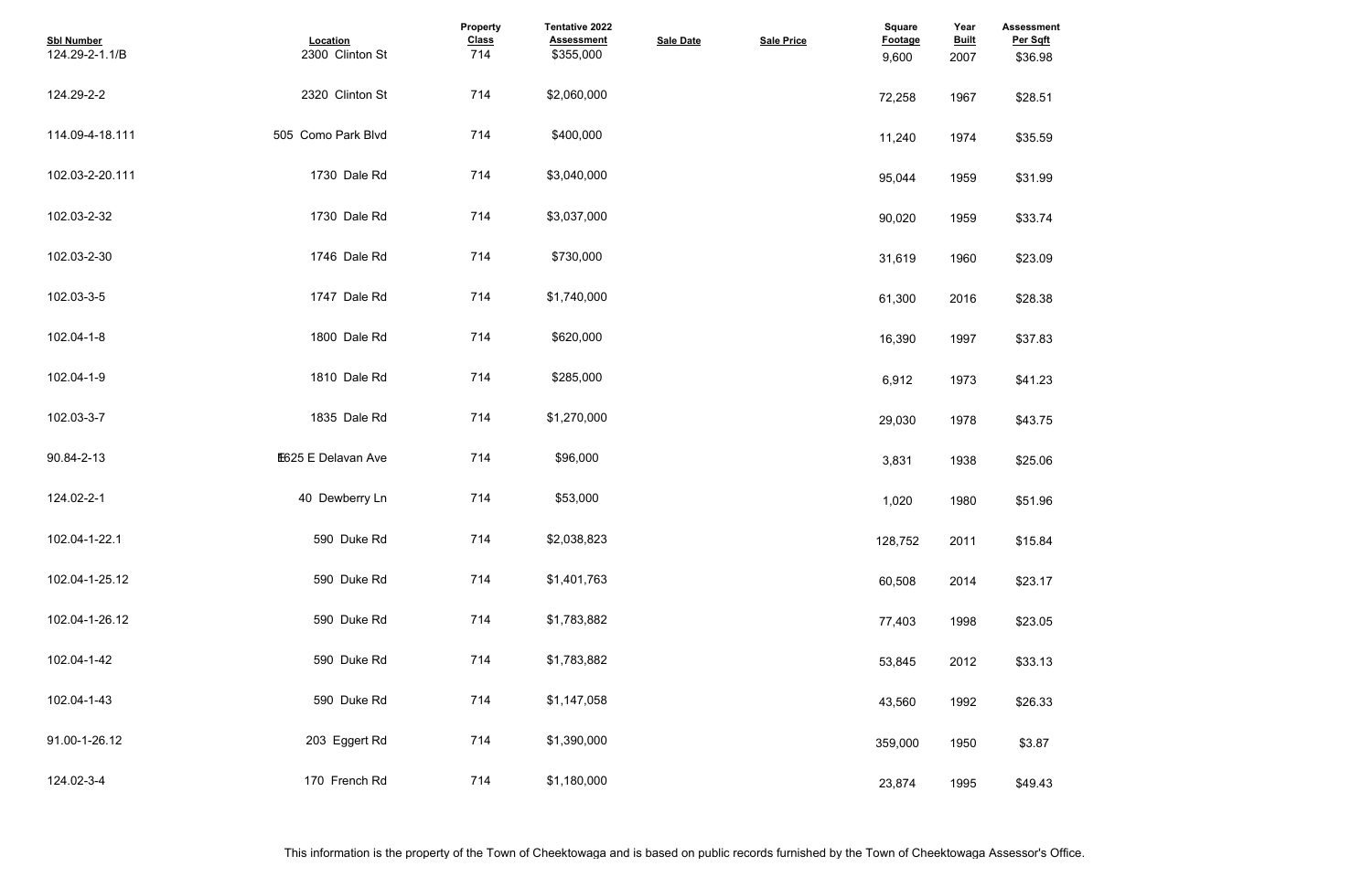| <b>Assessment</b><br>Per Sqft |  |  |  |
|-------------------------------|--|--|--|
| \$45.45                       |  |  |  |
| \$45.29                       |  |  |  |
| \$32.91                       |  |  |  |
| \$32.67                       |  |  |  |
| \$42.95                       |  |  |  |
| \$32.41                       |  |  |  |
| \$46.94                       |  |  |  |
| \$65.40                       |  |  |  |
| \$26.16                       |  |  |  |
| \$24.08                       |  |  |  |
| \$18.41                       |  |  |  |
| \$21.24                       |  |  |  |
| \$26.10                       |  |  |  |
| \$26.85                       |  |  |  |
| \$21.86                       |  |  |  |
| \$45.39                       |  |  |  |
| \$41.32                       |  |  |  |
| \$40.13                       |  |  |  |
| \$41.26                       |  |  |  |

| <b>Sbl Number</b><br>91.16-2-34 | Location<br>Genesee St | Property<br><b>Class</b><br>714 | Tentative 2022<br><b>Assessment</b><br>\$23,000 | <b>Sale Date</b> | <b>Sale Price</b> | <b>Square</b><br><b>Footage</b><br>506 | Year<br><b>Built</b><br>1940 | <b>Assessme</b><br>Per Sqft<br>\$45.45 |
|---------------------------------|------------------------|---------------------------------|-------------------------------------------------|------------------|-------------------|----------------------------------------|------------------------------|----------------------------------------|
| 91.16-2-36                      | Genesee St             | 714                             | \$27,900                                        |                  |                   | 616                                    | 1940                         | \$45.29                                |
| $92.04 - 1 - 1$                 | 4405-4475 Genesee St   | 714                             | \$11,860,000                                    |                  |                   | 360,372                                | 2016                         | \$32.91                                |
| 92.04-1-4                       | Genesee St             | 714                             | \$2,390,000                                     |                  |                   | 73,165                                 | 1962                         | \$32.67                                |
| 91.18-1-14                      | 2940 Genesee St        | 714                             | \$67,000                                        |                  |                   | 1,560                                  | 1958                         | \$42.95                                |
| 91.19-1-22                      | 3180 Genesee St        | 714                             | \$235,000                                       |                  |                   | 7,250                                  | 1985                         | \$32.41                                |
| 91.19-1-23                      | 3200 Genesee St        | 714                             | \$210,000                                       | 2/18/20          | \$220,000         | 4,474                                  | 2005                         | \$46.94                                |
| $91.20 - 1 - 8$                 | 3443 Genesee St        | 714                             | \$320,000                                       |                  |                   | 4,893                                  | 1956                         | \$65.40                                |
| 91.16-1-23.2                    | 3500 Genesee St        | 714                             | \$2,590,000                                     |                  |                   | 99,015                                 | 1988                         | \$26.16                                |
| 103.07-7-2.111                  | 2475 George Urban Blvd | 714                             | \$21,220,000                                    |                  |                   | 881,267                                | 1970                         | \$24.08                                |
| 104.61-1-3.11                   | 200 Gould Ave          | 714                             | \$970,000                                       |                  |                   | 52,700                                 | 1980                         | \$18.41                                |
| 104.61-1-9.1                    | 240 Gould Ave          | 714                             | \$220,000                                       |                  |                   | 10,356                                 | 1967                         | \$21.24                                |
| 104.61-1-12.1                   | 268 Gould Ave          | 714                             | \$175,000                                       |                  |                   | 6,704                                  | 1966                         | \$26.10                                |
| 104.61-2-1.11                   | 273 Gould Ave          | 714                             | \$210,000                                       |                  |                   | 7,821                                  | 2004                         | \$26.85                                |
| 113.01-1-7.1                    | 54 Gruner Rd           | 714                             | \$1,748,000                                     |                  |                   | 79,946                                 | 1978                         | \$21.86                                |
| 113.06-1-2                      | 80 Gruner Rd           | 714                             | \$320,000                                       |                  |                   | 7,050                                  | 1971                         | \$45.39                                |
| 113.06-3-11                     | 176 Gruner Rd          | 714                             | \$180,000                                       |                  |                   | 4,356                                  | 1960                         | \$41.32                                |
| 113.06-4-11                     | 190 Gruner Rd          | 714                             | \$300,000                                       | 11/18/21         | \$330,000         | 7,475                                  | 1975                         | \$40.13                                |
| 113.54-3-9.1                    | 1601 Harlem Rd         | 714                             | \$195,000                                       |                  |                   | 4,726                                  | 1953                         | \$41.26                                |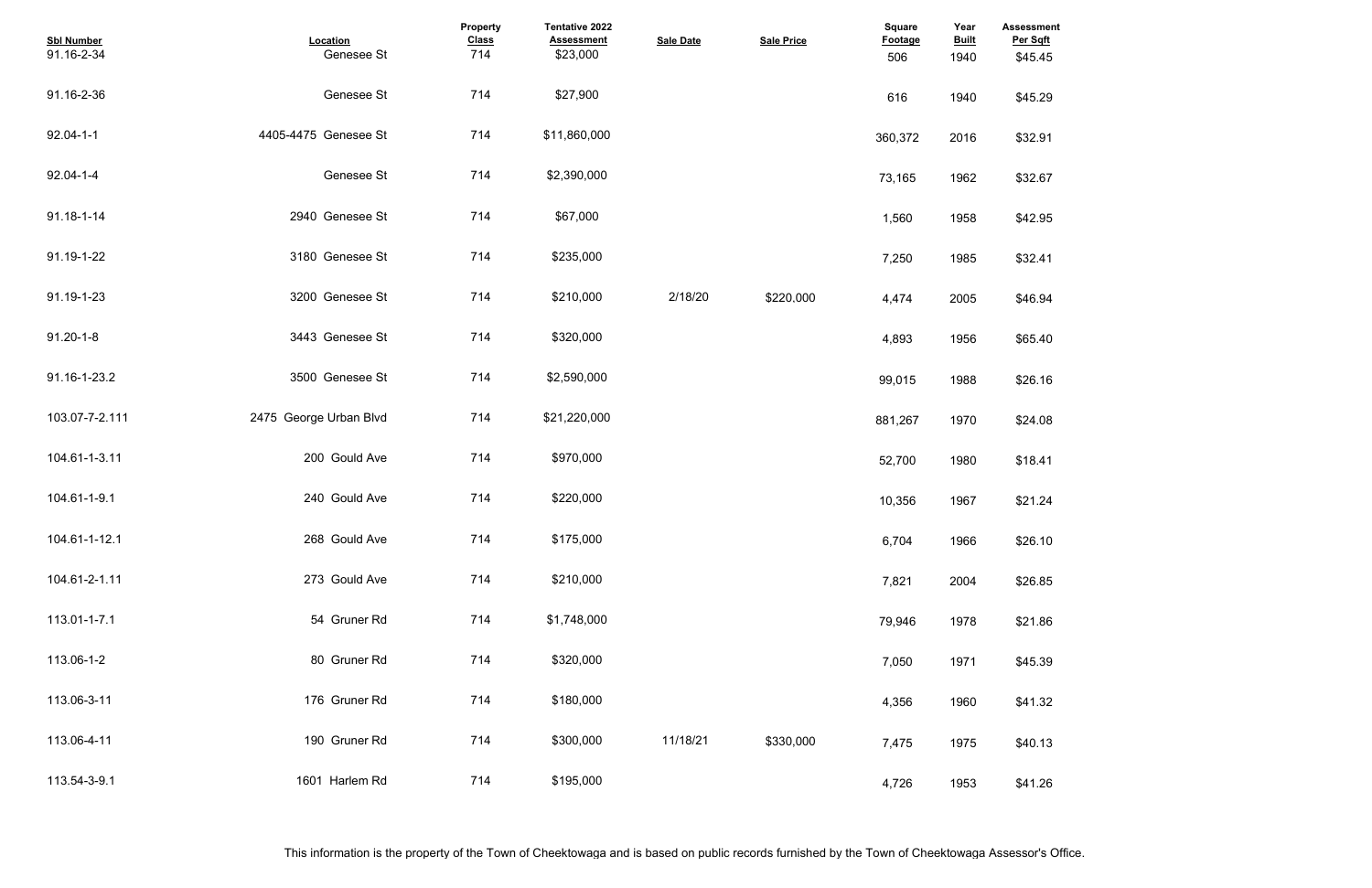| <b>Assessment</b><br>Per Sqft |  |  |  |
|-------------------------------|--|--|--|
| \$28.32                       |  |  |  |
| \$25.29                       |  |  |  |
| \$31.41                       |  |  |  |
| \$43.45                       |  |  |  |
| \$39.47                       |  |  |  |
| \$37.98                       |  |  |  |
| \$43.14                       |  |  |  |
| \$31.77                       |  |  |  |
| \$68.89                       |  |  |  |
| \$21.55                       |  |  |  |
| \$16.99                       |  |  |  |
| \$21.97                       |  |  |  |
| \$21.82                       |  |  |  |
| \$50.83                       |  |  |  |
| \$42.76                       |  |  |  |
| \$20.20                       |  |  |  |
| \$37.55                       |  |  |  |
| \$24.92                       |  |  |  |
| \$34.32                       |  |  |  |

| <b>Sbl Number</b><br>113.01-1-34.1 | Location<br>1849 Harlem Rd | Property<br><b>Class</b><br>714 | <b>Tentative 2022</b><br><b>Assessment</b><br>\$2,000,000 | <b>Sale Date</b> | <b>Sale Price</b> | <b>Square</b><br>Footage<br>70,627 | Year<br><b>Built</b><br>2017 | <b>Assessme</b><br>Per Sqft<br>\$28.32 |
|------------------------------------|----------------------------|---------------------------------|-----------------------------------------------------------|------------------|-------------------|------------------------------------|------------------------------|----------------------------------------|
| 113.01-1-17.111                    | 1885 Harlem Rd             | 714                             | \$1,700,000                                               |                  |                   | 67,224                             | 1960                         | \$25.29                                |
| 113.01-1-2                         | 1979 Harlem Rd             | 714                             | \$390,000                                                 |                  |                   | 12,417                             | 1950                         | \$31.41                                |
| 102.22-7-17                        | 2725 Harlem Rd             | 714                             | \$61,000                                                  |                  |                   | 1,404                              | 1951                         | \$43.45                                |
| 124.02-3-5                         | 75 Industrial Pkwy         | 714                             | \$920,000                                                 |                  |                   | 23,307                             | 1997                         | \$39.47                                |
| 124.02-3-11.11                     | 111 Industrial Pkwy        | 714                             | \$395,000                                                 |                  |                   | 10,400                             | 1984                         | \$37.98                                |
| 124.00-6-14.1                      | 30 Innsbruck Dr            | 714                             | \$3,860,000                                               |                  |                   | 89,482                             | 2010                         | \$43.14                                |
| 124.00-6-16                        | 55 Innsbruck Dr            | 714                             | \$2,540,000                                               |                  |                   | 79,947                             | 2003                         | \$31.77                                |
| 124.00-6-12                        | 70 Innsbruck Dr            | 714                             | \$310,000                                                 |                  |                   | 4,500                              | 2000                         | \$68.89                                |
| 113.06-5-4.1                       | 400 Kennedy Rd             | 714                             | \$570,000                                                 |                  |                   | 26,447                             | 1910                         | \$21.55                                |
| 112.51-1-17.1                      | 398 Ludington St           | 714                             | \$390,000                                                 |                  |                   | 22,950                             | 1950                         | \$16.99                                |
| 112.51-1-19.11                     | 400 Ludington St           | 714                             | \$385,000                                                 |                  |                   | 17,520                             | 1967                         | \$21.97                                |
| 112.51-1-19.22                     | 405 Ludington St           | 714                             | \$240,000                                                 |                  |                   | 11,000                             | 1992                         | \$21.82                                |
| 124.02-1-8.2                       | 2090 Old Union Rd          | 714                             | \$430,000                                                 |                  |                   | 8,460                              | 1985                         | \$50.83                                |
| 124.02-1-8.1                       | 2100 Old Union Rd          | 714                             | \$780,000                                                 |                  |                   | 18,240                             | 2000                         | \$42.76                                |
| 124.02-1-9.12                      | 2115 Old Union Rd          | 714                             | \$275,000                                                 |                  |                   | 13,617                             | 1958                         | \$20.20                                |
| 82.03-4-15                         | 400 Pfohl Rd               | 714                             | \$495,000                                                 |                  |                   | 13,183                             | 2001                         | \$37.55                                |
| 113.01-1-28.11                     | 175 Standard Pkwy          | 714                             | \$5,070,000                                               |                  |                   | 203,443                            | 1975                         | \$24.92                                |
| 103.07-8-8                         | 146 Taylor Dr              | 714                             | \$440,000                                                 |                  |                   | 12,819                             | 1997                         | \$34.32                                |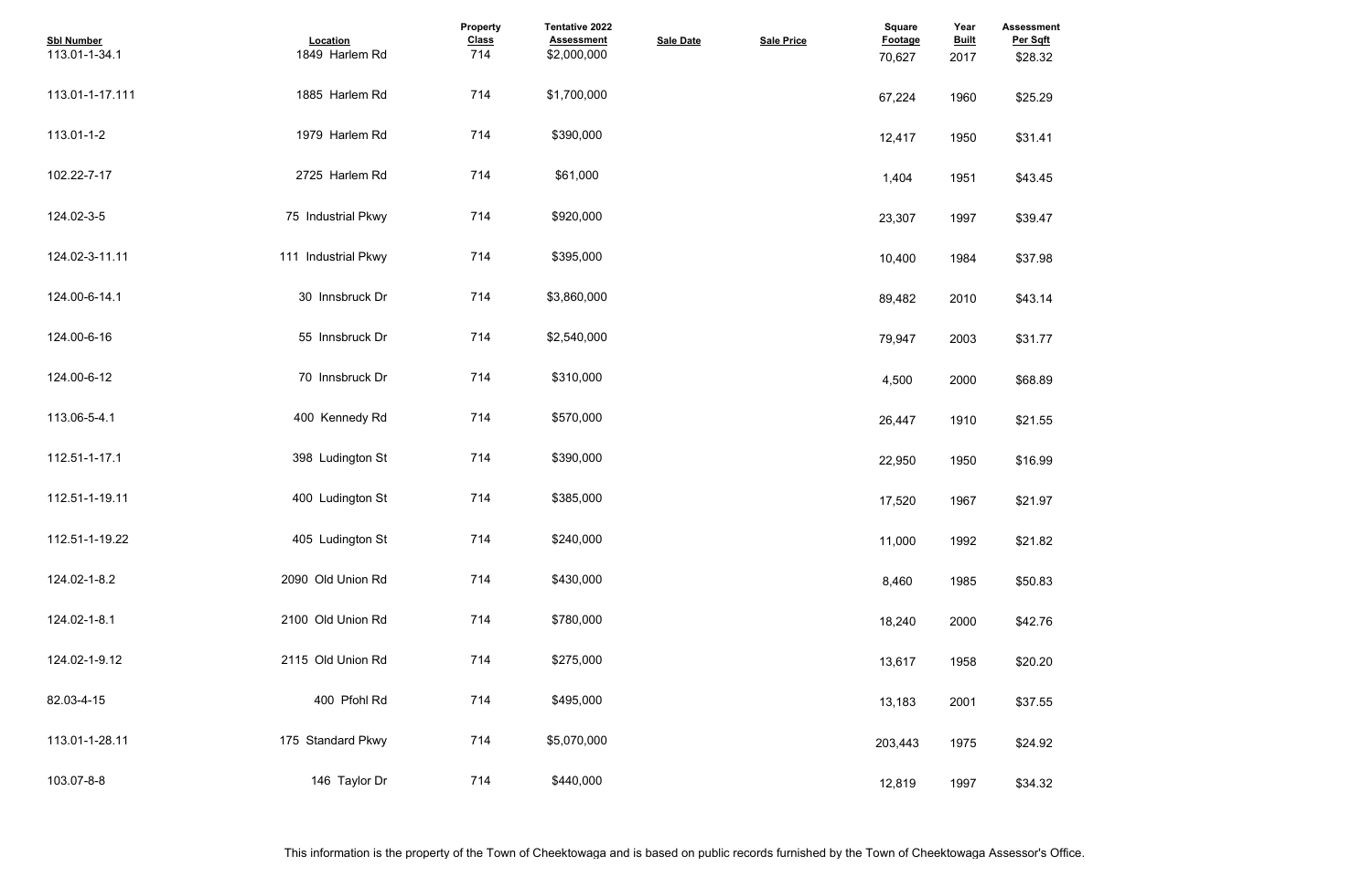| <b>Assessment</b><br>Per Sqft |  |  |  |
|-------------------------------|--|--|--|
| \$36.02                       |  |  |  |
| \$42.11                       |  |  |  |
| \$43.00                       |  |  |  |
| \$54.01                       |  |  |  |
| \$41.17                       |  |  |  |
| \$19.18                       |  |  |  |
| \$30.21                       |  |  |  |
| \$25.25                       |  |  |  |
| \$44.03                       |  |  |  |
| \$23.75                       |  |  |  |
| \$29.12                       |  |  |  |
| \$95.07                       |  |  |  |
| \$42.91                       |  |  |  |
| \$27.32                       |  |  |  |
| \$36.06                       |  |  |  |
| \$39.22                       |  |  |  |
| \$18.97                       |  |  |  |
| \$50.85                       |  |  |  |

| <b>Sbl Number</b><br>103.07-8-7 | Location<br>166 Taylor Dr | <b>Property</b><br><b>Class</b><br>714 | Tentative 2022<br><b>Assessment</b><br>\$1,200,000 | <b>Sale Date</b> | <b>Sale Price</b> | <b>Square</b><br>Footage<br>33,319 | Year<br><b>Built</b><br>1968 | <b>Assessme</b><br>Per Sqft<br>\$36.02 |
|---------------------------------|---------------------------|----------------------------------------|----------------------------------------------------|------------------|-------------------|------------------------------------|------------------------------|----------------------------------------|
| 93.17-10-15.1                   | 6100 Transit Rd           | 714                                    | \$600,000                                          |                  |                   | 14,250                             | 1983                         | \$42.11                                |
| 102.02-3-5.111                  | V/L Union Rd              | 714                                    | \$1,580,000                                        |                  |                   | 36,746                             | 1981                         | \$43.00                                |
| 124.02-1-1.11                   | 2268-2272 Union Rd        | 714                                    | \$2,700,000                                        |                  |                   | 49,995                             | 2005                         | \$54.01                                |
| 102.02-3-7                      | 2300 Walden Ave           | 714                                    | \$1,800,000                                        |                  |                   | 43,720                             | 1970                         | \$41.17                                |
| 102.16-6-1.12                   | 2345 Walden Ave           | 714                                    | \$8,880,000                                        |                  |                   | 463,006                            | 1959                         | \$19.18                                |
| 102.02-3-10.3                   | 2400 Walden Ave           | 714                                    | \$1,390,000                                        |                  |                   | 46,015                             | 1990                         | \$30.21                                |
| 103.13-2-16.121                 | 2555 Walden Ave           | 714                                    | \$3,960,000                                        |                  |                   | 156,843                            | 2018                         | \$25.25                                |
| 103.13-2-11                     | 2600 Walden Ave           | 714                                    | \$1,180,000                                        |                  |                   | 26,798                             | 1968                         | \$44.03                                |
| 103.10-7-2.22                   | 2770 Walden Ave           | 714                                    | \$3,722,218                                        |                  |                   | 156,734                            | 1980                         | \$23.75                                |
| 103.14-2-20.11                  | 2777 Walden Ave           | 714                                    | \$4,810,000                                        |                  |                   | 165,200                            | 2009                         | \$29.12                                |
| 103.14-2-20.11/B                | 2777 Walden Ave           | 714                                    | \$590,000                                          |                  |                   | 6,206                              | 2014                         | \$95.07                                |
| 103.15-1-7                      | 3005 Walden Ave           | 714                                    | \$170,000                                          |                  |                   | 3,962                              | 1979                         | \$42.91                                |
| 103.11-1-5.11                   | 3010 Walden Ave           | 714                                    | \$10,950,000                                       |                  |                   | 400,760                            | 1990                         | \$27.32                                |
| 103.12-11-8                     | 3179 Walden Ave           | 714                                    | \$455,000                                          |                  |                   | 12,618                             | 2007                         | \$36.06                                |
| 103.12-11-9                     | 3181 Walden Ave           | 714                                    | \$80,000                                           |                  |                   | 2,040                              | 1942                         | \$39.22                                |
| 112.16-1-3                      | 2000 William St           | 714                                    | \$640,000                                          |                  |                   | 33,737                             | 1945                         | \$18.97                                |
| 102.03-3-6.1                    | 1755 Dale Rd              | 715                                    | \$3,230,000                                        |                  |                   | 63,519                             | 2019                         | \$50.85                                |
| 114.05-1-10                     | Center Ave                | 720                                    | \$5,600                                            |                  |                   |                                    |                              |                                        |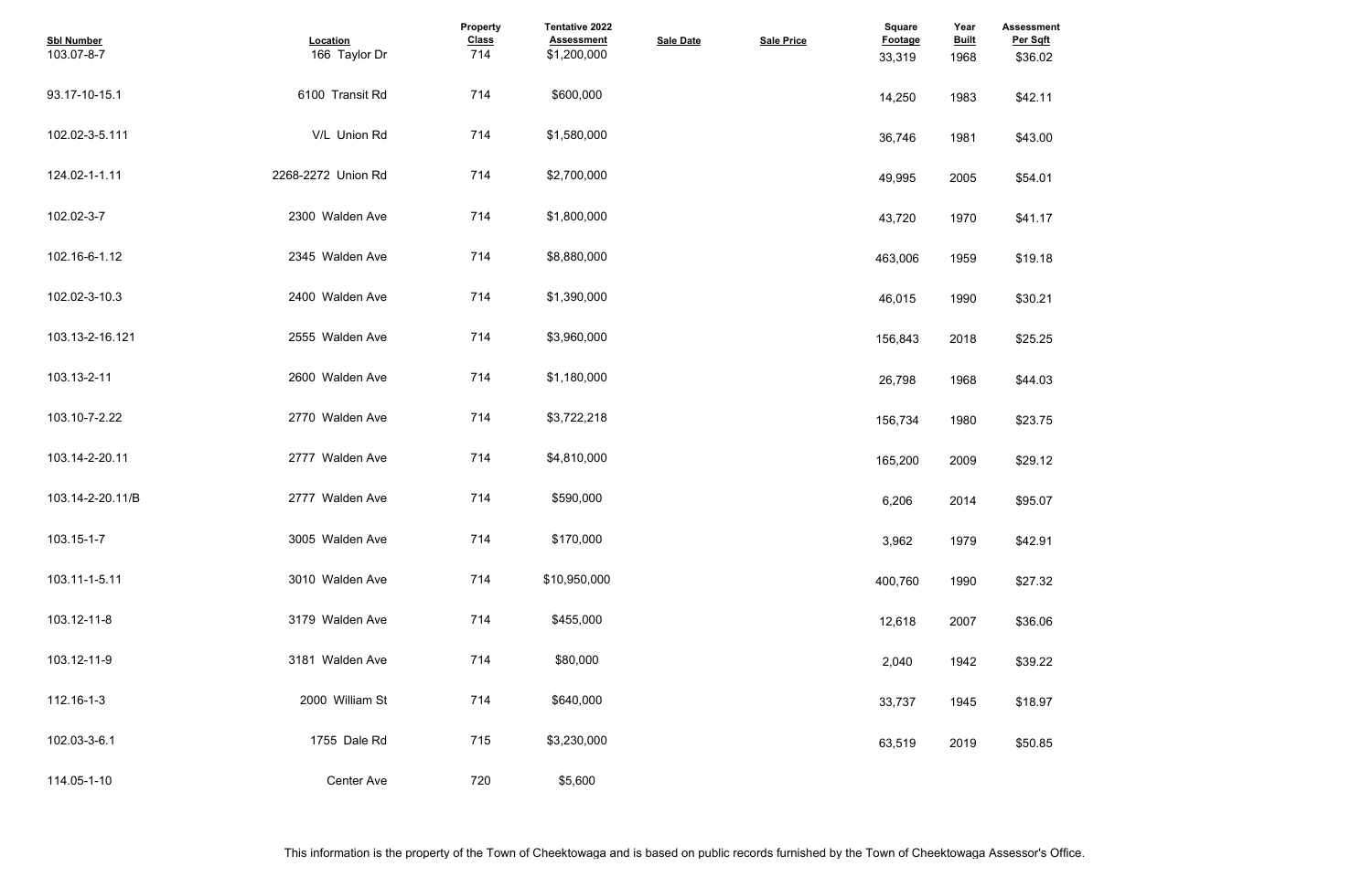| <b>Sbl Number</b><br>114.05-1-4 | Location<br>Center Ave | <b>Property</b><br><b>Class</b><br>720 | Tentative 2022<br><b>Assessment</b><br>\$5,400 | <b>Sale Date</b> | <b>Sale Price</b> | <b>Square</b><br><b>Footage</b> | Year<br><b>Built</b> | <b>Assessmer</b><br>Per Sqft |
|---------------------------------|------------------------|----------------------------------------|------------------------------------------------|------------------|-------------------|---------------------------------|----------------------|------------------------------|
| 113.08-2-19                     | Como Park Blvd         | 720                                    | \$265,000                                      |                  |                   |                                 |                      |                              |
| 113.08-2-20                     | Como Park Blvd         | 720                                    | \$120,000                                      |                  |                   |                                 |                      |                              |
| 113.08-2-21                     | Como Park Blvd         | 720                                    | \$80,000                                       |                  |                   |                                 |                      |                              |
| 114.05-1-1                      | Como Park Blvd         | 720                                    | \$130,000                                      |                  |                   |                                 |                      |                              |
| 114.05-1-2                      | Como Park Blvd         | 720                                    | \$190,000                                      |                  |                   |                                 |                      |                              |
| 114.05-2-1                      | Como Park Blvd         | 720                                    | \$810,000                                      |                  |                   |                                 |                      |                              |
| 114.05-2-2                      | 500 Como Park Blvd     | 720                                    | \$1,630,000                                    |                  |                   | 15,112                          | 1980                 | \$107.86                     |
| 630.001-9999-825.800/200O       | <b>Outside Plant</b>   | 744                                    | \$37,133                                       |                  |                   |                                 |                      |                              |
| 630.089-9999-805.610/2005       | <b>Outside Plant</b>   | 744                                    | \$60,383                                       |                  |                   |                                 |                      |                              |
| 630.089-9999-805.610/200n       | <b>Outside Plant</b>   | 744                                    | \$48,769                                       |                  |                   |                                 |                      |                              |
| 630.089-9999-825.800/200K       | <b>Outside Plant</b>   | 744                                    | \$213,733                                      |                  |                   |                                 |                      |                              |
| 630.089-9999-825.800/200L       | <b>Outside Plant</b>   | 744                                    | \$21,161                                       |                  |                   |                                 |                      |                              |
| 630.089-9999-825.800/288L       | <b>Outside Plant</b>   | 744                                    | \$184,372                                      |                  |                   |                                 |                      |                              |
| 630.089-9999-825.800/288M       | <b>Outside Plant</b>   | 744                                    | \$74,243                                       |                  |                   |                                 |                      |                              |
| 630.089-9999-825.800/288O       | <b>Outside Plant</b>   | 744                                    | \$53,828                                       |                  |                   |                                 |                      |                              |
| 630.089-9999-132.350/118M       | <b>Outside Plant</b>   | 749                                    | \$43,540                                       |                  |                   |                                 |                      |                              |
| 103.05-3-4                      | 32316 Building & Land  | 800                                    | \$5,000                                        |                  |                   |                                 |                      |                              |
| 101.44-7-1                      | Pennock PI             | 820                                    | \$1,360,000                                    |                  |                   | 1,372                           | 1962                 | \$991.25                     |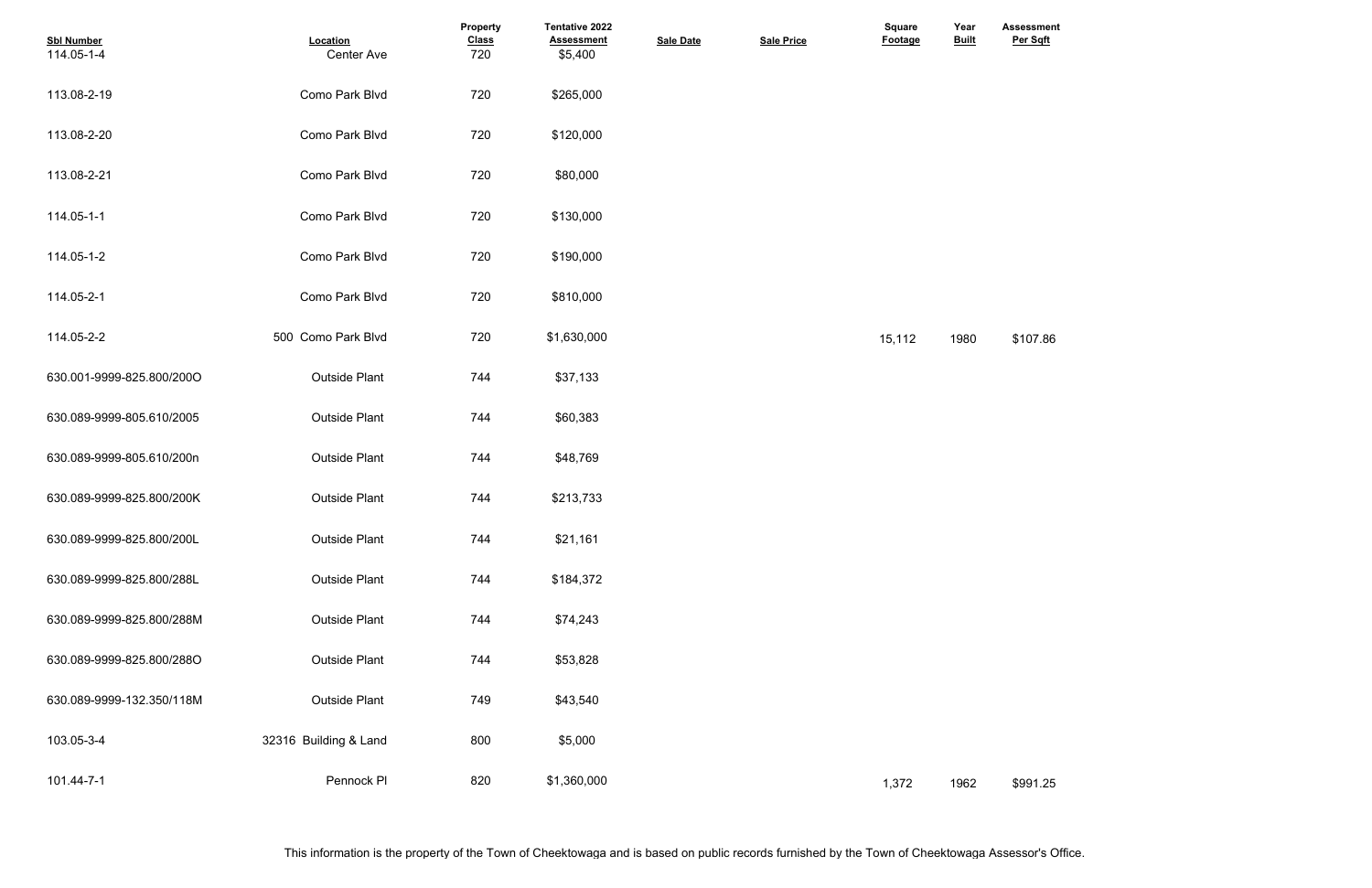| <b>Sbl Number</b><br>113.06-6-2.1 | Location<br>Allied Dr     | Property<br><b>Class</b><br>821 | Tentative 2022<br><b>Assessment</b><br>\$2,000 | <b>Sale Date</b> | <b>Sale Price</b> | Square<br>Footage | Year<br><b>Built</b> |
|-----------------------------------|---------------------------|---------------------------------|------------------------------------------------|------------------|-------------------|-------------------|----------------------|
| 91.18-8-36                        | Andres PI                 | 821                             | \$300                                          |                  |                   |                   |                      |
| 91.18-9-7                         | Andres PI                 | 821                             | \$300                                          |                  |                   |                   |                      |
| 92.17-1-20                        | <b>Broad St</b>           | 821                             | \$600                                          |                  |                   |                   |                      |
| 113.19-2-13.2                     | Cayuga Creek Rd           | 821                             | \$4,300                                        |                  |                   |                   |                      |
| 113.19-2-9                        | Cayuga Creek Rd           | 821                             | \$8,100                                        |                  |                   |                   |                      |
| 124.00-5-29                       | Cayuga Creek Rd           | 821                             | \$62,000                                       |                  |                   |                   |                      |
| 102.02-1-4                        | Dale Rd                   | 821                             | \$75,000                                       |                  |                   |                   |                      |
| 102.23-9-7.1                      | <b>Eastland Pkwy</b>      | 821                             | \$1,700                                        |                  |                   |                   |                      |
| 125.12-9-13                       | French Rd                 | 821                             | \$11,000                                       |                  |                   |                   |                      |
| 102.02-1-1.111                    | 1501 Galleria Dr          | 821                             | \$28,600                                       |                  |                   |                   |                      |
| 102.06-2-25                       | George Urban Blvd         | 821                             | \$1,000                                        |                  |                   |                   |                      |
| 102.07-5-6                        | George Urban Blvd         | 821                             | \$57,000                                       |                  |                   |                   |                      |
| 102.23-5-11                       | George Urban Blvd         | 821                             | \$400                                          |                  |                   |                   |                      |
| 103.08-11-10                      | George Urban Blvd         | 821                             | \$200                                          |                  |                   |                   |                      |
| 104.05-5-10                       | George Urban Blvd         | 821                             | \$1,800                                        |                  |                   |                   |                      |
| 102.22-7-5.1                      | W Grand Blvd<br>${\sf W}$ | 821                             | \$900                                          |                  |                   |                   |                      |
| 102.23-7-6.1                      | E Grand Blvd<br>E         | 821                             | \$1,500                                        |                  |                   |                   |                      |
| 102.03-3-27                       | Harlem Rd                 | 821                             | \$6,000                                        |                  |                   |                   |                      |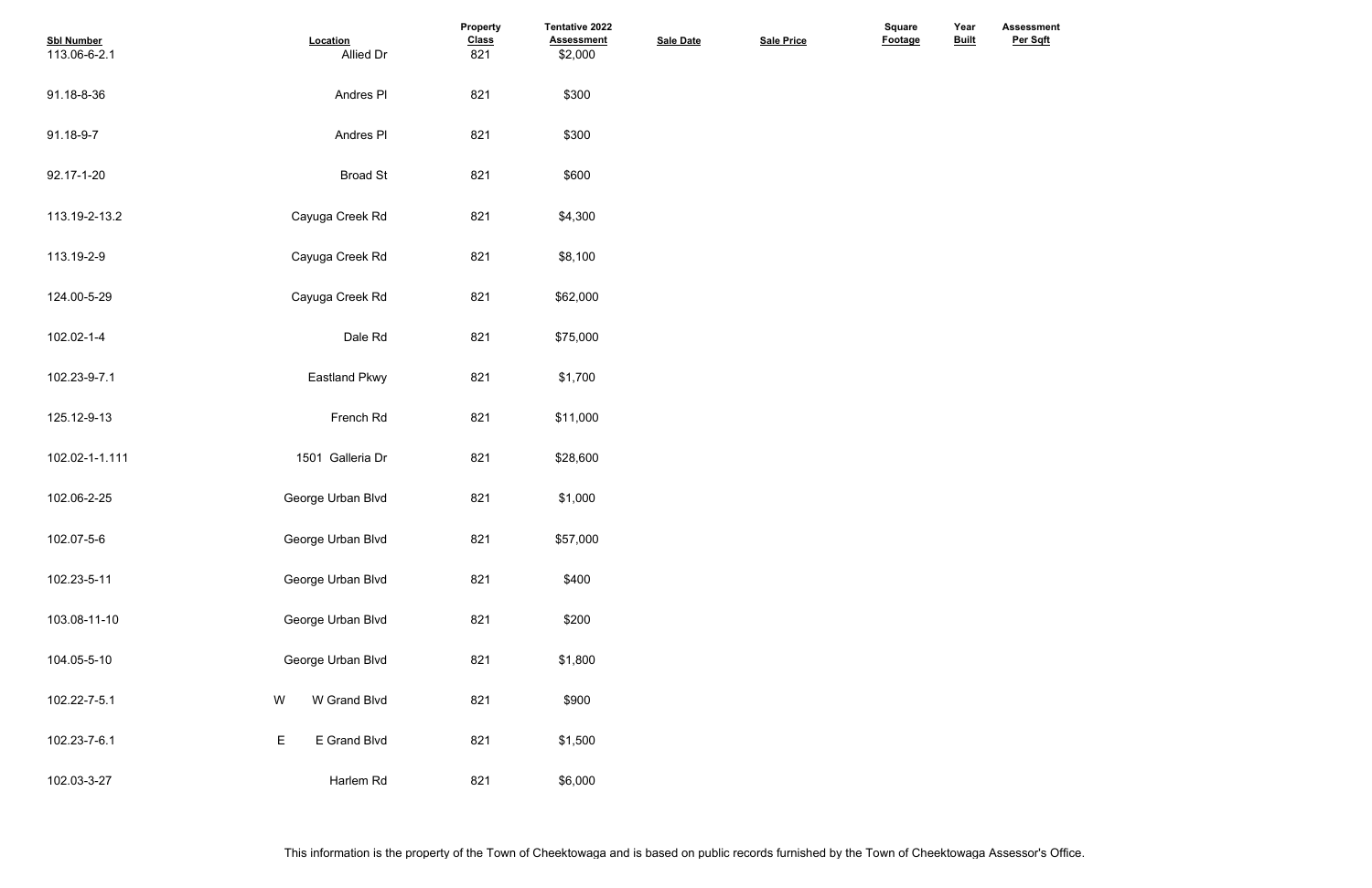| <b>Sbl Number</b><br>102.23-8-7.1 | Location<br>Kilbourne Rd    | Property<br><b>Class</b><br>821 | <b>Tentative 2022</b><br><b>Assessment</b><br>\$1,100 | <b>Sale Date</b> | <b>Sale Price</b> | Square<br>Footage | Year<br><b>Built</b> |  |
|-----------------------------------|-----------------------------|---------------------------------|-------------------------------------------------------|------------------|-------------------|-------------------|----------------------|--|
| 113.20-5-1.2                      | Losson Rd                   | 821                             | \$89,000                                              |                  |                   |                   |                      |  |
| 114.04-5-29.4                     | Losson Rd                   | 821                             | \$7,000                                               |                  |                   |                   |                      |  |
| 114.13-2-1.2                      | Losson Rd                   | 821                             | \$6,400                                               |                  |                   |                   |                      |  |
| 92.09-3-10                        | Maryvale Dr                 | 821                             | \$27,000                                              |                  |                   |                   |                      |  |
| 102.22-5-3.1                      | Midland Dr                  | 821                             | \$1,700                                               |                  |                   |                   |                      |  |
| 91.18-13-7.1                      | Mildred Dr                  | 821                             | \$500                                                 |                  |                   |                   |                      |  |
| 91.18-14-20.1                     | Mildred Dr                  | 821                             | \$600                                                 |                  |                   |                   |                      |  |
| 91.18-7-41                        | Mildred Dr                  | 821                             | \$600                                                 |                  |                   |                   |                      |  |
| 91.18-8-7                         | Mildred Dr                  | 821                             | \$700                                                 |                  |                   |                   |                      |  |
| 92.17-3-2                         | Northcrest Ave              | 821                             | \$10,500                                              |                  |                   |                   |                      |  |
| 92.17-4-25                        | Orchard PI                  | 821                             | \$20,200                                              |                  |                   |                   |                      |  |
| 102.22-6-4.1                      | Rosewood Ter                | 821                             | \$1,700                                               |                  |                   |                   |                      |  |
| 125.06-12-46                      | ${\mathsf S}$<br>S Seine Dr | 821                             | \$7,500                                               |                  |                   |                   |                      |  |
| 125.06-13-18                      | ${\sf S}$<br>S Seine Dr     | 821                             | \$3,800                                               |                  |                   |                   |                      |  |
| 125.10-4-1                        | ${\sf S}$<br>S Seine Dr     | 821                             | \$7,600                                               |                  |                   |                   |                      |  |
| 114.04-5-4                        | Strasmer Rd                 | 821                             | \$3,800                                               |                  |                   |                   |                      |  |
| 91.18-15-22.1                     | <b>Toelsin Rd</b>           | 821                             | \$400                                                 |                  |                   |                   |                      |  |
| 114.18-5-12.1                     | <b>Towers Blvd</b>          | 821                             | \$8,300                                               |                  |                   |                   |                      |  |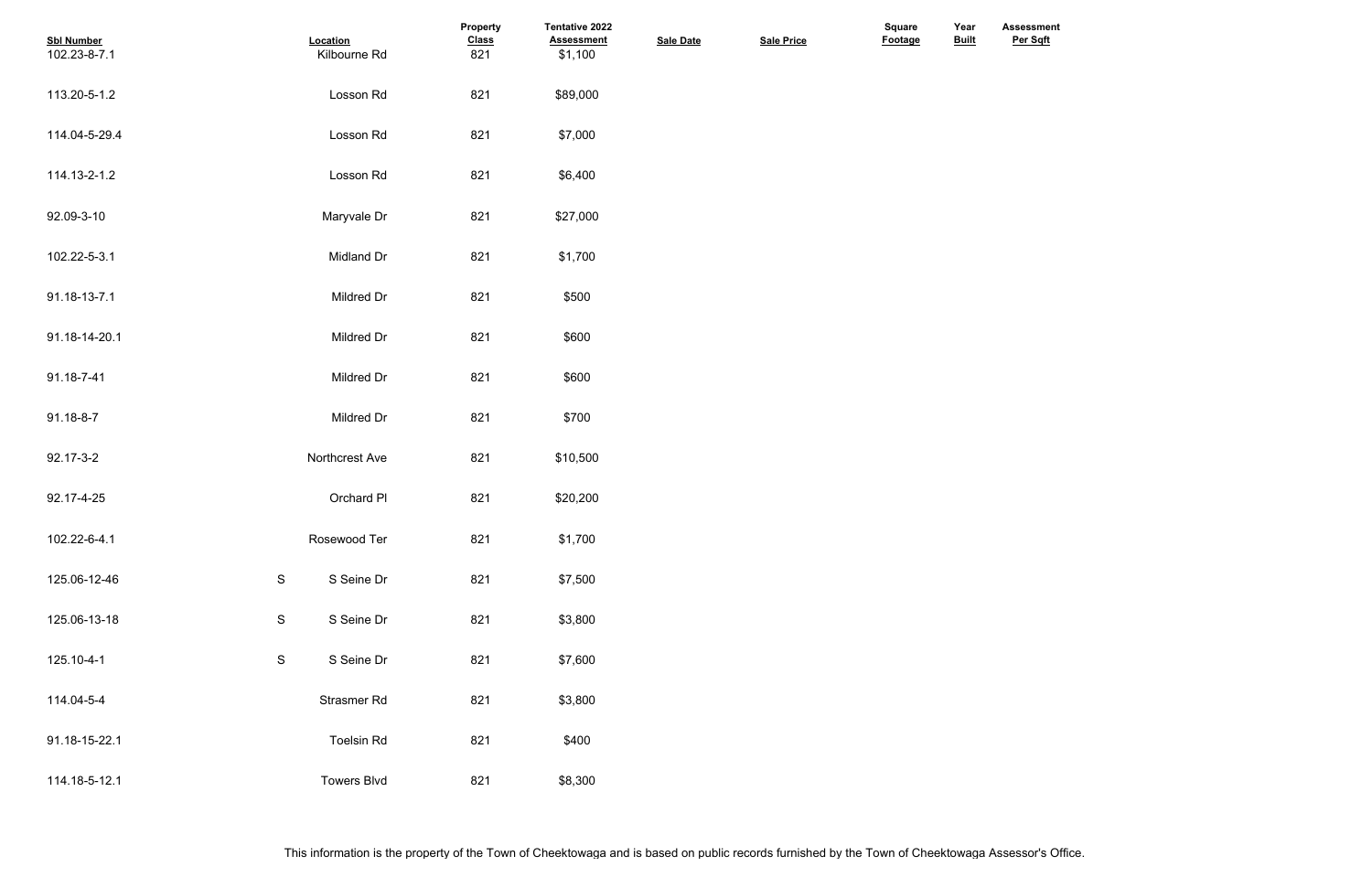| <b>Sbl Number</b><br>115.17-3-24.2 | Location<br><b>Transit Rd</b> | Property<br><b>Class</b><br>821 | Tentative 2022<br><b>Assessment</b><br>\$28,200 | <b>Sale Date</b> | <b>Sale Price</b> | <b>Square</b><br>Footage | Year<br><b>Built</b> | Assessme<br>Per Sqft |
|------------------------------------|-------------------------------|---------------------------------|-------------------------------------------------|------------------|-------------------|--------------------------|----------------------|----------------------|
| 126.05-1-1                         | <b>Transit Rd</b>             | 821                             | \$28,200                                        |                  |                   |                          |                      |                      |
| 102.02-1-16.11                     | Union Rd                      | 821                             | \$5,000                                         |                  |                   |                          |                      |                      |
| 102.23-10-5.1                      | <b>Westland Pkwy</b>          | 821                             | \$1,700                                         |                  |                   |                          |                      |                      |
| 101.44-6-1                         | <b>Wildy Ave</b>              | 821                             | \$53,000                                        |                  |                   |                          |                      |                      |
| 112.16-1-5                         | William St                    | 821                             | \$1,200                                         |                  |                   |                          |                      |                      |
| 113.15-1-12                        | William St                    | 821                             | \$300                                           |                  |                   |                          |                      |                      |
| 101.36-2-8                         | Alpine PI                     | 822                             | \$12,000                                        |                  |                   |                          |                      |                      |
| 113.08-1-1.1                       | 3030 Union Rd                 | 822                             | \$3,400,000                                     |                  |                   | 79,552                   | 1958                 | \$42.74              |
| 103.12-6-22.22                     | V/L Walden Ave                | 822                             | \$800                                           |                  |                   |                          |                      |                      |
| 103.12-6-22.32                     | V/L Walden Ave                | 822                             | \$400                                           |                  |                   |                          |                      |                      |
| 113.19-2-12                        | 715 Cayuga Creek Rd           | 823                             | \$210,000                                       |                  |                   | 4,380                    | 1950                 | \$47.95              |
| 114.08-8-10.2                      | <b>Rutherford PI</b>          | 823                             | \$97,000                                        |                  |                   | 1,040                    | 1950                 | \$93.27              |
| 124.02-3-12.2                      | 211 Industrial Pkwy           | 826                             | \$90,000                                        |                  |                   | 1,972                    | 1980                 | \$45.64              |
| 80.18-1-8                          | Roycroft Blvd                 | 826                             | \$23,900                                        |                  |                   | 570                      | 1960                 | \$41.93              |
| 113.16-2-24                        | Union Rd                      | 826                             | \$400                                           |                  |                   |                          |                      |                      |
| 630.089-9999-744.860/188K          | <b>Outside Plant</b>          | 830                             | \$9,119                                         |                  |                   |                          |                      |                      |
| 555.00-15-1                        | <b>Special Franchise</b>      | 830                             | \$13,253                                        |                  |                   |                          |                      |                      |
| 555.00-15-2                        | <b>Special Franchise</b>      | 830                             | \$11,426                                        |                  |                   |                          |                      |                      |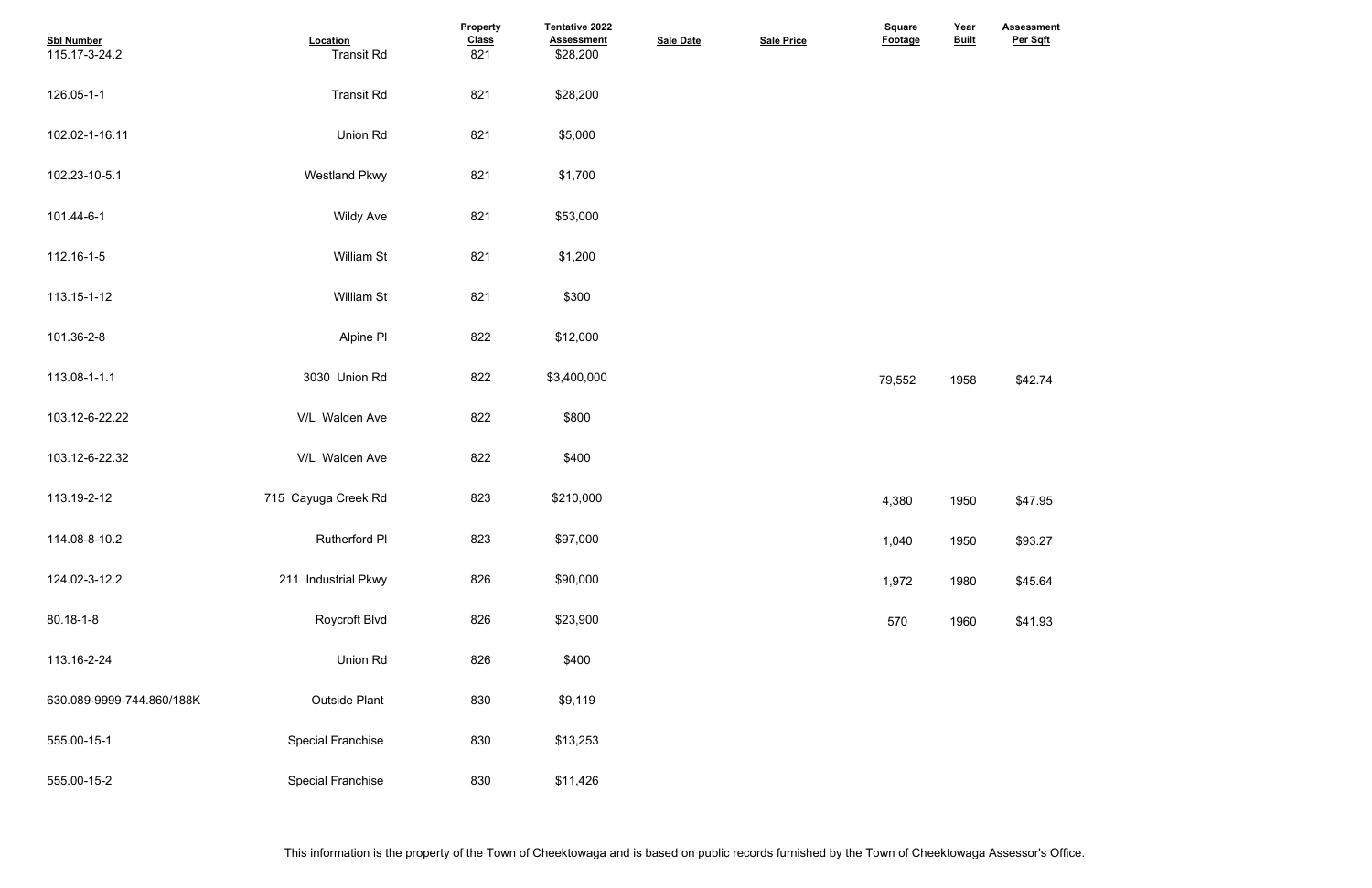| <b>Sbl Number</b> | Location                 | <b>Property</b><br><b>Class</b> | Tentative 2022<br><b>Assessment</b> | <b>Sale Date</b> | <b>Sale Price</b> | <b>Square</b><br><b>Footage</b> | Year<br><b>Built</b> |
|-------------------|--------------------------|---------------------------------|-------------------------------------|------------------|-------------------|---------------------------------|----------------------|
| 555.00-15-3       | <b>Special Franchise</b> | 830                             | \$4,987                             |                  |                   |                                 |                      |
| 555.00-15-4       | <b>Special Franchise</b> | 830                             | \$3,816                             |                  |                   |                                 |                      |
| 555.00-15-5       | <b>Special Franchise</b> | 830                             | \$3,510                             |                  |                   |                                 |                      |
| 555.00-15-6       | <b>Special Franchise</b> | 830                             | \$2,164                             |                  |                   |                                 |                      |
| 555.00-15-7       | <b>Special Franchise</b> | 830                             | \$96                                |                  |                   |                                 |                      |
| 555.00-15-8       | <b>Special Franchise</b> | 830                             | \$4,457                             |                  |                   |                                 |                      |
| 555.00-75-1       | <b>Special Franchise</b> | 830                             | \$53                                |                  |                   |                                 |                      |
| 555.00-75-2       | <b>Special Franchise</b> | 830                             | \$45                                |                  |                   |                                 |                      |
| 555.00-75-3       | <b>Special Franchise</b> | 830                             | \$20                                |                  |                   |                                 |                      |
| 555.00-75-4       | <b>Special Franchise</b> | 830                             | \$15                                |                  |                   |                                 |                      |
| 555.00-75-5       | <b>Special Franchise</b> | 830                             | \$14                                |                  |                   |                                 |                      |
| 555.00-75-6       | <b>Special Franchise</b> | 830                             | \$9                                 |                  |                   |                                 |                      |
| 555.00-75-8       | <b>Special Franchise</b> | 830                             | \$18                                |                  |                   |                                 |                      |
| 555.00-91-1.1     | <b>Special Franchise</b> | 830                             | \$2,509                             |                  |                   |                                 |                      |
| 555.00-91-1.2     | <b>Special Franchise</b> | 830                             | \$2,163                             |                  |                   |                                 |                      |
| 555.00-91-1.3     | <b>Special Franchise</b> | 830                             | \$944                               |                  |                   |                                 |                      |
| 555.00-91-1.4     | <b>Special Franchise</b> | 830                             | \$722                               |                  |                   |                                 |                      |
| 555.00-91-1.5     | <b>Special Franchise</b> | 830                             | \$664                               |                  |                   |                                 |                      |
| 555.00-91-1.6     | <b>Special Franchise</b> | 830                             | \$410                               |                  |                   |                                 |                      |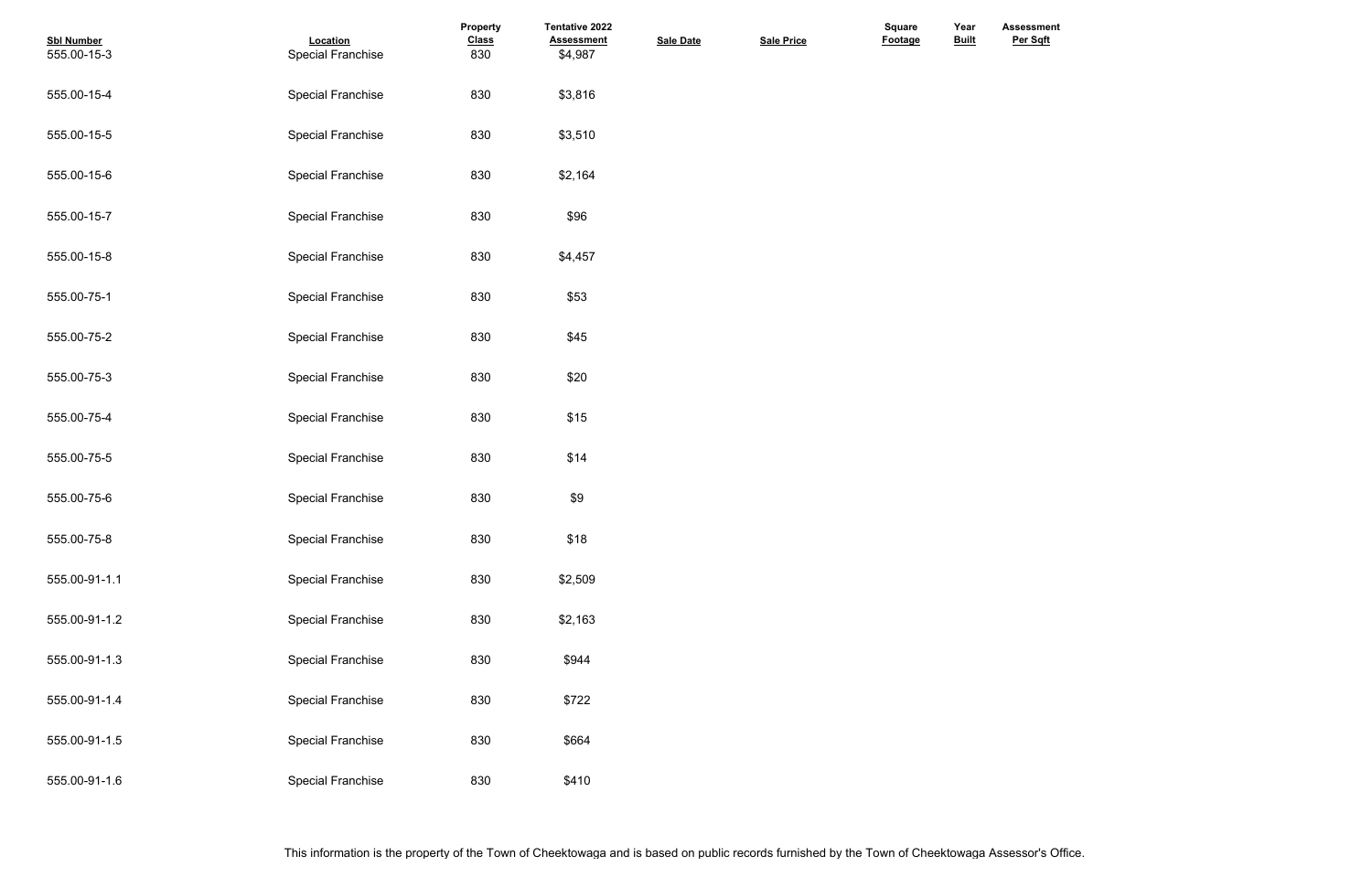| <b>Sbl Number</b><br>555.00-91-1.7 | Location<br><b>Special Franchise</b> | Property<br><b>Class</b><br>830 | <b>Tentative 2022</b><br><b>Assessment</b><br>\$18 | <b>Sale Date</b> | <b>Sale Price</b> | <b>Square</b><br>Footage | Year<br><b>Built</b> | <b>Assessme</b><br>Per Sqft |
|------------------------------------|--------------------------------------|---------------------------------|----------------------------------------------------|------------------|-------------------|--------------------------|----------------------|-----------------------------|
| 555.00-91-1.8                      | <b>Special Franchise</b>             | 830                             | \$844                                              |                  |                   |                          |                      |                             |
| 630.003-9999-746.120/188N          | <b>Broadway St</b>                   | 831                             | \$13,206                                           |                  |                   |                          |                      |                             |
| 630.089-9999-746.120/188K          | <b>Broadway St</b>                   | 831                             | \$29,845                                           |                  |                   |                          |                      |                             |
| 125.12-1-48.11                     | 1130 French Rd                       | 831                             | \$490,000                                          |                  |                   | 12,572                   | 1990                 | \$38.98                     |
| 630.001-0000-601.700/1881          | <b>Outside Plant</b>                 | 831                             | \$2,863                                            |                  |                   |                          |                      |                             |
| 630.001-0000-631.900/1881          | <b>Outside Plant</b>                 | 831                             | \$32,187                                           |                  |                   |                          |                      |                             |
| 630.001-0000-797.400/1881          | <b>Outside Plant</b>                 | 831                             | \$341                                              |                  |                   |                          |                      |                             |
| 630.003-0000-601.700/1881          | <b>Outside Plant</b>                 | 831                             | \$691                                              |                  |                   |                          |                      |                             |
| 630.003-0000-601.700/1882          | <b>Outside Plant</b>                 | 831                             | \$1,562                                            |                  |                   |                          |                      |                             |
| 630.003-0000-601.700/1883          | <b>Outside Plant</b>                 | 831                             | \$2,118                                            |                  |                   |                          |                      |                             |
| 630.003-0000-601.700/1884          | <b>Outside Plant</b>                 | 831                             | \$1,945                                            |                  |                   |                          |                      |                             |
| 630.003-0000-631.900/1881          | <b>Outside Plant</b>                 | 831                             | \$25,147                                           |                  |                   |                          |                      |                             |
| 630.003-0000-631.900/1882          | <b>Outside Plant</b>                 | 831                             | \$56,845                                           |                  |                   |                          |                      |                             |
| 630.003-0000-631.900/1883          | <b>Outside Plant</b>                 | 831                             | \$77,072                                           |                  |                   |                          |                      |                             |
| 630.003-0000-631.900/1884          | <b>Outside Plant</b>                 | 831                             | \$70,797                                           |                  |                   |                          |                      |                             |
| 630.003-0000-701.400/1881          | <b>Outside Plant</b>                 | 831                             | \$2,490                                            |                  |                   |                          |                      |                             |
| 630.003-0000-701.400/1882          | <b>Outside Plant</b>                 | 831                             | \$5,630                                            |                  |                   |                          |                      |                             |
| 630.003-0000-701.400/1883          | <b>Outside Plant</b>                 | 831                             | \$7,633                                            |                  |                   |                          |                      |                             |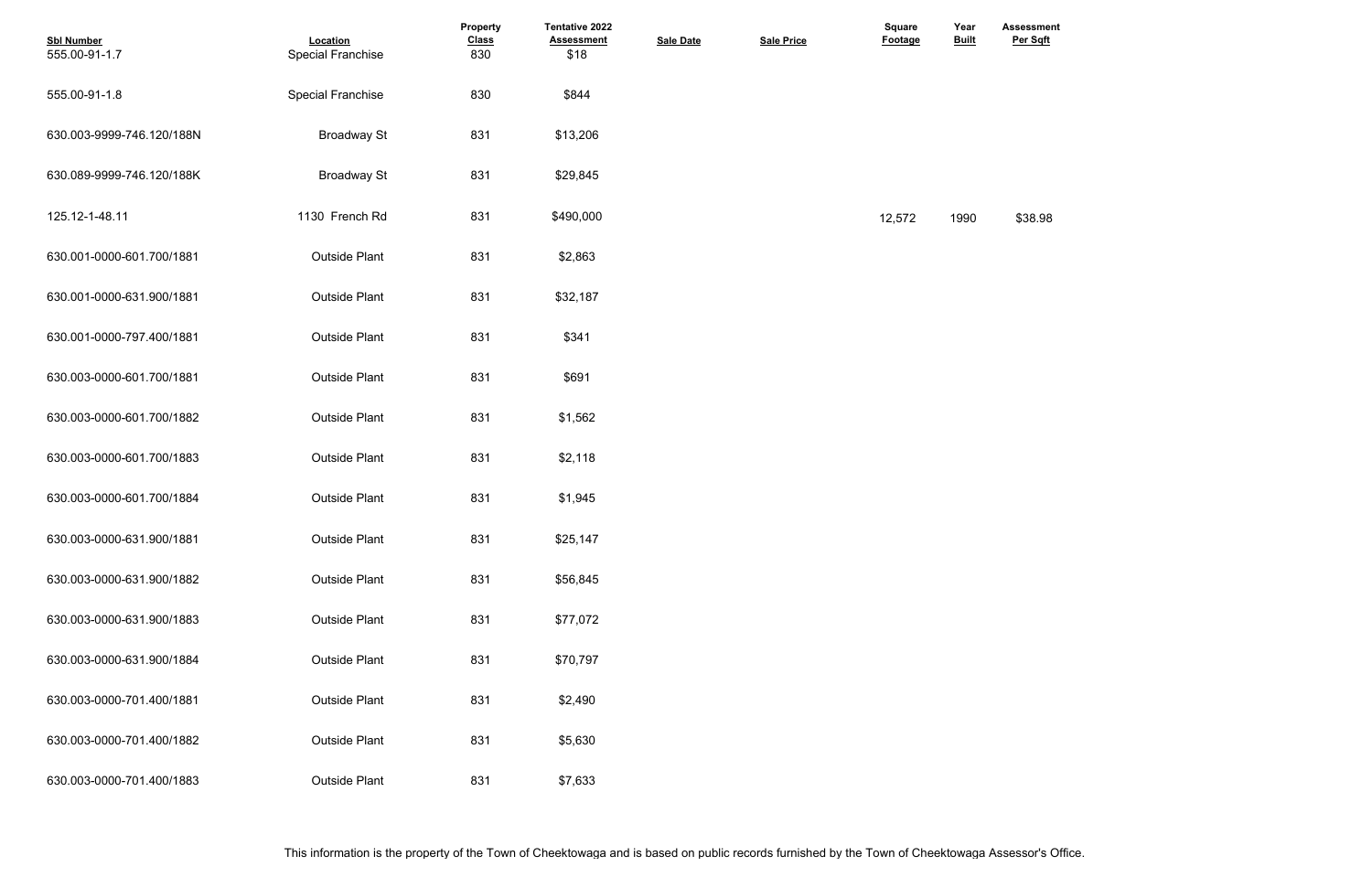| <b>Sbl Number</b><br>630.003-0000-701.400/1884 | Location<br><b>Outside Plant</b> | Property<br><b>Class</b><br>831 | <b>Tentative 2022</b><br><b>Assessment</b><br>\$7,012 | <b>Sale Date</b> | <b>Sale Price</b> | <b>Square</b><br>Footage | Year<br><b>Built</b> |
|------------------------------------------------|----------------------------------|---------------------------------|-------------------------------------------------------|------------------|-------------------|--------------------------|----------------------|
| 630.003-0000-746.120/1881                      | <b>Outside Plant</b>             | 831                             | \$852                                                 |                  |                   |                          |                      |
| 630.003-0000-746.120/1882                      | <b>Outside Plant</b>             | 831                             | \$1,925                                               |                  |                   |                          |                      |
| 630.003-0000-746.120/1883                      | <b>Outside Plant</b>             | 831                             | \$2,611                                               |                  |                   |                          |                      |
| 630.003-0000-746.120/1884                      | <b>Outside Plant</b>             | 831                             | \$2,398                                               |                  |                   |                          |                      |
| 630.003-0000-797.400/1881                      | <b>Outside Plant</b>             | 831                             | \$1,917                                               |                  |                   |                          |                      |
| 630.003-0000-797.400/1882                      | <b>Outside Plant</b>             | 831                             | \$4,333                                               |                  |                   |                          |                      |
| 630.003-0000-797.400/1883                      | <b>Outside Plant</b>             | 831                             | \$5,874                                               |                  |                   |                          |                      |
| 630.003-0000-797.400/1884                      | <b>Outside Plant</b>             | 831                             | \$5,396                                               |                  |                   |                          |                      |
| 630.005-0000-631.900/1881                      | <b>Outside Plant</b>             | 831                             | \$93,579                                              |                  |                   |                          |                      |
| 630.089-0000-601.700/1881                      | <b>Outside Plant</b>             | 831                             | \$27                                                  |                  |                   |                          |                      |
| 630.089-0000-601.700/1882                      | <b>Outside Plant</b>             | 831                             | \$3,632                                               |                  |                   |                          |                      |
| 630.089-0000-601.700/1883                      | <b>Outside Plant</b>             | 831                             | \$3,165                                               |                  |                   |                          |                      |
| 630.089-0000-601.700/1884                      | <b>Outside Plant</b>             | 831                             | \$1,232                                               |                  |                   |                          |                      |
| 630.089-0000-601.700/1885                      | <b>Outside Plant</b>             | 831                             | \$969                                                 |                  |                   |                          |                      |
| 630.089-0000-601.700/1886                      | <b>Outside Plant</b>             | 831                             | \$817                                                 |                  |                   |                          |                      |
| 630.089-0000-601.700/1887                      | <b>Outside Plant</b>             | 831                             | \$530                                                 |                  |                   |                          |                      |
| 630.089-0000-601.700/1888                      | <b>Outside Plant</b>             | 831                             | \$1,168                                               |                  |                   |                          |                      |
| 630.089-0000-628.350/1881                      | <b>Outside Plant</b>             | 831                             | \$88                                                  |                  |                   |                          |                      |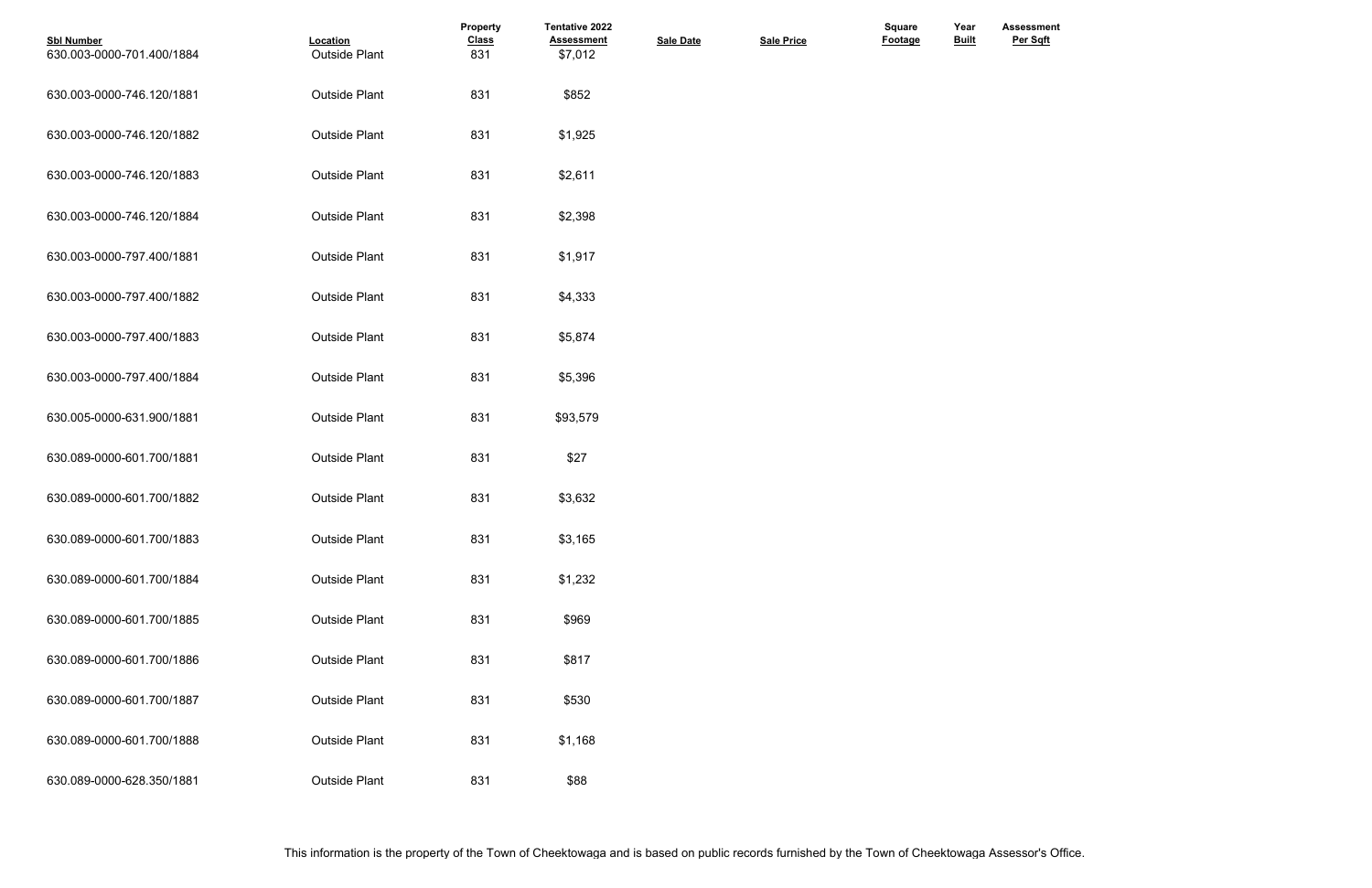| <b>Sbl Number</b><br>630.089-0000-628.350/1882 | Location<br><b>Outside Plant</b> | Property<br><b>Class</b><br>831 | <b>Tentative 2022</b><br><b>Assessment</b><br>\$12,014 | <b>Sale Date</b> | <b>Sale Price</b> | Square<br><b>Footage</b> | Year<br><b>Built</b> |
|------------------------------------------------|----------------------------------|---------------------------------|--------------------------------------------------------|------------------|-------------------|--------------------------|----------------------|
| 630.089-0000-628.350/1883                      | <b>Outside Plant</b>             | 831                             | \$10,472                                               |                  |                   |                          |                      |
| 630.089-0000-628.350/1884                      | <b>Outside Plant</b>             | 831                             | \$4,077                                                |                  |                   |                          |                      |
| 630.089-0000-628.350/1885                      | <b>Outside Plant</b>             | 831                             | \$3,207                                                |                  |                   |                          |                      |
| 630.089-0000-628.350/1886                      | <b>Outside Plant</b>             | 831                             | \$2,703                                                |                  |                   |                          |                      |
| 630.089-0000-628.350/1887                      | <b>Outside Plant</b>             | 831                             | \$1,752                                                |                  |                   |                          |                      |
| 630.089-0000-628.350/1888                      | <b>Outside Plant</b>             | 831                             | \$3,863                                                |                  |                   |                          |                      |
| 630.089-0000-701.000/1881                      | <b>Outside Plant</b>             | 831                             | \$23                                                   |                  |                   |                          |                      |
| 630.089-0000-701.000/1882                      | <b>Outside Plant</b>             | 831                             | \$3,047                                                |                  |                   |                          |                      |
| 630.089-0000-701.000/1883                      | <b>Outside Plant</b>             | 831                             | \$2,655                                                |                  |                   |                          |                      |
| 630.089-0000-701.000/1884                      | <b>Outside Plant</b>             | 831                             | \$1,034                                                |                  |                   |                          |                      |
| 630.089-0000-701.000/1885                      | <b>Outside Plant</b>             | 831                             | \$813                                                  |                  |                   |                          |                      |
| 630.089-0000-701.000/1886                      | <b>Outside Plant</b>             | 831                             | \$685                                                  |                  |                   |                          |                      |
| 630.089-0000-701.000/1887                      | <b>Outside Plant</b>             | 831                             | \$444                                                  |                  |                   |                          |                      |
| 630.089-0000-701.000/1888                      | <b>Outside Plant</b>             | 831                             | \$980                                                  |                  |                   |                          |                      |
| 630.089-0000-701.400/1881                      | <b>Outside Plant</b>             | 831                             | \$63                                                   |                  |                   |                          |                      |
| 630.089-0000-701.400/1882                      | <b>Outside Plant</b>             | 831                             | \$8,495                                                |                  |                   |                          |                      |
| 630.089-0000-701.400/1883                      | <b>Outside Plant</b>             | 831                             | \$7,406                                                |                  |                   |                          |                      |
| 630.089-0000-701.400/1884                      | <b>Outside Plant</b>             | 831                             | \$2,883                                                |                  |                   |                          |                      |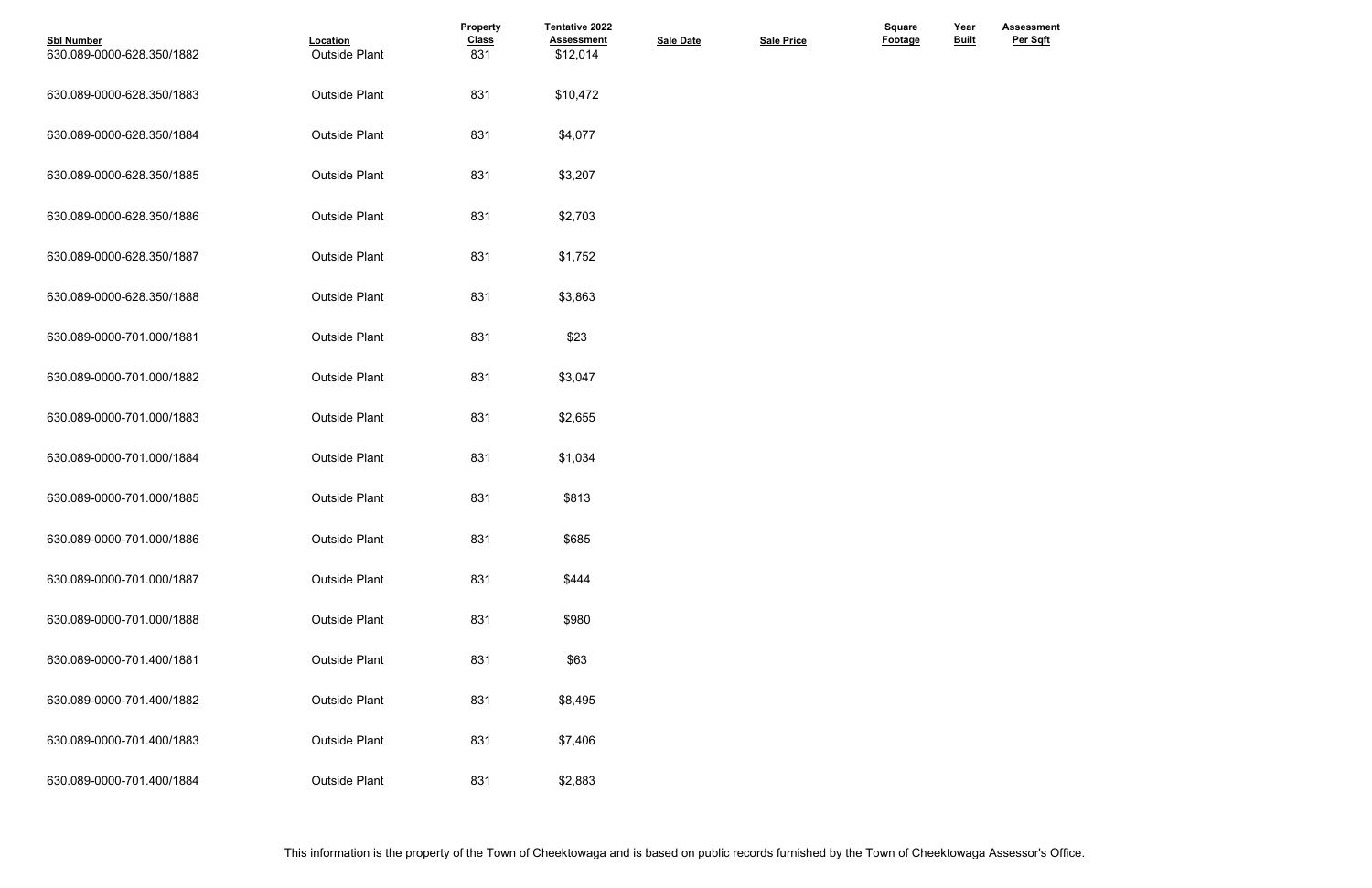| <b>Sbl Number</b><br>630.089-0000-701.400/1885 | Location<br><b>Outside Plant</b> | Property<br><b>Class</b><br>831 | <b>Tentative 2022</b><br><b>Assessment</b><br>\$2,267 | <b>Sale Date</b> | <b>Sale Price</b> | <b>Square</b><br>Footage | Year<br><b>Built</b> |
|------------------------------------------------|----------------------------------|---------------------------------|-------------------------------------------------------|------------------|-------------------|--------------------------|----------------------|
| 630.089-0000-701.400/1886                      | <b>Outside Plant</b>             | 831                             | \$1,912                                               |                  |                   |                          |                      |
| 630.089-0000-701.400/1887                      | <b>Outside Plant</b>             | 831                             | \$1,240                                               |                  |                   |                          |                      |
| 630.089-0000-701.400/1888                      | <b>Outside Plant</b>             | 831                             | \$2,733                                               |                  |                   |                          |                      |
| 630.089-0000-744.860/1881                      | <b>Outside Plant</b>             | 831                             | \$32                                                  |                  |                   |                          |                      |
| 630.089-0000-744.860/1882                      | <b>Outside Plant</b>             | 831                             | \$4,306                                               |                  |                   |                          |                      |
| 630.089-0000-744.860/1883                      | <b>Outside Plant</b>             | 831                             | \$3,753                                               |                  |                   |                          |                      |
| 630.089-0000-744.860/1884                      | <b>Outside Plant</b>             | 831                             | \$1,461                                               |                  |                   |                          |                      |
| 630.089-0000-744.860/1885                      | <b>Outside Plant</b>             | 831                             | \$1,149                                               |                  |                   |                          |                      |
| 630.089-0000-744.860/1886                      | <b>Outside Plant</b>             | 831                             | \$969                                                 |                  |                   |                          |                      |
| 630.089-0000-744.860/1887                      | <b>Outside Plant</b>             | 831                             | \$628                                                 |                  |                   |                          |                      |
| 630.089-0000-744.860/1888                      | <b>Outside Plant</b>             | 831                             | \$1,385                                               |                  |                   |                          |                      |
| 630.089-0000-746.120/1881                      | <b>Outside Plant</b>             | 831                             | \$45                                                  |                  |                   |                          |                      |
| 630.089-0000-746.120/1882                      | <b>Outside Plant</b>             | 831                             | \$6,190                                               |                  |                   |                          |                      |
| 630.089-0000-746.120/1883                      | <b>Outside Plant</b>             | 831                             | \$5,395                                               |                  |                   |                          |                      |
| 630.089-0000-746.120/1884                      | <b>Outside Plant</b>             | 831                             | \$2,101                                               |                  |                   |                          |                      |
| 630.089-0000-746.120/1885                      | <b>Outside Plant</b>             | 831                             | \$1,652                                               |                  |                   |                          |                      |
| 630.089-0000-746.120/1886                      | <b>Outside Plant</b>             | 831                             | \$1,392                                               |                  |                   |                          |                      |
| 630.089-0000-746.120/1887                      | <b>Outside Plant</b>             | 831                             | \$903                                                 |                  |                   |                          |                      |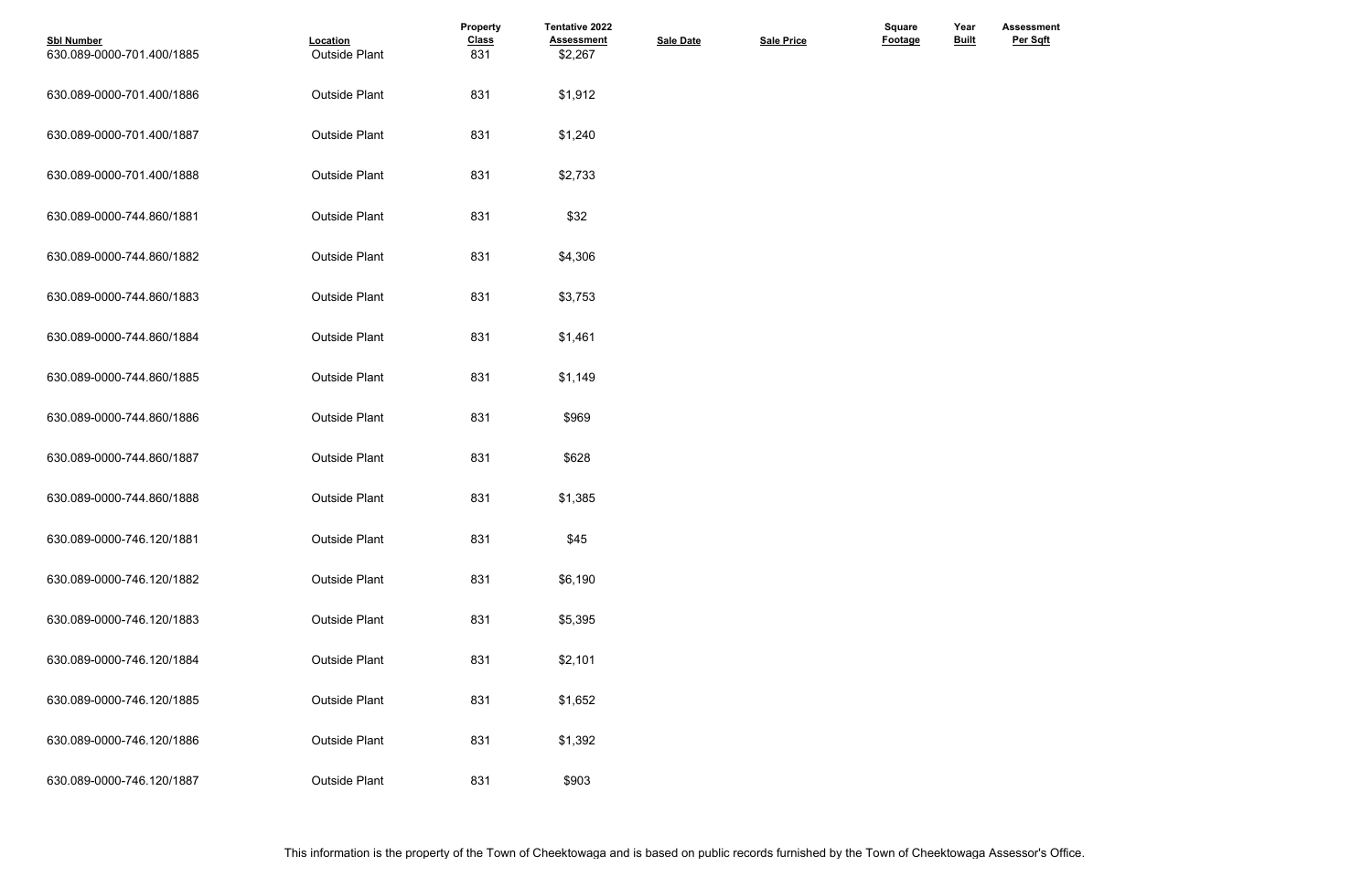| <b>Sbl Number</b><br>630.089-0000-746.120/1888 | Location<br><b>Outside Plant</b> | Property<br><b>Class</b><br>831 | <b>Tentative 2022</b><br><b>Assessment</b><br>\$1,990 | <b>Sale Date</b> | <b>Sale Price</b> | <b>Square</b><br>Footage | Year<br><b>Built</b> |
|------------------------------------------------|----------------------------------|---------------------------------|-------------------------------------------------------|------------------|-------------------|--------------------------|----------------------|
| 630.089-0000-797.400/1881                      | <b>Outside Plant</b>             | 831                             | \$40                                                  |                  |                   |                          |                      |
| 630.089-0000-797.400/1882                      | <b>Outside Plant</b>             | 831                             | \$5,508                                               |                  |                   |                          |                      |
| 630.089-0000-797.400/1883                      | <b>Outside Plant</b>             | 831                             | \$4,802                                               |                  |                   |                          |                      |
| 630.089-0000-797.400/1884                      | <b>Outside Plant</b>             | 831                             | \$1,870                                               |                  |                   |                          |                      |
| 630.089-0000-797.400/1885                      | <b>Outside Plant</b>             | 831                             | \$1,471                                               |                  |                   |                          |                      |
| 630.089-0000-797.400/1886                      | <b>Outside Plant</b>             | 831                             | \$1,239                                               |                  |                   |                          |                      |
| 630.089-0000-797.400/1887                      | <b>Outside Plant</b>             | 831                             | \$804                                                 |                  |                   |                          |                      |
| 630.089-0000-797.400/1888                      | <b>Outside Plant</b>             | 831                             | \$1,772                                               |                  |                   |                          |                      |
| 630.089-9999-744.800/188K                      | <b>Outside Plant</b>             | 831                             | \$12,970                                              |                  |                   |                          |                      |
| 555.00-72-1.1                                  | <b>Special Franchise</b>         | 831                             | \$627,300                                             |                  |                   |                          |                      |
| 555.00-72-1.2                                  | <b>Special Franchise</b>         | 831                             | \$129,800                                             |                  |                   |                          |                      |
| 555.00-72-1.3                                  | <b>Special Franchise</b>         | 831                             | \$39,800                                              |                  |                   |                          |                      |
| 555.00-72-1.5                                  | <b>Special Franchise</b>         | 831                             | \$165,800                                             |                  |                   |                          |                      |
| 555.00-72-1.6                                  | <b>Special Franchise</b>         | 831                             | \$59,700                                              |                  |                   |                          |                      |
| 555.00-72-1.7                                  | <b>Special Franchise</b>         | 831                             | \$92,800                                              |                  |                   |                          |                      |
| 630.003-9999-601.700/188K                      | <b>Ellicott Rd</b>               | 832                             | \$52,523                                              |                  |                   |                          |                      |
| 630.089-9999-601.700/188K                      | <b>Ellicott Rd</b>               | 832                             | \$43,000                                              |                  |                   |                          |                      |
| 630.089-9999-701.000/188K                      | aerial cable                     | 836                             | \$4,724                                               |                  |                   |                          |                      |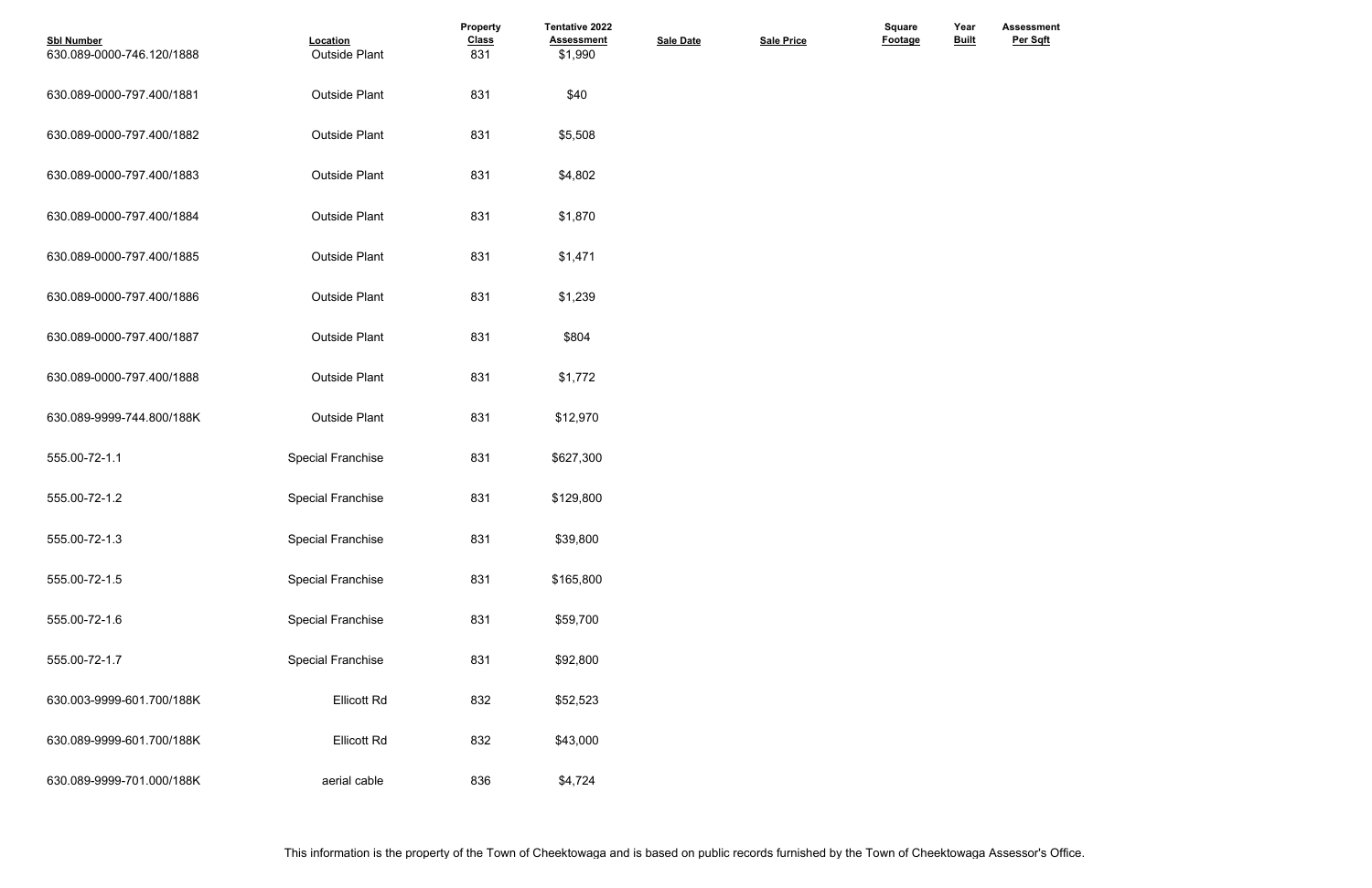| <b>Sbl Number</b><br>91.19-1-1./ct | Location<br>Beryl Dr     | Property<br><b>Class</b><br>836 | Tentative 2022<br><b>Assessment</b><br>\$30,000 | <b>Sale Date</b> | <b>Sale Price</b> | <b>Square</b><br>Footage | Year<br><b>Built</b> | <b>Assessme</b><br>Per Sqft |
|------------------------------------|--------------------------|---------------------------------|-------------------------------------------------|------------------|-------------------|--------------------------|----------------------|-----------------------------|
| 124.29-1-9                         | 1090 Harlem Rd           | 836                             | \$245,000                                       |                  |                   | 4,960                    | 1998                 | \$49.40                     |
| 102.38-1-1./CT                     | 2605 Harlem Rd           | 836                             | \$30,000                                        |                  |                   |                          |                      |                             |
| 630.089-0000-631.900/1881          | <b>Outside Plant</b>     | 836                             | \$7,838                                         |                  |                   |                          |                      |                             |
| 630.089-0000-631.900/1882          | <b>Outside Plant</b>     | 836                             | \$1,072,244                                     |                  |                   |                          |                      |                             |
| 630.089-0000-631.900/1883          | <b>Outside Plant</b>     | 836                             | \$934,593                                       |                  |                   |                          |                      |                             |
| 630.089-0000-631.900/1884          | <b>Outside Plant</b>     | 836                             | \$363,888                                       |                  |                   |                          |                      |                             |
| 630.089-0000-631.900/1885          | <b>Outside Plant</b>     | 836                             | \$286,204                                       |                  |                   |                          |                      |                             |
| 630.089-0000-631.900/1886          | <b>Outside Plant</b>     | 836                             | \$241,229                                       |                  |                   |                          |                      |                             |
| 630.089-0000-631.900/1887          | <b>Outside Plant</b>     | 836                             | \$156,390                                       |                  |                   |                          |                      |                             |
| 630.089-0000-631.900/1888          | <b>Outside Plant</b>     | 836                             | \$344,808                                       |                  |                   |                          |                      |                             |
| 555.00-71-1                        | <b>Special Franchise</b> | 836                             | \$15,495                                        |                  |                   |                          |                      |                             |
| 555.00-71-2                        | <b>Special Franchise</b> | 836                             | \$13,359                                        |                  |                   |                          |                      |                             |
| 555.00-71-3                        | <b>Special Franchise</b> | 836                             | \$5,831                                         |                  |                   |                          |                      |                             |
| 555.00-71-4                        | <b>Special Franchise</b> | 836                             | \$4,461                                         |                  |                   |                          |                      |                             |
| 555.00-71-5                        | <b>Special Franchise</b> | 836                             | \$4,104                                         |                  |                   |                          |                      |                             |
| 555.00-71-6                        | <b>Special Franchise</b> | 836                             | \$2,530                                         |                  |                   |                          |                      |                             |
| 555.00-71-7                        | <b>Special Franchise</b> | 836                             | \$112                                           |                  |                   |                          |                      |                             |
| 555.00-71-8                        | <b>Special Franchise</b> | 836                             | \$5,213                                         |                  |                   |                          |                      |                             |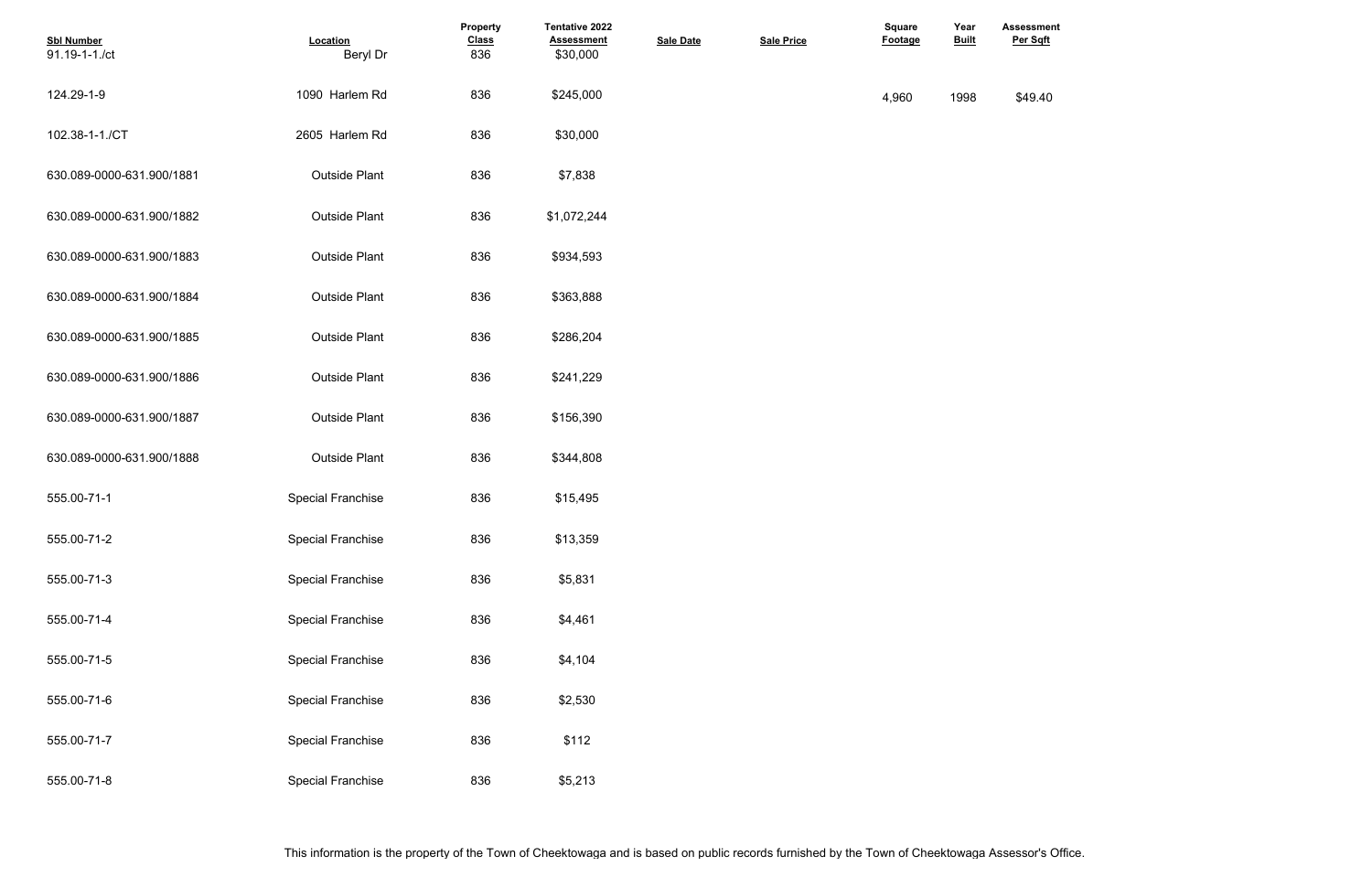| <b>Sbl Number</b><br>555.00-74-1 | Location<br><b>Special Franchise</b> | Property<br><b>Class</b><br>836 | <b>Tentative 2022</b><br><b>Assessment</b><br>\$87,949 | <b>Sale Date</b> | <b>Sale Price</b> | Square<br><b>Footage</b> | Year<br><b>Built</b> |  |
|----------------------------------|--------------------------------------|---------------------------------|--------------------------------------------------------|------------------|-------------------|--------------------------|----------------------|--|
| 555.00-74-2                      | <b>Special Franchise</b>             | 836                             | \$75,824                                               |                  |                   |                          |                      |  |
| 555.00-74-3                      | <b>Special Franchise</b>             | 836                             | \$33,097                                               |                  |                   |                          |                      |  |
| 555.00-74-4                      | <b>Special Franchise</b>             | 836                             | \$25,323                                               |                  |                   |                          |                      |  |
| 555.00-74-5                      | <b>Special Franchise</b>             | 836                             | \$23,293                                               |                  |                   |                          |                      |  |
| 555.00-74-6                      | <b>Special Franchise</b>             | 836                             | \$14,358                                               |                  |                   |                          |                      |  |
| 555.00-74-7                      | <b>Special Franchise</b>             | 836                             | \$638                                                  |                  |                   |                          |                      |  |
| 555.00-74-8                      | <b>Special Franchise</b>             | 836                             | \$29,587                                               |                  |                   |                          |                      |  |
| 555.00-77-1.1                    | <b>Special Franchise</b>             | 836                             | \$348,544                                              |                  |                   |                          |                      |  |
| 555.00-77-1.2                    | <b>Special Franchise</b>             | 836                             | \$300,493                                              |                  |                   |                          |                      |  |
| 555.00-77-1.3                    | <b>Special Franchise</b>             | 836                             | \$131,164                                              |                  |                   |                          |                      |  |
| 555.00-77-1.4                    | <b>Special Franchise</b>             | 836                             | \$100,356                                              |                  |                   |                          |                      |  |
| 555.00-77-1.5                    | <b>Special Franchise</b>             | 836                             | \$92,309                                               |                  |                   |                          |                      |  |
| 555.00-77-1.6                    | <b>Special Franchise</b>             | 836                             | \$56,903                                               |                  |                   |                          |                      |  |
| 555.00-77-1.7                    | <b>Special Franchise</b>             | 836                             | \$2,529                                                |                  |                   |                          |                      |  |
| 555.00-77-1.8                    | <b>Special Franchise</b>             | 836                             | \$117,254                                              |                  |                   |                          |                      |  |
| 555.00-77-2.1                    | <b>Special Franchise</b>             | 836                             | \$10,771                                               |                  |                   |                          |                      |  |
| 555.00-77-2.2                    | <b>Special Franchise</b>             | 836                             | \$24,602                                               |                  |                   |                          |                      |  |
| 555.00-77-2.4                    | <b>Special Franchise</b>             | 836                             | \$36,393                                               |                  |                   |                          |                      |  |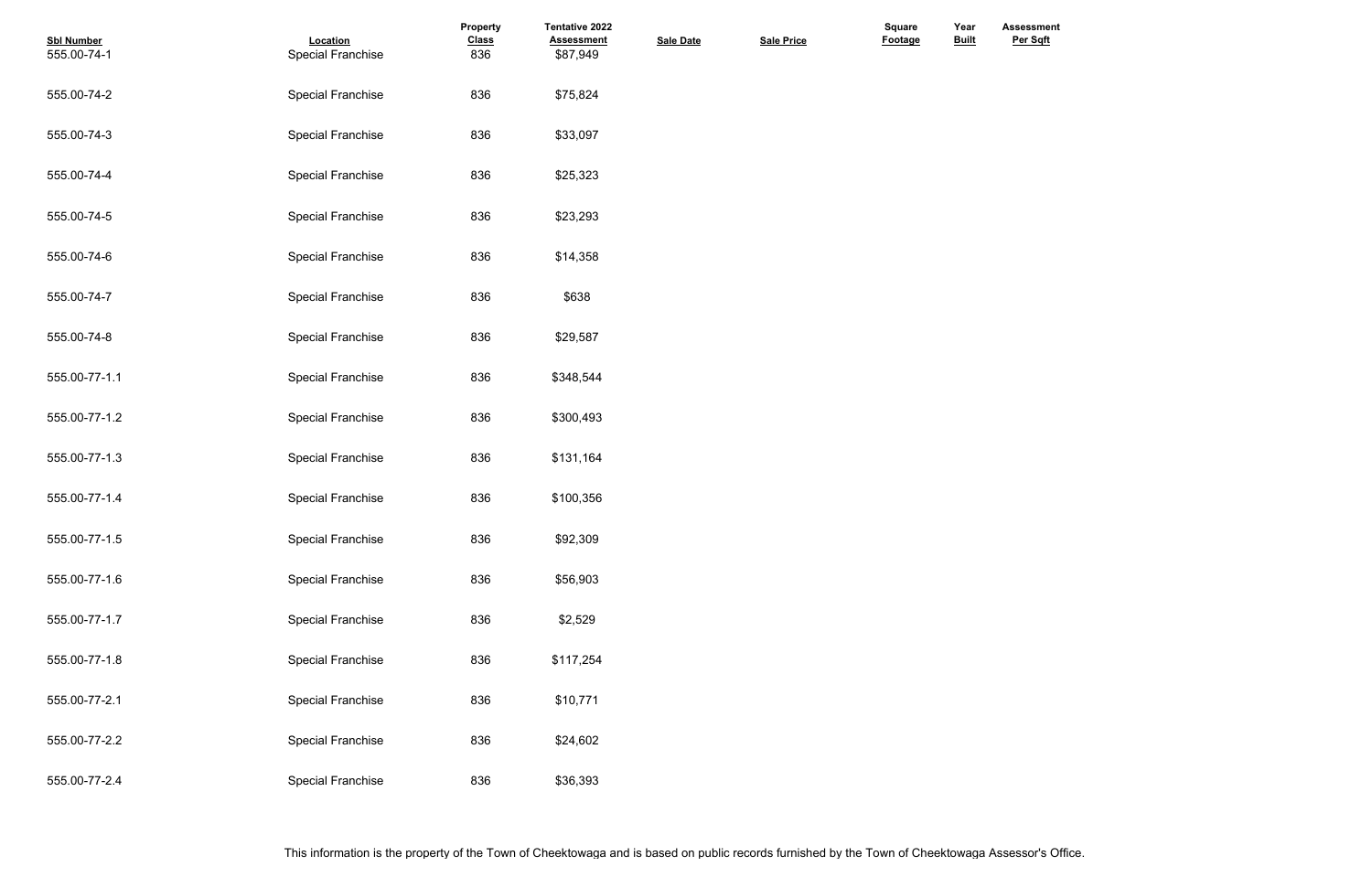| <b>Sbl Number</b><br>555.00-77-2.6 | Location<br><b>Special Franchise</b> | Property<br><b>Class</b><br>836 | <b>Tentative 2022</b><br><b>Assessment</b><br>\$30,232 | <b>Sale Date</b> | <b>Sale Price</b> | <b>Square</b><br>Footage | Year<br><b>Built</b> |
|------------------------------------|--------------------------------------|---------------------------------|--------------------------------------------------------|------------------|-------------------|--------------------------|----------------------|
| 555.00-77-3                        | <b>Special Franchise</b>             | 836                             | \$16,687                                               |                  |                   |                          |                      |
| 555.00-79-1                        | <b>Special Franchise</b>             | 836                             | \$6,587                                                |                  |                   |                          |                      |
| 555.00-79-2                        | <b>Special Franchise</b>             | 836                             | \$5,679                                                |                  |                   |                          |                      |
| 555.00-79-3                        | <b>Special Franchise</b>             | 836                             | \$2,479                                                |                  |                   |                          |                      |
| 555.00-79-4                        | <b>Special Franchise</b>             | 836                             | \$1,897                                                |                  |                   |                          |                      |
| 555.00-79-5                        | <b>Special Franchise</b>             | 836                             | \$1,745                                                |                  |                   |                          |                      |
| 555.00-79-6                        | <b>Special Franchise</b>             | 836                             | \$1,075                                                |                  |                   |                          |                      |
| 555.00-79-7                        | <b>Special Franchise</b>             | 836                             | \$48                                                   |                  |                   |                          |                      |
| 555.00-79-8                        | <b>Special Franchise</b>             | 836                             | \$2,216                                                |                  |                   |                          |                      |
| 102.02-1-27./A                     | Tele Exchange                        | 836                             | \$90,000                                               |                  |                   |                          |                      |
| 555.00-76-1                        | Telecommunicatons                    | 836                             | \$8,793                                                |                  |                   |                          |                      |
| 555.00-76-2                        | Telecommunicatons                    | 836                             | \$7,581                                                |                  |                   |                          |                      |
| 555.00-76-3                        | Telecommunicatons                    | 836                             | \$3,309                                                |                  |                   |                          |                      |
| 555.00-76-4                        | Telecommunicatons                    | 836                             | \$2,532                                                |                  |                   |                          |                      |
| 555.00-76-5                        | Telecommunicatons                    | 836                             | \$2,329                                                |                  |                   |                          |                      |
| 555.00-76-6                        | Telecommunicatons                    | 836                             | \$1,436                                                |                  |                   |                          |                      |
| 555.00-76-7                        | Telecommunicatons                    | 836                             | \$64                                                   |                  |                   |                          |                      |
| 555.00-76-8                        | Telecommunicatons                    | 836                             | \$2,957                                                |                  |                   |                          |                      |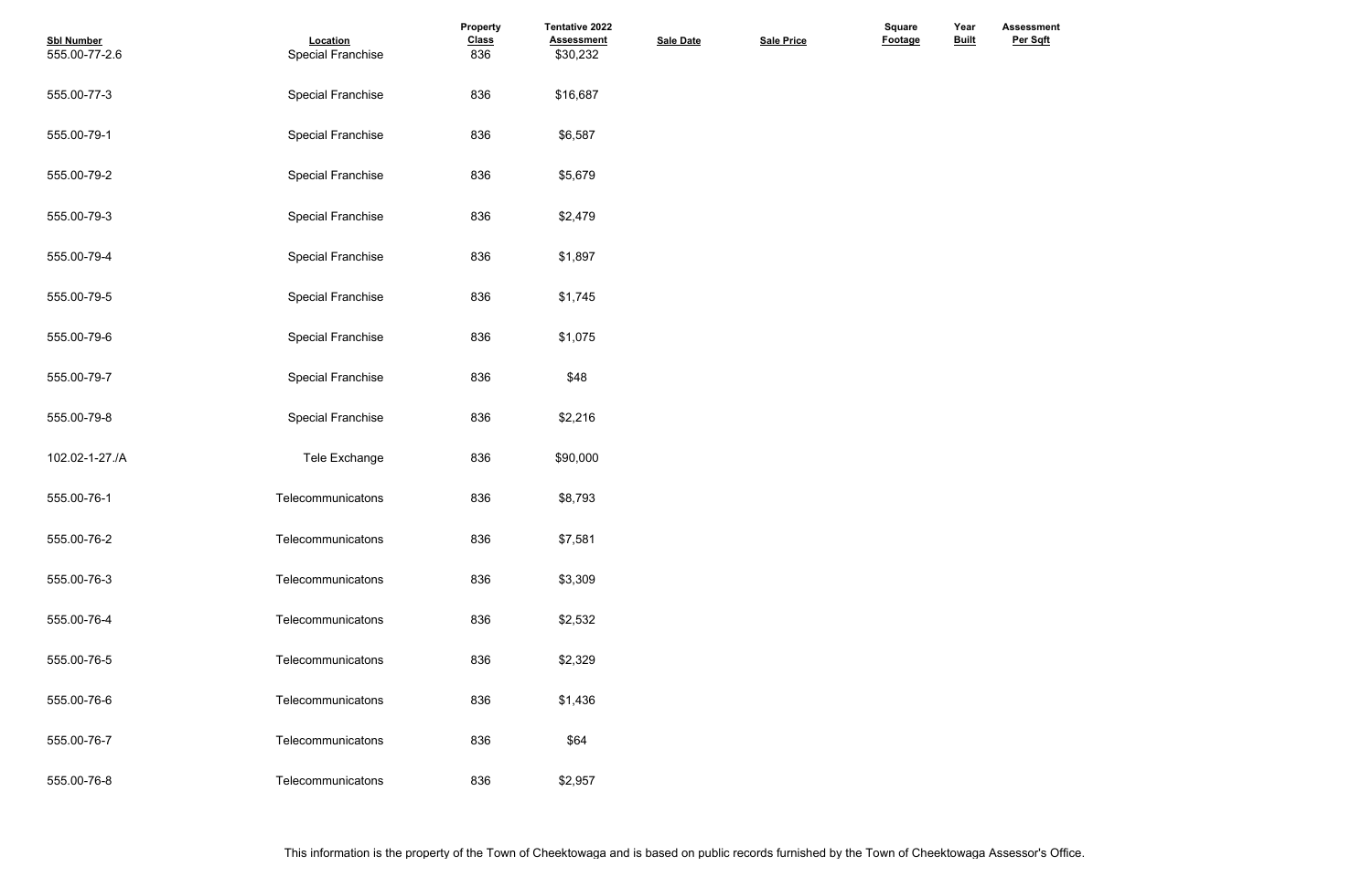| <b>Sbl Number</b><br>113.65-1-1./CT | Location<br>William St | <b>Property</b><br><b>Class</b><br>836 | <b>Tentative 2022</b><br><b>Assessment</b><br>\$30,000 | <b>Sale Date</b> | <b>Sale Price</b> | <b>Square</b><br>Footage | Year<br><b>Built</b> |  |
|-------------------------------------|------------------------|----------------------------------------|--------------------------------------------------------|------------------|-------------------|--------------------------|----------------------|--|
| 102.04-3-47.1/CT                    | <b>Broadway St</b>     | 837                                    | \$250,000                                              |                  |                   |                          |                      |  |
| 103.17-1-6./CT                      | <b>Broadway St</b>     | 837                                    | \$35,000                                               |                  |                   |                          |                      |  |
| 103.11-1-14                         | <b>Burkhardt Ave</b>   | 837                                    | \$235,000                                              |                  |                   |                          |                      |  |
| 124.02-2-20                         | 15 Dewberry Ln         | 837                                    | \$390,000                                              |                  |                   |                          |                      |  |
| 91.00-1-26.12/CT                    | Eggert Rd              | 837                                    | \$68,000                                               |                  |                   |                          |                      |  |
| 92.18-17-23.111/CT                  | George Urban Blvd      | 837                                    | \$290,000                                              |                  |                   |                          |                      |  |
| 113.09-1-2.2                        | Lovejoy St             | 837                                    | \$390,000                                              |                  |                   |                          |                      |  |
| 91.00-1-2.2/ct                      | 93 Maryvale Dr         | 837                                    | \$315,000                                              |                  |                   |                          |                      |  |
| 103.11-1-21./CT                     | 100 Taylor Rd          | 837                                    | \$260,000                                              |                  |                   |                          |                      |  |
| 104.13-2-6.2                        | <b>Transit Rd</b>      | 837                                    | \$305,000                                              |                  |                   |                          |                      |  |
| 91.16-1-25.11/CT                    | 4230 Union Rd          | 837                                    | \$290,000                                              |                  |                   |                          |                      |  |
| 113.01-1-16.1                       | 11 Bison Pkwy          | 842                                    | \$141,160                                              |                  |                   |                          |                      |  |
| 113.37-2-5                          | <b>Currier Ave</b>     | 842                                    | \$67,972                                               |                  |                   |                          |                      |  |
| 113.37-3-10                         | <b>Currier Ave</b>     | 842                                    | \$78,563                                               |                  |                   |                          |                      |  |
| 113.01-1-14                         | <b>Gruner Rd</b>       | 842                                    | \$307,493                                              |                  |                   |                          |                      |  |
| 113.01-1-15                         | <b>Gruner Rd</b>       | 842                                    | \$138,747                                              |                  |                   |                          |                      |  |
| 113.30-3-21.1                       | Harlem Rd              | 842                                    | \$362,102                                              |                  |                   |                          |                      |  |
| 113.01-1-23.12                      | V/L Harlem/Stradtman   | 842                                    | \$41,300                                               |                  |                   |                          |                      |  |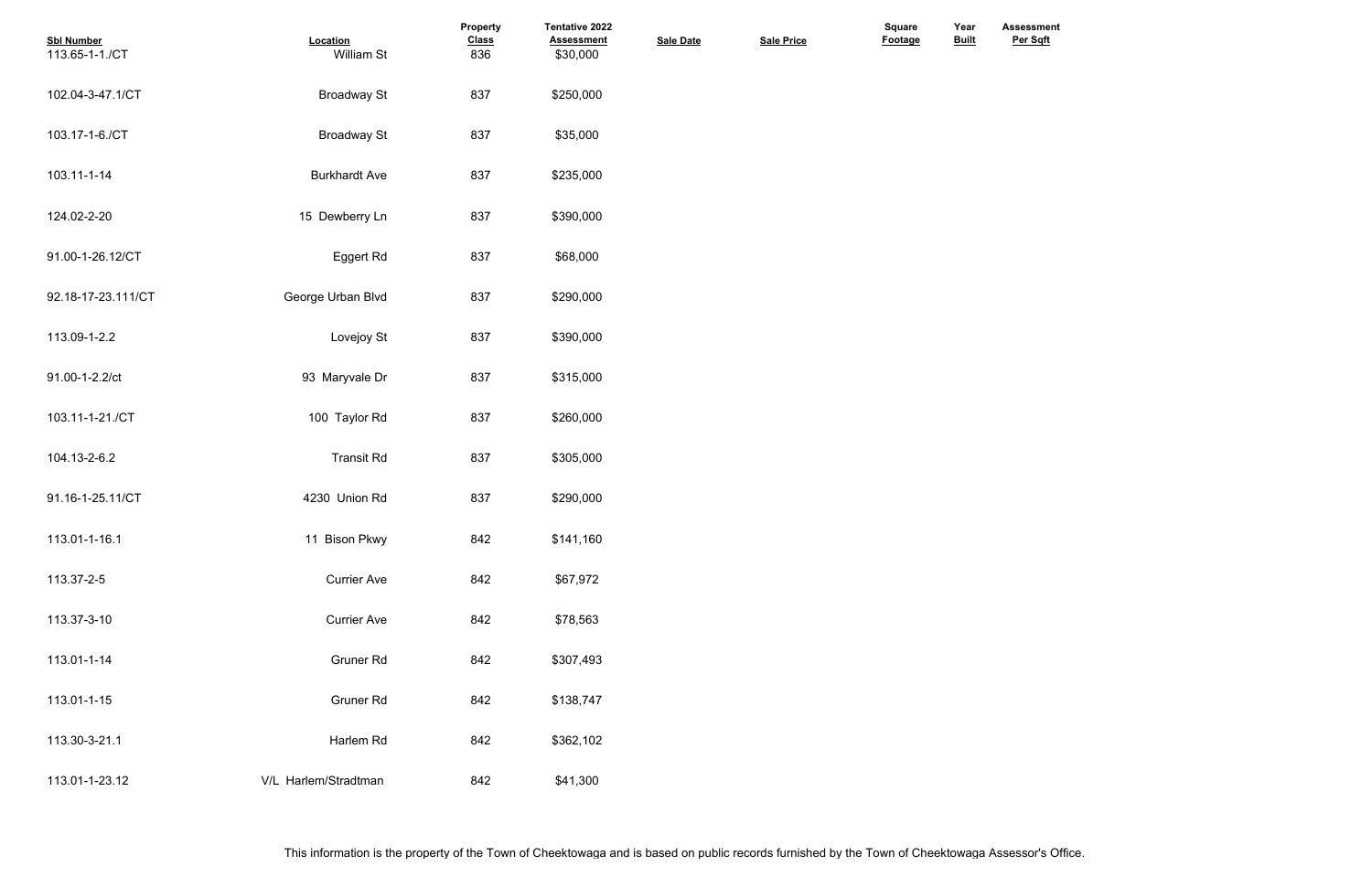| <b>Sbl Number</b><br>113.13-1-4.211 | Location<br>V/L Harlem/Stradtman Rd | Property<br><b>Class</b><br>842 | Tentative 2022<br><b>Assessment</b><br>\$3,300 | <b>Sale Date</b> | <b>Sale Price</b> | <b>Square</b><br>Footage | Year<br><b>Built</b> | Assessme<br>Per Sqft |
|-------------------------------------|-------------------------------------|---------------------------------|------------------------------------------------|------------------|-------------------|--------------------------|----------------------|----------------------|
| 113.09-1-1                          | Lovejoy St                          | 842                             | \$551,257                                      |                  |                   |                          |                      |                      |
| 777.00-43-1.1                       | Transportation                      | 842                             | \$15,994,195                                   |                  |                   |                          |                      |                      |
| 777.00-43-1.5                       | Transportation                      | 842                             | \$8,798,412                                    |                  |                   |                          |                      |                      |
| 777.00-43-1.6                       | Transportation                      | 842                             | \$4,399,207                                    |                  |                   |                          |                      |                      |
| 777.00-43-2.1                       | Transportation                      | 842                             | \$1,652,967                                    |                  |                   |                          |                      |                      |
| 777.00-43-2.4                       | Transportation                      | 842                             | \$1,883,275                                    |                  |                   |                          |                      |                      |
| 777.00-43-2.6                       | Transportation                      | 842                             | \$894,473                                      |                  |                   |                          |                      |                      |
| 777.00-46-1.1                       | Transportation                      | 842                             | \$1,783,708                                    |                  |                   |                          |                      |                      |
| 777.00-46-1.5                       | Transportation                      | 842                             | \$10,122,262                                   |                  |                   |                          |                      |                      |
| 777.00-46-2.1                       | Transportation                      | 842                             | \$3,463,360                                    |                  |                   |                          |                      |                      |
| 777.00-46-3.1                       | Transportation                      | 842                             | \$7,068,990                                    |                  |                   |                          |                      |                      |
| 92.17-5-15.1                        | Dick Rd                             | 843                             | \$68,000                                       |                  |                   |                          |                      |                      |
| 103.14-4-3                          | 55 Dick Rd                          | 843                             | \$770,000                                      |                  |                   | 9,272                    | 1991                 | \$83.05              |
| 666.00-43-1                         | Non Transportation                  | 843                             | \$93,976                                       |                  |                   |                          |                      |                      |
| 666.00-43-2.1                       | Non Transportation                  | 843                             | \$103,976                                      |                  |                   |                          |                      |                      |
| 666.00-43-2.4                       | Non Transportation                  | 843                             | \$118,795                                      |                  |                   |                          |                      |                      |
| 666.00-43-2.6                       | Non Transportation                  | 843                             | \$54,699                                       |                  |                   |                          |                      |                      |
| 666.00-43-3                         | Non Transportation                  | 843                             | \$63,976                                       |                  |                   |                          |                      |                      |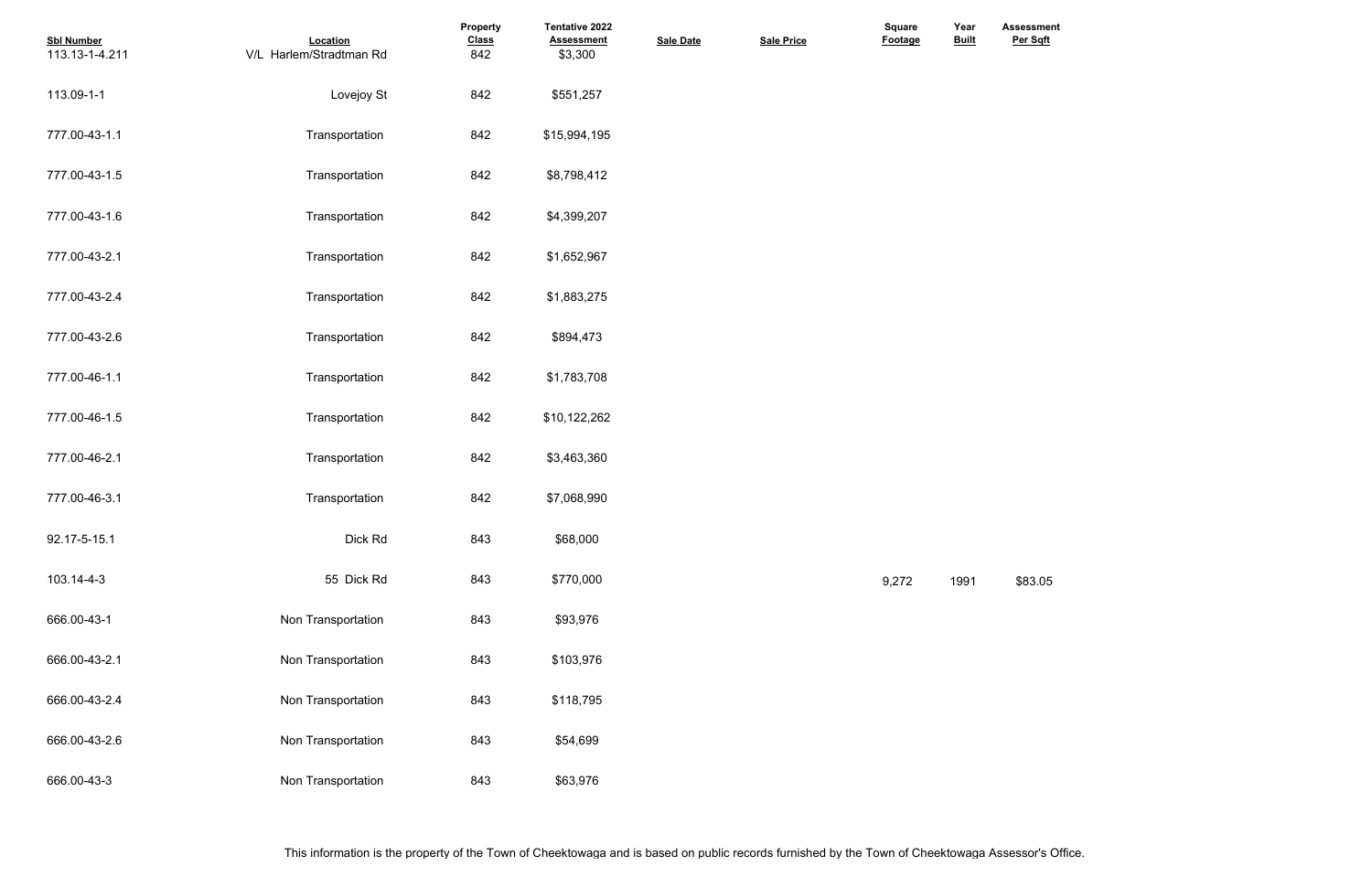| <b>Sbl Number</b><br>103.12-11-7.1 | Location<br>Walden Ave         | Property<br><b>Class</b><br>843 | Tentative 2022<br><b>Assessment</b><br>\$16,400 | <b>Sale Date</b> | <b>Sale Price</b> | <b>Square</b><br><b>Footage</b> | Year<br><b>Built</b> | <b>Assessment</b><br>Per Sqft |
|------------------------------------|--------------------------------|---------------------------------|-------------------------------------------------|------------------|-------------------|---------------------------------|----------------------|-------------------------------|
| 91.16-5-14                         | Aberdeen St                    | 844                             | \$69,000                                        |                  |                   |                                 |                      |                               |
| 81.04-1-2                          | Aero Dr                        | 844                             | \$8,190,000                                     |                  |                   | 1,260                           | 2016                 | \$6,500.00                    |
| 92.01-1-3.1/D                      | ${\sf N}$<br>N Airport Dr      | 844                             | \$2,310,000                                     |                  |                   | 25,420                          | 1988                 | \$90.87                       |
| 92.01-1-3.1/M                      | ${\sf N}$<br>N Airport Dr      | 844                             | \$6,810,000                                     |                  |                   | 42,636                          | 1993                 | \$159.72                      |
| 92.01-1-3.1/C                      | $\mathsf{N}$<br>1 N Airport Dr | 844                             | \$5,780,000                                     |                  |                   | 62,160                          | 1969                 | \$92.99                       |
| 92.02-1-16.2                       | Amherst Villa Rd               | 844                             | \$920,000                                       |                  |                   |                                 |                      |                               |
| 91.16-4-10.1                       | <b>Arthur St</b>               | 844                             | \$420,000                                       |                  |                   |                                 |                      |                               |
| 91.16-7-8.1                        | <b>Broad St</b>                | 844                             | \$550,000                                       |                  |                   |                                 |                      |                               |
| 92.02-1-16.1                       | Genesee St                     | 844                             | \$25,410,000                                    |                  |                   |                                 |                      |                               |
| 92.02-1-16.1/A                     | Genesee St                     | 844                             | \$8,410,000                                     |                  |                   |                                 |                      |                               |
| 92.13-2-1.1                        | Genesee St                     | 844                             | \$410,000                                       |                  |                   |                                 |                      |                               |
| 92.13-3-1.1                        | Genesee St                     | 844                             | \$760,000                                       |                  |                   |                                 |                      |                               |
| 92.01-1-3.11                       | 4200 Genesee St                | 844                             | \$242,550,000                                   |                  |                   | 850,116                         | 1997                 | \$285.31                      |
| 92.02-1-14.1                       | 195 Holtz Dr                   | 844                             | \$955,000                                       |                  |                   | 13,040                          | 1994                 | \$73.24                       |
| 113.65-1-3                         | Ceil Dr                        | 851                             | \$7,200                                         |                  |                   |                                 |                      |                               |
| 103.18-1-4.1                       | Indian Rd                      | 852                             | \$20,600                                        |                  |                   |                                 |                      |                               |
| 103.20-1-13.2                      | Borden Rd                      | 853                             | \$800,000                                       |                  |                   | 6,090                           | 1998                 | \$131.36                      |
| 114.16-8-11                        | Borden Rd                      | 853                             | \$3,000                                         |                  |                   |                                 |                      |                               |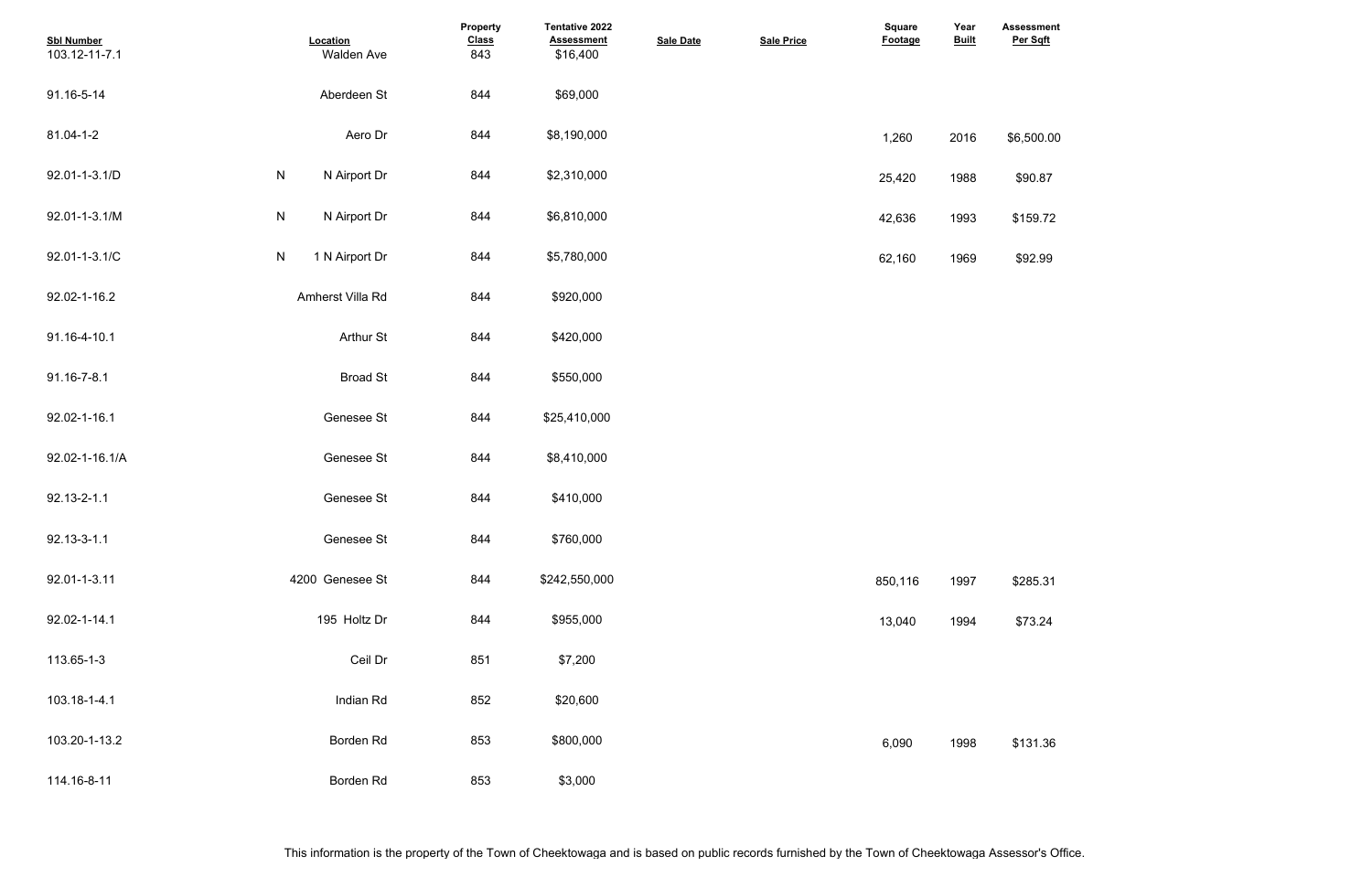| <b>Sbl Number</b><br>113.15-2-4 | Location<br>Cayuga Creek Rd | Property<br><b>Class</b><br>853 | Tentative 2022<br><b>Assessment</b><br>\$135,000 | <b>Sale Date</b> | <b>Sale Price</b> | Square<br><b>Footage</b><br>3,195 | Year<br><b>Built</b><br>1950 | <b>Assessmer</b><br>Per Sqft<br>\$42.25 |
|---------------------------------|-----------------------------|---------------------------------|--------------------------------------------------|------------------|-------------------|-----------------------------------|------------------------------|-----------------------------------------|
| 102.06-1-9.1                    | 171 Central Blvd            | 853                             | \$19,500,000                                     |                  |                   | 37,734                            | 1959                         | \$516.78                                |
| 80.20-2-1                       | Ellen Dr                    | 853                             | \$28,000                                         |                  |                   | 324                               | 1942                         | \$86.42                                 |
| 91.18-12-32                     | George Urban Blvd           | 853                             | \$86,000                                         |                  |                   | 990                               | 1957                         | \$86.87                                 |
| 113.20-1-19.2                   | 2400 Union Rd               | 853                             | \$52,000                                         |                  |                   |                                   |                              |                                         |
| 555.00-11-1.1                   | <b>Special Franchise</b>    | 861                             | \$9,272,600                                      |                  |                   |                                   |                              |                                         |
| 555.00-11-1.2                   | <b>Special Franchise</b>    | 861                             | \$7,994,253                                      |                  |                   |                                   |                              |                                         |
| 555.00-11-1.3                   | <b>Special Franchise</b>    | 861                             | \$3,489,458                                      |                  |                   |                                   |                              |                                         |
| 555.00-11-1.4                   | <b>Special Franchise</b>    | 861                             | \$2,669,848                                      |                  |                   |                                   |                              |                                         |
| 555.00-11-1.5                   | <b>Special Franchise</b>    | 861                             | \$2,455,771                                      |                  |                   |                                   |                              |                                         |
| 555.00-11-1.6                   | <b>Special Franchise</b>    | 861                             | \$1,513,831                                      |                  |                   |                                   |                              |                                         |
| 555.00-11-1.7                   | <b>Special Franchise</b>    | 861                             | \$67,281                                         |                  |                   |                                   |                              |                                         |
| 555.00-11-1.8                   | <b>Special Franchise</b>    | 861                             | \$3,119,411                                      |                  |                   |                                   |                              |                                         |
| 555.00-11-2.1                   | <b>Special Franchise</b>    | 861                             | \$468,955                                        |                  |                   |                                   |                              |                                         |
| 555.00-11-2.2                   | <b>Special Franchise</b>    | 861                             | \$1,071,136                                      |                  |                   |                                   |                              |                                         |
| 555.00-11-2.4                   | <b>Special Franchise</b>    | 861                             | \$1,584,500                                      |                  |                   |                                   |                              |                                         |
| 555.00-11-2.6                   | <b>Special Franchise</b>    | 861                             | \$1,316,273                                      |                  |                   |                                   |                              |                                         |
| 555.00-11-3                     | <b>Special Franchise</b>    | 861                             | \$1,630,253                                      |                  |                   |                                   |                              |                                         |
| 555.00-11-4                     | <b>Special Franchise</b>    | 861                             | \$18,515                                         |                  |                   |                                   |                              |                                         |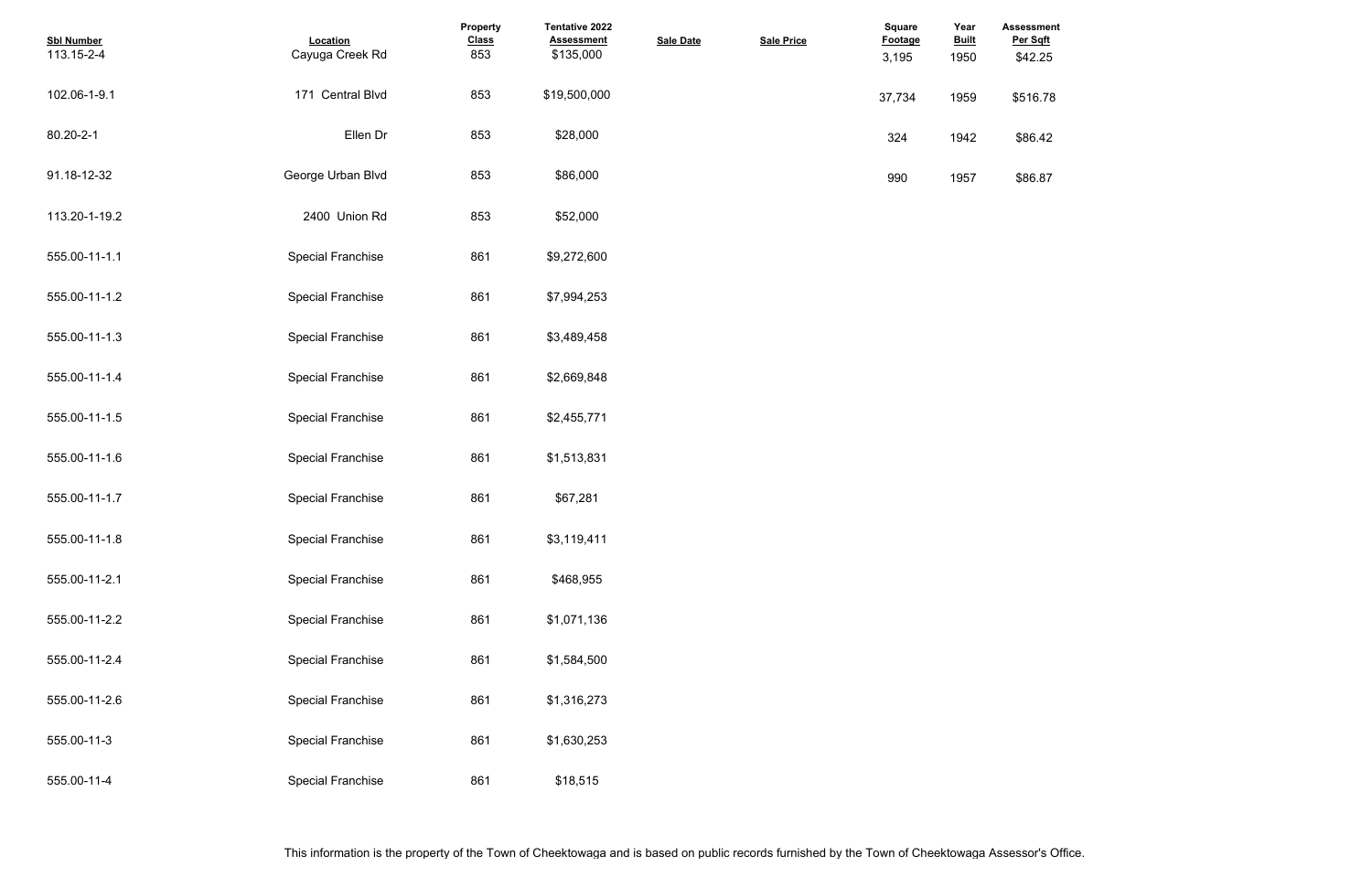| <b>Sbl Number</b><br>555.00-12-1.1 | Location<br><b>Special Franchise</b> | Property<br><b>Class</b><br>861 | <b>Tentative 2022</b><br><b>Assessment</b><br>\$3,010,013 | <b>Sale Date</b> | <b>Sale Price</b> | Square<br><b>Footage</b> | Year<br><b>Built</b> |  |
|------------------------------------|--------------------------------------|---------------------------------|-----------------------------------------------------------|------------------|-------------------|--------------------------|----------------------|--|
| 555.00-12-1.2                      | <b>Special Franchise</b>             | 861                             | \$2,595,044                                               |                  |                   |                          |                      |  |
| 555.00-12-1.3                      | <b>Special Franchise</b>             | 861                             | \$1,132,726                                               |                  |                   |                          |                      |  |
| 555.00-12-1.4                      | <b>Special Franchise</b>             | 861                             | \$866,669                                                 |                  |                   |                          |                      |  |
| 555.00-12-1.5                      | <b>Special Franchise</b>             | 861                             | \$797,177                                                 |                  |                   |                          |                      |  |
| 555.00-12-1.6                      | <b>Special Franchise</b>             | 861                             | \$491,410                                                 |                  |                   |                          |                      |  |
| 555.00-12-1.8                      | <b>Special Franchise</b>             | 861                             | \$1,034,444                                               |                  |                   |                          |                      |  |
| 555.00-12-2.1                      | <b>Special Franchise</b>             | 861                             | \$16,025                                                  |                  |                   |                          |                      |  |
| 555.00-12-2.2                      | <b>Special Franchise</b>             | 861                             | \$36,603                                                  |                  |                   |                          |                      |  |
| 555.00-12-2.4                      | <b>Special Franchise</b>             | 861                             | \$54,146                                                  |                  |                   |                          |                      |  |
| 555.00-12-2.6                      | <b>Special Franchise</b>             | 861                             | \$44,980                                                  |                  |                   |                          |                      |  |
| 555.00-12-3                        | <b>Special Franchise</b>             | 861                             | \$231                                                     |                  |                   |                          |                      |  |
| 555.00-12-4                        | <b>Special Franchise</b>             | 861                             | \$21,980                                                  |                  |                   |                          |                      |  |
| 555.00-13-1.1                      | <b>Special Franchise</b>             | 861                             | \$2,755,402                                               |                  |                   |                          |                      |  |
| 555.00-13-1.2                      | <b>Special Franchise</b>             | 861                             | \$2,375,534                                               |                  |                   |                          |                      |  |
| 555.00-13-1.3                      | <b>Special Franchise</b>             | 861                             | \$1,036,911                                               |                  |                   |                          |                      |  |
| 555.00-13-1.4                      | <b>Special Franchise</b>             | 861                             | \$793,359                                                 |                  |                   |                          |                      |  |
| 555.00-13-1.5                      | <b>Special Franchise</b>             | 861                             | \$729,745                                                 |                  |                   |                          |                      |  |
| 555.00-13-1.6                      | <b>Special Franchise</b>             | 861                             | \$449,843                                                 |                  |                   |                          |                      |  |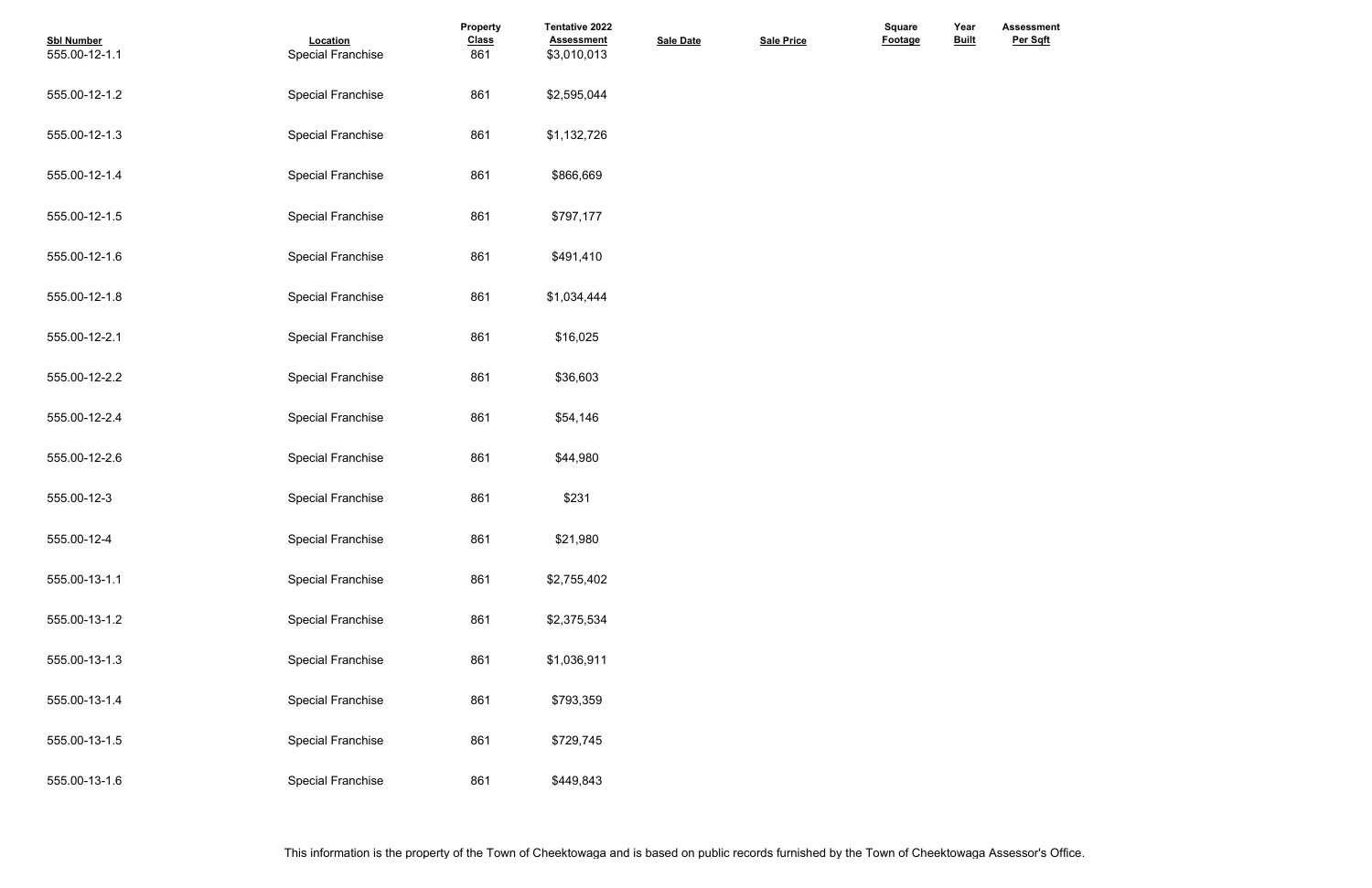| <b>Sbl Number</b><br>555.00-13-1.7 | Location<br><b>Special Franchise</b> | Property<br><b>Class</b><br>861 | <b>Tentative 2022</b><br><b>Assessment</b><br>\$19,993 | <b>Sale Date</b> | <b>Sale Price</b> | Square<br>Footage | Year<br><b>Built</b> |  |
|------------------------------------|--------------------------------------|---------------------------------|--------------------------------------------------------|------------------|-------------------|-------------------|----------------------|--|
| 555.00-13-1.8                      | <b>Special Franchise</b>             | 861                             | \$926,950                                              |                  |                   |                   |                      |  |
| 555.00-13-2.1                      | <b>Special Franchise</b>             | 861                             | \$229,769                                              |                  |                   |                   |                      |  |
| 555.00-13-2.2                      | <b>Special Franchise</b>             | 861                             | \$524,813                                              |                  |                   |                   |                      |  |
| 555.00-13-2.4                      | <b>Special Franchise</b>             | 861                             | \$776,340                                              |                  |                   |                   |                      |  |
| 555.00-13-2.6                      | <b>Special Franchise</b>             | 861                             | \$644,918                                              |                  |                   |                   |                      |  |
| 555.00-13-3                        | <b>Special Franchise</b>             | 861                             | \$640,834                                              |                  |                   |                   |                      |  |
| 555.00-92-2.1                      | <b>Special Franchies</b>             | 866                             | \$44                                                   |                  |                   |                   |                      |  |
| 555.00-92-2.2                      | <b>Special Franchies</b>             | 866                             | \$100                                                  |                  |                   |                   |                      |  |
| 555.00-92-2.4                      | <b>Special Franchies</b>             | 866                             | \$148                                                  |                  |                   |                   |                      |  |
| 555.00-92-2.6                      | <b>Special Franchies</b>             | 866                             | \$122                                                  |                  |                   |                   |                      |  |
| 555.00-16-1                        | <b>Special Franchise</b>             | 866                             | \$14,202                                               |                  |                   |                   |                      |  |
| 555.00-16-10                       | <b>Special Franchise</b>             | 866                             | \$4,882                                                |                  |                   |                   |                      |  |
| 555.00-16-2                        | <b>Special Franchise</b>             | 866                             | \$12,244                                               |                  |                   |                   |                      |  |
| 555.00-16-3                        | <b>Special Franchise</b>             | 866                             | \$1,237                                                |                  |                   |                   |                      |  |
| 555.00-16-4                        | <b>Special Franchise</b>             | 866                             | \$66,323                                               |                  |                   |                   |                      |  |
| 555.00-16-5                        | <b>Special Franchise</b>             | 866                             | \$5,345                                                |                  |                   |                   |                      |  |
| 555.00-16-6                        | <b>Special Franchise</b>             | 866                             | \$4,089                                                |                  |                   |                   |                      |  |
| 555.00-16-7                        | <b>Special Franchise</b>             | 866                             | \$3,761                                                |                  |                   |                   |                      |  |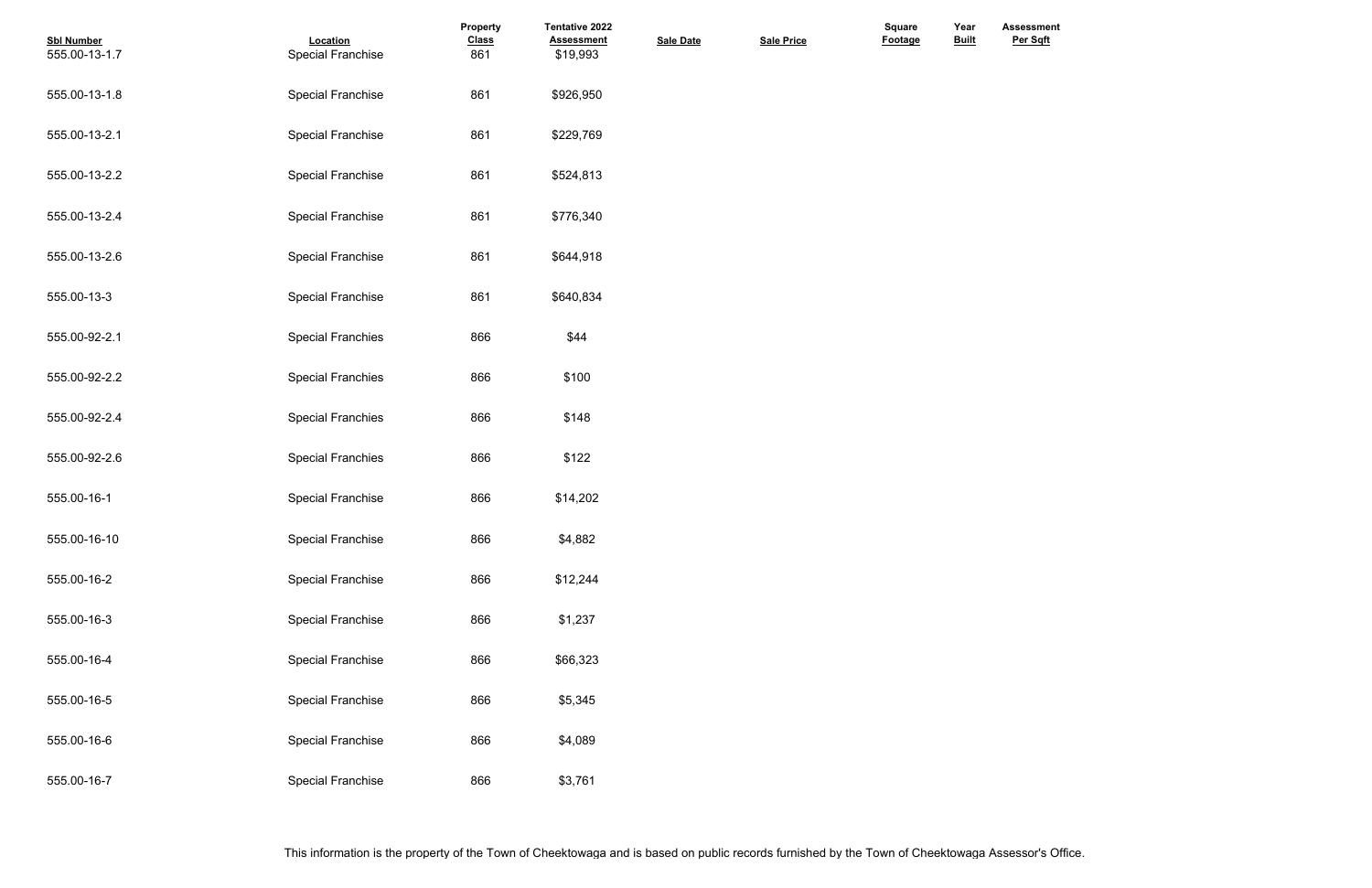| <b>Sbl Number</b><br>555.00-16-8 | Location<br><b>Special Franchise</b> | Property<br><b>Class</b><br>866 | Tentative 2022<br><b>Assessment</b><br>\$2,319 | <b>Sale Date</b> | <b>Sale Price</b> | Square<br>Footage | Year<br><b>Built</b> |  |
|----------------------------------|--------------------------------------|---------------------------------|------------------------------------------------|------------------|-------------------|-------------------|----------------------|--|
| 555.00-17-1                      | <b>Special Franchise</b>             | 866                             | \$28,744                                       |                  |                   |                   |                      |  |
| 555.00-17-2                      | <b>Special Franchise</b>             | 866                             | \$24,781                                       |                  |                   |                   |                      |  |
| 555.00-17-3                      | <b>Special Franchise</b>             | 866                             | \$10,817                                       |                  |                   |                   |                      |  |
| 555.00-17-4                      | <b>Special Franchise</b>             | 866                             | \$8,276                                        |                  |                   |                   |                      |  |
| 555.00-17-5                      | <b>Special Franchise</b>             | 866                             | \$7,613                                        |                  |                   |                   |                      |  |
| 555.00-17-6                      | <b>Special Franchise</b>             | 866                             | \$4,693                                        |                  |                   |                   |                      |  |
| 555.00-17-7                      | <b>Special Franchise</b>             | 866                             | \$209                                          |                  |                   |                   |                      |  |
| 555.00-17-8                      | <b>Special Franchise</b>             | 866                             | \$9,668                                        |                  |                   |                   |                      |  |
| 555.00-65-1.1                    | <b>Special Franchise</b>             | 866                             | \$1,401,779                                    |                  |                   |                   |                      |  |
| 555.00-65-1.2                    | <b>Special Franchise</b>             | 866                             | \$1,208,526                                    |                  |                   |                   |                      |  |
| 555.00-65-1.3                    | <b>Special Franchise</b>             | 866                             | \$527,516                                      |                  |                   |                   |                      |  |
| 555.00-65-1.4                    | <b>Special Franchise</b>             | 866                             | \$403,612                                      |                  |                   |                   |                      |  |
| 555.00-65-1.5                    | <b>Special Franchise</b>             | 866                             | \$371,249                                      |                  |                   |                   |                      |  |
| 555.00-65-1.6                    | <b>Special Franchise</b>             | 866                             | \$228,852                                      |                  |                   |                   |                      |  |
| 555.00-65-1.7                    | <b>Special Franchise</b>             | 866                             | \$10,171                                       |                  |                   |                   |                      |  |
| 555.00-65-1.8                    | <b>Special Franchise</b>             | 866                             | \$471,576                                      |                  |                   |                   |                      |  |
| 555.00-65-2.1                    | <b>Special Franchise</b>             | 866                             | \$120,908                                      |                  |                   |                   |                      |  |
| 555.00-65-2.2                    | Special Franchise                    | 866                             | \$276,164                                      |                  |                   |                   |                      |  |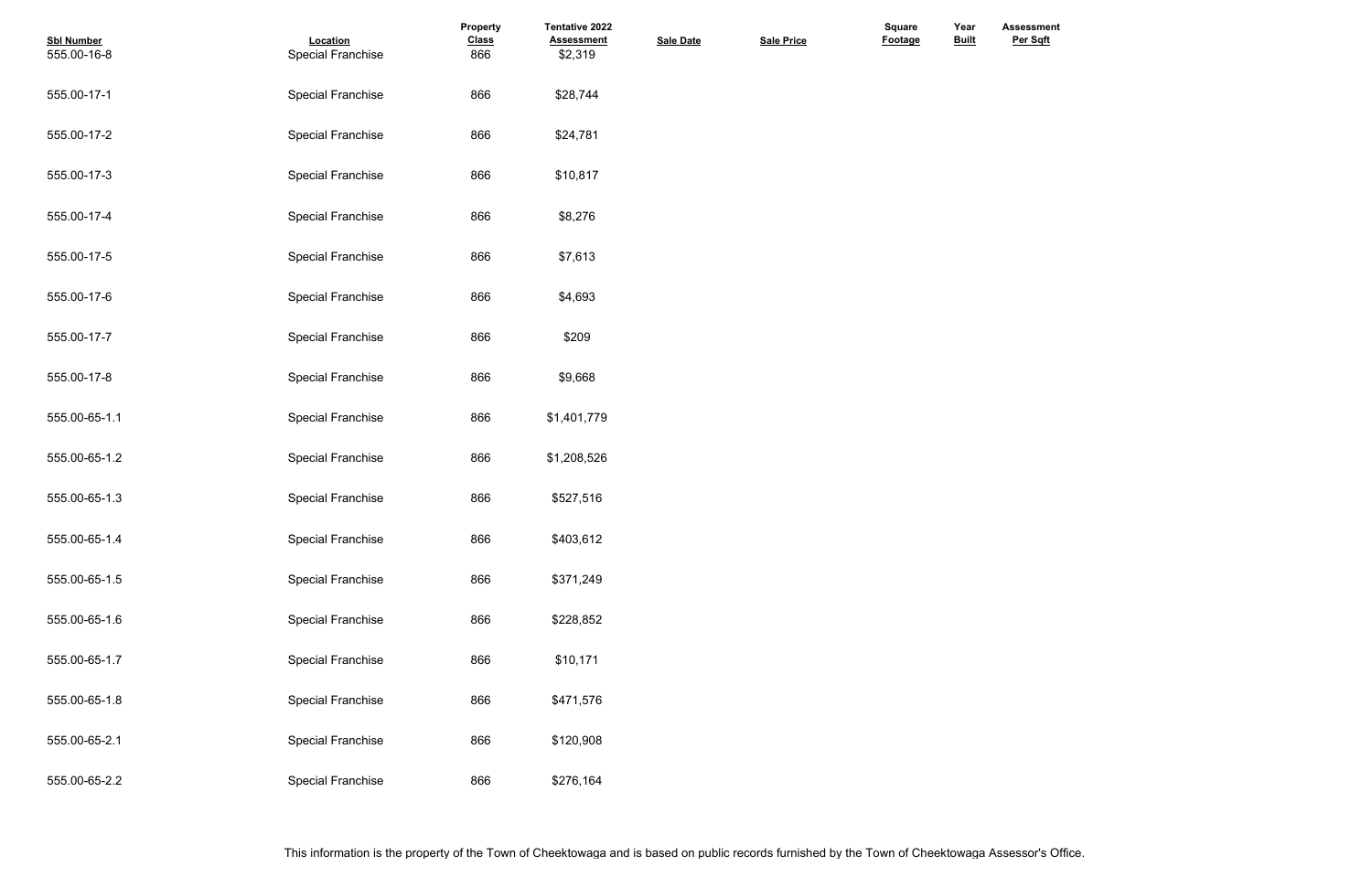| <b>Sbl Number</b><br>555.00-65-2.4 | Location<br><b>Special Franchise</b> | <b>Property</b><br><b>Class</b><br>866 | <b>Tentative 2022</b><br><b>Assessment</b><br>\$408,521 | <b>Sale Date</b> | <b>Sale Price</b> | <b>Square</b><br>Footage | Year<br><b>Built</b> |
|------------------------------------|--------------------------------------|----------------------------------------|---------------------------------------------------------|------------------|-------------------|--------------------------|----------------------|
| 555.00-65-2.6                      | <b>Special Franchise</b>             | 866                                    | \$339,365                                               |                  |                   |                          |                      |
| 555.00-65-3                        | <b>Special Franchise</b>             | 866                                    | \$120,684                                               |                  |                   |                          |                      |
| 555.00-65-4                        | <b>Special Franchise</b>             | 866                                    | \$66,956                                                |                  |                   |                          |                      |
| 555.00-85-1                        | <b>Special Franchise</b>             | 866                                    | \$4,907                                                 |                  |                   |                          |                      |
| 555.00-85-2                        | <b>Special Franchise</b>             | 866                                    | \$4,230                                                 |                  |                   |                          |                      |
| 555.00-85-3                        | <b>Special Franchise</b>             | 866                                    | \$1,846                                                 |                  |                   |                          |                      |
| 555.00-85-4                        | <b>Special Franchise</b>             | 866                                    | \$1,413                                                 |                  |                   |                          |                      |
| 555.00-85-5                        | <b>Special Franchise</b>             | 866                                    | \$1,299                                                 |                  |                   |                          |                      |
| 555.00-85-6                        | <b>Special Franchise</b>             | 866                                    | \$801                                                   |                  |                   |                          |                      |
| 555.00-85-7                        | <b>Special Franchise</b>             | 866                                    | \$36                                                    |                  |                   |                          |                      |
| 555.00-85-8                        | <b>Special Franchise</b>             | 866                                    | \$1,651                                                 |                  |                   |                          |                      |
| 555.00-92-1.1                      | <b>Special Franchise</b>             | 866                                    | \$17,060                                                |                  |                   |                          |                      |
| 555.00-92-1.2                      | <b>Special Franchise</b>             | 866                                    | \$14,708                                                |                  |                   |                          |                      |
| 555.00-92-1.3                      | Special Franchise                    | 866                                    | \$6,420                                                 |                  |                   |                          |                      |
| 555.00-92-1.4                      | <b>Special Franchise</b>             | 866                                    | \$4,912                                                 |                  |                   |                          |                      |
| 555.00-92-1.5                      | <b>Special Franchise</b>             | 866                                    | \$4,518                                                 |                  |                   |                          |                      |
| 555.00-92-1.6                      | <b>Special Franchise</b>             | 866                                    | \$2,785                                                 |                  |                   |                          |                      |
| 555.00-92-1.7                      | <b>Special Franchise</b>             | 866                                    | \$124                                                   |                  |                   |                          |                      |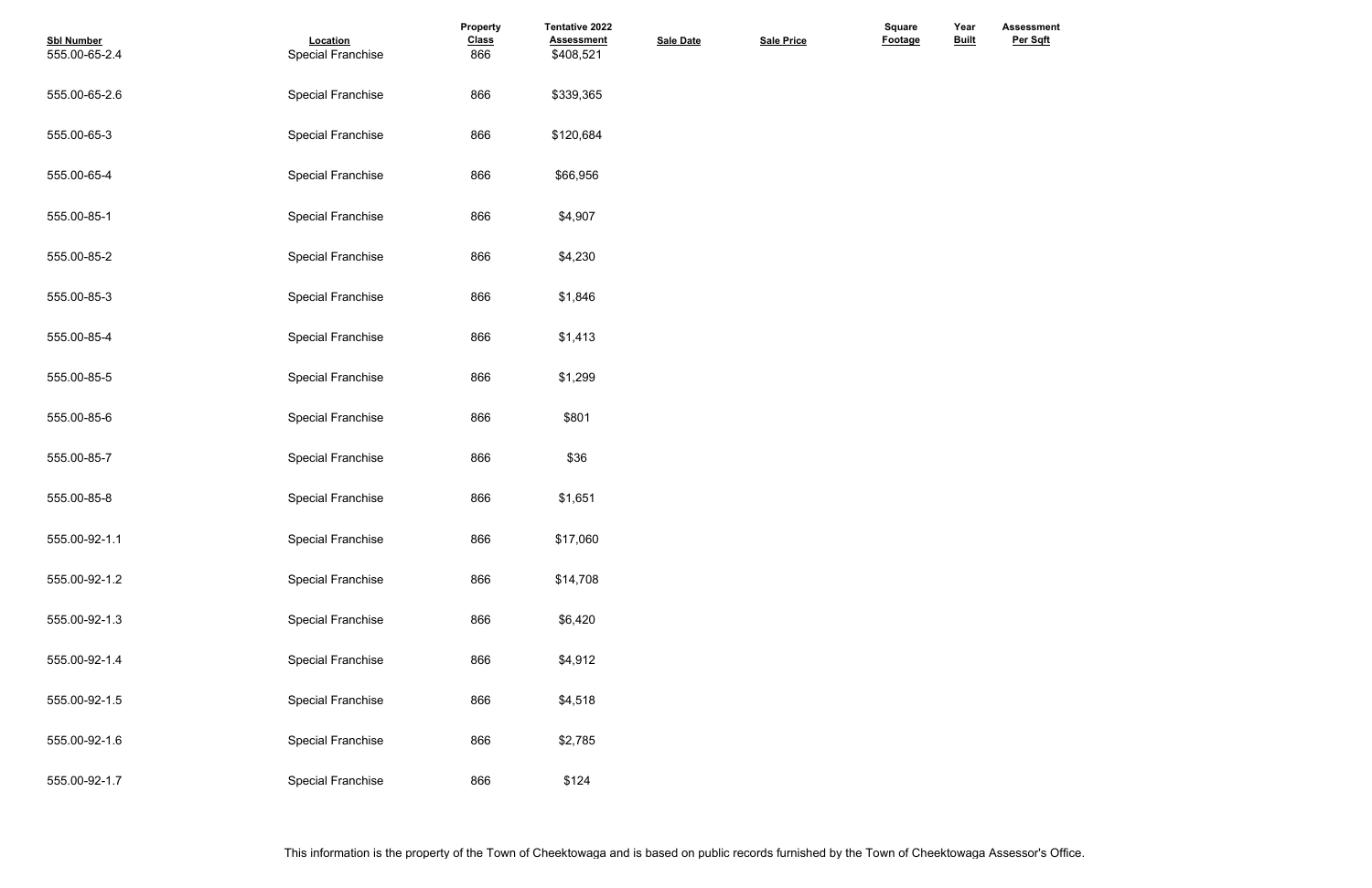| <b>Sbl Number</b><br>555.00-92-1.8 | Location<br><b>Special Franchise</b> | Property<br><b>Class</b><br>866 | <b>Tentative 2022</b><br><b>Assessment</b><br>\$5,739 | <b>Sale Date</b> | <b>Sale Price</b> | Square<br>Footage | Year<br><b>Built</b> |
|------------------------------------|--------------------------------------|---------------------------------|-------------------------------------------------------|------------------|-------------------|-------------------|----------------------|
| 555.00-84-3                        | <b>Special Franchise</b>             | 868                             | \$3,515                                               |                  |                   |                   |                      |
| 555.00-90-1.1                      | <b>Special Franchise</b>             | 869                             | \$516,425                                             |                  |                   |                   |                      |
| 555.00-90-1.2                      | <b>Special Franchise</b>             | 869                             | \$445,229                                             |                  |                   |                   |                      |
| 555.00-90-1.3                      | <b>Special Franchise</b>             | 869                             | \$194,341                                             |                  |                   |                   |                      |
| 555.00-90-1.4                      | <b>Special Franchise</b>             | 869                             | \$148,694                                             |                  |                   |                   |                      |
| 555.00-90-1.5                      | <b>Special Franchise</b>             | 869                             | \$136,771                                             |                  |                   |                   |                      |
| 555.00-90-1.6                      | <b>Special Franchise</b>             | 869                             | \$84,311                                              |                  |                   |                   |                      |
| 555.00-90-1.7                      | <b>Special Franchise</b>             | 869                             | \$3,747                                               |                  |                   |                   |                      |
| 555.00-90-1.8                      | <b>Special Franchise</b>             | 869                             | \$173,731                                             |                  |                   |                   |                      |
| 555.00-90-2.2                      | <b>Special Franchise</b>             | 869                             | \$21,726                                              |                  |                   |                   |                      |
| 555.00-90-2.4                      | <b>Special Franchise</b>             | 869                             | \$49,625                                              |                  |                   |                   |                      |
| 555.00-90-2.6                      | <b>Special Franchise</b>             | 869                             | \$73,409                                              |                  |                   |                   |                      |
| 555.00-90-2.7                      | <b>Special Franchise</b>             | 869                             | \$60,982                                              |                  |                   |                   |                      |
| 555.00-90-3                        | <b>Special Franchise</b>             | 869                             | \$14,119                                              |                  |                   |                   |                      |
| 102.04-1-16                        | Dale Rd                              | 872                             | \$1,465,199                                           |                  |                   |                   |                      |
| 102.04-1-14                        | 1880 Dale Rd                         | 872                             | \$4,473,968                                           |                  |                   |                   |                      |
| 103.14-2-3                         | 570 Ellicott Rd                      | 872                             | \$216,690                                             |                  |                   |                   |                      |
| 630.089-9999-132.350/120L          | Galleria                             | 872                             | \$97,930                                              |                  |                   |                   |                      |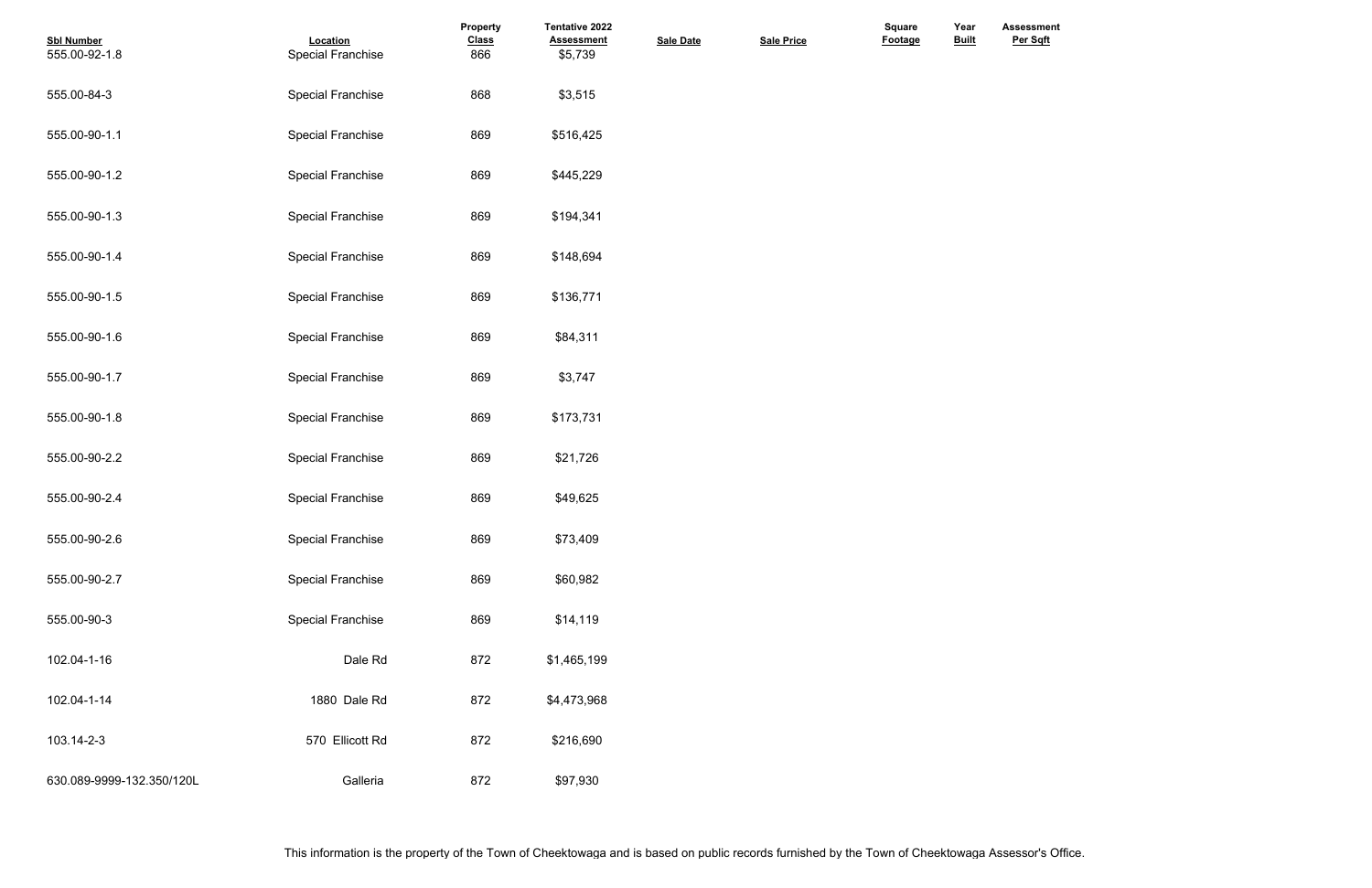| <b>Sbl Number</b><br>103.07-8-10 | Location<br>George Urban Blvd | <b>Property</b><br><b>Class</b><br>872 | Tentative 2022<br><b>Assessment</b><br>\$22,000 | <b>Sale Date</b> | <b>Sale Price</b> | Square<br><b>Footage</b> | Year<br><b>Built</b> |  |
|----------------------------------|-------------------------------|----------------------------------------|-------------------------------------------------|------------------|-------------------|--------------------------|----------------------|--|
| 102.07-5-2                       | 555 George Urban Blvd         | 872                                    | \$85,927                                        |                  |                   |                          |                      |  |
| 102.07-5-2./A                    | 555 George Urban Blvd         | 872                                    | \$710,719                                       |                  |                   |                          |                      |  |
| 92.17-5-16                       | 130 Homeworth Pkwy            | 872                                    | \$1,210,429                                     |                  |                   |                          |                      |  |
| 114.18-1-3                       | 529 Losson Rd                 | 872                                    | \$2,811,264                                     |                  |                   |                          |                      |  |
| 92.02-3-1                        | 775 Rein Rd                   | 872                                    | \$959,956                                       |                  |                   |                          |                      |  |
| 113.02-1-2./B                    | 713614 Substa & Building      | 872                                    | \$18,119                                        |                  |                   |                          |                      |  |
| 104.13-2-2                       | 1764 Substa Build & Land      | 872                                    | \$355,696                                       |                  |                   |                          |                      |  |
| 102.04-1-15                      | 1883 Substa Build & Land      | 872                                    | \$1,007,462                                     |                  |                   |                          |                      |  |
| 92.03-1-12                       | 713088 Substa Build & Land    | 872                                    | \$357,471                                       |                  |                   |                          |                      |  |
| 103.14-4-7                       | 3600 Substa.build Land        | 872                                    | \$1,538,208                                     |                  |                   |                          |                      |  |
| 91.07-1-20                       | 31 Substation Building & Land | 872                                    | \$948,065                                       |                  |                   |                          |                      |  |
| 113.08-1-1.1/A                   | 713066 Substation Only        | 872                                    | \$23,757                                        |                  |                   |                          |                      |  |
| 103.14-2-20./A                   | 713092 Substation Only        | 872                                    | \$183,279                                       |                  |                   |                          |                      |  |
| 113.01-1-28./A                   | 713800 Substation Only        | 872                                    | \$21,589                                        |                  |                   |                          |                      |  |
| 113.64-4-3                       | 2777 William St               | 872                                    | \$289,498                                       |                  |                   |                          |                      |  |
| 630.089-9999-123.700/204O        | gas improvement               | 873                                    | \$24,505                                        |                  |                   |                          |                      |  |
| 630.001-9999-123.700/201O        | <b>Outside Plant</b>          | 873                                    | \$8,727                                         |                  |                   |                          |                      |  |
| 630.003-9999-123.700/200N        | <b>Outside Plant</b>          | 873                                    | \$8,880                                         |                  |                   |                          |                      |  |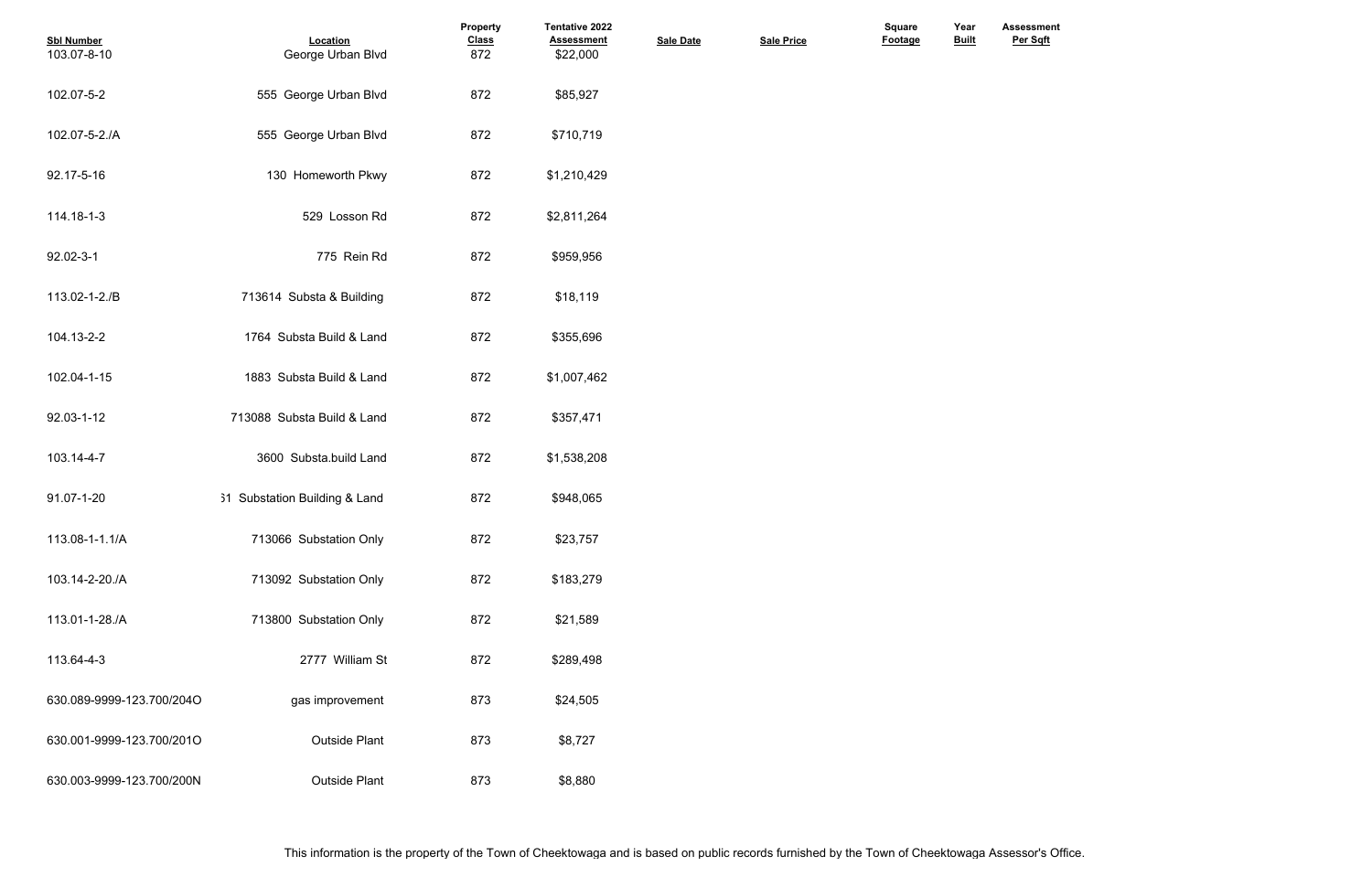| <b>Sbl Number</b><br>630.003-9999-123.700/200Z | Location<br><b>Outside Plant</b> | Property<br><b>Class</b><br>873 | Tentative 2022<br><b>Assessment</b><br>\$8,237 | <b>Sale Date</b> | <b>Sale Price</b> | <b>Square</b><br>Footage | Year<br><b>Built</b> |  |
|------------------------------------------------|----------------------------------|---------------------------------|------------------------------------------------|------------------|-------------------|--------------------------|----------------------|--|
| 630.089-9999-123.700/202K                      | <b>Outside Plant</b>             | 873                             | \$150,159                                      |                  |                   |                          |                      |  |
| 630.003-9999-131.600/101K                      | 5036 Transmission Line           | 874                             | \$48,970                                       |                  |                   |                          |                      |  |
| 103.15-1-18                                    | <b>Broadway St</b>               | 882                             | \$21,500                                       |                  |                   |                          |                      |  |
| 103.15-1-20                                    | <b>Broadway St</b>               | 882                             | \$16,700                                       |                  |                   |                          |                      |  |
| 103.16-1-1                                     | <b>Broadway St</b>               | 882                             | \$9,800                                        |                  |                   |                          |                      |  |
| 103.16-1-4                                     | <b>Broadway St</b>               | 882                             | \$39,000                                       |                  |                   |                          |                      |  |
| 103.06-3-26                                    | Candace Ln                       | 882                             | \$60,000                                       |                  |                   |                          |                      |  |
| 113.72-4-1                                     | Cayuga Creek Rd                  | 882                             | \$28,100                                       |                  |                   |                          |                      |  |
| 92.17-4-27                                     | Chapel Ave                       | 882                             | \$6,000                                        |                  |                   |                          |                      |  |
| 92.17-4-28./A                                  | Chapel Ave                       | 882                             | \$2,800                                        |                  |                   |                          |                      |  |
| 103.06-1-35                                    | Dick Rd                          | 882                             | \$150,000                                      |                  |                   |                          |                      |  |
| 102.04-1-31                                    | Duke Rd                          | 882                             | \$5,800                                        |                  |                   |                          |                      |  |
| 102.08-8-8                                     | Ellsworth Dr                     | 882                             | \$13,800                                       |                  |                   |                          |                      |  |
| 92.02-3-2                                      | Genesee St                       | 882                             | \$13,600                                       |                  |                   |                          |                      |  |
| 103.07-1-23                                    | George Urban Blvd                | 882                             | \$26,400                                       |                  |                   |                          |                      |  |
| 103.07-1-24                                    | George Urban Blvd                | 882                             | \$21,400                                       |                  |                   |                          |                      |  |
| 103.07-8-4                                     | George Urban Blvd                | 882                             | \$17,600                                       |                  |                   |                          |                      |  |
| 104.13-2-5                                     | 712266 Land Only                 | 882                             | \$2,000                                        |                  |                   |                          |                      |  |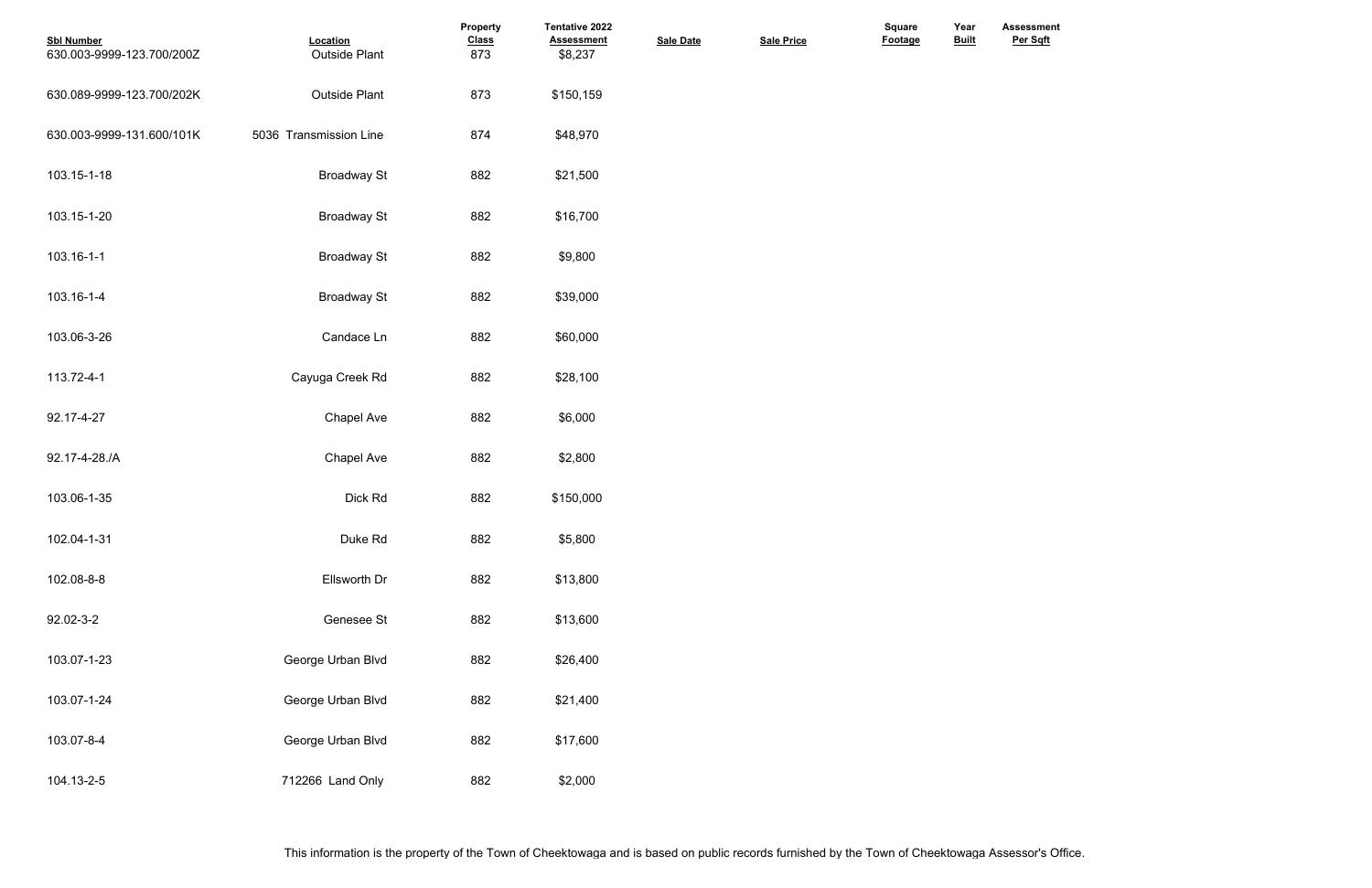| <b>Sbl Number</b><br>103.07-8-11 | Location<br>Madaline Ln    | Property<br><b>Class</b><br>882 | Tentative 2022<br><b>Assessment</b><br>\$41,200 | <b>Sale Date</b> | <b>Sale Price</b> | Square<br>Footage | Year<br><b>Built</b> |  |
|----------------------------------|----------------------------|---------------------------------|-------------------------------------------------|------------------|-------------------|-------------------|----------------------|--|
| 92.09-4-33                       | Maryvale Dr                | 882                             | \$19,500                                        |                  |                   |                   |                      |  |
| 102.08-7-7                       | Nagel Dr                   | 882                             | \$16,800                                        |                  |                   |                   |                      |  |
| 92.17-4-26                       | Orchard PI                 | 882                             | \$4,700                                         |                  |                   |                   |                      |  |
| 630.001-9999-132.350/188O        | <b>Outside Plant</b>       | 882                             | \$1,758                                         |                  |                   |                   |                      |  |
| 630.003-9999-131.600/188Z        | <b>Outside Plant</b>       | 882                             | \$626,535                                       |                  |                   |                   |                      |  |
| 630.003-9999-132.350/122Z        | <b>Outside Plant</b>       | 882                             | \$16,727                                        |                  |                   |                   |                      |  |
| 630.089-9999-131.600/104K        | <b>Outside Plant</b>       | 882                             | \$32,621                                        |                  |                   |                   |                      |  |
| 630.089-9999-132.350/118L        | <b>Outside Plant</b>       | 882                             | \$108,115                                       |                  |                   |                   |                      |  |
| 113.77-1-2                       | Parker St                  | 882                             | \$3,200                                         |                  |                   |                   |                      |  |
| 82.03-4-12                       | Pfohl Rd                   | 882                             | \$9,000                                         |                  |                   |                   |                      |  |
| 92.09-6-8                        | Rogers Dr                  | 882                             | \$3,000                                         |                  |                   |                   |                      |  |
| 92.09-5-18                       | Sandra Dr                  | 882                             | \$5,600                                         |                  |                   |                   |                      |  |
| 92.14-1-41                       | <b>Stanislaus Ave</b>      | 882                             | \$7,600                                         |                  |                   |                   |                      |  |
| 102.04-1-16./A                   | 713497 Substa Build & Land | 882                             | \$53,000                                        |                  |                   |                   |                      |  |
| 113.16-4-1                       | Sunset Dr                  | 882                             | \$3,600                                         |                  |                   |                   |                      |  |
| 82.03-4-13                       | <b>Transit Rd</b>          | 882                             | \$14,100                                        |                  |                   |                   |                      |  |
| 102.02-1-2                       | 712005 Transmission Land   | 882                             | \$200,000                                       |                  |                   |                   |                      |  |
| 102.02-1-3                       | 712005 Transmission Land   | 882                             | \$105,000                                       |                  |                   |                   |                      |  |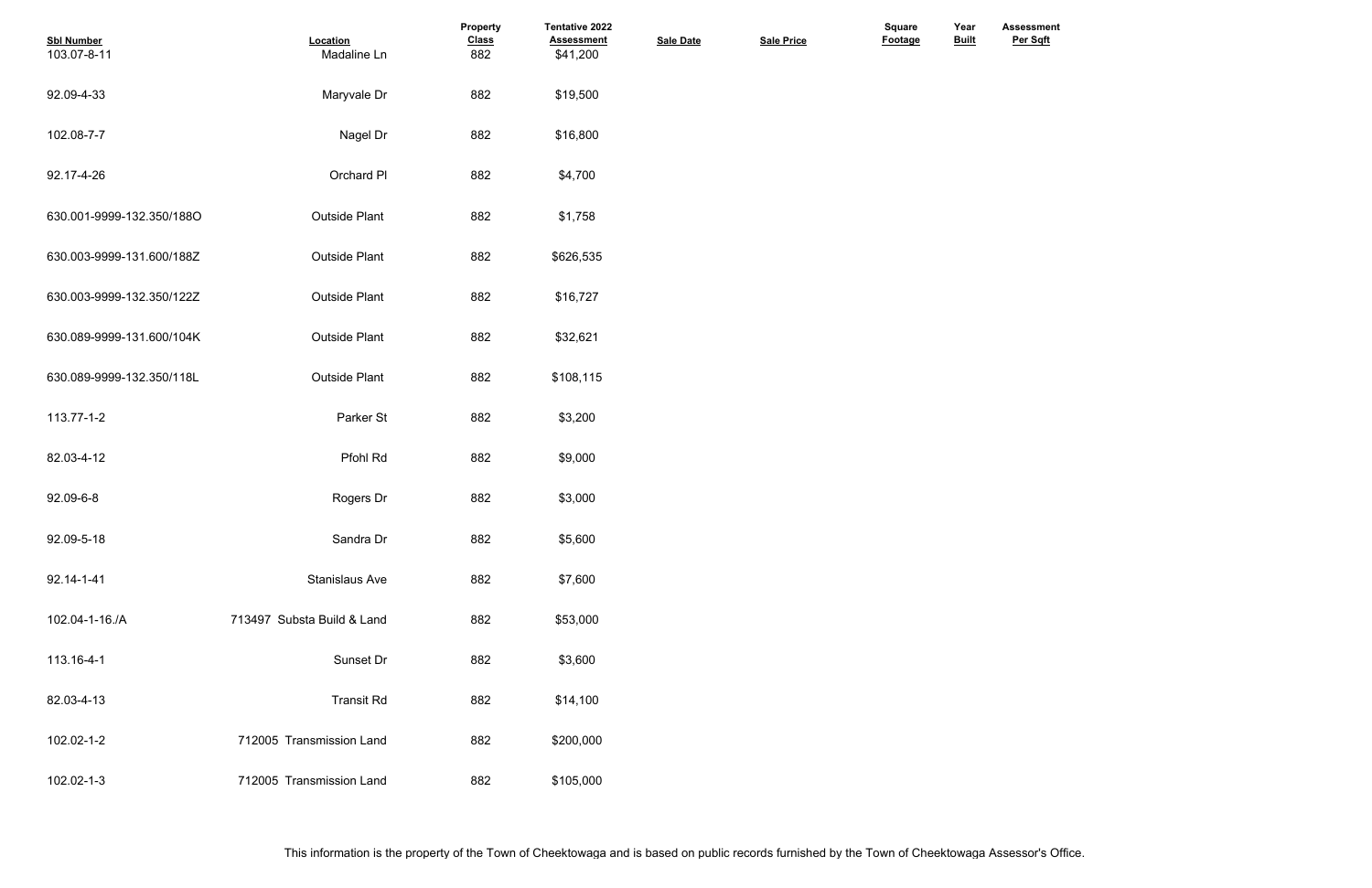| <b>Sbl Number</b><br>102.04-1-12 | Location<br>712005 Transmission Land | <b>Property</b><br><b>Class</b><br>882 | <b>Tentative 2022</b><br><b>Assessment</b><br>\$11,700 | <b>Sale Date</b> | <b>Sale Price</b> | Square<br>Footage | Year<br><b>Built</b> |
|----------------------------------|--------------------------------------|----------------------------------------|--------------------------------------------------------|------------------|-------------------|-------------------|----------------------|
| 102.04-1-13                      | 712005 Transmission Land             | 882                                    | \$11,000                                               |                  |                   |                   |                      |
| 102.04-3-6                       | 712005 Transmission Land             | 882                                    | \$120,000                                              |                  |                   |                   |                      |
| 102.04-3-7.1                     | 712005 Transmission Land             | 882                                    | \$360,000                                              |                  |                   |                   |                      |
| 113.01-1-30                      | 712005 Transmission Land             | 882                                    | \$49,000                                               |                  |                   |                   |                      |
| 113.01-1-31                      | 712005 Transmission Land             | 882                                    | \$105,000                                              |                  |                   |                   |                      |
| 113.57-1-31                      | 712005 Transmission Land             | 882                                    | \$43,500                                               |                  |                   |                   |                      |
| 113.57-1-32                      | 712005 Transmission Land             | 882                                    | \$29,300                                               |                  |                   |                   |                      |
| 113.65-1-1                       | 712005 Transmission Land             | 882                                    | \$42,000                                               |                  |                   |                   |                      |
| 113.80-1-15                      | 712005 Transmission Land             | 882                                    | \$225,000                                              |                  |                   |                   |                      |
| 124.00-5-11                      | 712005 Transmission Land             | 882                                    | \$33,900                                               |                  |                   |                   |                      |
| 80.19-12-1                       | 712005 Transmission Land             | 882                                    | \$77,000                                               |                  |                   |                   |                      |
| 80.19-1-27                       | 712005 Transmission Land             | 882                                    | \$120,000                                              |                  |                   |                   |                      |
| 91.07-1-19                       | 712005 Transmission Land             | 882                                    | \$68,000                                               |                  |                   |                   |                      |
| 91.07-13-2                       | 712005 Transmission Land             | 882                                    | \$82,000                                               |                  |                   |                   |                      |
| 91.11-10-1                       | 712005 Transmission Land             | 882                                    | \$25,900                                               |                  |                   |                   |                      |
| 91.15-2-26                       | 712005 Transmission Land             | 882                                    | \$140,000                                              |                  |                   |                   |                      |
| 91.19-10-1                       | 712005 Transmission Land             | 882                                    | \$105,000                                              |                  |                   |                   |                      |
| $91.19 - 1 - 1$                  | 712005 Transmission Land             | 882                                    | \$24,600                                               |                  |                   |                   |                      |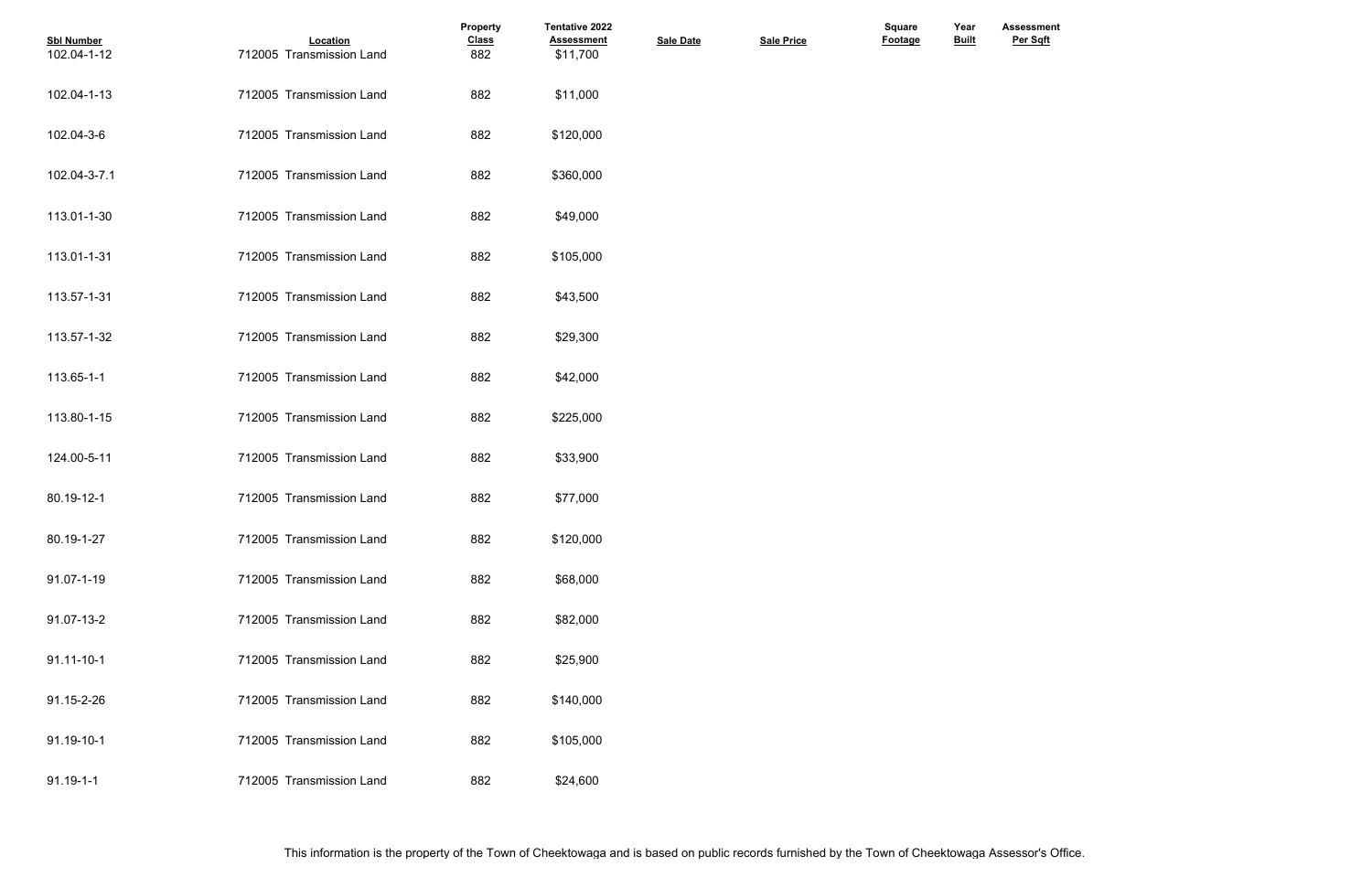| <b>Sbl Number</b><br>113.69-1-2 | Location<br>712165 Transmission Land | Property<br><b>Class</b><br>882 | <b>Tentative 2022</b><br><b>Assessment</b><br>\$400 | <b>Sale Date</b> | <b>Sale Price</b> | <b>Square</b><br>Footage | Year<br><b>Built</b> |
|---------------------------------|--------------------------------------|---------------------------------|-----------------------------------------------------|------------------|-------------------|--------------------------|----------------------|
| 123.28-7-3                      | 712165 Transmission Land             | 882                             | \$13,200                                            |                  |                   |                          |                      |
| 113.02-1-1                      | 712226 Transmission Land             | 882                             | \$78,000                                            |                  |                   |                          |                      |
| 103.11-1-2.1                    | 712229 Transmission Land             | 882                             | \$22,000                                            |                  |                   |                          |                      |
| 103.11-1-2.2                    | 712229 Transmission Land             | 882                             | \$20,000                                            |                  |                   |                          |                      |
| $92.15 - 1 - 1$                 | 712229 Transmission Land             | 882                             | \$3,400                                             |                  |                   |                          |                      |
| 92.19-3-3                       | 712229 Transmission Land             | 882                             | \$1,700                                             |                  |                   |                          |                      |
| 92.04-1-12                      | 712230 Transmission Land             | 882                             | \$375,000                                           |                  |                   |                          |                      |
| 92.15-1-2                       | 712230 Transmission Land             | 882                             | \$4,000                                             |                  |                   |                          |                      |
| 102.04-3-11                     | 712266 Transmission Land             | 882                             | \$16,700                                            |                  |                   |                          |                      |
| 103.14-4-9.1                    | 712266 Transmission Land             | 882                             | \$19,500                                            |                  |                   |                          |                      |
| 103.15-1-21                     | 712266 Transmission Land             | 882                             | \$22,000                                            |                  |                   |                          |                      |
| 103.16-1-2                      | 712266 Transmission Land             | 882                             | \$4,800                                             |                  |                   |                          |                      |
| 103.17-1-20                     | 712266 Transmission Land             | 882                             | \$66,000                                            |                  |                   |                          |                      |
| 113.01-1-25                     | 712321 Transmission Land             | 882                             | \$68,000                                            |                  |                   |                          |                      |
| 113.47-1-6                      | 712321 Transmission Land             | 882                             | \$300                                               |                  |                   |                          |                      |
| 81.04-1-25                      | 712355 Transmission Land             | 882                             | \$40,500                                            |                  |                   |                          |                      |
| 81.04-1-30                      | 712355 Transmission Land             | 882                             | \$1,900                                             |                  |                   |                          |                      |
| 81.04-2-6                       | 712355 Transmission Land             | 882                             | \$12,100                                            |                  |                   |                          |                      |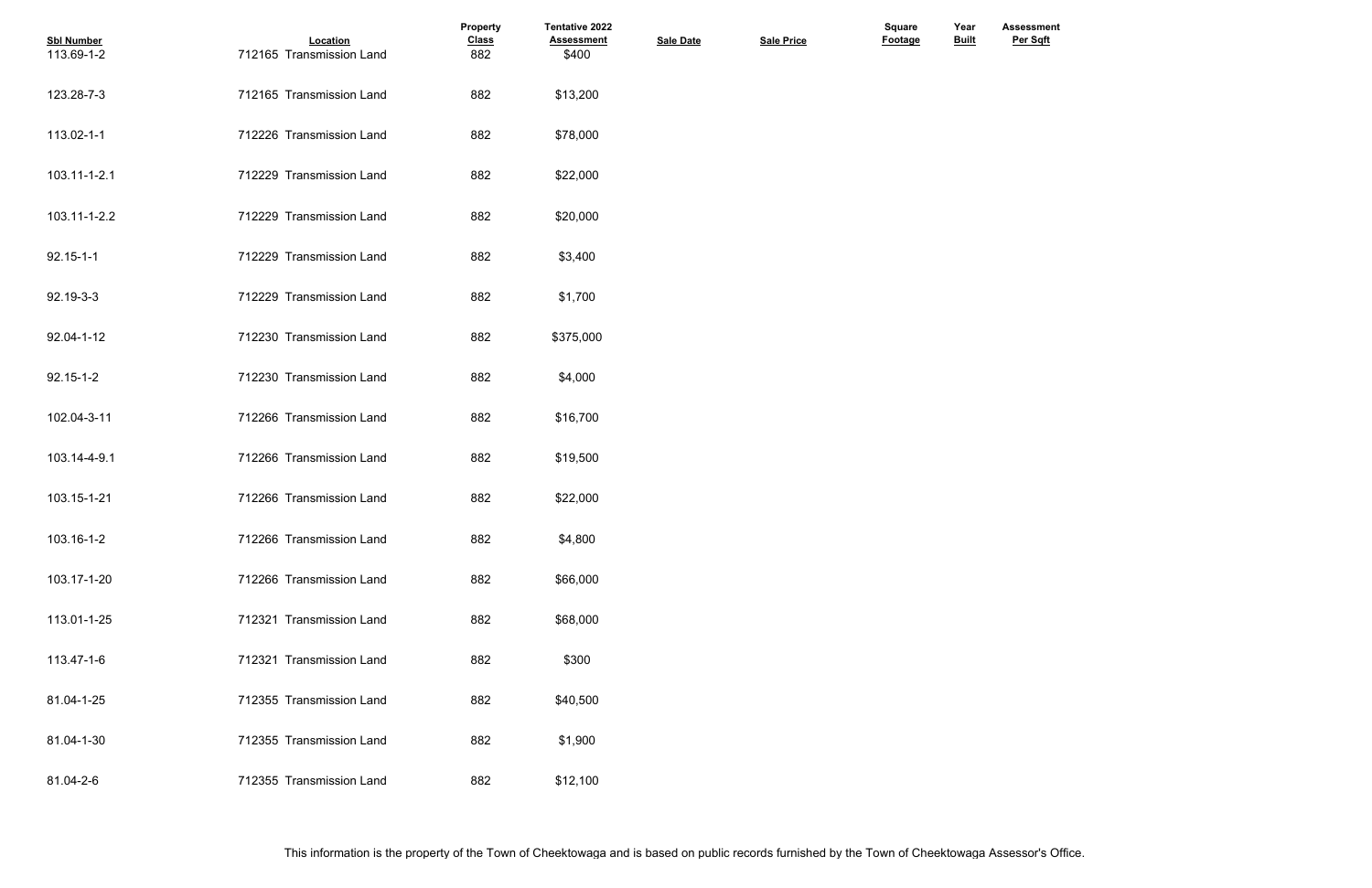| <b>Sbl Number</b><br>92.02-3-8 | Location<br>712355 Transmission Land | Property<br><b>Class</b><br>882 | <b>Tentative 2022</b><br><b>Assessment</b><br>\$7,200 | <b>Sale Date</b> | <b>Sale Price</b> | Square<br>Footage | Year<br><b>Built</b> |
|--------------------------------|--------------------------------------|---------------------------------|-------------------------------------------------------|------------------|-------------------|-------------------|----------------------|
| 630.089-9999-132.350/124K      | <b>Transmission Line</b>             | 882                             | \$286                                                 |                  |                   |                   |                      |
| 630.089-9999-131.600/105K      | 000040 Transmission Line             | 882                             | \$26,696                                              |                  |                   |                   |                      |
| 630.089-9999-131.600/100K      | 5032 Transmission Line               | 882                             | \$208,666                                             |                  |                   |                   |                      |
| 630.089-9999-131.600/100O      | 5032 Transmission Line               | 882                             | \$53,083                                              |                  |                   |                   |                      |
| 630.003-9999-131.600/100K      | 5034 Transmission Line               | 882                             | \$22,127                                              |                  |                   |                   |                      |
| 630.003-9999-131.600/100L      | 5034 Transmission Line               | 882                             | \$40,935                                              |                  |                   |                   |                      |
| 630.003-9999-131.600/100N      | 5034 Transmission Line               | 882                             | \$61,931                                              |                  |                   |                   |                      |
| 630.003-9999-131.600/100Z      | 5034 Transmission Line               | 882                             | \$57,426                                              |                  |                   |                   |                      |
| 630.003-9999-131.600/102K      | 5034 Transmission Line               | 882                             | \$1,688                                               |                  |                   |                   |                      |
| 630.003-9999-131.600/102L      | 5034 Transmission Line               | 882                             | \$3,122                                               |                  |                   |                   |                      |
| 630.003-9999-131.600/102N      | 5034 Transmission Line               | 882                             | \$4,723                                               |                  |                   |                   |                      |
| 630.003-9999-131.600/102Z      | 5034 Transmission Line               | 882                             | \$4,379                                               |                  |                   |                   |                      |
| 630.003-9999-131.600/101L      | 5036 Transmission Line               | 882                             | \$90,688                                              |                  |                   |                   |                      |
| 630.003-9999-131.600/101N      | 5036 Transmission Line               | 882                             | \$137,166                                             |                  |                   |                   |                      |
| 630.089-9999-131.600/101L      | 5036 Transmission Line               | 882                             | \$62,145                                              |                  |                   |                   |                      |
| 630.089-9999-131.600/1045      | 5037 Transmission Line               | 882                             | \$9,760                                               |                  |                   |                   |                      |
| 102.07-2-1                     | 712005 Transmission Line             | 882                             | \$32,000                                              |                  |                   |                   |                      |
| 102.07-5-1                     | 712005 Transmission Line             | 882                             | \$78,000                                              |                  |                   |                   |                      |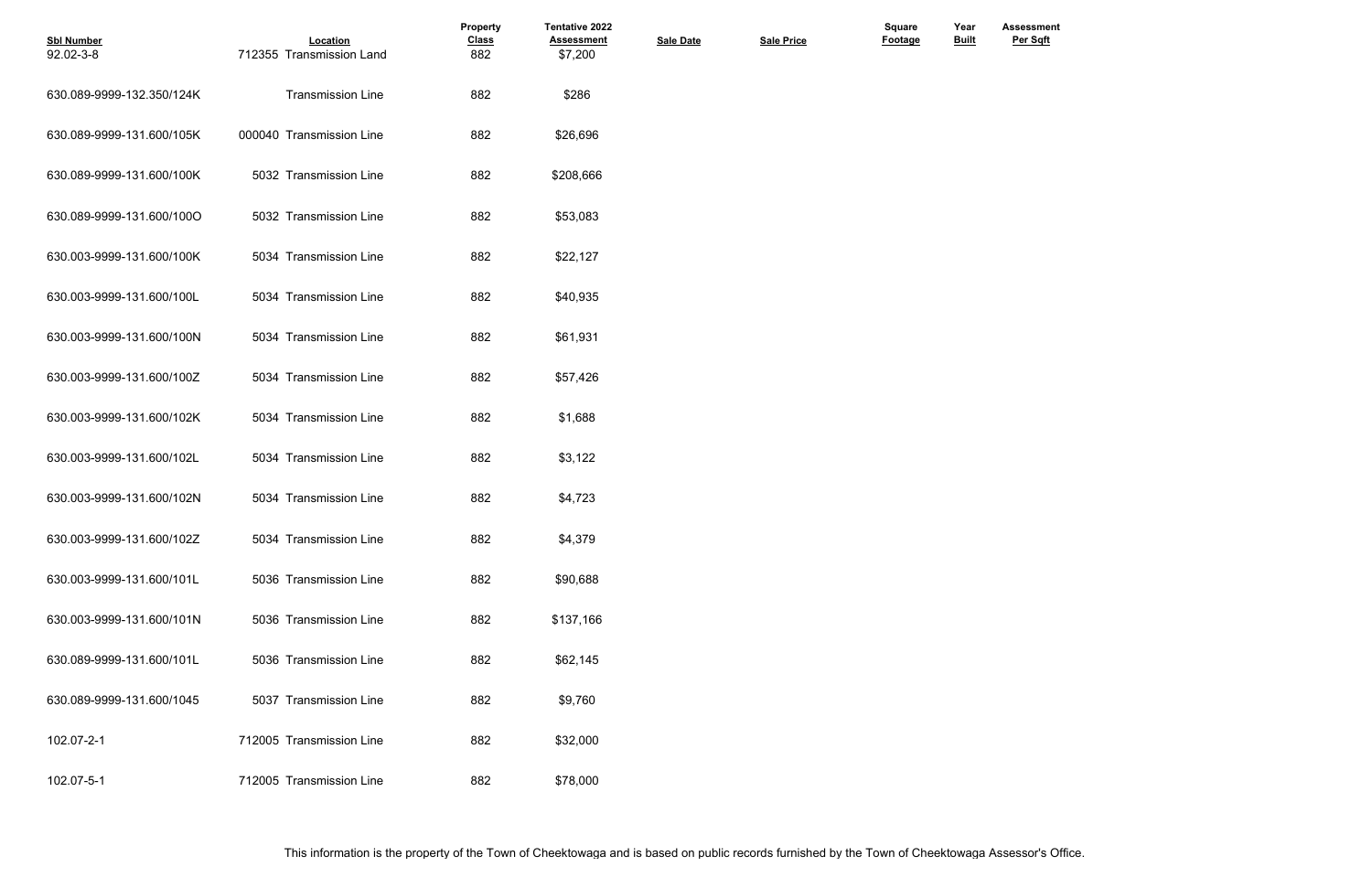| <b>Sbl Number</b><br>630.089-9999-132.350/100K | Location<br>712005 Transmission Line | Property<br><b>Class</b><br>882 | <b>Tentative 2022</b><br><b>Assessment</b><br>\$517,581 | <b>Sale Date</b> | <b>Sale Price</b> | Square<br><b>Footage</b> | Year<br><b>Built</b> |  |
|------------------------------------------------|--------------------------------------|---------------------------------|---------------------------------------------------------|------------------|-------------------|--------------------------|----------------------|--|
| 630.089-9999-132.350/100L                      | 712005 Transmission Line             | 882                             | \$446,481                                               |                  |                   |                          |                      |  |
| 630.089-9999-132.350/100M                      | 712005 Transmission Line             | 882                             | \$179,790                                               |                  |                   |                          |                      |  |
| 630.089-9999-132.350/100O                      | 712005 Transmission Line             | 882                             | \$130,351                                               |                  |                   |                          |                      |  |
| 630.003-9999-132.350/101N                      | 712118 Transmission Line             | 882                             | \$3,515                                                 |                  |                   |                          |                      |  |
| 630.089-9999-132.350/101K                      | 712160 Transmission Line             | 882                             | \$218,459                                               |                  |                   |                          |                      |  |
| 630.089-9999-132.350/101L                      | 712160 Transmission Line             | 882                             | \$188,449                                               |                  |                   |                          |                      |  |
| 630.089-9999-132.350/101M                      | 712160 Transmission Line             | 882                             | \$75,885                                                |                  |                   |                          |                      |  |
| 630.089-9999-132.350/101O                      | 712160 Transmission Line             | 882                             | \$55,018                                                |                  |                   |                          |                      |  |
| 630.001-9999-132.350/120O                      | 712165 Transmission Line             | 882                             | \$167,178                                               |                  |                   |                          |                      |  |
| 630.089-9999-132.350/125O                      | 712165 Transmission Line             | 882                             | \$64,518                                                |                  |                   |                          |                      |  |
| 630.089-9999-132.350/117L                      | 712226 Transmission Line             | 882                             | \$2,828                                                 |                  |                   |                          |                      |  |
| 630.089-9999-132.350/126Z                      | 712229 Transmission Line             | 882                             | \$36,416                                                |                  |                   |                          |                      |  |
| 630.003-9999-132.350/123Z                      | 712230 Transmission Line             | 882                             | \$367,876                                               |                  |                   |                          |                      |  |
| 630.089-9999-132.350/127Z                      | 712230 Transmission Line             | 882                             | \$133,544                                               |                  |                   |                          |                      |  |
| 92.19-3-4                                      | 712230 Transmission Line             | 882                             | \$2,200                                                 |                  |                   |                          |                      |  |
| 630.003-9999-132.350/100K                      | 712254 Transmission Line             | 882                             | \$1,112                                                 |                  |                   |                          |                      |  |
| 630.003-9999-132.350/100N                      | 712254 Transmission Line             | 882                             | \$4,838                                                 |                  |                   |                          |                      |  |
| 630.003-9999-132.350/106K                      | 712266 Transmission Line             | 882                             | \$25,066                                                |                  |                   |                          |                      |  |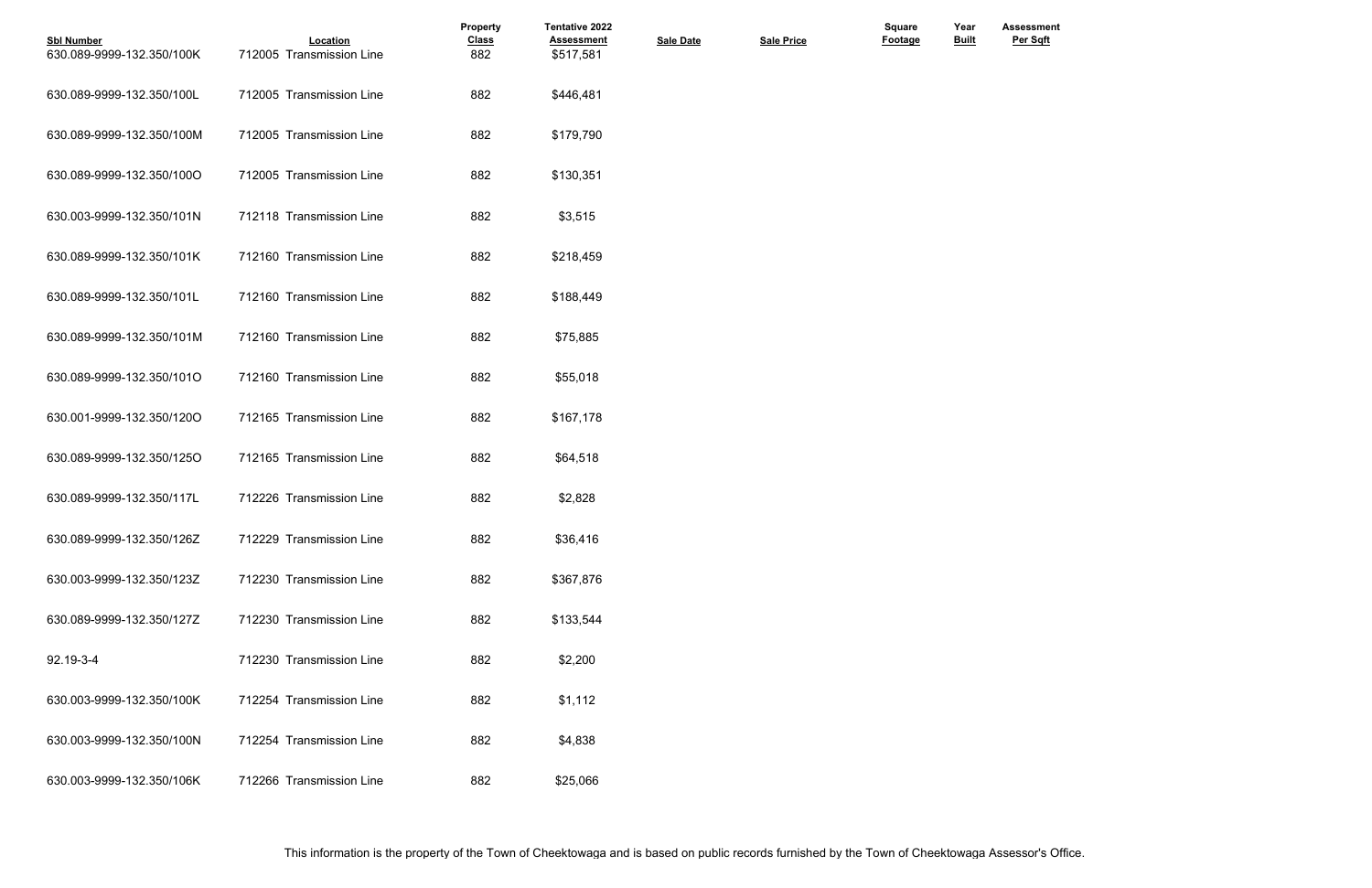| <b>Sbl Number</b><br>630.003-9999-132.350/106N | Location<br>712266 Transmission Line | Property<br><b>Class</b><br>882 | Tentative 2022<br><b>Assessment</b><br>\$109,050 | <b>Sale Date</b> | <b>Sale Price</b> | <b>Square</b><br><b>Footage</b> | Year<br><b>Built</b> |  |
|------------------------------------------------|--------------------------------------|---------------------------------|--------------------------------------------------|------------------|-------------------|---------------------------------|----------------------|--|
| 630.089-9999-132.350/106K                      | 712266 Transmission Line             | 882                             | \$999,319                                        |                  |                   |                                 |                      |  |
| 630.089-9999-132.350/102K                      | 712267 Transmission Line             | 882                             | \$99,880                                         |                  |                   |                                 |                      |  |
| 630.089-9999-132.350/102L                      | 712267 Transmission Line             | 882                             | \$86,159                                         |                  |                   |                                 |                      |  |
| 630.089-9999-132.350/102M                      | 712267 Transmission Line             | 882                             | \$34,695                                         |                  |                   |                                 |                      |  |
| 630.089-9999-132.350/102O                      | 712267 Transmission Line             | 882                             | \$25,154                                         |                  |                   |                                 |                      |  |
| 630.089-9999-132.350/103L                      | 712268 Transmission Line             | 882                             | \$42,238                                         |                  |                   |                                 |                      |  |
| 630.089-9999-132.350/103M                      | 712268 Transmission Line             | 882                             | \$17,010                                         |                  |                   |                                 |                      |  |
| 630.089-9999-132.350/107K                      | 712269 Transmission Line             | 882                             | \$595,045                                        |                  |                   |                                 |                      |  |
| 630.089-9999-132.350/109K                      | 712274 Transmission Line             | 882                             | \$415,775                                        |                  |                   |                                 |                      |  |
| 630.089-9999-132.350/104K                      | 712320 Transmission Line             | 882                             | \$47,541                                         |                  |                   |                                 |                      |  |
| 630.089-9999-132.350/104L                      | 712320 Transmission Line             | 882                             | \$41,010                                         |                  |                   |                                 |                      |  |
| 630.089-9999-132.350/104M                      | 712320 Transmission Line             | 882                             | \$16,514                                         |                  |                   |                                 |                      |  |
| 630.089-9999-132.350/104O                      | 712320 Transmission Line             | 882                             | \$11,973                                         |                  |                   |                                 |                      |  |
| 630.001-9999-132.350/121O                      | 712321 Transmission Line             | 882                             | \$33,873                                         |                  |                   |                                 |                      |  |
| 630.089-9999-132.350/121O                      | 712321 Transmission Line             | 882                             | \$16,197                                         |                  |                   |                                 |                      |  |
| 630.089-9999-132.350/105Z                      | 712335 Transmission Line             | 882                             | \$127,265                                        |                  |                   |                                 |                      |  |
| 630.089-9999-132.350/105L                      | 712355 Transmission Line             | 882                             | \$809,193                                        |                  |                   |                                 |                      |  |
| 630.089-9999-132.350/108L                      | 712496 Transmission Line             | 882                             | \$38,353                                         |                  |                   |                                 |                      |  |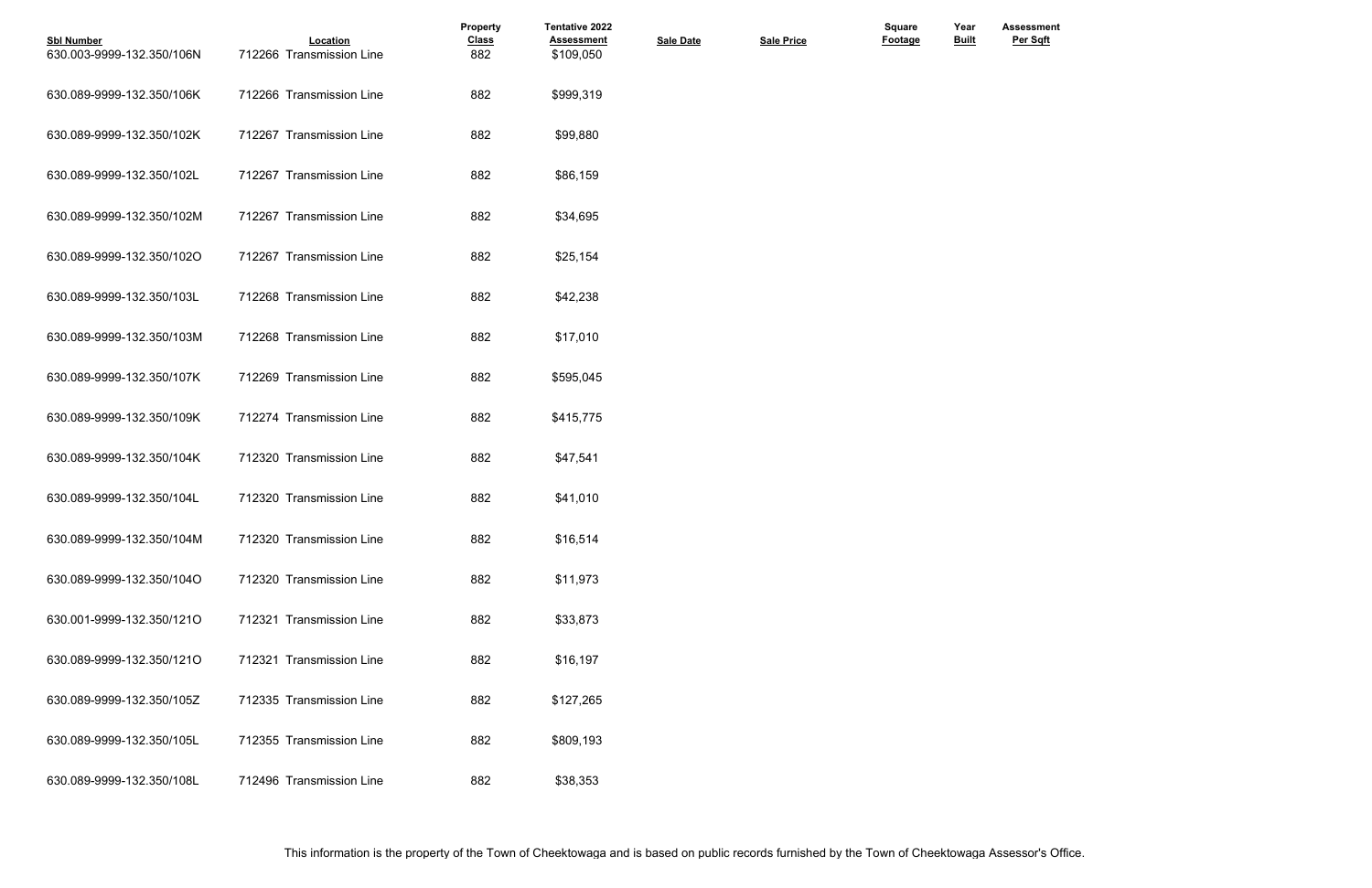| <b>Sbl Number</b><br>630.089-9999-132.350/119L | Location<br>712502 Transmission Line | <b>Property</b><br><b>Class</b><br>882 | <b>Tentative 2022</b><br><b>Assessment</b><br>\$789,323 | <b>Sale Date</b> | <b>Sale Price</b> | Square<br><b>Footage</b> | Year<br><b>Built</b> | <b>Assessme</b><br>Per Sqft |
|------------------------------------------------|--------------------------------------|----------------------------------------|---------------------------------------------------------|------------------|-------------------|--------------------------|----------------------|-----------------------------|
| 630.089-9999-132.350/110K                      | 712548 Transmission Line             | 882                                    | \$174,408                                               |                  |                   |                          |                      |                             |
| 630.089-9999-132.350/113K                      | 712549 Transmission Line             | 882                                    | \$901                                                   |                  |                   |                          |                      |                             |
| 630.089-9999-132.350/114K                      | 712550 Transmission Line             | 882                                    | \$8,748                                                 |                  |                   |                          |                      |                             |
| 630.003-9999-132.350/109K                      | 712552 Transmission Line             | 882                                    | \$65,822                                                |                  |                   |                          |                      |                             |
| 630.089-9999-132.350/116K                      | 712552 Transmission Line             | 882                                    | \$467,017                                               |                  |                   |                          |                      |                             |
| 630.089-9999-132.350/111K                      | 712700 Transmission Line             | 882                                    | \$36,890                                                |                  |                   |                          |                      |                             |
| 630.003-9999-132.350/112N                      | 712820 Transmission Line             | 882                                    | \$7,102                                                 |                  |                   |                          |                      |                             |
| 630.089-9999-132.350/112K                      | 712820 Transmission Line             | 882                                    | \$27,481                                                |                  |                   |                          |                      |                             |
| 113.20-1-8                                     | Union Rd                             | 882                                    | \$250,000                                               |                  |                   |                          |                      |                             |
| 103.12-6-22.41                                 | V/L Vanderbilt Ave                   | 882                                    | \$31,800                                                |                  |                   | 625                      | 1960                 | \$50.88                     |
| 103.11-1-1.1                                   | <b>Walden Ave</b>                    | 882                                    | \$105,000                                               |                  |                   |                          |                      |                             |
| 103.11-1-1.2                                   | Walden Ave                           | 882                                    | \$100,000                                               |                  |                   |                          |                      |                             |
| 103.11-1-3.2                                   | Walden Ave                           | 882                                    | \$285,000                                               |                  |                   |                          |                      |                             |
| 113.15-2-1                                     | William St                           | 882                                    | \$65,000                                                |                  |                   |                          |                      |                             |
| 91.15-3-21                                     | Beryl Dr                             | 883                                    | \$2,000                                                 |                  |                   |                          |                      |                             |
| 102.07-1-1                                     | 32316 Building & Land                | 883                                    | \$22,100                                                |                  |                   |                          |                      |                             |
| 112.67-5-18                                    | 32316 Building & Land                | 883                                    | \$8,000                                                 |                  |                   |                          |                      |                             |
| 113.16-1-5                                     | 32316 Building & Land                | 883                                    | \$7,000                                                 |                  |                   |                          |                      |                             |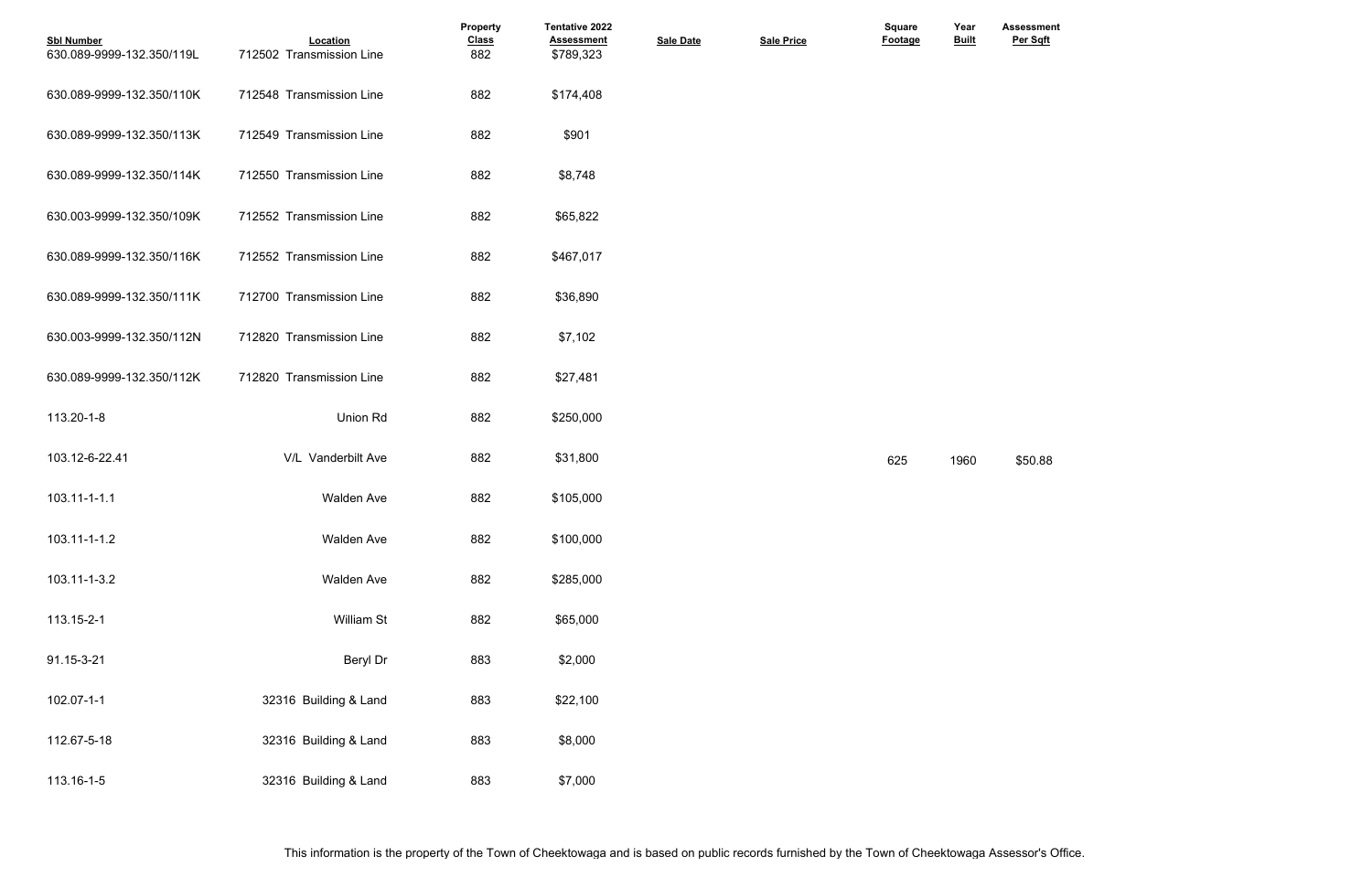| <b>Sbl Number</b>         | Location              | Property            | Tentative 2022<br><b>Assessment</b> |                  | <b>Sale Price</b> | Square<br><b>Footage</b> | Year<br><b>Built</b> |
|---------------------------|-----------------------|---------------------|-------------------------------------|------------------|-------------------|--------------------------|----------------------|
| 113.63-4-5                | 32316 Building & Land | <b>Class</b><br>883 | \$16,500                            | <b>Sale Date</b> |                   |                          |                      |
| 114.09-2-4                | 32316 Building & Land | 883                 | \$5,900                             |                  |                   |                          |                      |
| 125.08-9-5                | 32316 Building & Land | 883                 | \$7,500                             |                  |                   |                          |                      |
| 125.09-14-3               | 32316 Building & Land | 883                 | \$13,500                            |                  |                   |                          |                      |
| 125.10-17-4               | 32316 Building & Land | 883                 | \$4,500                             |                  |                   |                          |                      |
| 80.20-14-14               | 32316 Building & Land | 883                 | \$16,500                            |                  |                   |                          |                      |
| 90.68-1-2                 | 32316 Building & Land | 883                 | \$3,600                             |                  |                   |                          |                      |
| 91.06-15-42               | 32316 Building & Land | 883                 | \$20,800                            |                  |                   |                          |                      |
| 91.11-5-38                | 32316 Building & Land | 883                 | \$8,000                             |                  |                   |                          |                      |
| 91.20-3-6                 | 32316 Building & Land | 883                 | \$17,700                            |                  |                   |                          |                      |
| 92.03-1-21                | 32316 Building & Land | 883                 | \$51,000                            |                  |                   |                          |                      |
| 92.19-3-2                 | 32316 Building & Land | 883                 | \$5,400                             |                  |                   |                          |                      |
| 102.14-3-2.2              | Dale Rd               | 883                 | \$5,400                             |                  |                   |                          |                      |
| 113.22-2-12               | Gierlach St           | 883                 | \$11,300                            |                  |                   |                          |                      |
| 91.09-6-34                | Harlem Rd             | 883                 | \$3,100                             |                  |                   |                          |                      |
| 630.089-9999-123.710/2005 | <b>Outside Plant</b>  | 883                 | \$40,521                            |                  |                   |                          |                      |
| 630.089-9999-123.710/200H | <b>Outside Plant</b>  | 883                 | \$1,150                             |                  |                   |                          |                      |
| 630.089-9999-123.710/200K | <b>Outside Plant</b>  | 883                 | \$135,409                           |                  |                   |                          |                      |
| 630.089-9999-123.710/200L | Outside Plant         | 883                 | \$116,790                           |                  |                   |                          |                      |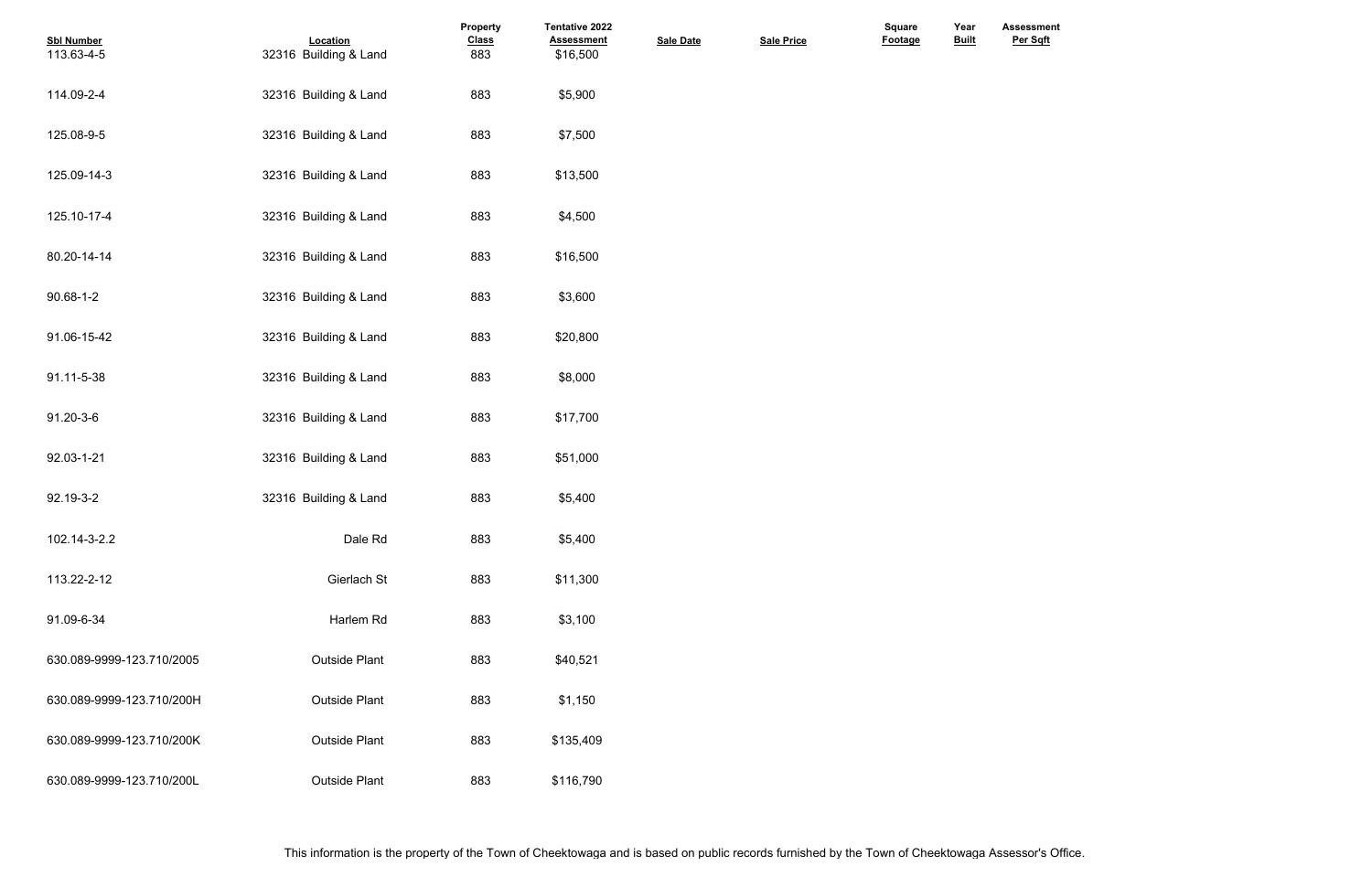| <b>Sbl Number</b><br>630.089-9999-123.710/200M | Location<br><b>Outside Plant</b> | <b>Property</b><br><b>Class</b><br>883 | Tentative 2022<br><b>Assessment</b><br>\$47,040 | <b>Sale Date</b> | <b>Sale Price</b> | <b>Square</b><br>Footage | Year<br><b>Built</b> |  |
|------------------------------------------------|----------------------------------|----------------------------------------|-------------------------------------------------|------------------|-------------------|--------------------------|----------------------|--|
| 630.089-9999-123.710/200N                      | <b>Outside Plant</b>             | 883                                    | \$32,723                                        |                  |                   |                          |                      |  |
| 630.089-9999-123.710/200O                      | <b>Outside Plant</b>             | 883                                    | \$34,087                                        |                  |                   |                          |                      |  |
| 630.089-9999-123.710/200Z                      | <b>Outside Plant</b>             | 883                                    | \$18,364                                        |                  |                   |                          |                      |  |
| 112.67-5-19                                    | <b>Shanley St</b>                | 883                                    | \$11,000                                        |                  |                   |                          |                      |  |
| 103.07-6-23                                    | Terrace & Transit St             | 883                                    | \$3,500                                         |                  |                   |                          |                      |  |
| 102.47-3-5                                     | The Ave                          | 883                                    | \$1,400                                         |                  |                   |                          |                      |  |
| 126.09-2-6                                     | N Transithill Dr<br>N            | 883                                    | \$33,700                                        |                  |                   |                          |                      |  |
| 102.02-1-8                                     | Union Rd                         | 883                                    | \$630,000                                       |                  |                   |                          |                      |  |
| 102.12-1-7                                     | Zoerb Ave                        | 883                                    | \$400                                           |                  |                   |                          |                      |  |
| 630.001-9999-131.600/1880                      | <b>Outside Plant</b>             | 884                                    | \$358,024                                       |                  |                   |                          |                      |  |
| 630.003-9999-131.600/188K                      | <b>Outside Plant</b>             | 884                                    | \$241,419                                       |                  |                   |                          |                      |  |
| 630.003-9999-131.600/188L                      | <b>Outside Plant</b>             | 884                                    | \$446,615                                       |                  |                   |                          |                      |  |
| 630.003-9999-131.600/188N                      | <b>Outside Plant</b>             | 884                                    | \$675,695                                       |                  |                   |                          |                      |  |
| 630.003-9999-132.350/188N                      | <b>Outside Plant</b>             | 884                                    | \$1,039                                         |                  |                   |                          |                      |  |
| 630.005-9999-132.350/188H                      | <b>Outside Plant</b>             | 884                                    | \$3,972                                         |                  |                   |                          |                      |  |
| 630.089-9999-131.600/1885                      | <b>Outside Plant</b>             | 884                                    | \$1,459,967                                     |                  |                   |                          |                      |  |
| 630.089-9999-131.600/188H                      | <b>Outside Plant</b>             | 884                                    | \$41,450                                        |                  |                   |                          |                      |  |
| 630.089-9999-131.600/188K                      | Outside Plant                    | 884                                    | \$4,878,839                                     |                  |                   |                          |                      |  |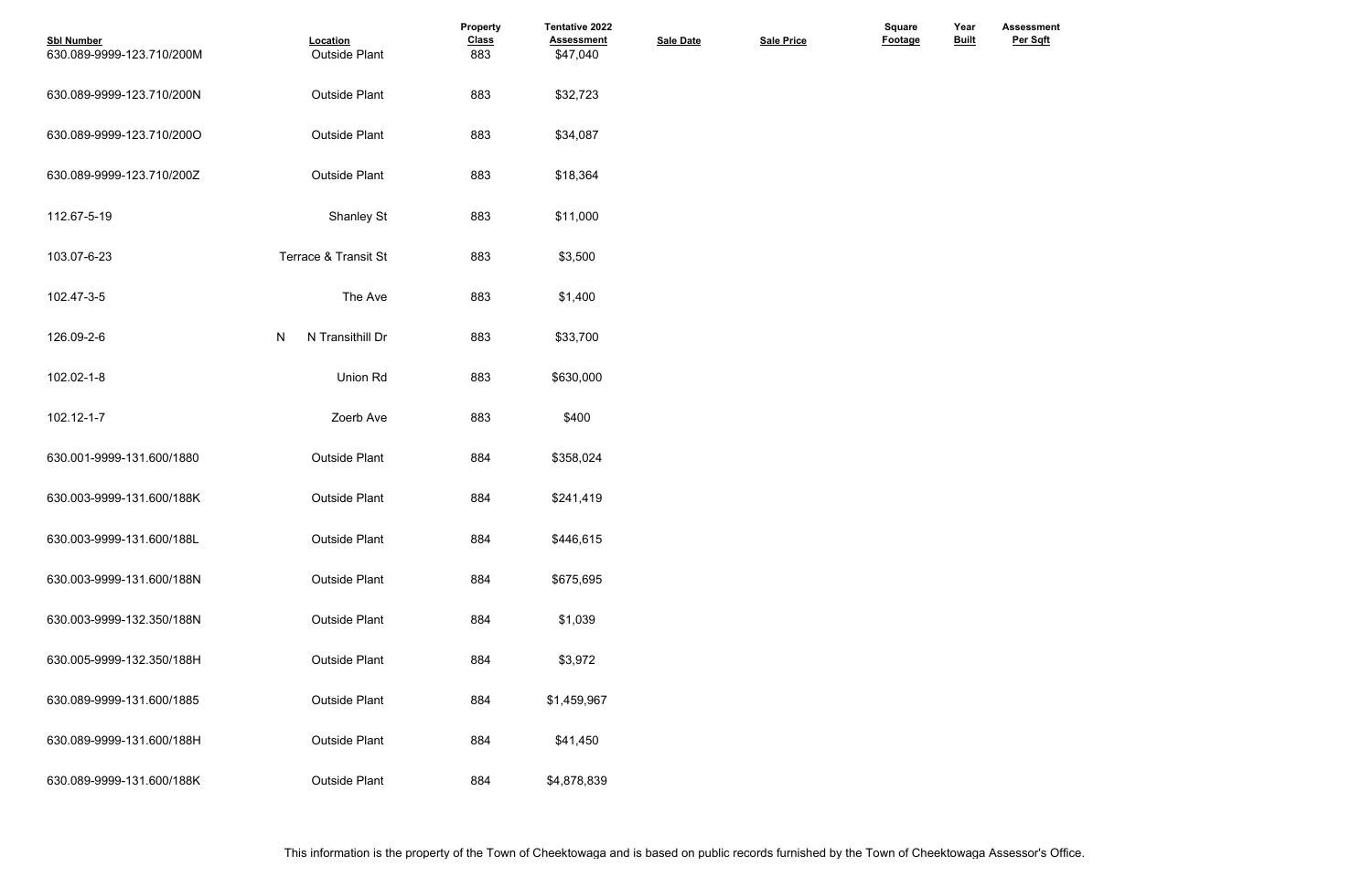| <b>Sbl Number</b><br>630.089-9999-131.600/188L | Location<br><b>Outside Plant</b> | Property<br><b>Class</b><br>884 | <b>Tentative 2022</b><br><b>Assessment</b><br>\$4,207,960 | <b>Sale Date</b> | <b>Sale Price</b> | Square<br>Footage | Year<br><b>Built</b> |  |
|------------------------------------------------|----------------------------------|---------------------------------|-----------------------------------------------------------|------------------|-------------------|-------------------|----------------------|--|
| 630.089-9999-131.600/188M                      | <b>Outside Plant</b>             | 884                             | \$1,694,852                                               |                  |                   |                   |                      |  |
| 630.089-9999-131.600/188N                      | <b>Outside Plant</b>             | 884                             | \$1,179,027                                               |                  |                   |                   |                      |  |
| 630.089-9999-131.600/188O                      | <b>Outside Plant</b>             | 884                             | \$1,228,153                                               |                  |                   |                   |                      |  |
| 630.089-9999-131.600/188Z                      | <b>Outside Plant</b>             | 884                             | \$661,668                                                 |                  |                   |                   |                      |  |
| 630.089-9999-132.350/1885                      | <b>Outside Plant</b>             | 884                             | \$790,068                                                 |                  |                   |                   |                      |  |
| 630.089-9999-132.350/188H                      | <b>Outside Plant</b>             | 884                             | \$22,431                                                  |                  |                   |                   |                      |  |
| 630.089-9999-132.350/188K                      | <b>Outside Plant</b>             | 884                             | \$2,640,208                                               |                  |                   |                   |                      |  |
| 630.089-9999-132.350/188L                      | <b>Outside Plant</b>             | 884                             | \$2,277,158                                               |                  |                   |                   |                      |  |
| 630.089-9999-132.350/188M                      | <b>Outside Plant</b>             | 884                             | \$917,177                                                 |                  |                   |                   |                      |  |
| 630.089-9999-132.350/188N                      | <b>Outside Plant</b>             | 884                             | \$638,036                                                 |                  |                   |                   |                      |  |
| 630.089-9999-132.350/188O                      | <b>Outside Plant</b>             | 884                             | \$664,621                                                 |                  |                   |                   |                      |  |
| 630.089-9999-132.350/188Z                      | <b>Outside Plant</b>             | 884                             | \$358,065                                                 |                  |                   |                   |                      |  |
| 630.001-9999-123.700/288O                      | <b>Outside Plant</b>             | 885                             | \$59,978                                                  |                  |                   |                   |                      |  |
| 630.003-9999-123.700/288K                      | <b>Outside Plant</b>             | 885                             | \$67,699                                                  |                  |                   |                   |                      |  |
| 630.003-9999-123.700/288L                      | <b>Outside Plant</b>             | 885                             | \$125,240                                                 |                  |                   |                   |                      |  |
| 630.003-9999-123.700/288N                      | <b>Outside Plant</b>             | 885                             | \$189,478                                                 |                  |                   |                   |                      |  |
| 630.003-9999-123.700/288Z                      | <b>Outside Plant</b>             | 885                             | \$175,693                                                 |                  |                   |                   |                      |  |
| 630.089-9999-123.700/2885                      | <b>Outside Plant</b>             | 885                             | \$975,782                                                 |                  |                   |                   |                      |  |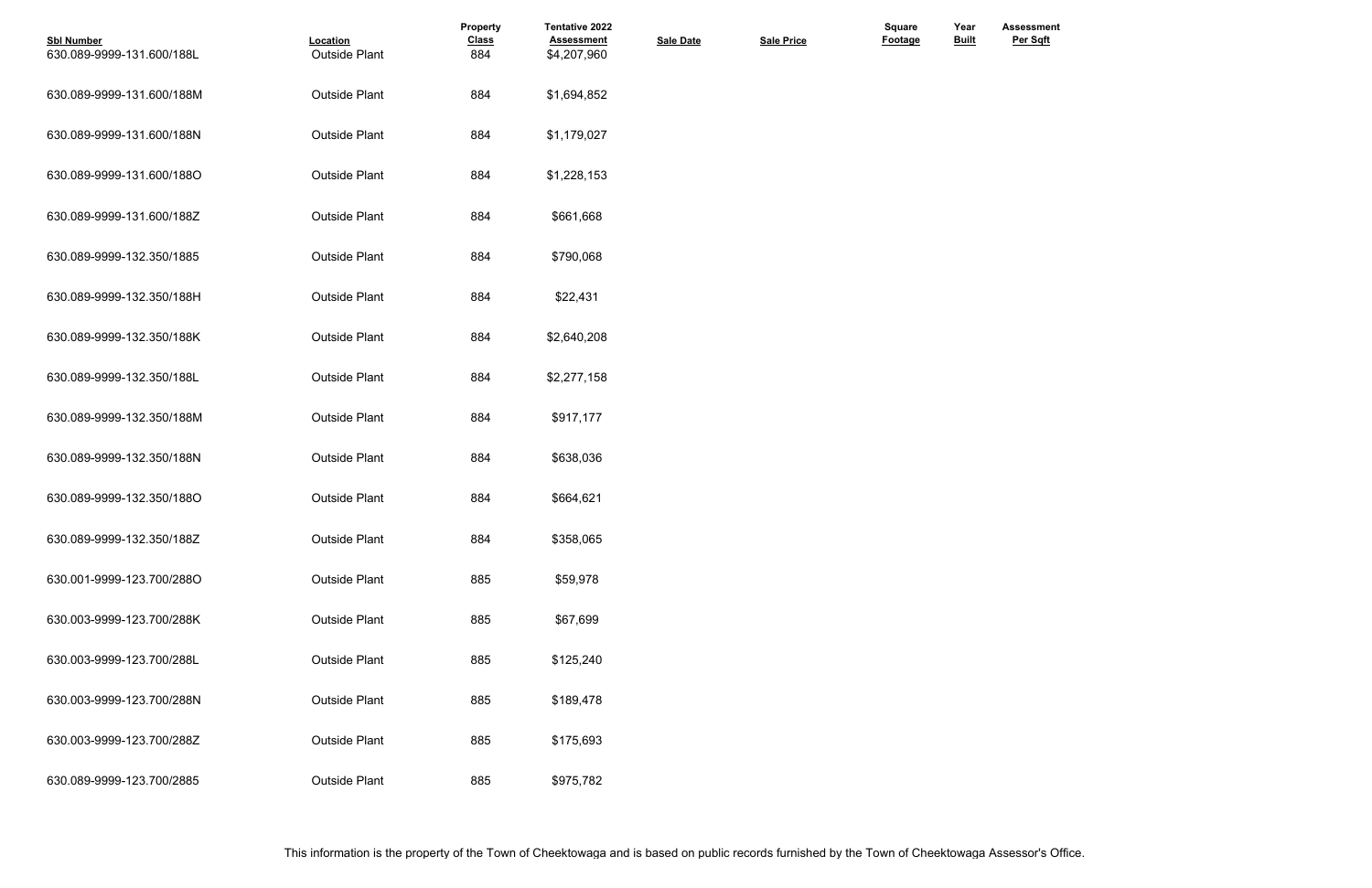| <b>Sbl Number</b><br>630.089-9999-123.700/288h | Location<br><b>Outside Plant</b> | Property<br><b>Class</b><br>885 | <b>Tentative 2022</b><br><b>Assessment</b><br>\$27,704 | <b>Sale Date</b> | <b>Sale Price</b> | Square<br>Footage | Year<br><b>Built</b> | <b>Assessme</b><br>Per Sqft |
|------------------------------------------------|----------------------------------|---------------------------------|--------------------------------------------------------|------------------|-------------------|-------------------|----------------------|-----------------------------|
| 630.089-9999-123.700/288K                      | <b>Outside Plant</b>             | 885                             | \$3,260,814                                            |                  |                   |                   |                      |                             |
| 630.089-9999-123.700/288L                      | <b>Outside Plant</b>             | 885                             | \$2,812,427                                            |                  |                   |                   |                      |                             |
| 630.089-9999-123.700/288M                      | <b>Outside Plant</b>             | 885                             | \$1,132,769                                            |                  |                   |                   |                      |                             |
| 630.089-9999-123.700/288N                      | <b>Outside Plant</b>             | 885                             | \$788,013                                              |                  |                   |                   |                      |                             |
| 630.089-9999-123.700/288O                      | <b>Outside Plant</b>             | 885                             | \$820,847                                              |                  |                   |                   |                      |                             |
| 630.089-9999-123.700/288Z                      | <b>Outside Plant</b>             | 885                             | \$442,231                                              |                  |                   |                   |                      |                             |
| 114.11-2-12.2                                  | Hitchcock Dr                     | 961                             | \$4,800                                                |                  |                   |                   |                      |                             |
| 114.11-2-14.112                                | Hitchcock Dr                     | 961                             | \$5,500                                                |                  |                   |                   |                      |                             |
| 80.20-16-36                                    | Beach Rd                         | 963                             | \$47,400                                               |                  |                   |                   |                      |                             |
| 91.06-11-40                                    | Cherry                           | 963                             | \$380,000                                              |                  |                   |                   |                      |                             |
| 113.77-6-1                                     | 701 Dingens St                   | 963                             | \$900,000                                              |                  |                   |                   |                      |                             |
| 102.02-1-7                                     | Galleria Dr                      | 963                             | \$1,070,000                                            |                  |                   |                   |                      |                             |
| 103.08-5-22                                    | 2870 George Urban Blvd           | 963                             | \$29,100                                               |                  |                   |                   |                      |                             |
| 103.68-1-1.1                                   | Gould Ave                        | 963                             | \$1,730,000                                            |                  |                   | 41,446            | 1970                 | \$41.74                     |
| 102.30-1-1                                     | 2580-2600 Harlem Rd              | 963                             | \$3,640,000                                            |                  |                   | 54,660            | 2001                 | \$66.59                     |
| 113.13-1-5                                     | Harlem Rd                        | 963                             | \$110,000                                              |                  |                   |                   |                      |                             |
| 125.09-7-3                                     | 100 Kelly Dr                     | 963                             | \$305,000                                              |                  |                   |                   |                      |                             |
| 114.19-2-89.11                                 | Losson Rd                        | 963                             | \$260,000                                              |                  |                   |                   |                      |                             |